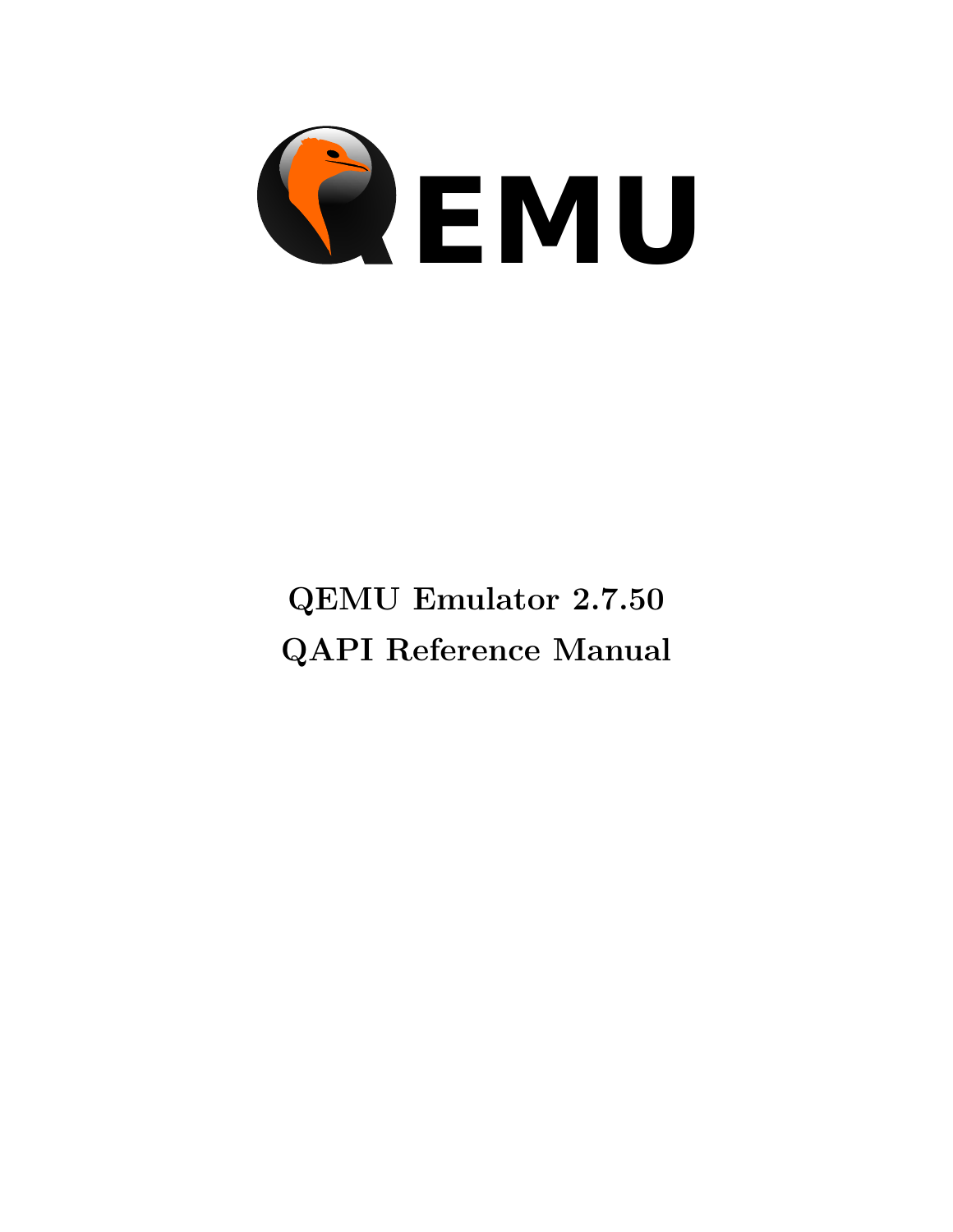# Table of Contents

| $\mathbf{1}$ |     |  |
|--------------|-----|--|
|              | 1.1 |  |
|              | 1.2 |  |
|              | 1.3 |  |
|              |     |  |
|              | 2.1 |  |
|              | 2.2 |  |
|              | 2.3 |  |
|              | 2.4 |  |
|              | 2.5 |  |
|              |     |  |
|              | 2.6 |  |
|              | 2.7 |  |
|              | 2.8 |  |
|              | 2.9 |  |
|              |     |  |
|              |     |  |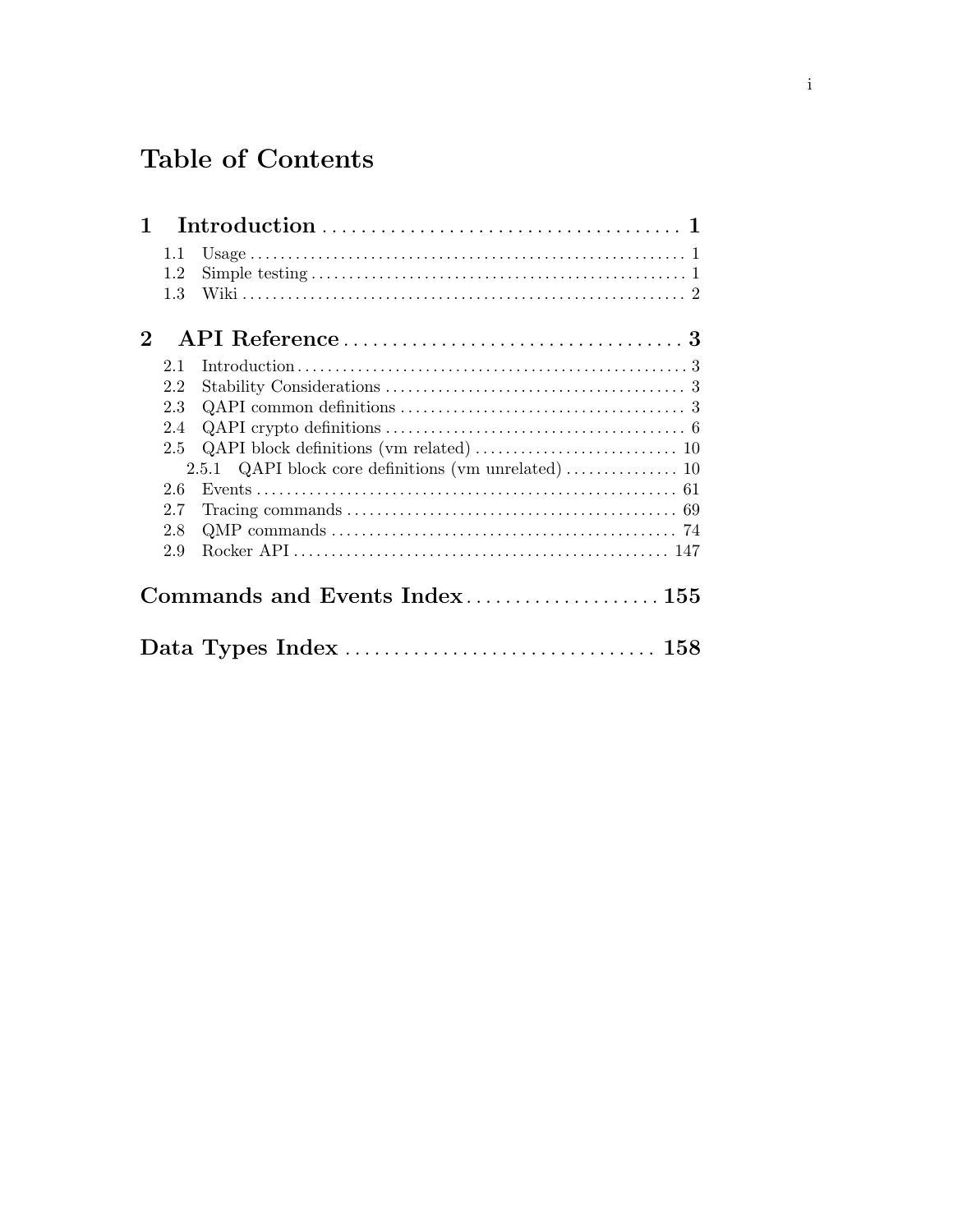# <span id="page-2-0"></span>1 Introduction

The QEMU Machine Protocol (QMP) allows applications to operate a QEMU instance.

QMP is JSON (<http://www.json.org>) based and features the following:

- − Lightweight, text-based, easy to parse data format
- − Asynchronous messages support (ie. events)
- − Capabilities Negotiation

For detailed information on QEMU Machine Protocol, the specification is in  $qmp\text{-spec.txt}$ .

# 1.1 Usage

You can use the  $\text{-qmp}$  option to enable QMP. For example, the following makes QMP available on localhost port 4444:

\$ qemu [...] -qmp tcp:localhost:4444,server,nowait

However, for more flexibility and to make use of more options, the -mon command-line option should be used. For instance, the following example creates one HMP instance (human monitor) on stdio and one QMP instance on localhost port 4444:

```
\gemu [...] -chardev stdio,id=mon0 -mon chardev=mon0,mode=readline \
             -chardev socket, id=mon1, host=localhost, port=4444, server, nowait \
             -mon chardev=mon1,mode=control,pretty=on
```
Please, refer to QEMU's manpage for more information.

# 1.2 Simple testing

To manually test QMP one can connect with telnet and issue commands by hand:

```
$ telnet localhost 4444
Trying 127.0.0.1...
Connected to localhost.
Escape character is '\hat{\ }.
{
    "QMP": {
        "version": {
             "qemu": {
                 "micro": 50,
                 "minor": 6,
                 "major": 1
            },
             "package": ""
        },
        "capabilities": [
        ]
    }
}
{ "execute": "qmp_capabilities" }
```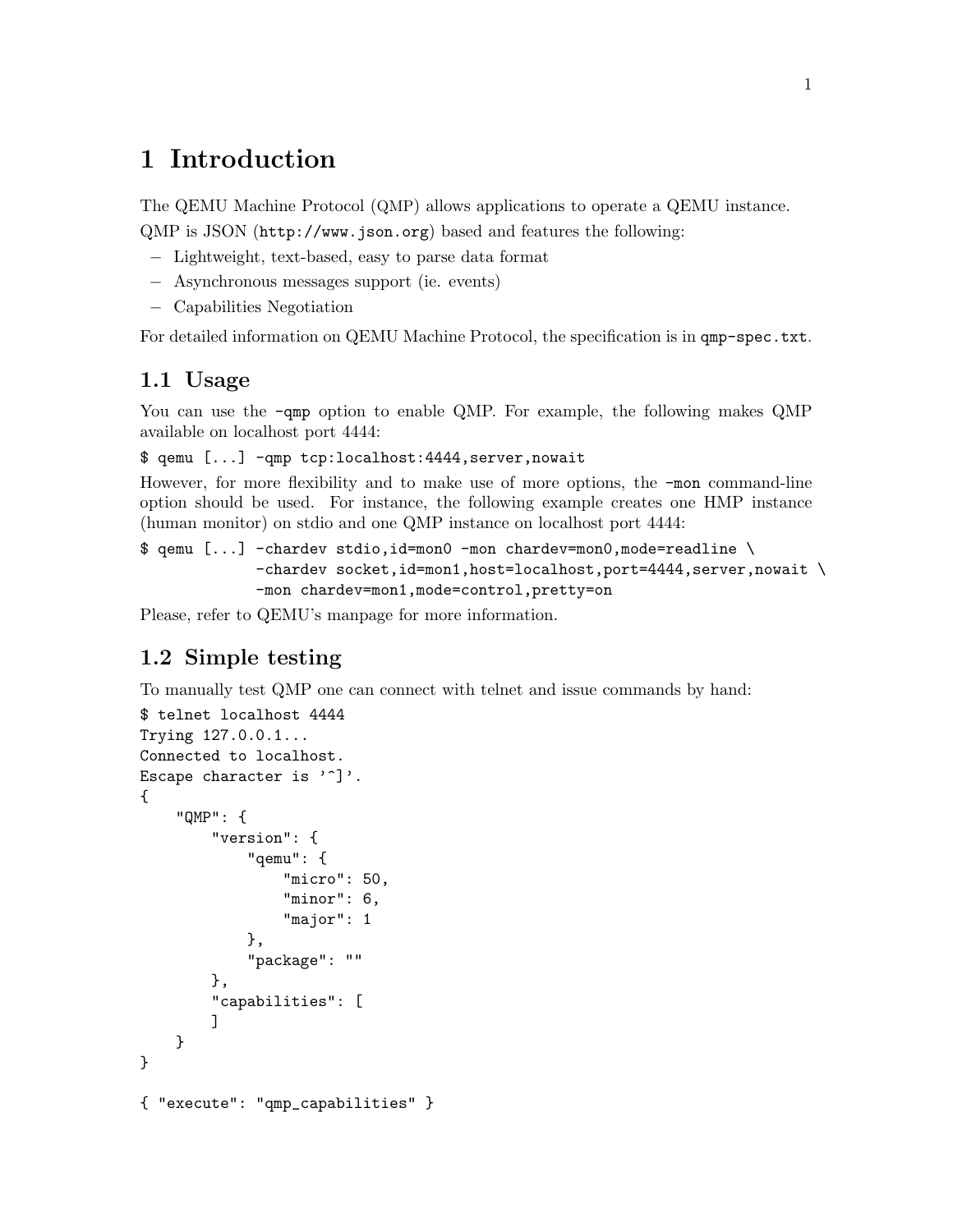```
{
    "return": {
    }
}
{ "execute": "query-status" }
{
    "return": {
        "status": "prelaunch",
        "singlestep": false,
        "running": false
    }
}
```
# 1.3 Wiki

Please refer to the QMP QEMU wiki page (<http://wiki.qemu-project.org/QMP>) for more details on QMP.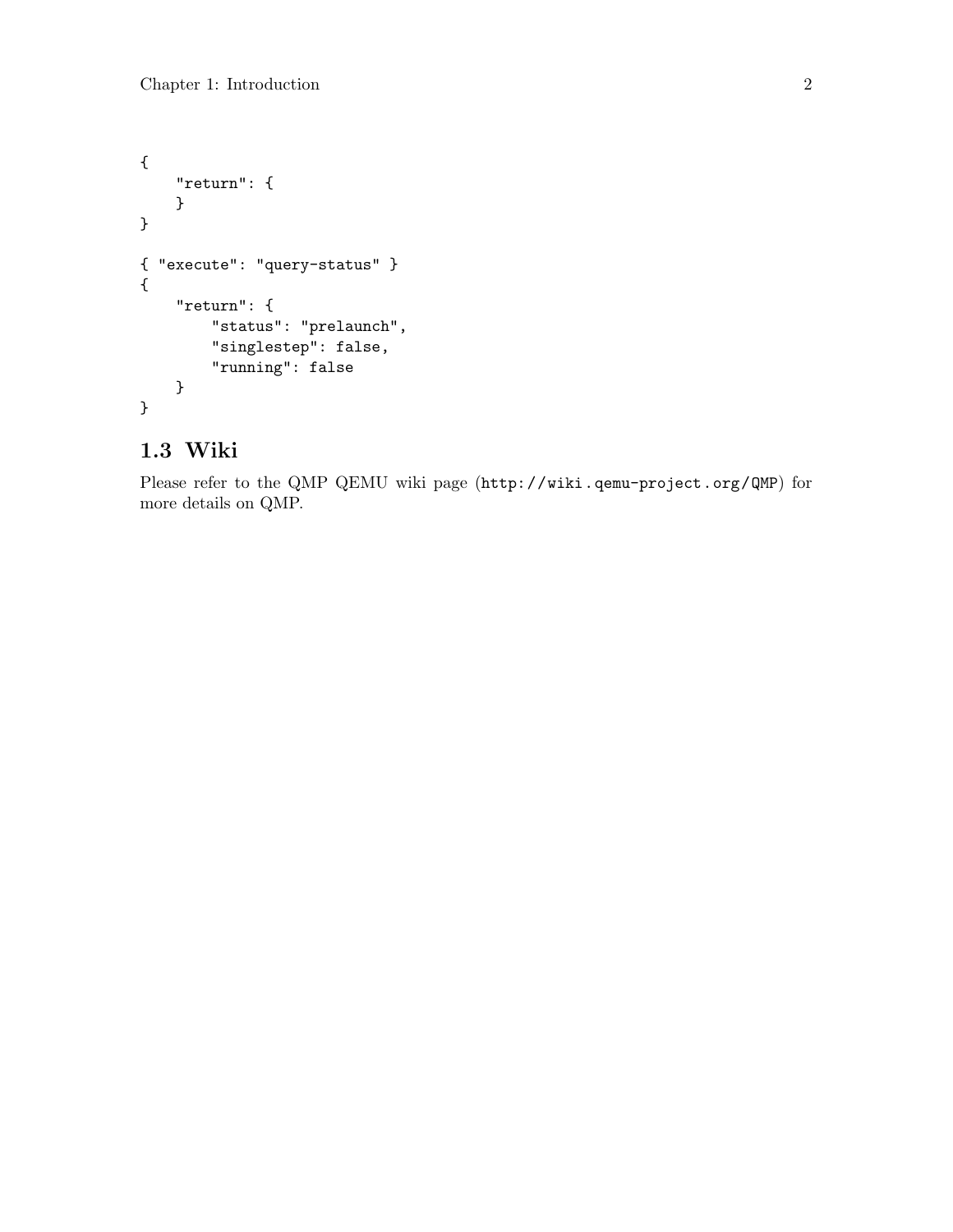# <span id="page-4-0"></span>2 API Reference

# 2.1 Introduction

This document describes all commands currently supported by QMP.

Most of the time their usage is exactly the same as in the user Monitor, this means that any other document which also describe commands (the manpage, QEMU's manual, etc) can and should be consulted.

QMP has two types of commands: regular and query commands. Regular commands usually change the Virtual Machine's state someway, while query commands just return information. The sections below are divided accordingly.

It's important to observe that all communication examples are formatted in a reader-friendly way, so that they're easier to understand. However, in real protocol usage, they're emitted as a single line.

Also, the following notation is used to denote data flow:

Example:

```
-> data issued by the Client
```

```
<- Server data response
```
Please, refer to the QMP specification (QMP/qmp-spec.txt) for detailed information on the Server command and response formats.

# 2.2 Stability Considerations

The current QMP command set (described in this file) may be useful for a number of use cases, however it's limited and several commands have bad defined semantics, specially with regard to command completion.

These problems are going to be solved incrementally in the next QEMU releases and we're going to establish a deprecation policy for badly defined commands.

If you're planning to adopt QMP, please observe the following:

- 1. The deprecation policy will take effect and be documented soon, please check the documentation of each used command as soon as a new release of QEMU is available
- 2. DO NOT rely on anything which is not explicit documented
- 3. Errors, in special, are not documented. Applications should NOT check for specific errors classes or data (it's strongly recommended to only check for the "error" key)

# 2.3 QAPI common definitions

# QapiErrorClass [Enum]

'GenericError'

this is used for errors that don't require a specific error class. This should be the default case for most errors

# 'CommandNotFound'

the requested command has not been found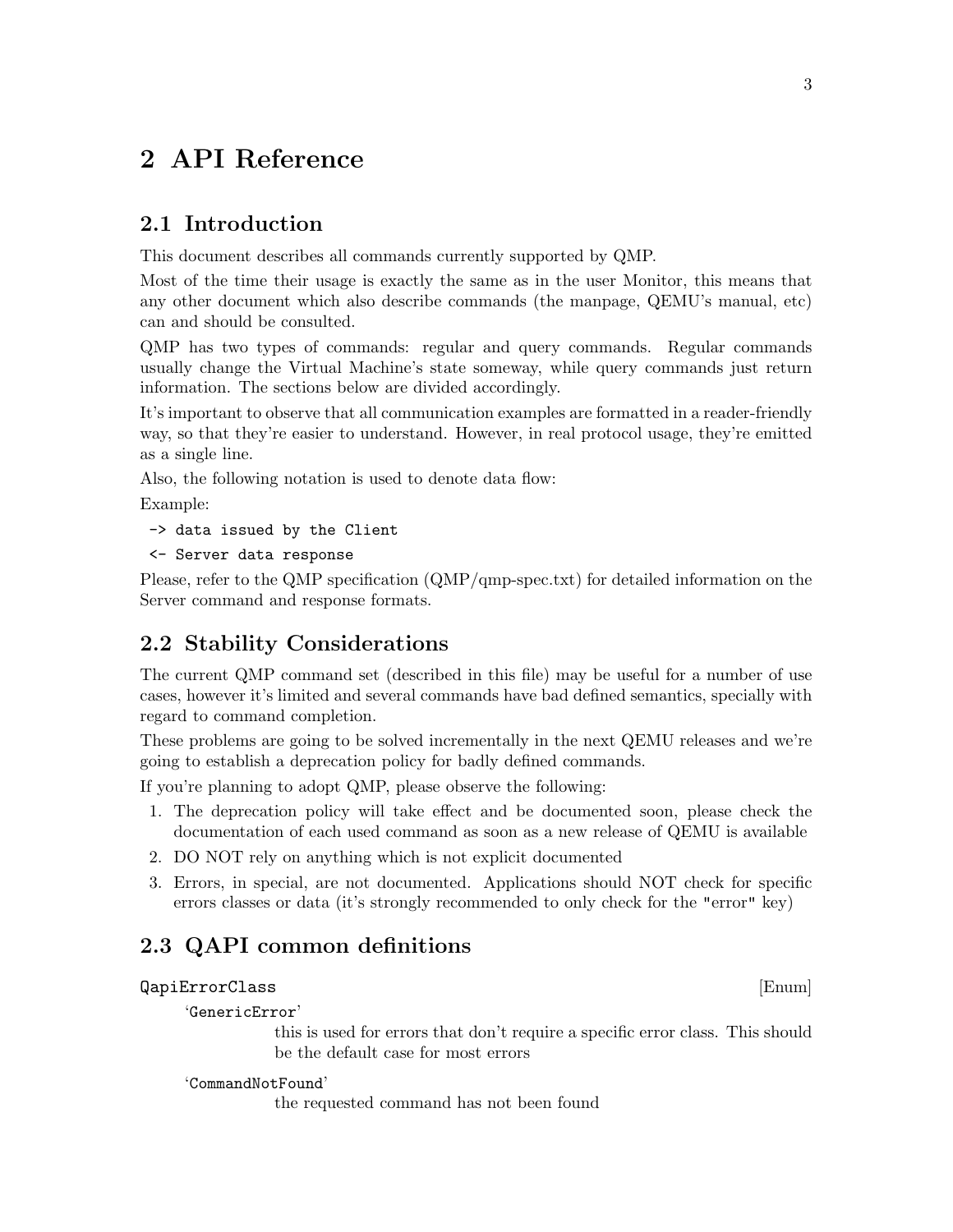'DeviceEncrypted'

the requested operation can't be fulfilled because the selected device is encrypted

'DeviceNotActive'

a device has failed to be become active

# 'DeviceNotFound'

the requested device has not been found

# 'KVMMissingCap'

the requested operation can't be fulfilled because a required KVM capability is missing

QEMU error classes

Since: 1.2

| VersionTriple $\{ 'major': int, 'minor': int, 'micro': int \}$ |  |  |  |  |  | [Struct] |
|----------------------------------------------------------------|--|--|--|--|--|----------|
|----------------------------------------------------------------|--|--|--|--|--|----------|

- major The major version number.
- minor The minor version number.
- micro The micro version number.

A three-part version number.

Since: 2.4

VersionInfo  $\{ 'qemu' : VersionTriple, 'package': str \}$  [Struct]

- qemu The version of QEMU. By current convention, a micro version of 50 signifies a development branch. A micro version greater than or equal to 90 signifies a release candidate for the next minor version. A micro version of less than 50 signifies a stable release.
- package QEMU will always set this field to an empty string. Downstream versions of QEMU should set this to a non-empty string. The exact format depends on the downstream however it highly recommended that a unique name is used.

A description of QEMU's version.

Since: 0.14.0

# VersionInfo query-version () [Command]

Returns the current version of QEMU.

Returns: A VersionInfo object describing the current version of QEMU.

**Since:** 0.14.0

# Example:

```
-> { "execute": "query-version" }
<- {
      "return":{
         "qemu":{
            "major":0,
```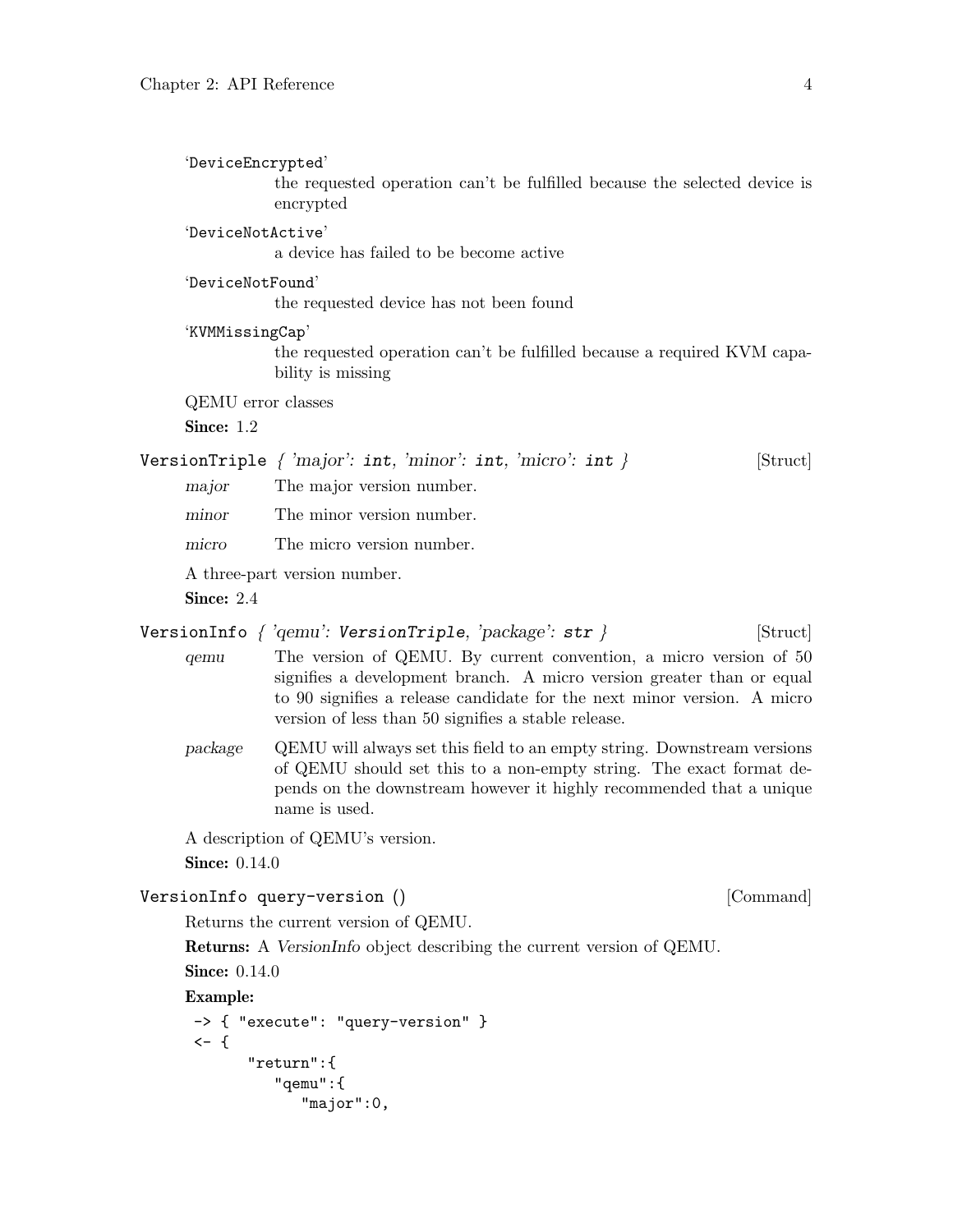```
"minor":11,
               "micro":5
            },
             "package":""
          }
       }
CommandInfo \{ 'name': str \} [Struct]
    name The command name
    Information about a QMP command
    Since: 0.14.0
['CommandInfo'] query-commands () [Command]
    Return a list of supported QMP commands by this server
    Returns: A list of CommandInfo for all supported commands
    Note: This example has been shortened as the real response is too long.
    Since: 0.14.0
    Example:
     -> { "execute": "query-commands" }
     \leftarrow {
         "return":[
            {
              "name":"query-balloon"
            },
            {
              "name":"system_powerdown"
            }
         ]
       }
OnOffAuto [Enum]
    'auto' QEMU selects the value between on and off
    'on' Enabled
    'off' Disabled
    An enumeration of three options: on, off, and auto
    Since: 2.2
OnOffSplit [Enum]
    'on' Enabled
    'off' Disabled
    'split' Mixed
    An enumeration of three values: on, off, and split
    Since: 2.6
```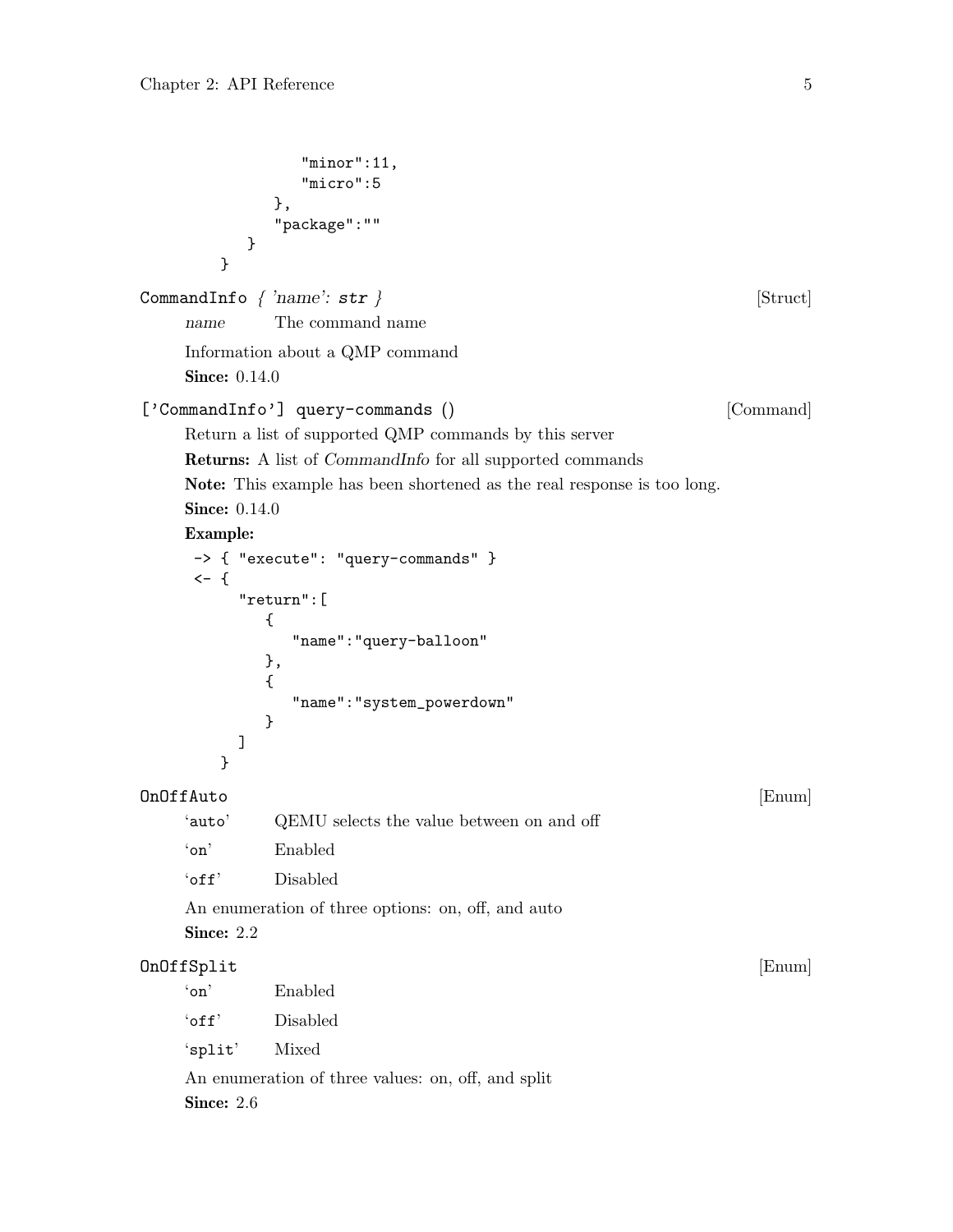# <span id="page-7-0"></span>2.4 QAPI crypto definitions

# QCryptoTLSCredsEndpoint [Enum]

'client' the network endpoint is acting as the client

'server' the network endpoint is acting as the server

The type of network endpoint that will be using the credentials. Most types of credential require different setup / structures depending on whether they will be used in a server versus a client.

Since: 2.5

# QCryptoSecretFormat [Enum]

'raw' raw bytes. When encoded in JSON only valid UTF-8 sequences can be used

'base64' arbitrary base64 encoded binary data

The data format that the secret is provided in

Since: 2.6

# QCryptoHashAlgorithm [Enum]

'md5' MD5. Should not be used in any new code, legacy compat only

'sha1' SHA-1. Should not be used in any new code, legacy compat only

'sha224' SHA-224. (since 2.7)

'sha256' SHA-256. Current recommended strong hash.

'sha384' SHA-384. (since 2.7)

'sha512' SHA-512. (since 2.7)

#### 'ripemd160'

RIPEMD-160. (since 2.7)

The supported algorithms for computing content digests

**Since: 2.6** 

# QCryptoCipherAlgorithm [Enum]

'aes-128' AES with 128 bit / 16 byte keys

'aes-192' AES with 192 bit / 24 byte keys

'aes-256' AES with 256 bit / 32 byte keys

'des-rfb' RFB specific variant of single DES. Do not use except in VNC.

## 'cast5-128'

Cast5 with 128 bit / 16 byte keys

## 'serpent-128'

Serpent with 128 bit / 16 byte keys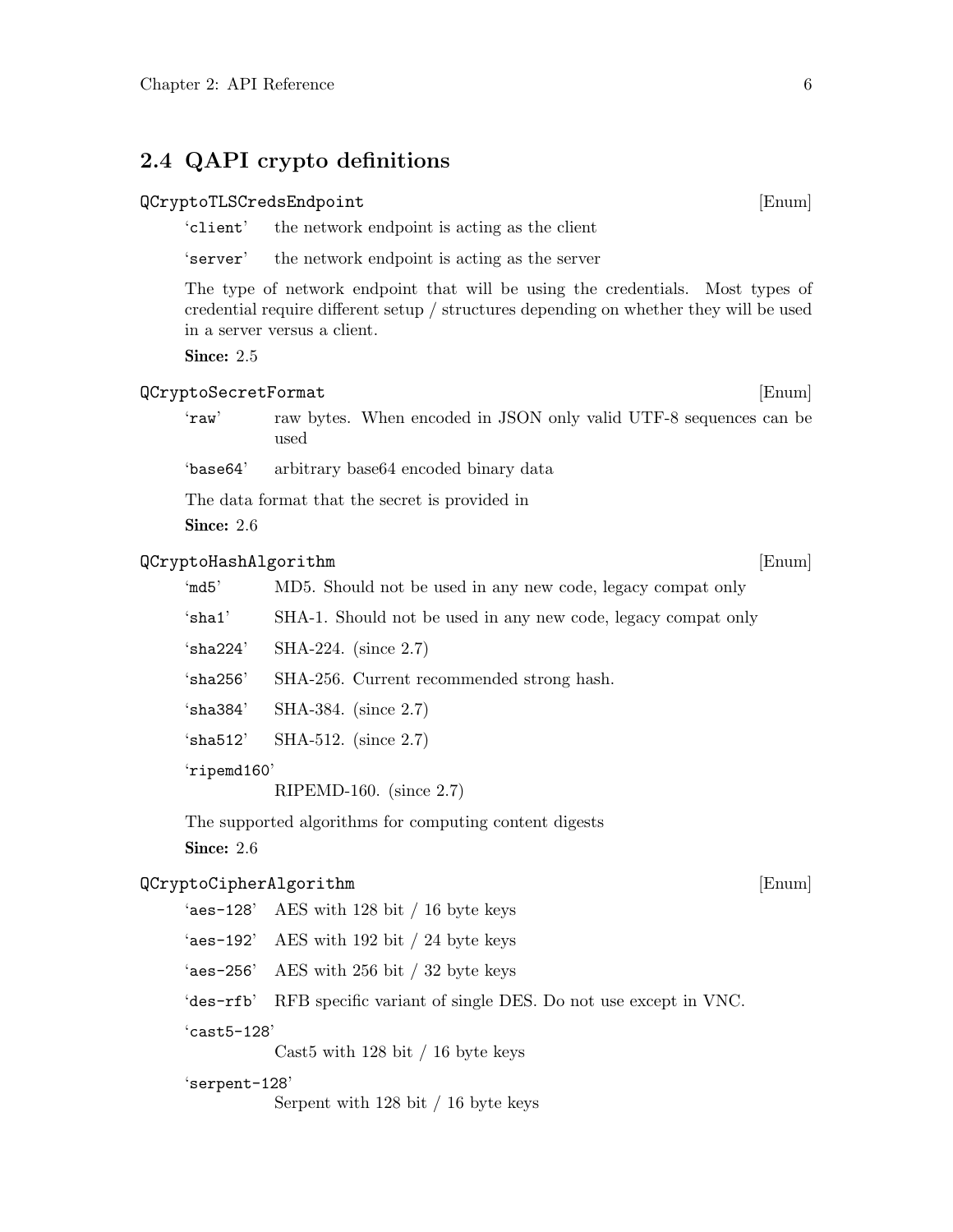'serpent-192'

Serpent with 192 bit / 24 byte keys 'serpent-256' Serpent with 256 bit / 32 byte keys 'twofish-128' Twofish with 128 bit / 16 byte keys 'twofish-192' Twofish with 192 bit / 24 byte keys 'twofish-256' Twofish with 256 bit / 32 byte keys The supported algorithms for content encryption ciphers Since: 2.6

# QCryptoCipherMode [Enum]

'ecb' Electronic Code Book

'cbc' Cipher Block Chaining

'xts' XEX with tweaked code book and ciphertext stealing

The supported modes for content encryption ciphers

**Since: 2.6** 

# QCryptoIVGenAlgorithm [Enum]

'plain' 64-bit sector number truncated to 32-bits

'plain64' 64-bit sector number

'essiv' 64-bit sector number encrypted with a hash of the encryption key

The supported algorithms for generating initialization vectors for full disk encryption. The 'plain' generator should not be used for disks with sector numbers larger than 2^32, except where compatibility with pre-existing Linux dm-crypt volumes is required.

**Since: 2.6** 

# QCryptoBlockFormat [Enum]

'qcow' QCow/QCow2 built-in AES-CBC encryption. Use only for liberating data from old images.

'luks' LUKS encryption format. Recommended for new images

The supported full disk encryption formats

**Since: 2.6** 

# QCryptoBlockOptionsBase { 'format': QCryptoBlockFormat } [Struct]

format the encryption format

The common options that apply to all full disk encryption formats **Since: 2.6**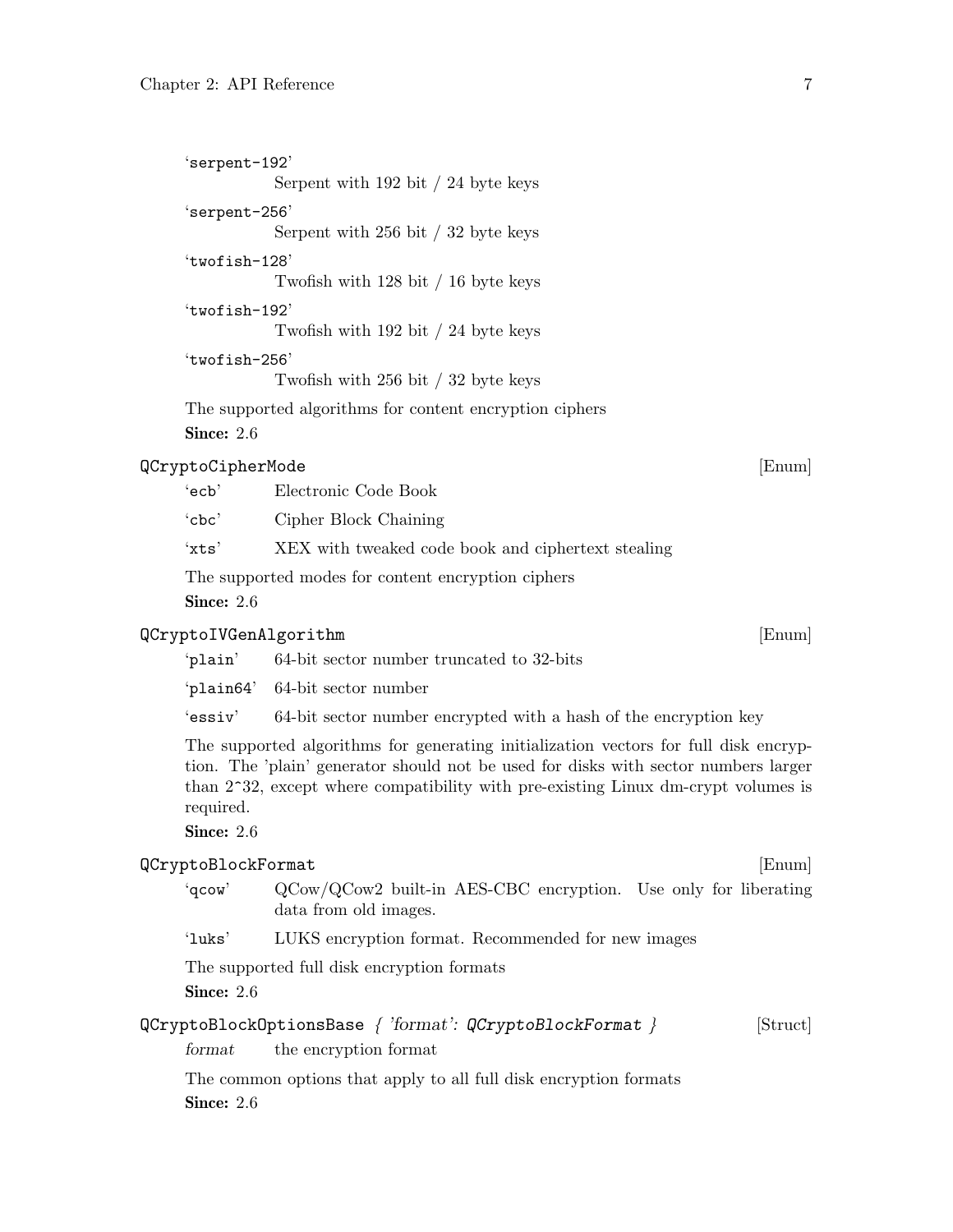```
QCryptoBlockOptionsQCow /['key-secret': str] [Struct]
```
key-secret\*

the ID of a QCryptoSecret object providing the decryption key. Mandatory except when probing image for metadata only.

The options that apply to QCow/QCow2 AES-CBC encryption format **Since: 2.6** 

```
QCryptoBlockOptionsLUKS { ['key-secret': str] } [Struct]
```

```
key\text{-}secret*
```
the ID of a QCryptoSecret object providing the decryption key. Mandatory except when probing image for metadata only.

The options that apply to LUKS encryption format **Since: 2.6** 

```
QCryptoBlockCreateOptionsLUKS { ['cipher-alg': [Struct]
```
QCryptoCipherAlgorithm], ['cipher-mode': QCryptoCipherMode], ['ivgen-alg': QCryptoIVGenAlgorithm], ['ivgen-hash-alg': QCryptoHashAlgorithm], ['hash-alg': QCryptoHashAlgorithm], ['iter-time':  $int$ ] }

 $cipher-alg*$ 

the cipher algorithm for data encryption Currently defaults to 'aes'.

# cipher-mode\*

the cipher mode for data encryption Currently defaults to 'cbc'

ivgen-alg\* the initialization vector generator Currently defaults to 'essiv'

# ivgen-hash-alg\*

the initialization vector generator hash Currently defaults to 'sha256'

hash-alg<sup>\*</sup> the master key hash algorithm Currently defaults to 'sha256'

iter-time\* number of milliseconds to spend in PBKDF passphrase processing. Currently defaults to 2000. (since 2.8)

The options that apply to LUKS encryption format initialization **Since: 2.6** 

```
QCryptoBlockOpenOptions [ 'qcov: QCryptoBlockOptionsQCow, [Union]'luks': QCryptoBlockOptionsLUKS ]
```
The options that are available for all encryption formats when opening an existing volume

Since: 2.6

```
QCryptoBlockCreateOptions [ 'qcow': QCryptoBlockOptions QCow,'luks': QCryptoBlockCreateOptionsLUKS ]
```
The options that are available for all encryption formats when initializing a new volume

**Since: 2.6**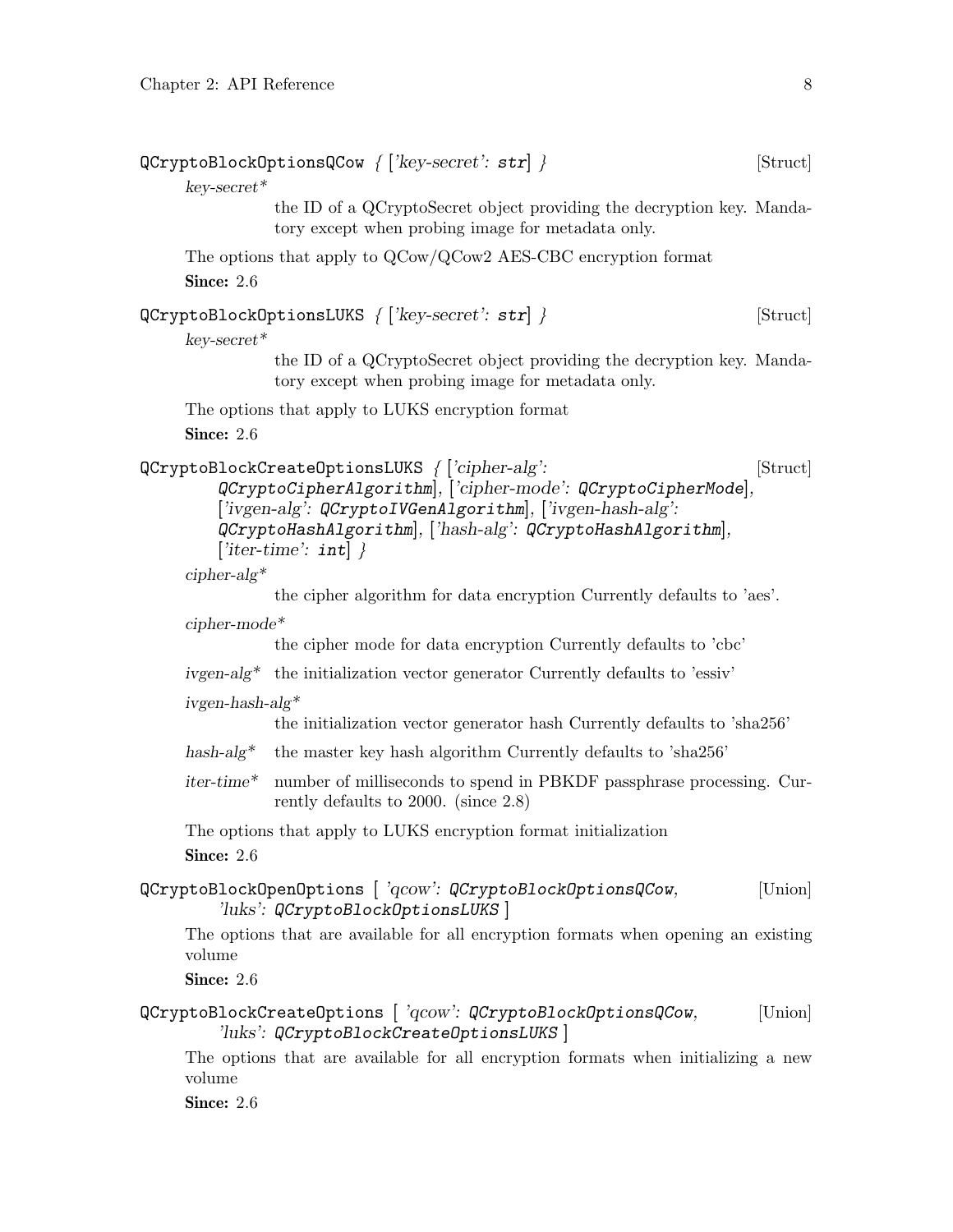|                                | $QCryptoBlockInfoBase / 'format': QCryptoBlockFormat$                                                                                                                                                                                                                                                                                                   | [Struct] |
|--------------------------------|---------------------------------------------------------------------------------------------------------------------------------------------------------------------------------------------------------------------------------------------------------------------------------------------------------------------------------------------------------|----------|
| format                         | the encryption format                                                                                                                                                                                                                                                                                                                                   |          |
| Since: 2.7                     | The common information that applies to all full disk encryption formats                                                                                                                                                                                                                                                                                 |          |
|                                | $QCryptoBlockInfoLUKSSlot$ { 'active': bool, ['iters': int], ['stripes':<br>int], 'key-offset': int $\}$                                                                                                                                                                                                                                                | [Struct] |
| active                         | whether the key slot is currently in use                                                                                                                                                                                                                                                                                                                |          |
| key-offset                     | offset to the key material in bytes                                                                                                                                                                                                                                                                                                                     |          |
| $iters*$                       | number of PBKDF2 iterations for key material                                                                                                                                                                                                                                                                                                            |          |
| $stripes*$                     | number of stripes for splitting key material                                                                                                                                                                                                                                                                                                            |          |
| Since: 2.7                     | Information about the LUKS block encryption key slot options                                                                                                                                                                                                                                                                                            |          |
|                                | $QCryptoBlockInfoLUKS$ { 'cipher-alg': $QCryptoCipherAlgorithm$ ,<br>'cipher-mode': QCryptoCipherMode, 'ivgen-alg':<br>$QC$ ryptoIVGenAlgorithm, $ $ 'ivgen-hash-alg': $QC$ ryptoHashAlgorithm $ ,$<br>'hash-alg': QCryptoHashAlgorithm, 'payload-offset': int,<br>'master-key-iters': int, 'uuid': str, 'slots':<br>$[ 'QCryptoBlockInfoLUKSSlot' ]$ } | [Struct] |
|                                | cipher-alg the cipher algorithm for data encryption                                                                                                                                                                                                                                                                                                     |          |
| cipher-mode                    |                                                                                                                                                                                                                                                                                                                                                         |          |
|                                | the cipher mode for data encryption                                                                                                                                                                                                                                                                                                                     |          |
| <i>ivgen-alg</i>               | the initialization vector generator                                                                                                                                                                                                                                                                                                                     |          |
| $i$ <sub>vgen-hash-alg</sub> * | the initialization vector generator hash                                                                                                                                                                                                                                                                                                                |          |
| hash-alg                       | the master key hash algorithm                                                                                                                                                                                                                                                                                                                           |          |
| payload-offset                 | offset to the payload data in bytes                                                                                                                                                                                                                                                                                                                     |          |
| master-key-iters               | number of PBKDF2 iterations for key material                                                                                                                                                                                                                                                                                                            |          |
| uuid                           | unique identifier for the volume                                                                                                                                                                                                                                                                                                                        |          |
| slots                          | information about each key slot                                                                                                                                                                                                                                                                                                                         |          |
| Since: 2.7                     | Information about the LUKS block encryption options                                                                                                                                                                                                                                                                                                     |          |
|                                | QCryptoBlockInfoQCow /                                                                                                                                                                                                                                                                                                                                  | [Struct] |
| <b>Since: 2.7</b>              | Information about the QCow block encryption options                                                                                                                                                                                                                                                                                                     |          |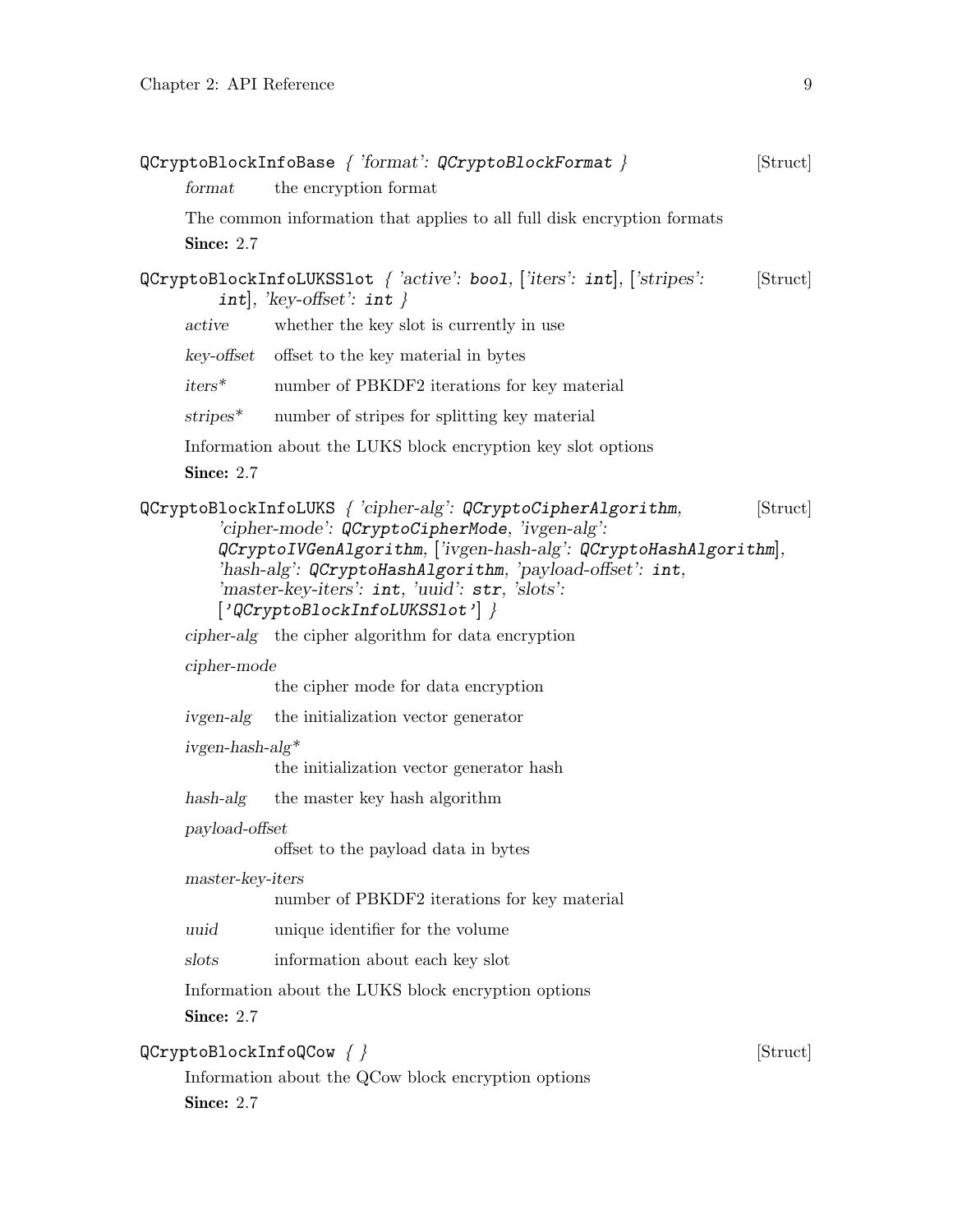<span id="page-11-0"></span>

| QCryptoBlockInfo   'qcow': QCryptoBlockInfoQCow, 'luks':<br>QCryptoBlockInfoLUKS<br>Information about the block encryption options<br>Since: $2.7$ | [Union] |
|----------------------------------------------------------------------------------------------------------------------------------------------------|---------|
| 2.5 QAPI block definitions (vm related)                                                                                                            |         |
| 2.5.1 QAPI block core definitions (vm unrelated)                                                                                                   |         |

|                    | SnapshotInfo { 'id': str, 'name': str, 'vm-state-size': int, 'date-sec':<br>[Struct]<br>int, 'date-nsec': int, 'vm-clock-sec': int, 'vm-clock-nsec': int } |  |
|--------------------|------------------------------------------------------------------------------------------------------------------------------------------------------------|--|
| id                 | unique snapshot id                                                                                                                                         |  |
| name               | user chosen name                                                                                                                                           |  |
| vm-state-size      |                                                                                                                                                            |  |
|                    | size of the VM state                                                                                                                                       |  |
| $date\text{-}sec$  | UTC date of the snapshot in seconds                                                                                                                        |  |
| $date\text{-}nsec$ | fractional part in nano seconds to be used with date-sec                                                                                                   |  |
| vm-clock-sec       |                                                                                                                                                            |  |
|                    | VM clock relative to boot in seconds                                                                                                                       |  |
| vm-clock-nsec      | fractional part in nano seconds to be used with vm-clock-sec                                                                                               |  |
| Since: 1.3         |                                                                                                                                                            |  |
|                    | ImageInfoSpecificQCow2 { 'compat': str, ['lazy-refcounts': bool],<br>[Struct]<br>['corrupt': bool], 'refcount-bits': $int \}$                              |  |
| compact            | compatibility level                                                                                                                                        |  |
| $lazy-refcounts*$  |                                                                                                                                                            |  |
|                    | on or off; only valid for compat $\geq 1.1$                                                                                                                |  |
| $\text{corrupt}^*$ | true if the image has been marked corrupt; only valid for compat $\geq 1.1$<br>(since 2.2)                                                                 |  |
| refcount-bits      |                                                                                                                                                            |  |
|                    | width of a refrount entry in bits (since $2.3$ )                                                                                                           |  |
| Since: 1.7         |                                                                                                                                                            |  |
|                    | ImageInfoSpecificVmdk { 'create-type': str, 'cid': int, 'parent-cid':<br>[Struct]<br>int, 'extents': ['ImageInfo'] }                                       |  |
| $create-type$      |                                                                                                                                                            |  |
|                    | The create type of VMDK image                                                                                                                              |  |
| cid                | Content id of image                                                                                                                                        |  |
|                    | parent-cid Parent VMDK image's cid                                                                                                                         |  |
| extents            | List of extent files                                                                                                                                       |  |
| Since: 1.7         |                                                                                                                                                            |  |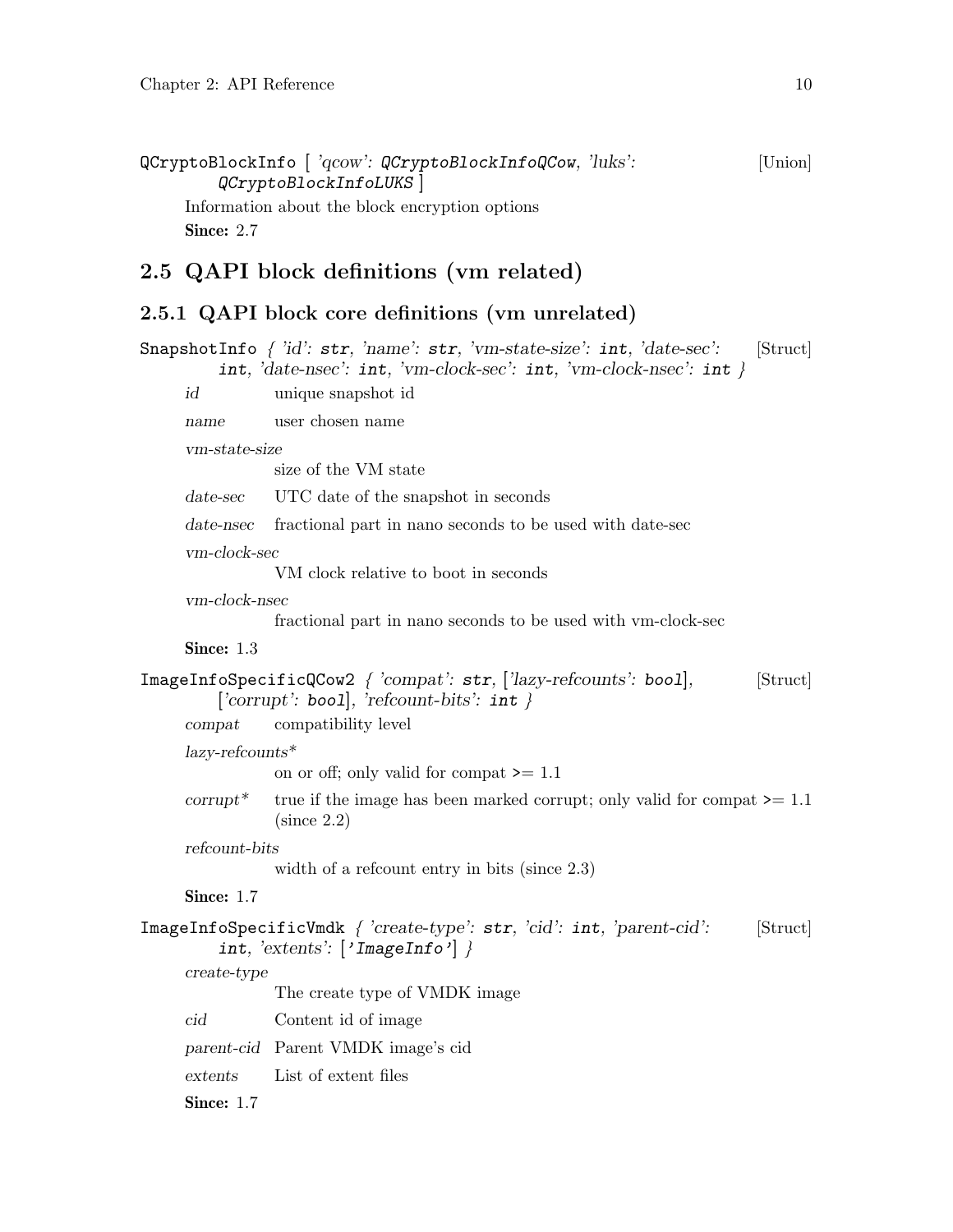|                      |                        | $ImageInfoSpecific [ 'qcow2': ImageInfoSpecificQCow2, 'vmdk':$<br>ImageInfoSpecificVmdk, 'luks': QCryptoBlockInfoLUKS                                                                                                                                                                                                                                                                                                    | [Union]  |
|----------------------|------------------------|--------------------------------------------------------------------------------------------------------------------------------------------------------------------------------------------------------------------------------------------------------------------------------------------------------------------------------------------------------------------------------------------------------------------------|----------|
|                      |                        | A discriminated record of image format specific information structures.                                                                                                                                                                                                                                                                                                                                                  |          |
|                      | Since: 1.7             |                                                                                                                                                                                                                                                                                                                                                                                                                          |          |
|                      |                        |                                                                                                                                                                                                                                                                                                                                                                                                                          |          |
|                      |                        | ImageInfo { 'filename': str, 'format': str, ['dirty-flag': bool],<br>['actual-size': int], 'virtual-size': int, ['cluster-size': int], ['encrypted':<br>bool], ['compressed': bool], ['backing-filename': str],<br>'full-backing-filename': $str$ ], ['backing-filename-format': $str$ ],<br>'snapshots': ['SnapshotInfo'], ['backing-image': ImageInfo],<br>$\lceil \text{'format-specific': ImageInfoSpecific} \rceil$ | [Struct] |
|                      | filename               | name of the image file                                                                                                                                                                                                                                                                                                                                                                                                   |          |
|                      | format                 | format of the image file                                                                                                                                                                                                                                                                                                                                                                                                 |          |
|                      | virtual-size           |                                                                                                                                                                                                                                                                                                                                                                                                                          |          |
|                      |                        | maximum capacity in bytes of the image                                                                                                                                                                                                                                                                                                                                                                                   |          |
|                      | $actual-size*$         |                                                                                                                                                                                                                                                                                                                                                                                                                          |          |
|                      |                        | actual size on disk in bytes of the image                                                                                                                                                                                                                                                                                                                                                                                |          |
|                      |                        | $\text{dirty-flag*}$ true if image is not cleanly closed                                                                                                                                                                                                                                                                                                                                                                 |          |
|                      | $cluster-size*$        |                                                                                                                                                                                                                                                                                                                                                                                                                          |          |
|                      |                        | size of a cluster in bytes                                                                                                                                                                                                                                                                                                                                                                                               |          |
|                      | $\frac{encrypted*}{h}$ |                                                                                                                                                                                                                                                                                                                                                                                                                          |          |
|                      |                        | true if the image is encrypted                                                                                                                                                                                                                                                                                                                                                                                           |          |
|                      | $compressed*$          |                                                                                                                                                                                                                                                                                                                                                                                                                          |          |
|                      |                        | true if the image is compressed (Since $1.7$ )                                                                                                                                                                                                                                                                                                                                                                           |          |
| $backing$ -filename* |                        |                                                                                                                                                                                                                                                                                                                                                                                                                          |          |
|                      |                        | name of the backing file                                                                                                                                                                                                                                                                                                                                                                                                 |          |
|                      |                        | $full-backing-filename*$                                                                                                                                                                                                                                                                                                                                                                                                 |          |
|                      |                        | full path of the backing file                                                                                                                                                                                                                                                                                                                                                                                            |          |
|                      |                        | $backing$ -filename-format*                                                                                                                                                                                                                                                                                                                                                                                              |          |
|                      |                        | the format of the backing file                                                                                                                                                                                                                                                                                                                                                                                           |          |
|                      | $snapshots*$           |                                                                                                                                                                                                                                                                                                                                                                                                                          |          |
|                      |                        | list of VM snapshots                                                                                                                                                                                                                                                                                                                                                                                                     |          |
|                      | $background*$          | info of the backing image (since $1.6$ )                                                                                                                                                                                                                                                                                                                                                                                 |          |
|                      | $format-specific*$     |                                                                                                                                                                                                                                                                                                                                                                                                                          |          |
|                      |                        | structure supplying additional format-specific information (since 1.7)                                                                                                                                                                                                                                                                                                                                                   |          |
|                      |                        | Information about a QEMU image file                                                                                                                                                                                                                                                                                                                                                                                      |          |
|                      | Since: 1.3             |                                                                                                                                                                                                                                                                                                                                                                                                                          |          |
|                      |                        |                                                                                                                                                                                                                                                                                                                                                                                                                          |          |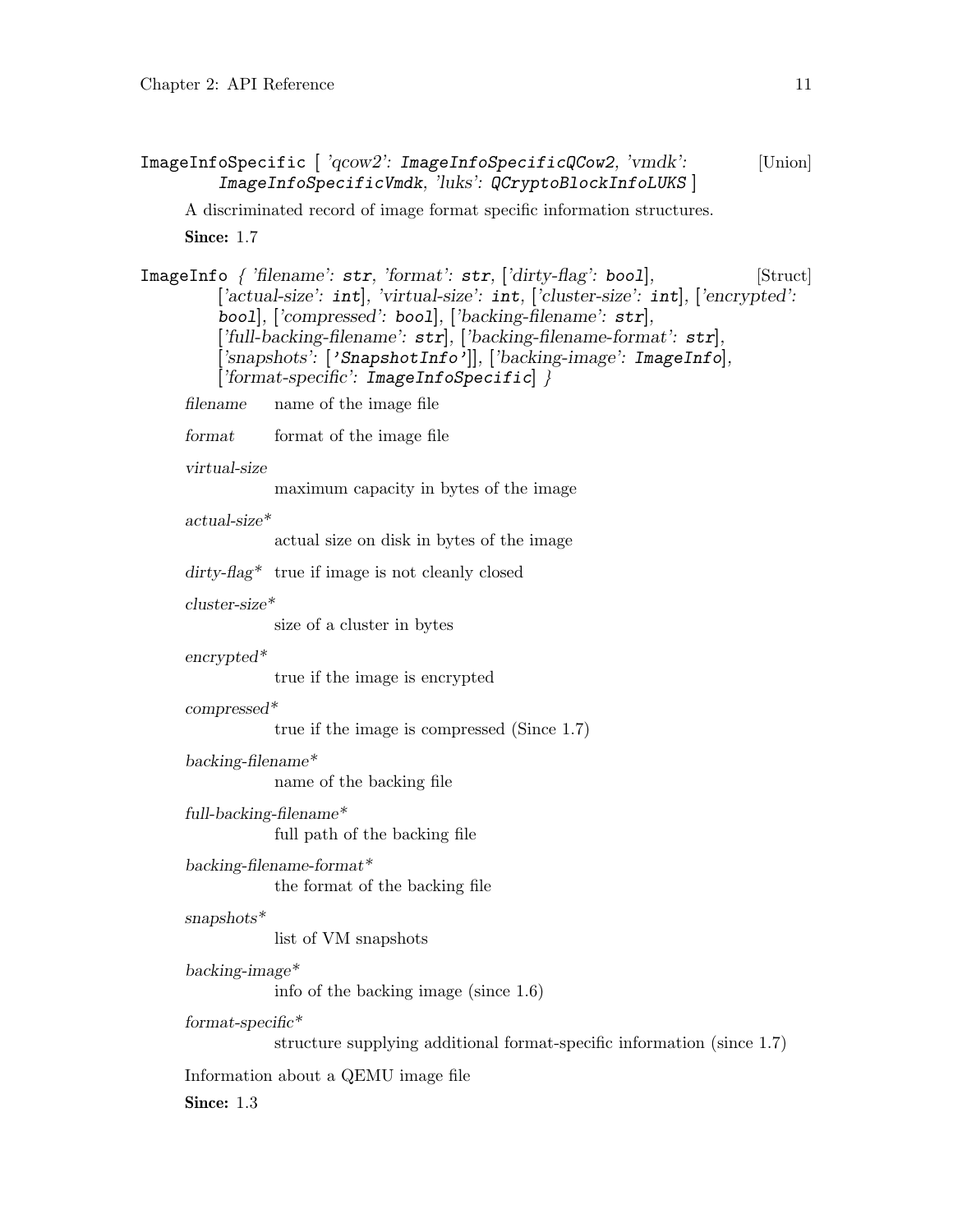ImageCheck { 'filename': str, 'format': str, 'check-errors': int, [Struct]  $\text{'image-end-offset': int}, \text{'corryptions': int}, \text{'leaks': int},$ 'corruptions-fixed':  $int$ , ['leaks-fixed':  $int$ ], ['total-clusters':  $int$ ], 'allocated-clusters': int, ['fragmented-clusters': int, ['compressed-clusters': int] }

filename name of the image file checked

format format of the image file checked

check-errors

number of unexpected errors occurred during check

 $image-end-offset*$ 

offset (in bytes) where the image ends, this field is present if the driver for the image format supports it

# corruptions\*

number of corruptions found during the check if any

leaks\* number of leaks found during the check if any

 $corruptions$ - $fixed*$ 

number of corruptions fixed during the check if any

#### $leaks$ -fixed\*

number of leaks fixed during the check if any

## total-clusters\*

total number of clusters, this field is present if the driver for the image format supports it

#### allocated-clusters\*

total number of allocated clusters, this field is present if the driver for the image format supports it

fragmented-clusters\*

total number of fragmented clusters, this field is present if the driver for the image format supports it

# compressed-clusters\*

total number of compressed clusters, this field is present if the driver for the image format supports it

Information about a QEMU image file check

# Since: 1.4

| MapEntry $\int$ 'start': int, 'length': int, 'data': bool, 'zero': bool,                                                                                    | [Struct] |
|-------------------------------------------------------------------------------------------------------------------------------------------------------------|----------|
| 'depth': $int$ , ['offset': $int$ ], ['filename': $str$ ] }                                                                                                 |          |
| $\mathbf{1}$ $\mathbf{1}$ $\mathbf{1}$ $\mathbf{1}$ $\mathbf{1}$ $\mathbf{1}$ $\mathbf{1}$ $\mathbf{1}$ $\mathbf{1}$ $\mathbf{1}$ $\mathbf{1}$ $\mathbf{1}$ |          |

- start the start byte of the mapped virtual range
- length the number of bytes of the mapped virtual range
- data whether the mapped range has data
- zero whether the virtual blocks are zeroed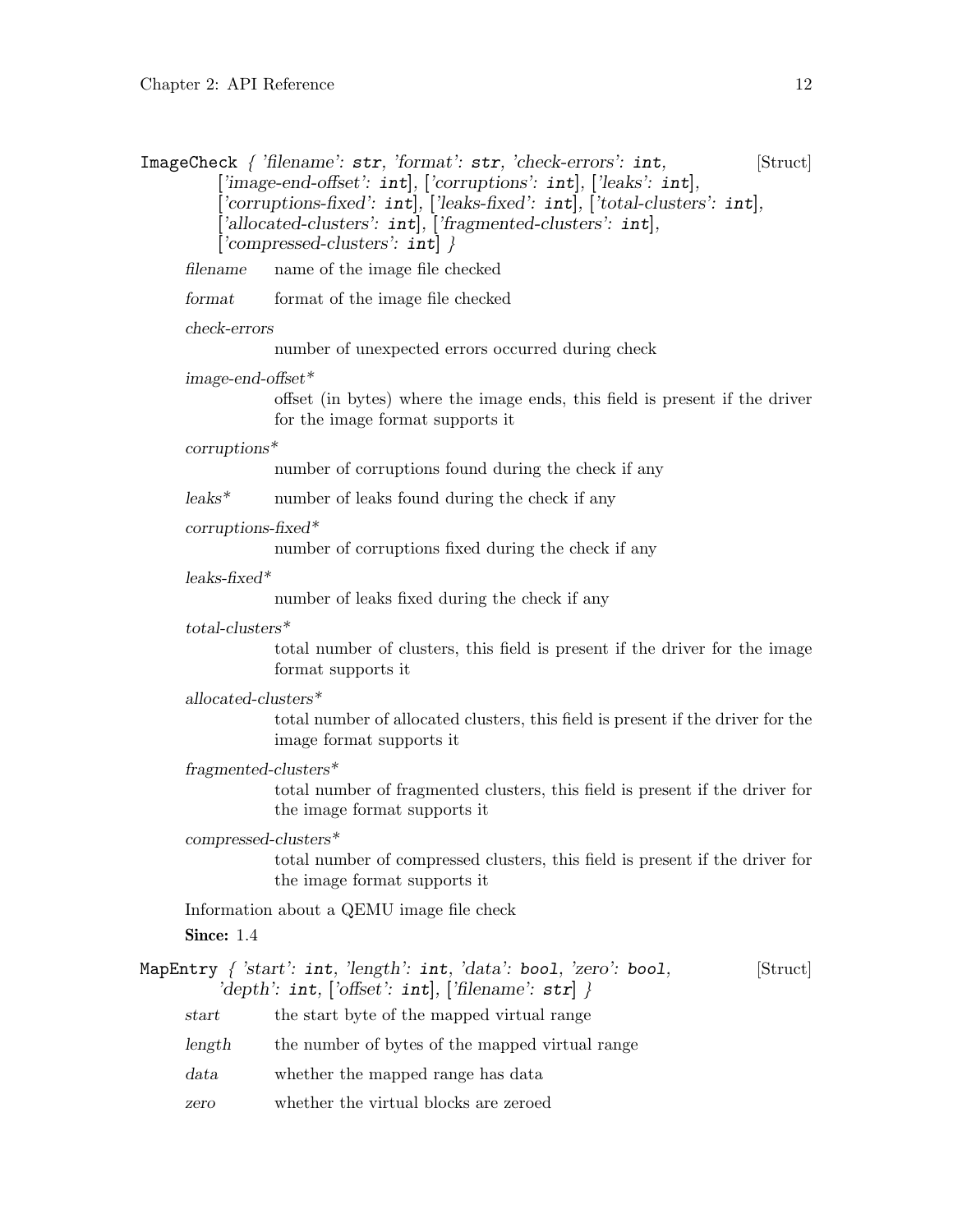depth the depth of the mapping

 $offset^*$  the offset in file that the virtual sectors are mapped to

 $filename^*$  filename that is referred to by offset

Mapping information from a virtual block range to a host file range **Since: 2.6** 

BlockdevCacheInfo  $\{$  'writeback': bool, 'direct': bool, 'no-flush': bool [Struct] }

writeback true if writeback mode is enabled

direct true if the host page cache is bypassed (O\_DIRECT)

no-flush true if flush requests are ignored for the device

Cache mode information for a block device

Since: 2.3

BlockDeviceInfo  $\int 'file': str, ['node-name': str], 'ro': bool, 'drv':$  [Struct]  $str,$  ['backing\_file':  $str,$  'backing\_file\_depth':  $int,$  'encrypted': bool, 'encryption\_key\_missing': boo1, 'detect\_zeroes': BlockdevDetectZeroesOptions, 'bps': int, 'bps\_rd': int, 'bps\_wr': int, 'iops': int, 'iops\_rd': int, 'iops\_wr': int, 'image': ImageInfo, ['bps\_max': int], ['bps\_rd\_max': int], ['bps\_wr\_max': int], ['iops\_max': int],  $\lceil \text{liops\_rd\_max}: \text{int}$ ],  $\lceil \text{liops\_wr\_max}: \text{int}$ ],  $\lceil \text{liops\_max\_length}: \rceil$ int],  $[\text{bps\_rd\_max\_length} : \text{int}]$ ,  $[\text{bps\_wr\_max\_length} : \text{int}]$ , ['iops\_max\_length':  $int$ ], ['iops\_rd\_max\_length':  $int$ ], ['iops wr max length': int], ['iops size': int], ['group': str], 'cache': BlockdevCacheInfo, 'write\_threshold': int  $\}$ 

file the filename of the backing device

node-name\*

the name of the block driver node (Since 2.0)

- ro true if the backing device was open read-only
- drv the name of the block format used to open the backing device. As of 0.14.0 this can be: 'blkdebug', 'bochs', 'cloop', 'cow', 'dmg', 'file', 'file', 'ftp', 'ftps', 'host cdrom', 'host device', 'http', 'https', 'luks', 'nbd', 'parallels', 'qcow', 'qcow2', 'raw', 'tftp', 'vdi', 'vmdk', 'vpc', 'vvfat' 2.2: 'archipelago' added, 'cow' dropped 2.3: 'host floppy' deprecated 2.5: 'host floppy' dropped 2.6: 'luks' added 2.8: 'replication' added

 $backing_{\text{th}}e^*$ 

the name of the backing file (for copy-on-write)

backing\_file\_depth

number of files in the backing file chain (since: 1.2)

encrypted true if the backing device is encrypted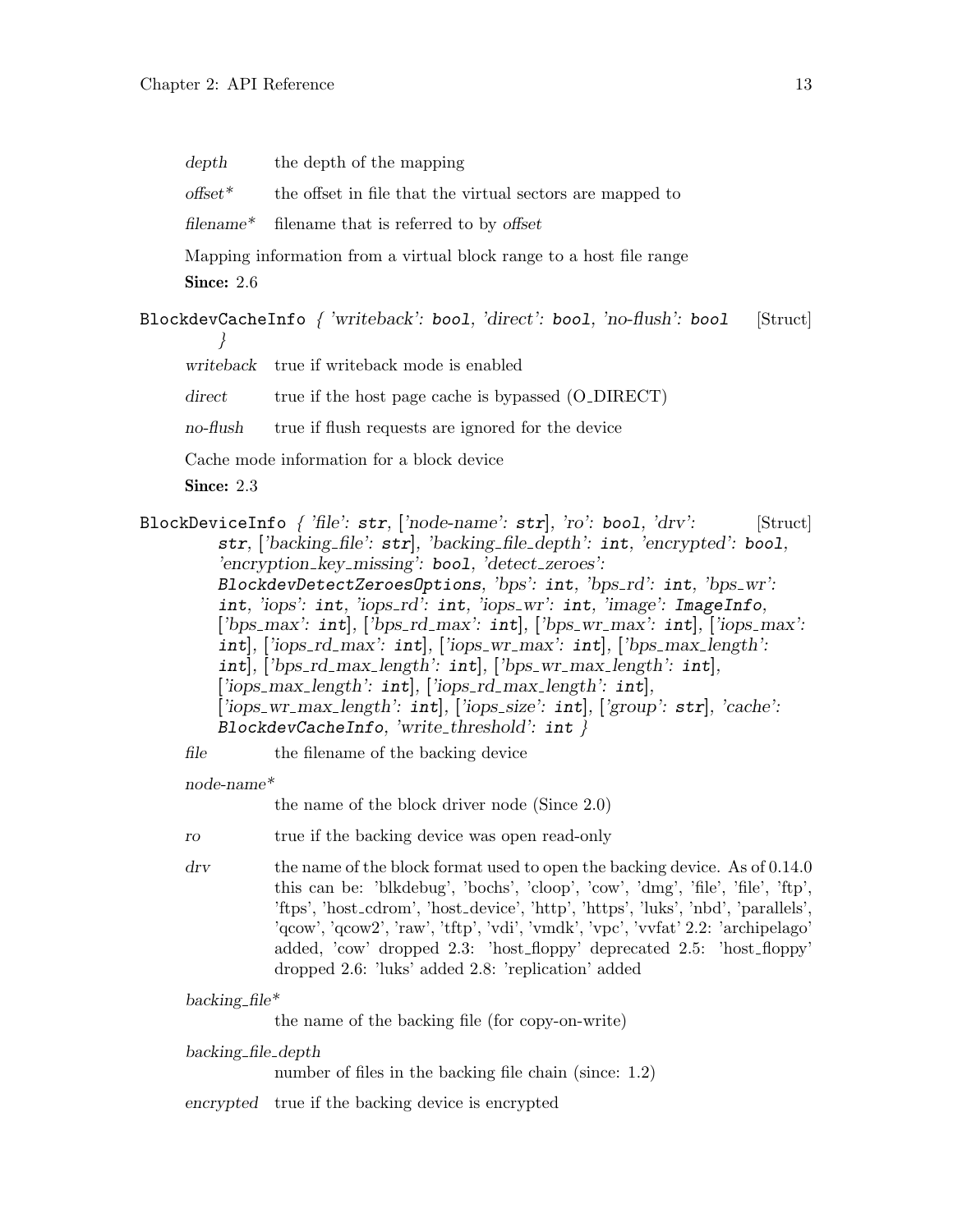|                                                                                               | $\frac{1}{2}$ encryption_key_missing<br>true if the backing device is encrypted but an valid encryption key is<br>missing |  |  |  |
|-----------------------------------------------------------------------------------------------|---------------------------------------------------------------------------------------------------------------------------|--|--|--|
| $detect\_zeros$                                                                               |                                                                                                                           |  |  |  |
|                                                                                               | $\alpha$ detect and optimize zero writes (Since 2.1)                                                                      |  |  |  |
| bps                                                                                           | total throughput limit in bytes per second is specified                                                                   |  |  |  |
| $bps_r$                                                                                       | read throughput limit in bytes per second is specified                                                                    |  |  |  |
| $bps_wr$                                                                                      | write throughput limit in bytes per second is specified                                                                   |  |  |  |
| iops                                                                                          | total I/O operations per second is specified                                                                              |  |  |  |
| iops_rd                                                                                       | read $I/O$ operations per second is specified                                                                             |  |  |  |
| iops_wr                                                                                       | write $I/O$ operations per second is specified                                                                            |  |  |  |
| image                                                                                         | the info of image used (since: $1.6$ )                                                                                    |  |  |  |
| $bps\_max^*$                                                                                  | total throughput limit during bursts, in bytes (Since 1.7)                                                                |  |  |  |
| $bps\_rd\_max*$                                                                               |                                                                                                                           |  |  |  |
|                                                                                               | read throughput limit during bursts, in bytes (Since 1.7)                                                                 |  |  |  |
| $bps\_wr\_max*$                                                                               |                                                                                                                           |  |  |  |
|                                                                                               | write throughput limit during bursts, in bytes (Since 1.7)                                                                |  |  |  |
|                                                                                               | $i$ ops_max* total I/O operations per second during bursts, in bytes (Since 1.7)                                          |  |  |  |
| $iops\_rd\_max*$                                                                              |                                                                                                                           |  |  |  |
|                                                                                               | read $I/O$ operations per second during bursts, in bytes (Since 1.7)                                                      |  |  |  |
| $i$ ops_wr_max*                                                                               | write $I/O$ operations per second during bursts, in bytes (Since 1.7)                                                     |  |  |  |
| $bps\_max\_length*$<br>maximum length of the $bps\_max$ burst period, in seconds. (Since 2.6) |                                                                                                                           |  |  |  |
| $bps\_rd\_max\_length*$                                                                       | maximum length of the $bps\_rd\_max$ burst period, in seconds. (Since 2.6)                                                |  |  |  |
| $bps\_wr\_max\_length*$                                                                       |                                                                                                                           |  |  |  |
|                                                                                               | maximum length of the $bps\_wr\_max$ burst period, in seconds. (Since 2.6)                                                |  |  |  |
| $iops\_max\_length*$                                                                          | maximum length of the <i>iops</i> burst period, in seconds. (Since 2.6)                                                   |  |  |  |
| $iops\_rd\_max\_length*$                                                                      | maximum length of the <i>iops_rd_max</i> burst period, in seconds. (Since $2.6$ )                                         |  |  |  |
| $iops\_wr\_max\_length*$                                                                      | maximum length of the iops_wr_max burst period, in seconds.<br>(Since)<br>(2.6)                                           |  |  |  |
| $i$ ops_size $*$                                                                              | an I/O size in bytes (Since 1.7)                                                                                          |  |  |  |
| $group^*$                                                                                     | throttle group name (Since $2.4$ )                                                                                        |  |  |  |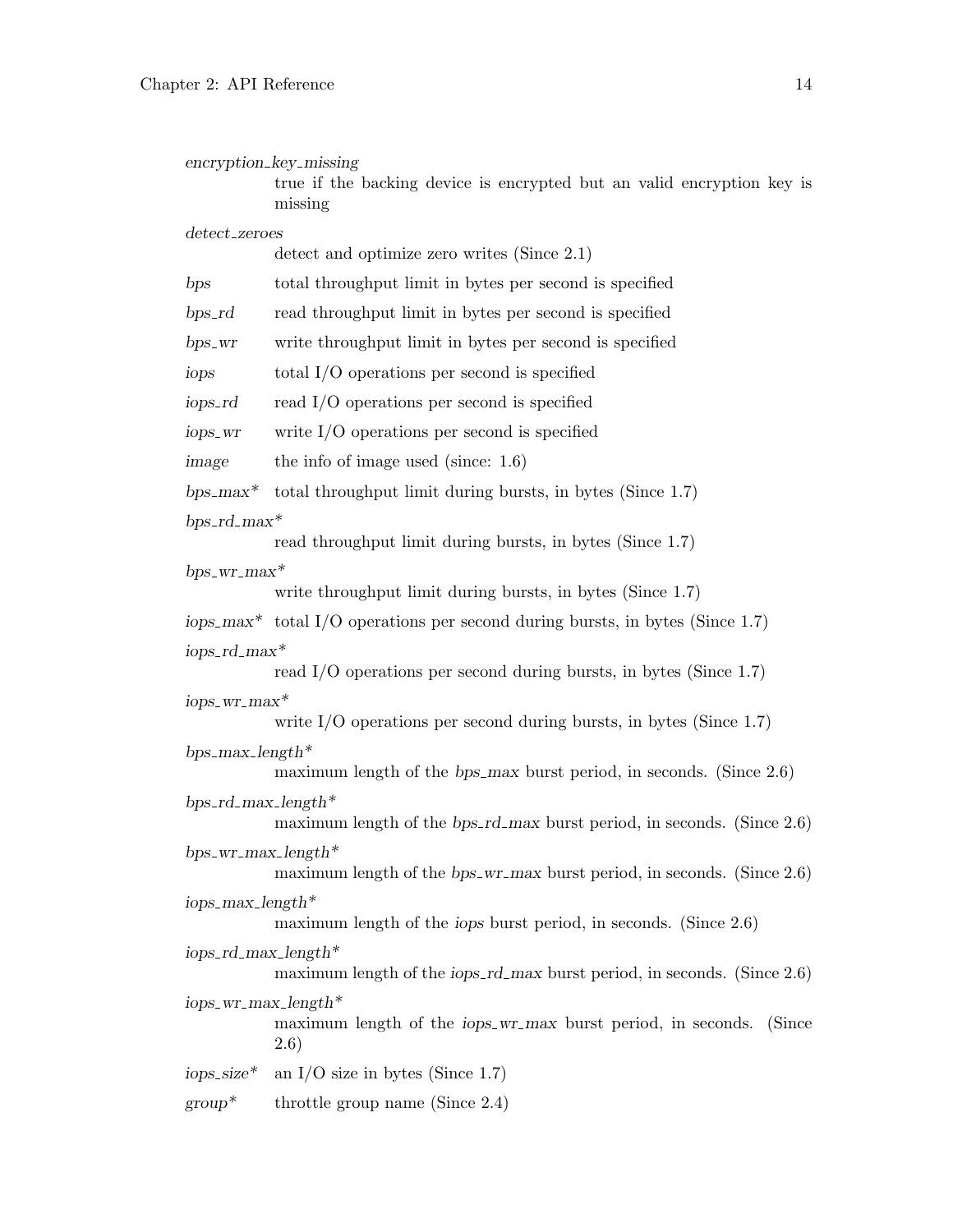cache the cache mode used for the block device (since: 2.3)

write\_threshold

configured write threshold for the device. 0 if disabled. (Since 2.3)

Information about the backing device for a block device.

**Since:** 0.14.0

# BlockDeviceIoStatus [Enum]

'ok' The last I/O operation has succeeded

'failed' The last I/O operation has failed

'nospace' The last I/O operation has failed due to a no-space condition

An enumeration of block device I/O status.

Since: 1.0

# BlockDeviceMapEntry { 'start': int, 'length': int, 'depth': int, 'zero': [Struct] bool, 'data': bool,  $[ 'offset': int ] \}$

start Offset in the image of the first byte described by this entry (in bytes)

- length Length of the range described by this entry (in bytes)
- depth Number of layers  $(0 = top \text{ image}, 1 = top \text{ image's backing file}, etc.)$ before reaching one for which the range is allocated. The value is in the range 0 to the depth of the image chain - 1.
- zero the sectors in this range read as zeros
- data reading the image will actually read data from a file (in particular, if offset is present this means that the sectors are not simply preallocated, but contain actual data in raw format)
- offset if present, the image file stores the data for this range in raw format at the given offset.

Entry in the metadata map of the device (returned by "qemu-img map")

Since: 1.7

# DirtyBitmapStatus [Enum]

'frozen' The bitmap is currently in-use by a backup operation or block job, and is immutable.

'disabled'

The bitmap is currently in-use by an internal operation and is read-only. It can still be deleted.

'active' The bitmap is actively monitoring for new writes, and can be cleared, deleted, or used for backup operations.

An enumeration of possible states that a dirty bitmap can report to the user.

# Since: 2.4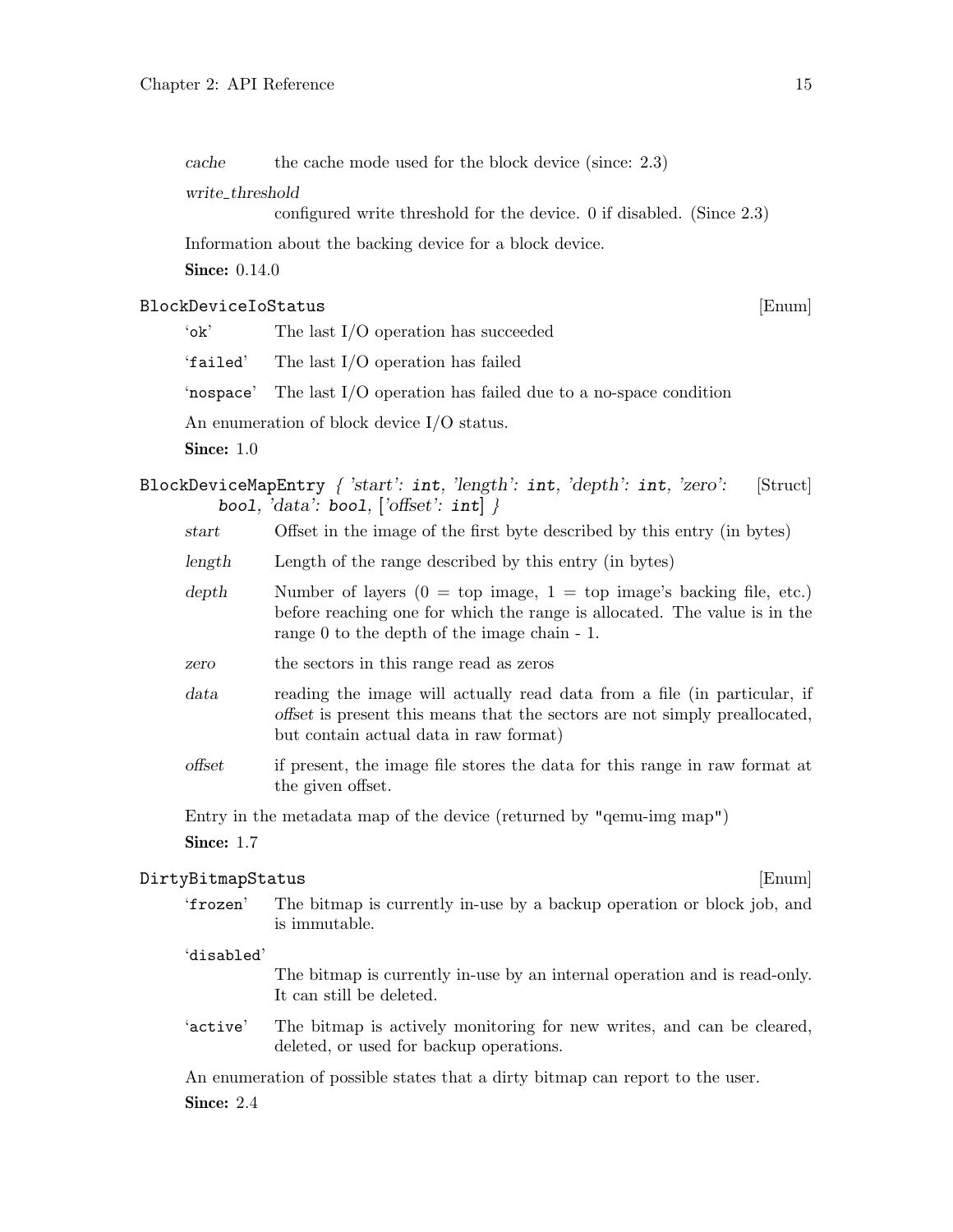|                                 | BlockDirtyInfo $\{ \$ 'name': str, 'count': int, 'granularity': uint32,<br>'status': DirtyBitmapStatus $\}$                                                                                                      | [Struct]  |  |  |  |
|---------------------------------|------------------------------------------------------------------------------------------------------------------------------------------------------------------------------------------------------------------|-----------|--|--|--|
| $name^*$                        | the name of the dirty bitmap (Since $2.4$ )                                                                                                                                                                      |           |  |  |  |
| count                           | number of dirty bytes according to the dirty bitmap                                                                                                                                                              |           |  |  |  |
| granularity                     |                                                                                                                                                                                                                  |           |  |  |  |
|                                 | granularity of the dirty bitmap in bytes (since 1.4)                                                                                                                                                             |           |  |  |  |
| status                          | current status of the dirty bitmap (since 2.4)                                                                                                                                                                   |           |  |  |  |
|                                 | Block dirty bitmap information.                                                                                                                                                                                  |           |  |  |  |
| Since: 1.3                      |                                                                                                                                                                                                                  |           |  |  |  |
|                                 | BlockInfo { 'device': str, 'type': str, 'removable': bool, 'locked':<br>bool, ['inserted': BlockDeviceInfo], ['tray_open': bool], ['io-status':<br>BlockDeviceIoStatus , ['dirty-bitmaps': ['BlockDirtyInfo']] } | [Struct]  |  |  |  |
| device                          | The device name associated with the virtual device.                                                                                                                                                              |           |  |  |  |
| type                            | This field is returned only for compatibility reasons, it should not be used<br>(always returns 'unknown')                                                                                                       |           |  |  |  |
| removable                       | True if the device supports removable media.                                                                                                                                                                     |           |  |  |  |
| locked                          | True if the guest has locked this device from having its media removed                                                                                                                                           |           |  |  |  |
| $tray\_\mathrm{open}^*$         |                                                                                                                                                                                                                  |           |  |  |  |
|                                 | True if the device's tray is open (only present if it has a tray)                                                                                                                                                |           |  |  |  |
| $\text{dirty-} \text{bitmaps*}$ |                                                                                                                                                                                                                  |           |  |  |  |
|                                 | dirty bitmaps information (only present if the driver has one or more<br>dirty bitmaps) (Since 2.0)                                                                                                              |           |  |  |  |
| $i$ o-status $*$                | BlockDeviceIoStatus. Only present if the device supports it and the VM<br>is configured to stop on errors (supported device models: virtio-blk, ide,<br>scsi-disk)                                               |           |  |  |  |
| $inserted*$                     | BlockDeviceInfo describing the device if media is present                                                                                                                                                        |           |  |  |  |
| <b>Since:</b> 0.14.0            | Block device information. This structure describes a virtual device and the backing<br>device associated with it.                                                                                                |           |  |  |  |
|                                 |                                                                                                                                                                                                                  |           |  |  |  |
|                                 | ['BlockInfo'] query-block ()<br>Get a list of BlockInfo for all virtual block devices.                                                                                                                           | [Command] |  |  |  |
|                                 | <b>Returns:</b> a list of <i>BlockInfo</i> describing each virtual block device                                                                                                                                  |           |  |  |  |
| <b>Since:</b> 0.14.0            |                                                                                                                                                                                                                  |           |  |  |  |
| Example:                        |                                                                                                                                                                                                                  |           |  |  |  |
|                                 | -> { "execute": "query-block" }                                                                                                                                                                                  |           |  |  |  |
| $\leftarrow$ {                  | "return": [                                                                                                                                                                                                      |           |  |  |  |
|                                 | €                                                                                                                                                                                                                |           |  |  |  |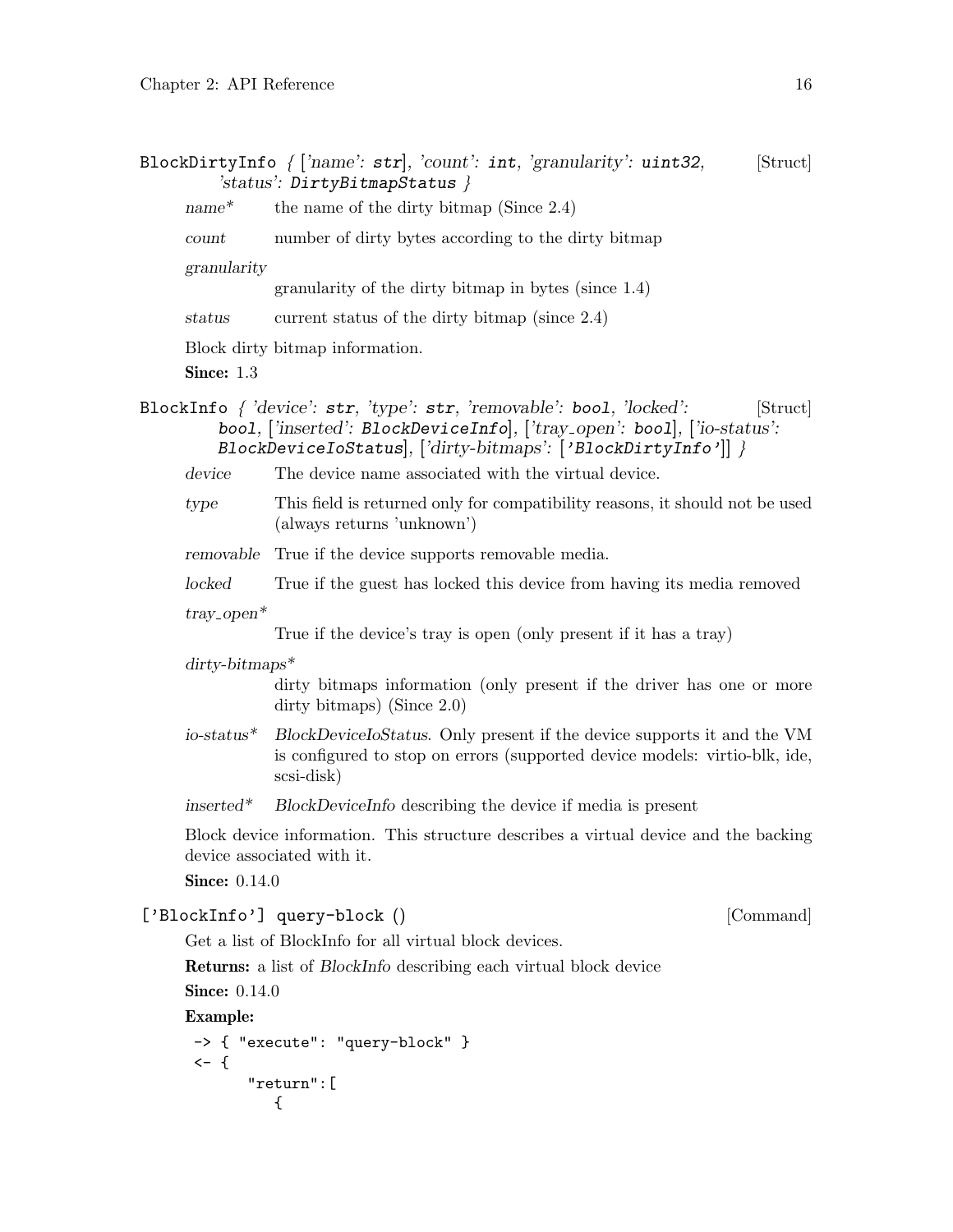```
"io-status": "ok",
"device":"ide0-hd0",
"locked":false,
"removable":false,
"inserted":{
  "ro":false,
  "drv":"qcow2",
  "encrypted":false,
  "file":"disks/test.qcow2",
  "backing_file_depth":1,
  "bps":1000000,
  "bps_rd":0,
  "bps_wr":0,
  "iops":1000000,
  "iops_rd":0,
  "iops_wr":0,
  "bps_max": 8000000,
  "bps_rd_max": 0,
  "bps_wr_max": 0,
  "iops_max": 0,
  "iops_rd_max": 0,
  "iops_wr_max": 0,
  "iops_size": 0,
   "detect_zeroes": "on",
  "write_threshold": 0,
  "image":{
      "filename":"disks/test.qcow2",
      "format":"qcow2",
      "virtual-size":2048000,
      "backing_file":"base.qcow2",
      "full-backing-filename":"disks/base.qcow2",
      "backing-filename-format":"qcow2",
      "snapshots":[
         {
            "id": "1",
            "name": "snapshot1",
            "vm-state-size": 0,
            "date-sec": 10000200,
            "date-nsec": 12,
            "vm-clock-sec": 206,
            "vm-clock-nsec": 30
        }
     ],
      "backing-image":{
          "filename":"disks/base.qcow2",
          "format":"qcow2",
          "virtual-size":2048000
```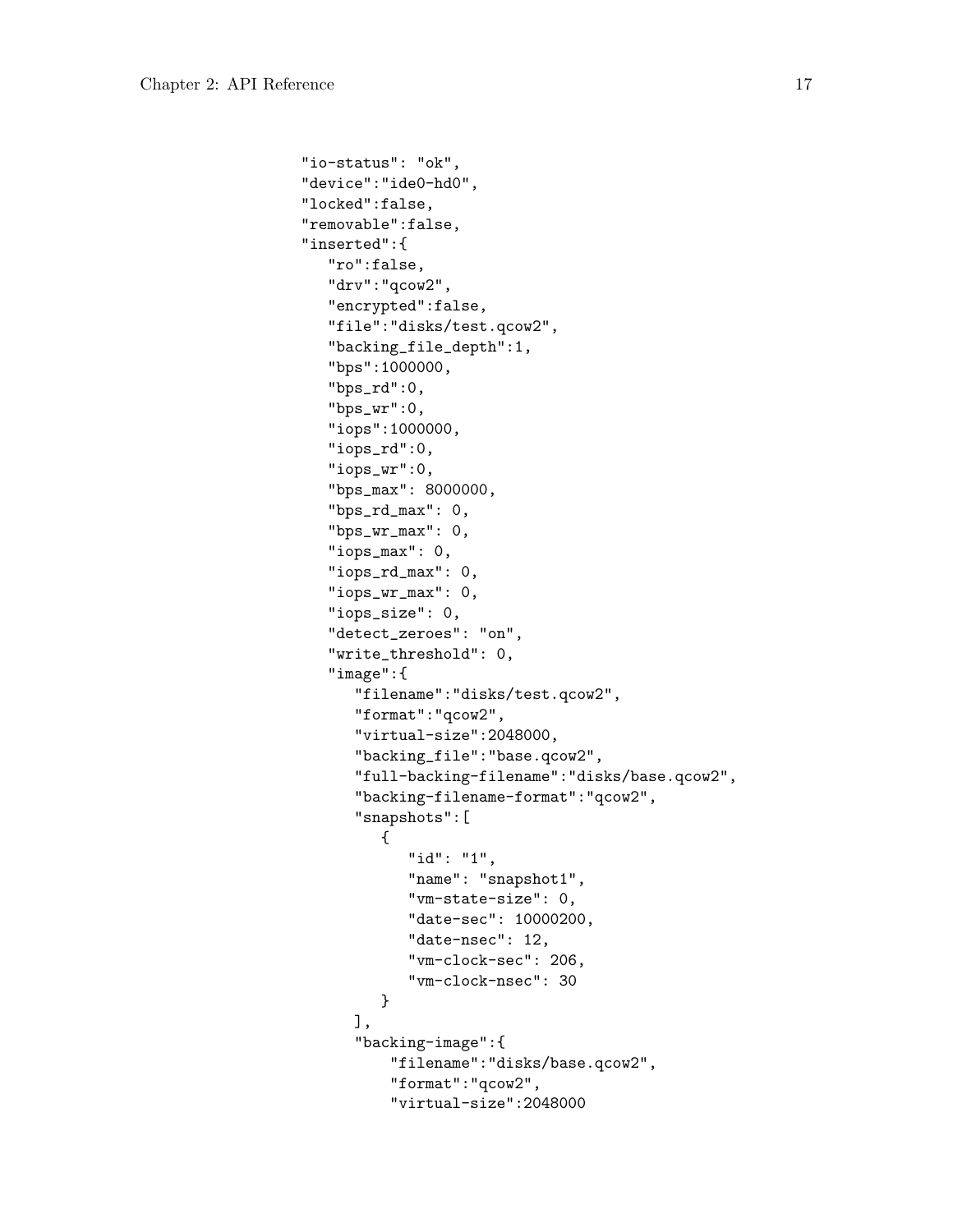```
}
                        }
                     },
                     "type":"unknown"
                 },
                 {
                     "io-status": "ok",
                     "device":"ide1-cd0",
                     "locked":false,
                     "removable":true,
                     "type":"unknown"
                 },
                 {
                     "device":"floppy0",
                     "locked":false,
                     "removable":true,
                     "type":"unknown"
                 },
                 {
                     "device":"sd0",
                     "locked":false,
                     "removable":true,
                     "type":"unknown"
                 }
             ]
          }
BlockDeviceTimedStats { 'interval_length': int, 'min_rd_latency_ns': [Struct]
          int, 'max_rd_latency_ns': int, 'avg_rd_latency_ns': int,
          'min_wr_latency_ns': int, 'max_wr_latency_ns': int,
          'avg_{\text{-}wr_{\text{-}}latency_{\text{-}}ns': int, 'min_flush_latency_ns': int,
          \text{'max-flush_l} latency ns': int, 'avg flush latency ns': int,
          'avg_rd_queue_depth': number, 'avg_wr_queue_depth': number \}interval length
                 Interval used for calculating the statistics, in seconds.
      min rd latency ns
                 Minimum latency of read operations in the defined interval, in nanosec-
                 onds.
      min_wr_latency_ns
                 Minimum latency of write operations in the defined interval, in nanosec-
                 onds.
      min-flush-latency-ns
                 Minimum latency of flush operations in the defined interval, in nanosec-
                 onds.
```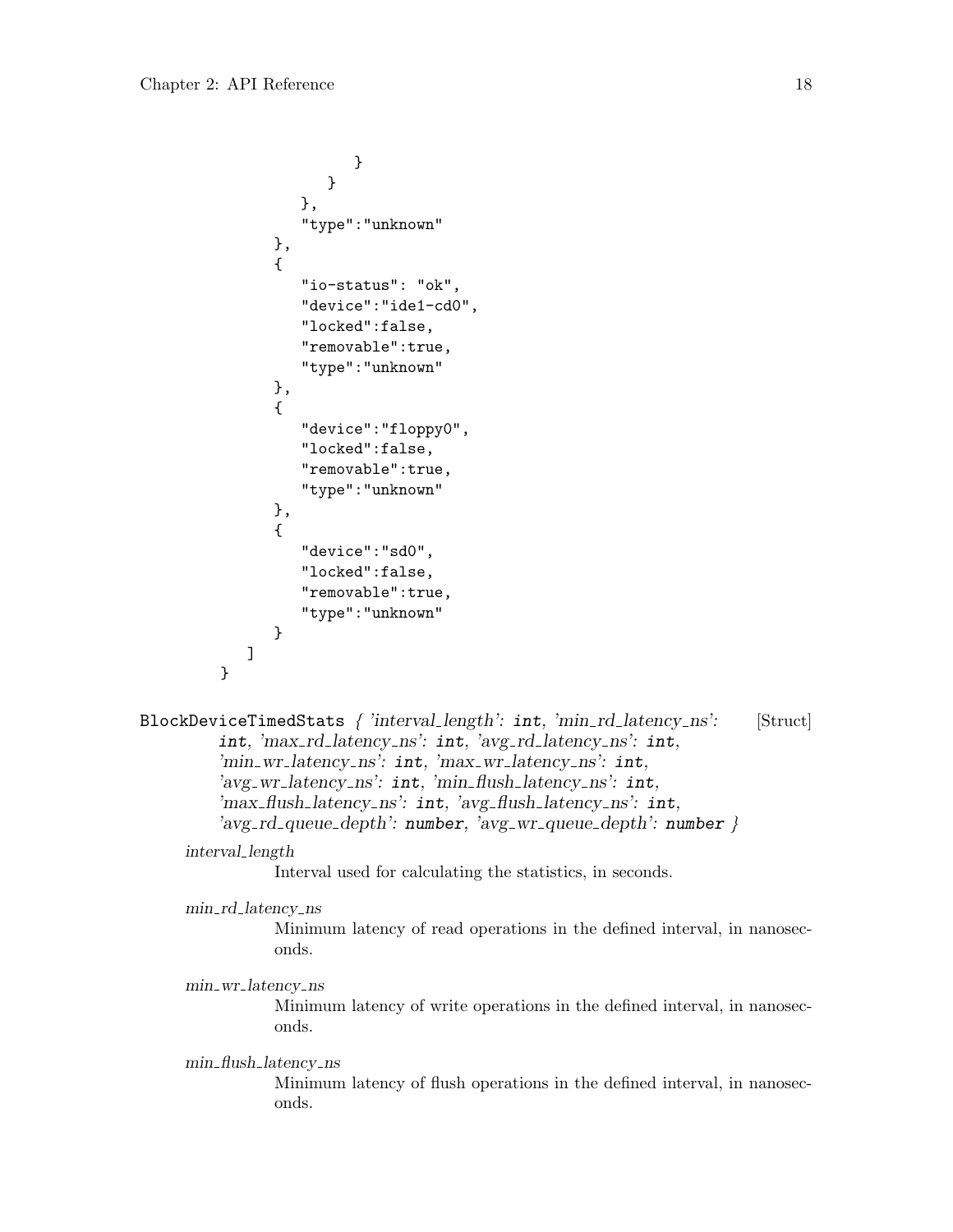max\_rd\_latency\_ns

Maximum latency of read operations in the defined interval, in nanoseconds.

max\_wr\_latency\_ns

Maximum latency of write operations in the defined interval, in nanoseconds.

 $max$ -flush-latency-ns

Maximum latency of flush operations in the defined interval, in nanoseconds.

avg rd latency ns

Average latency of read operations in the defined interval, in nanoseconds.

avg\_wr\_latency\_ns

Average latency of write operations in the defined interval, in nanoseconds.

 $avg\_flux$  hatency ns

Average latency of flush operations in the defined interval, in nanoseconds.

avg\_rd\_queue\_depth

Average number of pending read operations in the defined interval.

 $avg\_wr_{queue\text{-}}depth$ 

Average number of pending write operations in the defined interval.

Statistics of a block device during a given interval of time.

Since: 2.5

BlockDeviceStats { 'rd\_bytes': int, 'wr\_bytes': int, 'rd\_operations': [Struct] int, 'wr operations': int, 'flush operations': int, 'flush total time  $ns$ ':  $int, 'wr\_total\_time_ns': int, 'rd\_total\_time_ns': int, 'wr\_highest\_offset':$ int, 'rd\_merged': int, 'wr\_merged': int, ['idle\_time\_ns': int], 'failed\_rd\_operations': int, 'failed\_wr\_operations': int, 'failed\_flush\_operations':  $int$ , 'invalid\_rd\_operations':  $int$ ,  $i$ invalid wr operations': int,  $i$ invalid  $flush$  operations': int, 'account\_invalid': boo1, 'account\_failed': boo1, 'timed\_stats': ['BlockDeviceTimedStats'] }

rd bytes The number of bytes read by the device.

wr bytes The number of bytes written by the device.

rd\_operations

The number of read operations performed by the device.

wr\_operations

The number of write operations performed by the device.

flush\_operations

The number of cache flush operations performed by the device (since 0.15.0)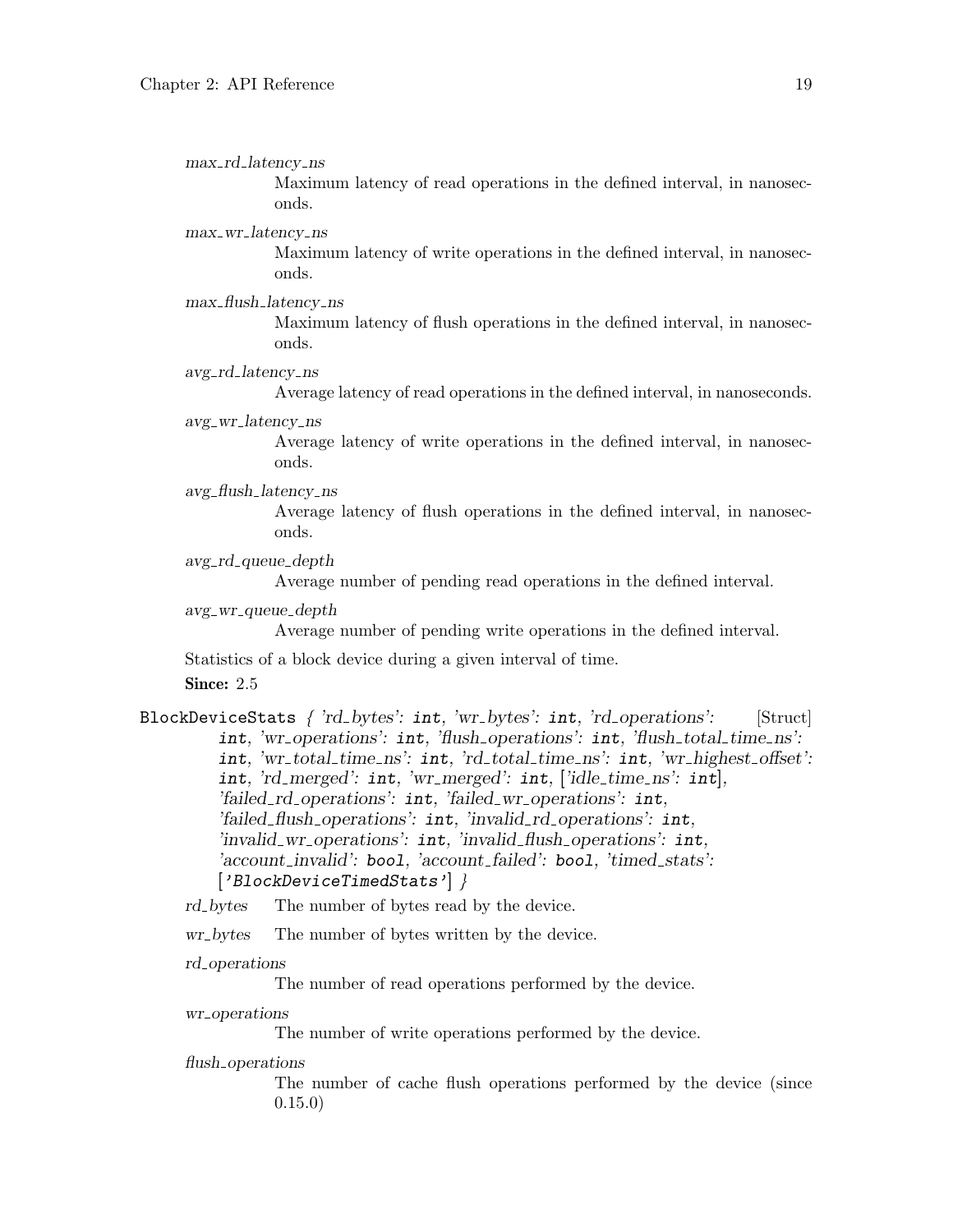# $flush\_total\_time\_ns$

Total time spend on cache flushes in nano-seconds (since 0.15.0).

# $wr\_total\_time\_ns$

Total time spend on writes in nano-seconds (since 0.15.0).

# rd\_total\_time\_ns

Total time spend on reads in nano-seconds (since 0.15.0).

wr\_highest\_offset

The offset after the greatest byte written to the device. The intended use of this information is for growable sparse files (like qcow2) that are used on top of a physical device.

rd merged Number of read requests that have been merged into another request (Since 2.3).

#### wr merged

Number of write requests that have been merged into another request (Since 2.3).

 $idle_time_ns*$ 

Time since the last I/O operation, in nanoseconds. If the field is absent it means that there haven't been any operations yet (Since 2.5).

## failed\_rd\_operations

The number of failed read operations performed by the device (Since 2.5)

#### failed\_wr\_operations

The number of failed write operations performed by the device (Since 2.5)

 $failed\_flux$  operations

The number of failed flush operations performed by the device (Since 2.5)

invalid\_rd\_operations

The number of invalid read operations performed by the device (Since 2.5)

# invalid\_wr\_operations

The number of invalid write operations performed by the device (Since 2.5)

# invalid\_flush\_operations

The number of invalid flush operations performed by the device (Since 2.5)

# account invalid

Whether invalid operations are included in the last access statistics (Since 2.5)

# account failed

Whether failed operations are included in the latency and last access statistics (Since 2.5)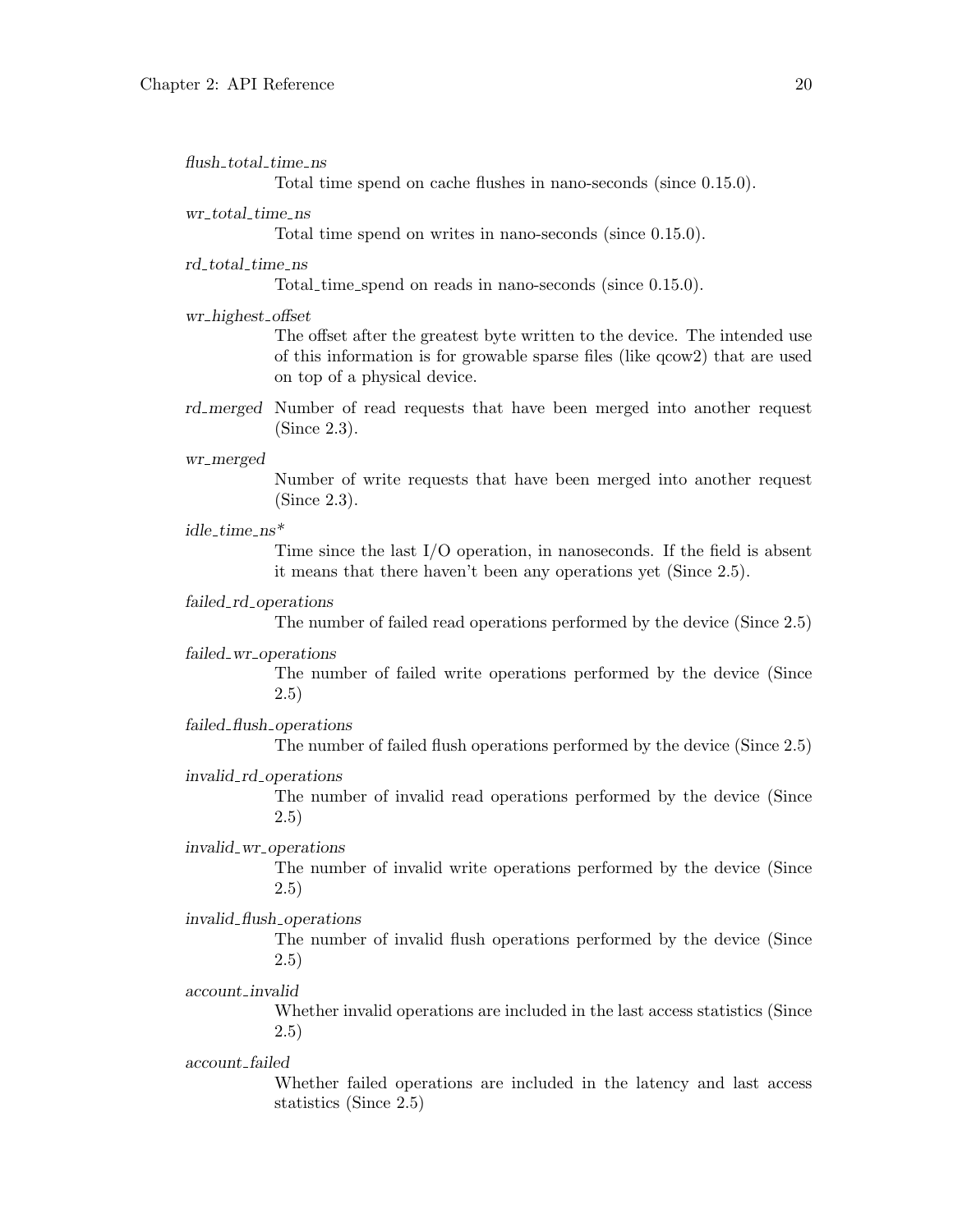timed\_stats

Statistics specific to the set of previously defined intervals of time (Since 2.5)

Statistics of a virtual block device or a block backing device. **Since: 0.14.0** 

BlockStats  $\int [ 'device': str], [ 'node-name': str], 'stats':$  [Struct] BlockDeviceStats, ['parent': BlockStats], ['backing': BlockStats] }

device\* If the stats are for a virtual block device, the name corresponding to the virtual block device.

node-name\*

The node name of the device. (Since 2.3)

- stats A BlockDeviceStats for the device.
- parent\* This describes the file block device if it has one. Contains recursively the statistics of the underlying protocol (e.g. the host file for a qcow2 image). If there is no underlying protocol, this field is omitted

backing\* This describes the backing block device if it has one. (Since  $2.0$ )

Statistics of a virtual block device or a block backing device.

**Since: 0.14.0** 

```
['BlockStats'] query-blockstats (['query-nodes': bool]) [Command]
    query-nodes*
```
If true, the command will query all the block nodes that have a node name, in a list which will include "parent" information, but not "backing". If false or omitted, the behavior is as before - query all the device backends, recursively including their "parent" and "backing". (Since 2.3)

Query the BlockStats for all virtual block devices.

Returns: A list of BlockStats for each virtual block devices.

**Since:** 0.14.0

### Example:

```
-> { "execute": "query-blockstats" }
<- {
      "return":[
         {
            "device":"ide0-hd0",
            "parent":{
               "stats":{
                  "wr_highest_offset":3686448128,
                  "wr_bytes":9786368,
                  "wr_operations":751,
                  "rd_bytes":122567168,
                  "rd_operations":36772
                  "wr_total_times_ns":313253456
```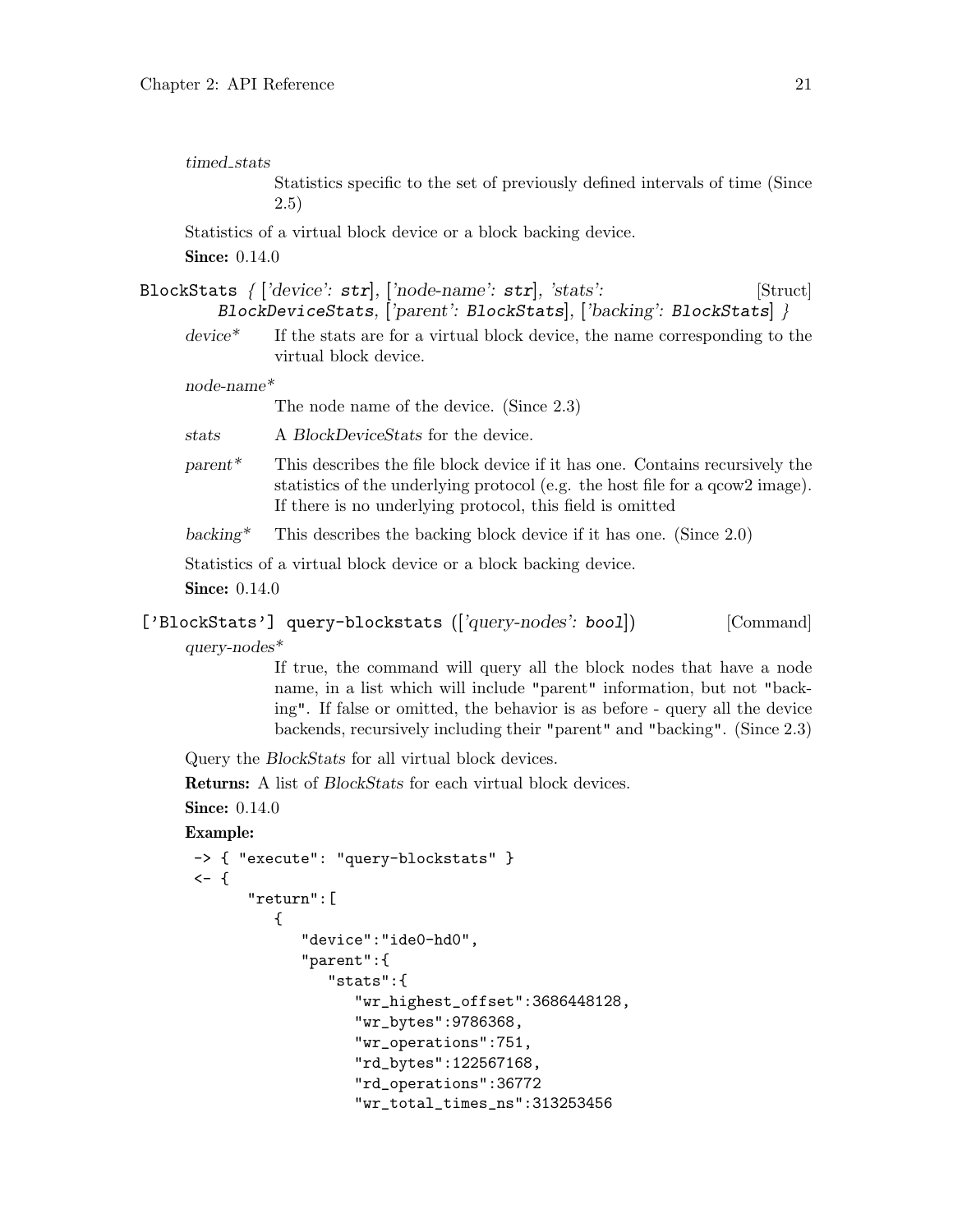```
"rd_total_times_ns":3465673657
         "flush_total_times_ns":49653
         "flush_operations":61,
         "rd_merged":0,
         "wr_merged":0,
         "idle_time_ns":2953431879,
         "account_invalid":true,
         "account_failed":false
      }
   },
   "stats":{
      "wr_highest_offset":2821110784,
      "wr_bytes":9786368,
      "wr_operations":692,
      "rd_bytes":122739200,
      "rd_operations":36604
      "flush_operations":51,
      "wr_total_times_ns":313253456
      "rd_total_times_ns":3465673657
      "flush_total_times_ns":49653,
      "rd_merged":0,
      "wr_merged":0,
      "idle_time_ns":2953431879,
      "account_invalid":true,
      "account_failed":false
   }
},
{
   "device":"ide1-cd0",
   "stats":{
      "wr_highest_offset":0,
      "wr_bytes":0,
      "wr_operations":0,
      "rd_bytes":0,
      "rd_operations":0
      "flush_operations":0,
      "wr_total_times_ns":0
      "rd_total_times_ns":0
      "flush_total_times_ns":0,
      "rd_merged":0,
      "wr_merged":0,
      "account_invalid":false,
      "account_failed":false
   }
},
{
   "device":"floppy0",
```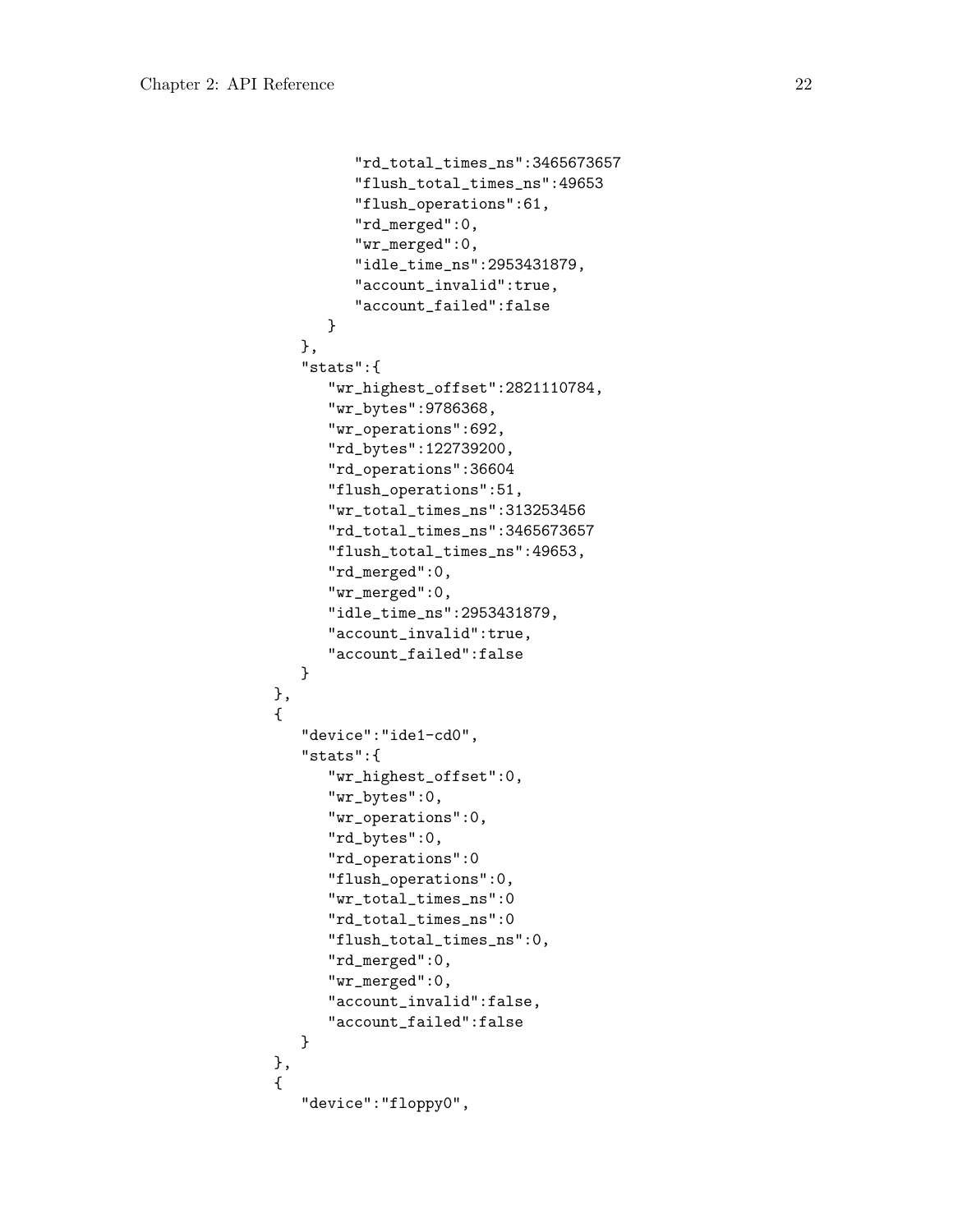```
"stats":{
         "wr_highest_offset":0,
         "wr_bytes":0,
         "wr_operations":0,
         "rd_bytes":0,
         "rd_operations":0
         "flush_operations":0,
         "wr_total_times_ns":0
         "rd_total_times_ns":0
         "flush_total_times_ns":0,
         "rd_merged":0,
         "wr_merged":0,
         "account_invalid":false,
         "account_failed":false
      }
   },
   {
      "device":"sd0",
      "stats":{
         "wr_highest_offset":0,
         "wr_bytes":0,
         "wr_operations":0,
         "rd_bytes":0,
         "rd_operations":0
         "flush_operations":0,
         "wr_total_times_ns":0
         "rd_total_times_ns":0
         "flush_total_times_ns":0,
         "rd_merged":0,
         "wr_merged":0,
         "account_invalid":false,
         "account_failed":false
      }
   }
]
```
BlockdevOnError [Enum]

}

| 'report' | for guest operations, report the error to the guest; for jobs, cancel the job    |
|----------|----------------------------------------------------------------------------------|
| 'ignore' | ignore the error, only report a QMP event (BLOCK_IO_ERROR or<br>BLOCK_JOB_ERROR) |
| 'enospc' | same as <i>stop</i> on ENOSPC, same as <i>report</i> otherwise.                  |
| 'stop'   | for guest operations, stop the virtual machine; for jobs, pause the job          |
| 'auto'   | inherit the error handling policy of the backend (since: $2.7$ )                 |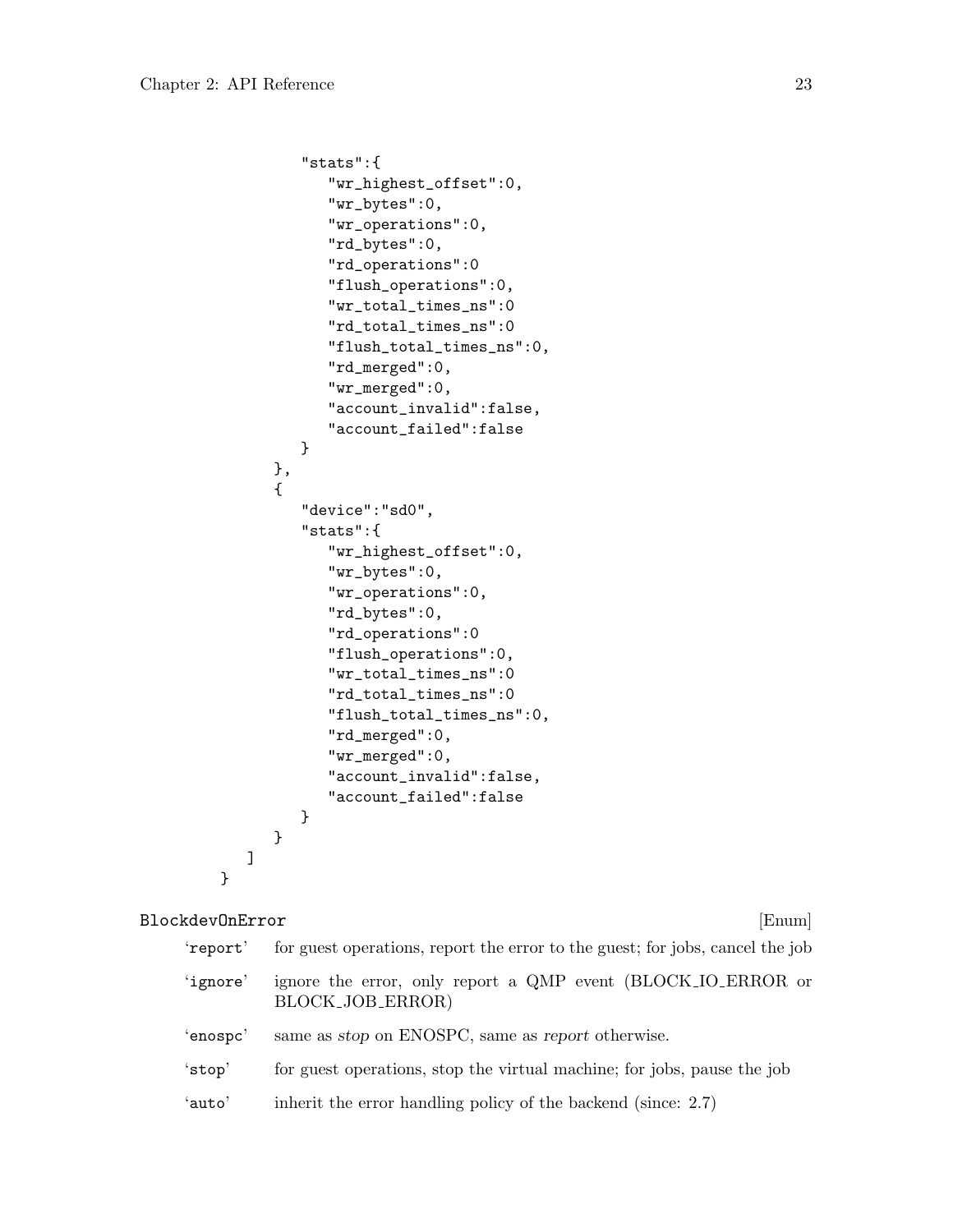An enumeration of possible behaviors for errors on I/O operations. The exact meaning depends on whether the I/O was initiated by a guest or by a block job Since: 1.3

# MirrorSyncMode [Enum]

- 'top' copies data in the topmost image to the destination
- 'full' copies data from all images to the destination
- 'none' only copy data written from now on

# 'incremental'

only copy data described by the dirty bitmap. Since: 2.4

An enumeration of possible behaviors for the initial synchronization phase of storage mirroring.

Since: 1.3

# BlockJobType [Enum]

'commit' block commit job type, see "block-commit" 'stream' block stream job type, see "block-stream" 'mirror' drive mirror job type, see "drive-mirror" 'backup' drive backup job type, see "drive-backup" Type of a block job.

Since: 1.7

| BlockJobInfo $\{ \text{'type': str, 'device': str, 'len': int, 'offset': int,} \}$ | [Struct] |
|------------------------------------------------------------------------------------|----------|
| 'busy': bool, 'paused': bool, 'speed': $int$ , 'io-status':                        |          |
| BlockDeviceIoStatus, 'ready': bool                                                 |          |

- type the job type ('stream' for image streaming)
- device The job identifier. Originally the device name but other values are allowed since QEMU 2.7
- len the maximum progress value
- busy false if the job is known to be in a quiescent state, with no pending I/O. Since 1.3.
- paused whether the job is paused or, if busy is true, will pause itself as soon as possible. Since 1.3.
- offset the current progress value
- speed the rate limit, bytes per second
- io-status the status of the job (since 1.3)
- ready true if the job may be completed (since 2.2)

Information about a long-running block device operation.

Since: 1.1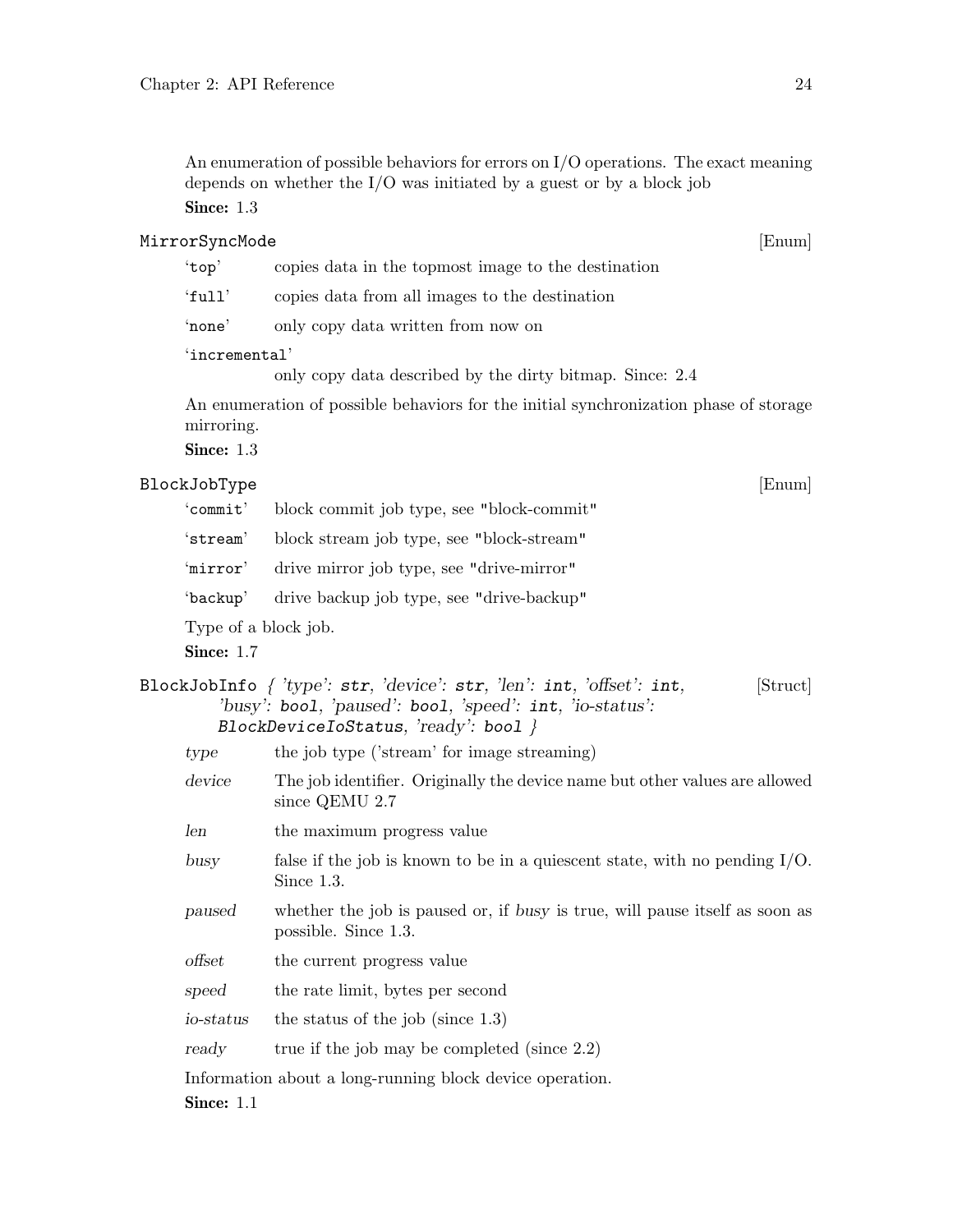```
['BlockJobInfo'] query-block-jobs () [Command]
    Return information about long-running block device operations.
```
Returns: a list of BlockJobInfo for each active block job

Since: 1.1

block\_passwd (['device':  $str$ ], ['node-name':  $str$ ], 'password':  $str$ ) [Command]

change interface.

In the event that the block device is created through the initial command line, the VM will start in the stopped state regardless of whether '-S' is used. The intention is for a management tool to query the block devices to determine which ones are encrypted, set the passwords with this command, and then start the guest with the cont command.

Either device or node-name must be set but not both.

device\* the name of the block backend device to set the password on

node-name\*

graph node name to set the password on (Since 2.0)

password the password to use for the device

This command sets the password of a block device that has not been open with a password and requires one.

The two cases where this can happen are a block device is created through QEMU's initial command line or a block device is changed through the legacy

Returns: nothing on success If device is not a valid block device, DeviceNotFound If device is not encrypted, DeviceNotEncrypted

Notes: Not all block formats support encryption and some that do are not able to validate that a password is correct. Disk corruption may occur if an invalid password is specified.

Since: 0.14.0

# Example:

```
-> { "execute": "block_passwd", "arguments": { "device": "ide0-hd0",
                                                "password": "12345" } }
```

```
<- { "return": {} }
```
block\_resize (['device': str], ['node-name': str], 'size': int) [Command]

device\* the name of the device to get the image resized

node-name\*

graph node name to get the image resized (Since 2.0)

size new image size in bytes

Resize a block image while a guest is running.

Either device or node-name must be set but not both.

Returns: nothing on success If device is not a valid block device, DeviceNotFound **Since: 0.14.0**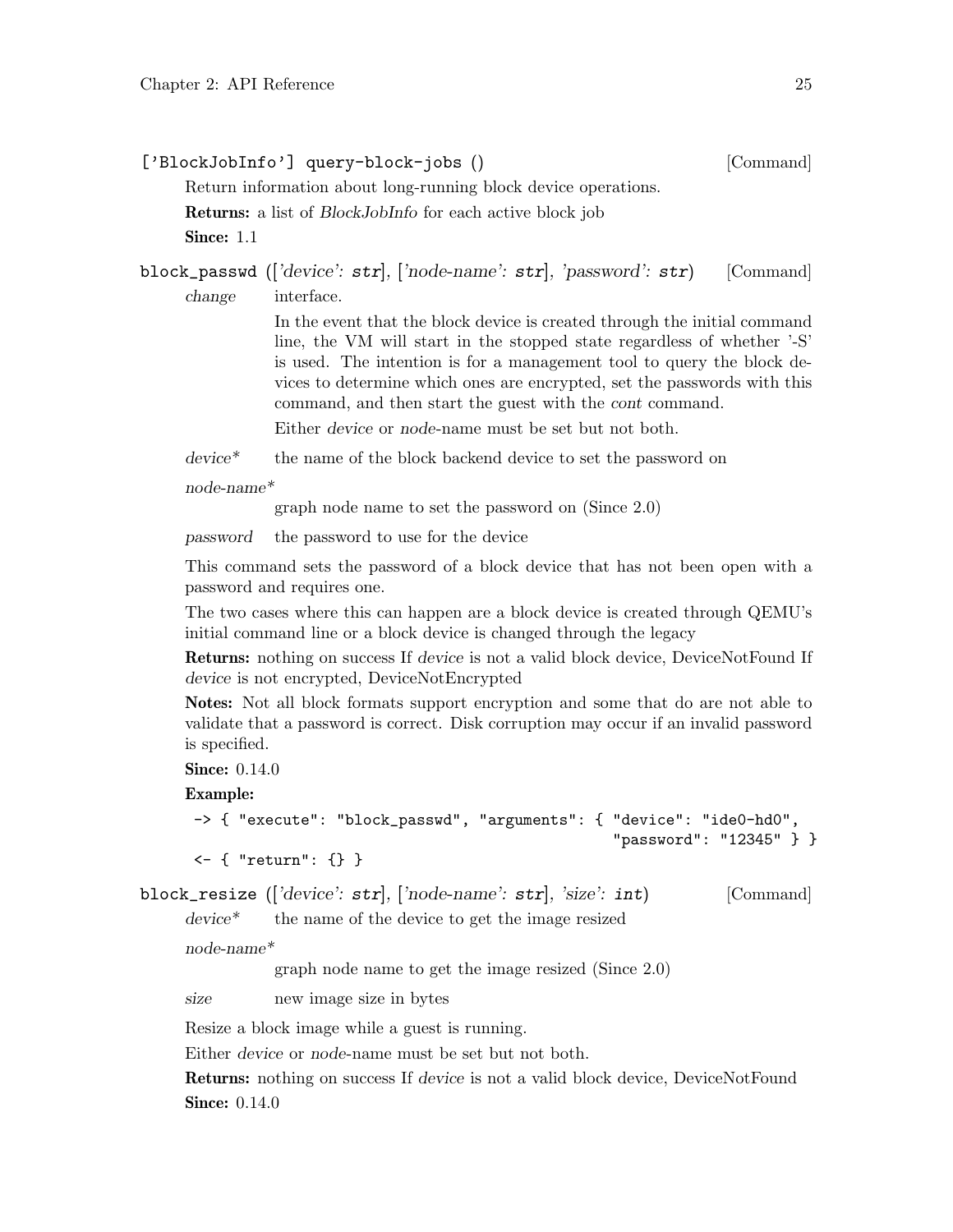# Example:

```
-> { "execute": "block_resize",
     "arguments": { "device": "scratch", "size": 1073741824 } }
<- { "return": {} }
```
# NewImageMode [Enum]

'existing'

QEMU should look for an existing image file.

'absolute-paths'

QEMU should create a new image with absolute paths for the backing file. If there is no backing file available, the new image will not be backed either.

An enumeration that tells QEMU how to set the backing file path in a new image file.

Since: 1.1

```
BlockdevSnapshotSync \int [device': str], ['node-name': str], [Struct]
         'snapshot-file': str, ['snapshot-node-name': str], ['format': str],
        ['mode': NewImageMode] }
```
device\* the name of the device to generate the snapshot from.

node-name\*

graph node name to generate the snapshot from (Since 2.0)

# snapshot-file

the target of the new image. If the file exists, or if it is a device, the snapshot will be created in the existing file/device. Otherwise, a new file will be created.

snapshot-node-name\*

the graph node name of the new image (Since 2.0)

- format<sup>\*</sup> the format of the snapshot image, default is  $q_{\rm{c}^\prime}$ .
- mode<sup>\*</sup> whether and how QEMU should create a new image, default is 'absolutepaths'.

Either device or node-name must be set but not both.

BlockdevSnapshot { 'node': str, 'overlay': str } [Struct]

- node device or node name that will have a snapshot created.
- overlay reference to the existing block device that will become the overlay of node, as part of creating the snapshot. It must not have a current backing file (this can be achieved by passing "backing": "" to blockdev-add).

Since: 2.5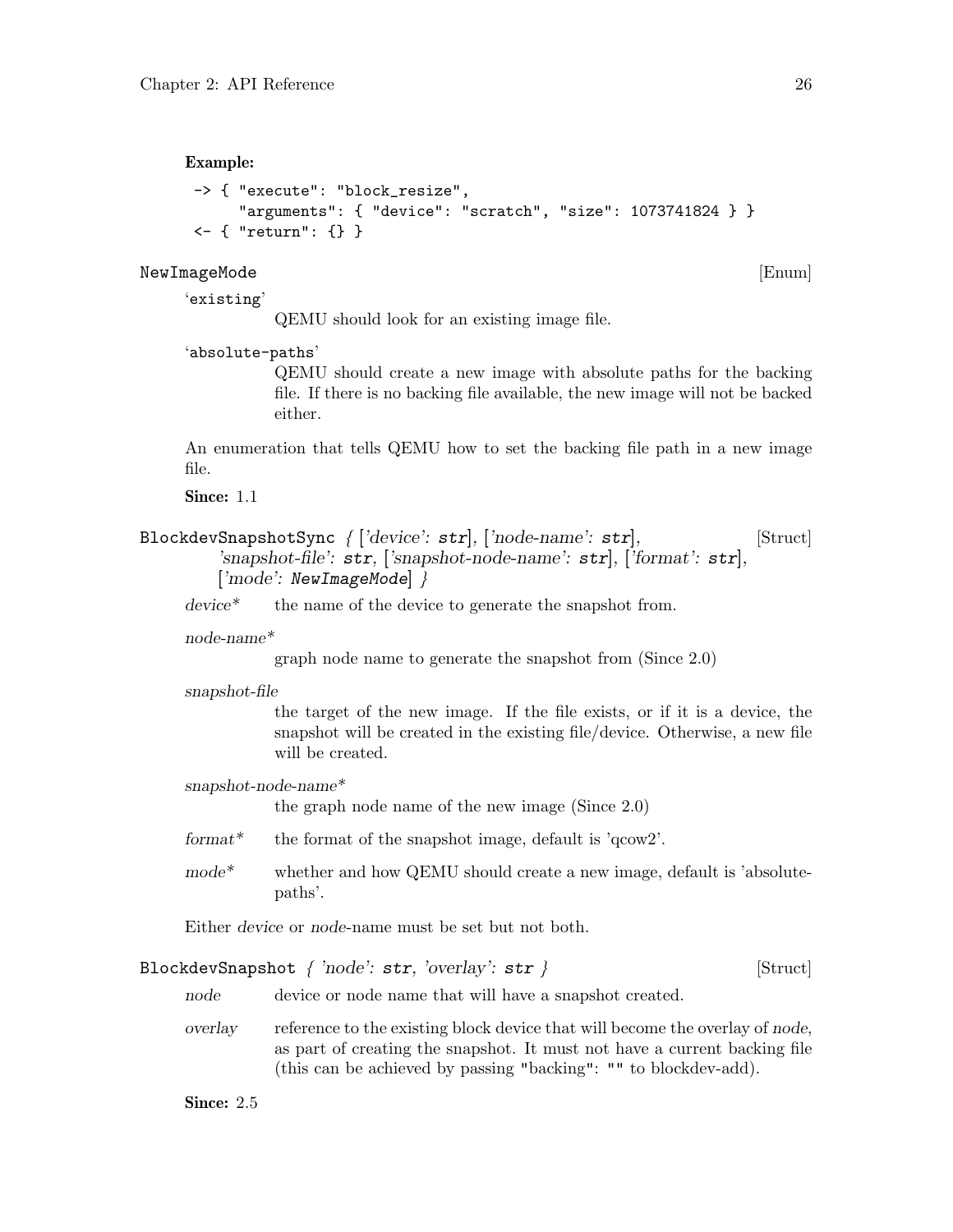- DriveBackup  $\{$  ['job-id': str], 'device': str, 'target': str, ['format': [Struct] str], 'sync': MirrorSyncMode, ['mode': NewImageMode], ['speed': int], ['bitmap': str], ['compress': boo1], ['on-source-error': BlockdevOnError], ['on-target-error': BlockdevOnError] }
	- job-id\* identifier for the newly-created block job. If omitted, the device name will be used. (Since 2.7)
	- device the device name or node-name of a root node which should be copied.
	- target the target of the new image. If the file exists, or if it is a device, the existing file/device will be used as the new destination. If it does not exist, a new file will be created.
	- format \* the format of the new destination, default is to probe if mode is 'existing', else the format of the source
	- sync what parts of the disk image should be copied to the destination (all the disk, only the sectors allocated in the topmost image, from a dirty bitmap, or only new  $I/O$ ).
	- $mode^*$  whether and how QEMU should create a new image, default is 'absolutepaths'.
	- $speed^*$  the maximum speed, in bytes per second
	- bitmap\* the name of dirty bitmap if sync is "incremental". Must be present if sync is "incremental", must NOT be present otherwise. (Since 2.4)
	- compress\* true to compress data, if the target format supports it. (default: false) (since 2.8)

on-source-error\*

the action to take on an error on the source, default 'report'. 'stop' and 'enospc' can only be used if the block device supports io-status (see BlockInfo).

on-target-error\*

the action to take on an error on the target, default 'report' (no limitations, since this applies to a different block device than device).

Note that on-source-error and on-target-error only affect background I/O. If an error occurs during a guest write request, the device's rerror/werror actions will be used.

# Since: 1.6

# BlockdevBackup  $\int [j\omega b - id\cdot : str]$ , 'device': str, 'target': str, 'sync': [Struct] MirrorSyncMode, ['speed': int], ['compress': bool], ['on-source-error': BlockdevOnError], ['on-target-error': BlockdevOnError] }

- job-id\* identifier for the newly-created block job. If omitted, the device name will be used. (Since 2.7)
- device the device name or node-name of a root node which should be copied.
- target the device name or node-name of the backup target node.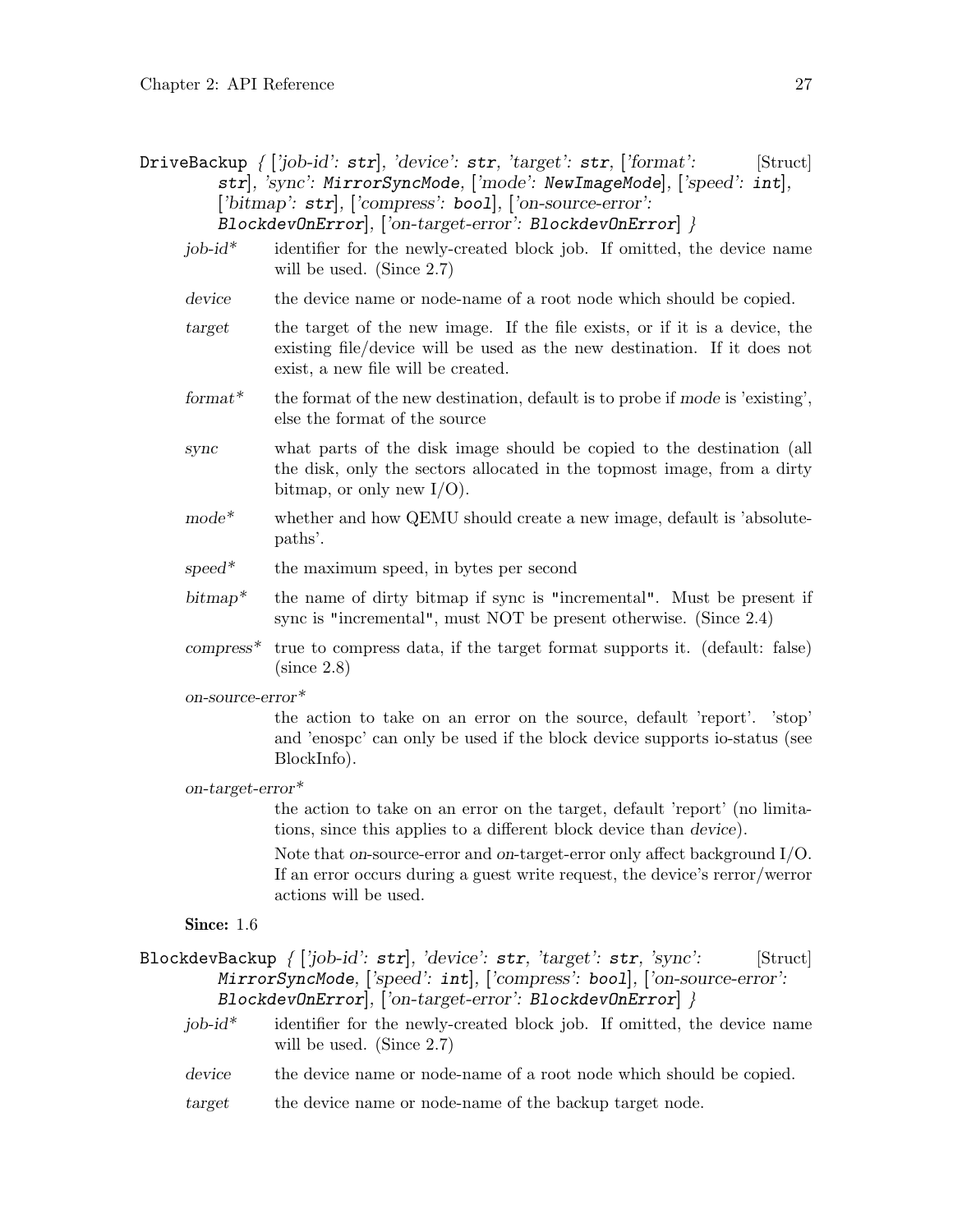- sync what parts of the disk image should be copied to the destination (all the disk, only the sectors allocated in the topmost image, or only new I/O).
- $speed^*$  the maximum speed, in bytes per second. The default is 0, for unlimited.
- $compress^*$  true to compress data, if the target format supports it. (default: false) (since 2.8)

# on-source-error\*

the action to take on an error on the source, default 'report'. 'stop' and 'enospc' can only be used if the block device supports io-status (see BlockInfo).

on-target-error\*

the action to take on an error on the target, default 'report' (no limitations, since this applies to a different block device than device).

Note that on-source-error and on-target-error only affect background I/O. If an error occurs during a guest write request, the device's rerror/werror actions will be used.

Since: 2.3

# blockdev-snapshot-sync (BlockdevSnapshotSync) [Command]

Generates a synchronous snapshot of a block device.

For the arguments, see the documentation of BlockdevSnapshotSync.

Returns: nothing on success If device is not a valid block device, DeviceNotFound **Since:** 0.14.0

Example:

```
-> { "execute": "blockdev-snapshot-sync",
     "arguments": { "device": "ide-hd0",
                    "snapshot-file":
                    "/some/place/my-image",
                    "format": "qcow2" } }
<- { "return": {} }
```
blockdev-snapshot (BlockdevSnapshot) [Command]

Generates a snapshot of a block device.

Create a snapshot, by installing 'node' as the backing image of 'overlay'. Additionally, if 'node' is associated with a block device, the block device changes to using 'overlay' as its new active image.

For the arguments, see the documentation of BlockdevSnapshot.

Since: 2.5

# Example:

```
-> { "execute": "blockdev-add",
     "arguments": { "options": { "driver": "qcow2",
                                  "node-name": "node1534",
                                  "file": { "driver": "file",
```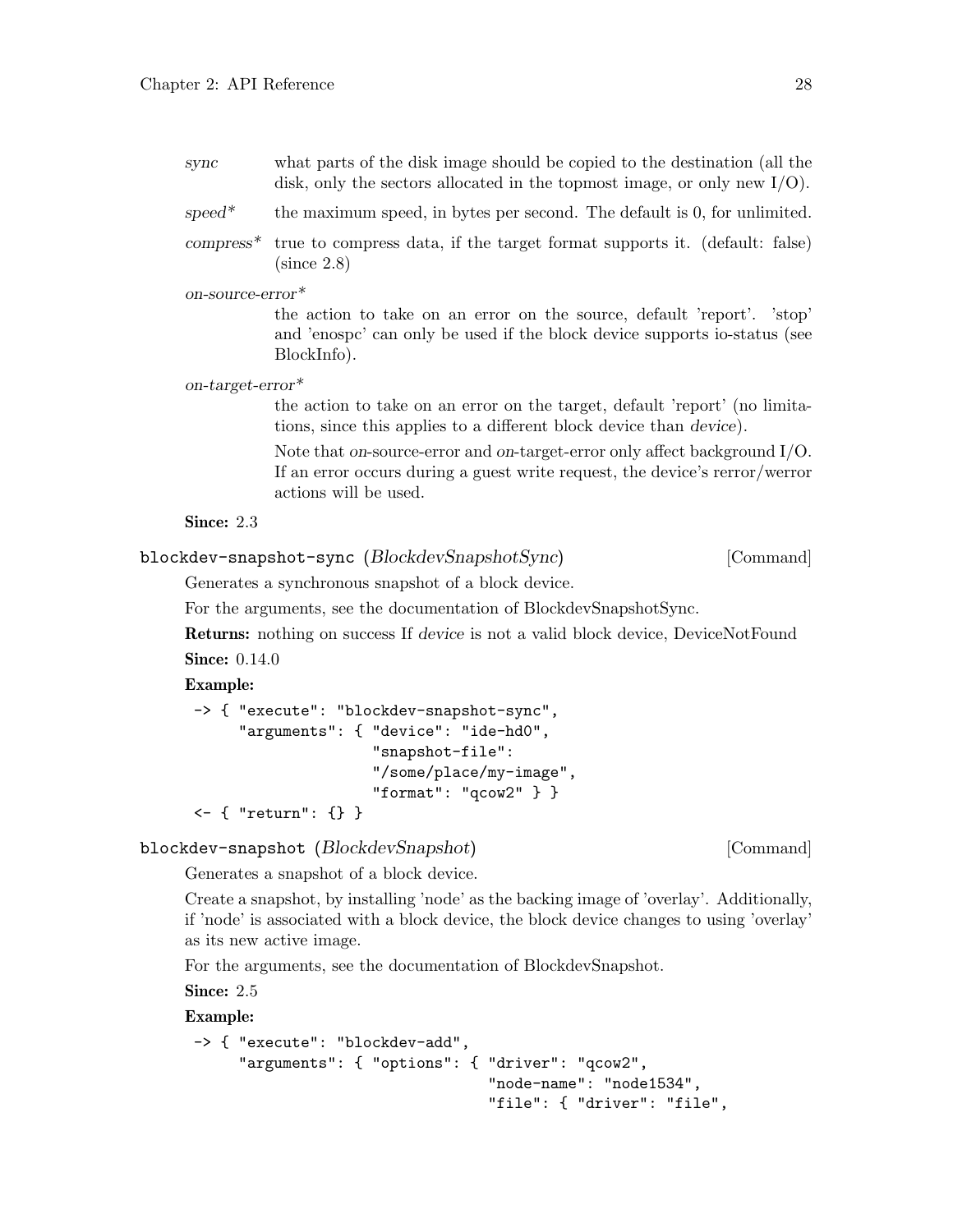```
"filename": "hd1.qcow2" },
"backing": "" } } }
```
<- { "return": {} } -> { "execute": "blockdev-snapshot", "arguments": { "node": "ide-hd0", "overlay": "node1534" } } <- { "return": {} }

change-backing-file ('device': str, 'image-node-name': str, [Command] 'backing-file':  $str)$ 

image-node-name

The name of the block driver state node of the image to modify. The "device" argument is used to verify "image-node-name" is in the chain described by "device".

device The device name or node-name of the root node that owns image-nodename.

backing-file

The string to write as the backing file. This string is not validated, so care should be taken when specifying the string or the image chain may not be able to be reopened again.

Change the backing file in the image file metadata. This does not cause QEMU to reopen the image file to reparse the backing filename (it may, however, perform a reopen to change permissions from  $r/\sigma \rightarrow r/w \rightarrow r/\sigma$ , if needed). The new backing file string is written into the image file metadata, and the QEMU internal strings are updated.

Returns: Nothing on success

If "device" does not exist or cannot be determined, DeviceNotFound

Since: 2.1

```
block-commit (['job-id': str], 'device': str, ['base': str], ['top': [Command]
         str], [ 'backing-file': str], [ 'speed': int] )
```

| $job-id*$ | identifier for the newly-created block job. If omitted, the device name |  |
|-----------|-------------------------------------------------------------------------|--|
|           | will be used. (Since $2.7$ )                                            |  |
| device    | the device name or node-name of a root node                             |  |

- base\* The file name of the backing image to write data into. If not specified, this is the deepest backing image.
- top\* The file name of the backing image within the image chain, which contains the topmost data to be committed down. If not specified, this is the active layer.

 $backing-file*$ 

The backing file string to write into the overlay image of 'top'. If 'top' is the active layer, specifying a backing file string is an error. This filename is not validated.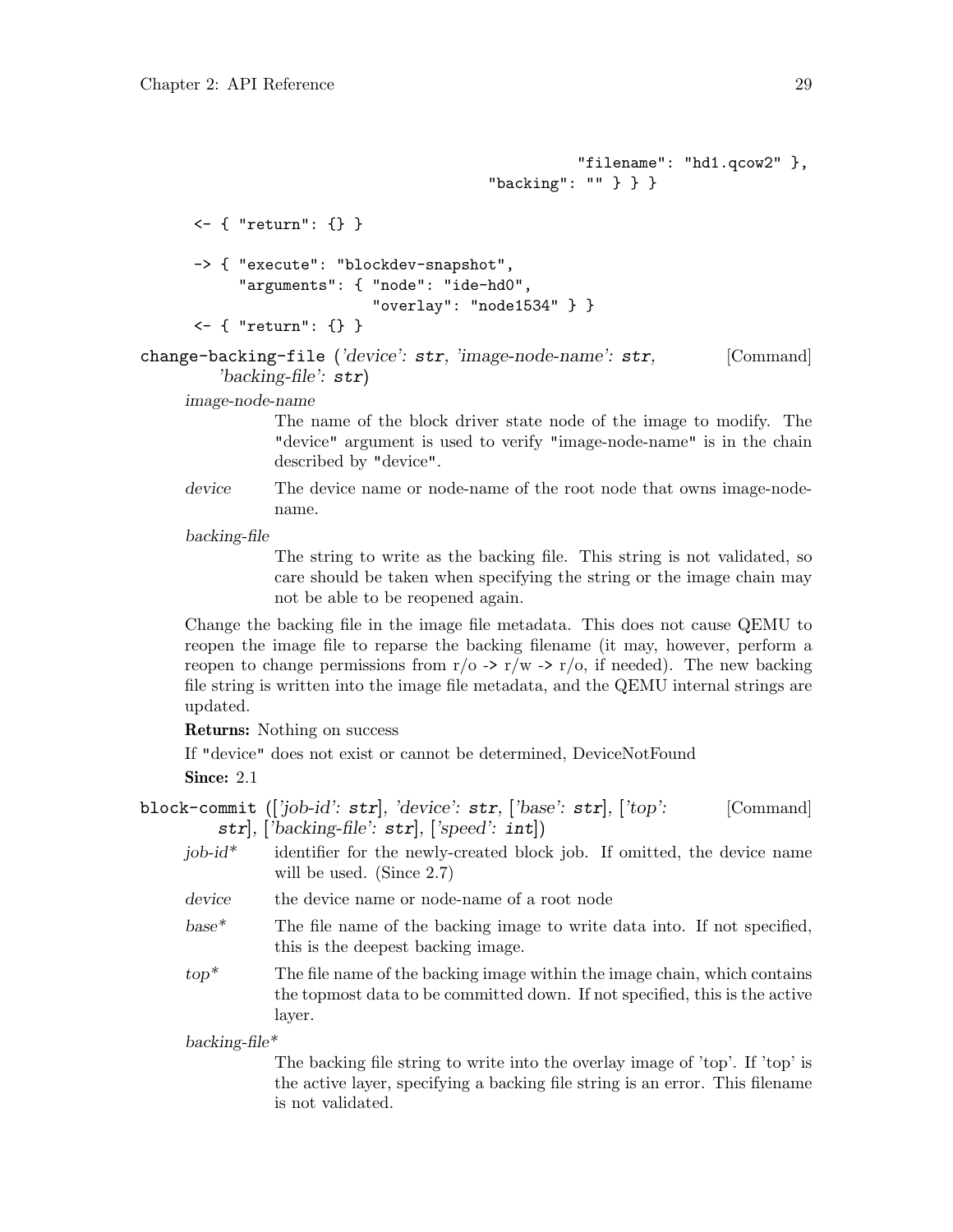If a pathname string is such that it cannot be resolved by QEMU, that means that subsequent QMP or HMP commands must use node-names for the image in question, as filename lookup methods will fail.

If not specified, QEMU will automatically determine the backing file string to use, or error out if there is no obvious choice. Care should be taken when specifying the string, to specify a valid filename or protocol. (Since 2.1)

If top  $==$  base, that is an error. If top  $==$  active, the job will not be completed by itself, user needs to complete the job with the block-jobcomplete command after getting the ready event. (Since 2.0)

If the base image is smaller than top, then the base image will be resized to be the same size as top. If top is smaller than the base image, the base will not be truncated. If you want the base image size to match the size of the smaller top, you can safely truncate it yourself once the commit operation successfully completes.

 $speed^*$  the maximum speed, in bytes per second

Live commit of data from overlay image nodes into backing nodes - i.e., writes data between 'top' and 'base' into 'base'.

Returns: Nothing on success If commit or stream is already active on this device, DeviceInUse If device does not exist, DeviceNotFound If image commit is not supported by this device, NotSupported If base or top is invalid, a generic error is returned If speed is invalid, InvalidParameter

Since: 1.3

# Example:

```
-> { "execute": "block-commit",
     "arguments": { "device": "virtio0",
                    "top": "/tmp/snap1.qcow2" } }
<- { "return": {} }
```
# drive-backup (*DriveBackup*) [Command]

Start a point-in-time copy of a block device to a new destination. The status of ongoing drive-backup operations can be checked with query-block-jobs where the BlockJobInfo.type field has the value 'backup'. The operation can be stopped before it has completed using the block-job-cancel command.

For the arguments, see the documentation of DriveBackup.

Returns: nothing on success If device is not a valid block device, GenericError

Since: 1.6

Example:

```
-> { "execute": "drive-backup",
     "arguments": { "device": "drive0",
                    "sync": "full",
                    "target": "backup.img" } }
<- { "return": {} }
```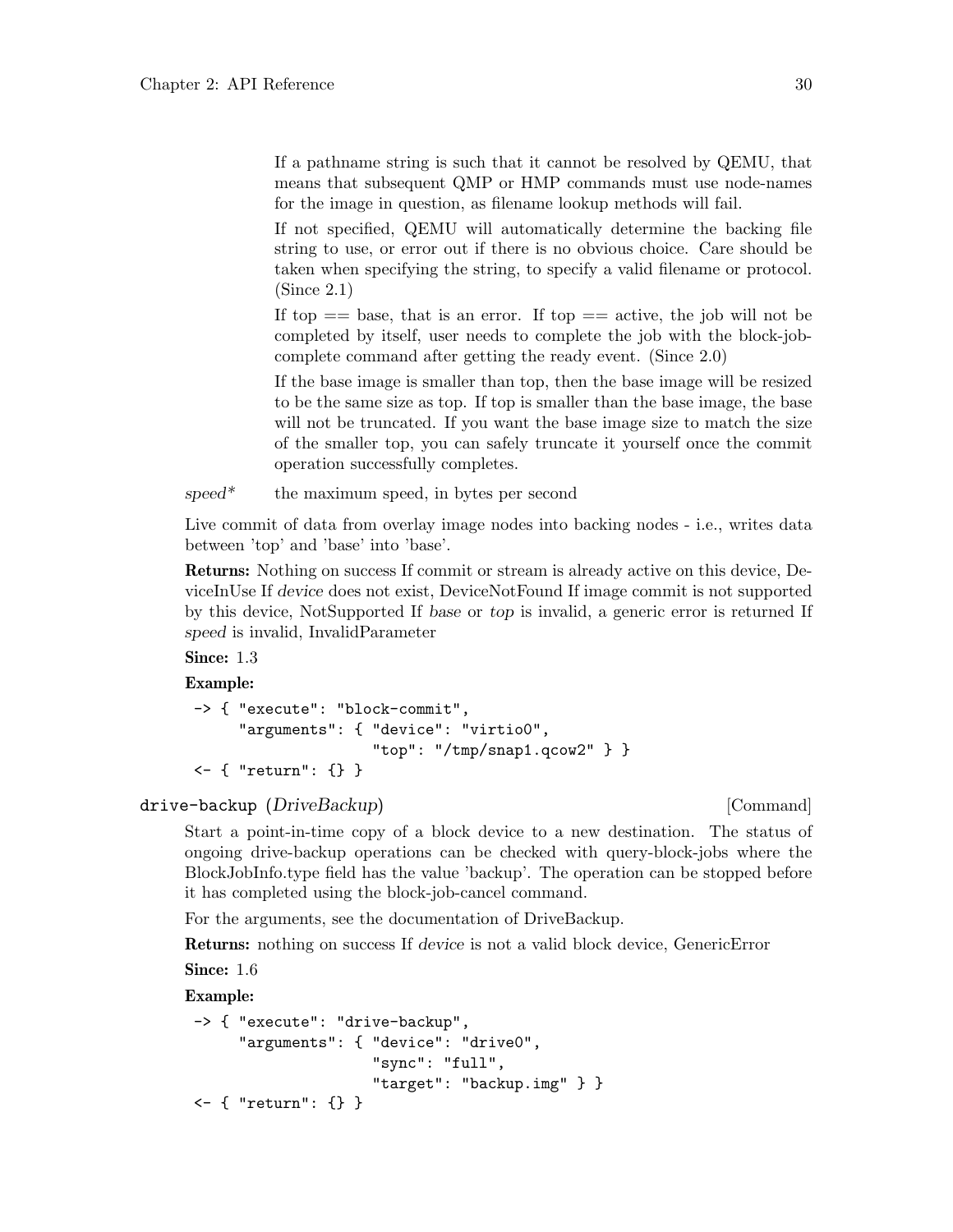# blockdev-backup (BlockdevBackup) [Command]

Start a point-in-time copy of a block device to a new destination. The status of ongoing blockdev-backup operations can be checked with query-block-jobs where the BlockJobInfo.type field has the value 'backup'. The operation can be stopped before it has completed using the block-job-cancel command.

For the arguments, see the documentation of BlockdevBackup.

Returns: nothing on success If device is not a valid block device, DeviceNotFound

```
Since: 2.3
     Example:
     -> { "execute": "blockdev-backup",
           "arguments": { "device": "src-id",
                          "sync": "full",
                          "target": "tgt-id" } }
      <- { "return": {} }
['BlockDeviceInfo'] query-named-block-nodes () [Command]
     Get the named block driver list
     Returns: the list of BlockDeviceInfo
     Since: 2.0
     Example:
      -> { "execute": "query-named-block-nodes" }
      <- { "return": [ { "ro":false,
                         "drv":"qcow2",
                         "encrypted":false,
                         "file":"disks/test.qcow2",
                         "node-name": "my-node",
                         "backing_file_depth":1,
                         "bps":1000000,
                         "bps_rd":0,
                         "bps_wr":0,
                         "iops":1000000,
                         "iops_rd":0,
                         "iops_wr":0,
                         "bps_max": 8000000,
                         "bps_rd_max": 0,
                         "bps_wr_max": 0,
                         "iops_max": 0,
                         "iops_rd_max": 0,
                         "iops_wr_max": 0,
                         "iops_size": 0,
                         "write_threshold": 0,
                         "image":{
                            "filename":"disks/test.qcow2",
                            "format":"qcow2",
                            "virtual-size":2048000,
```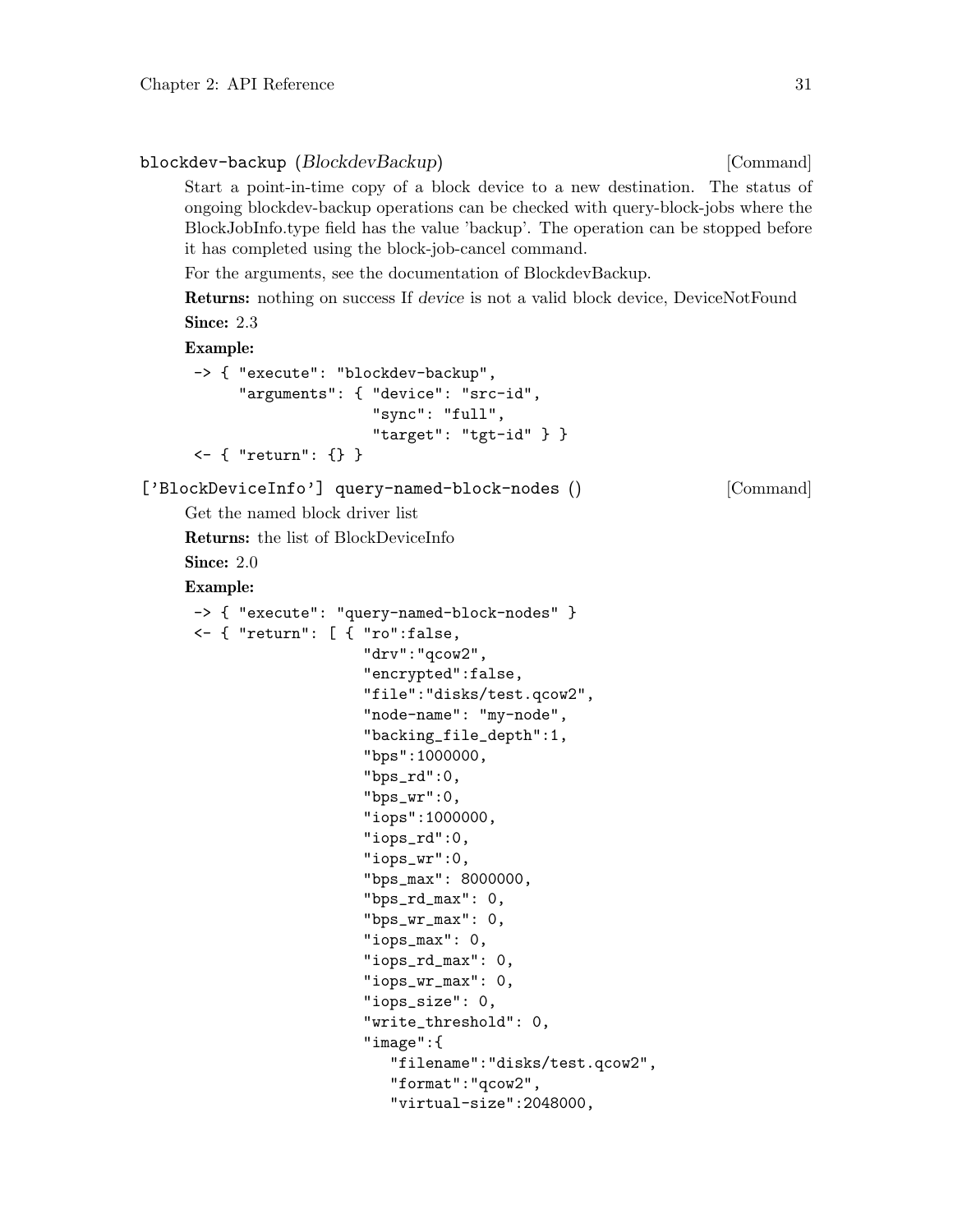```
"backing_file":"base.qcow2",
   "full-backing-filename":"disks/base.qcow2",
   "backing-filename-format":"qcow2",
   "snapshots":[
      {
         "id": "1",
         "name": "snapshot1",
         "vm-state-size": 0,
         "date-sec": 10000200,
         "date-nsec": 12,
         "vm-clock-sec": 206,
         "vm-clock-nsec": 30
      }
   ],
   "backing-image":{
       "filename":"disks/base.qcow2",
       "format":"qcow2",
       "virtual-size":2048000
   }
} } ] }
```
drive-mirror (*DriveMirror*) [Command]

Start mirroring a block device's writes to a new destination. target specifies the target of the new image. If the file exists, or if it is a device, it will be used as the new destination for writes. If it does not exist, a new file will be created. format specifies the format of the mirror image, default is to probe if mode='existing', else the format of the source.

See DriveMirror for parameter descriptions

Returns: nothing on success If device is not a valid block device, GenericError

Since: 1.3

# Example:

```
-> { "execute": "drive-mirror",
     "arguments": { "device": "ide-hd0",
                    "target": "/some/place/my-image",
                    "sync": "full",
                    "format": "qcow2" } }
<- { "return": {} }
```

```
DriveMirror \int [j\omega-bid]: str, 'device': str, 'target': str, ['format': [Struct]
          str], ['node-name': str], ['replaces': str], 'sync': MirrorSyncMode,
          ['mode': NewImageMode], ['speed': int], ['granularity': uint32],
          ['buf-size': int], ['on-source-error': BlockdevOnError], ['on-target-error':
         BlockdevOnError], ['unmap': bool] }
```
job-id\* identifier for the newly-created block job. If omitted, the device name will be used. (Since 2.7)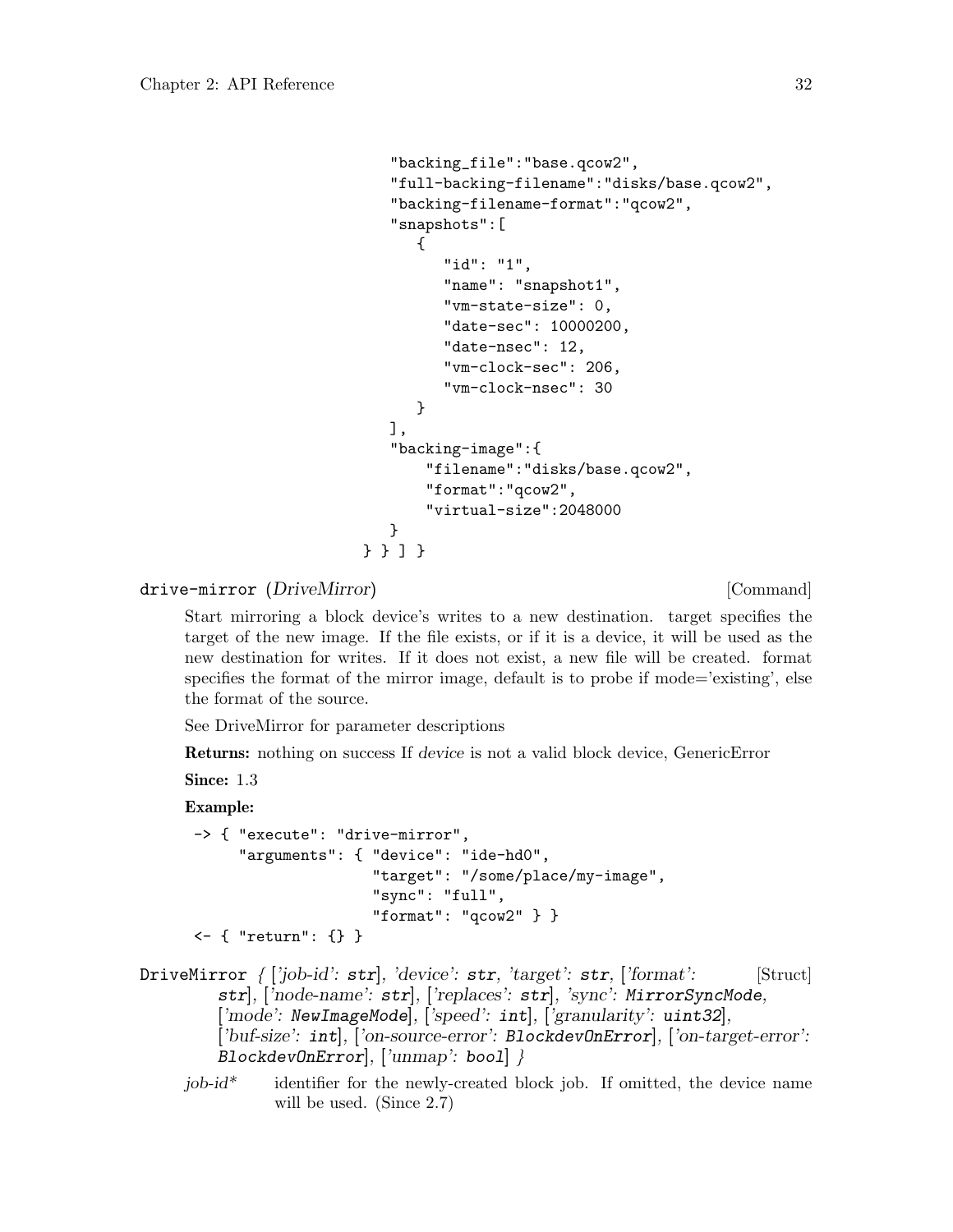|                                                                | device               | the device name or node-name of a root node whose writes should be<br>mirrored.                                                                                                                                                                                                       |  |  |
|----------------------------------------------------------------|----------------------|---------------------------------------------------------------------------------------------------------------------------------------------------------------------------------------------------------------------------------------------------------------------------------------|--|--|
|                                                                | target               | the target of the new image. If the file exists, or if it is a device, the<br>existing file/device will be used as the new destination. If it does not<br>exist, a new file will be created.                                                                                          |  |  |
|                                                                | $format*$            | the format of the new destination, default is to probe if mode is 'existing',<br>else the format of the source                                                                                                                                                                        |  |  |
|                                                                | $node$ -name*        |                                                                                                                                                                                                                                                                                       |  |  |
|                                                                |                      | the new block driver state node name in the graph (Since $2.1$ )                                                                                                                                                                                                                      |  |  |
|                                                                | $replaces*$          | with sync=full graph node name to be replaced by the new image when<br>a whole image copy is done. This can be used to repair broken Quorum<br>files. (Since $2.1$ )                                                                                                                  |  |  |
|                                                                | $mode*$              | whether and how QEMU should create a new image, default is 'absolute-<br>paths'.                                                                                                                                                                                                      |  |  |
|                                                                | $speed*$             | the maximum speed, in bytes per second                                                                                                                                                                                                                                                |  |  |
|                                                                | sync                 | what parts of the disk image should be copied to the destination (all the<br>disk, only the sectors allocated in the topmost image, or only new $I/O$ .                                                                                                                               |  |  |
|                                                                | $granularity^*$      |                                                                                                                                                                                                                                                                                       |  |  |
|                                                                |                      | granularity of the dirty bitmap, default is 64K if the image format doesn't<br>have clusters, 4K if the clusters are smaller than that, else the cluster size.<br>Must be a power of 2 between 512 and 64M (since 1.4).                                                               |  |  |
|                                                                | $but-size*$          | maximum amount of data in flight from source to target (since 1.4).                                                                                                                                                                                                                   |  |  |
|                                                                | on-source- $error^*$ |                                                                                                                                                                                                                                                                                       |  |  |
|                                                                |                      | the action to take on an error on the source, default 'report'. 'stop'<br>and 'enospc' can only be used if the block device supports io-status (see<br>BlockInfo).                                                                                                                    |  |  |
|                                                                | $on-target-error*$   |                                                                                                                                                                                                                                                                                       |  |  |
|                                                                |                      | the action to take on an error on the target, default 'report' (no limita-<br>tions, since this applies to a different block device than <i>device</i> ).                                                                                                                             |  |  |
|                                                                | $\text{unmap}^*$     | Whether to try to unmap target sectors where source has only zero. If<br>true, and target unallocated sectors will read as zero, target image sectors<br>will be unmapped; otherwise, zeroes will be written. Both will result in<br>identical contents. Default is true. (Since 2.4) |  |  |
|                                                                |                      | A set of parameters describing drive mirror setup.                                                                                                                                                                                                                                    |  |  |
|                                                                | <b>Since: 1.3</b>    |                                                                                                                                                                                                                                                                                       |  |  |
| BlockDirtyBitmap { 'node': $str$ , 'name': $str$ }<br>[Struct] |                      |                                                                                                                                                                                                                                                                                       |  |  |
|                                                                | node                 | name of device/node which the bitmap is tracking                                                                                                                                                                                                                                      |  |  |
|                                                                | name                 | name of the dirty bitmap                                                                                                                                                                                                                                                              |  |  |
|                                                                | Since: $2.4$         |                                                                                                                                                                                                                                                                                       |  |  |
|                                                                |                      |                                                                                                                                                                                                                                                                                       |  |  |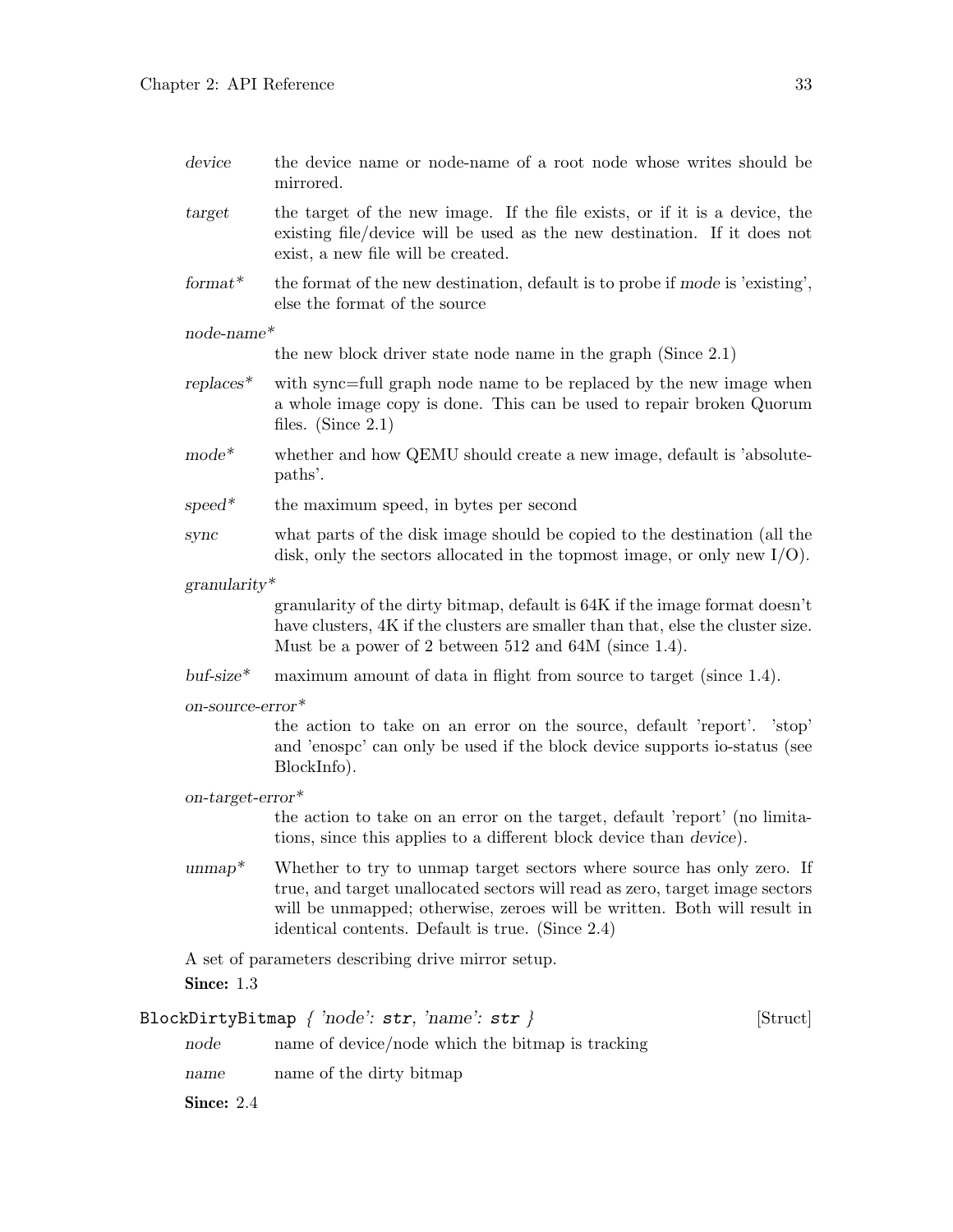| BlockDirtyBitmapAdd { 'node': $str$ , 'name': $str$ , ['granularity':<br>[Struct]<br>uint32 $\}$ |                                                                                                                                                                                                               |                                                                                                                                           |  |  |  |
|--------------------------------------------------------------------------------------------------|---------------------------------------------------------------------------------------------------------------------------------------------------------------------------------------------------------------|-------------------------------------------------------------------------------------------------------------------------------------------|--|--|--|
|                                                                                                  | node                                                                                                                                                                                                          | name of device/node which the bitmap is tracking                                                                                          |  |  |  |
|                                                                                                  | name                                                                                                                                                                                                          | name of the dirty bitmap                                                                                                                  |  |  |  |
|                                                                                                  | $granularity^*$                                                                                                                                                                                               |                                                                                                                                           |  |  |  |
|                                                                                                  |                                                                                                                                                                                                               | the bitmap granularity, default is 64k for block-dirty-bitmap-add                                                                         |  |  |  |
|                                                                                                  | Since: 2.4                                                                                                                                                                                                    |                                                                                                                                           |  |  |  |
| block-dirty-bitmap-add $(BlockDirtyBitmapAdd)$<br>[Command]                                      |                                                                                                                                                                                                               |                                                                                                                                           |  |  |  |
|                                                                                                  | Create a dirty bitmap with a name on the node, and start tracking the writes.                                                                                                                                 |                                                                                                                                           |  |  |  |
|                                                                                                  | <b>Returns:</b> nothing on success If node is not a valid block device or node, DeviceNot-<br>Found If name is already taken, Generic Error with an explanation                                               |                                                                                                                                           |  |  |  |
|                                                                                                  | Since: 2.4                                                                                                                                                                                                    |                                                                                                                                           |  |  |  |
|                                                                                                  | <b>Example:</b>                                                                                                                                                                                               |                                                                                                                                           |  |  |  |
|                                                                                                  |                                                                                                                                                                                                               | -> { "execute": "block-dirty-bitmap-add",<br>"arguments": { "node": "drive0", "name": "bitmap0" } }<br>$\leftarrow \{$ "return": $\{\}$ } |  |  |  |
| block-dirty-bitmap-remove $(BlockDirtyBitmap)$<br>[Command]                                      |                                                                                                                                                                                                               |                                                                                                                                           |  |  |  |
|                                                                                                  | Stop write tracking and remove the dirty bitmap that was created with block-dirty-<br>bitmap-add.                                                                                                             |                                                                                                                                           |  |  |  |
|                                                                                                  | <b>Returns:</b> nothing on success If node is not a valid block device or node, DeviceNot-<br>Found If name is not found, GenericError with an explanation if name is frozen by<br>an operation, GenericError |                                                                                                                                           |  |  |  |
|                                                                                                  | Since: $2.4$                                                                                                                                                                                                  |                                                                                                                                           |  |  |  |
|                                                                                                  | Example:                                                                                                                                                                                                      |                                                                                                                                           |  |  |  |

```
-> { "execute": "block-dirty-bitmap-remove",
     "arguments": { "node": "drive0", "name": "bitmap0" } }
<- { "return": {} }
```

```
block-dirty-bitmap-clear (BlockDirtyBitmap) [Command]
```
Clear (reset) a dirty bitmap on the device, so that an incremental backup from this point in time forward will only backup clusters modified after this clear operation.

Returns: nothing on success If node is not a valid block device, DeviceNotFound If name is not found, GenericError with an explanation

Since: 2.4

# Example:

```
-> { "execute": "block-dirty-bitmap-clear",
     "arguments": { "node": "drive0", "name": "bitmap0" } }
<- { "return": {} }
```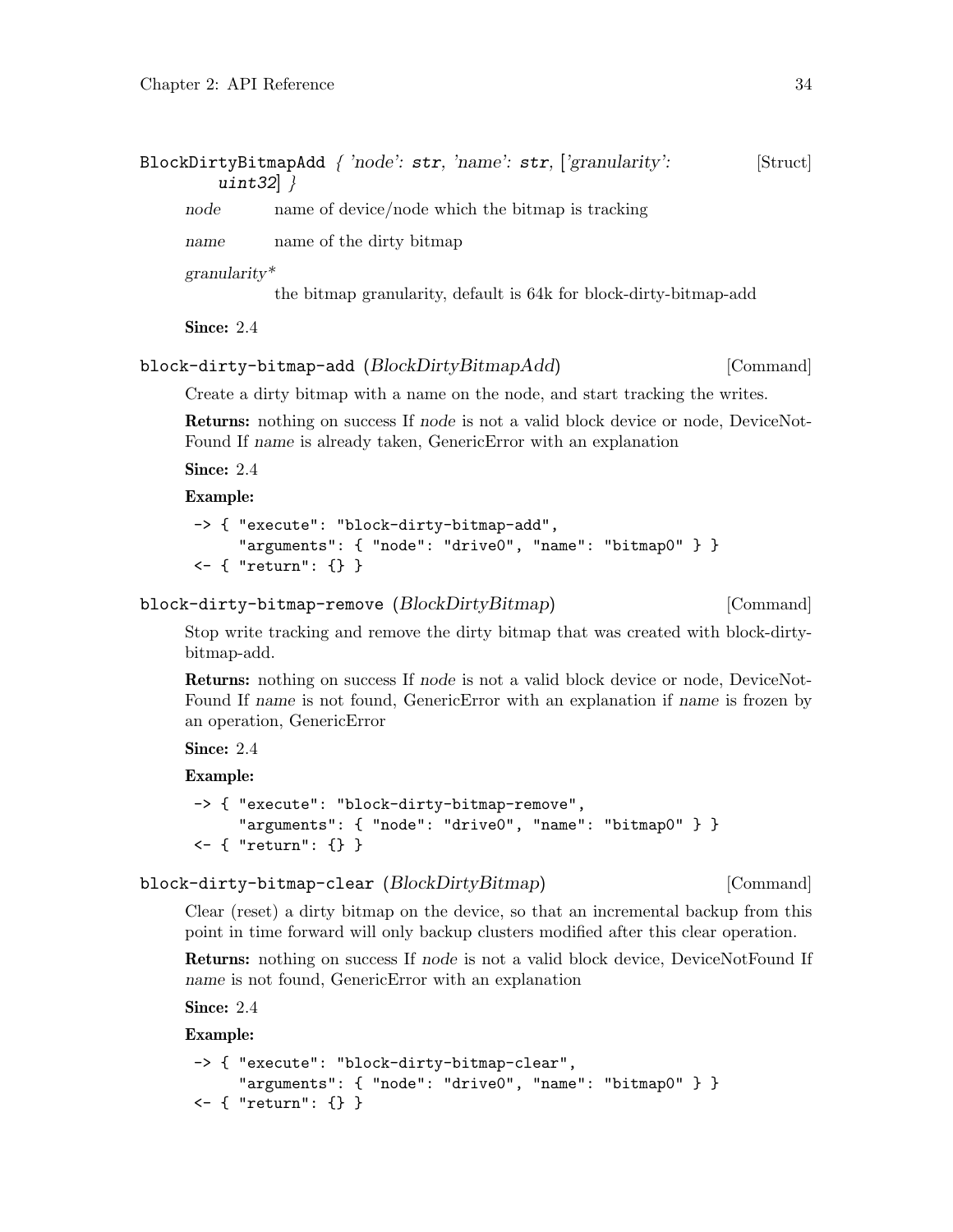- blockdev-mirror (['job-id': str], 'device': str, 'target': str, [Command] ['replaces': str], 'sync': MirrorSyncMode, ['speed': int], ['granularity': uint32], ['buf-size': int], ['on-source-error': BlockdevOnError], ['on-target-error': BlockdevOnError])
	- job-id\* identifier for the newly-created block job. If omitted, the device name will be used. (Since 2.7)
	- device The device name or node-name of a root node whose writes should be mirrored.
	- target the id or node-name of the block device to mirror to. This mustn't be attached to guest.
	- replaces\* with sync=full graph node name to be replaced by the new image when a whole image copy is done. This can be used to repair broken Quorum files.
	- $speed^*$  the maximum speed, in bytes per second
	- sync what parts of the disk image should be copied to the destination (all the disk, only the sectors allocated in the topmost image, or only new I/O).

granularity\*

granularity of the dirty bitmap, default is 64K if the image format doesn't have clusters,  $4K$  if the clusters are smaller than that, else the cluster size. Must be a power of 2 between 512 and 64M

- buf-size\* maximum amount of data in flight from source to target
- on-source-error\*

the action to take on an error on the source, default 'report'. 'stop' and 'enospc' can only be used if the block device supports io-status (see BlockInfo).

on-target-error\*

the action to take on an error on the target, default 'report' (no limitations, since this applies to a different block device than device).

Start mirroring a block device's writes to a new destination.

Returns: nothing on success.

```
Since: 2.6
```
Example:

```
-> { "execute": "blockdev-mirror",
     "arguments": { "device": "ide-hd0",
                    "target": "target0",
                    "sync": "full" } }
<- { "return": {} }
```
block\_set\_io\_throttle (BlockIOThrottle) [Command]

Change I/O throttle limits for a block drive.

Returns: Nothing on success If device is not a valid block device, DeviceNotFound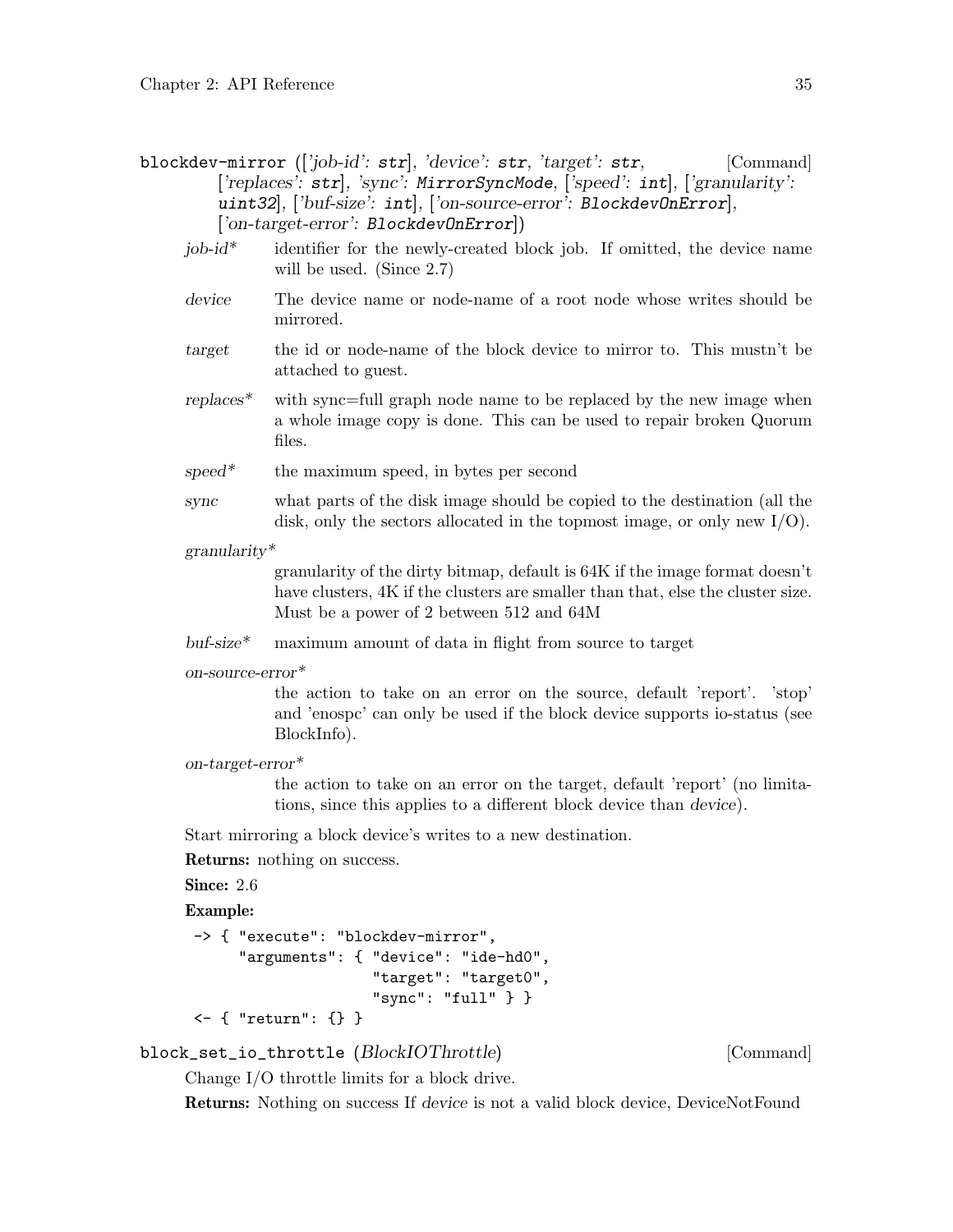```
Since: 1.1
     Example:
       -> { "execute": "block_set_io_throttle",
            "arguments": { "id": "ide0-1-0",
                              "bps": 1000000,
                              "bps_rd": 0,
                              "bps_wr": 0,
                              "iops": 0,
                             "iops_rd": 0,
                              "iops_wr": 0,
                              "bps_max": 8000000,
                              "bps_rd_max": 0,
                              "bps_wr_max": 0,
                              "iops_max": 0,
                              "iops_rd_max": 0,
                              "iops_wr_max": 0,
                              "bps_max_length": 60,
                              "iops_size": 0 } }
       <- { "return": {} }
BlockIOThrottle \int ['device': str], ['id': str], 'bps': int, 'bps_rd': int, [Struct]
          'bps_wr': int, 'iops': int, 'iops_rd': int, 'iops_wr': int, ['bps_max':
          int], [\text{bps\_rd\_max'}: \text{int}], [\text{bps\_wr\_max'}: \text{int}], [\text{bps\_max'}: \text{int}],
          ['iops_rd_max': int], ['iops_wr_max': int], ['bps_max_length': int],
          [ 'bps_rrd_max_- length': int], [ 'bps_wr_max_-length': int],['iops_max_length': int], ['iops_rd_max_length': int],
          ['iops_wr_max_length': int], ['iops_size': int], ['group': str] }
     device* Block device name (deprecated, use id instead)
     id* The name or QOM path of the guest device (since: 2.8)
     bps total throughput limit in bytes per second
     bps rd read throughput limit in bytes per second
     bps_wr write throughput limit in bytes per second
     iops total I/O operations per second
     iops\_rd read I/O operations per second
     iops\_wr write I/O operations per second
     bps\_max^* total throughput limit during bursts, in bytes (Since 1.7)
     bps\_rd\_max*read throughput limit during bursts, in bytes (Since 1.7)
     bps\_wr\_max*write throughput limit during bursts, in bytes (Since 1.7)
     iops\_max^* total I/O operations per second during bursts, in bytes (Since 1.7)
```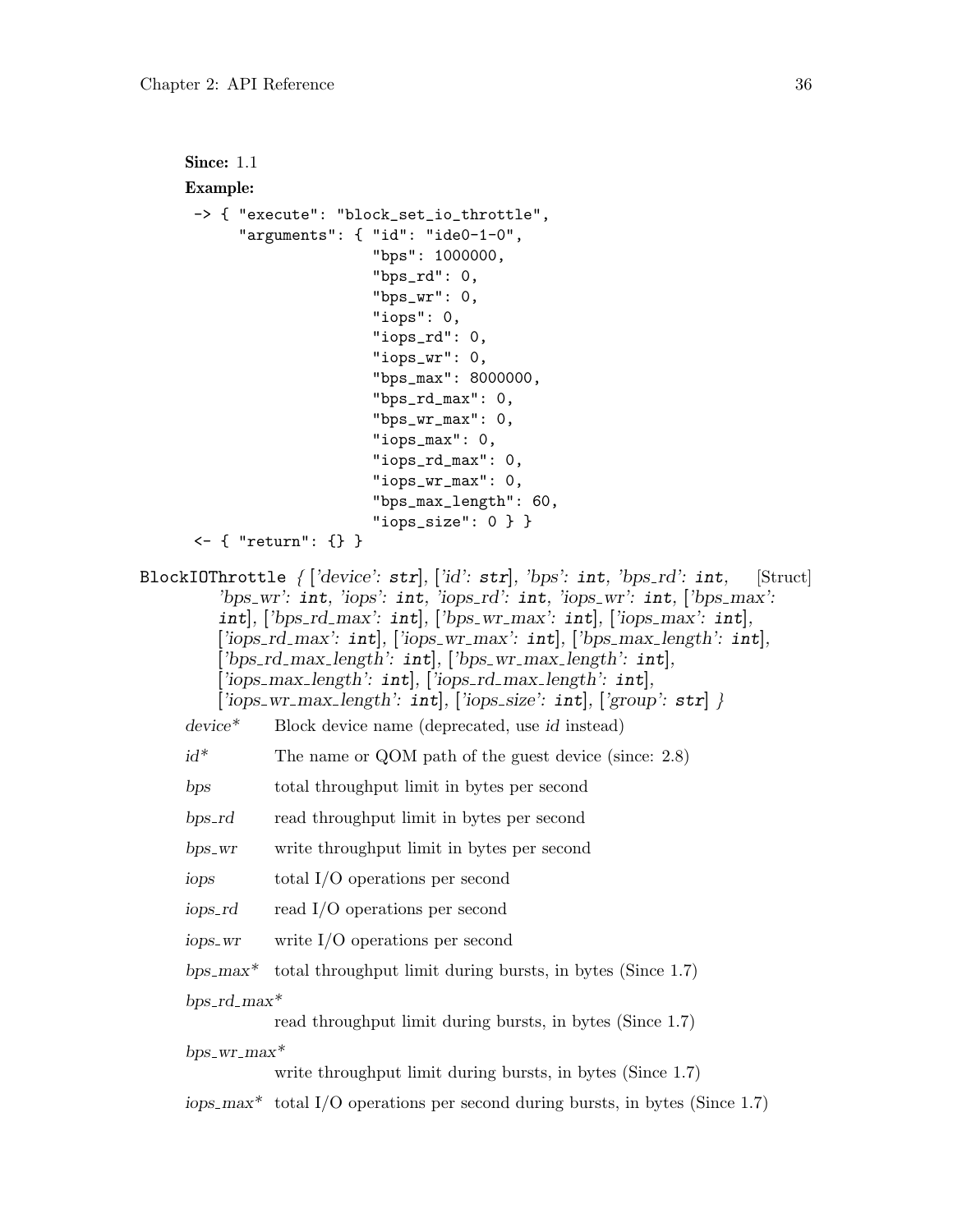| $iops\_rd\_max*$        |                                                                                                                                                         |
|-------------------------|---------------------------------------------------------------------------------------------------------------------------------------------------------|
|                         | read $I/O$ operations per second during bursts, in bytes (Since 1.7)                                                                                    |
| $iops\_wr\_max*$        |                                                                                                                                                         |
|                         | write $I/O$ operations per second during bursts, in bytes (Since 1.7)                                                                                   |
| $bps\_max\_length*$     |                                                                                                                                                         |
|                         | maximum length of the bps_max burst period, in seconds. It must only<br>be set if $bps$ max is set as well. Defaults to 1. (Since 2.6)                  |
| $bps_rrd_max_length*$   |                                                                                                                                                         |
|                         | maximum length of the bps_rd_max burst period, in seconds. It must<br>only be set if $bps_r d_{\text{max}}$ is set as well. Defaults to 1. (Since 2.6)  |
| $bps\_wr\_max\_length*$ |                                                                                                                                                         |
|                         | maximum length of the bps_wr_max burst period, in seconds. It must<br>only be set if $bps\_wr\_max$ is set as well. Defaults to 1. (Since 2.6)          |
| $iops\_max\_length*$    |                                                                                                                                                         |
|                         | maximum length of the <i>iops</i> burst period, in seconds. It must only be set<br>if iops_max is set as well. Defaults to 1. (Since $2.6$ )            |
|                         | $iops\_rd\_max\_length*$                                                                                                                                |
|                         | maximum length of the iops_rd_max burst period, in seconds. It must<br>only be set if $iops\_rd\_max$ is set as well. Defaults to 1. (Since 2.6)        |
|                         | $iops\_wr\_max\_length*$                                                                                                                                |
|                         | maximum length of the <i>iops_wr_max</i> burst period, in seconds. It must<br>only be set if $iops\_wr\_max$ is set as well. Defaults to 1. (Since 2.6) |
| $i$ ops_size $*$        | an I/O size in bytes (Since 1.7)                                                                                                                        |
| $group^*$               | throttle group name (Since $2.4$ )                                                                                                                      |
|                         | A set of parameters describing block throttling.                                                                                                        |
| Since: 1.1              |                                                                                                                                                         |
|                         | block-stream (['job-id': str], 'device': str, ['base': str],<br>[Command]<br>['backing-file': str], ['speed': int], ['on-error': BlockdevOnError])      |
| $job-id*$               | identifier for the newly-created block job. If omitted, the device name                                                                                 |
|                         |                                                                                                                                                         |

- will be used. (Since 2.7)
- device the device name or node-name of a root node
- base\* the common backing file name

 $backing\text{-file*}$ 

The backing file string to write into the active layer. This filename is not validated.

If a pathname string is such that it cannot be resolved by QEMU, that means that subsequent QMP or HMP commands must use node-names for the image in question, as filename lookup methods will fail.

If not specified, QEMU will automatically determine the backing file string to use, or error out if there is no obvious choice. Care should be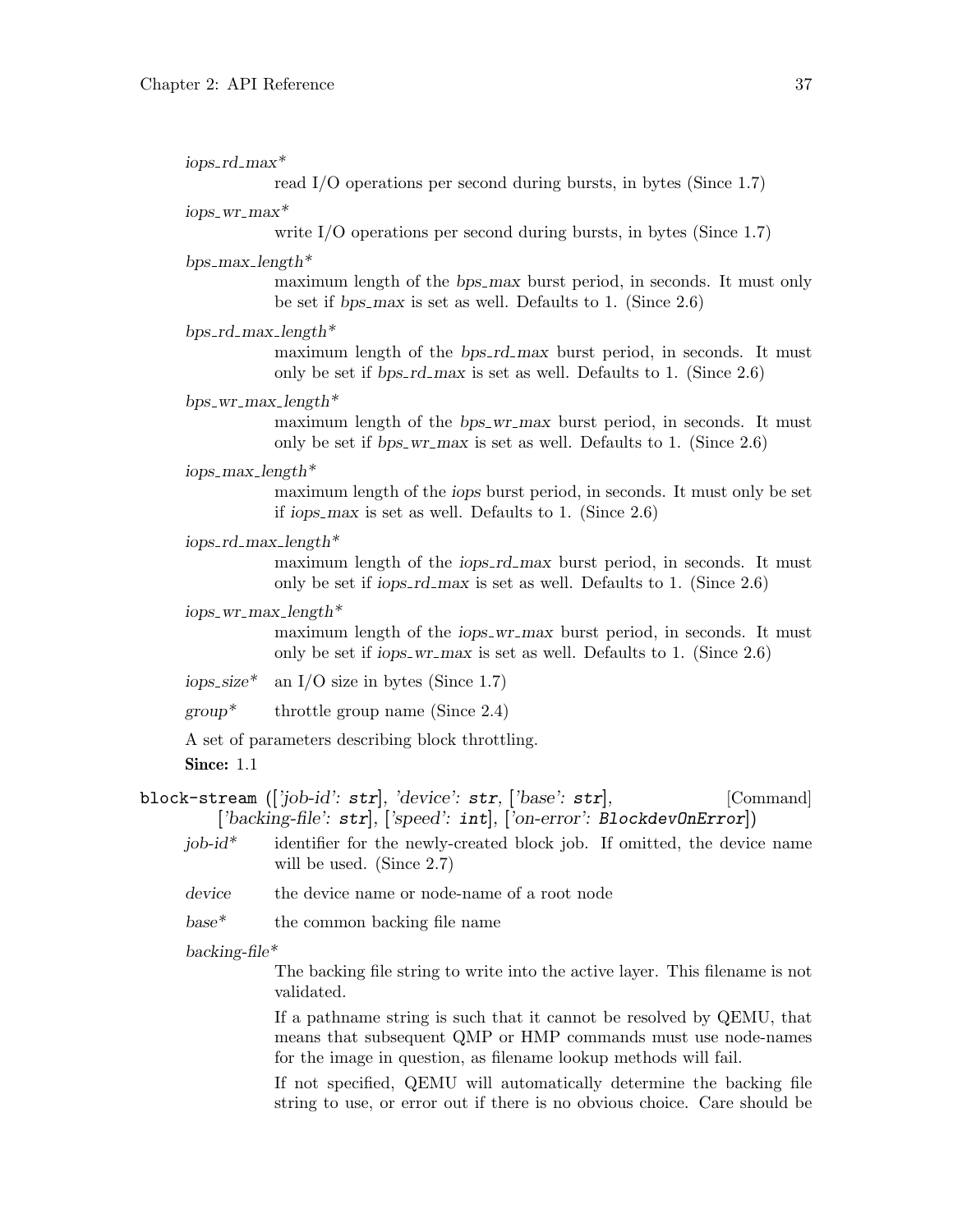taken when specifying the string, to specify a valid filename or protocol. (Since 2.1)

- $speed^*$  the maximum speed, in bytes per second
- on-error\* the action to take on an error (default report). 'stop' and 'enospc' can only be used if the block device supports io-status (see BlockInfo). Since 1.3.

Copy data from a backing file into a block device.

The block streaming operation is performed in the background until the entire backing file has been copied. This command returns immediately once streaming has started. The status of ongoing block streaming operations can be checked with query-blockjobs. The operation can be stopped before it has completed using the block-job-cancel command.

If a base file is specified then sectors are not copied from that base file and its backing chain. When streaming completes the image file will have the base file as its backing file. This can be used to stream a subset of the backing file chain instead of flattening the entire image.

On successful completion the image file is updated to drop the backing file and the BLOCK JOB COMPLETED event is emitted.

Returns: Nothing on success. If device does not exist, DeviceNotFound.

Since: 1.1

## Example:

```
-> { "execute": "block-stream",
     "arguments": { "device": "virtio0",
                    "base": "/tmp/master.qcow2" } }
<- { "return": {} }
```
block-job-set-speed ('device': str, 'speed': int) [Command]

- device The job identifier. This used to be a device name (hence the name of the parameter), but since QEMU 2.7 it can have other values.
- speed the maximum speed, in bytes per second, or 0 for unlimited. Defaults to  $\Omega$

Set maximum speed for a background block operation.

This command can only be issued when there is an active block job.

Throttling can be disabled by setting the speed to 0.

Returns: Nothing on success If no background operation is active on this device, DeviceNotActive

Since: 1.1

block-job-cancel ('device': str, ['force': bool]) [Command] device The job identifier. This used to be a device name (hence the name of the parameter), but since QEMU 2.7 it can have other values.

force\* whether to allow cancellation of a paused job (default false). Since 1.3.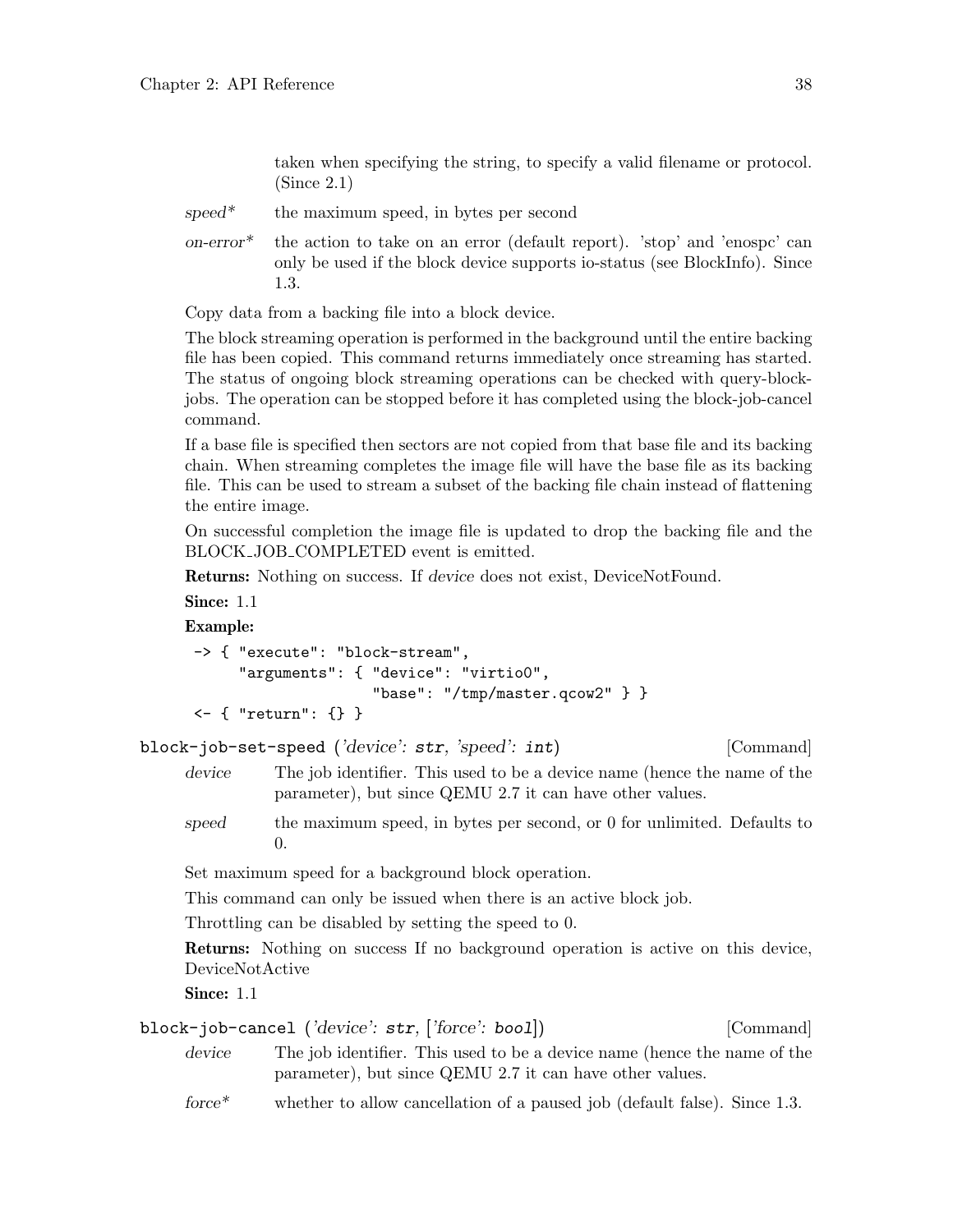Stop an active background block operation.

This command returns immediately after marking the active background block operation for cancellation. It is an error to call this command if no operation is in progress.

The operation will cancel as soon as possible and then emit the BLOCK JOB CANCELLED event. Before that happens the job is still visible when enumerated using query-block-jobs.

For streaming, the image file retains its backing file unless the streaming operation happens to complete just as it is being cancelled. A new streaming operation can be started at a later time to finish copying all data from the backing file.

Returns: Nothing on success If no background operation is active on this device, DeviceNotActive

Since: 1.1

## block-job-pause ('device': str) [Command]

device The job identifier. This used to be a device name (hence the name of the parameter), but since QEMU 2.7 it can have other values.

Pause an active background block operation.

This command returns immediately after marking the active background block operation for pausing. It is an error to call this command if no operation is in progress. Pausing an already paused job has no cumulative effect; a single block-job-resume command will resume the job.

The operation will pause as soon as possible. No event is emitted when the operation is actually paused. Cancelling a paused job automatically resumes it.

Returns: Nothing on success If no background operation is active on this device, DeviceNotActive

Since: 1.3

## block-job-resume ('device': str) [Command]

device The job identifier. This used to be a device name (hence the name of the parameter), but since QEMU 2.7 it can have other values.

Resume an active background block operation.

This command returns immediately after resuming a paused background block operation. It is an error to call this command if no operation is in progress. Resuming an already running job is not an error.

This command also clears the error status of the job.

Returns: Nothing on success If no background operation is active on this device, DeviceNotActive

Since: 1.3

## block-job-complete ('device': str) [Command]

device The job identifier. This used to be a device name (hence the name of the parameter), but since QEMU 2.7 it can have other values.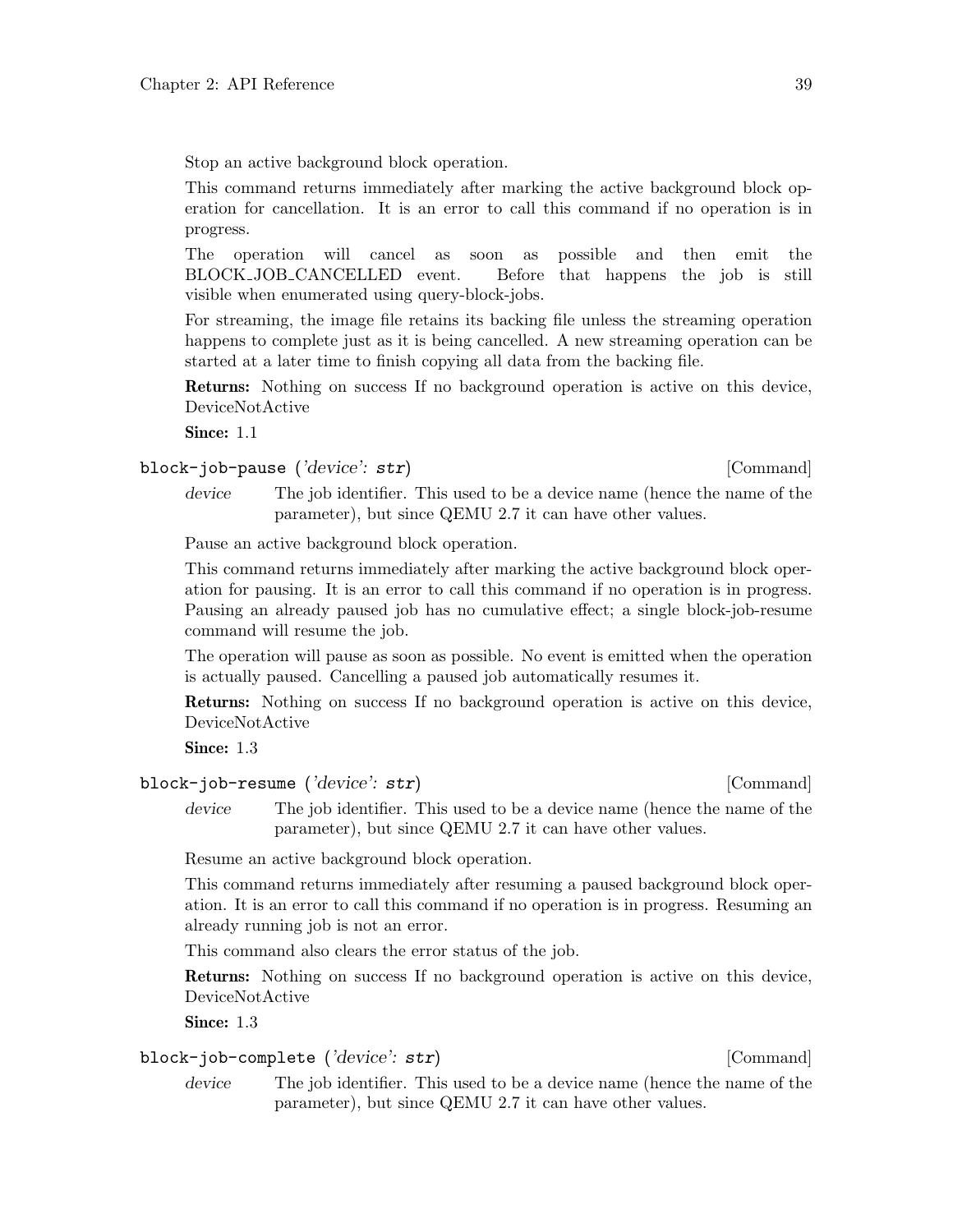Manually trigger completion of an active background block operation. This is supported for drive mirroring, where it also switches the device to write to the target path only. The ability to complete is signaled with a BLOCK JOB READY event.

This command completes an active background block operation synchronously. The ordering of this command's return with the BLOCK JOB COMPLETED event is not defined. Note that if an  $I/O$  error occurs during the processing of this command: 1) the command itself will fail; 2) the error will be processed according to the rerror/werror arguments that were specified when starting the operation.

A cancelled or paused job cannot be completed.

Returns: Nothing on success If no background operation is active on this device, DeviceNotActive

Since: 1.3

## BlockdevDiscardOptions [Enum]

'ignore' Ignore the request

'unmap' Forward as an unmap request

Determines how to handle discard requests.

Since: 1.7

## BlockdevDetectZeroesOptions [Enum]

| Disabled (default) |  |
|--------------------|--|
|                    |  |

- 'on' Enabled
- 'unmap' Enabled and even try to unmap blocks if possible. This requires also that BlockdevDiscardOptions is set to unmap for this device.

Describes the operation mode for the automatic conversion of plain zero writes by the OS to driver specific optimized zero write commands.

Since: 2.1

## BlockdevAioOptions [Enum]

'threads' Use qemu's thread pool

'native' Use native AIO backend (only Linux and Windows)

Selects the AIO backend to handle I/O requests

Since: 1.7

## BlockdevCacheOptions  $\{$  ['direct': bool], ['no-flush': bool] } [Struct]

direct\* enables use of O DIRECT (bypass the host page cache; default: false)

 $no-flush*$  ignore any flush requests for the device (default: false)

Includes cache-related options for block devices

Since: 1.7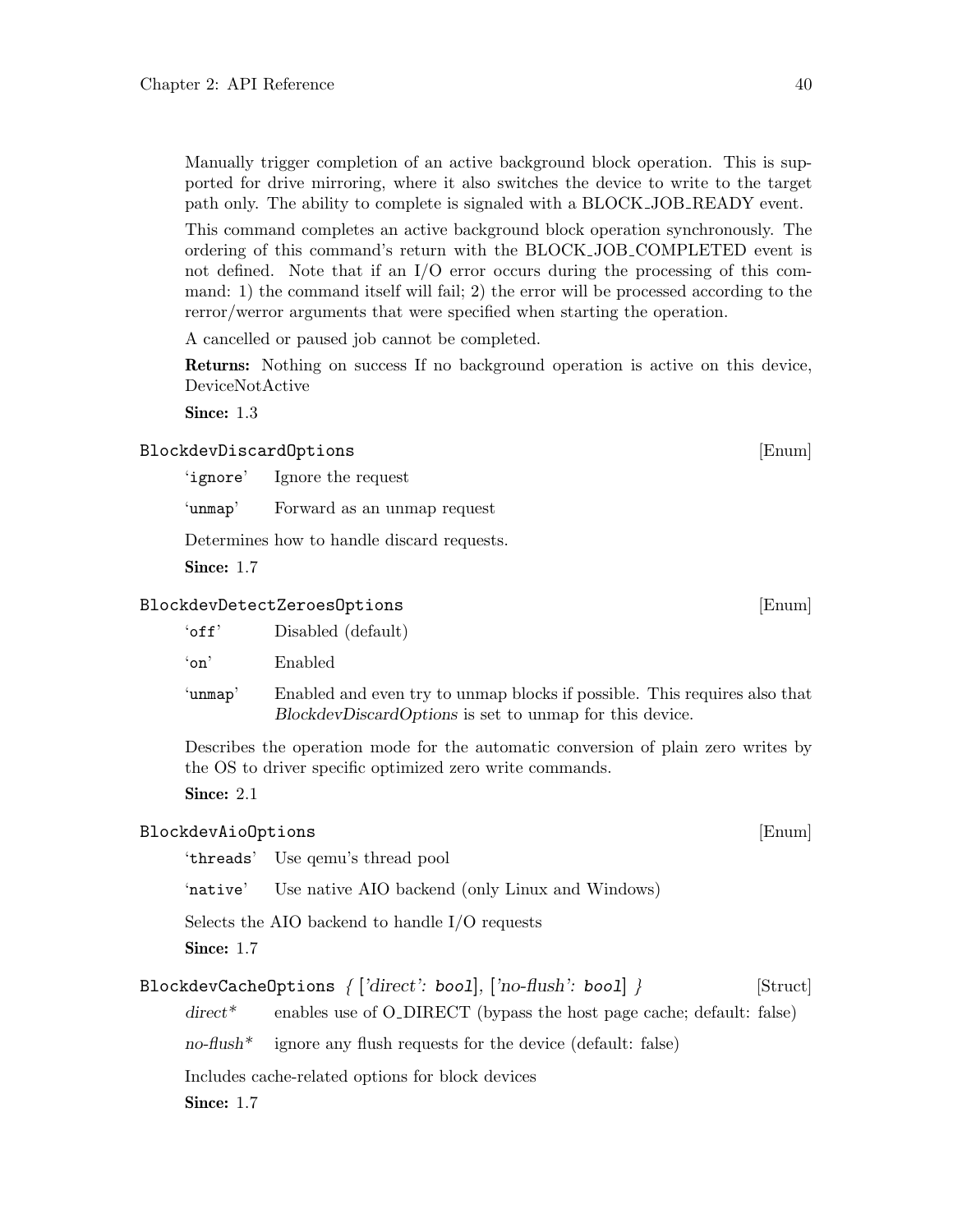| BlockdevDriver                   |                                                                                                                                                                                                     | [Enum]   |
|----------------------------------|-----------------------------------------------------------------------------------------------------------------------------------------------------------------------------------------------------|----------|
| 'host_device,'                   |                                                                                                                                                                                                     |          |
|                                  | host_cdrom: Since 2.1                                                                                                                                                                               |          |
| 'gluster' Since 2.7              |                                                                                                                                                                                                     |          |
|                                  | Drivers that are supported in block device operations.                                                                                                                                              |          |
| Since: 2.0                       |                                                                                                                                                                                                     |          |
|                                  | Blockdev0ptionsFile $\{ 'filename': str \}$                                                                                                                                                         | [Struct] |
| filename                         | path to the image file                                                                                                                                                                              |          |
| Since: 1.7                       | Driver specific block device options for the file backend and similar protocols.                                                                                                                    |          |
|                                  | BlockdevOptionsNull $\{$ ['size': int], ['latency-ns': uint64] $\}$                                                                                                                                 | [Struct] |
| $size^*$                         | size of the device in bytes.                                                                                                                                                                        |          |
| $latency-ns*$                    |                                                                                                                                                                                                     |          |
|                                  | emulated latency (in nanoseconds) in processing requests. Default to zero<br>which completes requests immediately. (Since $2.4$ )                                                                   |          |
|                                  | Driver specific block device options for the null backend.                                                                                                                                          |          |
| Since: 2.2                       |                                                                                                                                                                                                     |          |
|                                  | BlockdevOptionsVVFAT $\{ 'dir': str, ['fat-type': int], ['floppy': bool],$<br>['label': $str$ ], ['rw': bool] }                                                                                     | [Struct] |
| $\mathrm{d}\mathrm{d}\mathrm{r}$ | directory to be exported as FAT image                                                                                                                                                               |          |
| $fat-type^*$                     | FAT type: 12, 16 or 32                                                                                                                                                                              |          |
| $f\$ {doppy*}                    | whether to export a floppy image (true) or partitioned hard disk (false;<br>default)                                                                                                                |          |
| $label**$                        | set the volume label, limited to 11 bytes. FAT16 and FAT32 traditionally<br>have some restrictions on labels, which are ignored by most operating<br>systems. Defaults to "QEMU VVFAT". (since 2.4) |          |
| $rw^*$                           | whether to allow write operations (default: false)                                                                                                                                                  |          |
|                                  | Driver specific block device options for the vertal protocol.                                                                                                                                       |          |
| Since: 1.7                       |                                                                                                                                                                                                     |          |
|                                  | BlockdevOptionsGenericFormat $\{ 'file': BlockdevRef \}$                                                                                                                                            | [Struct] |

 $file$  reference to or definition of the data source block device

Driver specific block device options for image format that have no option besides their data source.

Since: 1.7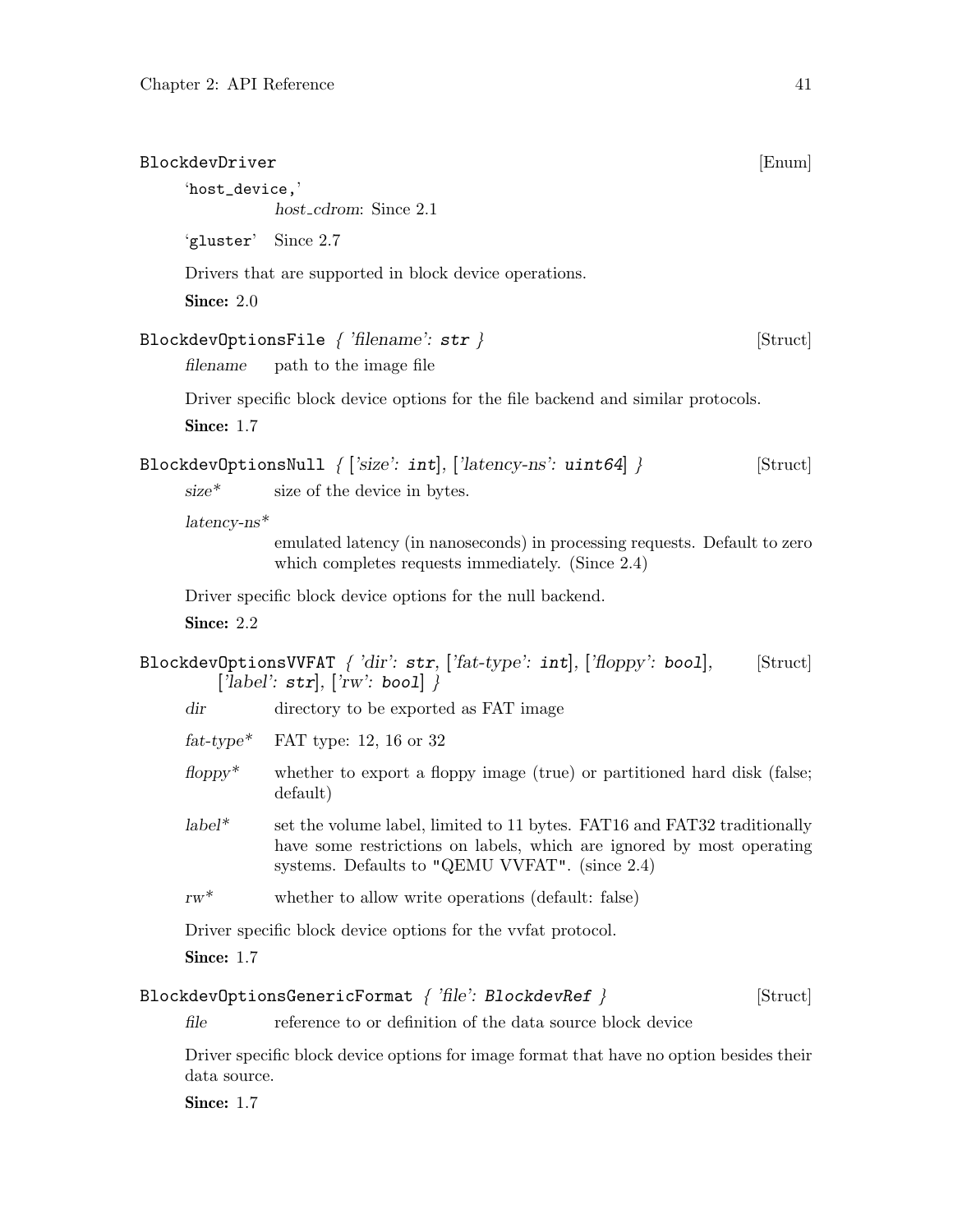# BlockdevOptionsLUKS { ['key-secret': str] } [Struct]

key-secret\*

the ID of a QCryptoSecret object providing the decryption key (since 2.6). Mandatory except when doing a metadata-only probe of the image.

Driver specific block device options for LUKS.

Since: 2.6

| BlockdevOptionsGenericCOWFormat { ['backing': BlockdevRef] }                                                              | [Struct] |
|---------------------------------------------------------------------------------------------------------------------------|----------|
| backing* reference to or definition of the backing file block device (if missing, taken                                   |          |
| from the image file content). It is allowed to pass an empty string here<br>in order to disable the default backing file. |          |
|                                                                                                                           |          |

Driver specific block device options for image format that have no option besides their data source and an optional backing file.

Since: 1.7

## Qcow2OverlapCheckMode [Enum]

'none' Do not perform any checks

'constant'

Perform only checks which can be done in constant time and without reading anything from disk

- 'cached' Perform only checks which can be done without reading anything from disk
- 'all' Perform all available overlap checks

General overlap check modes.

Since: 2.2

## Qcow2OverlapCheckFlags { ['template': Qcow2OverlapCheckMode], [Struct] ['main-header': boo1], ['active-l1': boo1], ['active-l2': boo1],

['refcount-table': bool], ['refcount-block': bool], ['snapshot-table': bool],  $\lceil \text{`inactive-}11 \rceil$ : bool,  $\lceil \text{`inactive-}12 \rceil$ : bool,  $\}$ 

template Specifies a template mode which can be adjusted using the other flags, defaults to 'cached'

Structure of flags for each metadata structure. Setting a field to 'true' makes qemu guard that structure against unintended overwriting. The default value is chosen according to the template given.

Since: 2.2

## Qcow2OverlapChecks [ 'flags': Qcow2OverlapCheckFlags, 'mode': [Alternate] Qcow2OverlapCheckMode ]

flags set of flags for separate specification of each metadata structure type

mode named mode which chooses a specific set of flags

Specifies which metadata structures should be guarded against unintended overwriting.

Since: 2.2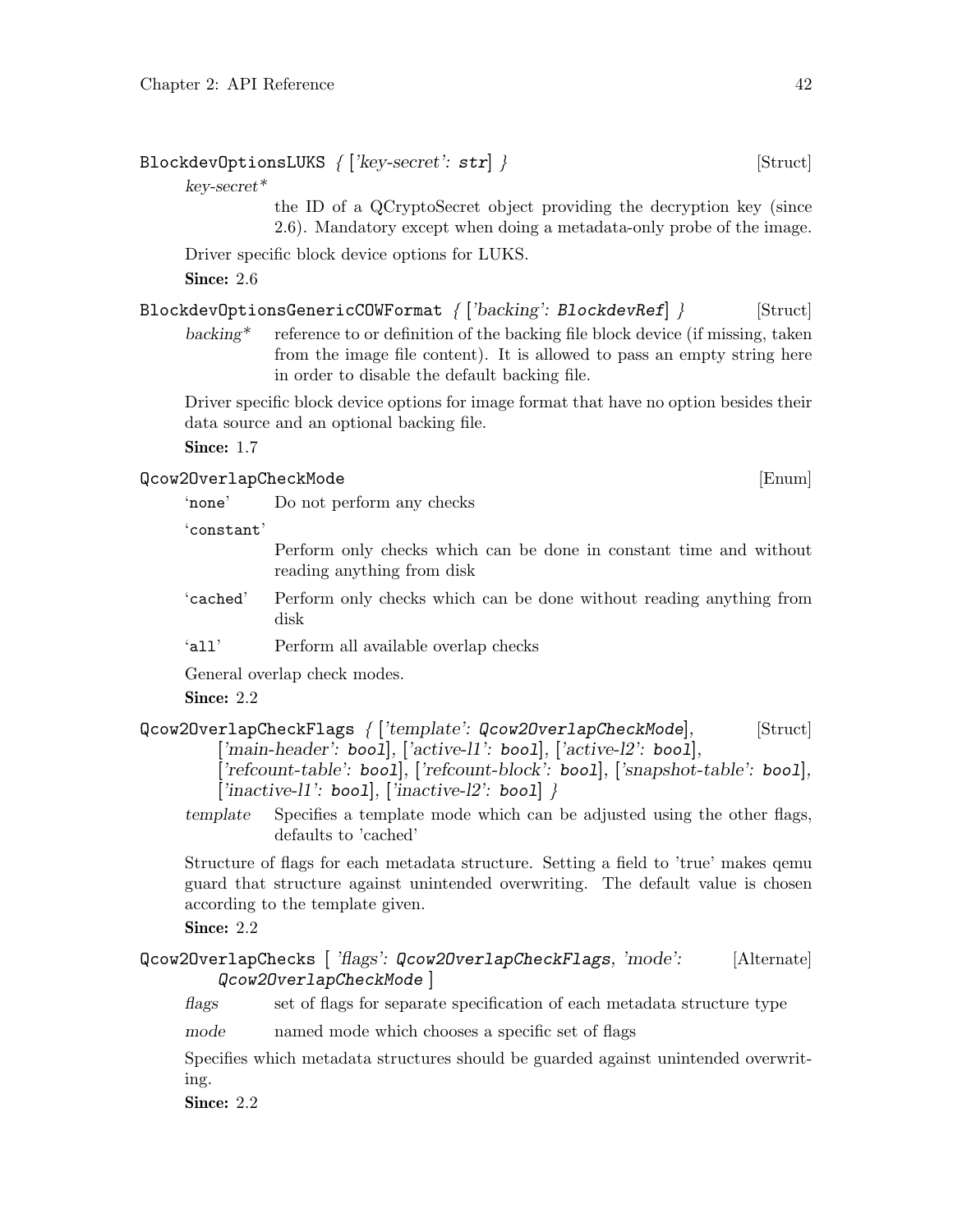```
BlockdevOptionsQcow2 { ['lazy-refcounts': bool], [Struct]
          ['pass-discard-request': bool], ['pass-discard-snapshot': bool],
           'pass-discard-other': bool], ['overlap-check': Qcow20verlapChecks],
           \text{'cache-size': int}, \{2\text{'cache-size': int}\}, \{7\text{'refound-cache-size': int}\},['cache-clean-interval': int] }
      lazy-refcounts*
                 whether to enable the lazy refcounts feature (default is taken from the
                 image file)
      pass-discard-request*
                 whether discard requests to the grow 2 device should be forwarded to the
                 data source
      pass-discard-snapshot*
                 whether discard requests for the data source should be issued when a
                 snapshot operation (e.g. deleting a snapshot) frees clusters in the q_{\text{c}}file
      pass-discard-other*
                 whether discard requests for the data source should be issued on other
                 occasions where a cluster gets freed
```

```
overlap-check*
```
which overlap checks to perform for writes to the image, defaults to 'cached' (since 2.2)

### cache-size\*

the maximum total size of the L2 table and refcount block caches in bytes (since 2.2)

## l2-cache-size\*

the maximum size of the L2 table cache in bytes (since 2.2)

## refcount-cache-size\*

the maximum size of the refcount block cache in bytes (since 2.2)

### cache-clean-interval\*

clean unused entries in the L2 and refcount caches. The interval is in seconds. The default value is 0 and it disables this feature (since 2.5)

Driver specific block device options for qcow2.

### Since: 1.7

BlockdevOptionsArchipelago { 'volume': str, ['mport': int], ['vport': [Struct] int], ['segment':  $str$ ] }

- volume Name of the Archipelago volume image
- mport<sup>\*</sup> The port number on which mapperd is listening. This is optional and if not specified, QEMU will make Archipelago use the default port (1001).
- vport $*$  The port number on which vlmcd is listening. This is optional and if not specified, QEMU will make Archipelago use the default port (501).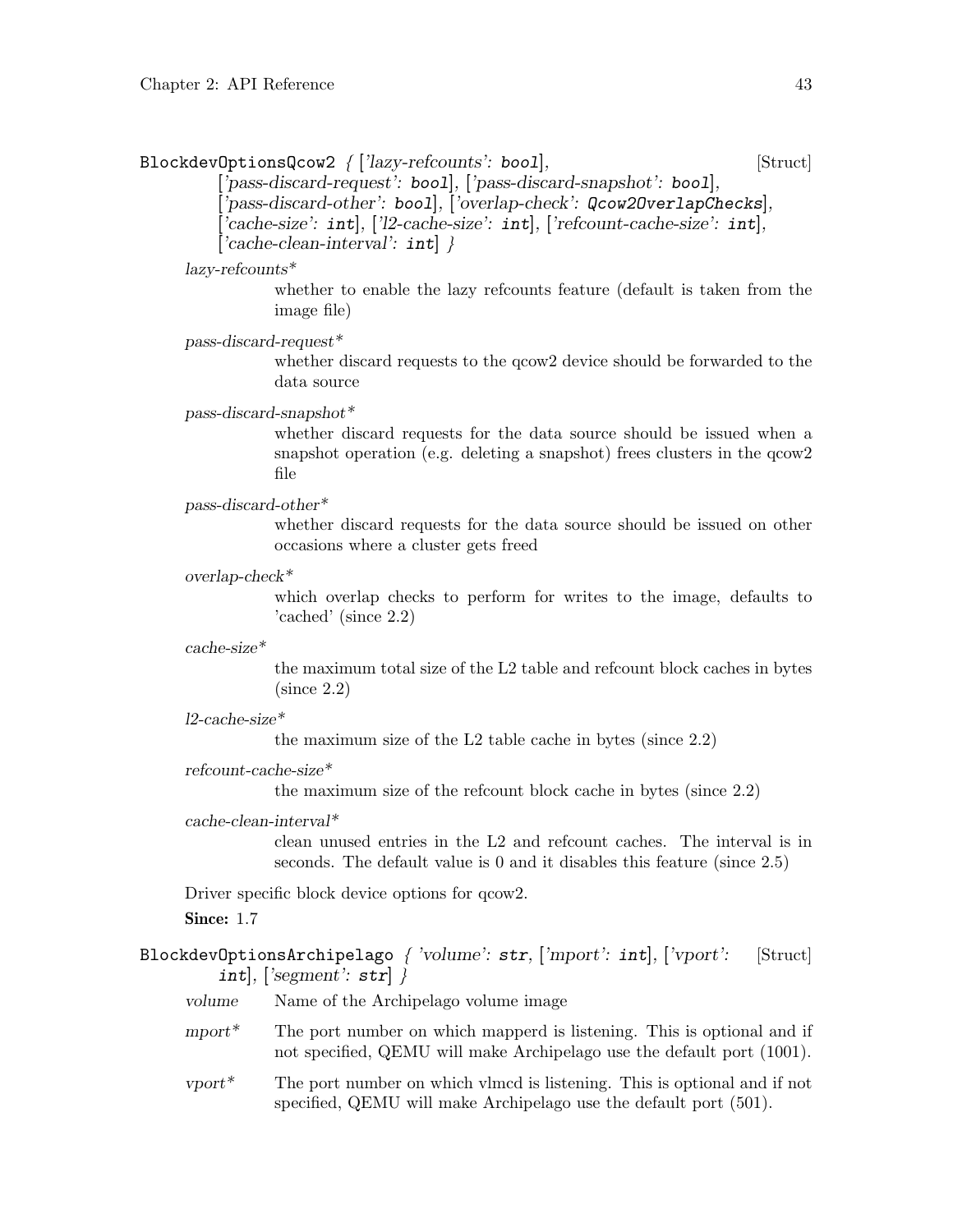segment<sup>\*</sup> The name of the shared memory segment Archipelago stack is using. This is optional and if not specified, QEMU will make Archipelago use the default value, 'archipelago'.

Driver specific block device options for Archipelago.

Since: 2.2

### BlkdebugEvent [Enum]

Trigger events supported by blkdebug.

Since: 2.0

## BlkdebugInjectErrorOptions  $\{$  'event': BlkdebugEvent,  $[$ 'state': [Struct] int], ['errno': int], ['sector': int], ['once': bool], ['immediately': bool]  $\}$

event trigger event state\* the state identifier blkdebug needs to be in to actually trigger the event; defaults to "any" errno\* error identifier (errno) to be returned; defaults to EIO sector\* specifies the sector index which has to be affected in order to actually trigger the event; defaults to "any sector" once\* disables further events after this one has been triggered; defaults to false immediately\* fail immediately; defaults to false Describes a single error injection for blkdebug. Since: 2.0

## BlkdebugSetStateOptions  $\{$  'event': BlkdebugEvent,  $[$ 'state': int], [Struct] 'new\_state':  $int \}$

event trigger event

- state\* the current state identifier blkdebug needs to be in; defaults to "any"
- new state the state identifier blkdebug is supposed to assume if this event is triggered

Describes a single state-change event for blkdebug.

**Since: 2.0** 

## BlockdevOptionsBlkdebug  $\int' \text{image}'$ : BlockdevRef,  $\text{[config]}$ : str, [Struct] ['align': int], ['inject-error': ['BlkdebugInjectErrorOptions']], ['set-state': ['BlkdebugSetStateOptions']] }

- image underlying raw block device (or image file)
- $\text{config*}$  filename of the configuration file
- align\* required alignment for requests in bytes, must be power of 2, or 0 for default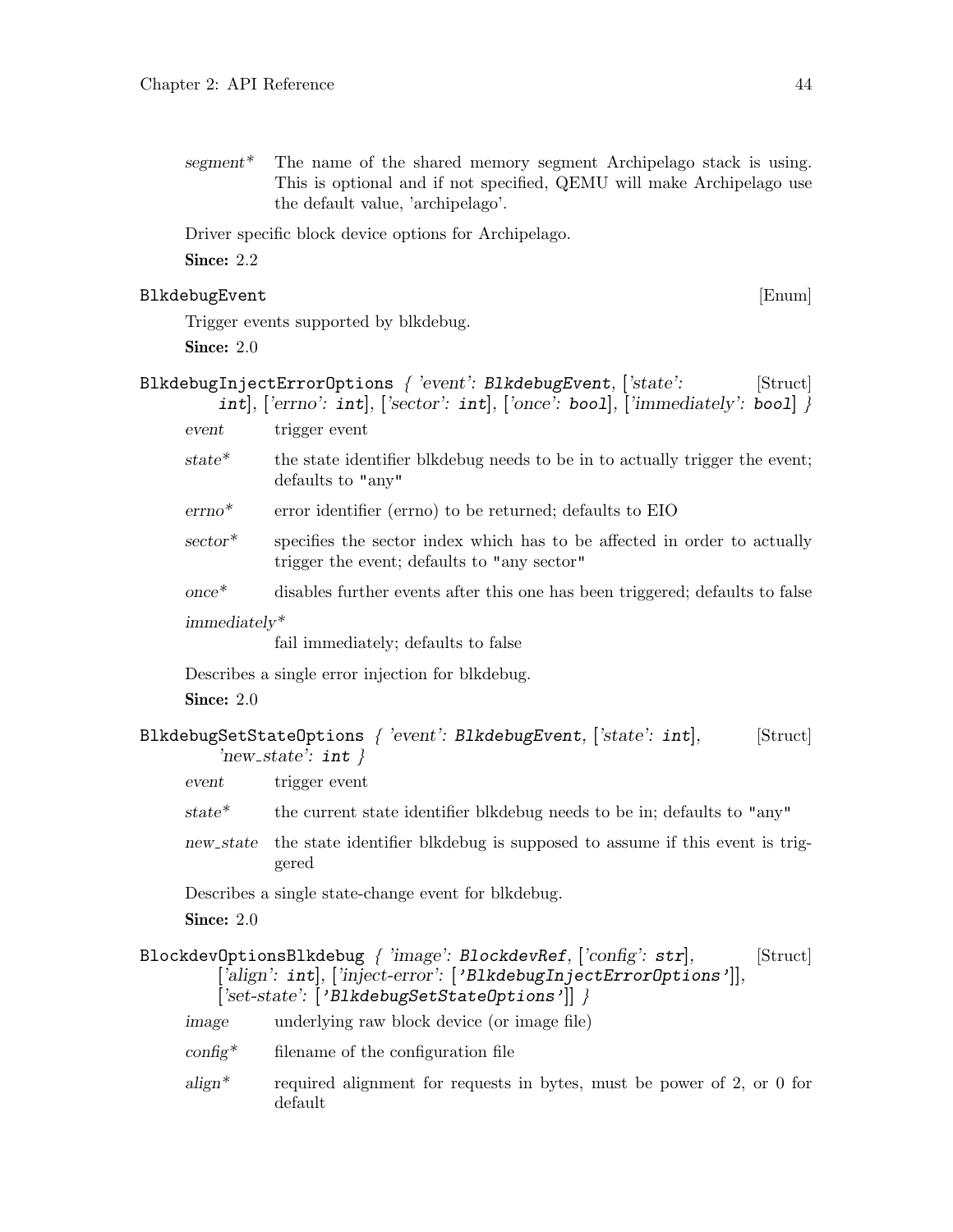inject-error\* array of error injection descriptions set-state\* array of state-change descriptions Driver specific block device options for blkdebug. **Since: 2.0** BlockdevOptionsBlkverify { 'test': BlockdevRef, 'raw': [Struct] BlockdevRef } test block device to be tested raw raw image used for verification Driver specific block device options for blkverify. **Since: 2.0** QuorumReadPattern [Enum] 'quorum' read all the children and do a quorum vote on reads 'fifo' read only from the first child that has not failed An enumeration of quorum read patterns. Since: 2.2 BlockdevOptionsQuorum { ['blkverify': bool], 'children': [Struct] ['BlockdevRef'], 'vote-threshold': int, ['rewrite-corrupted': bool], ['read-pattern': QuorumReadPattern] }  $blkverify*$  true if the driver must print content mismatch set to false by default children the children block devices to use vote-threshold the vote limit under which a read will fail rewrite-corrupted\* rewrite corrupted data when quorum is reached (Since 2.1) read-pattern\* choose read pattern and set to quorum by default (Since 2.2) Driver specific block device options for Quorum **Since: 2.0** GlusterTransport [Enum] 'tcp' TCP - Transmission Control Protocol 'unix' UNIX - Unix domain socket An enumeration of Gluster transport types Since: 2.7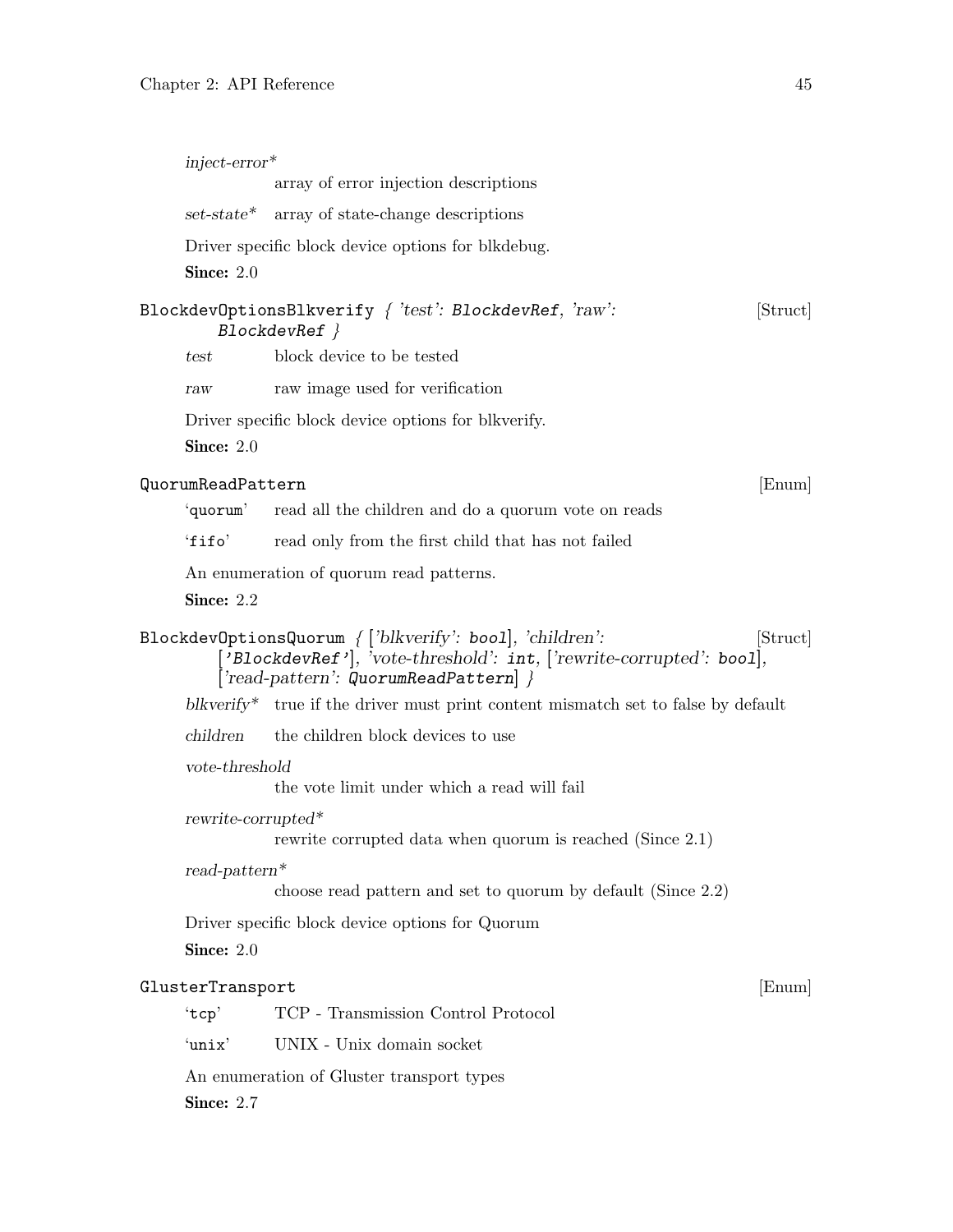|                   | GlusterServer [ 'unix': UnixSocketAddress, 'tcp':<br>InetSocketAddress                                                                                                                                                                                                  | [Union]  |
|-------------------|-------------------------------------------------------------------------------------------------------------------------------------------------------------------------------------------------------------------------------------------------------------------------|----------|
| type              | Transport type used for gluster connection                                                                                                                                                                                                                              |          |
| unix              | socket file                                                                                                                                                                                                                                                             |          |
| tcp               | host address and port number                                                                                                                                                                                                                                            |          |
|                   | This is similar to SocketAddress, only distinction:                                                                                                                                                                                                                     |          |
|                   | 1. GlusterServer is a flat union, SocketAddress is a simple union. A flat<br>union is nicer than simple because it avoids nesting (i.e. more $\{\}\$ )<br>on the wire.<br>2. GlusterServer lacks case 'fd', since gluster doesn't let you pass in a<br>file descriptor. |          |
|                   | GlusterServer is actually not Gluster-specific, its a compatibility evolved<br>into an alternate for SocketAddress.                                                                                                                                                     |          |
|                   | Captures the address of a socket                                                                                                                                                                                                                                        |          |
|                   | Details for connecting to a gluster server                                                                                                                                                                                                                              |          |
| Since: 2.7        |                                                                                                                                                                                                                                                                         |          |
|                   | BlockdevOptionsGluster { 'volume': str, 'path': str, 'server':<br>$['GlusterServer'], ['debug-level': int], ['logfile': str]$                                                                                                                                           | [Struct] |
| volume            | name of gluster volume where VM image resides                                                                                                                                                                                                                           |          |
| path              | absolute path to image file in gluster volume                                                                                                                                                                                                                           |          |
| server            | gluster servers description                                                                                                                                                                                                                                             |          |
| $debug-level*$    |                                                                                                                                                                                                                                                                         |          |
|                   | libgfapi log level (default '4' which is Error)                                                                                                                                                                                                                         |          |
| $logfile*$        | libgfapi log file (default / $dev/stderr$ )                                                                                                                                                                                                                             |          |
| Since: 2.7        | Driver specific block device options for Gluster                                                                                                                                                                                                                        |          |
| ReplicationMode   |                                                                                                                                                                                                                                                                         | [Enum]   |
|                   | 'primary' Primary mode, the vm's state will be sent to secondary QEMU.                                                                                                                                                                                                  |          |
| 'secondary'       |                                                                                                                                                                                                                                                                         |          |
|                   | Secondary mode, receive the vm's state from primary QEMU.                                                                                                                                                                                                               |          |
| Since: 2.8        | An enumeration of replication modes.                                                                                                                                                                                                                                    |          |
| $str \vert \ \}$  | Blockdev0ptionsReplication $\{ 'mode' : ReplicationMode, ['top-id':$                                                                                                                                                                                                    | [Struct] |
| mode              | the replication mode                                                                                                                                                                                                                                                    |          |
| $top-id^*$        | In secondary mode, node name or device ID of the root node who owns<br>the replication node chain. Ignored in primary mode.                                                                                                                                             |          |
| <b>Since: 2.8</b> | Driver specific block device options for replication                                                                                                                                                                                                                    |          |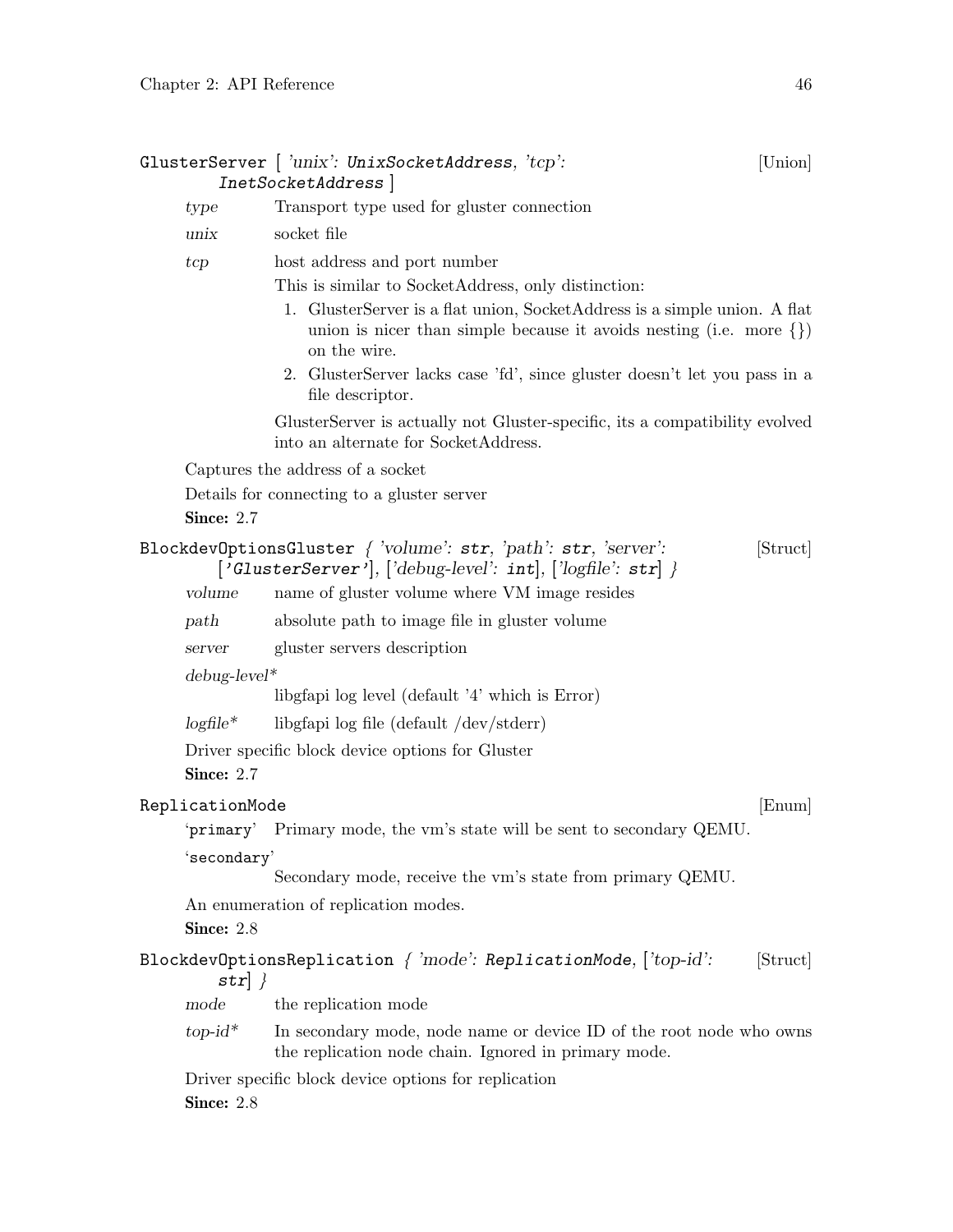```
BlockdevOptions ['archipelago': BlockdevOptionsArchipelago, [Union]
        'blkdebug': BlockdevOptionsBlkdebug, 'blkverify':
        BlockdevOptionsBlkverify, 'bochs': BlockdevOptionsGenericFormat,
        'cloop': BlockdevOptionsGenericFormat, 'dmg':
        BlockdevOptionsGenericFormat, 'file': BlockdevOptionsFile, 'ftp':BlockdevOptionsFile, 'ftps': BlockdevOptionsFile, 'gluster':
        BlockdevOptionsGluster, 'host cdrom': BlockdevOptionsFile,
        'host device': BlockdevOptionsFile, 'http': BlockdevOptionsFile,
        'https': BlockdevOptionsFile, 'luks': BlockdevOptionsLUKS, 'null-aio':
        BlockdevOptionsNull, 'null-co': BlockdevOptionsNull, 'parallels':
        BlockdevOptionsGenericFormat, 'qcow2': BlockdevOptionsQcow2,
        'qcow': BlockdevOptionsGenericCOWFormat, 'qed':
        BlockdevOptionsGenericCOWFormat, 'quorum':
        BlockdevOptionsQuorum, 'raw': BlockdevOptionsGenericFormat,
        'replication': BlockdevOptionsReplication, 'tftp':
        BlockdevOptionsFile, 'vdi': BlockdevOptionsGenericFormat, 'vhdx':
        BlockdevOptionsGenericFormat, 'vmdk':
        BlockdevOptionsGenericCOWFormat, 'vpc':
        BlockdevOptionsGenericFormat, 'vvfat': BlockdevOptionsVVFAT ]
```
driver block driver name

node-name\*

the node name of the new node (Since 2.0). This option is required on the top level of blockdev-add.

- discard\* discard-related options (default: ignore)
- cache\* cache-related options
- aio\* AIO backend (default: threads)

read-only\*

whether the block device should be read-only (default: false)

detect-zeroes\*

detect and optimize zero writes (Since 2.1) (default: off) Remaining options are determined by the block driver.

Options for creating a block device. Many options are available for all block devices, independent of the block driver:

Since: 1.7

```
BlockdevRef [ 'definition': BlockdevOptions, 'reference': str ] [Alternate]
     definition defines a new block device inline
```
reference references the ID of an existing block device. An empty string means that no block device should be referenced.

Reference to a block device.

Since: 1.7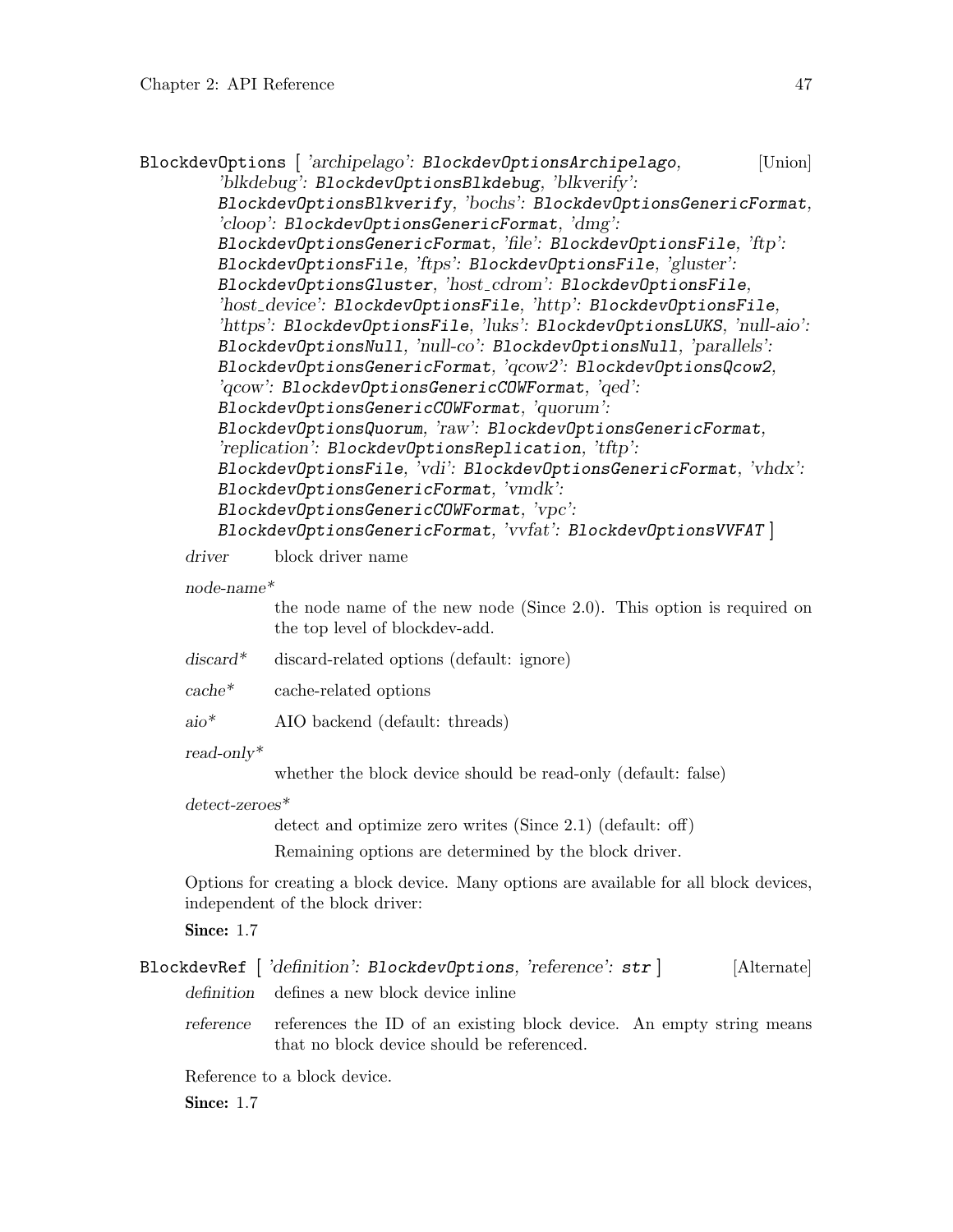## blockdev-add ('options': BlockdevOptions) [Command]

options block device options for the new device

Creates a new block device. If the id option is given at the top level, a BlockBackend will be created; otherwise, node-name is mandatory at the top level and no Block-Backend will be created.

Note: This command is still a work in progress. It doesn't support all block drivers among other things. Stay away from it unless you want to help with its development.

```
Since: 1.7
```
Example:

```
1.
-> { "execute": "blockdev-add",
     "arguments": {
         "options" : { "driver": "qcow2",
                        "file": { "driver": "file",
                                  "filename": "test.qcow2" } } } }
<- { "return": {} }
2.
-> { "execute": "blockdev-add",
     "arguments": {
         "options": {
           "driver": "qcow2",
           "node-name": "node0",
           "discard": "unmap",
           "cache": {
               "direct": true,
               "writeback": true
           },
           "file": {
               "driver": "file",
               "filename": "/tmp/test.qcow2"
           },
           "backing": {
               "driver": "raw",
               "file": {
                   "driver": "file",
                   "filename": "/dev/fdset/4"
               }
           }
         }
       }
     }
<- { "return": {} }
```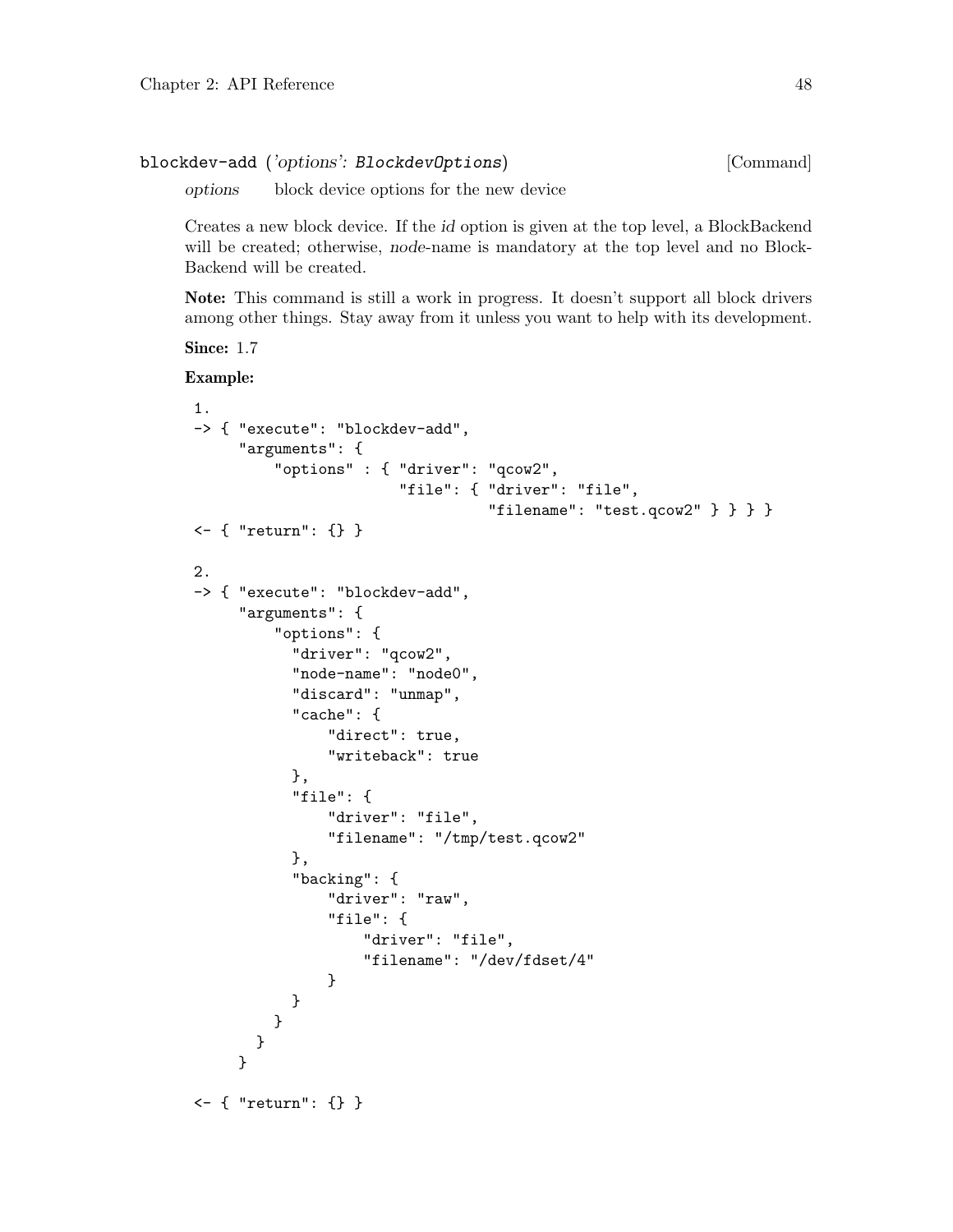## x-blockdev-del ('node-name': str) [Command]

node-name

Name of the graph node to delete.

Deletes a block device that has been added using blockdev-add. The command will fail if the node is attached to a device or is otherwise being used.

This command is still a work in progress and is considered experimental. Stay away from it unless you want to help with its development.

## Since: 2.5

## Example:

```
-> { "execute": "blockdev-add",
     "arguments": {
         "options": {
             "driver": "qcow2",
             "node-name": "node0",
             "file": {
                  "driver": "file",
                  "filename": "test.qcow2"
             }
         }
     }
   }
<- { "return": {} }
-> { "execute": "x-blockdev-del",
     "arguments": { "node-name": "node0" }
   }
<- { "return": {} }
```
blockdev-open-tray (['device': str], ['id': str], ['force': bool]) [Command]

device\* Block device name (deprecated, use id instead)

id\* The name or QOM path of the guest device (since: 2.8)

force\* if false (the default), an eject request will be sent to the guest if it has locked the tray (and the tray will not be opened immediately); if true, the tray will be opened regardless of whether it is locked

Opens a block device's tray. If there is a block driver state tree inserted as a medium, it will become inaccessible to the guest (but it will remain associated to the block device, so closing the tray will make it accessible again).

If the tray was already open before, this will be a no-op.

Once the tray opens, a DEVICE TRAY MOVED event is emitted. There are cases in which no such event will be generated, these include:

- if the guest has locked the tray, force is false and the guest does not respond to the eject request
- if the BlockBackend denoted by device does not have a guest device attached to it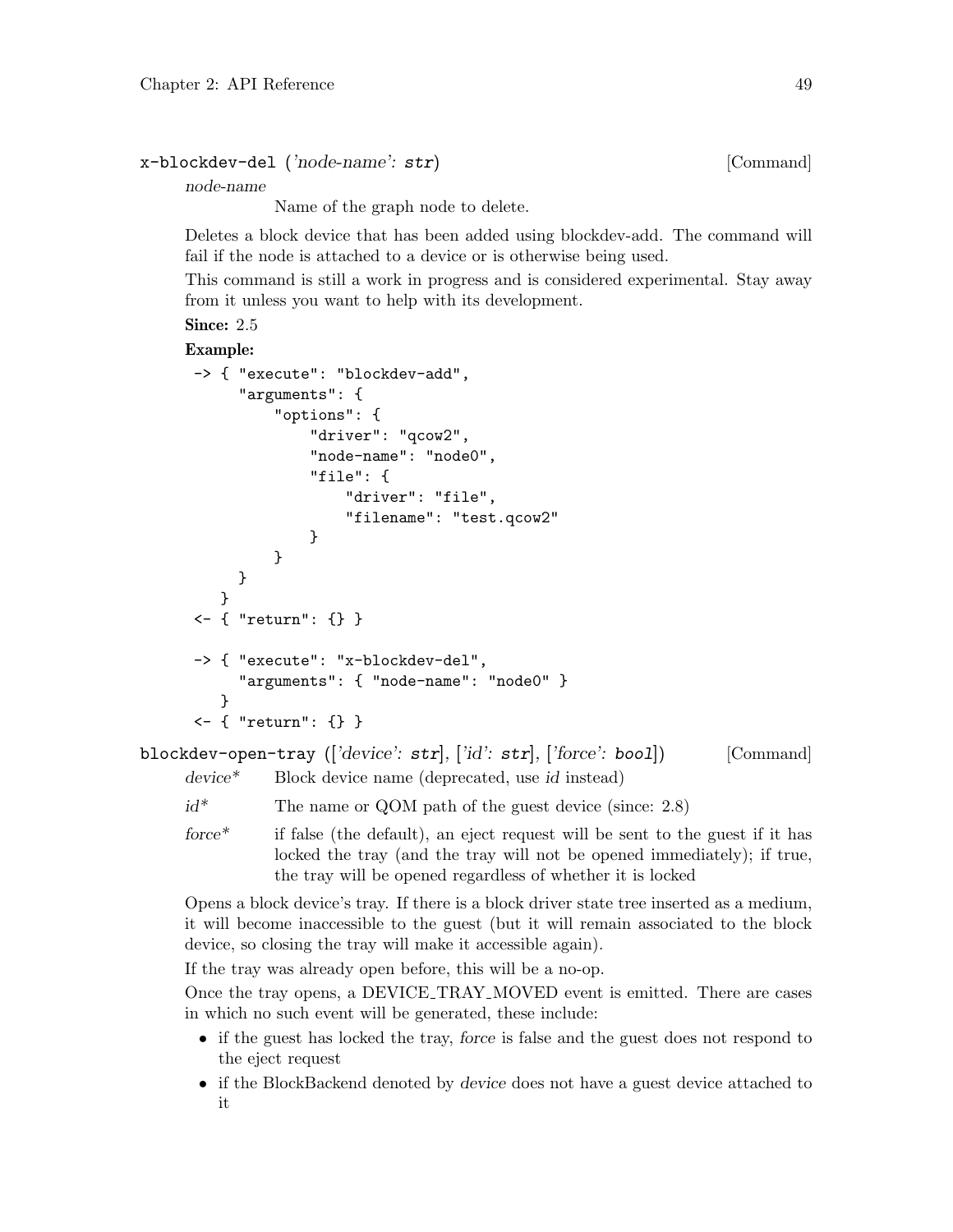• if the guest device does not have an actual tray

## Since: 2.5

### Example:

```
-> { "execute": "blockdev-open-tray",
     "arguments": { "id": "ide0-1-0" } }
<- { "timestamp": { "seconds": 1418751016,
                    "microseconds": 716996 },
     "event": "DEVICE_TRAY_MOVED",
     "data": { "device": "ide1-cd0",
               "tray-open": true } }
```
<- { "return": {} }

## blockdev-close-tray (['device': str], ['id': str]) [Command]

device\* Block device name (deprecated, use id instead)

 $id^*$  The name or QOM path of the guest device (since: 2.8)

Closes a block device's tray. If there is a block driver state tree associated with the block device (which is currently ejected), that tree will be loaded as the medium. If the tray was already closed before, this will be a no-op.

## Since: 2.5

### Example:

```
-> { "execute": "blockdev-close-tray",
     "arguments": { "id": "ide0-1-0" } }
<- { "timestamp": { "seconds": 1418751345,
                    "microseconds": 272147 },
     "event": "DEVICE_TRAY_MOVED",
     "data": { "device": "ide1-cd0",
               "tray-open": false } }
```
<- { "return": {} }

x-blockdev-remove-medium (['device': str], ['id': str]) [Command]

device\* Block device name (deprecated, use id instead)

id\* The name or QOM path of the guest device (since: 2.8)

Removes a medium (a block driver state tree) from a block device. That block device's tray must currently be open (unless there is no attached guest device).

If the tray is open and there is no medium inserted, this will be a no-op.

This command is still a work in progress and is considered experimental. Stay away from it unless you want to help with its development.

**Since: 2.5**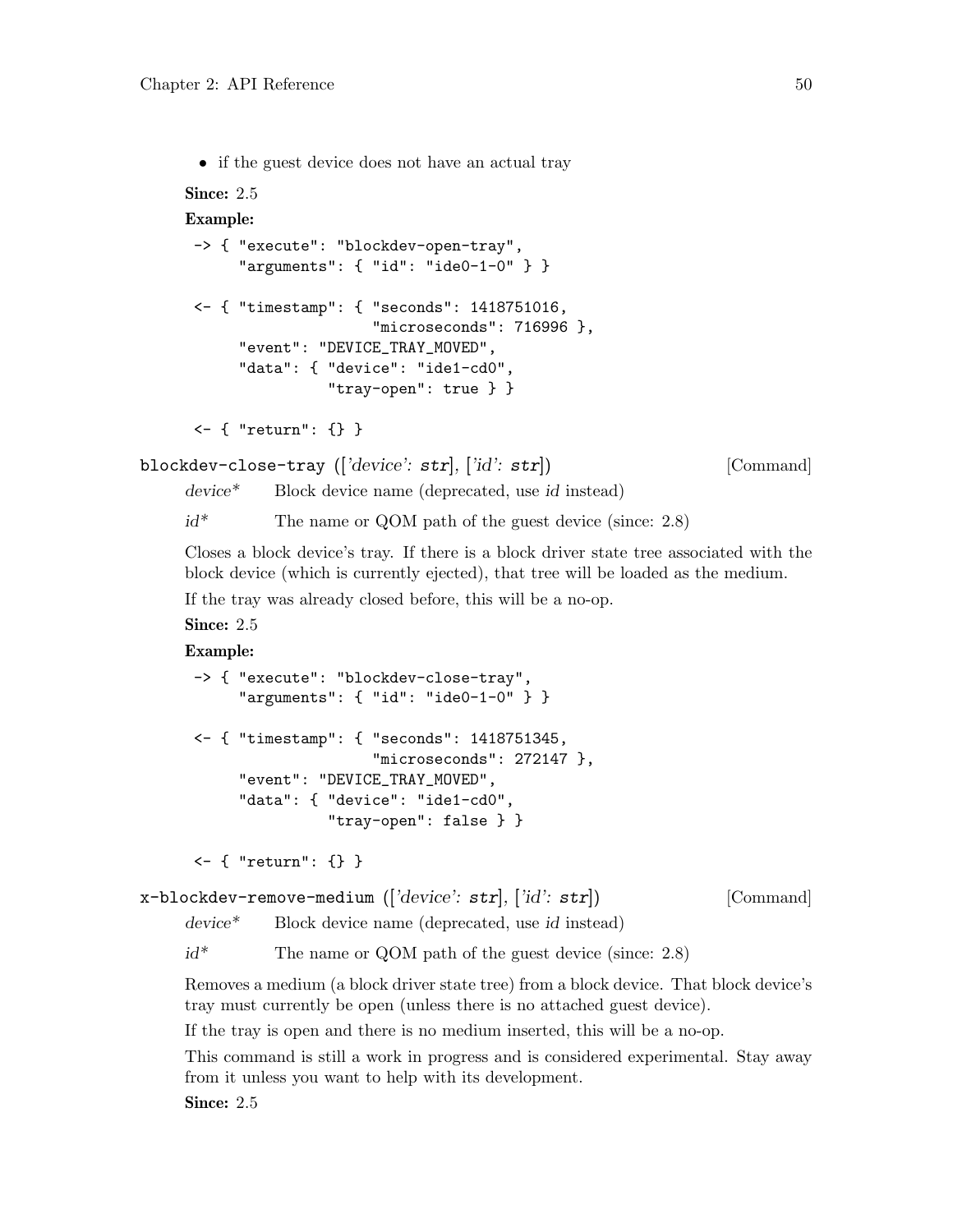## Example:

```
-> { "execute": "x-blockdev-remove-medium",
           "arguments": { "id": "ide0-1-0" } }
      <- { "error": { "class": "GenericError",
                      "desc": "Tray of device 'ide0-1-0' is not open" } }
      -> { "execute": "blockdev-open-tray",
           "arguments": { "id": "ide0-1-0" } }
      <- { "timestamp": { "seconds": 1418751627,
                          "microseconds": 549958 },
           "event": "DEVICE_TRAY_MOVED",
           "data": { "device": "ide1-cd0",
                     "tray-open": true } }
      <- { "return": {} }
      -> { "execute": "x-blockdev-remove-medium",
           "arguments": { "device": "ide0-1-0" } }
      <- { "return": {} }
x-blockdev-insert-medium (['device: str], ['id: str], [Command]
         'node-name': str)
     device* Block device name (deprecated, use id instead)
     id^* The name or QOM path of the guest device (since: 2.8)
     node-name
```
name of a node in the block driver state graph

Inserts a medium (a block driver state tree) into a block device. That block device's tray must currently be open (unless there is no attached guest device) and there must be no medium inserted already.

This command is still a work in progress and is considered experimental. Stay away from it unless you want to help with its development.

```
Since: 2.5
```
Example:

```
-> { "execute": "blockdev-add",
     "arguments": {
         "options": { "node-name": "node0",
                      "driver": "raw",
                      "file": { "driver": "file",
                                "filename": "fedora.iso" } } } }
<- { "return": {} }
```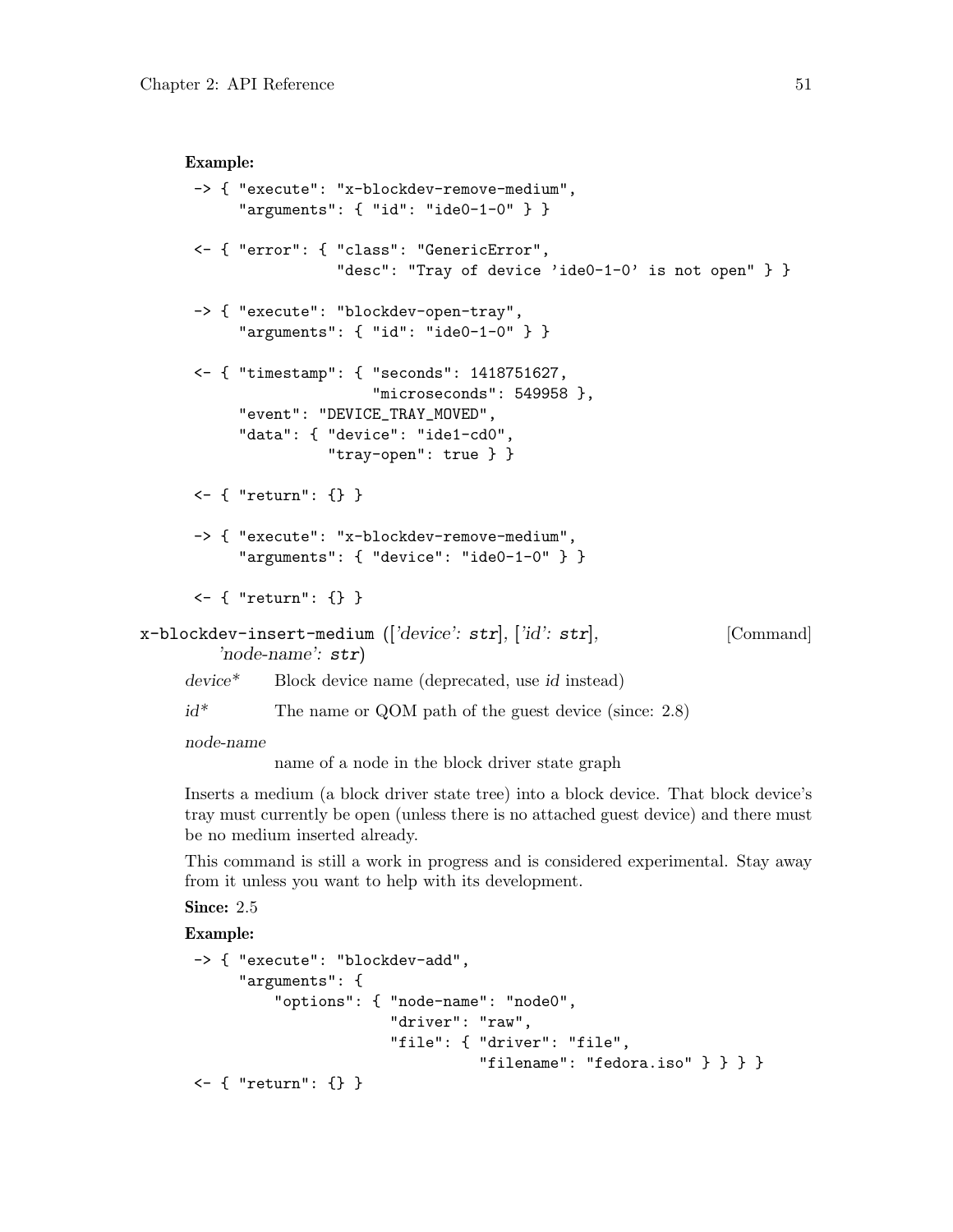```
-> { "execute": "x-blockdev-insert-medium",
     "arguments": { "id": "ide0-1-0",
                    "node-name": "node0" } }
```
<- { "return": {} }

## BlockdevChangeReadOnlyMode [Enum]

'blockdev-change-medium' command.

'retain' Retains the current read-only mode

'read-only'

Makes the device read-only

'read-write'

Makes the device writable

Specifies the new read-only mode of a block device subject to the

Since: 2.3

```
blockdev-change-medium (['device': str], ['id': str], 'filename': [Command]
         str, ['format': str], ['read-only-mode': BlockdevChangeReadOnlyMode])
```

```
device* Block device name (deprecated, use id instead)
```
 $id^*$  The name or QOM path of the guest device (since: 2.8)

filename filename of the new image to be loaded

format\* format to open the new image with (defaults to the probed format)

read-only-mode\*

change the read-only mode of the device; defaults to 'retain'

Changes the medium inserted into a block device by ejecting the current medium and loading a new image file which is inserted as the new medium (this command combines blockdev-open-tray, x-blockdev-remove-medium, x-blockdev-insert-medium and blockdev-close-tray).

## Since: 2.5

## Examples:

1. Change a removable medium

```
-> { "execute": "blockdev-change-medium",
     "arguments": { "id": "ide0-1-0",
                    "filename": "/srv/images/Fedora-12-x86_64-DVD.iso",
                    "format": "raw" } }
<- { "return": {} }
2. Load a read-only medium into a writable drive
-> { "execute": "blockdev-change-medium",
```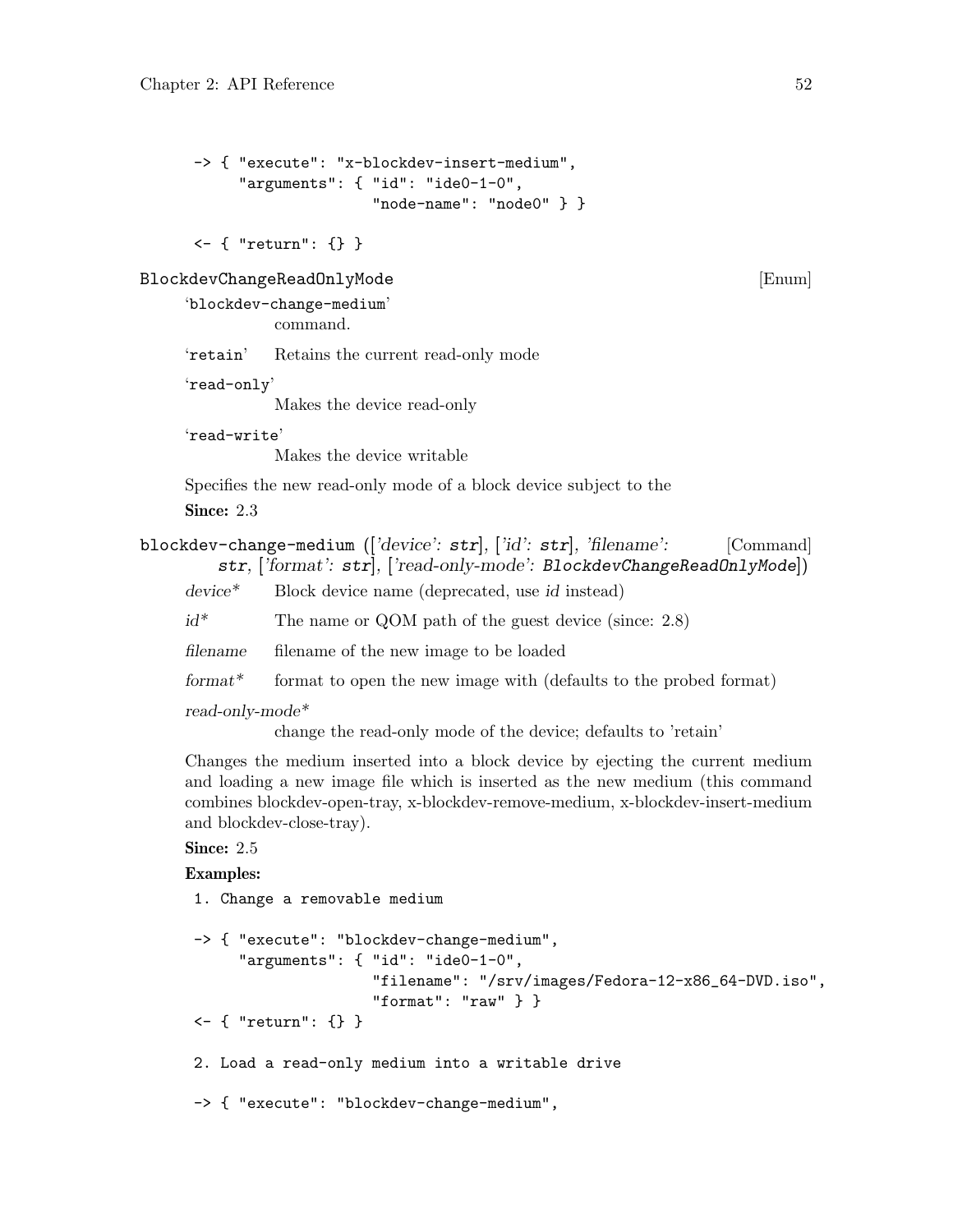```
"arguments": { "id": "floppyA",
                    "filename": "/srv/images/ro.img",
                    "format": "raw",
                    "read-only-mode": "retain" } }
<- { "error":
     { "class": "GenericError",
       "desc": "Could not open '/srv/images/ro.img': Permission denied" } }
-> { "execute": "blockdev-change-medium",
     "arguments": { "id": "floppyA",
                    "filename": "/srv/images/ro.img",
                    "format": "raw",
                    "read-only-mode": "read-only" } }
```
<- { "return": {} }

BlockErrorAction [Enum]

'ignore' error has been ignored

'report' error has been reported to the device

'stop' error caused VM to be stopped

An enumeration of action that has been taken when a DISK I/O occurs

Since: 2.1

- BLOCK\_IMAGE\_CORRUPTED ('device': str, ['node-name': str], 'msg': str, [Event]  $[ 'offset': int ], [ 'size': int ], 'fat]'.$  bool)
	- device device name. This is always present for compatibility reasons, but it can be empty ("") if the image does not have a device name associated.

node-name\*

node name (Since: 2.4)

- msg informative message for human consumption, such as the kind of corruption being detected. It should not be parsed by machine as it is not guaranteed to be stable
- $offset^*$  if the corruption resulted from an image access, this is the host's access offset into the image
- size\* if the corruption resulted from an image access, this is the access size
- fatal if set, the image is marked corrupt and therefore unusable after this event and must be repaired (Since 2.2; before, every BLOCK IMAGE CORRUPTED event was fatal)

Emitted when a disk image is being marked corrupt. The image can be identified by its device or node name. The 'device' field is always present for compatibility reasons, but it can be empty ("") if the image does not have a device name associated. Since: 1.7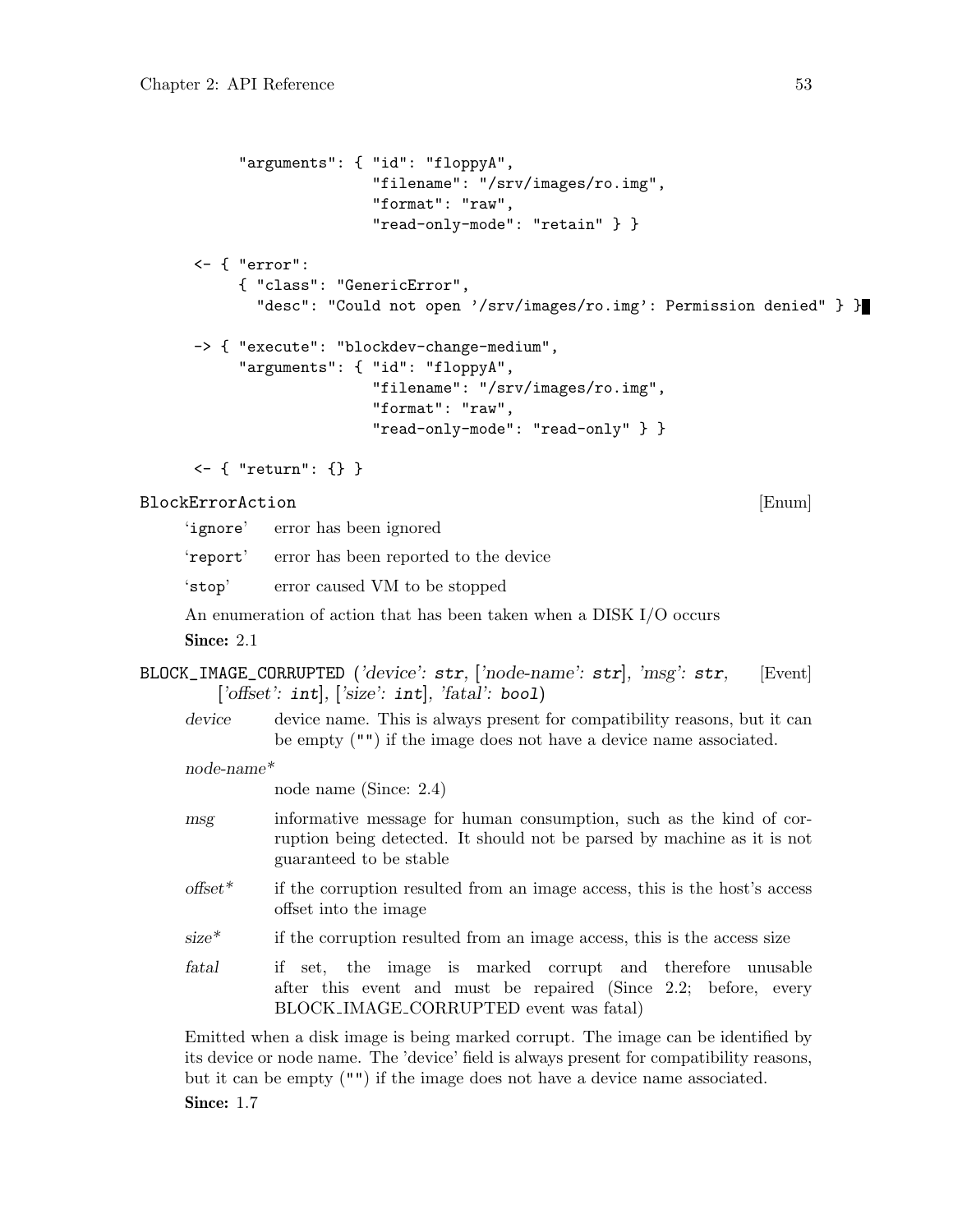## Example:

```
<- { "event": "BLOCK_IMAGE_CORRUPTED",
     "data": { "device": "ide0-hd0", "node-name": "node0",
               "msg": "Prevented active L1 table overwrite", "offset": 196608,
               "size": 65536 },
     "timestamp": { "seconds": 1378126126, "microseconds": 966463 } }
```
BLOCK\_IO\_ERROR ('device': str, 'operation': IoOperationType, 'action': [Event] BlockErrorAction, ['nospace': bool], 'reason': str)

device device name

operation I/O operation

action action that has been taken

- nospace\* true if I/O error was caused due to a no-space condition. This key is only present if query-block's io-status is present, please see query-block documentation for more information (since: 2.2)
- reason human readable string describing the error cause. (This field is a debugging aid for humans, it should not be parsed by applications) (since: 2.2)

Emitted when a disk I/O error occurs

Note: If action is "stop", a STOP event will eventually follow the BLOCK IO ERROR event

**Since:** 0.13.0

Example:

```
<- { "event": "BLOCK_IO_ERROR",
     "data": { "device": "ide0-hd1",
               "operation": "write",
               "action": "stop" },
     "timestamp": { "seconds": 1265044230, "microseconds": 450486 } }
```
BLOCK\_JOB\_COMPLETED ('type': BlockJobType, 'device': str, 'len': int, [Event] 'offset':  $int, 'speed': int, ['error': str])$ 

| type      | job type                                                                                                                                                                                                                |  |  |
|-----------|-------------------------------------------------------------------------------------------------------------------------------------------------------------------------------------------------------------------------|--|--|
| device    | The job identifier. Originally the device name but other values are allowed<br>since QEMU 2.7                                                                                                                           |  |  |
| len       | maximum progress value                                                                                                                                                                                                  |  |  |
| offset    | current progress value. On success this is equal to len. On failure this is<br>less than len                                                                                                                            |  |  |
| speed     | rate limit, bytes per second                                                                                                                                                                                            |  |  |
| $error^*$ | error message. Only present on failure. This field contains a human-<br>readable error message. There are no semantics other than that streaming<br>has failed and clients should not try to interpret the error string |  |  |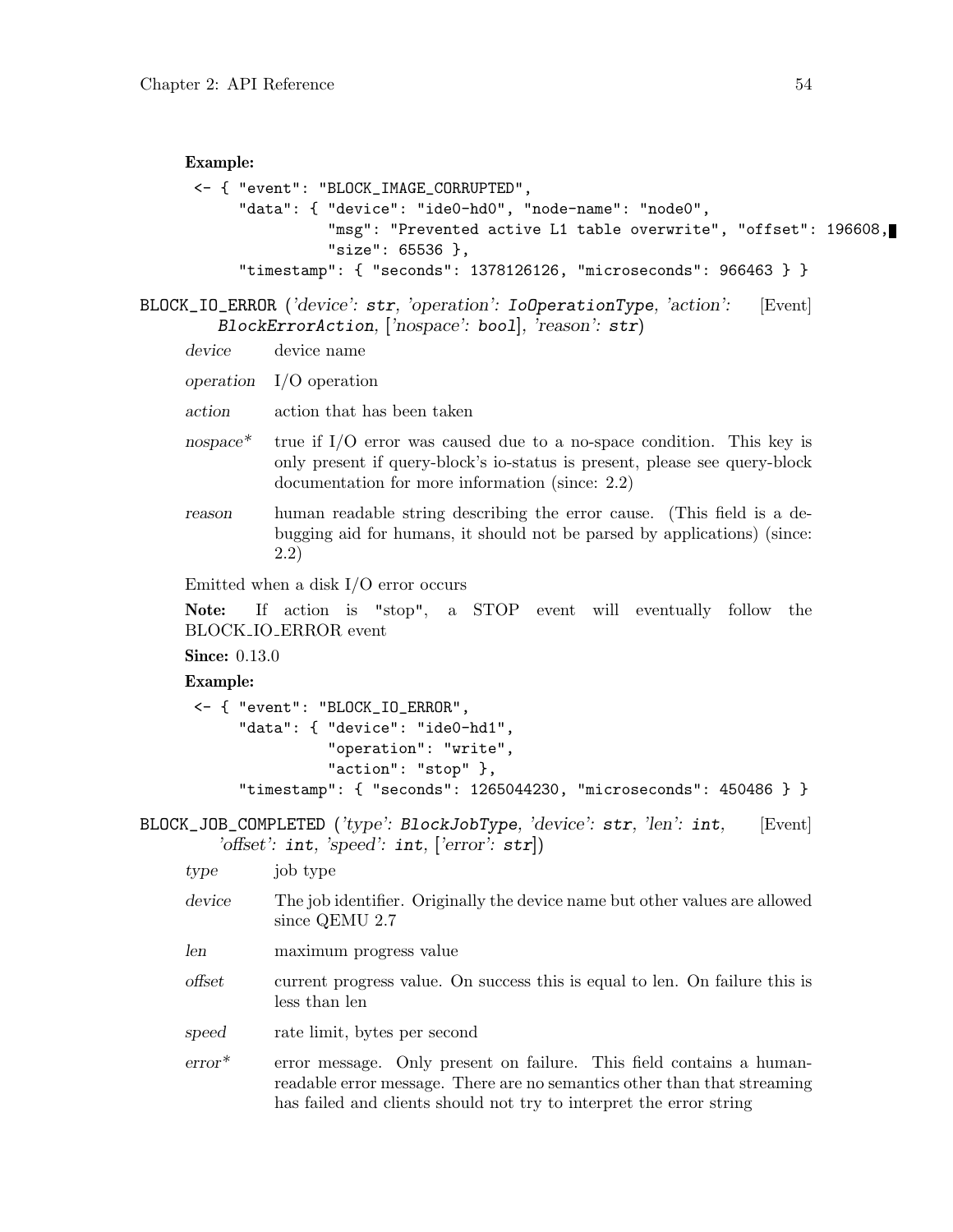```
Emitted when a block job has completed
```
less than len

Since: 1.1 Example:

Since: 1.3 Example:

speed rate limit, bytes per second

Emitted when a block job has been cancelled

<- { "event": "BLOCK\_JOB\_CANCELLED",

'action': BlockErrorAction)

since QEMU 2.7

action action that has been taken

<- { "event": "BLOCK\_JOB\_ERROR",

Emitted when a block job encounters an error

"data": { "device": "ide0-hd1",

"operation": "write", "action": "stop" },

operation I/O operation

"speed": 0 },

Since: 1.1 Example: <- { "event": "BLOCK\_JOB\_COMPLETED", "data": { "type": "stream", "device": "virtio-disk0", "len": 10737418240, "offset": 10737418240, "speed": 0 }, "timestamp": { "seconds": 1267061043, "microseconds": 959568 } } BLOCK\_JOB\_CANCELLED ('type': BlockJobType, 'device': str, 'len': int, [Event] 'offset':  $int,$  'speed':  $int$ ) type job type device The job identifier. Originally the device name but other values are allowed since QEMU 2.7 len maximum progress value offset current progress value. On success this is equal to len. On failure this is

"data": { "type": "stream", "device": "virtio-disk0",

BLOCK\_JOB\_ERROR ('device': str, 'operation': IoOperationType, [Event]

"len": 10737418240, "offset": 134217728,

device The job identifier. Originally the device name but other values are allowed

"timestamp": { "seconds": 1267061043, "microseconds": 959568 } }

"timestamp": { "seconds": 1265044230, "microseconds": 450486 } }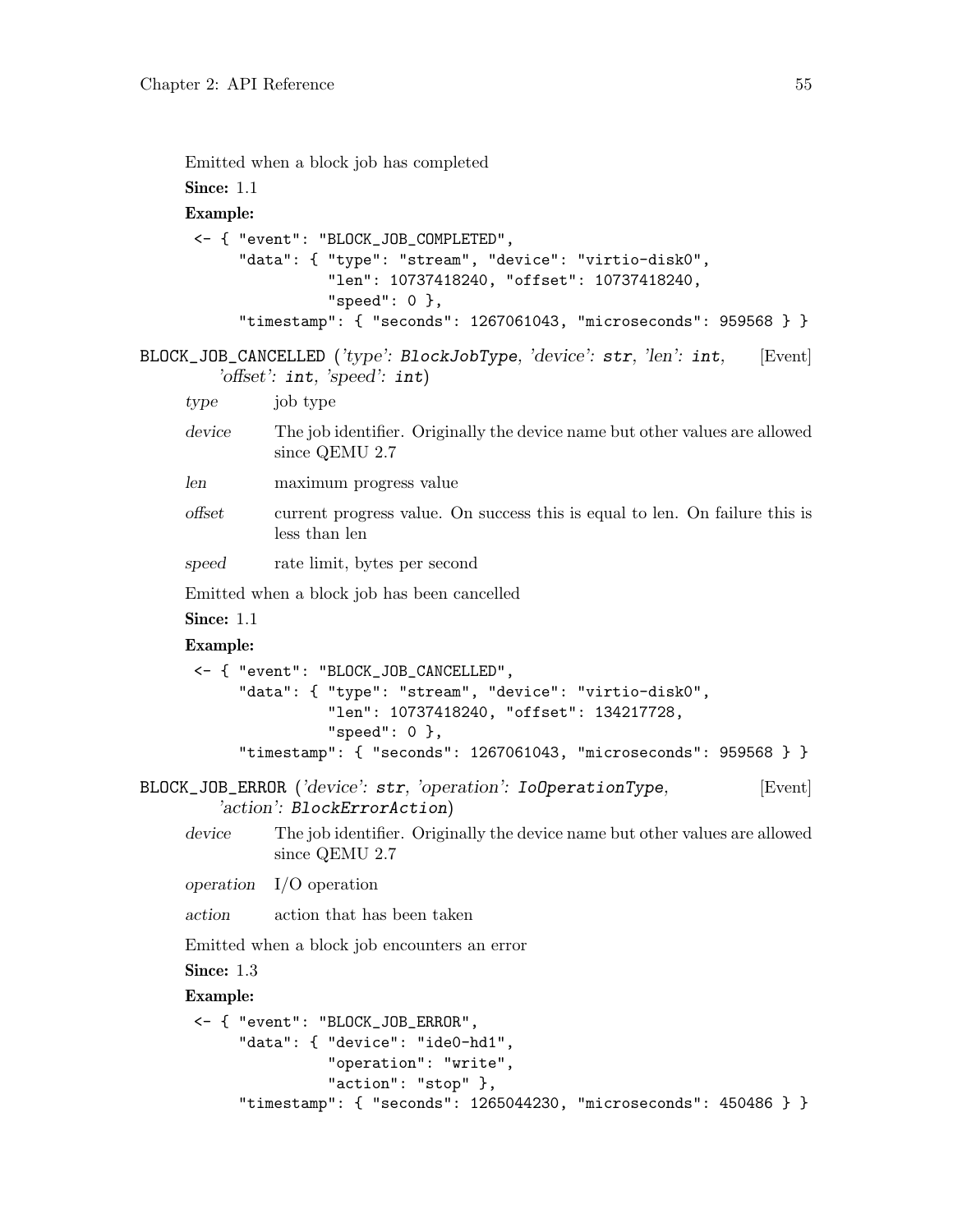|                       | BLOCK_JOB_READY ('type': BlockJobType, 'device': str, 'len': int,<br>[Event]                                                                                           |
|-----------------------|------------------------------------------------------------------------------------------------------------------------------------------------------------------------|
| type                  | 'offset': $int,$ 'speed': $int$ )<br>job type                                                                                                                          |
| device                | The job identifier. Originally the device name but other values are allowed<br>since QEMU 2.7                                                                          |
| len                   | maximum progress value                                                                                                                                                 |
| offset                | current progress value. On success this is equal to len. On failure this is<br>less than len                                                                           |
| speed                 | rate limit, bytes per second                                                                                                                                           |
|                       | Emitted when a block job is ready to complete                                                                                                                          |
| event                 | <b>Note:</b> The "ready to complete" status is always reset by a BLOCK_JOB_ERROR                                                                                       |
| Since: 1.3            |                                                                                                                                                                        |
| <b>Example:</b>       |                                                                                                                                                                        |
|                       | "data": { "device": "drive0", "type": "mirror", "speed": 0,<br>"len": 2097152, "offset": 2097152 }<br>"timestamp": { "seconds": 1265044230, "microseconds": 450486 } } |
| PreallocMode<br>'off' | [Enum]<br>no preallocation                                                                                                                                             |
|                       |                                                                                                                                                                        |
| 'metadata'            | preallocate only for metadata                                                                                                                                          |
| 'falloc'              | like full preallocation but allocate disk space by posix_fallocate() rather<br>than writing zeros.                                                                     |
| 'full'                | preallocate all data by writing zeros to device to ensure disk space is<br>really available. full preallocation also sets up metadata correctly.                       |
|                       | Preallocation mode of QEMU image file                                                                                                                                  |
| Since: 2.2            |                                                                                                                                                                        |
|                       | BLOCK_WRITE_THRESHOLD ('node-name': str, 'amount-exceeded':<br>[Event]<br>$uint64, 'write-threshold':$ $uint64)$                                                       |
| node-name             |                                                                                                                                                                        |
|                       | graph node name on which the threshold was exceeded.                                                                                                                   |
|                       |                                                                                                                                                                        |

amount-exceeded

amount of data which exceeded the threshold, in bytes.

write-threshold

last configured threshold, in bytes.

Emitted when writes on block device reaches or exceeds the configured write threshold. For thin-provisioned devices, this means the device should be extended to avoid pausing for disk exhaustion. The event is one shot. Once triggered, it needs to be re-registered with another block-set-threshold command.

**Since: 2.3**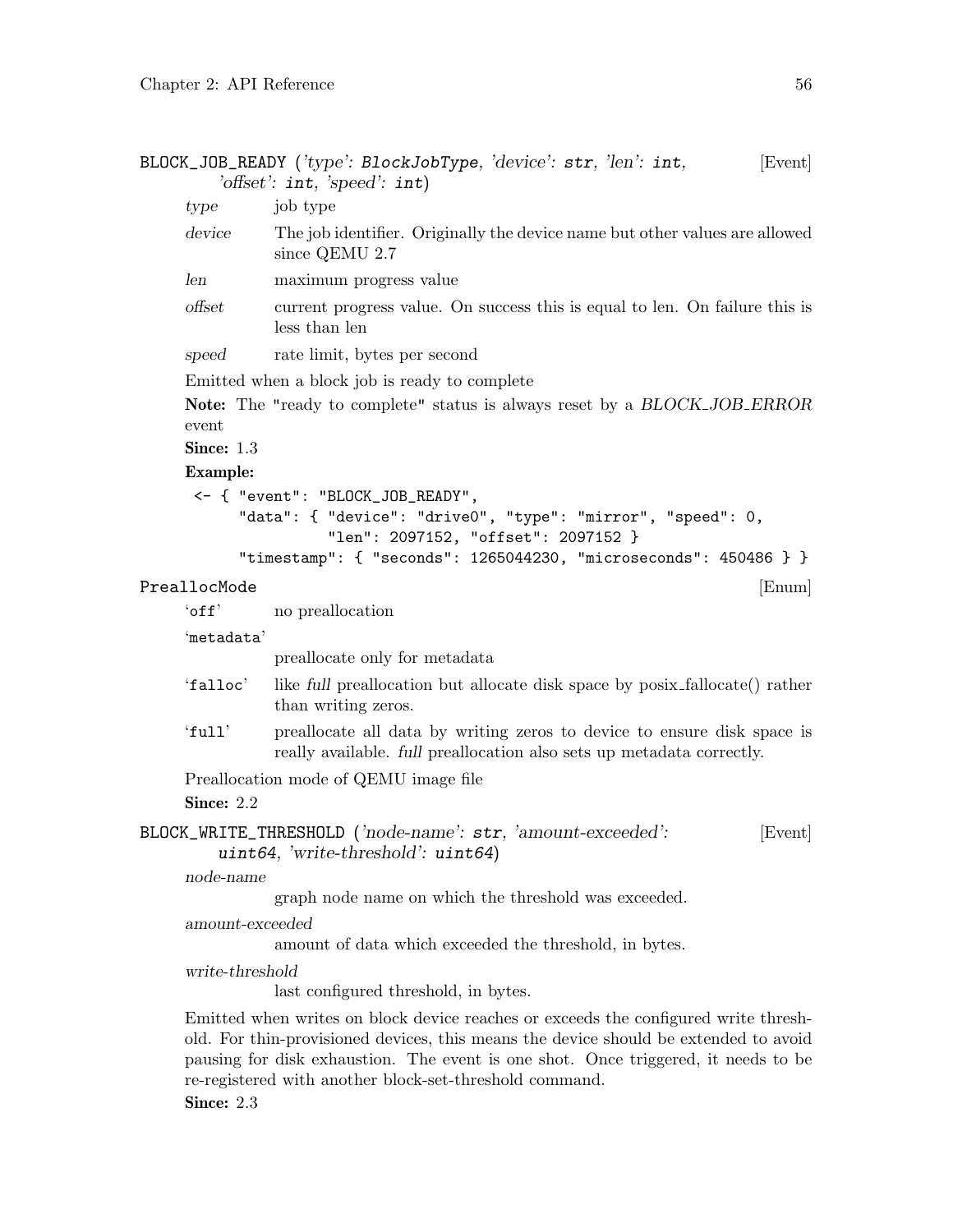```
block-set-write-threshold ('node-name': str, 'write-threshold': [Command]
        uint64)
```
node-name

graph node name on which the threshold must be set.

write-threshold

configured threshold for the block device, bytes. Use 0 to disable the threshold.

Change the write threshold for a block drive. An event will be delivered if a write to this block drive crosses the configured threshold. The threshold is an offset, thus must be non-negative. Default is no write threshold. Setting the threshold to zero disables it.

This is useful to transparently resize thin-provisioned drives without the guest OS noticing.

Since: 2.3

Example:

```
-> { "execute": "block-set-write-threshold",
     "arguments": { "node-name": "mydev",
                    "write-threshold": 17179869184 } }
<- { "return": {} }
```
x-blockdev-change ('parent': str, ['child': str], ['node': str]) [Command]

 $child^*$  the name of a child under the given parent node.

node<sup>\*</sup> the name of the node that will be added.

parent the id or name of the parent node.

Dynamically reconfigure the block driver state graph. It can be used to add, remove, insert or replace a graph node. Currently only the Quorum driver implements this feature to add or remove its child. This is useful to fix a broken quorum child.

If node is specified, it will be inserted under parent. child may not be specified in this case. If both parent and child are specified but node is not, child will be detached from parent.

Note: this command is experimental, and its API is not stable. It does not support all kinds of operations, all kinds of children, nor all block drivers.

Warning: The data in a new quorum child MUST be consistent with that of the rest of the array.

Since: 2.7

Example:

```
1. Add a new node to a quorum
-> { "execute": "blockdev-add",
     "arguments": {
         "options": { "driver": "raw",
                      "node-name": "new_node",
                       "file": { "driver": "file",
```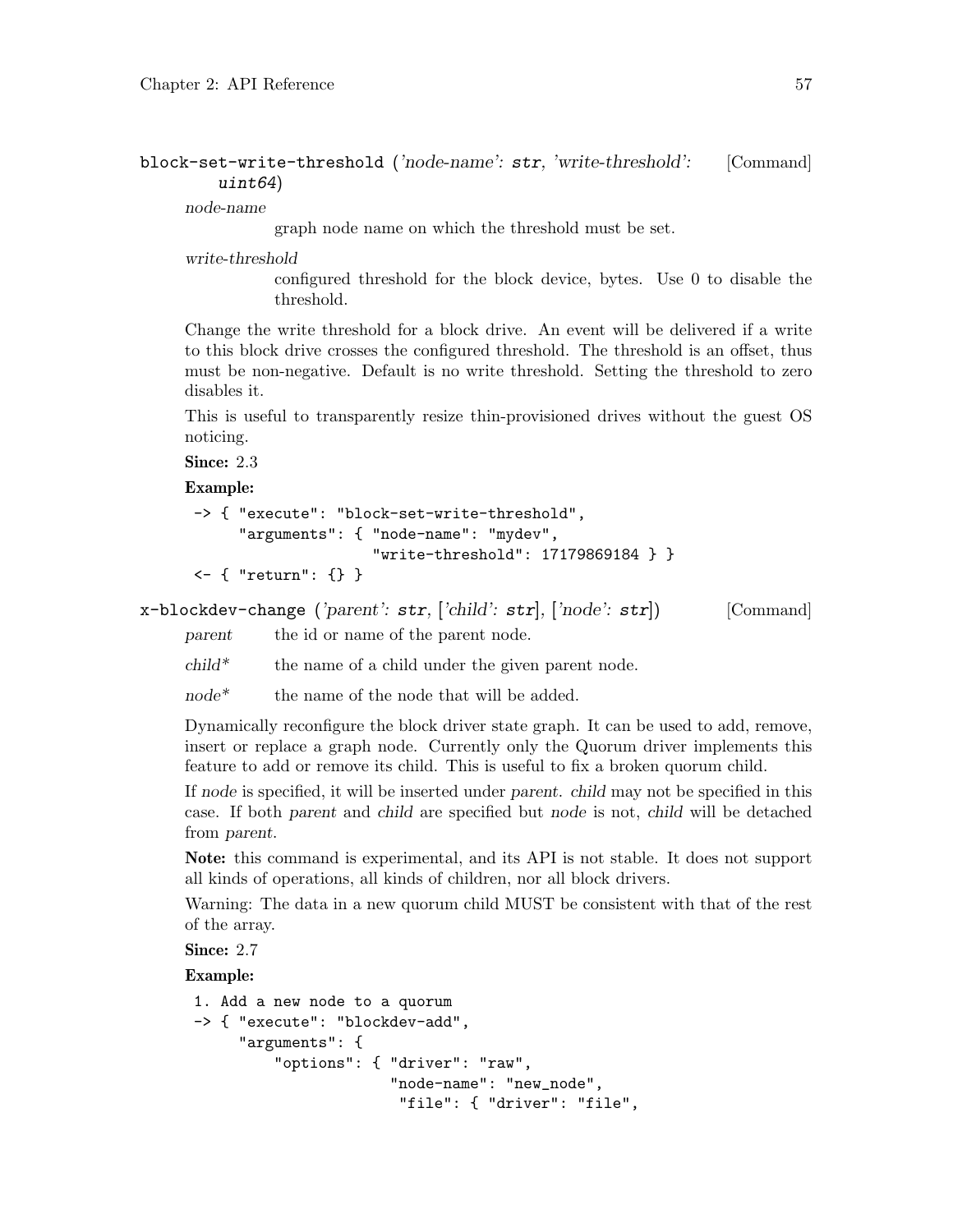```
"filename": "test.raw" \} \} \}<- { "return": {} }
-> { "execute": "x-blockdev-change",
     "arguments": { "parent": "disk1",
                    "node": "new_node" } }
<- { "return": {} }
2. Delete a quorum's node
-> { "execute": "x-blockdev-change",
     "arguments": { "parent": "disk1",
                    "child": "children.1" } }
<- { "return": {} }
```
## BiosAtaTranslation [Enum]

- 'auto' If cylinder/heads/sizes are passed, choose between none and LBA depending on the size of the disk. If they are not passed, choose none if QEMU can guess that the disk had 16 or fewer heads, large if QEMU can guess that the disk had 131072 or fewer tracks across all heads (i.e. cylinders\*heads<131072), otherwise LBA.
- 'none' The physical disk geometry is equal to the logical geometry.
- 'lba' Assume 63 sectors per track and one of 16, 32, 64, 128 or 255 heads (if fewer than 255 are enough to cover the whole disk with 1024 cylinders/head). The number of cylinders/head is then computed based on the number of sectors and heads.
- 'large' The number of cylinders per head is scaled down to 1024 by correspondingly scaling up the number of heads.
- 'rechs' Same as large, but first convert a 16-head geometry to 15-head, by proportionally scaling up the number of cylinders/head.

Policy that BIOS should use to interpret cylinder/head/sector addresses. Note that Bochs BIOS and SeaBIOS will not actually translate logical CHS to physical; instead, they will use logical block addressing.

Since: 2.0

## FloppyDriveType [Enum]

| '144'  | $1.44MB$ $3.5"$ drive                              |
|--------|----------------------------------------------------|
| '288'  | $2.88MB$ $3.5"$ drive                              |
| 120'   | $1.2MB$ 5.25" drive                                |
| 'none' | No drive connected                                 |
| 'auto' | Automatically determined by inserted media at boot |
|        |                                                    |

Type of Floppy drive to be emulated by the Floppy Disk Controller. **Since: 2.6**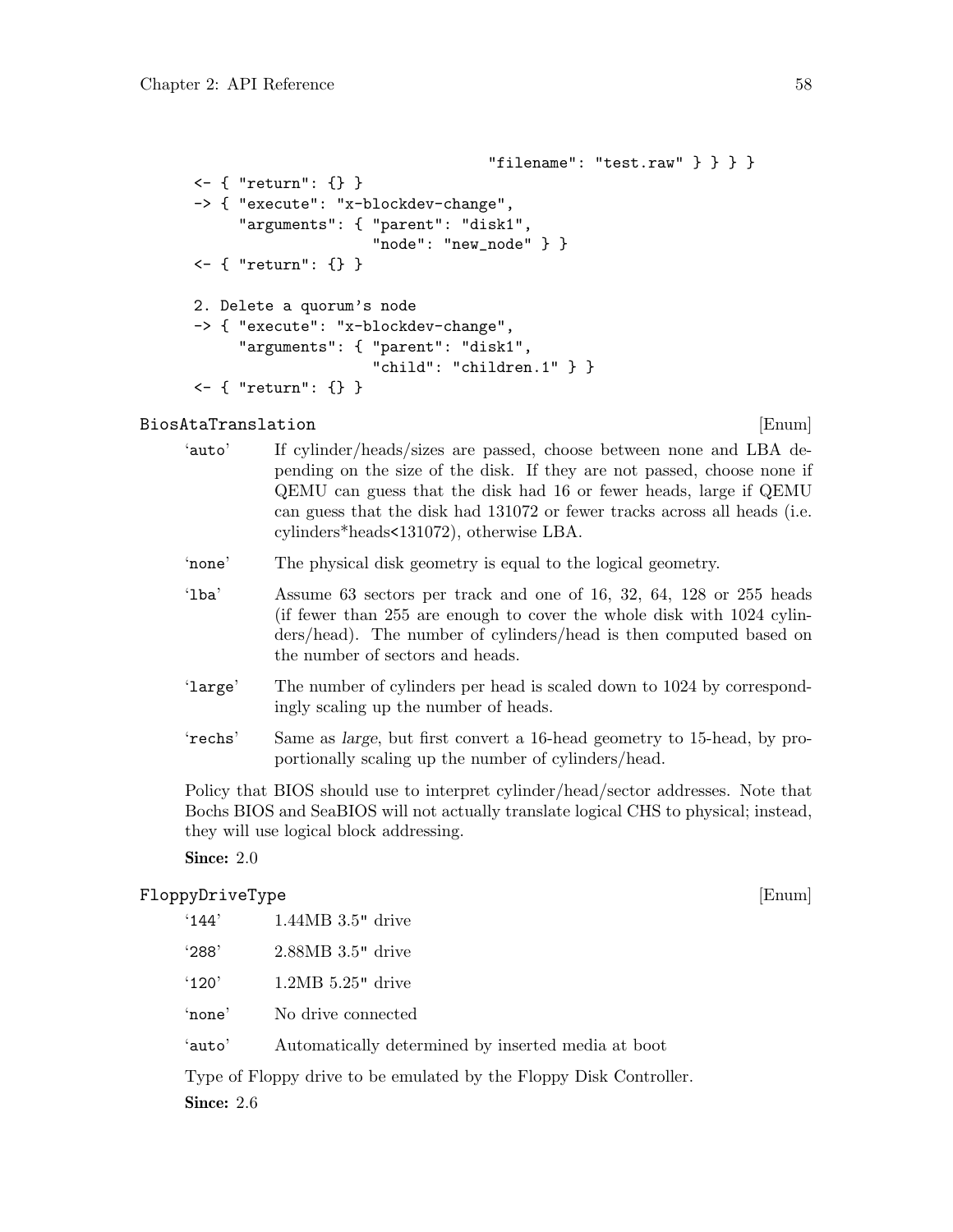| BlockdevSnapshotInternal $\{ 'device': str, 'name': str \}$ |  |  |  | [Struct] |
|-------------------------------------------------------------|--|--|--|----------|
|-------------------------------------------------------------|--|--|--|----------|

- device the device name or node-name of a root node to generate the snapshot from
- name the name of the internal snapshot to be created

Notes: In transaction, if name is empty, or any snapshot matching name exists, the operation will fail. Only some image formats support it, for example, qcow2, rbd, and sheepdog.

Since: 1.7

blockdev-snapshot-internal-sync (BlockdevSnapshotInternal) [Command] Synchronously take an internal snapshot of a block device, when the format of the image used supports it. If the name is an empty string, or a snapshot with name already exists, the operation will fail.

For the arguments, see the documentation of BlockdevSnapshotInternal.

Returns: nothing on success

If device is not a valid block device, GenericError

If any snapshot matching name exists, or name is empty, GenericError

If the format of the image used does not support it, BlockFormatFeatureNotSupported Since: 1.7

### Example:

```
-> { "execute": "blockdev-snapshot-internal-sync",
     "arguments": { "device": "ide-hd0",
                    "name": "snapshot0" }
  }
<- { "return": {} }
```

```
SnapshotInfo blockdev-snapshot-delete-internal-sync [Command]
```
 $('device': str, ['id': str], ['name': str])$ 

device the device name or node-name of a root node to delete the snapshot from

id optional the snapshot's ID to be deleted

name optional the snapshot's name to be deleted

Synchronously delete an internal snapshot of a block device, when the format of the image used support it. The snapshot is identified by name or id or both. One of the name or id is required. Return SnapshotInfo for the successfully deleted snapshot.

Returns: SnapshotInfo on success If device is not a valid block device, GenericError If snapshot not found, GenericError If the format of the image used does not support it, BlockFormatFeatureNotSupported If id and name are both not specified, GenericError

## Since: 1.7

Example:

```
-> { "execute": "blockdev-snapshot-delete-internal-sync",
     "arguments": { "device": "ide-hd0",
```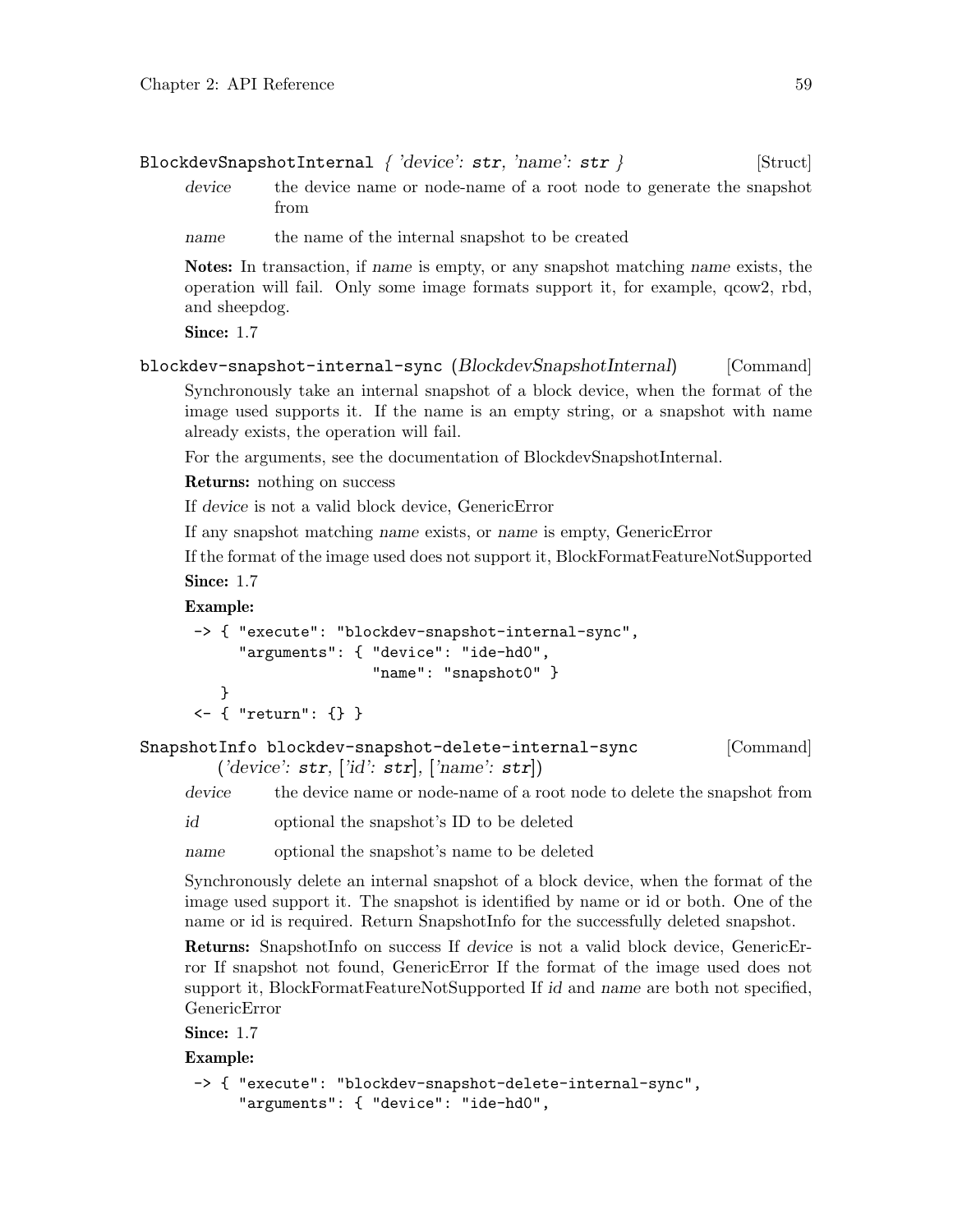```
"name": "snapshot0" }
         }
      <- { "return": {
                           "id": "1",
                           "name": "snapshot0",
                           "vm-state-size": 0,
                           "date-sec": 1000012,
                           "date-nsec": 10,
                           "vm-clock-sec": 100,
                           "vm-clock-nsec": 20
           }
         }
eject ([ 'device': str], [ 'id': str], [ 'force': bool] ) [Command]
     device* Block device name (deprecated, use id instead)
     id* The name or QOM path of the guest device (since: 2.8)
     force* If true, eject regardless of whether the drive is locked. If not specified,
                the default value is false.
     Ejects a device from a removable drive.
     Returns: Nothing on success
     If device is not a valid block device, DeviceNotFound
     Notes: Ejecting a device with no media results in success
     Since: 0.14.0
     Example:
      -> { "execute": "eject", "arguments": { "device": "ide1-0-1" } }
      <- { "return": {} }
nbd-server-start ('addr': SocketAddress, ['tls-creds': str]) [Command]
     addr Address on which to listen.
     tls-creds (optional) ID of the TLS credentials object. Since 2.6
     Start an NBD server listening on the given host and port. Block devices can
     then be exported using nbd-server-add. The NBD server will present them as
     named exports; for example, another QEMU instance could refer to them as
     "nbd:HOST:PORT:exportname=NAME".
     Returns: error if the server is already running.
     Since: 1.3.0
nbd-server-add ('device': str, ['writable': bool]) [Command]
     device The device name or node name of the node to be exported
     writable Whether clients should be able to write to the device via the NBD con-
                nection (default false). #optional
     Export a block node to QEMU's embedded NBD server.
     Returns: error if the device is already marked for export.
     Since: 1.3.0
```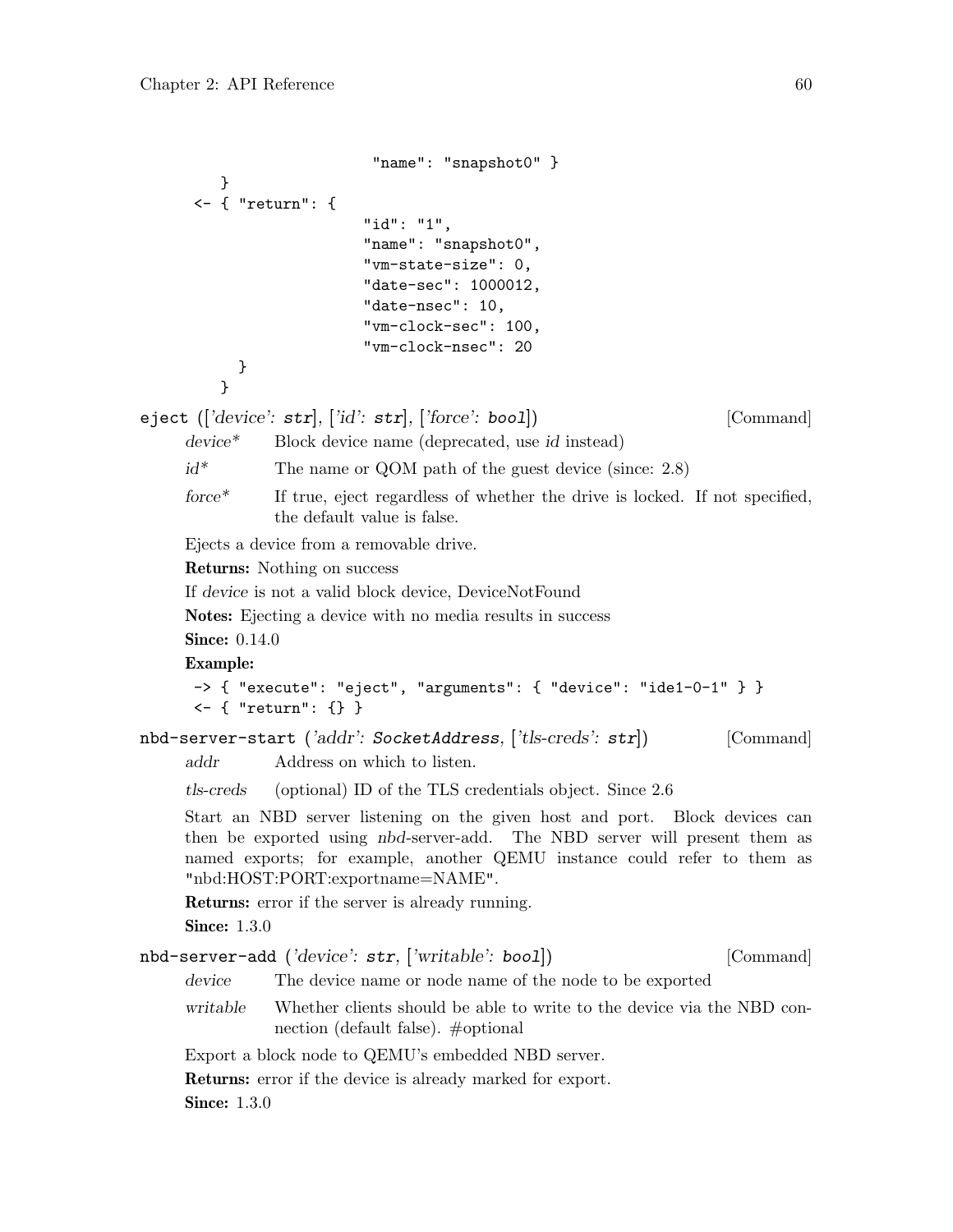```
Stop QEMU's embedded NBD server, and unregister all devices previously added via
    nbd-server-add.
    Since: 1.3.0
DEVICE_TRAY_MOVED ('device': str, 'tray-open': boo1) [Event]
    device device name
    tray-open true if the tray has been opened or false if it has been closed
    Emitted whenever the tray of a removable device is moved by the guest or by
    HMP/QMP commands
    Since: 1.1
    Example:
     <- { "event": "DEVICE_TRAY_MOVED",
          "data": { "device": "ide1-cd0",
                   "tray-open": true
          },
          "timestamp": { "seconds": 1265044230, "microseconds": 450486 } }
QuorumOpType [Enum]
```
nbd-server-stop () [Command]

'read' read operation

'write' write operation

'flush' flush operation

An enumeration of the quorum operation types **Since: 2.6** 

# 2.6 Events

```
SHUTDOWN () [Event]
```
Emitted when the virtual machine has shut down, indicating that qemu is about to exit.

Note: If the command-line option "-no-shutdown" has been specified, qemu will not exit, and a STOP event will eventually follow the SHUTDOWN event **Since:** 0.12.0

Example:

```
<- { "event": "SHUTDOWN",
     "timestamp": { "seconds": 1267040730, "microseconds": 682951 } }
```
## POWERDOWN () [Event]

Emitted when the virtual machine is powered down through the power control system, such as via ACPI.

Since: 0.12.0

## Example:

<- { "event": "POWERDOWN", "timestamp": { "seconds": 1267040730, "microseconds": 682951 } }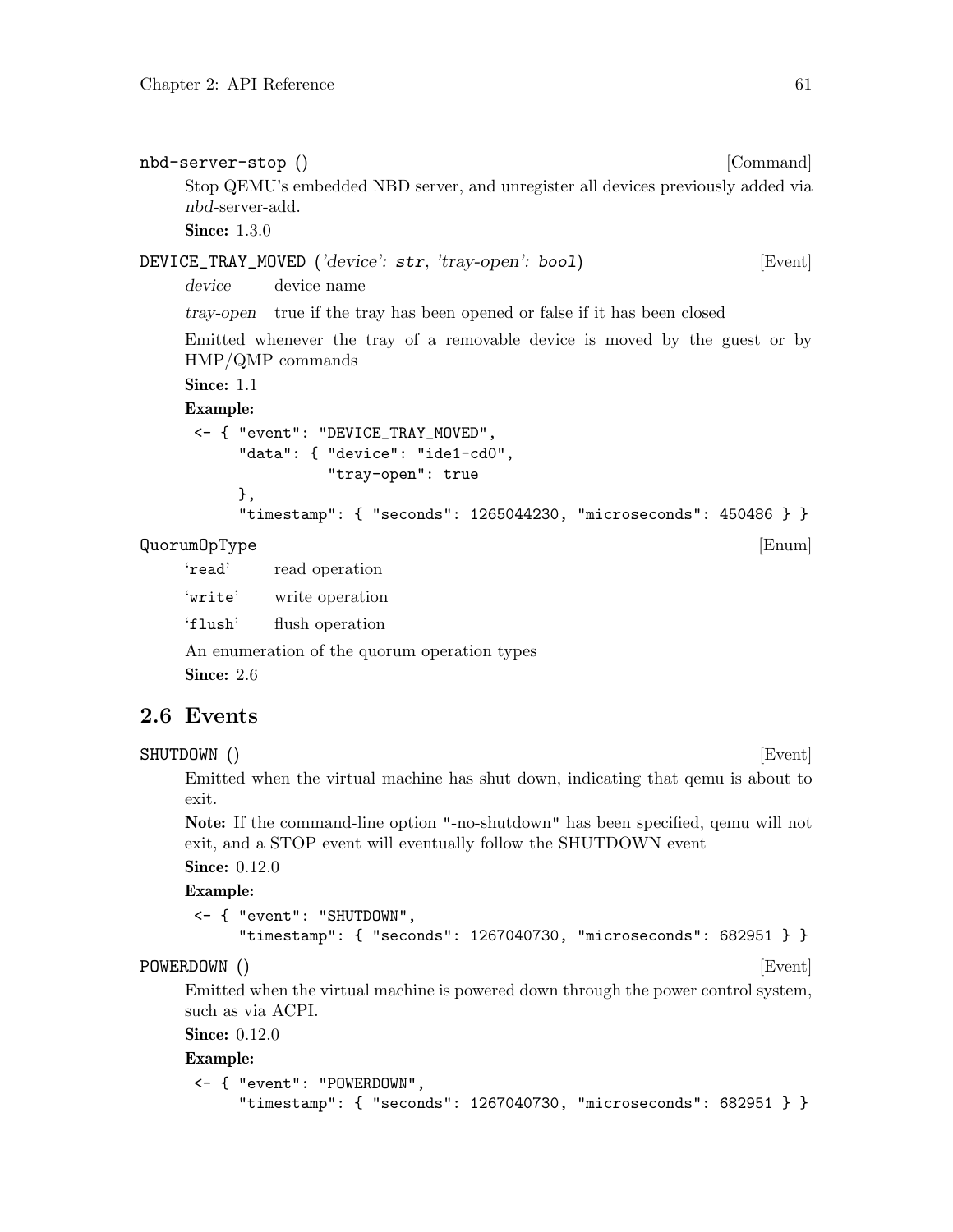```
RESET () [Event]
    Emitted when the virtual machine is reset
    Since: 0.12.0
    Example:
     <- { "event": "RESET",
         "timestamp": { "seconds": 1267041653, "microseconds": 9518 } }
\texttt{STOP } () [Event]
    Emitted when the virtual machine is stopped
    Since: 0.12.0
    Example:
     <- { "event": "STOP",
         "timestamp": { "seconds": 1267041730, "microseconds": 281295 } }
RESUME () [Event]
    Emitted when the virtual machine resumes execution
    Since: 0.12.0
    Example:
     <- { "event": "RESUME",
         "timestamp": { "seconds": 1271770767, "microseconds": 582542 } }
SUSPEND () [Event]
    Emitted when guest enters a hardware suspension state, for example, S3 state, which
    is sometimes called standby state
    Since: 1.1
    Example:
     <- { "event": "SUSPEND",
         "timestamp": { "seconds": 1344456160, "microseconds": 309119 } }
SUSPEND_DISK () [Event]
    Emitted when guest enters a hardware suspension state with data saved on disk, for
    example, S4 state, which is sometimes called hibernate state
    Note: QEMU shuts down (similar to event SHUTDOWN) when entering this state
    Since: 1.2
    Example:
     <- { "event": "SUSPEND_DISK",
           "timestamp": { "seconds": 1344456160, "microseconds": 309119 } }
WAKEUP () [Event]
    Emitted when the guest has woken up from suspend state and is running
    Since: 1.1
    Example:
     <- { "event": "WAKEUP",
         "timestamp": { "seconds": 1344522075, "microseconds": 745528 } }
```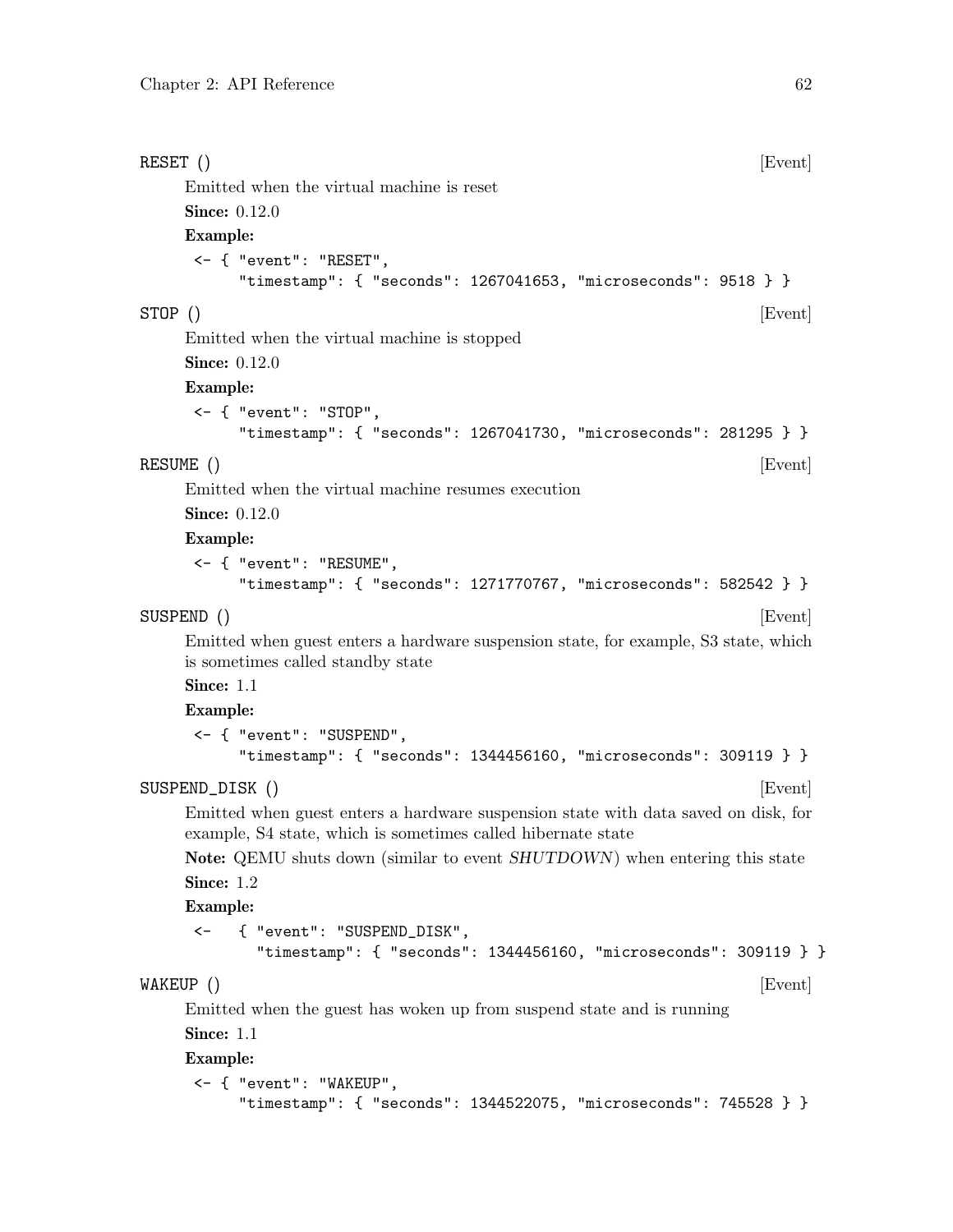RTC\_CHANGE ('offset': int) [Event] offset offset between base RTC clock (as specified by -rtc base), and new RTC clock value Emitted when the guest changes the RTC time. Note: This event is rate-limited. Since: 0.13.0 Example: <- { "event": "RTC\_CHANGE", "data": { "offset": 78 }, "timestamp": { "seconds": 1267020223, "microseconds": 435656 } } WATCHDOG ('action': WatchdogExpirationAction) [Event] action action that has been taken Emitted when the watchdog device's timer is expired Note: This event is rate-limited. Since: 0.13.0 Example: <- { "event": "WATCHDOG", "data": { "action": "reset" }, "timestamp": { "seconds": 1267061043, "microseconds": 959568 } } DEVICE\_DELETED (['device': str], 'path': str) [Event] device\* device name path device path

Emitted whenever the device removal completion is acknowledged by the guest. At this point, it's safe to reuse the specified device ID. Device removal can be initiated by the guest or by HMP/QMP commands.

Since: 1.5

## Example:

```
<- { "event": "DEVICE_DELETED",
     "data": { "device": "virtio-net-pci-0",
               "path": "/machine/peripheral/virtio-net-pci-0" },
     "timestamp": { "seconds": 1265044230, "microseconds": 450486 } }
```
NIC\_RX\_FILTER\_CHANGED (['name': str], 'path': str) [Event]

name\* net client name

path device path

Emitted once until the 'query-rx-filter' command is executed, the first event will always be emitted

Since: 1.6

## Example:

<- { "event": "NIC\_RX\_FILTER\_CHANGED",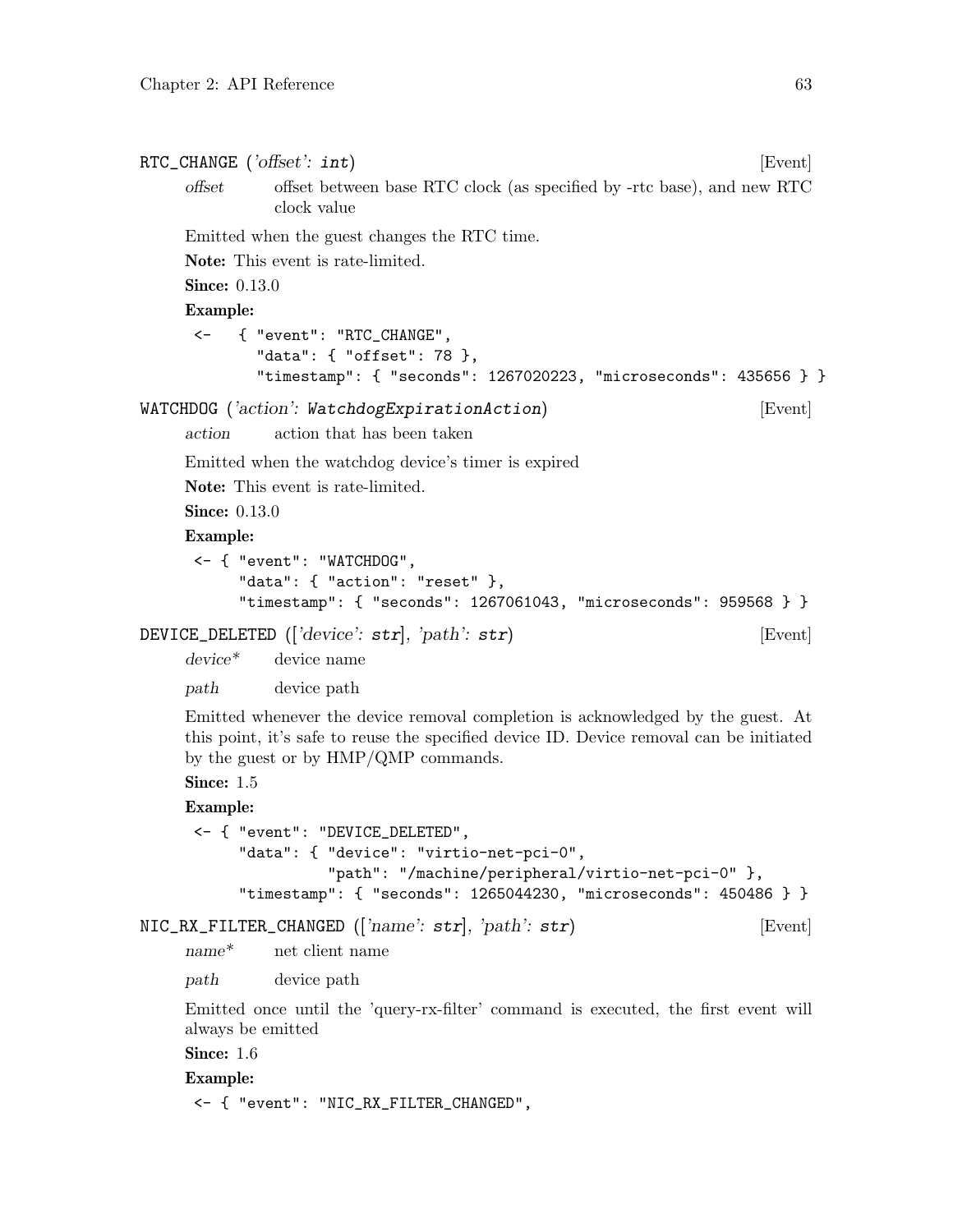```
"data": { "name": "vnet0",
            "path": "/machine/peripheral/vnet0/virtio-backend" },
  "timestamp": { "seconds": 1368697518, "microseconds": 326866 } }
}
```
VNC\_CONNECTED ('server': VncServerInfo, 'client': VncBasicInfo) [Event]

server server information

client client information

Emitted when a VNC client establishes a connection

Note: This event is emitted before any authentication takes place, thus the authentication ID is not provided

**Since:** 0.13.0

## Example:

```
<- { "event": "VNC_CONNECTED",
     "data": {
           "server": { "auth": "sasl", "family": "ipv4",
                       "service": "5901", "host": "0.0.0.0" },
           "client": { "family": "ipv4", "service": "58425",
                       "host": "127.0.0.1" } },
     "timestamp": { "seconds": 1262976601, "microseconds": 975795 } }
```

```
VNC_INITIALIZED ('server': VncServerInfo, 'client': VncClientInfo) [Event]
```
server server information

client client information

Emitted after authentication takes place (if any) and the VNC session is made active Since: 0.13.0

### Example:

```
<- { "event": "VNC_INITIALIZED",
      "data": {
           "server": { "auth": "sasl", "family": "ipv4",
                       "service": "5901", "host": "0.0.0.0"},
           "client": { "family": "ipv4", "service": "46089",
                       "host": "127.0.0.1", "sasl_username": "luiz" } },
      "timestamp": { "seconds": 1263475302, "microseconds": 150772 } }
```
VNC\_DISCONNECTED ('server': VncServerInfo, 'client': VncClientInfo) [Event]

server server information

client client information

Emitted when the connection is closed

**Since:** 0.13.0

Example:

<- { "event": "VNC\_DISCONNECTED",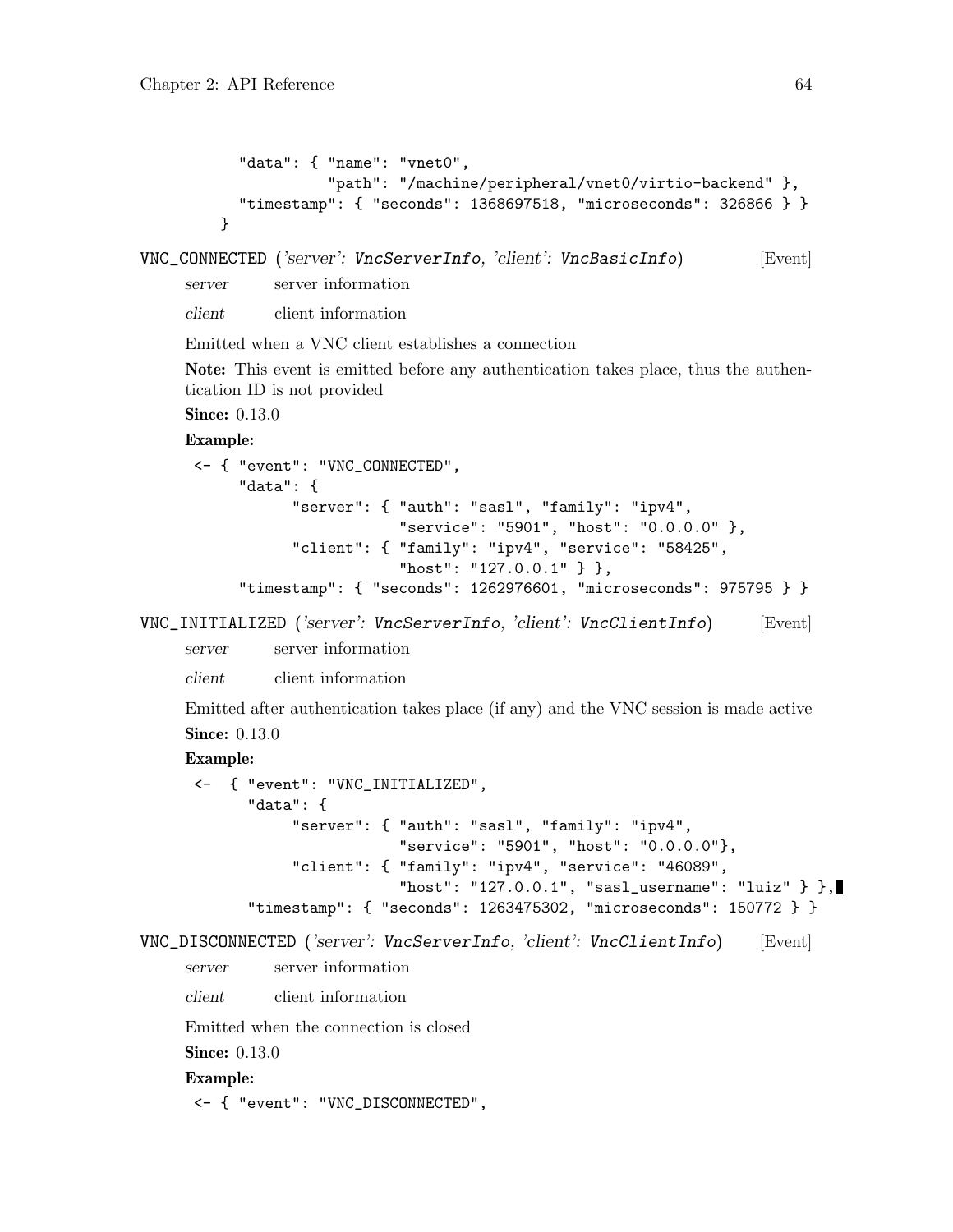```
"data": {
                 "server": { "auth": "sasl", "family": "ipv4",
                             "service": "5901", "host": "0.0.0.0" },
                 "client": { "family": "ipv4", "service": "58425",
                             "host": "127.0.0.1", "sasl_username": "luiz" } },
           "timestamp": { "seconds": 1262976601, "microseconds": 975795 } }
SPICE_CONNECTED ('server': SpiceBasicInfo, 'client': SpiceBasicInfo) [Event]
     server server information
     client client information
     Emitted when a SPICE client establishes a connection
     Since: 0.14.0
     Example:
      <- { "timestamp": {"seconds": 1290688046, "microseconds": 388707},
           "event": "SPICE_CONNECTED",
           "data": {
             "server": { "port": "5920", "family": "ipv4", "host": "127.0.0.1"},
             "client": {"port": "52873", "family": "ipv4", "host": "127.0.0.1"}
         }}
SPICE_INITIALIZED ('server': SpiceServerInfo, 'client': [Event]
        SpiceChannel)
     server server information
     client client information
     Emitted after initial handshake and authentication takes place (if any) and the SPICE
     channel is up and running
     Since: 0.14.0
     Example:
      <- { "timestamp": {"seconds": 1290688046, "microseconds": 417172},
           "event": "SPICE_INITIALIZED",
           "data": {"server": {"auth": "spice", "port": "5921",
                               "family": "ipv4", "host": "127.0.0.1"},
                    "client": {"port": "49004", "family": "ipv4", "channel-type": 3,
                               "connection-id": 1804289383, "host": "127.0.0.1",
                               "channel-id": 0, "tls": true}
         }}
SPICE_DISCONNECTED ('server': SpiceBasicInfo, 'client': [Event]
        SpiceBasicInfo)
     server server information
     client client information
     Emitted when the SPICE connection is closed
     Since: 0.14.0
```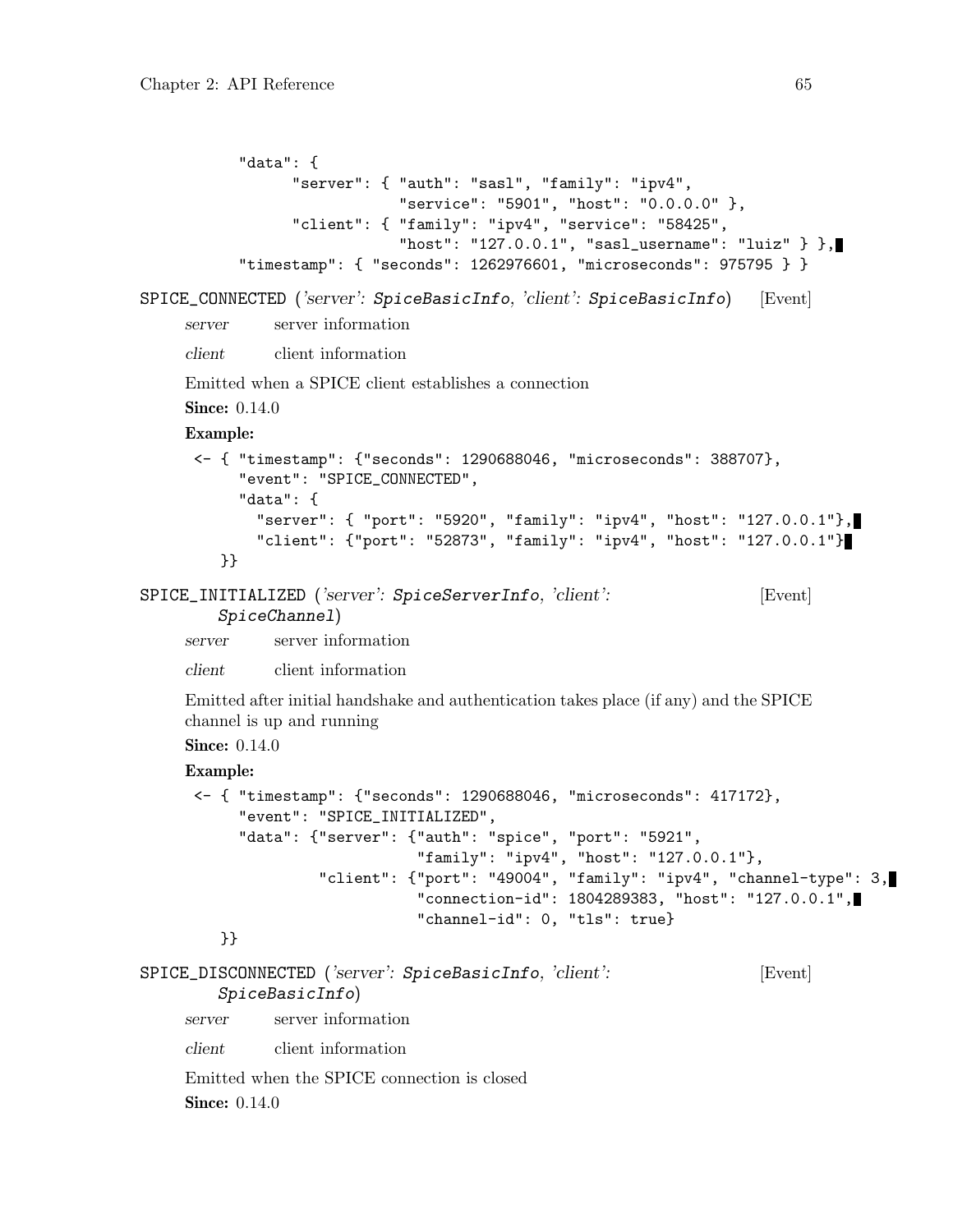```
Example:
     <- { "timestamp": {"seconds": 1290688046, "microseconds": 388707},
          "event": "SPICE_DISCONNECTED",
          "data": {
            "server": { "port": "5920", "family": "ipv4", "host": "127.0.0.1"},
            "client": {"port": "52873", "family": "ipv4", "host": "127.0.0.1"}
        }}
SPICE_MIGRATE_COMPLETED () [Event]
    Emitted when SPICE migration has completed
    Since: 1.3
    Example:
     <- { "timestamp": {"seconds": 1290688046, "microseconds": 417172},
          "event": "SPICE_MIGRATE_COMPLETED" }
MIGRATION ('status': MigrationStatus) [Event]
    status MigrationStatus describing the current migration status.
    Emitted when a migration event happens
    Since: 2.4
    Example:
     <- {"timestamp": {"seconds": 1432121972, "microseconds": 744001},
         "event": "MIGRATION",
         "data": {"status": "completed"} }
MIGRATION_PASS ('pass': int) [Event]
    pass An incrementing count (starting at 1 on the first pass)
    Emitted from the source side of a migration at the start of each pass (when it syncs
    the dirty bitmap)
    Since: 2.6
    Example:
     { "timestamp": {"seconds": 1449669631, "microseconds": 239225},
       "event": "MIGRATION_PASS", "data": {"pass": 2} }
ACPI_DEVICE_OST ('info': ACPIOSTInfo) [Event]
    info ACPIOSTInfo type as described in qapi-schema.json
    Emitted when guest executes ACPI <sub>-</sub>OST method.
    Since: 2.1
    Example:
     <- { "event": "ACPI_DEVICE_OST",
          "data": { "device": "d1", "slot": "0",
                    "slot-type": "DIMM", "source": 1, "status": 0 } }
```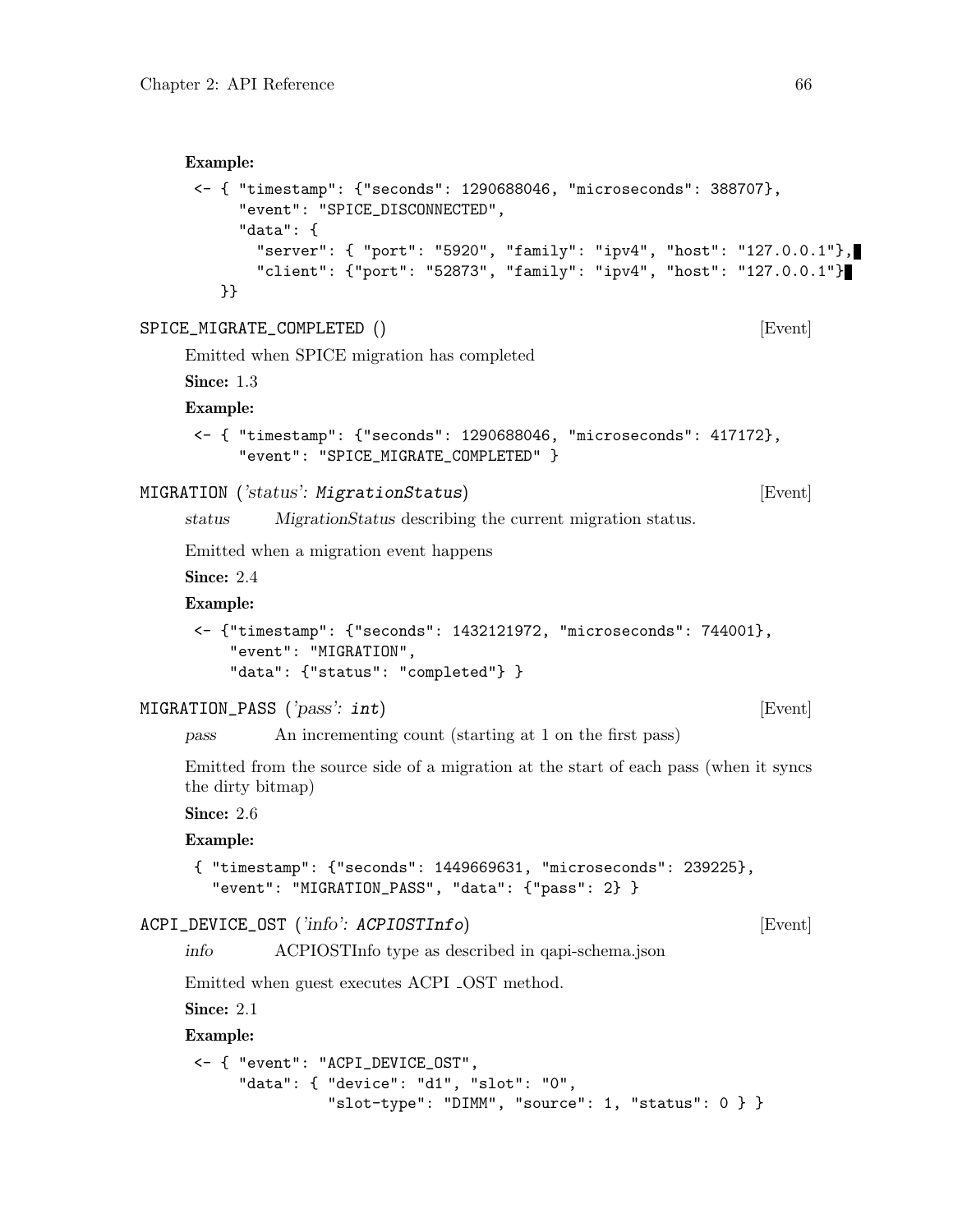```
BALLOON_CHANGE ('actual': int) [Event]
     actual actual level of the guest memory balloon in bytes
     Emitted when the guest changes the actual BALLOON level. This value is equivalent
     to the actual field return by the 'query-balloon' command
     Note: this event is rate-limited.
     Since: 1.2
     Example:
      <- { "event": "BALLOON_CHANGE",
           "data": { "actual": 944766976 },
           "timestamp": { "seconds": 1267020223, "microseconds": 435656 } }
GUEST_PANICKED ('action': GuestPanicAction) [Event]
     action action that has been taken, currently always "pause"
     Emitted when guest OS panic is detected
     Since: 1.5
     Example:
      <- { "event": "GUEST_PANICKED",
           "data": { "action": "pause" } }
QUORUM_FAILURE ('reference': str, 'sector-num': int, 'sectors-count': [Event]
         int)
     reference device name if defined else node name
     sector-num
               number of the first sector of the failed read operation
     sectors-count
               failed read operation sector count
     Emitted by the Quorum block driver if it fails to establish a quorum
     Note: This event is rate-limited.
     Since: 2.0
     Example:
      <- { "event": "QUORUM_FAILURE",
           "data": { "reference": "usr1", "sector-num": 345435, "sectors-count": 5 },
           "timestamp": { "seconds": 1344522075, "microseconds": 745528 } }
QUORUM\_REPORT\_BAD ('type': QuorumOpType, ['error': str], 'node-name': [Event]
         str, 'sector-num': int, 'sectors-count': int)
     type quorum operation type (Since 2.6)
     error* error message. Only present on failure. This field contains a human-
               readable error message. There are no semantics other than that the block
               layer reported an error and clients should not try to interpret the error
               string.
```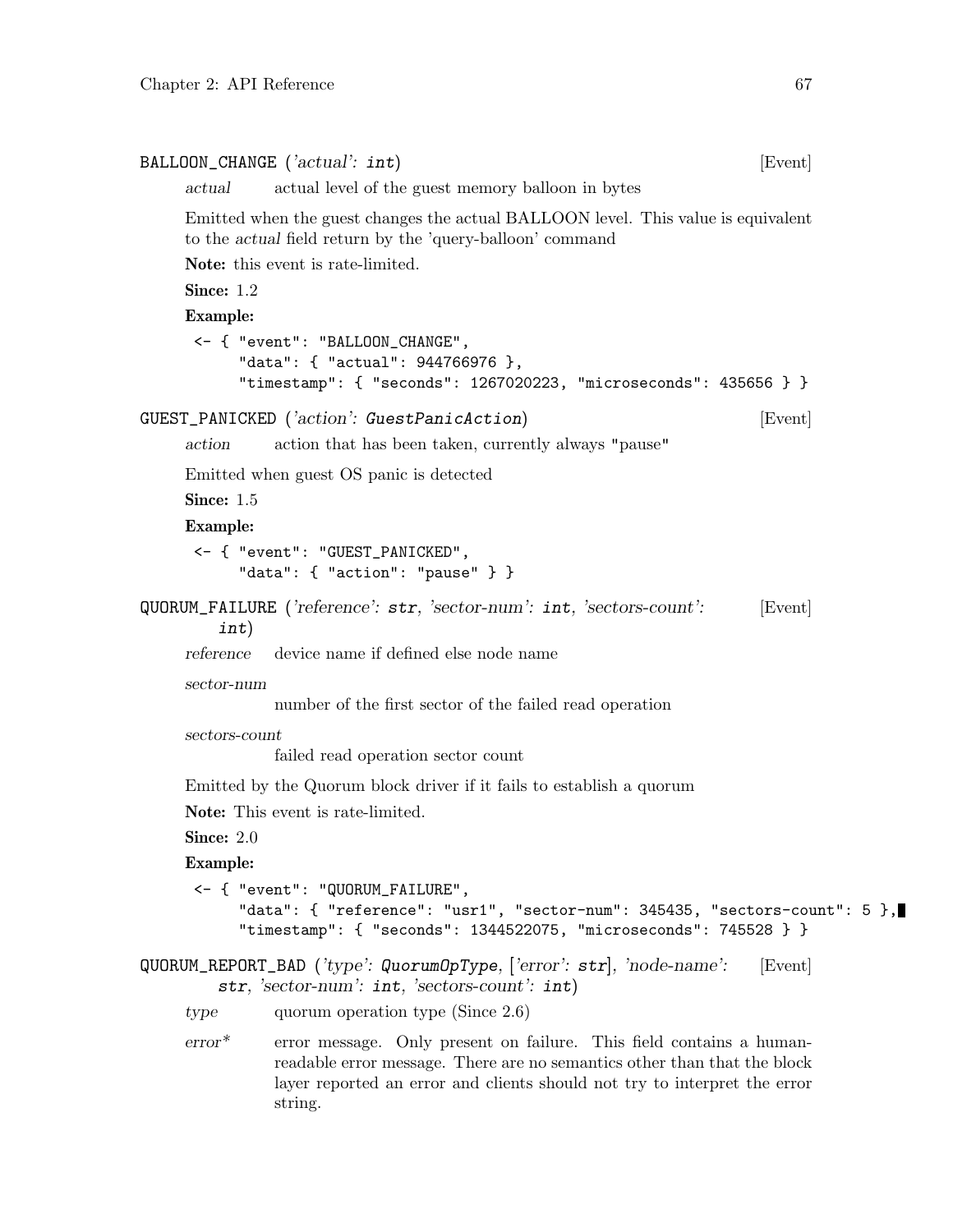```
node-name
               the graph node name of the block driver state
     sector-num
               number of the first sector of the failed read operation
     sectors-count
               failed read operation sector count
     Emitted to report a corruption of a Quorum file
     Note: This event is rate-limited.
     Since: 2.0
     Example:
      1. Read operation
      { "event": "QUORUM_REPORT_BAD",
           "data": { "node-name": "node0", "sector-num": 345435, "sectors-count": 5,
                     "type": "read" },
           "timestamp": { "seconds": 1344522075, "microseconds": 745528 } }
      2. Flush operation
      { "event": "QUORUM_REPORT_BAD",
           "data": { "node-name": "node0", "sector-num": 0, "sectors-count": 2097120,
                     "type": "flush", "error": "Broken pipe" },
           "timestamp": { "seconds": 1456406829, "microseconds": 291763 } }
VSERPORT_CHANGE ('id': str, 'open': boo1) [Event]
     id device identifier of the virtio-serial port
     open true if the guest has opened the virtio-serial port
     Emitted when the guest opens or closes a virtio-serial port.
     Since: 2.1
     Example:
      <- { "event": "VSERPORT_CHANGE",
           "data": { "id": "channel0", "open": true },
           "timestamp": { "seconds": 1401385907, "microseconds": 422329 } }
MEM_UNPLUG_ERROR ('device': str, 'msg': str) [Event]
     device device name
     msg Informative message
     Emitted when memory hot unplug error occurs.
     Since: 2.4
     Example:
      <- { "event": "MEM_UNPLUG_ERROR"
           "data": { "device": "dimm1",
```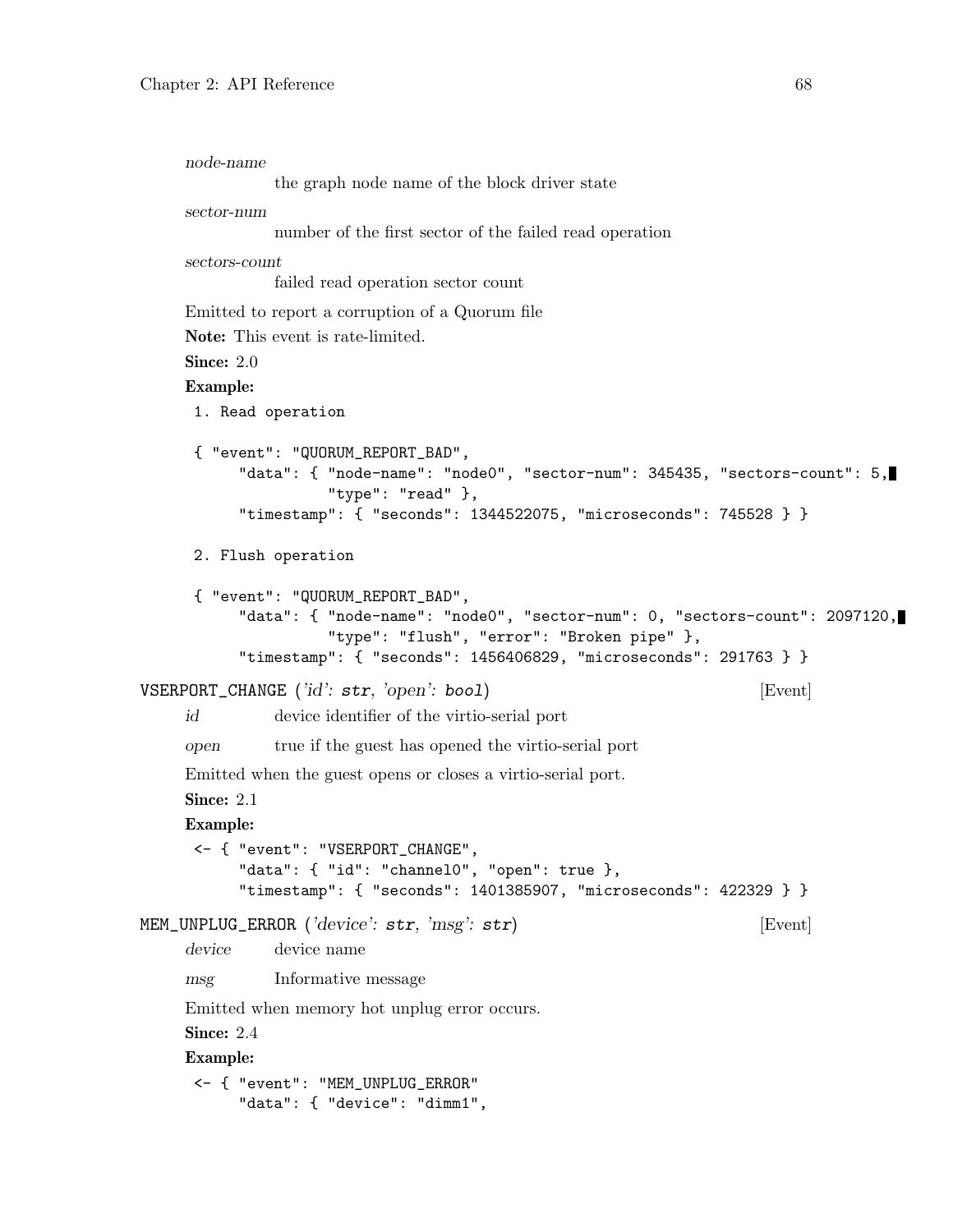```
"msg": "acpi: device unplug for unsupported device"
},
"timestamp": { "seconds": 1265044230, "microseconds": 450486 } }
```
DUMP\_COMPLETED ('result': DumpQueryResult, ['error': str]) [Event]

result DumpQueryResult type described in qapi-schema.json.

error\* human-readable error string that provides hint on why dump failed. Only presents on failure. The user should not try to interpret the error string.

Emitted when background dump has completed

Since: 2.6

## Example:

```
{ "event": "DUMP_COMPLETED",
  "data": {"result": {"total": 1090650112, "status": "completed",
                      "completed": 1090650112} } }
```
# 2.7 Tracing commands

```
TraceEventState [Enum]
    'unavailable'
              The event is statically disabled.
    'disabled'
              The event is dynamically disabled.
    'enabled' The event is dynamically enabled.
    State of a tracing event.
    Since: 2.2
TraceEventInfo { 'name': str, 'state': TraceEventState, 'vcpu': bool [Struct]
        }
    name Event name.
    state Tracing state.
    vcpu Whether this is a per-vCPU event (since 2.7).
              An event is per-vCPU if it has the "vcpu" property in the "trace-events"
              files.
    Information of a tracing event.
    Since: 2.2
['TraceEventInfo'] trace-event-get-state ('name': str, [Command]
        ['vcpu': int]name Event name pattern (case-sensitive glob).
```
vcpu<sup>\*</sup> The vCPU to query (any by default; since  $2.7$ ).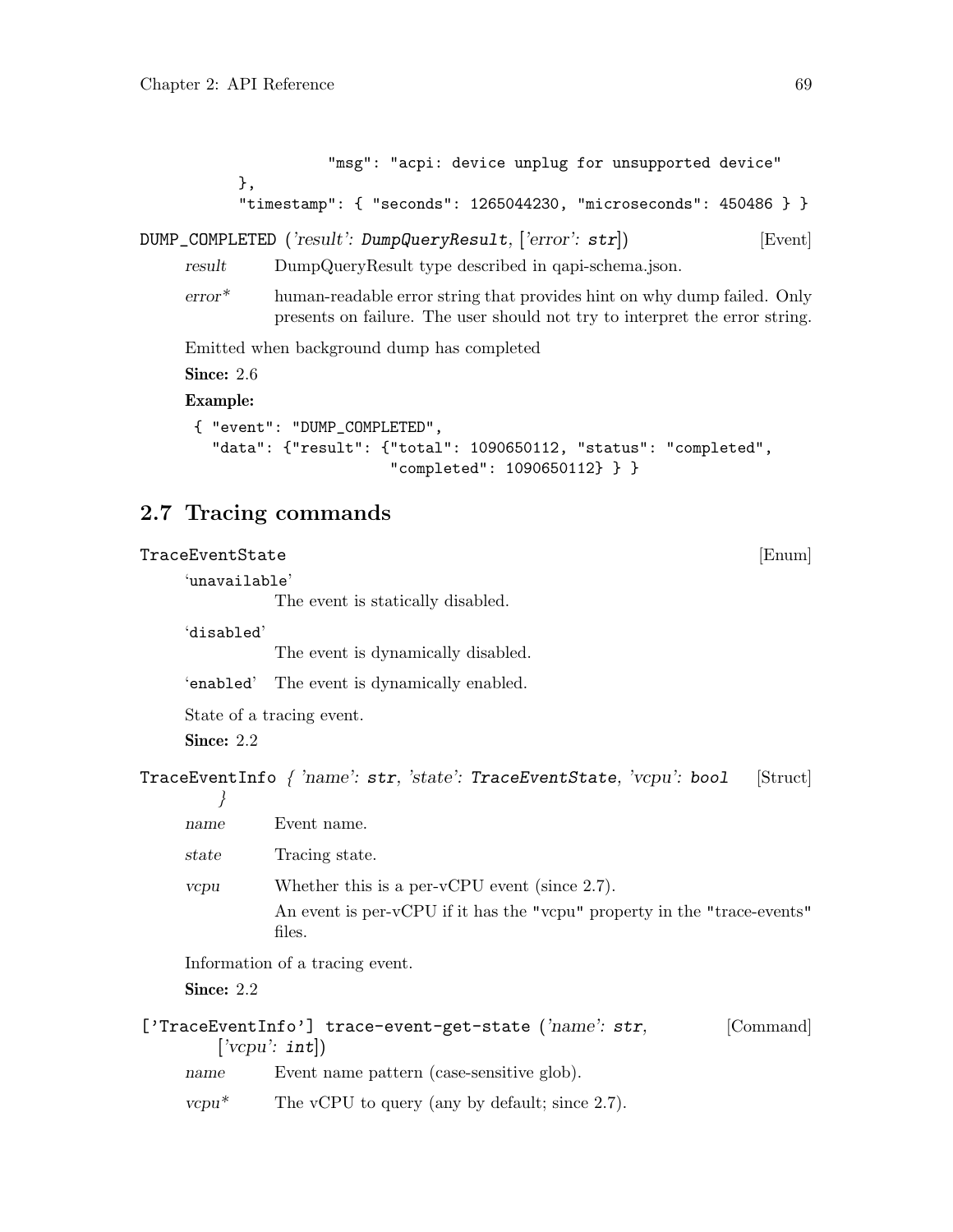Query the state of events.

Returns: a list of TraceEventInfo for the matching events

An event is returned if:

- its name matches the name pattern, and
- if vcpu is given, the event has the "vcpu" property.

Therefore, if vcpu is given, the operation will only match per-vCPU events, returning their state on the specified vCPU. Special case: if name is an exact match, vcpu is given and the event does not have the "vcpu" property, an error is returned.

Since: 2.2

### Example:

```
-> { "execute": "trace-event-get-state",
     "arguments": { "name": "qemu_memalign" } }
<- { "return": [ { "name": "qemu_memalign", "state": "disabled" } ] }
```

```
trace-event-set-state ('name': str, 'enable': bool, [Command]
       ['ignore-unavailable': bool], ['vcpu': int])
```
name Event name pattern (case-sensitive glob).

```
enable Whether to enable tracing.
```
ignore-unavailable\*

Do not match unavailable events with name.

vcpu<sup>\*</sup> The vCPU to act upon (all by default; since  $2.7$ ).

An event's state is modified if:

- its name matches the name pattern, and
- if vcpu is given, the event has the "vcpu" property.

Therefore, if vcpu is given, the operation will only match per-vCPU events, setting their state on the specified vCPU. Special case: if name is an exact match, vcpu is given and the event does not have the "vcpu" property, an error is returned.

Set the dynamic tracing state of events.

Since: 2.2

## Example:

```
-> { "execute": "trace-event-set-state",
     "arguments": { "name": "qemu_memalign", "enable": "true" } }
<- { "return": {} }
```
## ['SchemaInfo'] query-qmp-schema () [Command]

Command query-qmp-schema exposes the QMP wire ABI as an array of SchemaInfo. This lets QMP clients figure out what commands and events are available in this QEMU, and their parameters and results.

However, the SchemaInfo can't reflect all the rules and restrictions that apply to QMP. It's interface introspection (figuring out what's there), not interface specification. The specification is in the QAPI schema.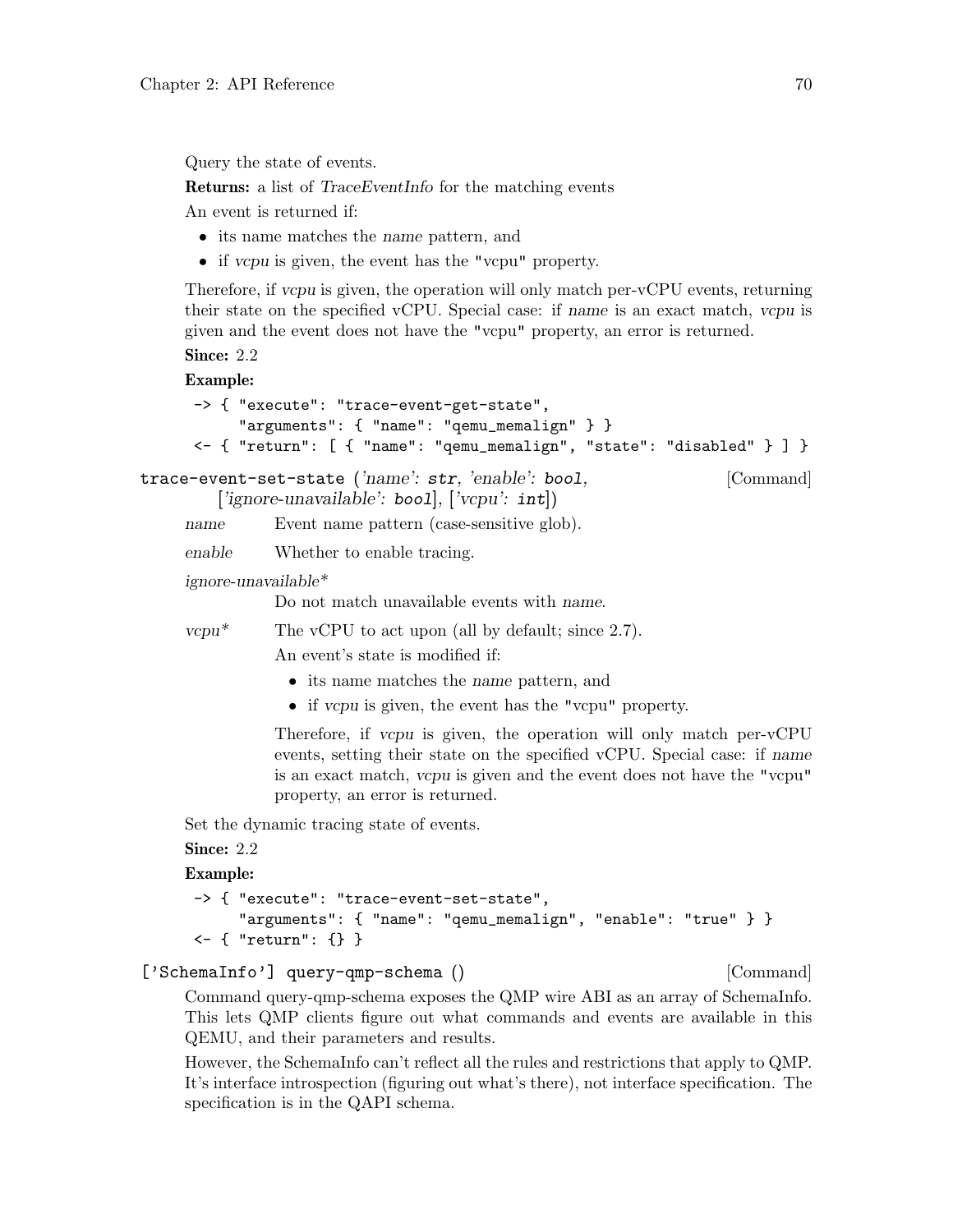Furthermore, while we strive to keep the QMP wire format backwards-compatible across qemu versions, the introspection output is not guaranteed to have the same stability. For example, one version of qemu may list an object member as an optional non-variant, while another lists the same member only through the object's variants; or the type of a member may change from a generic string into a specific enum or from one specific type into an alternate that includes the original type alongside something else.

Returns: array of SchemaInfo, where each element describes an entity in the ABI: command, event, type, ...

The order of the various SchemaInfo is unspecified; however, all names are guaranteed to be unique (no name will be duplicated with different meta-types).

Note: the QAPI schema is also used to help define *internal* interfaces, by defining QAPI types. These are not part of the QMP wire ABI, and therefore not returned by this command.

Since: 2.5

## SchemaMetaType [Enum]

'builtin' a predefined type such as 'int' or 'bool'.

'array' an array type

'object' an object type (struct or union)

'alternate'

an alternate type

'command' a QMP command

'event' a QMP event

This is a SchemaInfo's meta type, i.e. the kind of entity it describes.

Since: 2.5

## SchemaInfo [ 'builtin': SchemaInfoBuiltin, 'enum': SchemaInfoEnum, [Union] 'array': SchemaInfoArray, 'object': SchemaInfoObject, 'alternate': SchemaInfoAlternate, 'command': SchemaInfoCommand, 'event': SchemaInfoEvent ]

name the entity's name, inherited from base. Commands and events have the name defined in the QAPI schema. Unlike command and event names, type names are not part of the wire ABI. Consequently, type names are meaningless strings here, although they are still guaranteed unique regardless of meta-type.

All references to other SchemaInfo are by name.

meta-type the entity's meta type, inherited from base. Additional members depend on the value of meta-type.

Since: 2.5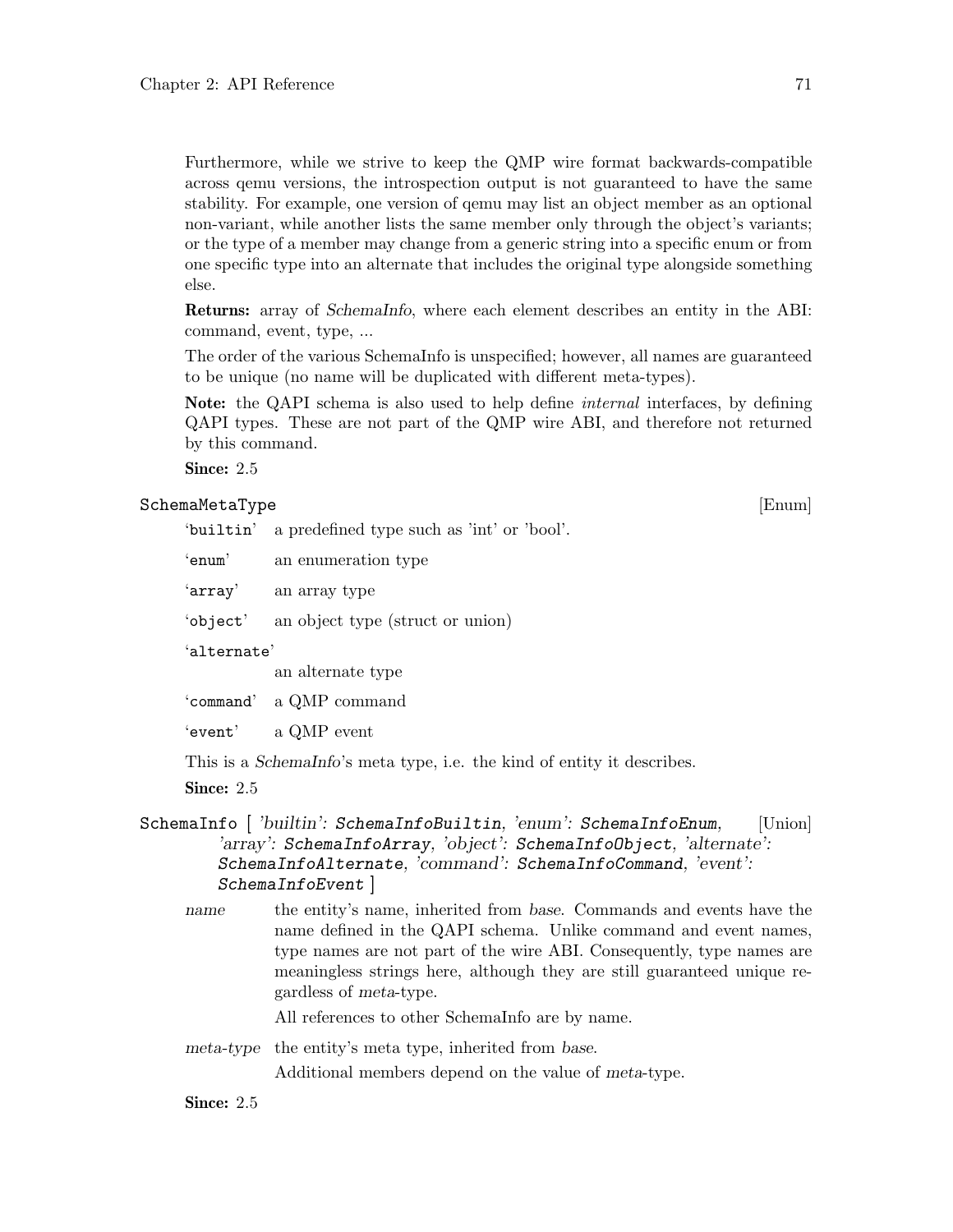|                 | json-type    | SchemaInfoBuiltin $\{ 'json-type': JSONType \}$<br>the JSON type used for this type on the wire.                                                                                                                                                                                                                  | [Struct] |
|-----------------|--------------|-------------------------------------------------------------------------------------------------------------------------------------------------------------------------------------------------------------------------------------------------------------------------------------------------------------------|----------|
|                 | Since: 2.5   | Additional SchemaInfo members for meta-type 'builtin'.                                                                                                                                                                                                                                                            |          |
| <b>JSONType</b> | Since: $2.5$ | The four primitive and two structured types according to RFC 7159 section 1, plus<br>'int' (split off 'number'), plus the obvious top type 'value'.                                                                                                                                                               | [Enum]   |
|                 | values       | SchemaInfoEnum { 'values': $['str']$ }<br>the enumeration type's values, in no particular order.<br>Values of this type are JSON string on the wire.                                                                                                                                                              | [Struct] |
|                 | Since: 2.5   | Additional SchemaInfo members for meta-type 'enum'.                                                                                                                                                                                                                                                               |          |
|                 | element-type | SchemaInfoArray { 'element-type': $str$ }<br>the array type's element type.<br>Values of this type are JSON array on the wire.                                                                                                                                                                                    | [Struct] |
|                 | Since: 2.5   | Additional SchemaInfo members for meta-type 'array'.                                                                                                                                                                                                                                                              |          |
|                 |              | SchemaInfoObject { 'members': ['SchemaInfoObjectMember'], ['tag':<br>$str],$ ['variants': ['SchemaInfoObjectVariant']] }                                                                                                                                                                                          | [Struct] |
|                 | members      | the object type's (non-variant) members, in no particular order.                                                                                                                                                                                                                                                  |          |
|                 | tag          | is present. The variants are in no particular order, and may even differ<br>from the order of the values of the enum type of the tag.                                                                                                                                                                             |          |
|                 |              | Values of this type are JSON object on the wire.                                                                                                                                                                                                                                                                  |          |
|                 | variants*    | variant members, i.e. additional members that depend on the type tag's<br>value. Present exactly when                                                                                                                                                                                                             |          |
|                 | Since: 2.5   | Additional SchemaInfo members for meta-type 'object'.                                                                                                                                                                                                                                                             |          |
|                 |              | SchemaInfoObjectMember { 'name': str, 'type': str, ['default': any] }                                                                                                                                                                                                                                             | [Struct] |
|                 | name         | the member's name, as defined in the QAPI schema.                                                                                                                                                                                                                                                                 |          |
|                 | type         | the name of the member's type.                                                                                                                                                                                                                                                                                    |          |
|                 | $default*$   | default when used as command parameter. If absent, the parameter is<br>mandatory. If present, the value must be null. The parameter is optional,<br>and behavior when it's missing is not specified here. Future extension:<br>if present and non-null, the parameter is optional, and defaults to this<br>value. |          |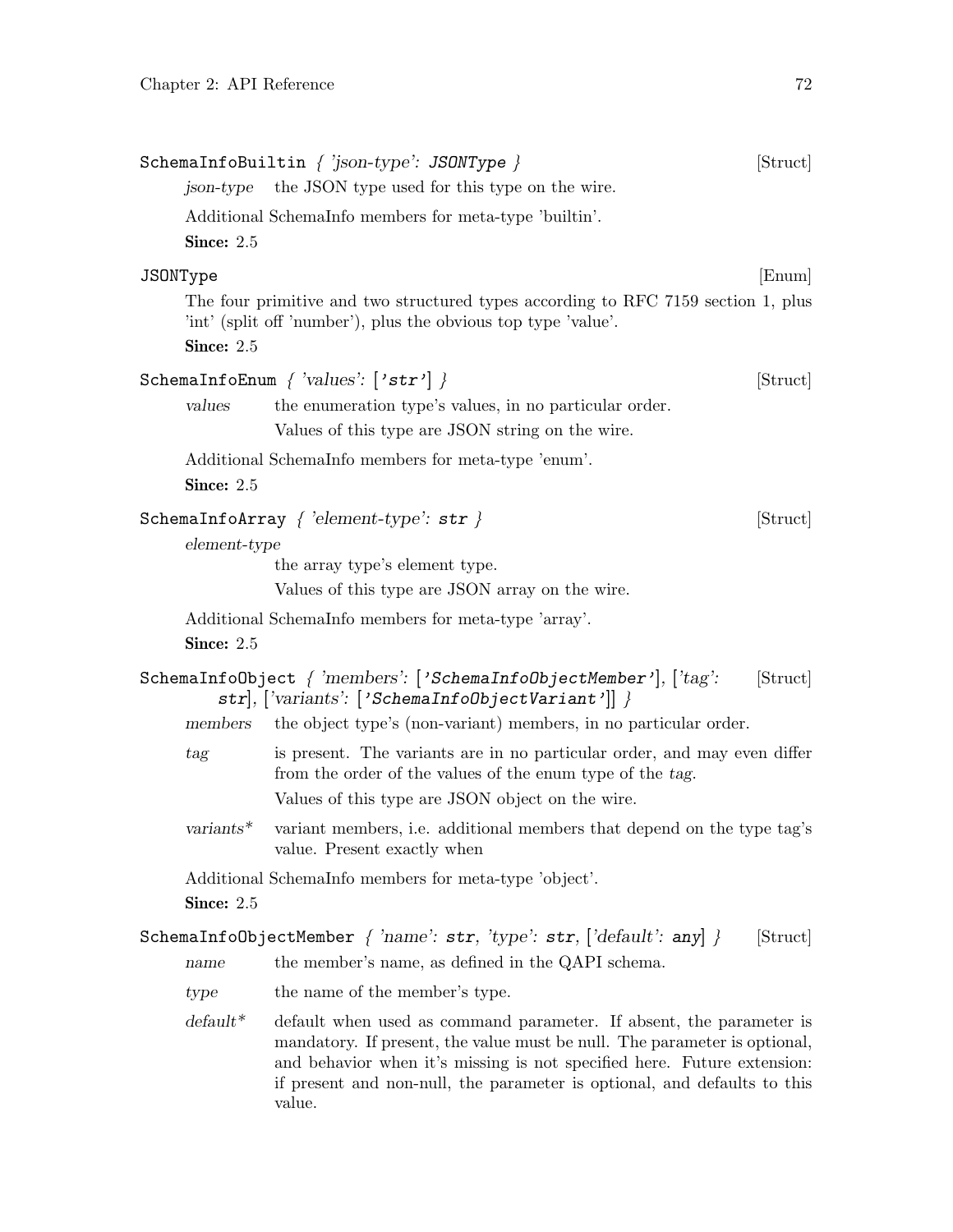An object member.

**Since: 2.5** 

|                      | SchemaInfoObjectVariant $\{ 'case': str, 'type': str \}$                                                                                                                                             | [Struct] |
|----------------------|------------------------------------------------------------------------------------------------------------------------------------------------------------------------------------------------------|----------|
| case                 | a value of the type tag.                                                                                                                                                                             |          |
| type                 | the name of the object type that provides the variant members when the<br>type tag has value case.                                                                                                   |          |
|                      | The variant members for a value of the type tag.                                                                                                                                                     |          |
| Since: 2.5           |                                                                                                                                                                                                      |          |
| }                    | SchemaInfoAlternate { 'members': ['SchemaInfoAlternateMember']                                                                                                                                       | [Struct] |
| members              | the alternate type's members, in no particular order. The members' wire<br>encoding is distinct, see docs/qapi-code-gen.txt section Alternate types.<br>On the wire, this can be any of the members. |          |
|                      | Additional SchemaInfo members for meta-type 'alternate'.                                                                                                                                             |          |
| Since: 2.5           |                                                                                                                                                                                                      |          |
|                      | SchemaInfoAlternateMember $\{ 'type': str \}$                                                                                                                                                        | [Struct] |
| type                 | the name of the member's type.                                                                                                                                                                       |          |
| An alternate member. |                                                                                                                                                                                                      |          |
| Since: 2.5           |                                                                                                                                                                                                      |          |
|                      | SchemaInfoCommand { 'arg-type': $str$ , 'ret-type': $str$ }                                                                                                                                          | [Struct] |
| $arg-type$           | the name of the object type that provides the command's parameters.                                                                                                                                  |          |
| $ret-type$           | the name of the command's result type.                                                                                                                                                               |          |
|                      | TODO success-response (currently irrelevant, because it's QGA, not<br>QMP)                                                                                                                           |          |
|                      | Additional SchemaInfo members for meta-type 'command'.                                                                                                                                               |          |
| Since: 2.5           |                                                                                                                                                                                                      |          |
|                      | SchemaInfoEvent $\{ 'arg-type': str \}$                                                                                                                                                              | [Struct] |
| $arg-type$           | the name of the object type that provides the event's parameters.                                                                                                                                    |          |
|                      | Additional SchemaInfo members for meta-type 'event'.                                                                                                                                                 |          |
| Since: 2.5           |                                                                                                                                                                                                      |          |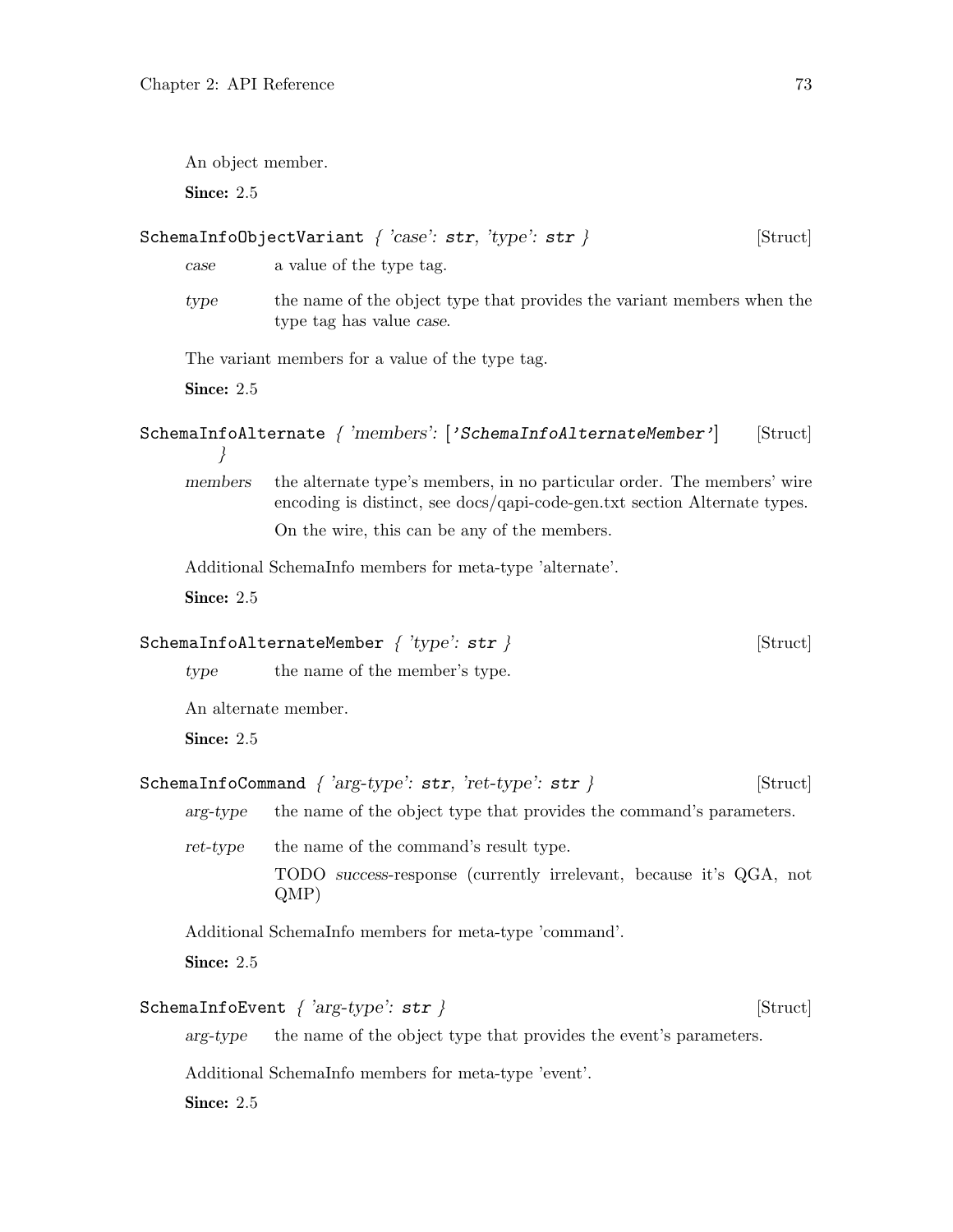## 2.8 QMP commands

#### qmp\_capabilities () [Command]

Enable QMP capabilities.

Arguments: None.

Notes: This command is valid exactly when first connecting: it must be issued before any other command will be accepted, and will fail once the monitor is accepting other commands. (see qemu docs/qmp-spec.txt)

**Since: 0.13** 

#### Example:

```
-> { "execute": "qmp_capabilities" }
<- { "return": {} }
```
#### LostTickPolicy [Enum]

- 'discard' throw away the missed tick(s) and continue with future injection normally. Guest time may be delayed, unless the OS has explicit handling of lost ticks
- 'delay' continue to deliver ticks at the normal rate. Guest time will be delayed due to the late tick
- 'merge' merge the missed tick(s) into one tick and inject. Guest time may be delayed, depending on how the OS reacts to the merging of ticks
- 'slew' deliver ticks at a higher rate to catch up with the missed tick. The guest time should not be delayed once catchup is complete.

Policy for handling lost ticks in timer devices.

## Since: 2.0

- add\_client ('protocol': str, 'fdname': str, ['skipauth': bool], [Command]  $['tls':$  bool])
	- protocol protocol name. Valid names are "vnc", "spice" or the name of a character device (eg. from -chardev id=XXXX)
	- fdname file descriptor name previously passed via 'getfd' command
	- skipauth\* whether to skip authentication. Only applies to "vnc" and "spice" protocols

tls\* whether to perform TLS. Only applies to the "spice" protocol

Allow client connections for VNC, Spice and socket based character devices to be passed in to QEMU via SCM RIGHTS.

Returns: nothing on success.

**Since:** 0.14.0

```
-> { "execute": "add_client", "arguments": { "protocol": "vnc",
                                             "fdname": "myclient" } }
<- { "return": {} }
```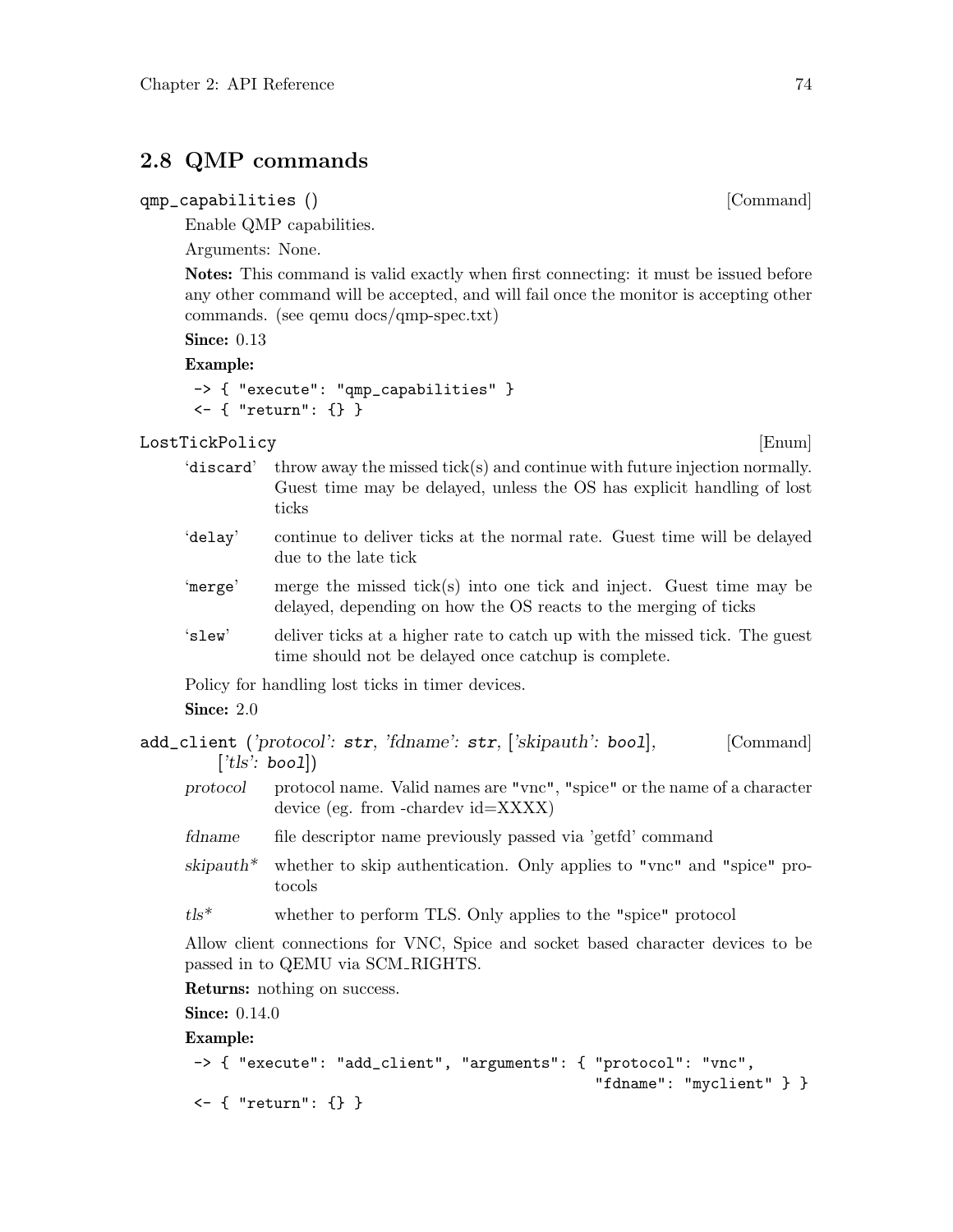| NameInfo $\{ \, \lceil \, \textit{'name'}: \, \texttt{str} \rceil \, \, \}$<br>$name^*$ | The name of the guest                                                                                                                                                                                                                                                                  | [Struct]  |
|-----------------------------------------------------------------------------------------|----------------------------------------------------------------------------------------------------------------------------------------------------------------------------------------------------------------------------------------------------------------------------------------|-----------|
|                                                                                         | Guest name information.                                                                                                                                                                                                                                                                |           |
| <b>Since:</b> 0.14.0                                                                    |                                                                                                                                                                                                                                                                                        |           |
| NameInfo query-name ()                                                                  |                                                                                                                                                                                                                                                                                        | [Command] |
|                                                                                         | Return the name information of a guest.                                                                                                                                                                                                                                                |           |
|                                                                                         | <b>Returns:</b> NameInfo of the guest                                                                                                                                                                                                                                                  |           |
| <b>Since:</b> 0.14.0                                                                    |                                                                                                                                                                                                                                                                                        |           |
| Example:                                                                                |                                                                                                                                                                                                                                                                                        |           |
|                                                                                         | -> { "execute": "query-name" }<br><- { "return": { "name": "qemu-name" } }                                                                                                                                                                                                             |           |
|                                                                                         | KvmInfo $\{$ 'enabled': bool, 'present': bool $\}$                                                                                                                                                                                                                                     | [Struct]  |
| enabled                                                                                 | true if KVM acceleration is active                                                                                                                                                                                                                                                     |           |
| present                                                                                 | true if KVM acceleration is built into this executable                                                                                                                                                                                                                                 |           |
|                                                                                         | Information about support for KVM acceleration                                                                                                                                                                                                                                         |           |
| <b>Since:</b> 0.14.0                                                                    |                                                                                                                                                                                                                                                                                        |           |
| KvmInfo query-kvm ()                                                                    |                                                                                                                                                                                                                                                                                        | [Command] |
|                                                                                         | Returns information about KVM acceleration                                                                                                                                                                                                                                             |           |
| Returns: KvmInfo                                                                        |                                                                                                                                                                                                                                                                                        |           |
| <b>Since:</b> 0.14.0                                                                    |                                                                                                                                                                                                                                                                                        |           |
| Example:                                                                                |                                                                                                                                                                                                                                                                                        |           |
|                                                                                         | -> { "execute": "query-kvm" }<br><- { "return": { "enabled": true, "present": true } }                                                                                                                                                                                                 |           |
| RunState                                                                                |                                                                                                                                                                                                                                                                                        | [Enum]    |
|                                                                                         | 'debug' QEMU is running on a debugger                                                                                                                                                                                                                                                  |           |
| 'finish-migrate'                                                                        | guest is paused to finish the migration process                                                                                                                                                                                                                                        |           |
| 'inmigrate'                                                                             |                                                                                                                                                                                                                                                                                        |           |
|                                                                                         | guest is paused waiting for an incoming migration. Note that this state<br>does not tell whether the machine will start at the end of the migration.<br>This depends on the command-line -S option and any invocation of 'stop'<br>or 'cont' that has happened since QEMU was started. |           |
| 'internal-error'                                                                        |                                                                                                                                                                                                                                                                                        |           |
|                                                                                         | An internal error that prevents further guest execution has occurred                                                                                                                                                                                                                   |           |
| 'io-error'                                                                              | the last IOP has failed and the device is configured to pause on $I/O$ errors                                                                                                                                                                                                          |           |
|                                                                                         |                                                                                                                                                                                                                                                                                        |           |
| 'paused'                                                                                | guest has been paused via the 'stop' command                                                                                                                                                                                                                                           |           |
|                                                                                         |                                                                                                                                                                                                                                                                                        |           |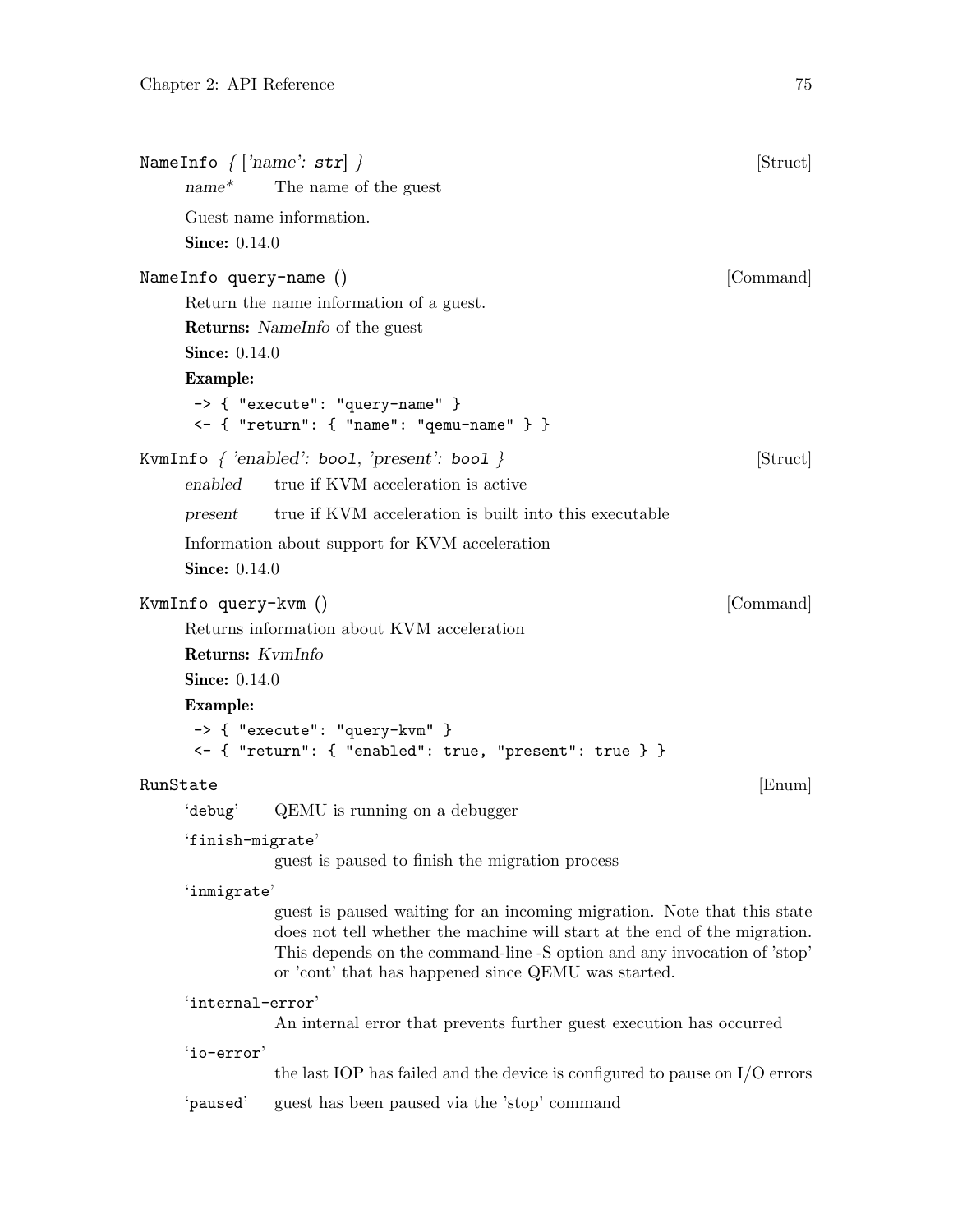```
'postmigrate'
                guest is paused following a successful 'migrate'
     'prelaunch'
                QEMU was started with -S and guest has not started
     'restore-vm'
                guest is paused to restore VM state
     'running' guest is actively running
     'save-vm' guest is paused to save the VM state
     'shutdown'
                guest is shut down (and -no-shutdown is in use)
     'suspended'
                guest is suspended (ACPI S3)
     'watchdog'
                the watchdog action is configured to pause and has been triggered
     'guest-panicked'
                guest has been panicked as a result of guest OS panic
     An enumeration of VM run states.
StatusInfo \{ 'running': bool, 'singlestep': bool, 'status': RunState \} [Struct]
     running true if all VCPUs are runnable, false if not runnable
     singlestep true if VCPUs are in single-step mode
     status the virtual machine RunState
     Information about VCPU run state
     Notes: singlestep is enabled through the GDB stub
     Since: 0.14.0
StatusInfo query-status () [Command]
     Query the run status of all VCPUs
     Returns: StatusInfo reflecting all VCPUs
     Since: 0.14.0
     Example:
      -> { "execute": "query-status" }
      <- { "return": { "running": true,
                        "singlestep": false,
                        "status": "running" } }
UuidInfo \{ 'UUID' : str \} [Struct]
     UUID the UUID of the guest
     Guest UUID information (Universally Unique Identifier).
     Notes: If no UUID was specified for the guest, a null UUID is returned.
```
**Since: 0.14.0**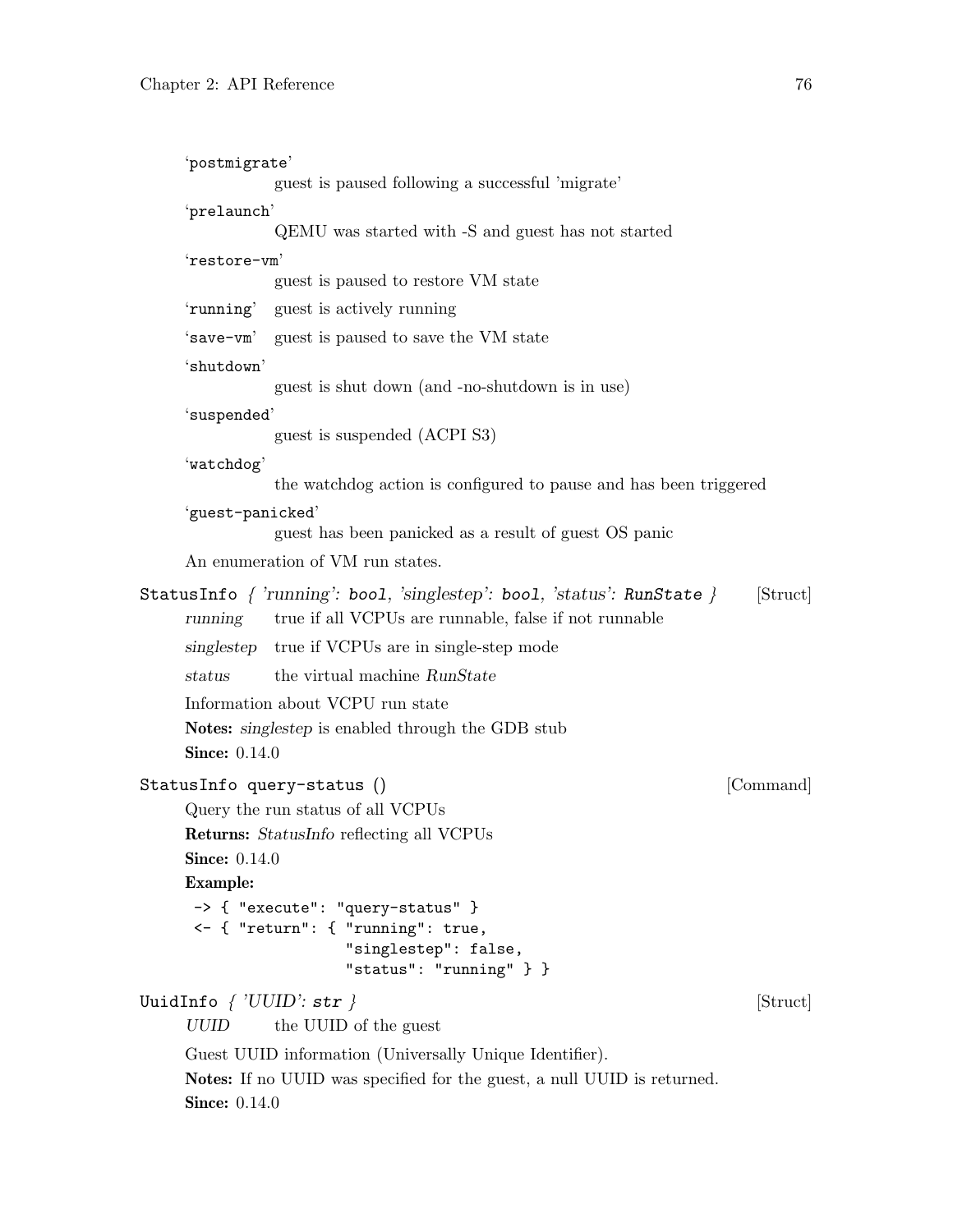```
UuidInfo query-uuid () [Command]
     Query the guest UUID information.
     Returns: The UuidInfo for the guest
     Since: 0.14.0
     Example:
      -> { "execute": "query-uuid" }
      <- { "return": { "UUID": "550e8400-e29b-41d4-a716-446655440000" } }
ChardevInfo \{ 'label': str, 'filename': str, 'frontend-open': bool \} [Struct]
     label the label of the character device
     filename the filename of the character device
     frontend-open
               shows whether the frontend device attached to this backend (eg. with the
               chardev=... option) is in open or closed state (since 2.1)
     Information about a character device.
     Notes: filename is encoded using the QEMU command line character device encoding.
     See the QEMU man page for details.
     Since: 0.14.0
['ChardevInfo'] query-chardev () [Command]
     Returns information about current character devices.
     Returns: a list of ChardevInfo
     Since: 0.14.0
     Example:
      -> { "execute": "query-chardev" }
      <- {
            "return": [
               {
                  "label": "charchannel0",
                  "filename": "unix:/var/lib/libvirt/qemu/seabios.rhel6.agent,server",
                  "frontend-open": false
               },
               {
                  "label": "charmonitor",
                  "filename": "unix:/var/lib/libvirt/qemu/seabios.rhel6.monitor,server",
                  "frontend-open": true
               },
               {
                  "label": "charserial0",
                  "filename": "pty:/dev/pts/2",
                  "frontend-open": true
               }
            ]
         }
```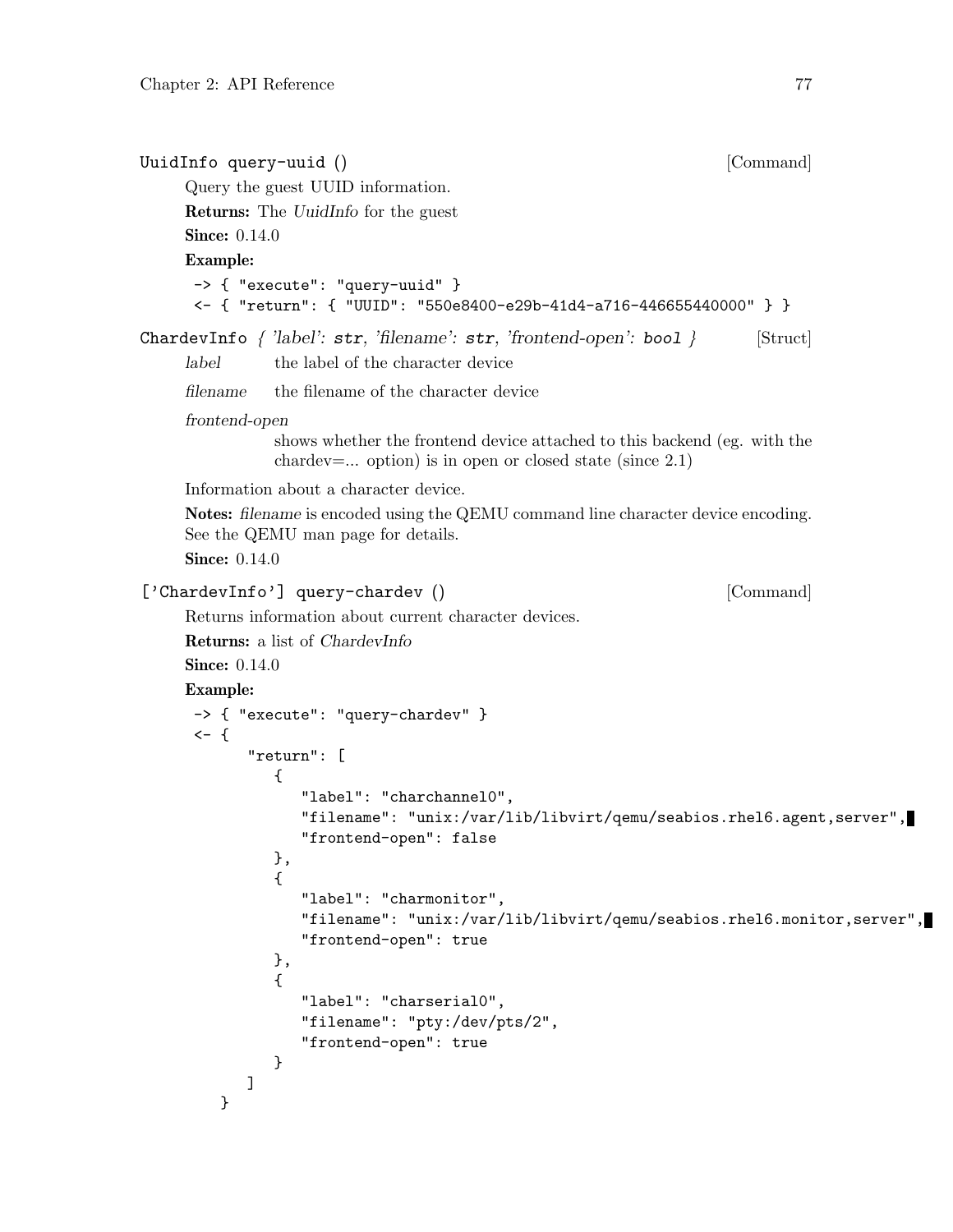```
ChardevBackendInfo \{ 'name': str \} [Struct]
     name The backend name
     Information about a character device backend
     Since: 2.0
['ChardevBackendInfo'] query-chardev-backends () [Command]
     Returns information about character device backends.
     Returns: a list of ChardevBackendInfo
     Since: 2.0
     Example:
     -> { "execute": "query-chardev-backends" }
     \leftarrow {
           "return":[
              {
                 "name":"udp"
              },
              {
                 "name":"tcp"
              },
              {
                 "name":"unix"
              },
              {
                 "name":"spiceport"
              }
           ]
        }
DataFormat [Enum]
    'utf8' Data is a UTF-8 string (RFC 3629)
     'base64' Data is Base64 encoded binary (RFC 3548)
     An enumeration of data format.
     Since: 1.4
ringbuf-write ('device': str, 'data': str, ['format': DataFormat]) [Command]
     device the ring buffer character device name
     data data to write
     format^* data encoding (default 'utf8').
                • base64: data must be base64 encoded text. Its binary decoding gets
                  written.
                • utf8: data's UTF-8 encoding is written
                • data itself is always Unicode regardless of format, like any other
                  string.
```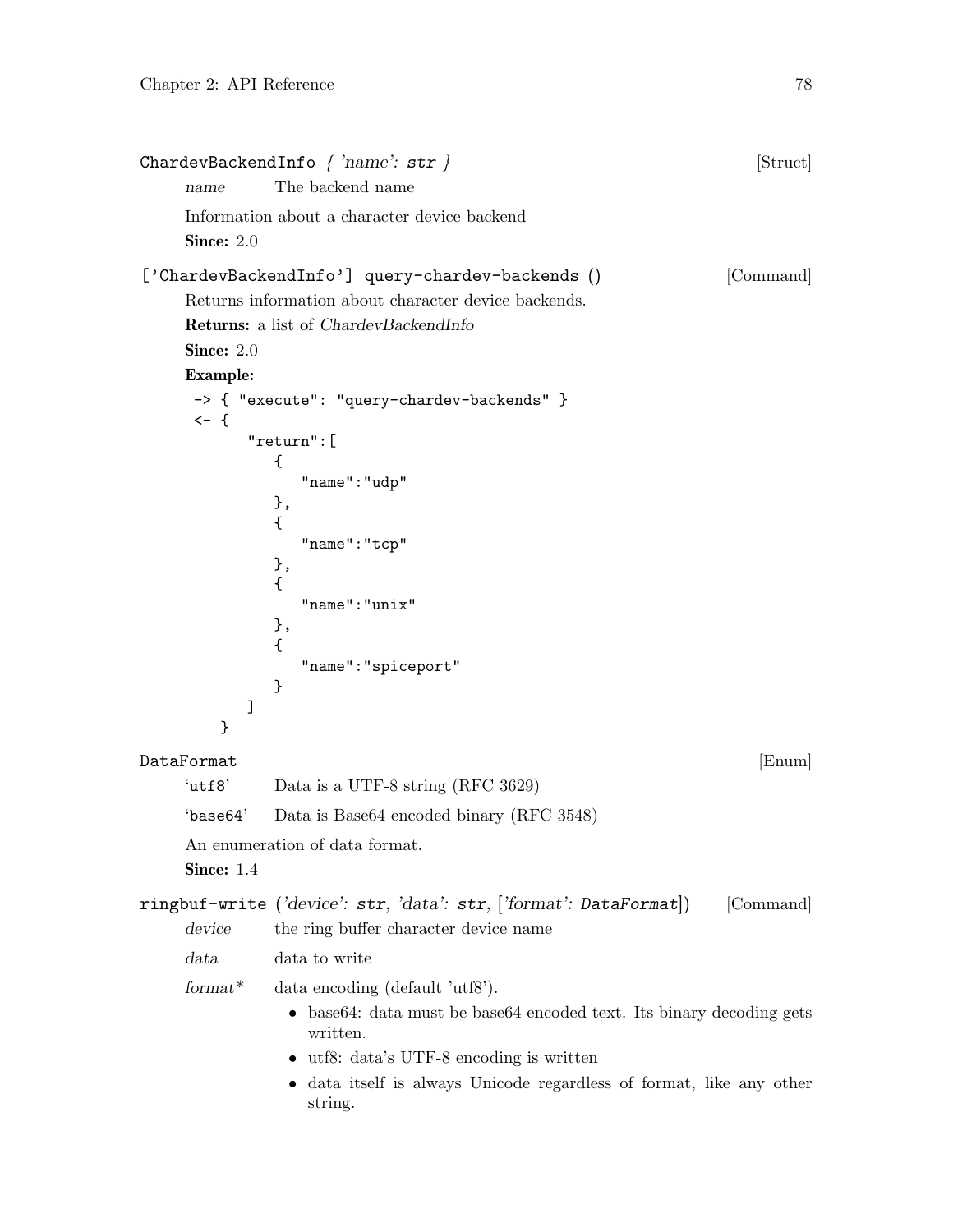```
Write to a ring buffer character device.
     Returns: Nothing on success
     Since: 1.4
     Example:
      -> { "execute": "ringbuf-write",
           "arguments": { "device": "foo",
                          "data": "abcdefgh",
                          "format": "utf8" } }
      <- { "return": {} }
str ringbuf-read ('device': str, 'size': int, ['format': [Command]
        DataFormat])
     device the ring buffer character device name
     size how many bytes to read at most
     format^* data encoding (default 'utf8').
                 • base64: the data read is returned in base64 encoding.
                 • utf8: the data read is interpreted as UTF-8. Bug: can screw up
                   when the buffer contains invalid UTF-8 sequences, NUL characters,
                   after the ring buffer lost data, and when reading stops because the
                   size limit is reached.
                 • The return value is always Unicode regardless of format, like any
                   other string.
     Read from a ring buffer character device.
     Returns: data read from the device
     Since: 1.4
     Example:
      -> { "execute": "ringbuf-read",
           "arguments": { "device": "foo",
                          "size": 1000,
                          "format": "utf8" } }
      <- { "return": "abcdefgh" }
EventInfo \{ 'name': str \}name The event name
     Information about a QMP event
     Since: 1.2.0
['EventInfo'] query-events () [Command]
     Return a list of supported QMP events by this server
     Returns: A list of EventInfo for all supported events
     Note: This example has been shortened as the real response is too long.
     Since: 1.2.0
```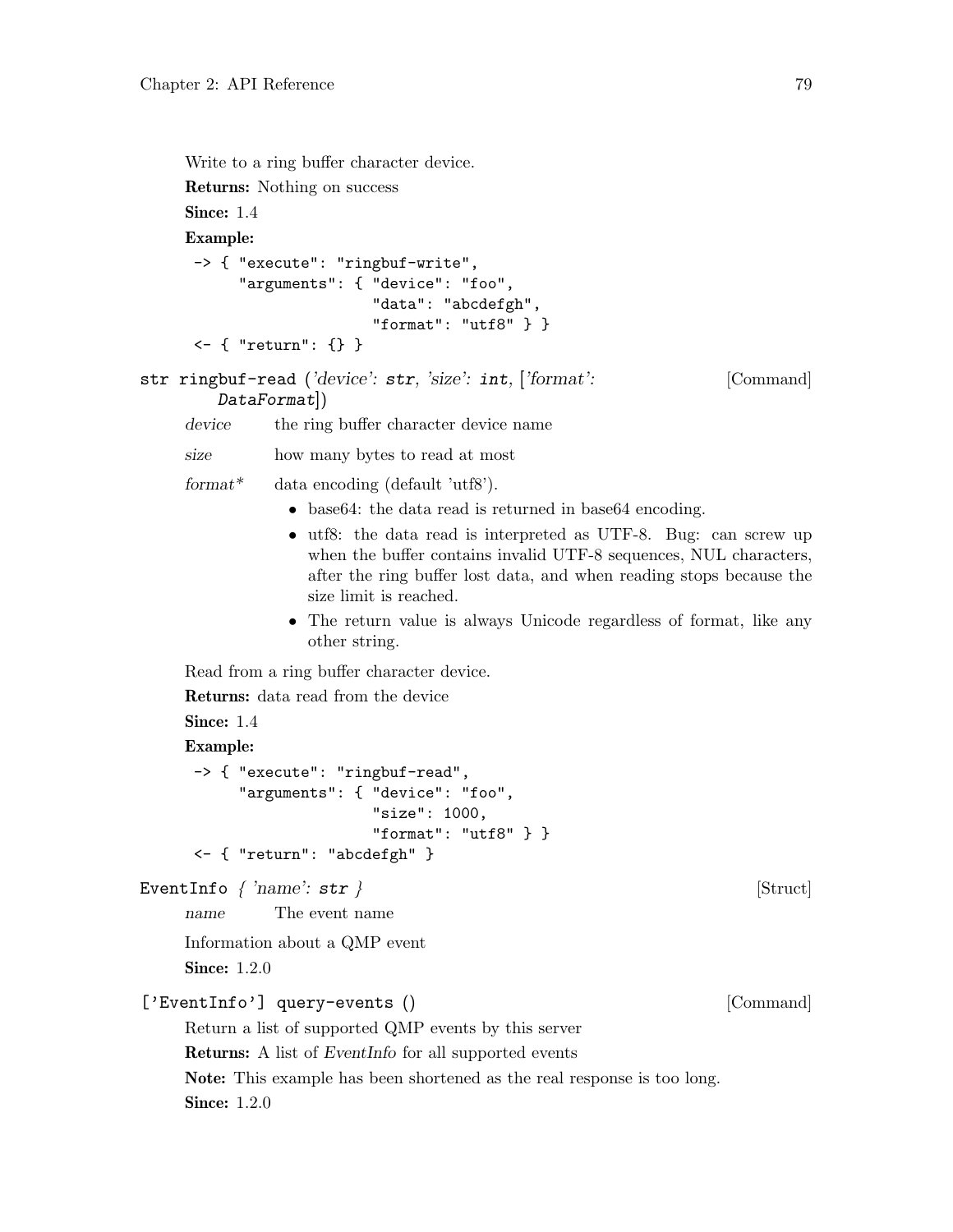```
Example:
      -> { "execute": "query-events" }
      \leftarrow {
            "return": [
                {
                    "name":"SHUTDOWN"
                },
                {
                    "name":"RESET"
                }
             ]
          }
MigrationStats \{ 'transferred': int, 'remaining': int, 'total': int, [Struct]
          'duplicate': int, 'skipped': int, 'normal': int, 'normal-bytes': int,
          'dirty-pages-rate': int, 'mbps': number, 'dirty-sync-count': int,
          'postcopy-requests': int }
     transferred
                amount of bytes already transferred to the target VM
     remaining amount of bytes remaining to be transferred to the target VM
     total total amount of bytes involved in the migration process
     duplicate number of duplicate (zero) pages (since 1.2)
     skipped number of skipped zero pages (since 1.5)
     normal : number of normal pages (since 1.2)
     normal-bytes
                number of normal bytes sent (since 1.2)
     dirty-pages-rate
                number of pages dirtied by second by the guest (since 1.3)
     mbps throughput in megabits/sec. (since 1.6)
     dirty-sync-count
                number of times that dirty ram was synchronized (since 2.1)
     postcopy-requests
                The number of page requests received from the destination (since 2.7)
     Detailed migration status.
     Since: 0.14.0
XBZRLECacheStats { 'cache-size': int, 'bytes': int, 'pages': int, [Struct]
         'cache-miss': int, 'cache-miss-rate': number, 'overflow': int }
     cache-size XBZRLE cache size
     bytes amount of bytes already transferred to the target VM
     pages amount of pages transferred to the target VM
```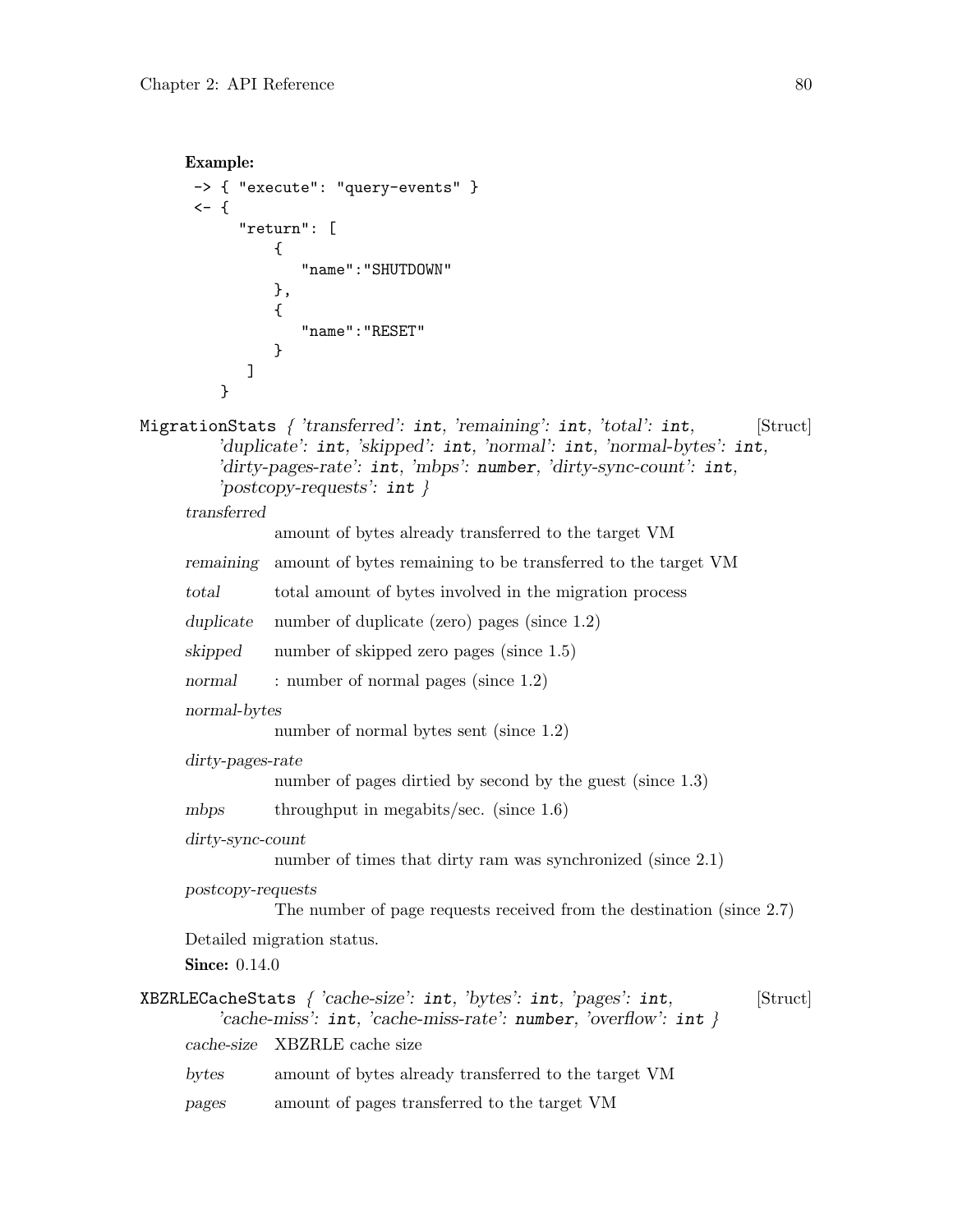| cache-miss        | number of cache miss                                                                                                                                                                                                                                                                                             |  |
|-------------------|------------------------------------------------------------------------------------------------------------------------------------------------------------------------------------------------------------------------------------------------------------------------------------------------------------------|--|
| cache-miss-rate   |                                                                                                                                                                                                                                                                                                                  |  |
|                   | rate of cache miss (since $2.1$ )                                                                                                                                                                                                                                                                                |  |
| overflow          | number of overflows                                                                                                                                                                                                                                                                                              |  |
|                   | Detailed XBZRLE migration cache statistics                                                                                                                                                                                                                                                                       |  |
| Since: 1.2        |                                                                                                                                                                                                                                                                                                                  |  |
| MigrationStatus   | [Enum]                                                                                                                                                                                                                                                                                                           |  |
| 'none'            | no migration has ever happened.                                                                                                                                                                                                                                                                                  |  |
| 'setup'           | migration process has been initiated.                                                                                                                                                                                                                                                                            |  |
| 'cancelling'      | in the process of cancelling migration.                                                                                                                                                                                                                                                                          |  |
| 'cancelled'       |                                                                                                                                                                                                                                                                                                                  |  |
|                   | cancelling migration is finished.                                                                                                                                                                                                                                                                                |  |
| 'active'          | in the process of doing migration.                                                                                                                                                                                                                                                                               |  |
| 'postcopy-active' | like active, but now in postcopy mode. (since 2.5)                                                                                                                                                                                                                                                               |  |
| 'completed'       | migration is finished.                                                                                                                                                                                                                                                                                           |  |
| 'failed'          | some error occurred during migration process.                                                                                                                                                                                                                                                                    |  |
|                   | An enumeration of migration status.                                                                                                                                                                                                                                                                              |  |
| Since: 2.3        |                                                                                                                                                                                                                                                                                                                  |  |
|                   | MigrationInfo $\int$ ['status': MigrationStatus], ['ram':<br>[Struct]<br>MigrationStats, ['disk': MigrationStats, ['xbzrle-cache':<br>XBZRLECacheStats, ['total-time': int], ['expected-downtime': int],<br>['downtime': int], ['setup-time': int], ['cpu-throttle-percentage': int],<br>$['error-desc': str]$ } |  |
| status            | is 'failed'. Clients should not attempt to parse the error strings. (Since<br>(2.7)                                                                                                                                                                                                                              |  |
| $ram^*$           | Migration States containing detailed migration status, only returned if sta-<br>tus is 'active' or 'completed'(since $1.2$ )                                                                                                                                                                                     |  |
| $disk*$           | Migration States containing detailed disk migration status, only returned<br>if status is 'active' and it is a block migration                                                                                                                                                                                   |  |
| $xbzrle-cache*$   |                                                                                                                                                                                                                                                                                                                  |  |
|                   | XBZRLECacheStats containing detailed XBZRLE migration statistics,<br>only returned if XBZRLE feature is on and status is 'active' or 'completed'                                                                                                                                                                 |  |

(since 1.2)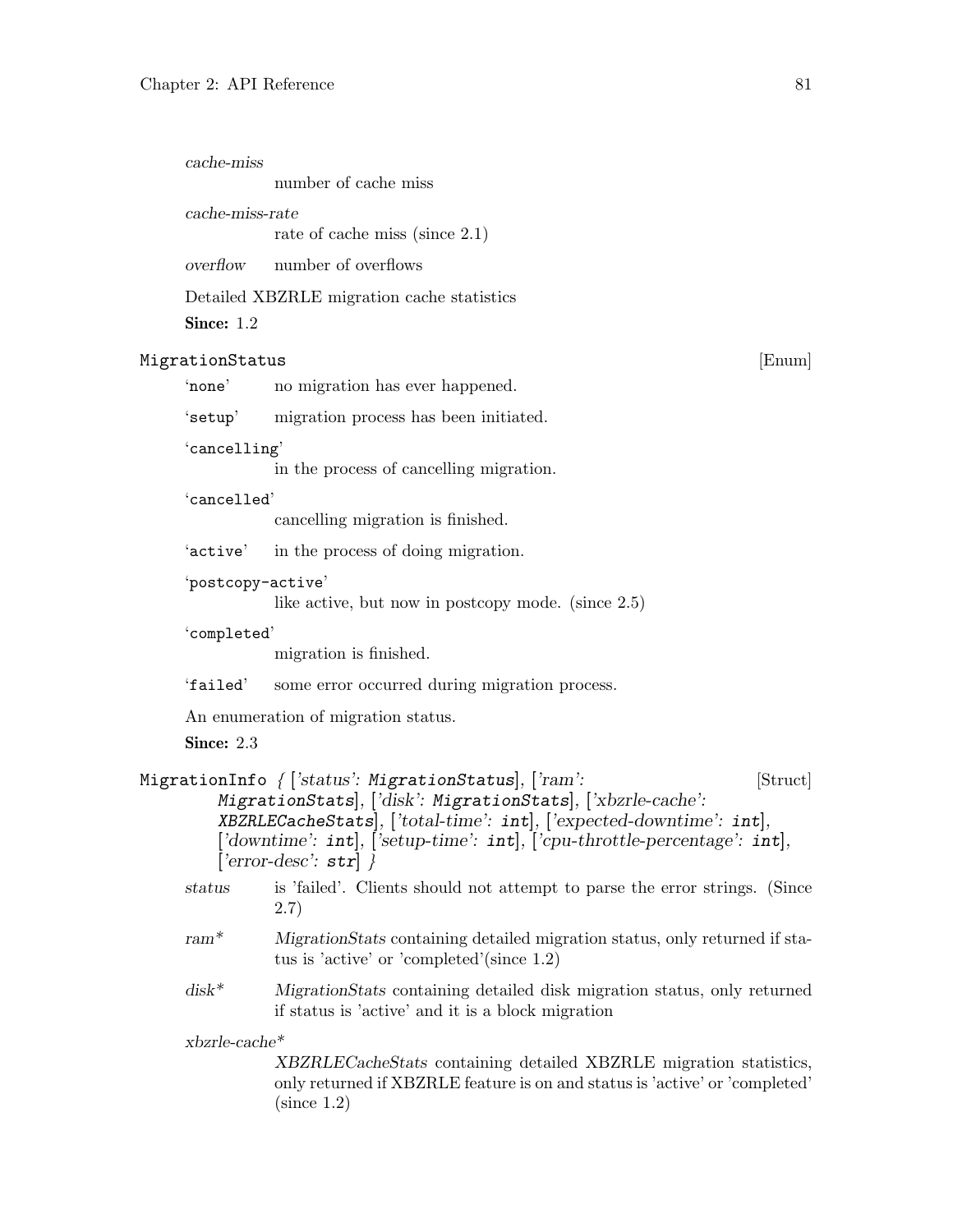#### total-time\*

total amount of milliseconds since migration started. If migration has ended, it returns the total migration time. (since 1.2)

#### downtime\*

only present when migration finishes correctly total downtime in milliseconds for the guest. (since 1.3)

#### expected-downtime\*

only present while migration is active expected downtime in milliseconds for the guest in last walk of the dirty bitmap. (since 1.3)

setup-time\*

amount of setup time in milliseconds before the iterations begin but after the QMP command is issued. This is designed to provide an accounting of any activities (such as RDMA pinning) which may be expensive, but do not actually occur during the iterative migration rounds themselves. (since 1.6)

```
cpu-throttle-percentage*
```
percentage of time guest cpus are being throttled during auto-converge. This is only present when auto-converge has started throttling guest cpus. (Since 2.7)

```
error-desc*
```
the human readable error description string, when

Information about current migration process. **Since: 0.14.0** 

```
MigrationInfo query-migrate () [Command]
```
Returns information about current migration process. If migration is active there will be another json-object with RAM migration status and if block migration is active another one with block migration status.

Returns: MigrationInfo

```
Since: 0.14.0
```

```
1. Before the first migration
-> { "execute": "query-migrate" }
<- { "return": {} }
2. Migration is done and has succeeded
-> { "execute": "query-migrate" }
<- { "return": {
        "status": "completed",
        "ram":{
          "transferred":123,
```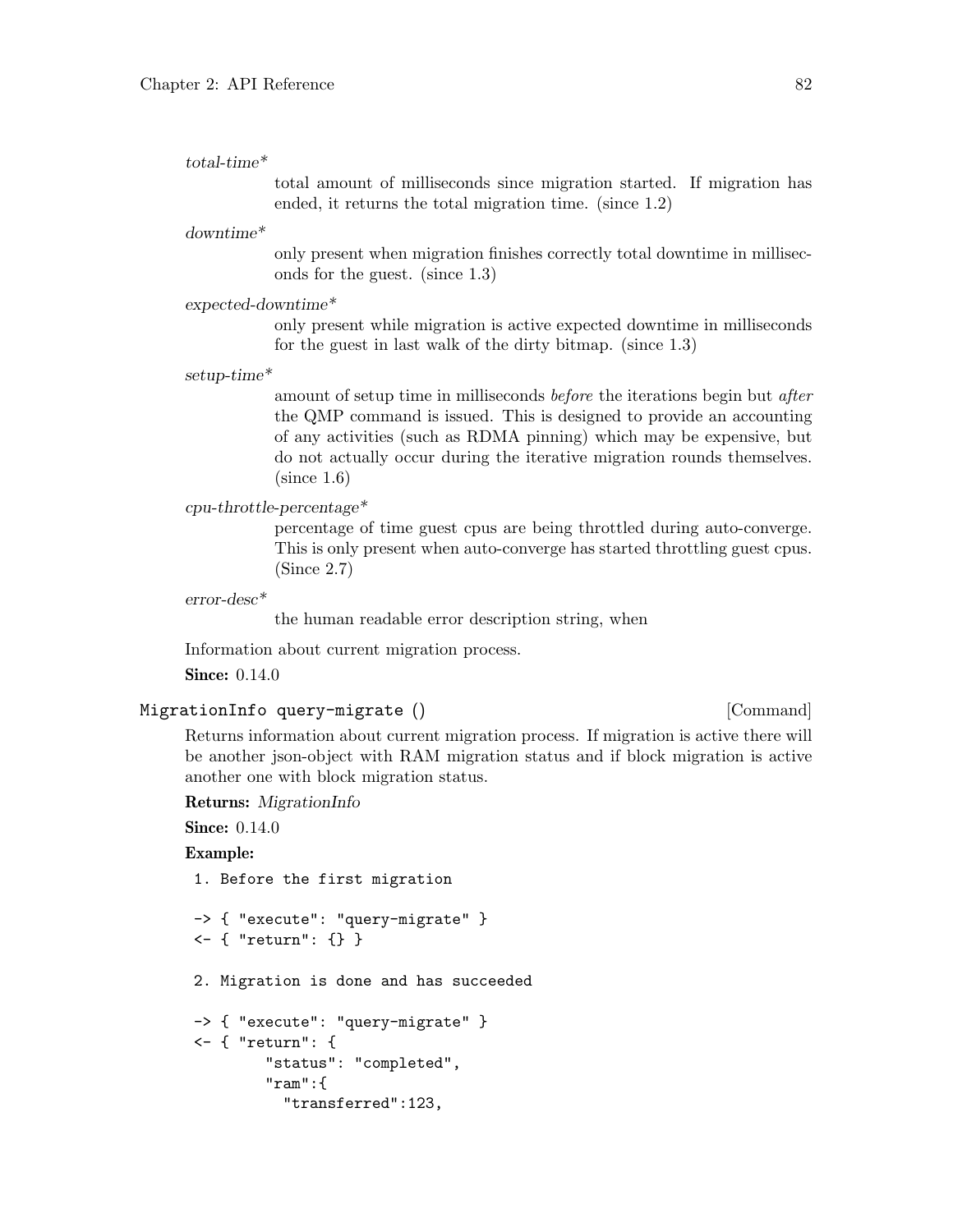```
"remaining":123,
          "total":246,
          "total-time":12345,
          "setup-time":12345,
          "downtime":12345,
          "duplicate":123,
          "normal":123,
          "normal-bytes":123456,
          "dirty-sync-count":15
        }
     }
   }
3. Migration is done and has failed
-> { "execute": "query-migrate" }
<- { "return": { "status": "failed" } }
4. Migration is being performed and is not a block migration:
-> { "execute": "query-migrate" }
<- {
      "return":{
         "status":"active",
         "ram":{
            "transferred":123,
            "remaining":123,
            "total":246,
            "total-time":12345,
            "setup-time":12345,
            "expected-downtime":12345,
            "duplicate":123,
            "normal":123,
            "normal-bytes":123456,
            "dirty-sync-count":15
         }
     }
  }
5. Migration is being performed and is a block migration:
-> { "execute": "query-migrate" }
<- {
      "return":{
         "status":"active",
         "ram":{
            "total":1057024,
```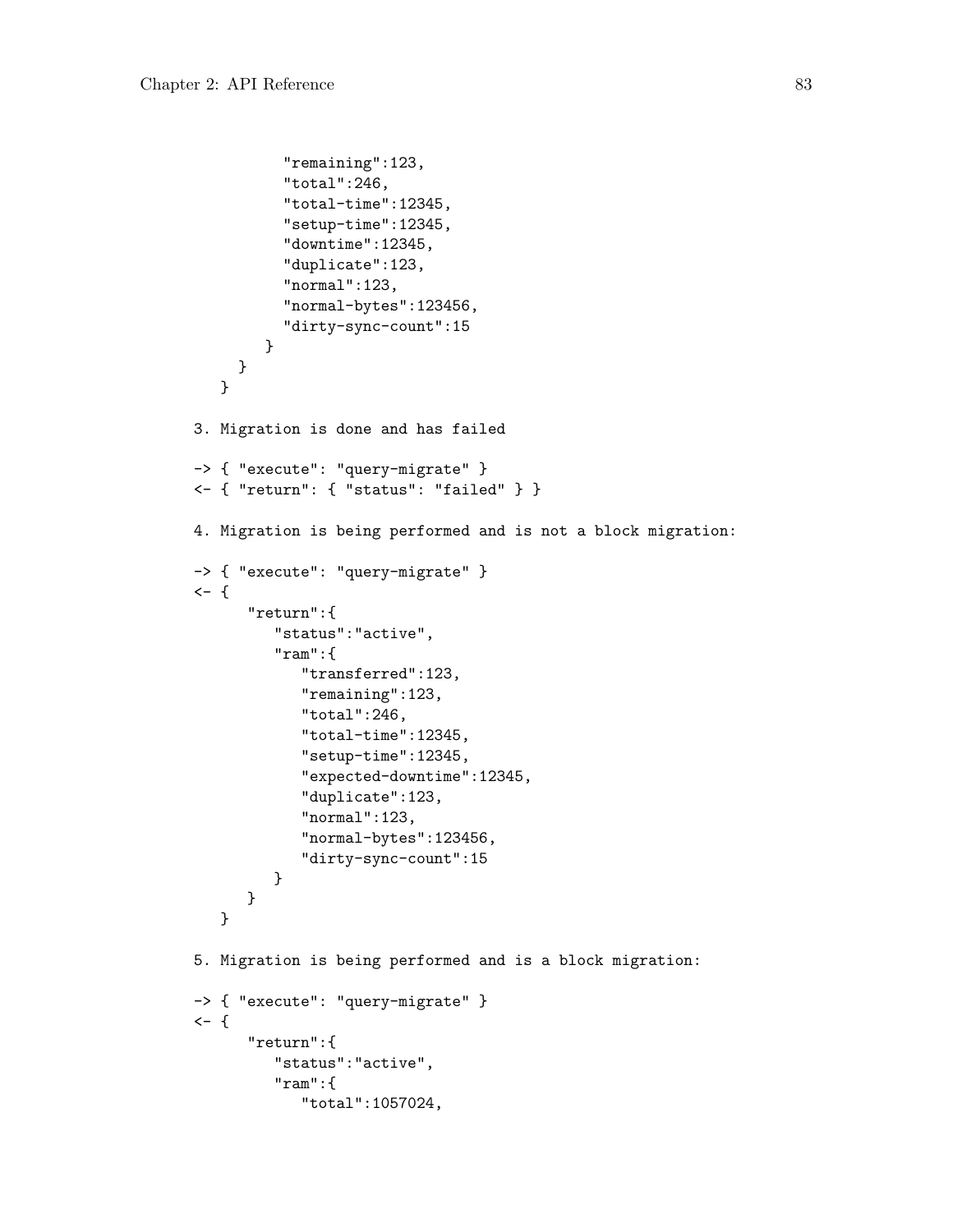```
"remaining":1053304,
            "transferred":3720,
            "total-time":12345,
            "setup-time":12345,
            "expected-downtime":12345,
            "duplicate":123,
            "normal":123,
            "normal-bytes":123456,
            "dirty-sync-count":15
         },
         "disk":{
            "total":20971520,
            "remaining":20880384,
            "transferred":91136
         }
      }
   }
6. Migration is being performed and XBZRLE is active:
-> { "execute": "query-migrate" }
<- {
      "return":{
         "status":"active",
         "capabilities" : [ { "capability": "xbzrle", "state" : true } ],
         "ram":{
            "total":1057024,
            "remaining":1053304,
            "transferred":3720,
            "total-time":12345,
            "setup-time":12345,
            "expected-downtime":12345,
            "duplicate":10,
            "normal":3333,
            "normal-bytes":3412992,
            "dirty-sync-count":15
         },
         "xbzrle-cache":{
            "cache-size":67108864,
            "bytes":20971520,
            "pages":2444343,
            "cache-miss":2244,
            "cache-miss-rate":0.123,
            "overflow":34434
         }
     }
  }
```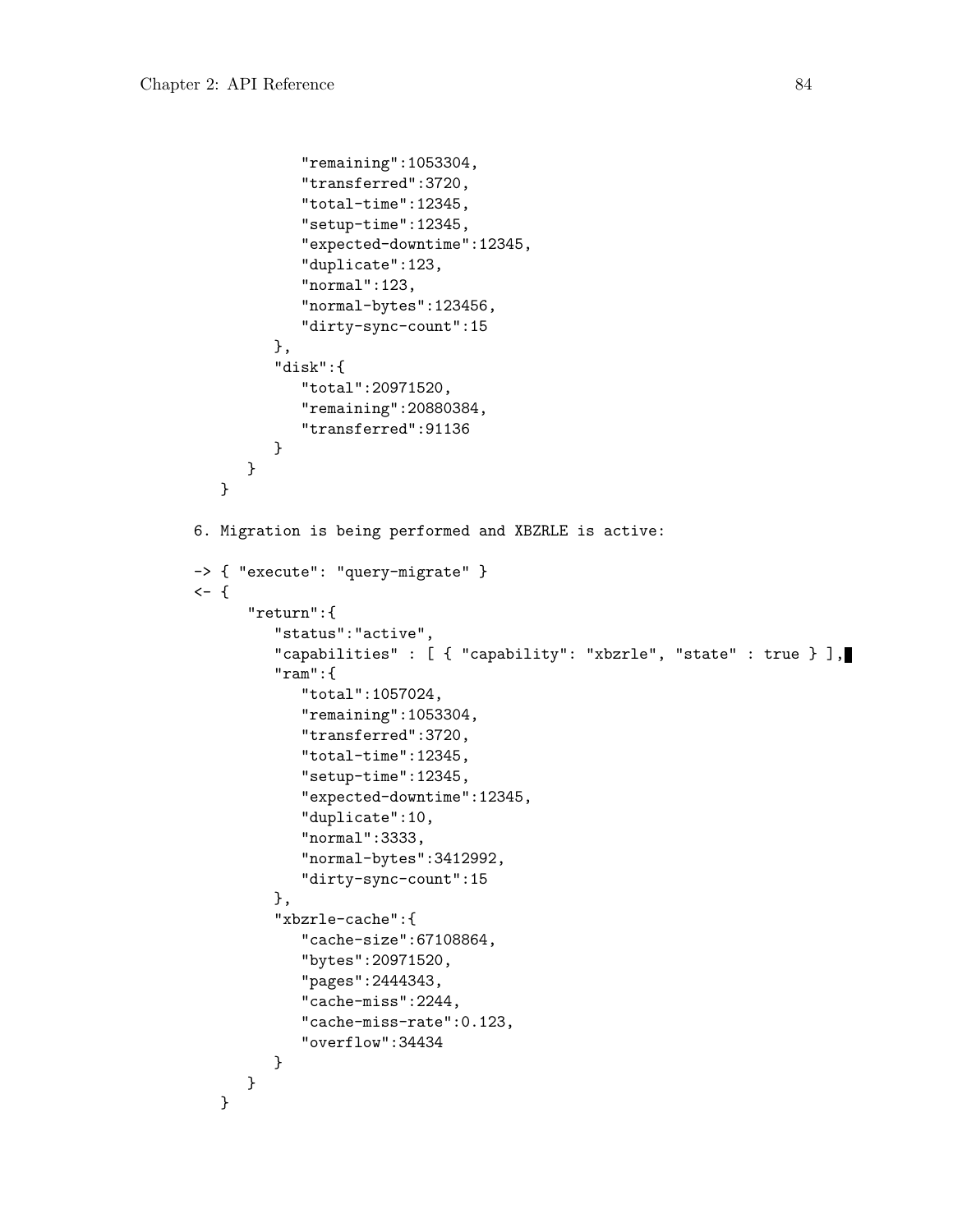## MigrationCapability [Enum]

- 'xbzrle' Migration supports xbzrle (Xor Based Zero Run Length Encoding). This feature allows us to minimize migration traffic for certain work loads, by sending compressed difference of the pages
- 'rdma-pin-all'

Controls whether or not the entire VM memory footprint is mlock()'d on demand or all at once. Refer to docs/rdma.txt for usage. Disabled by default. (since 2.0)

```
'zero-blocks'
```
During storage migration encode blocks of zeroes efficiently. This essentially saves 1MB of zeroes per block on the wire. Enabling requires source and target VM to support this feature. To enable it is sufficient to enable the capability on the source VM. The feature is disabled by default. (since 1.6)

#### 'compress'

Use multiple compression threads to accelerate live migration. This feature can help to reduce the migration traffic, by sending compressed pages. Please note that if compress and xbzrle are both on, compress only takes effect in the ram bulk stage, after that, it will be disabled and only xbzrle takes effect, this can help to minimize migration traffic. The feature is disabled by default. (since 2.4 )

'events' generate events for each migration state change (since 2.4 )

## 'auto-converge'

If enabled, QEMU will automatically throttle down the guest to speed up convergence of RAM migration. (since 1.6)

#### 'postcopy-ram'

Start executing on the migration target before all of RAM has been migrated, pulling the remaining pages along as needed. NOTE: If the migration fails during postcopy the VM will fail. (since 2.6)

Migration capabilities enumeration

Since: 1.2

## MigrationCapabilityStatus  $\int 'capability'$ : MigrationCapability, [Struct] 'state': bool  $\}$

capability capability enum

state capability state bool

Migration capability information

Since: 1.2

## migrate-set-capabilities ('capabilities': [Command] ['MigrationCapabilityStatus'])

capabilities

json array of capability modifications to make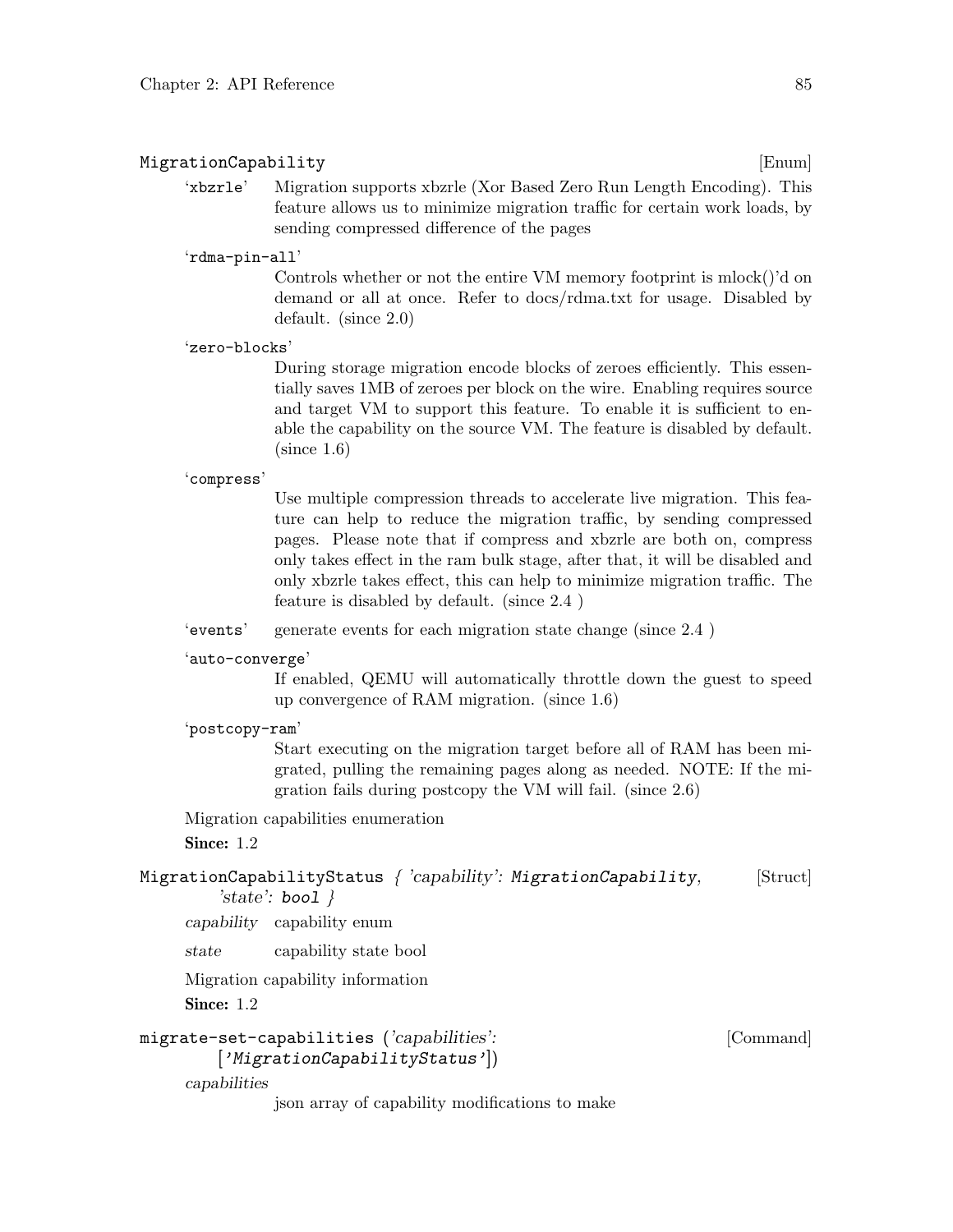Enable/Disable the following migration capabilities (like xbzrle)

# Since: 1.2 Example: -> { "execute": "migrate-set-capabilities" , "arguments": { "capabilities": [ { "capability": "xbzrle", "state": true } ] } }

```
['MigrationCapabilityStatus'] query-migrate-capabilities [Command]
```
()

Returns information about the current migration capabilities status

Returns: MigrationCapabilitiesStatus

Since: 1.2

#### Example:

```
-> { "execute": "query-migrate-capabilities" }
<- { "return": [
      {"state": false, "capability": "xbzrle"},
      {"state": false, "capability": "rdma-pin-all"},
      {"state": false, "capability": "auto-converge"},
      {"state": false, "capability": "zero-blocks"},
      {"state": false, "capability": "compress"},
      {"state": true, "capability": "events"},
      {"state": false, "capability": "postcopy-ram"}
  ]}
```
#### MigrationParameter [Enum]

'compress-level'

Set the compression level to be used in live migration, the compression level is an integer between 0 and 9, where 0 means no compression, 1 means the best compression speed, and 9 means best compression ratio which will consume more CPU.

#### 'compress-threads'

Set compression thread count to be used in live migration, the compression thread count is an integer between 1 and 255.

#### 'decompress-threads'

Set decompression thread count to be used in live migration, the decompression thread count is an integer between 1 and 255. Usually, decompression is at least 4 times as fast as compression, so set the decompressthreads to the number about 1/4 of compress-threads is adequate.

#### 'cpu-throttle-initial'

Initial percentage of time guest cpus are throttled when migration autoconverge is activated. The default value is 20. (Since 2.7)

## 'cpu-throttle-increment'

throttle percentage increase each time auto-converge detects that migration is not making progress. The default value is 10. (Since 2.7)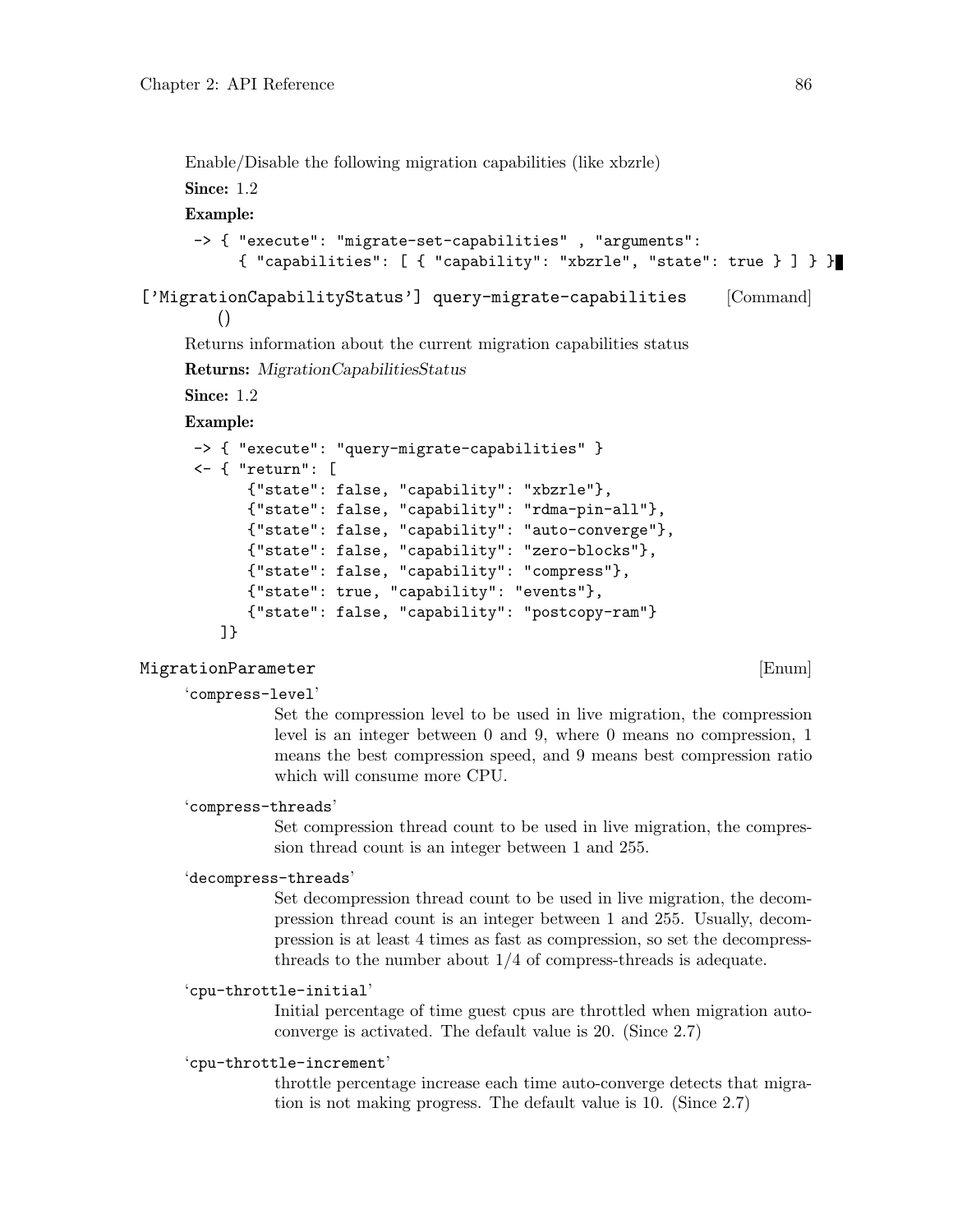#### 'tls-creds'

ID of the 'tls-creds' object that provides credentials for establishing a TLS connection over the migration data channel. On the outgoing side of the migration, the credentials must be for a 'client' endpoint, while for the incoming side the credentials must be for a 'server' endpoint. Setting this will enable TLS for all migrations. The default is unset, resulting in unsecured migration at the QEMU level. (Since 2.7)

#### 'tls-hostname'

hostname of the target host for the migration. This is required when using x509 based TLS credentials and the migration URI does not already include a hostname. For example if using fd: or exec: based migration, the hostname must be provided so that the server's x509 certificate identity can be validated. (Since 2.7)

Migration parameters enumeration

Since: 2.4

```
migrate-set-parameters (['compress-level': int], [Command]
         ['compress-threads': int], ['decompress-threads': int],
         ['cpu-throttle-initial': int], ['cpu-throttle-increment': int], ['tls-creds':
```

```
str], ['tls-hostname': str])
```
compress-level

compression level

```
compress-threads
```
compression thread count

```
decompress-threads
```
decompression thread count

```
cpu-throttle-initial
```
Initial percentage of time guest cpus are throttled when migration autoconverge is activated. The default value is 20. (Since 2.7)

## cpu-throttle-increment

throttle percentage increase each time auto-converge detects that migration is not making progress. The default value is 10. (Since 2.7)

tls-creds ID of the 'tls-creds' object that provides credentials for establishing a TLS connection over the migration data channel. On the outgoing side of the migration, the credentials must be for a 'client' endpoint, while for the incoming side the credentials must be for a 'server' endpoint. Setting this will enable TLS for all migrations. The default is unset, resulting in unsecured migration at the QEMU level. (Since 2.7)

tls-hostname

hostname of the target host for the migration. This is required when using x509 based TLS credentials and the migration URI does not already include a hostname. For example if using fd: or exec: based migration, the hostname must be provided so that the server's x509 certificate identity can be validated. (Since 2.7)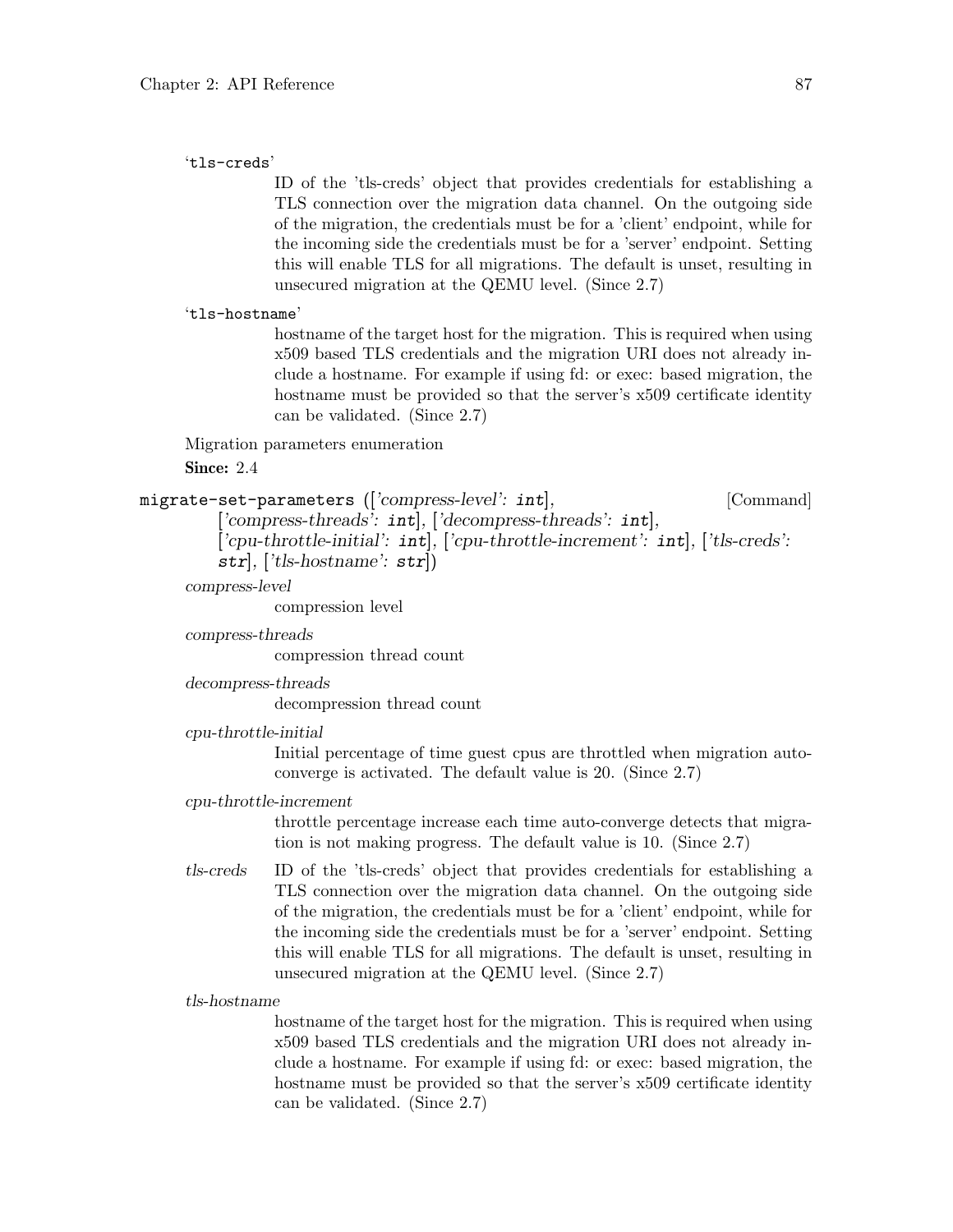Set the following migration parameters

Since: 2.4

## Example:

```
-> { "execute": "migrate-set-parameters" ,
     "arguments": { "compress-level": 1 } }
```

```
MigrationParameters { 'compress-level': int, 'compress-threads': int, [Struct]
         'decompress-threads': int, 'cpu-throttle-initial': int,
```
'cpu-throttle-increment': int, 'tls-creds': str, 'tls-hostname': str }

compress-level

compression level

compress-threads compression thread count

- decompress-threads decompression thread count
- cpu-throttle-initial

Initial percentage of time guest cpus are throttled when migration autoconverge is activated. The default value is 20. (Since 2.7)

#### cpu-throttle-increment

throttle percentage increase each time auto-converge detects that migration is not making progress. The default value is 10. (Since 2.7)

tls-creds ID of the 'tls-creds' object that provides credentials for establishing a TLS connection over the migration data channel. On the outgoing side of the migration, the credentials must be for a 'client' endpoint, while for the incoming side the credentials must be for a 'server' endpoint. Setting this will enable TLS for all migrations. The default is unset, resulting in unsecured migration at the QEMU level. (Since 2.7)

#### tls-hostname

hostname of the target host for the migration. This is required when using x509 based TLS credentials and the migration URI does not already include a hostname. For example if using fd: or exec: based migration, the hostname must be provided so that the server's x509 certificate identity can be validated. (Since 2.7)

## **Since: 2.4**

```
MigrationParameters query-migrate-parameters () [Command]
```
Returns information about the current migration parameters

Returns: MigrationParameters

Since: 2.4

```
-> { "execute": "query-migrate-parameters" }
<- { "return": {
```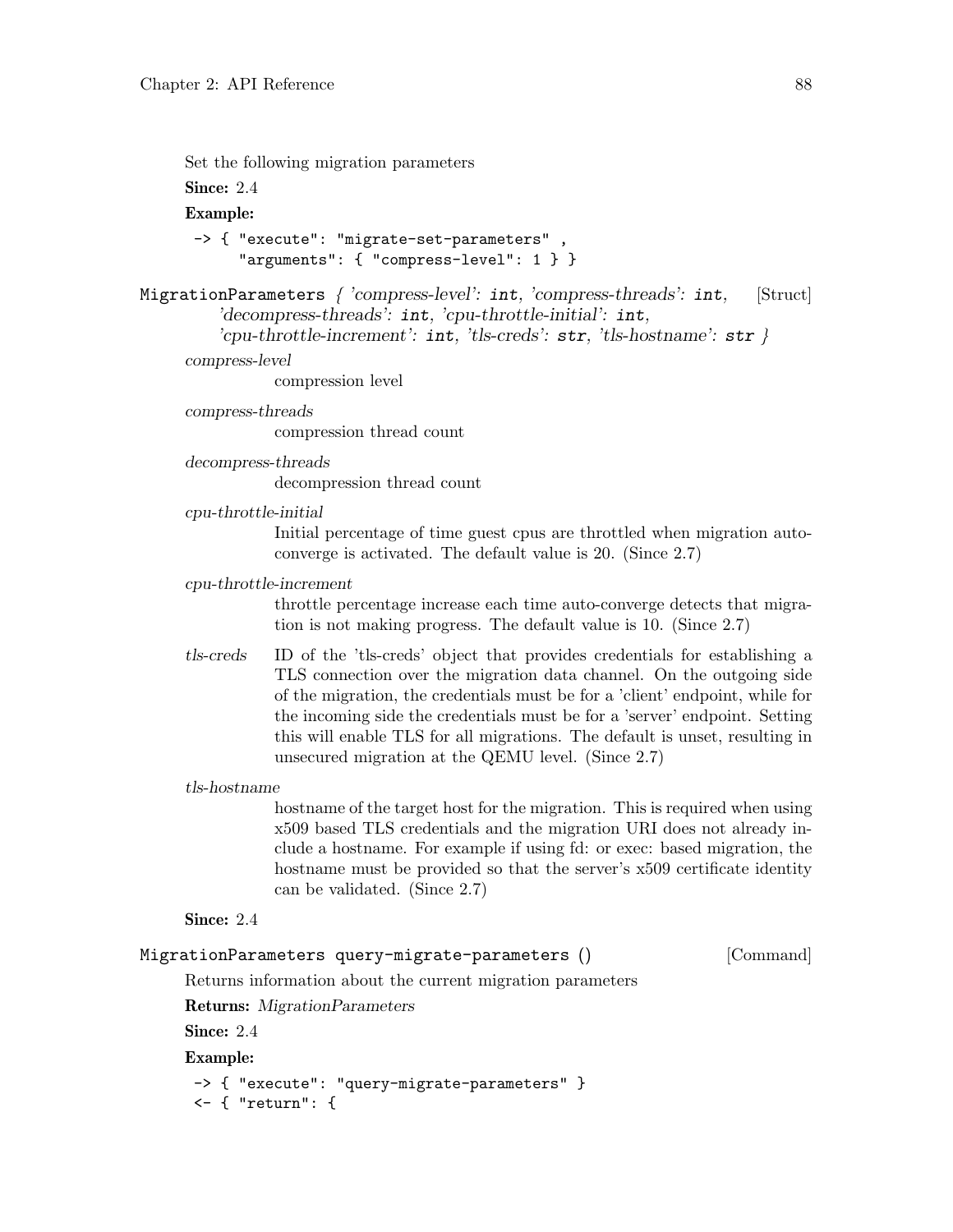```
"decompress-threads": 2,
                "cpu-throttle-increment": 10,
                "compress-threads": 8,
                "compress-level": 1,
                "cpu-throttle-initial": 20
             }
         }
client_migrate_info ('protocol: str, 'hostname': str, ['port]': [Command]
         int], ['tls-port': int], ['cert-subject': str]protocol must be "spice"
     hostname migration target hostname
     port* spice tcp port for plaintext channels
     tls-port<sup>*</sup> spice tcp port for tls-secured channels
     cert-subject*server certificate subject
```
Set migration information for remote display. This makes the server ask the client to automatically reconnect using the new parameters once migration finished successfully. Only implemented for SPICE.

```
Since: 0.14.0
```

```
Example:
```

```
-> { "execute": "client_migrate_info",
     "arguments": { "protocol": "spice",
                    "hostname": "virt42.lab.kraxel.org",
                    "port": 1234 } }
<- { "return": {} }
```

```
migrate-start-postcopy () [Command]
```
Followup to a migration command to switch the migration to postcopy mode. The postcopy-ram capability must be set before the original migration command. **Since: 2.5** 

Example:

-> { "execute": "migrate-start-postcopy" } <- { "return": {} }

```
MouseInfo \int'name': str, 'index': int, 'current': boo1, 'absolute': boo1 [Struct]
          }
```
name the name of the mouse device

index the index of the mouse device

current true if this device is currently receiving mouse events

absolute true if this device supports absolute coordinates as input

Information about a mouse device.

**Since:** 0.14.0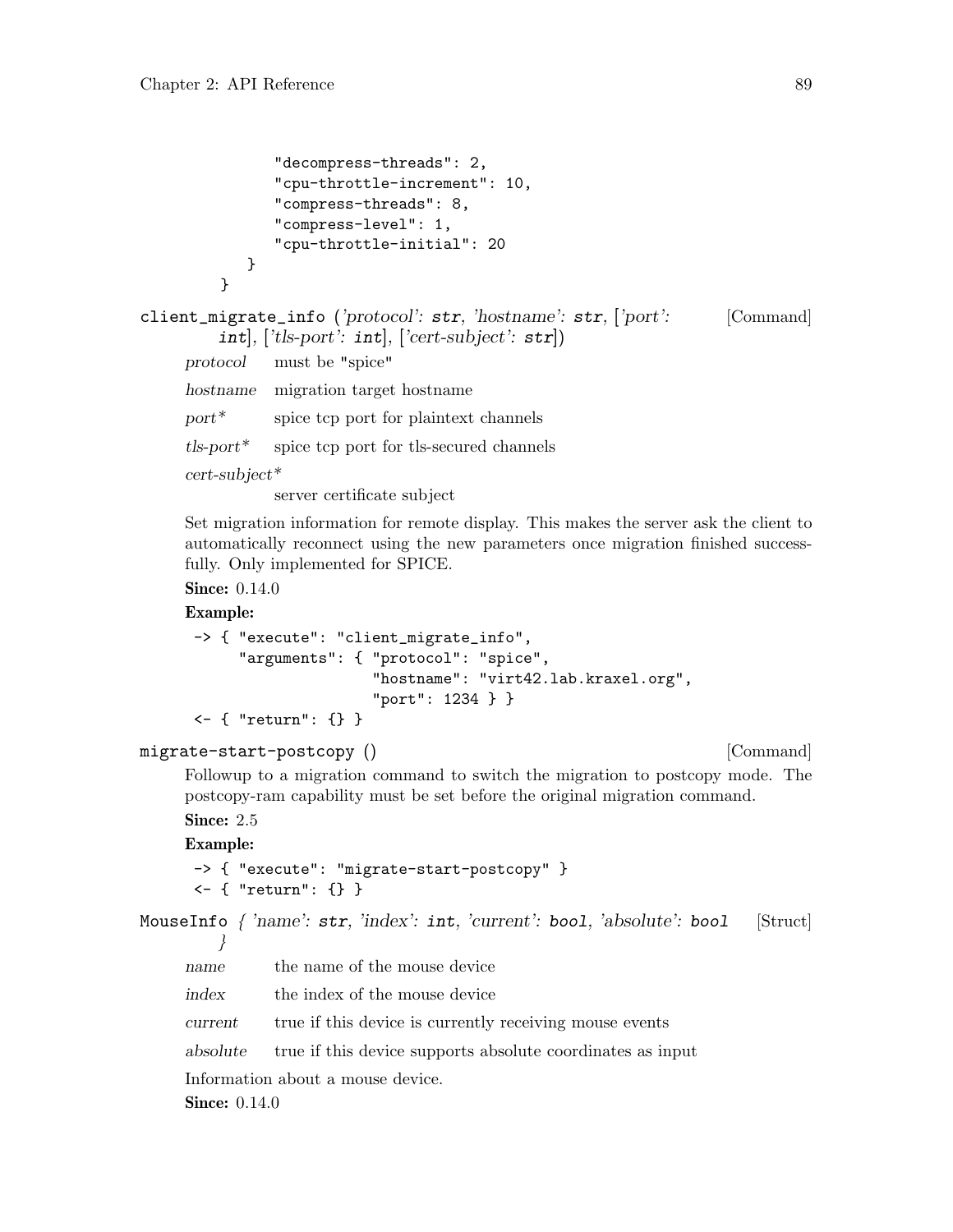```
['MouseInfo'] query-mice () [Command]
       Returns information about each active mouse device
       Returns: a list of MouseInfo for each device
       Since: 0.14.0
       Example:
        -> { "execute": "query-mice" }
        <- { "return": [
                     {
                         "name":"QEMU Microsoft Mouse",
                         "index":0,
                         "current":false,
                         "absolute":false
                     },
                     {
                         "name":"QEMU PS/2 Mouse",
                         "index":1,
                         "current":true,
                         "absolute":true
                     }
                ]
            }
CpuInfoArch [Enum]
       'query-cpus.'
       An enumeration of cpu types that enable additional information during
       Since: 2.6
CpuInfo \left[ \right. \left. \left. \right. \left. \left. \right. \right. \left. \left. \right. \right. \left. \left. \right. \left. \right. \left. \left. \right. \right. \left. \left. \right. \left. \left. \right. \right. \left. \left. \right. \left. \right. \left. \left. \right. \right. \left. \left. \left. \right. \right. \left. \left. \right. \right. \left. \left. \right. \right. \left. \left. \right. \right. \left. \left. \left. \right. \right. \left. \left. \right. \right. \left. \left. \right. \right. \left. \left. \right.CpuInfoPPC, 'mips': CpuInfoMIPS, 'tricore': CpuInfoTricore, 'other':
            CpuInfoOther ]
       CPU the index of the virtual CPU
       current this only exists for backwards compatibility and should be ignored
       halted true if the virtual CPU is in the halt state. Halt usually refers to a
                     processor specific low power mode.
       qom path path to the CPU object in the QOM tree (since 2.4)
       thread id ID of the underlying host thread
       arch architecture of the cpu, which determines which additional fields will be
                     listed (since 2.6)
       Information about a virtual CPU
       Notes: halted is a transient state that changes frequently. By the time the data is
       sent to the client, the guest may no longer be halted.
       Since: 0.14.0
```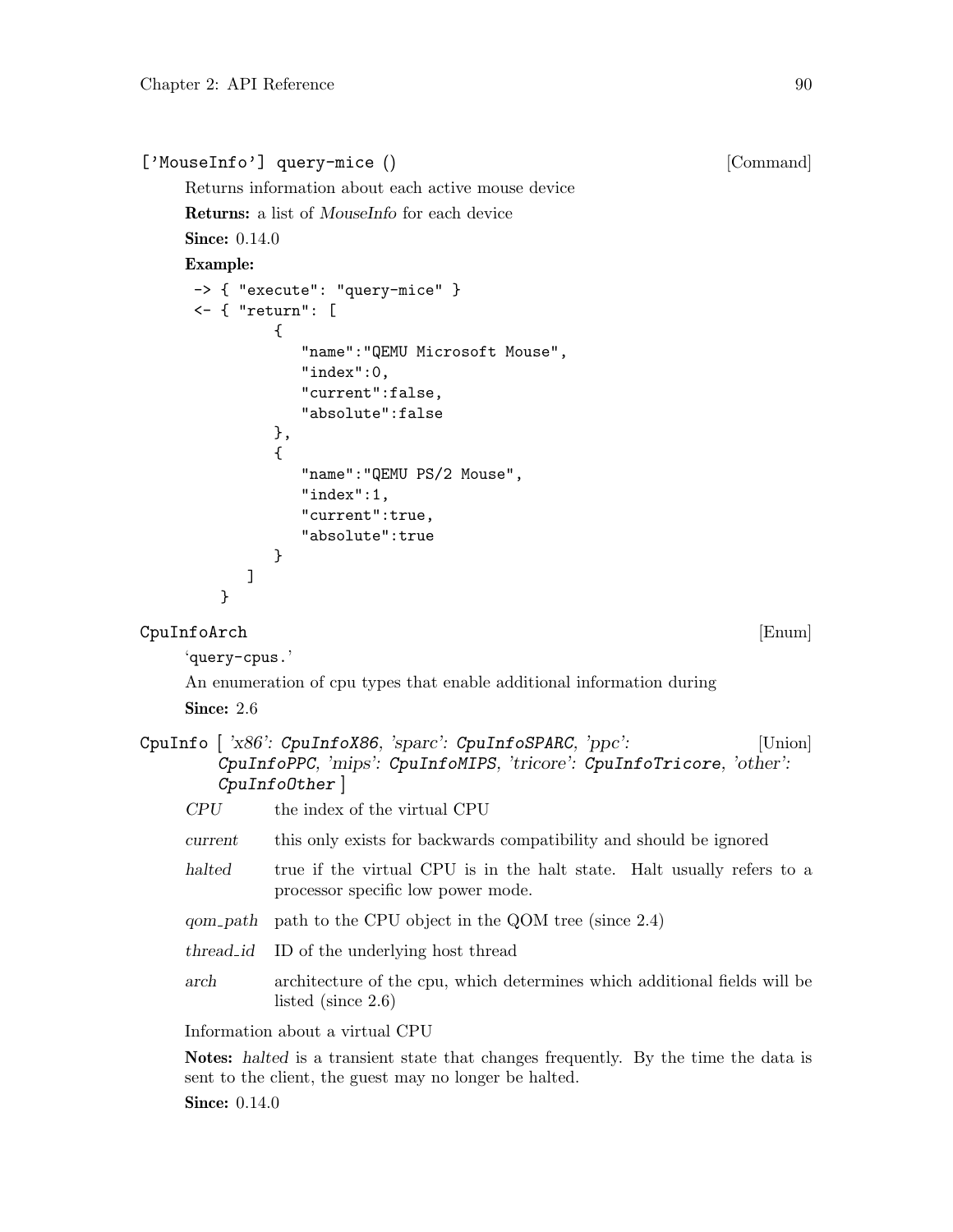| CpuInfoX86 $\{$ 'pc': int $\}$                                    |                                                                | [Struct]  |
|-------------------------------------------------------------------|----------------------------------------------------------------|-----------|
| pc                                                                | the 64-bit instruction pointer                                 |           |
| Since: 2.6                                                        | Additional information about a virtual i386 or $x86.64$ CPU    |           |
| CpuInfoSPARC $\{$ 'pc': int, 'npc': int $\}$                      |                                                                | [Struct]  |
| pc                                                                | the PC component of the instruction pointer                    |           |
| $_{\rm npc}$                                                      | the NPC component of the instruction pointer                   |           |
| Since: 2.6                                                        | Additional information about a virtual SPARC CPU               |           |
| CpuInfoPPC $\{ 'nip'; int \}$                                     |                                                                | [Struct]  |
| $\dot{np}$                                                        | the instruction pointer                                        |           |
| Since: $2.6$                                                      | Additional information about a virtual PPC CPU                 |           |
| CpuInfoMIPS $\{$ 'PC': int $\}$                                   |                                                                | [Struct]  |
| PC                                                                | the instruction pointer                                        |           |
| Since: 2.6                                                        | Additional information about a virtual MIPS CPU                |           |
| CpuInfoTricore $\{$ 'PC': int $\}$                                |                                                                | [Struct]  |
| PC                                                                | the instruction pointer                                        |           |
| Since: 2.6                                                        | Additional information about a virtual Tricore CPU             |           |
| CpuInfoOther $\{\}$                                               |                                                                | [Struct]  |
| Since: 2.6                                                        | No additional information is available about the virtual CPU   |           |
| ['CpuInfo'] query-cpus ()                                         |                                                                | [Command] |
|                                                                   | Returns a list of information about each virtual CPU.          |           |
|                                                                   | <b>Returns:</b> a list of <i>CpuInfo</i> for each virtual CPU  |           |
| <b>Since:</b> 0.14.0                                              |                                                                |           |
| Example:                                                          |                                                                |           |
| -> { "execute": "query-cpus" }<br>$\leftarrow$ { "return": [<br>€ |                                                                |           |
|                                                                   | "CPU":0,                                                       |           |
|                                                                   | "current":true,                                                |           |
|                                                                   | "halted":false,<br>"qom_path":"/machine/unattached/device[0]", |           |
|                                                                   |                                                                |           |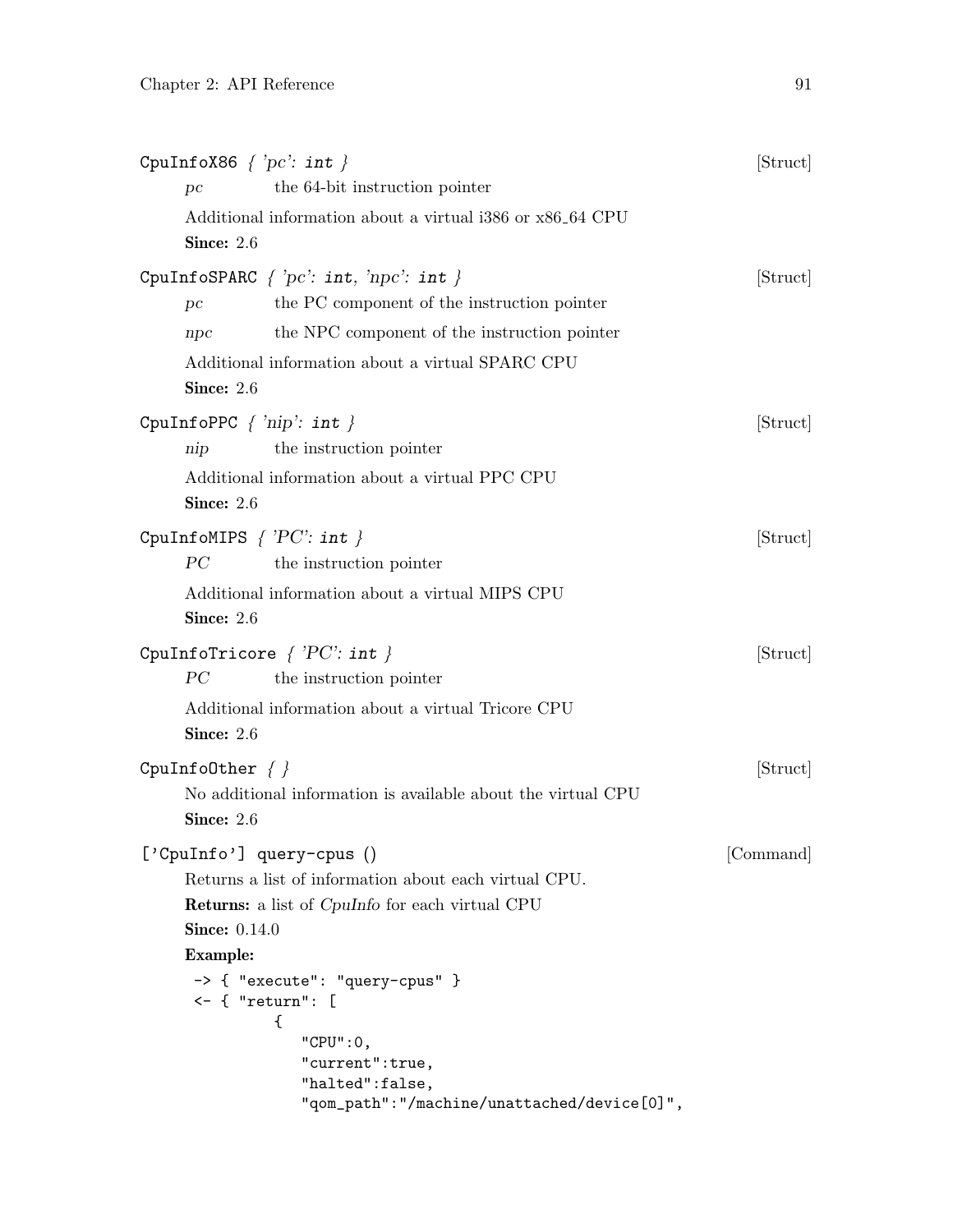```
"arch":"x86",
                  "pc":3227107138,
                  "thread_id":3134
               },
               {
                  "CPU":1,
                  "current":false,
                  "halted":true,
                  "qom_path":"/machine/unattached/device[2]",
                  "arch":"x86",
                  "pc":7108165,
                  "thread_id":3135
               }
            ]
         }
IOThreadInfo \{ 'id': str, 'thread-id': int \} [Struct]
     id the identifier of the iothread
     thread-id ID of the underlying host thread
     Information about an iothread
     Since: 2.0
['IOThreadInfo'] query-iothreads () [Command]
     Returns a list of information about each iothread.
     Note this list excludes the QEMU main loop thread, which is not declared using the
     -object iothread command-line option. It is always the main thread of the process.
     Returns: a list of IOThreadInfo for each iothread
     Since: 2.0
     Example:
      -> { "execute": "query-iothreads" }
      <- { "return": [
               {
                  "id":"iothread0",
                  "thread-id":3134
```

```
},
         {
           "id":"iothread1",
           "thread-id":3135
         }
       ]
     }
NetworkAddressFamily [Enum]
```

| ʻipv4' | IPV4 family |
|--------|-------------|
| ʻipv6' | IPV6 family |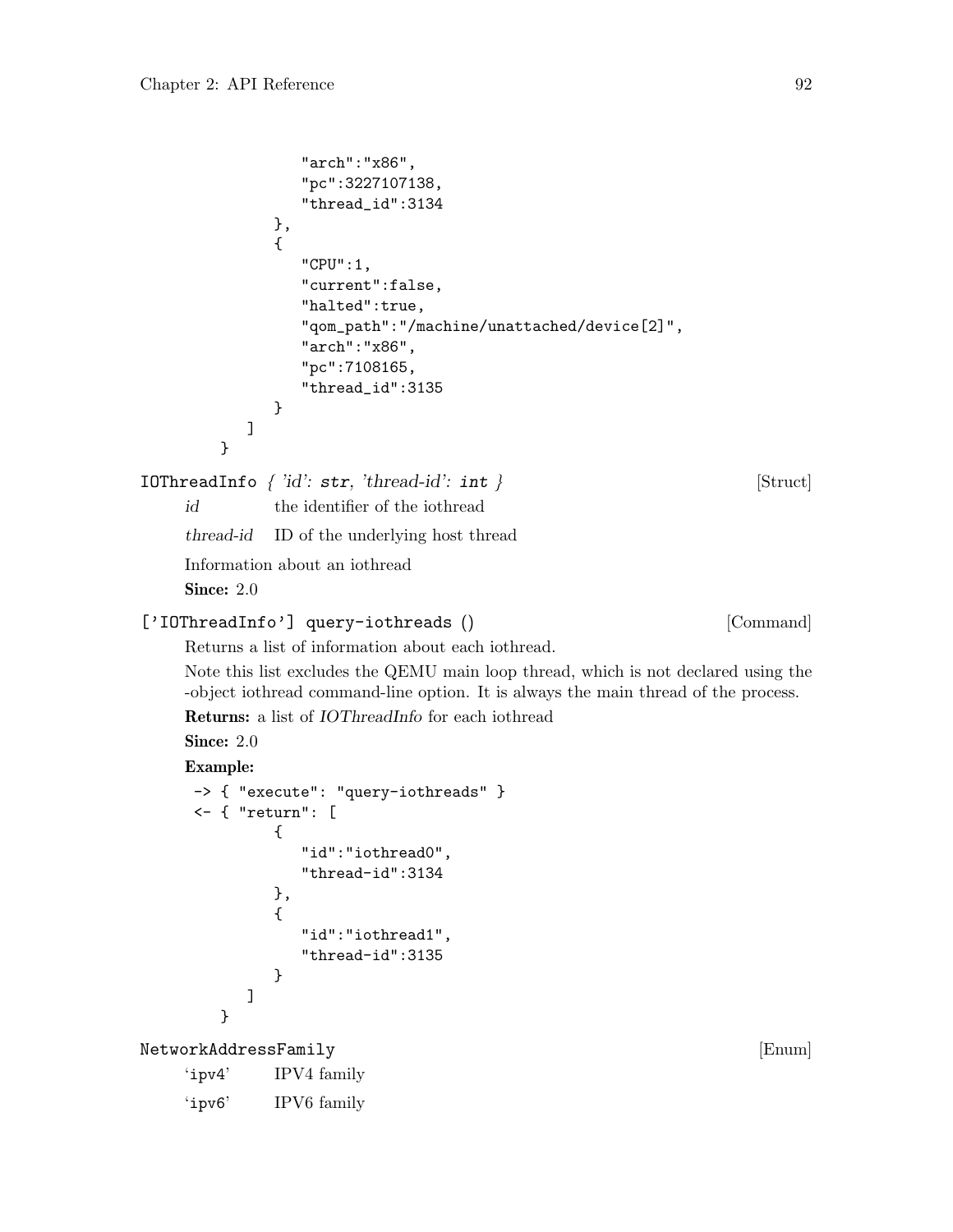| $'$ unix'                  | unix socket                                                                                                                                                                                 |          |
|----------------------------|---------------------------------------------------------------------------------------------------------------------------------------------------------------------------------------------|----------|
| 'unknown' otherwise        |                                                                                                                                                                                             |          |
|                            | The network address family                                                                                                                                                                  |          |
| Since: 2.1                 |                                                                                                                                                                                             |          |
|                            | VncBasicInfo $\{ 'host': str, 'service': str, 'family':$<br>NetworkAddressFamily, 'websocket': bool }                                                                                       | [Struct] |
| host                       | IP address                                                                                                                                                                                  |          |
| service                    | The service name of the vnc port. This may depend on the host system's<br>service database so symbolic names should not be relied on.                                                       |          |
| family                     | address family                                                                                                                                                                              |          |
|                            | websocket true in case the socket is a websocket (since 2.3).                                                                                                                               |          |
| Since: $2.1$               | The basic information for vnc network connection                                                                                                                                            |          |
| $auth^*$                   | VncServerInfo $\{$ ['auth': str] $\}$<br>authentication method                                                                                                                              | [Struct] |
| Since: 2.1                 | The network connection information for server                                                                                                                                               |          |
| $x509$ <sub>-</sub> dname* | VncClientInfo $\{$ ['x509_dname': str], ['sasl_username': str] $\}$<br>If x509 authentication is in use, the Distinguished Name of the client.                                              | [Struct] |
| sasl_username*             | If SASL authentication is in use, the SASL username used for authenti-<br>cation.                                                                                                           |          |
| <b>Since: 0.14.0</b>       | Information about a connected VNC client.                                                                                                                                                   |          |
|                            | VncInfo $\{$ 'enabled': bool, $[\text{'host': str}]$ , $[\text{'family':}$<br>NetworkAddressFamily], ['service': str], ['auth': str], ['clients':<br>$['UncClientInfo']$ }                  | [Struct] |
| enabled                    | true if the VNC server is enabled, false otherwise                                                                                                                                          |          |
| $host*$                    | The hostname the VNC server is bound to. This depends on the name<br>resolution on the host and may be an IP address.                                                                       |          |
| $family^*$                 | 'ipv6' if the host is listening for IPv6 connections 'ipv4' if the host is<br>listening for IPv4 connections 'unix' if the host is listening on a unix<br>domain socket 'unknown' otherwise |          |
| service*                   | The service name of the server's port. This may depends on the host<br>system's service database so symbolic names should not be relied on.                                                 |          |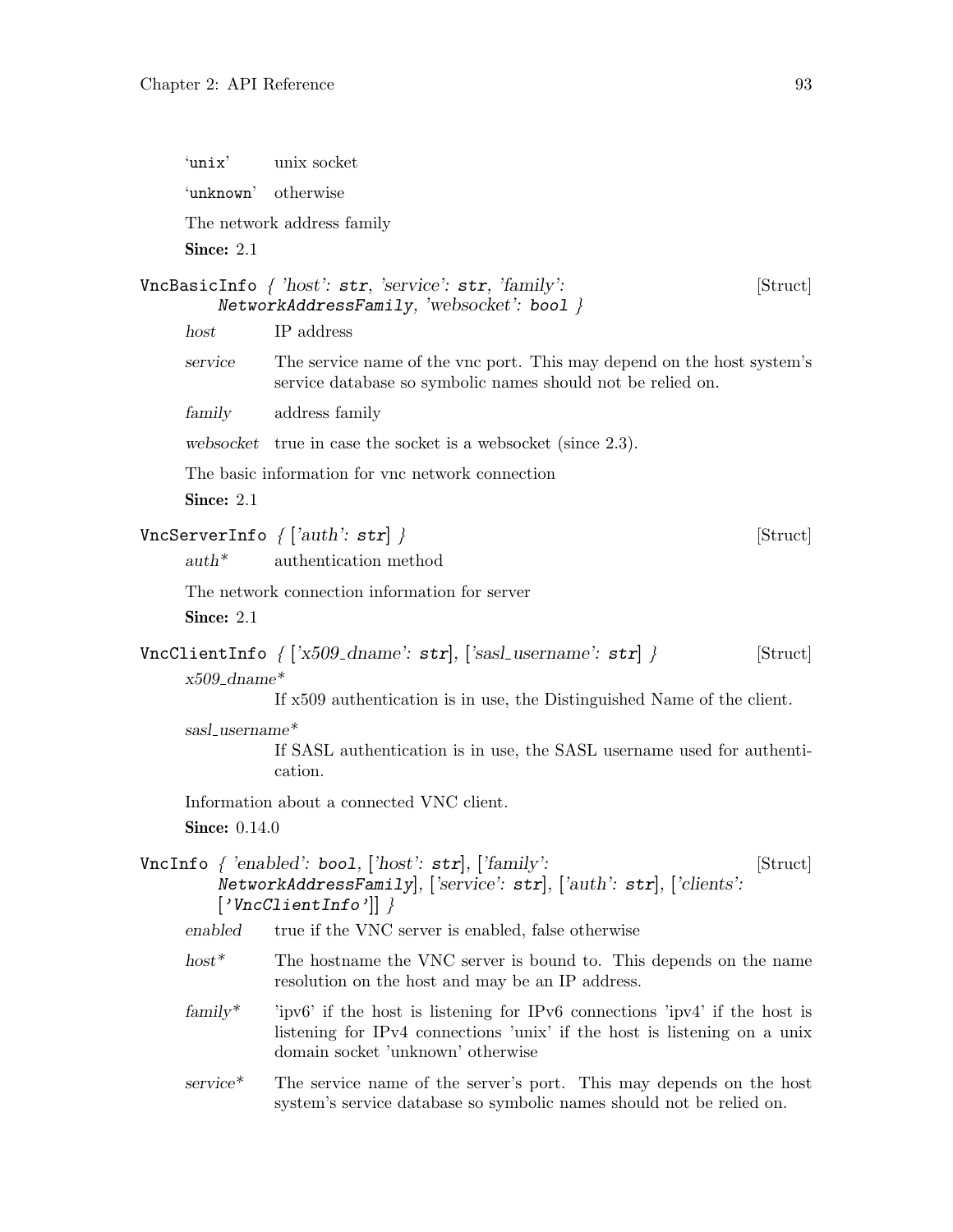$auth*$  the current authentication type used by the server 'none' if no authentication is being used 'vnc' if VNC authentication is being used 'vencrypt+plain' if VEncrypt is used with plain text authentication 'vencrypt+tls+none' if VEncrypt is used with TLS and no authentication 'vencrypt+tls+vnc' if VEncrypt is used with TLS and VNC authentication 'vencrypt+tls+plain' if VEncrypt is used with TLS and plain text auth 'vencrypt+x509+none' if VEncrypt is used with x509 and no auth 'vencrypt+x509+vnc' if VEncrypt is used with x509 and VNC auth 'vencrypt+x509+plain' if VEncrypt is used with x509 and plain text auth 'vencrypt+tls+sasl' if VEncrypt is used with TLS and SASL auth 'vencrypt+x509+sasl' if VEncrypt is used with x509 and SASL auth

#### clients a list of VncClientInfo of all currently connected clients

Information about the VNC session.

Since: 0.14.0

#### VncPriAuth [Enum]

vnc primary authentication method.

Since: 2.3

## VncVencryptSubAuth [Enum]

vnc sub authentication method with vencrypt.

Since: 2.3

| $VncInfo2$ { 'id': str, 'server': [' $VncBasicInfo$ '], 'clients':    | [Struct] |
|-----------------------------------------------------------------------|----------|
| $[\cdot$ VncClientInfo', 'auth': VncPrimaryAuth, $[\cdot]$ vencrypt': |          |
| VncVencyptSubAuth, [ 'display': str]                                  |          |

| id | vnc server name. |  |
|----|------------------|--|
|    |                  |  |

- server A list of VncBasincInfo describing all listening sockets. The list can be empty (in case the vnc server is disabled). It also may have multiple entries: normal + websocket, possibly also ipv4 + ipv6 in the future.
- clients A list of VncClientInfo of all currently connected clients. The list can be empty, for obvious reasons.
- auth The current authentication type used by the server
- vencrypt $*$  The vencrypt sub authentication type used by the server, only specified in case auth  $==$  vencrypt.
- display\* The display device the vnc server is linked to.

Information about a vnc server

Since: 2.3

## VncInfo query-vnc () [Command]

Returns information about the current VNC server Returns: VncInfo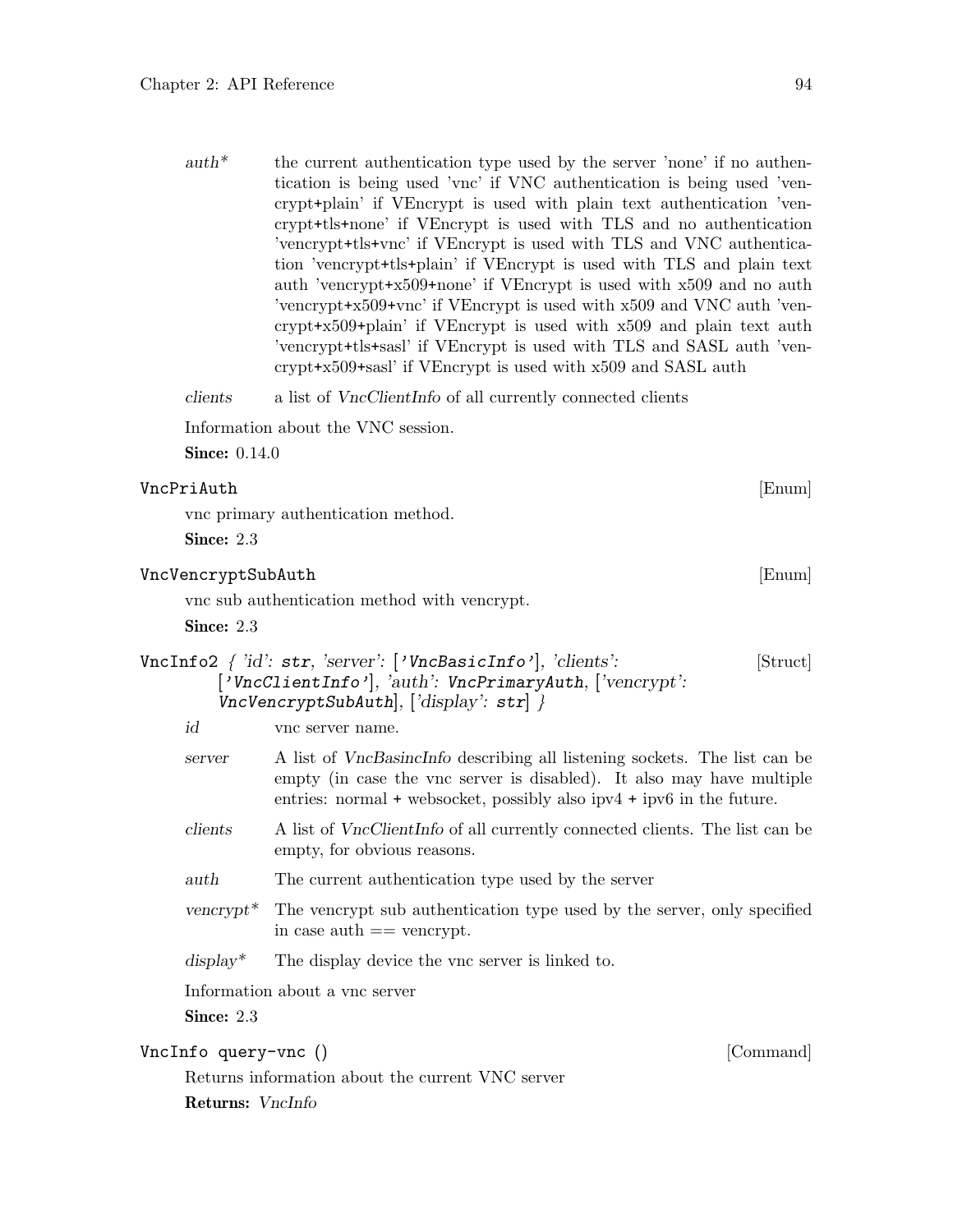```
Since: 0.14.0
     Example:
      -> { "execute": "query-vnc" }
      <- { "return": {
               "enabled":true,
               "host":"0.0.0.0",
               "service":"50402",
               "auth":"vnc",
               "family":"ipv4",
               "clients":[
                  {
                     "host":"127.0.0.1",
                     "service":"50401",
                     "family":"ipv4"
                  }
               ]
            }
         }
['VncInfo2'] query-vnc-servers () [Command]
     Returns a list of vnc servers. The list can be empty.
     Returns: a list of VncInfo2
     Since: 2.3
SpiceBasicInfo \{ 'host': str, 'port': str, 'family': \ [Struct]
        NetworkAddressFamily }
     host IP address
     port port number
     family address family
     The basic information for SPICE network connection
     Since: 2.1
SpiceServerInfo \{'auth': str\} } [Struct]
     auth* authentication method
     Information about a SPICE server
     Since: 2.1
SpiceChannel { 'connection-id': int, 'channel-type': int, 'channel-id': [Struct]
        int, 'tls': bool \}connection-id
               SPICE connection id number. All channels with the same id belong to
               the same SPICE session.
     channel-type
               SPICE channel type number. "1" is the main control channel, filter for
               this one if you want to track spice sessions only
```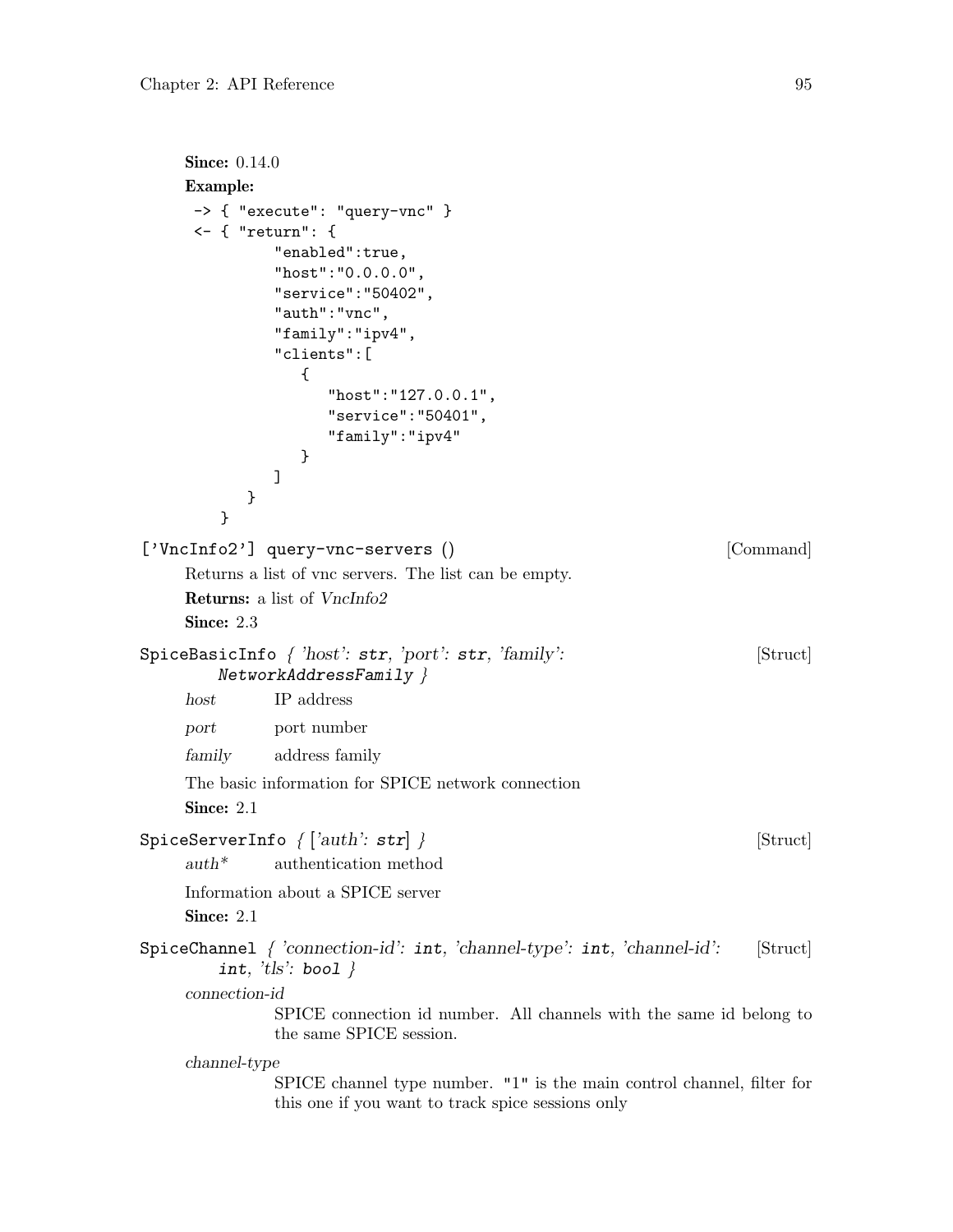- channel-id SPICE channel ID number. Usually "0", might be different when multiple channels of the same type exist, such as multiple display channels in a multihead setup
- tls true if the channel is encrypted, false otherwise.

Information about a SPICE client channel.

**Since:** 0.14.0

## SpiceQueryMouseMode [Enum]

'client' Mouse cursor position is determined by the client.

'server' Mouse cursor position is determined by the server.

'unknown' No information is available about mouse mode used by the spice server.

An enumeration of Spice mouse states.

Note: spice/enums.h has a SpiceMouseMode already, hence the name.

Since: 1.1

| SpiceInfo { 'enabled': bool, 'migrated': bool, ['host': $str]$ , ['port': | [Struct] |
|---------------------------------------------------------------------------|----------|
| int ,  'tls-port': int , ['auth': $str$ ], ['compiled-version': $str$ ],  |          |
| 'mouse-mode': SpiceQueryMouseMode, ['channels': ['SpiceChannel']] }       |          |

enabled true if the SPICE server is enabled, false otherwise

- migrated true if the last guest migration completed and spice migration had completed as well. false otherwise. (since 1.4)
- host<sup>\*</sup> The hostname the SPICE server is bound to. This depends on the name resolution on the host and may be an IP address.
- port\* The SPICE server's port number.

compiled-version\*

SPICE server version.

- tls-port\* The SPICE server's TLS port number.
- $auth*$  the current authentication type used by the server 'none' if no authentication is being used 'spice' uses SASL or direct TLS authentication, depending on command line options

mouse-mode

The mode in which the mouse cursor is displayed currently. Can be determined by the client or the server, or unknown if spice server doesn't provide this information. (since: 1.1)

channels a list of SpiceChannel for each active spice channel

Information about the SPICE session.

**Since:** 0.14.0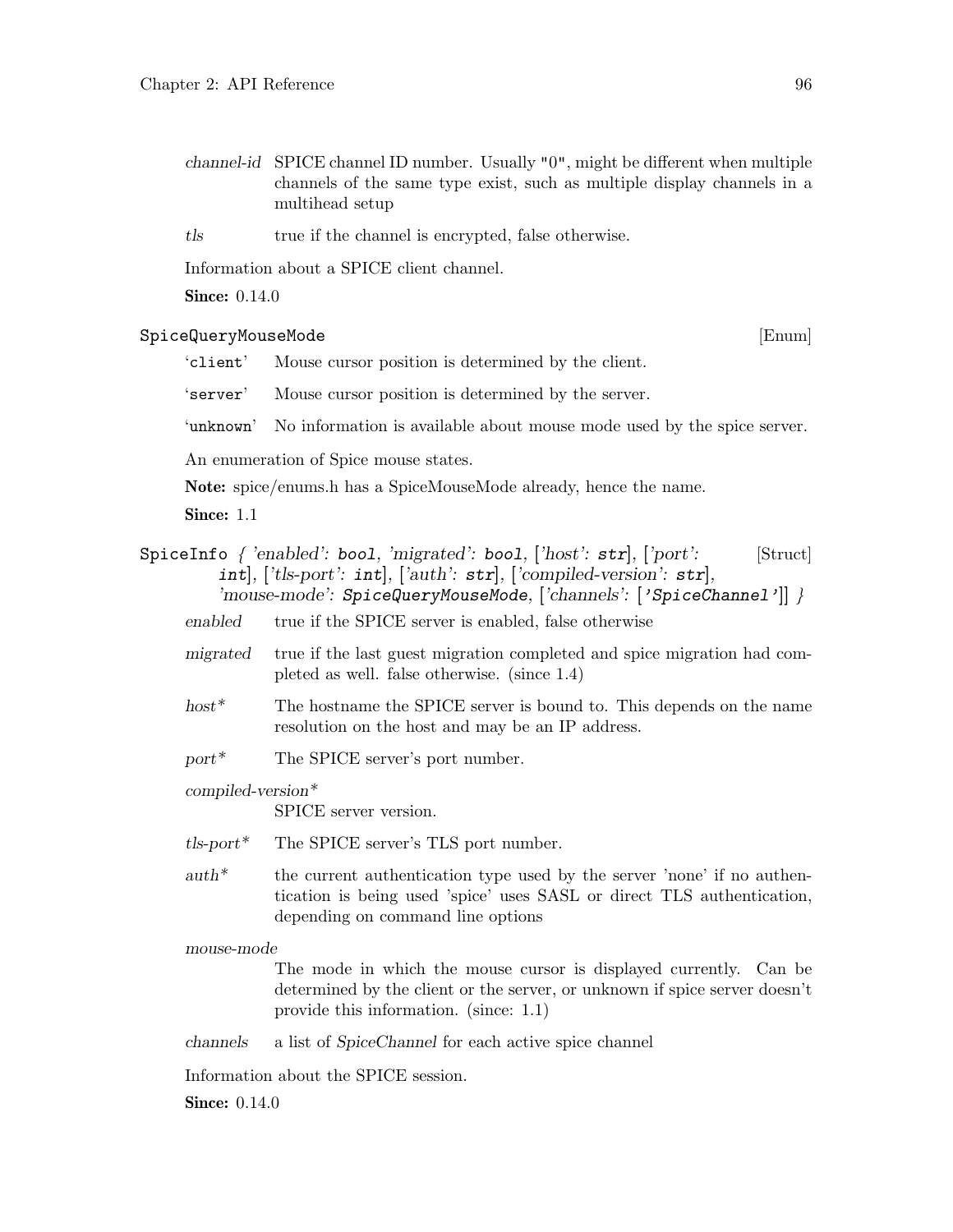```
SpiceInfo query-spice () [Command]
    Returns information about the current SPICE server
    Returns: SpiceInfo
    Since: 0.14.0
    Example:
     -> { "execute": "query-spice" }
     <- { "return": {
              "enabled": true,
              "auth": "spice",
              "port": 5920,
              "tls-port": 5921,
              "host": "0.0.0.0",
              "channels": [
                 {
                   "port": "54924",
                   "family": "ipv4",
                   "channel-type": 1,
                   "connection-id": 1804289383,
                   "host": "127.0.0.1",
                   "channel-id": 0,
                   "tls": true
                 },
                 {
                   "port": "36710",
                   "family": "ipv4",
                   "channel-type": 4,
                   "connection-id": 1804289383,
                   "host": "127.0.0.1",
                   "channel-id": 0,
                   "tls": false
                 },
                 [ ... more channels follow ... ]
              ]
           }
        }
BalloonInfo \{ 'actual': int \} [Struct]
    actual the number of bytes the balloon currently contains
    Information about the guest balloon device.
    Since: 0.14.0
BalloonInfo query-balloon () [Command]
    Return information about the balloon device.
    Returns: BalloonInfo on success
```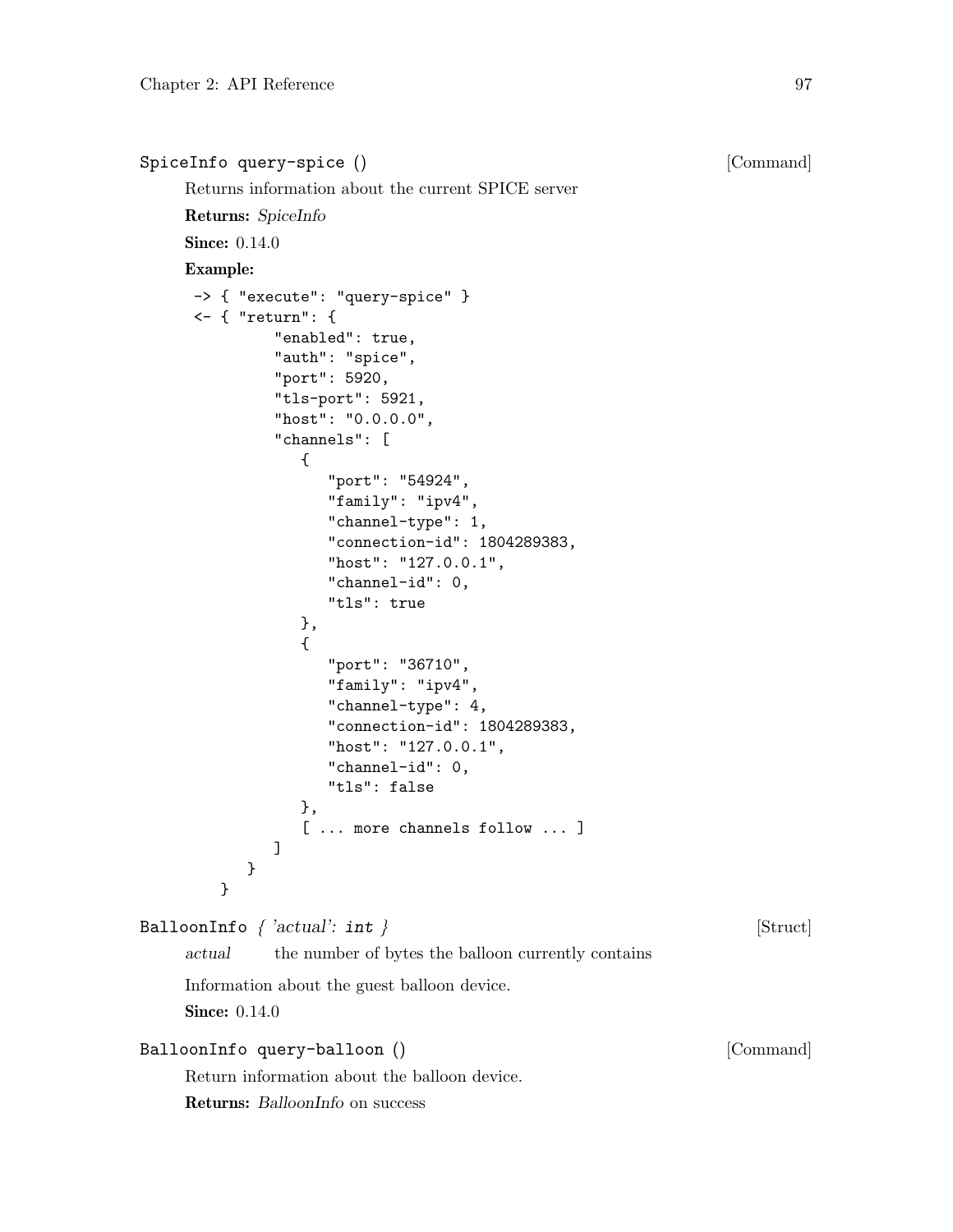If the balloon driver is enabled but not functional because the KVM kernel module cannot support it, KvmMissingCap If no balloon device is present, DeviceNotActive **Since:** 0.14.0 Example: -> { "execute": "query-balloon" } <- { "return": { "actual": 1073741824, } } PciMemoryRange { 'base': int, 'limit': int } [Struct] base the starting address (guest physical) limit the ending address (guest physical) A PCI device memory region **Since:** 0.14.0 PciMemoryRegion { 'bar': int, 'type': str, 'address': int, 'size': int, [Struct] ['prefetch': boo1], ['mem\_type\_64': boo1] } bar the index of the Base Address Register for this region type 'io' if the region is a PIO region 'memory' if the region is a MMIO region size memory size  $prefetch*$  if type is 'memory', true if the memory is prefetchable mem\_type\_ $64*$ if type is 'memory', true if the BAR is 64-bit Information about a PCI device I/O region. **Since:** 0.14.0 PciBusInfo { 'number': int, 'secondary': int, 'subordinate': int, [Struct] 'io\_range': PciMemoryRange, 'memory\_range': PciMemoryRange, 'prefetchable range': PciMemoryRange } number primary bus interface number. This should be the number of the bus the device resides on. secondary secondary bus interface number. This is the number of the main bus for the bridge subordinate This is the highest number bus that resides below the bridge. io range The PIO range for all devices on this bridge memory\_range The MMIO range for all devices on this bridge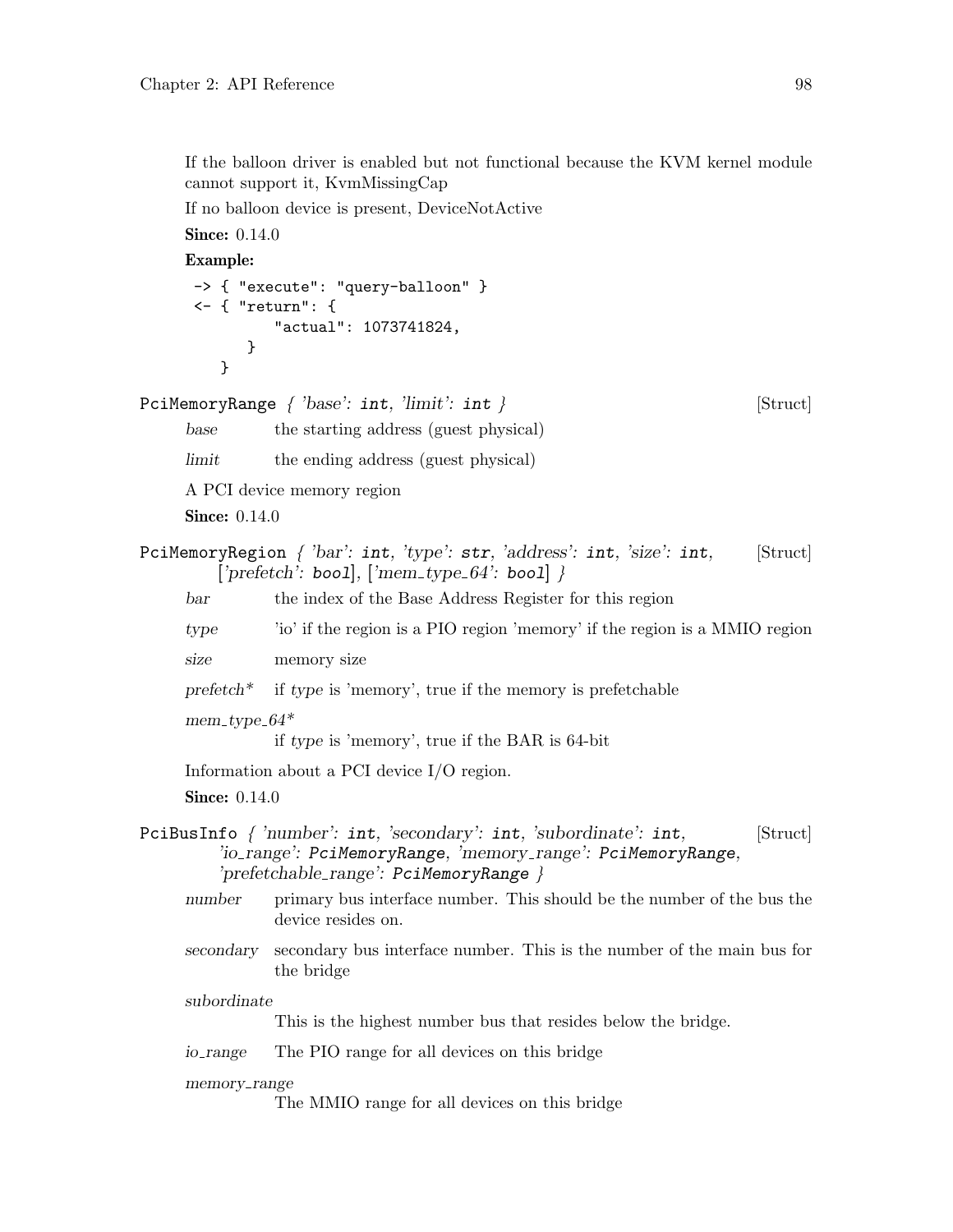| prefetchable_range<br>The range of prefetchable MMIO for all devices on this bridge |                                                                                                                                                                                                                   |          |  |
|-------------------------------------------------------------------------------------|-------------------------------------------------------------------------------------------------------------------------------------------------------------------------------------------------------------------|----------|--|
| Information about a bus of a PCI Bridge device                                      |                                                                                                                                                                                                                   |          |  |
| Since: 2.4                                                                          |                                                                                                                                                                                                                   |          |  |
|                                                                                     | PciBridgeInfo { 'bus': PciBusInfo, ['devices': ['PciDeviceInfo']] }                                                                                                                                               | [Struct] |  |
| bus                                                                                 | information about the bus the device resides on                                                                                                                                                                   |          |  |
| devices                                                                             | a list of <i>PciDeviceInfo</i> for each device on this bridge                                                                                                                                                     |          |  |
| <b>Since:</b> 0.14.0                                                                | Information about a PCI Bridge device                                                                                                                                                                             |          |  |
|                                                                                     | PciDeviceClass $\{ [ 'desc': str], 'class': int \}$                                                                                                                                                               | [Struct] |  |
| $desc^*$                                                                            | a string description of the device's class                                                                                                                                                                        |          |  |
| class                                                                               | the class code of the device                                                                                                                                                                                      |          |  |
|                                                                                     | Information about the Class of a PCI device                                                                                                                                                                       |          |  |
| Since: 2.4                                                                          |                                                                                                                                                                                                                   |          |  |
|                                                                                     | PciDeviceId { 'device': int, 'vendor': int }                                                                                                                                                                      | [Struct] |  |
| device                                                                              | the PCI device id                                                                                                                                                                                                 |          |  |
| vendor                                                                              | the PCI vendor id                                                                                                                                                                                                 |          |  |
|                                                                                     | Information about the Id of a PCI device                                                                                                                                                                          |          |  |
| <b>Since: 2.4</b>                                                                   |                                                                                                                                                                                                                   |          |  |
|                                                                                     | PciDeviceInfo $\{$ 'bus': int, 'slot': int, 'function': int, 'class_info':<br>PciDeviceClass, 'id': PciDeviceId, ['irq': int], 'qdev_id': str,<br>['pci_bridge': PciBridgeInfo], 'regions': ['PciMemoryRegion'] } | [Struct] |  |
| bus                                                                                 | the bus number of the device                                                                                                                                                                                      |          |  |
| slot                                                                                | the slot the device is located in                                                                                                                                                                                 |          |  |
| function                                                                            | the function of the slot used by the device                                                                                                                                                                       |          |  |
|                                                                                     | class_info the class of the device                                                                                                                                                                                |          |  |
| id                                                                                  | the PCI device id                                                                                                                                                                                                 |          |  |
| $irq^*$                                                                             | if an IRQ is assigned to the device, the IRQ number                                                                                                                                                               |          |  |
| qdev <sub>-</sub> id                                                                | the device name of the PCI device                                                                                                                                                                                 |          |  |
|                                                                                     | pci-bridge if the device is a PCI bridge, the bridge information                                                                                                                                                  |          |  |
| regions                                                                             | a list of the PCI I/O regions associated with the device                                                                                                                                                          |          |  |
|                                                                                     | Information about a PCI device                                                                                                                                                                                    |          |  |
| informational.                                                                      | Notes: the contents of <i>class_info.desc</i> are not stable and should only be treated as                                                                                                                        |          |  |
| <b>Since: 0.14.0</b>                                                                |                                                                                                                                                                                                                   |          |  |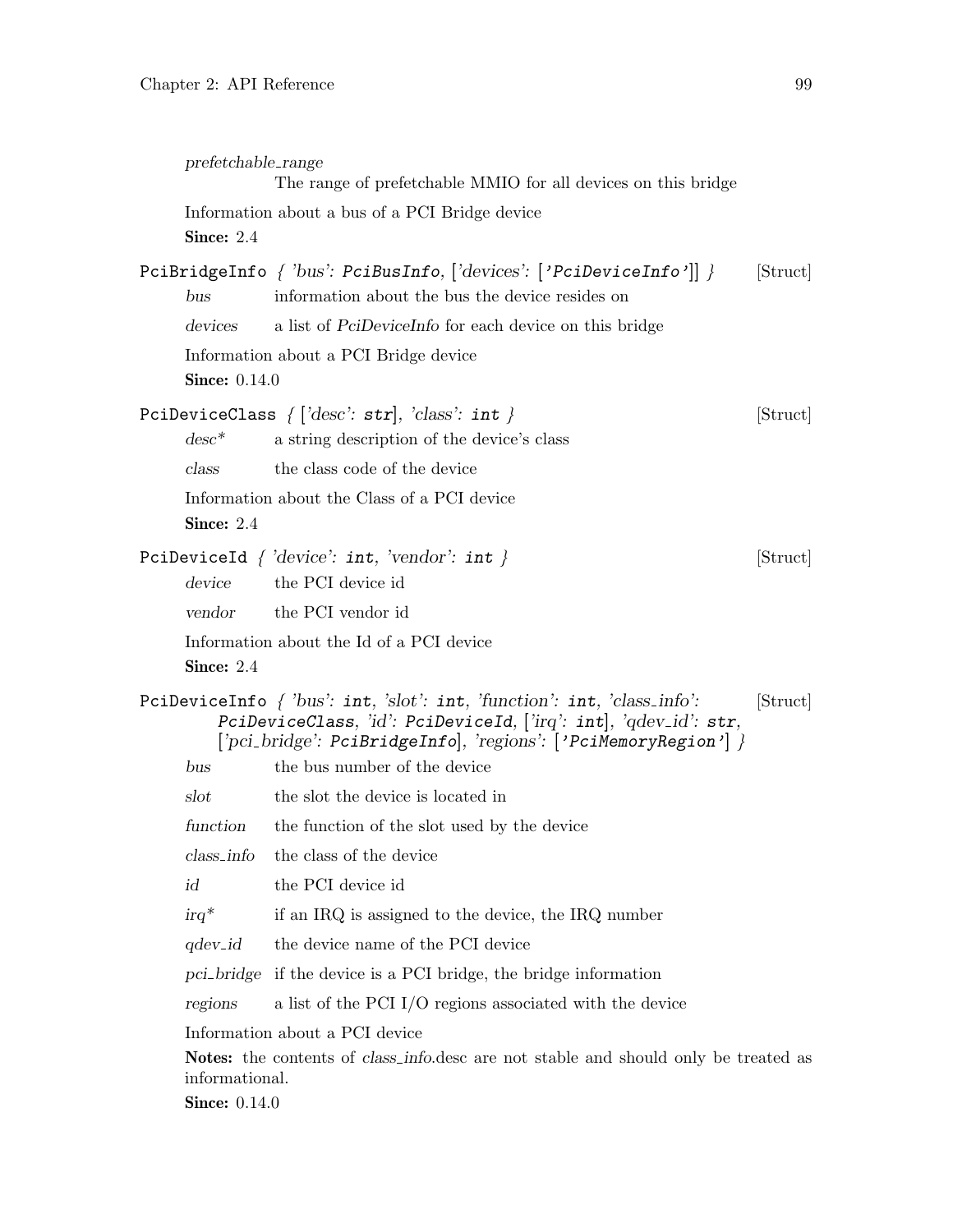PciInfo { 'bus': int, 'devices': ['PciDeviceInfo'] } [Struct] bus the bus index devices a list of devices on this bus Information about a PCI bus **Since:** 0.14.0

['PciInfo'] query-pci () [Command]

Return information about the PCI bus topology of the guest.

Returns: a list of PciInfo for each PCI bus. Each bus is represented by a json-object, which has a key with a json-array of all PCI devices attached to it. Each device is represented by a json-object.

Note: This example has been shortened as the real response is too long.

```
-> { "execute": "query-pci" }
<- { "return": [
         {
             "bus": 0,
             "devices": [
                {
                   "bus": 0,
                   "qdev_id": "",
                   "slot": 0,
                   "class_info": {
                      "class": 1536,
                      "desc": "Host bridge"
                   },
                   "id": {
                      "device": 32902,
                      "vendor": 4663
                   },
                   "function": 0,
                   "regions": [
                   \mathbf{I}},
                {
                   "bus": 0,
                   "qdev_id": "",
                   "slot": 1,
                   "class_info": {
                      "class": 1537,
                      "desc": "ISA bridge"
                   },
                   "id": {
```
Since: 0.14.0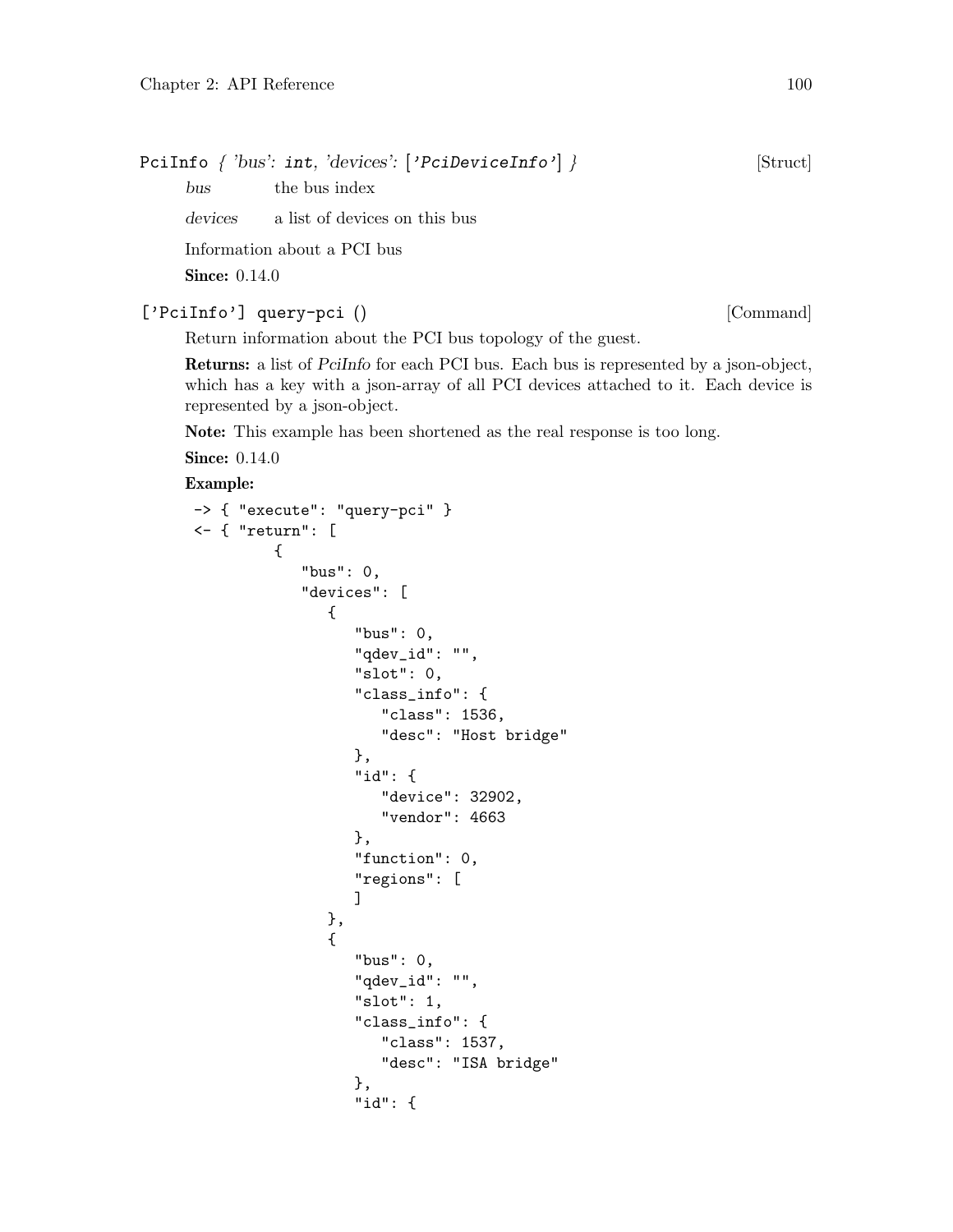```
"device": 32902,
      "vendor": 28672
   },
   "function": 0,
   "regions": [
   ]
},
{
   "bus": 0,
   "qdev_id": "",
   "slot": 1,
   "class_info": {
      "class": 257,
      "desc": "IDE controller"
   },
   "id": {
      "device": 32902,
      "vendor": 28688
   },
   "function": 1,
   "regions": [
      {
         "bar": 4,
         "size": 16,
         "address": 49152,
         "type": "io"
      }
   ]
},
{
   "bus": 0,
   "qdev_id": "",
   "slot": 2,
   "class_info": {
      "class": 768,
      "desc": "VGA controller"
   },
   "id": {
      "device": 4115,
      "vendor": 184
   },
   "function": 0,
   "regions": [
      {
         "prefetch": true,
         "mem_type_64": false,
         "bar": 0,
```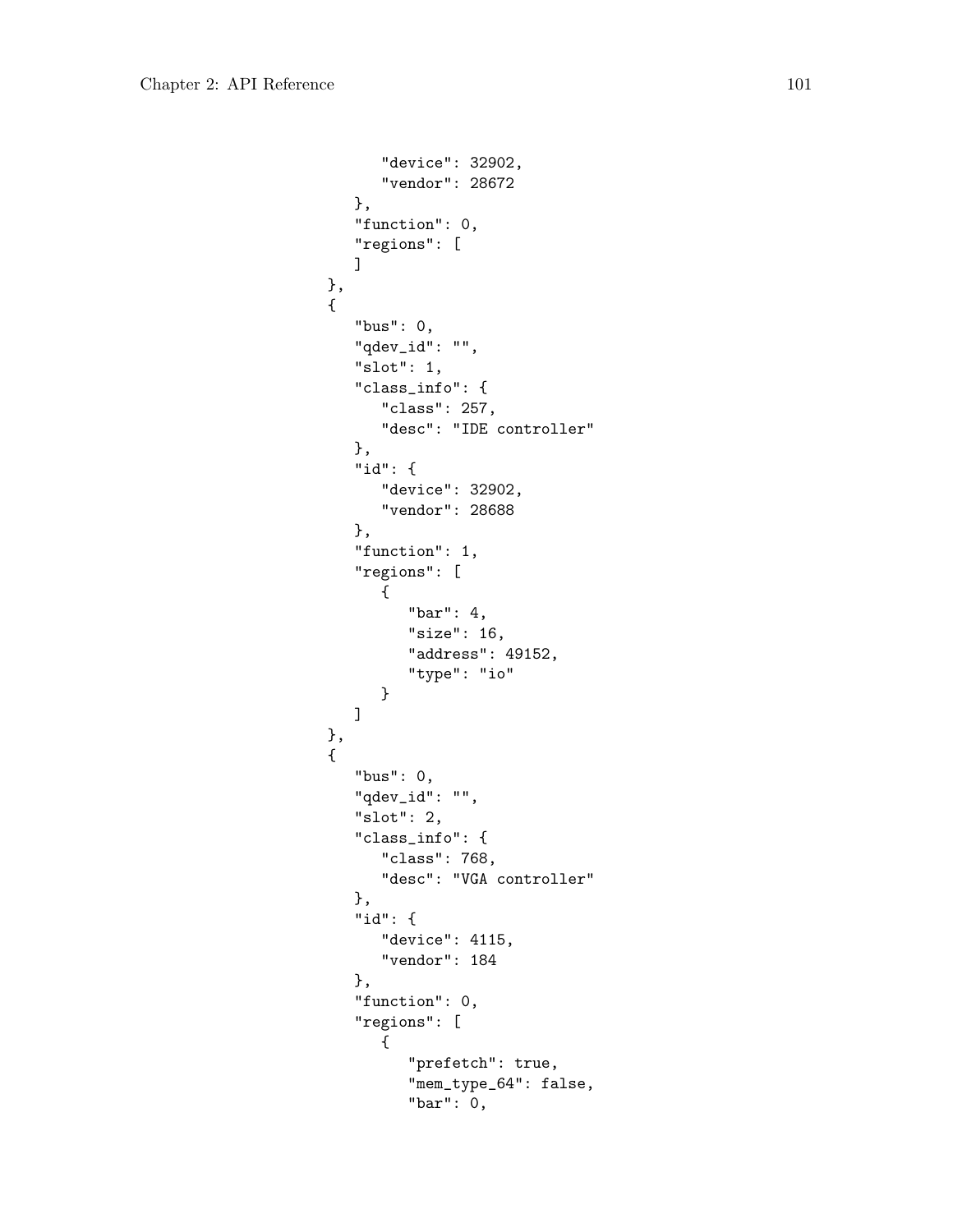}

```
"size": 33554432,
            "address": 4026531840,
            "type": "memory"
         },
         {
            "prefetch": false,
            "mem_type_64": false,
            "bar": 1,
            "size": 4096,
            "address": 4060086272,
            "type": "memory"
         },
         {
            "prefetch": false,
            "mem_type_64": false,
            "bar": 6,
            "size": 65536,
            "address": -1,
            "type": "memory"
         }
      ]
   },
   {
      "bus": 0,
      "qdev_id": "",
      "irq": 11,
      "slot": 4,
      "class_info": {
         "class": 1280,
         "desc": "RAM controller"
      },
      "id": {
         "device": 6900,
         "vendor": 4098
      },
      "function": 0,
      "regions": [
         {
            "bar": 0,
            "size": 32,
            "address": 49280,
            "type": "io"
         }
      ]
   }
]
```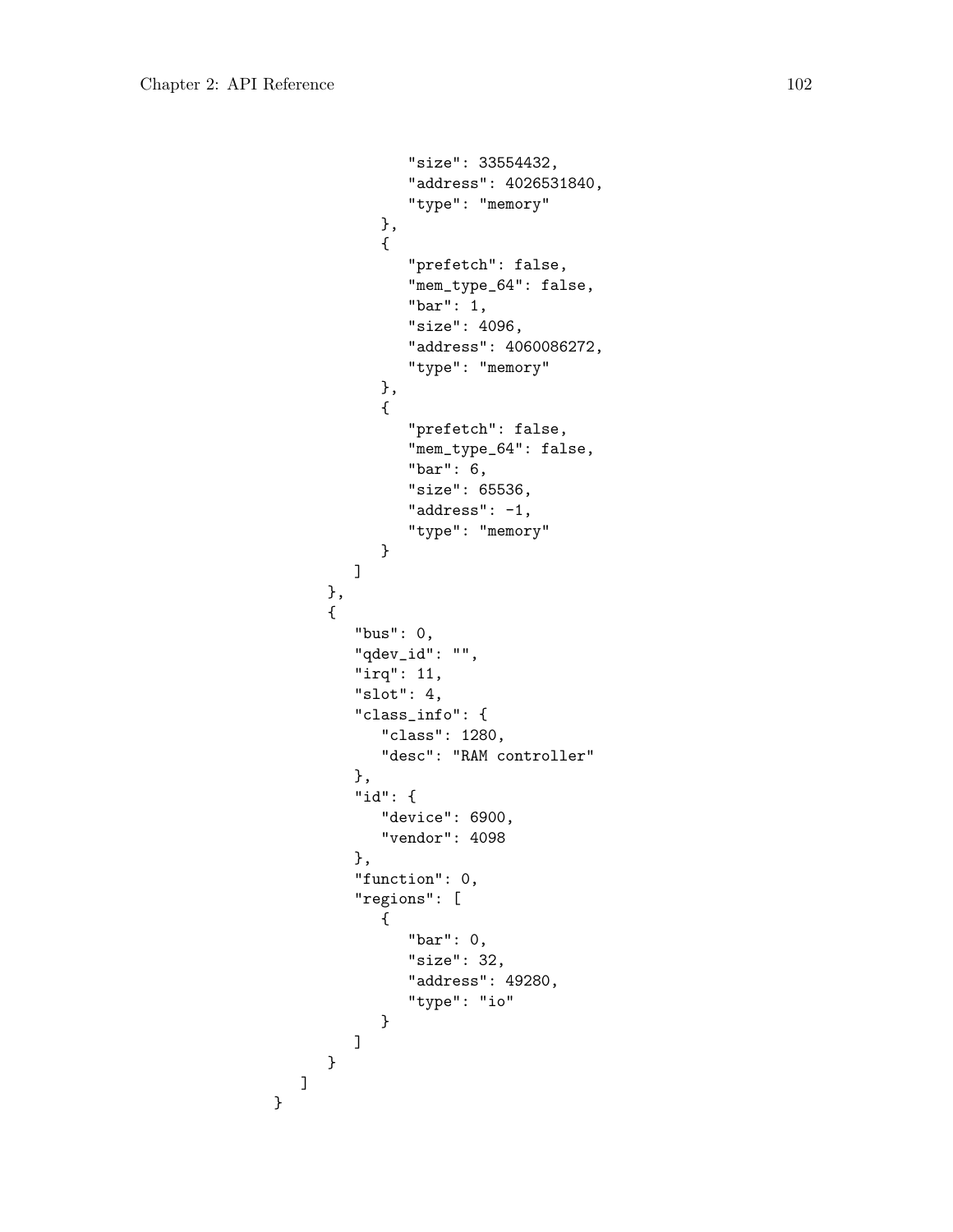] }

## quit () [Command]

This command will cause the QEMU process to exit gracefully. While every attempt is made to send the QMP response before terminating, this is not guaranteed. When using this interface, a premature EOF would not be unexpected.

**Since:** 0.14.0

### Example:

```
-> { "execute": "quit" }
<- { "return": {} }
```
Stop all guest VCPU execution.

Notes: This function will succeed even if the guest is already in the stopped state. In "inmigrate" state, it will ensure that the guest remains paused once migration finishes, as if the -S option was passed on the command line.

**Since:** 0.14.0

#### Example:

-> { "execute": "stop" } <- { "return": {} }

system\_reset () [Command]

Performs a hard reset of a guest.

**Since:** 0.14.0

## Example:

```
-> { "execute": "system_reset" }
<- { "return": {} }
```
## system\_powerdown () [Command]

Requests that a guest perform a powerdown operation.

Notes: A guest may or may not respond to this command. This command returning does not indicate that a guest has accepted the request or that it has shut down. Many guests will respond to this command by prompting the user in some way.

**Since:** 0.14.0

Example:

```
-> { "execute": "system_powerdown" }
<- { "return": {} }
```
cpu ('index': int) [Command]

This command is a nop that is only provided for the purposes of compatibility. Notes: Do not use this command. **Since:** 0.14.0

stop () [Command]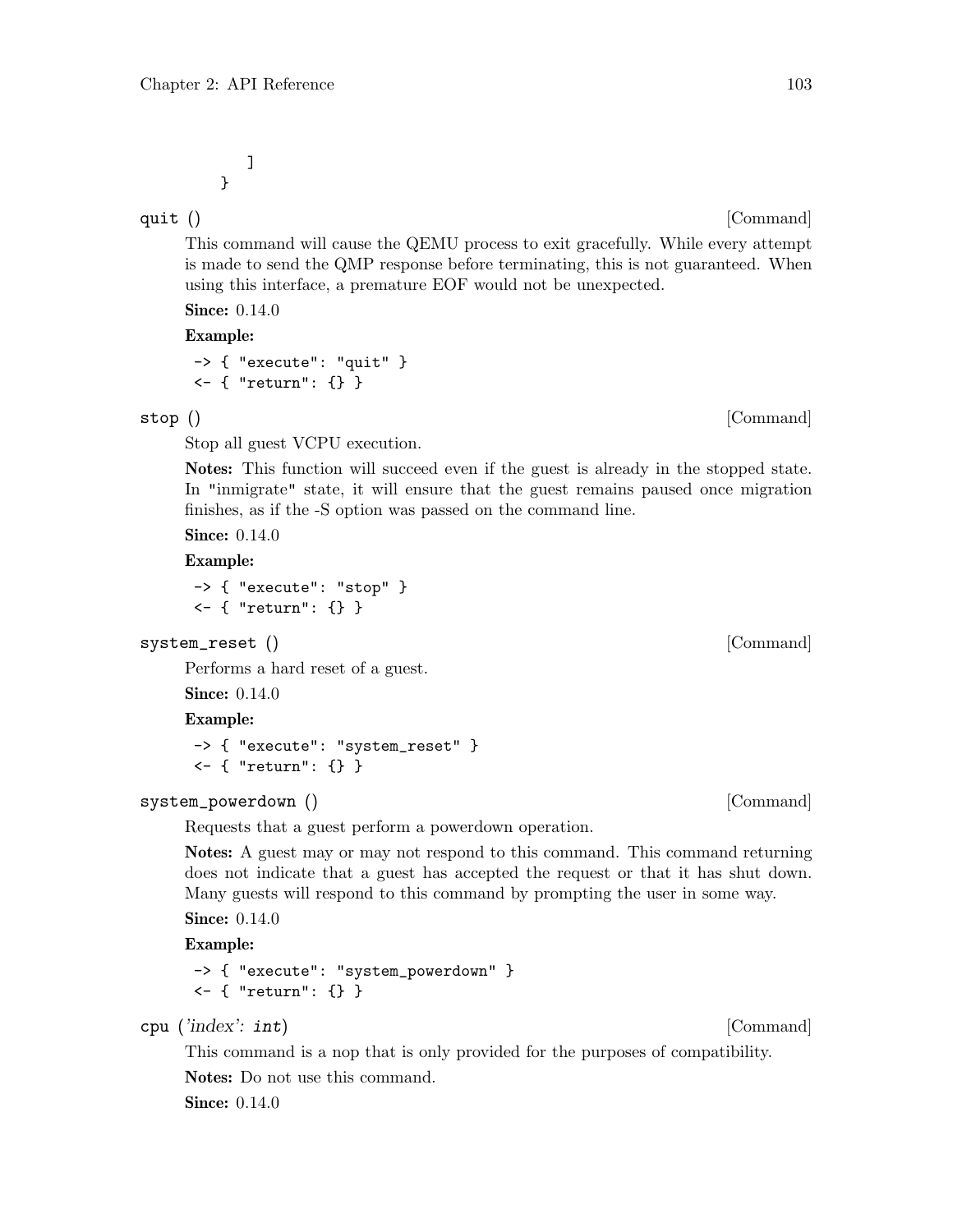```
cpu-add ('id': int) [Command]
     id ID of CPU to be created, valid values [0..max_cpus]
     Adds CPU with specified ID
     Returns: Nothing on success
     Since: 1.5
     Example:
      -> { "execute": "cpu-add", "arguments": { "id": 2 } }
      <- { "return": {} }
memsave ('val': int, 'size': int, 'filename': str, ['cpu-index': int]) [Command]
     val the virtual address of the guest to start from
     size the size of memory region to save
     filename the file to save the memory to as binary data
     cpu-index*
               the index of the virtual CPU to use for translating the virtual address
               (defaults to CPU 0)
     Save a portion of guest memory to a file.
     Returns: Nothing on success
     Notes: Errors were not reliably returned until 1.1
     Since: 0.14.0
     Example:
      -> { "execute": "memsave",
           "arguments": { "val": 10,
                           "size": 100,
                           "filename": "/tmp/virtual-mem-dump" } }
      <- { "return": {} }
pmemsave ('val': int, 'size': int, 'filename': str) [Command]
     val the physical address of the guest to start from
     size the size of memory region to save
     filename the file to save the memory to as binary data
     Save a portion of guest physical memory to a file.
     Returns: Nothing on success
     Notes: Errors were not reliably returned until 1.1
     Since: 0.14.0
     Example:
      -> { "execute": "pmemsave",
           "arguments": { "val": 10,
                           "size": 100,
                           "filename": "/tmp/physical-mem-dump" } }
      <- { "return": {} }
```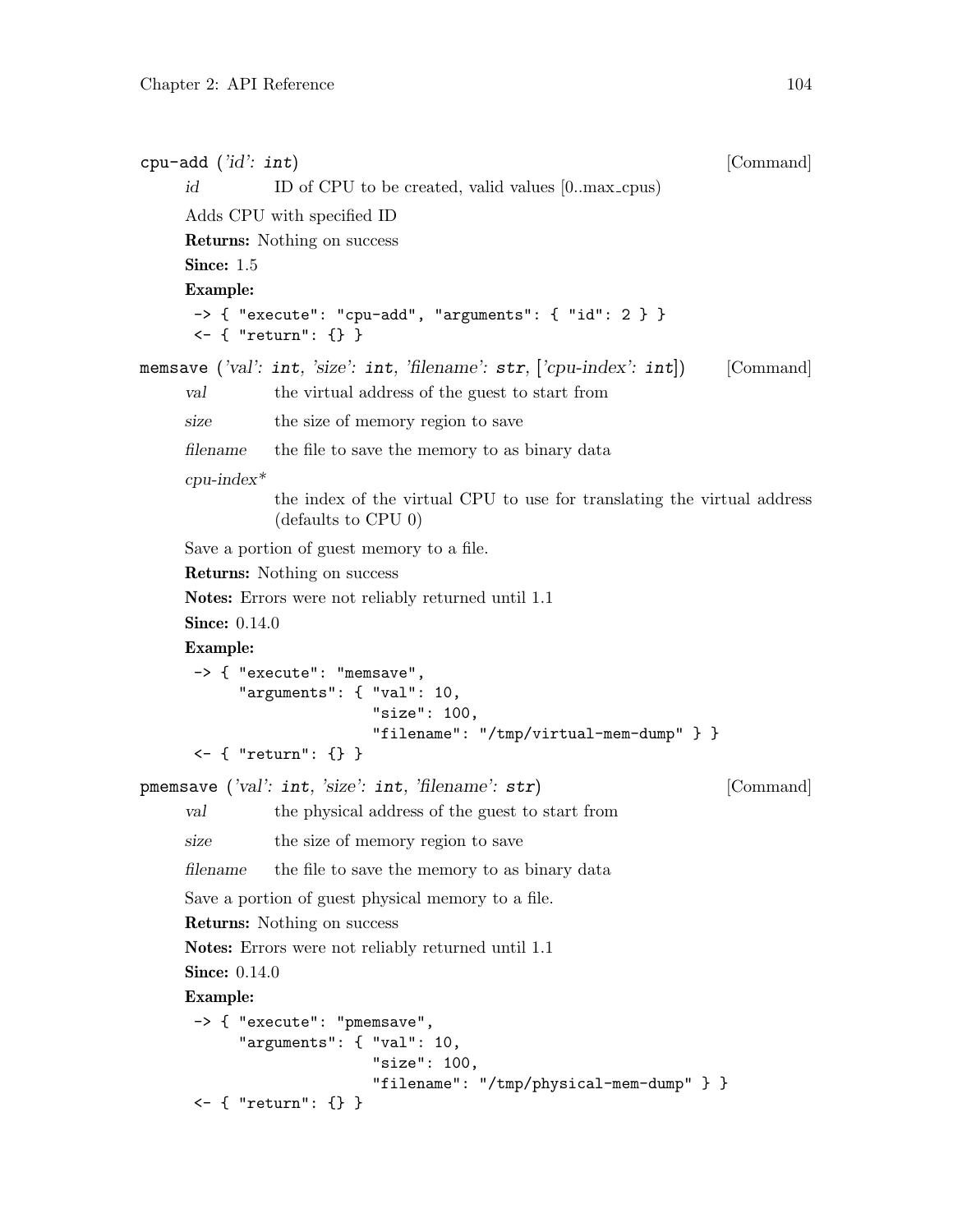## cont () [Command]

Resume guest VCPU execution.

Returns: If successful, nothing If QEMU was started with an encrypted block device and a key has not yet been set, DeviceEncrypted.

Notes: This command will succeed if the guest is currently running. It will also succeed if the guest is in the "inmigrate" state; in this case, the effect of the command is to make sure the guest starts once migration finishes, removing the effect of the -S command line option if it was passed.

**Since: 0.14.0** 

## Example:

```
-> { "execute": "cont" }
<- { "return": {} }
```
### system\_wakeup () [Command]

Wakeup guest from suspend. Does nothing in case the guest isn't suspended.

Returns: nothing.

Since: 1.1

#### Example:

```
-> { "execute": "system_wakeup" }
<- { "return": {} }
```
#### inject-nmi () [Command]

Injects a Non-Maskable Interrupt into the default CPU (x86/s390) or all CPUs (ppc64). The command fails when the guest doesn't support injecting.

Returns: If successful, nothing

Note: prior to 2.1, this command was only supported for x86 and s390 VMs Since: 0.14.0

#### Example:

```
-> { "execute": "inject-nmi" }
<- { "return": {} }
```
set\_link ('name': str, 'up': bool) [Command]

name the device name of the virtual network adapter

up true to set the link status to be up

Sets the link status of a virtual network adapter.

Returns: Nothing on success If name is not a valid network device, DeviceNotFound Notes: Not all network adapters support setting link status. This command will succeed even if the network adapter does not support link status notification.

**Since:** 0.14.0

```
-> { "execute": "set_link",
     "arguments": { "name": "e1000.0", "up": false } }
<- { "return": {} }
```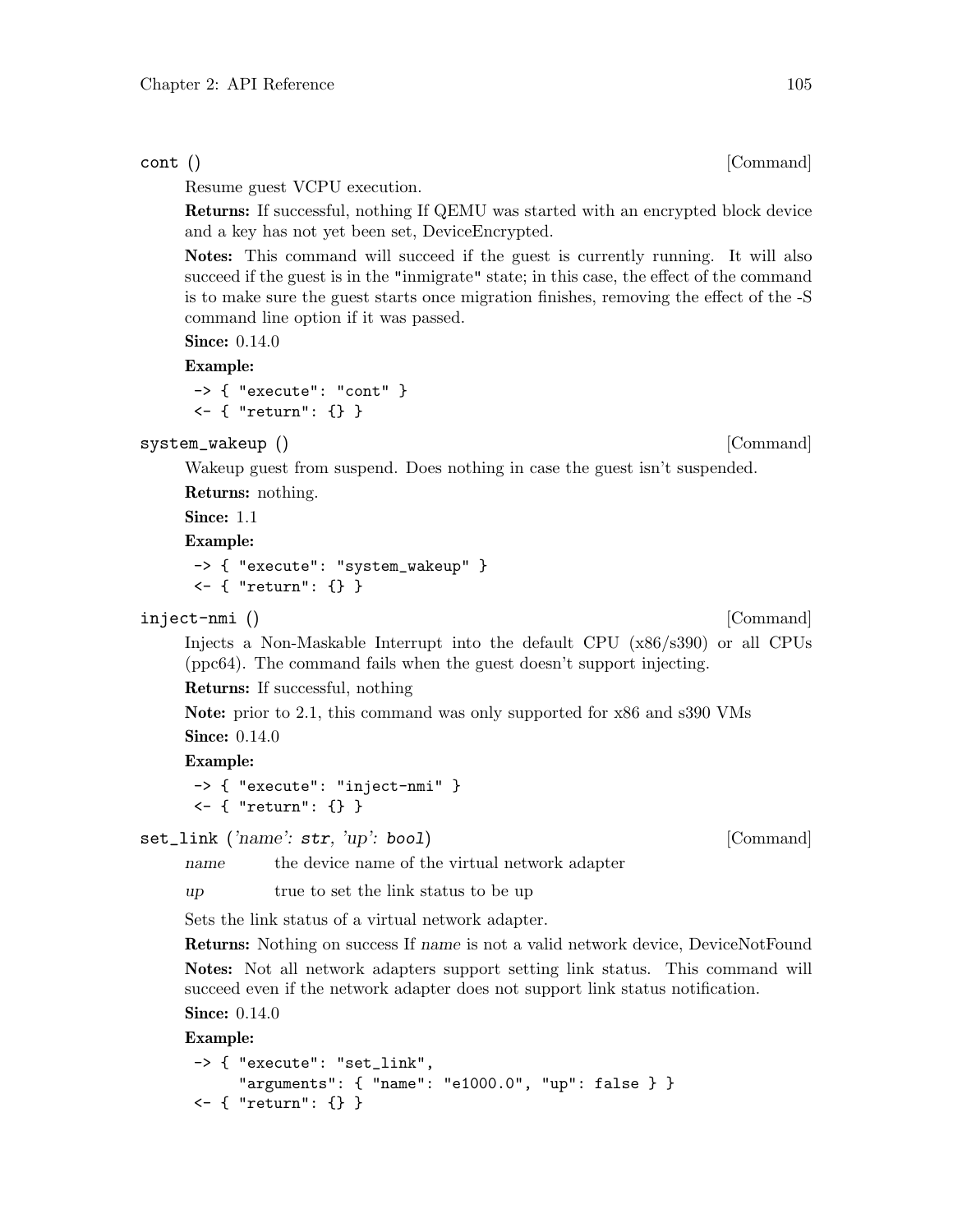balloon ('value': int) [Command]

value the target size of the balloon in bytes

Request the balloon driver to change its balloon size.

Returns: Nothing on success If the balloon driver is enabled but not functional because the KVM kernel module cannot support it, KvmMissingCap If no balloon device is present, DeviceNotActive

Notes: This command just issues a request to the guest. When it returns, the balloon size may not have changed. A guest can change the balloon size independent of this command.

Since: 0.14.0

## Example:

```
-> { "execute": "balloon", "arguments": { "value": 536870912 } }
<- { "return": {} }
```
## Abort  $\{\}$  [Struct]

This action can be used to test transaction failure.

Since: 1.6

#### ActionCompletionMode [Enum]

'individual'

Do not attempt to cancel any other Actions if any Actions fail after the Transaction request succeeds. All Actions that can complete successfully will do so without waiting on others. This is the default.

'grouped' If any Action fails after the Transaction succeeds, cancel all Actions. Actions do not complete until all Actions are ready to complete. May be rejected by Actions that do not support this completion mode.

An enumeration of Transactional completion modes.

Since: 2.5

TransactionAction [ 'blockdev-snapshot': BlockdevSnapshot, [Union] 'blockdev-snapshot-sync': BlockdevSnapshotSync, 'drive-backup': DriveBackup, 'blockdev-backup': BlockdevBackup, 'abort': Abort, 'blockdev-snapshot-internal-sync': BlockdevSnapshotInternal, 'block-dirty-bitmap-add': BlockDirtyBitmapAdd, 'block-dirty-bitmap-clear': BlockDirtyBitmap ]

transaction.

A discriminated record of operations that can be performed with

#### Since: 1.1

drive-backup since 1.6 abort since 1.6 blockdev-snapshot-internal-sync since 1.7 blockdev-backup since 2.3 blockdev-snapshot since 2.5 block-dirty-bitmap-add since 2.5 block-dirty-bitmap-clear since 2.5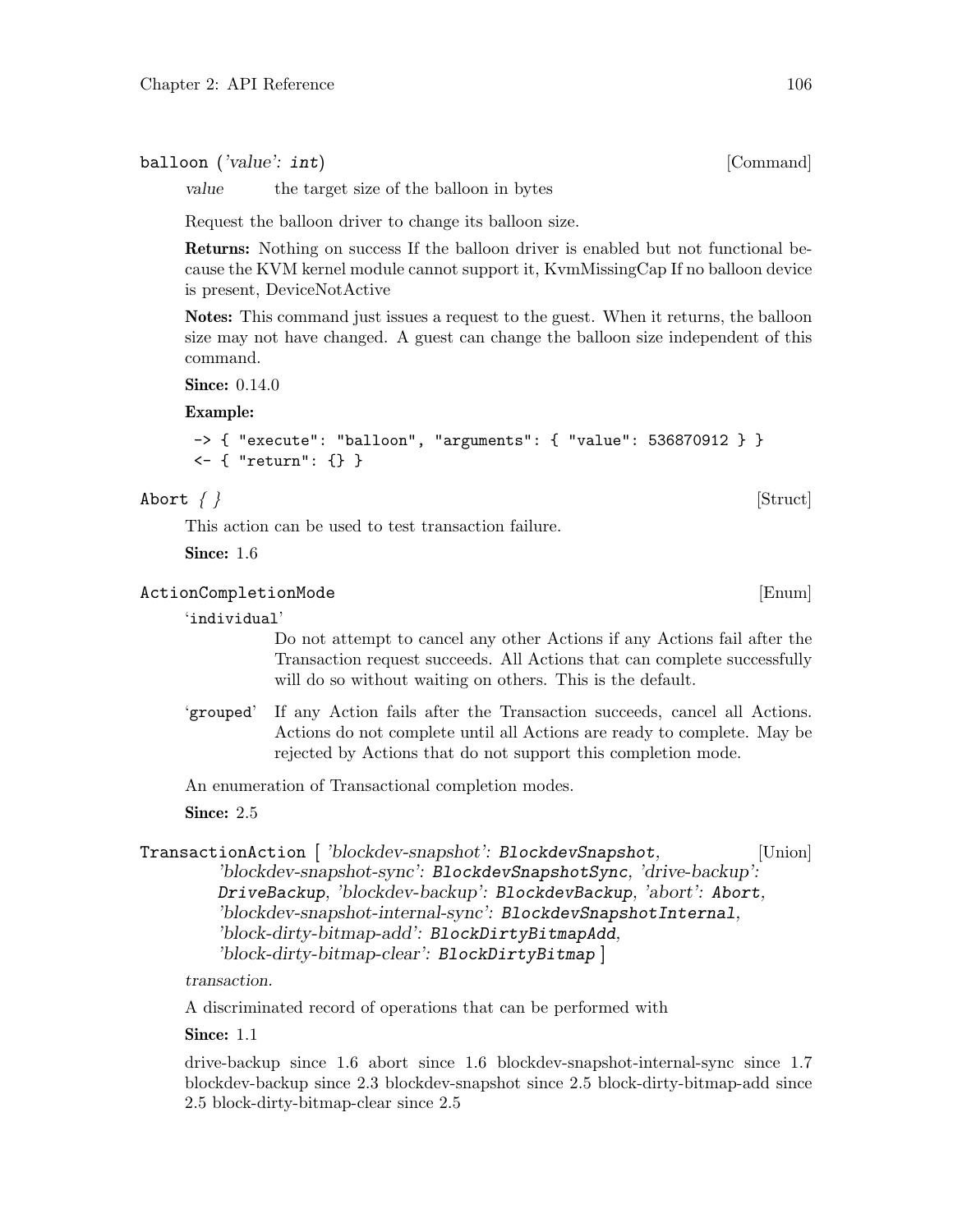| TransactionProperties $\int$ ['completion-mode': | [Struct] |
|--------------------------------------------------|----------|
| ActionCompletionMode                             |          |

#### completion-mode\*

Controls how jobs launched asynchronously by Actions will complete or fail as a group. See ActionCompletionMode for details.

Optional arguments to modify the behavior of a Transaction.

Since: 2.5

```
transaction ('actions': ['TransactionAction'], ['properties': [Command]
        TransactionProperties])
```
actions List of TransactionAction; information needed for the respective operations.

properties\*

structure of additional options to control the execution of the transaction. See TransactionProperties for additional detail.

Executes a number of transactionable QMP commands atomically. If any operation fails, then the entire set of actions will be abandoned and the appropriate error returned.

For external snapshots, the dictionary contains the device, the file to use for the new snapshot, and the format. The default format, if not specified, is  $q_{\text{row}}$ 2.

Each new snapshot defaults to being created by QEMU (wiping any contents if the file already exists), but it is also possible to reuse an externally-created file. In the latter case, you should ensure that the new image file has the same contents as the current one; QEMU cannot perform any meaningful check. Typically this is achieved by using the current image file as the backing file for the new image.

On failure, the original disks pre-snapshot attempt will be used.

For internal snapshots, the dictionary contains the device and the snapshot's name. If an internal snapshot matching name already exists, the request will be rejected. Only some image formats support it, for example, qcow2, rbd, and sheepdog.

On failure, qemu will try delete the newly created internal snapshot in the transaction. When an  $I/O$  error occurs during deletion, the user needs to fix it later with qemu-img or other command.

Returns: nothing on success

Errors depend on the operations of the transaction

Note: The transaction aborts on the first failure. Therefore, there will be information on only one failed operation returned in an error condition, and subsequent actions will not have been attempted.

Since: 1.1

## Example:

```
-> { "execute": "transaction",
    "arguments": { "actions": [
        { "type": "blockdev-snapshot-sync", "data" : { "device": "ide-hd0",
                                     "snapshot-file": "/some/place/my-image",
```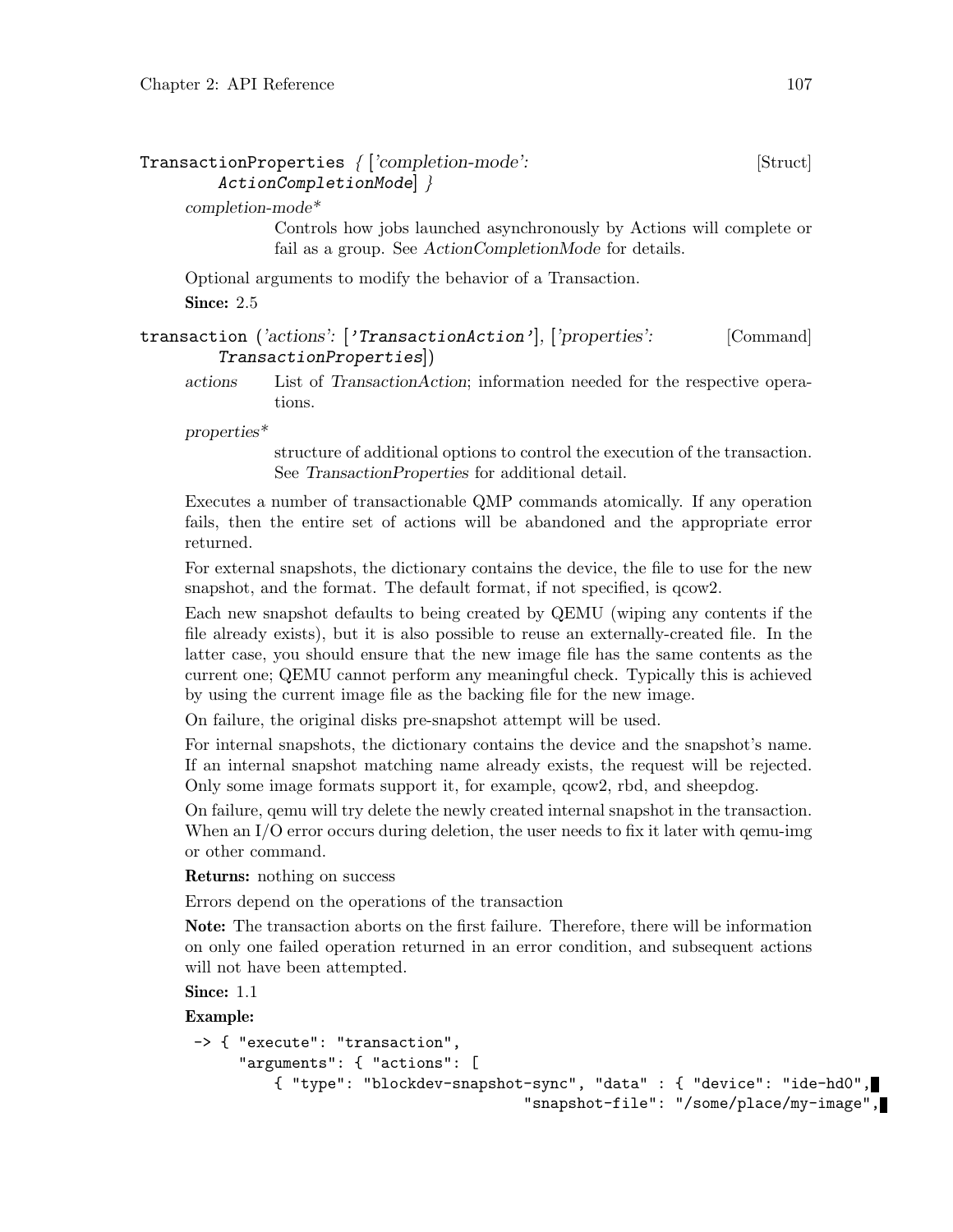```
"format": "q\text{row2" }} },
         { "type": "blockdev-snapshot-sync", "data" : { "node-name": "myfile",
                                      "snapshot-file": "/some/place/my-image2",
                                      "snapshot-node-name": "node3432",
                                      "mode": "existing",
                                      "format": "qcov2" } },
         { "type": "blockdev-snapshot-sync", "data" : { "device": "ide-hd1",
                                      "snapshot-file": "/some/place/my-image2",
                                      "mode": "existing",
                                      "format": "qcov2" } },
         { "type": "blockdev-snapshot-internal-sync", "data" : {
                                      "device": "ide-hd2",
                                      "name": "snapshot0" } } ] } }
<- { "return": {} }
```

```
str human-monitor-command ('command-line': str, ['cpu-index': [Command]
        int()
```
command-line

the command to execute in the human monitor

cpu-index\*

The CPU to use for commands that require an implicit CPU

Execute a command on the human monitor and return the output.

Returns: the output of the command as a string

Notes: This command only exists as a stop-gap. Its use is highly discouraged. The semantics of this command are not guaranteed: this means that command names, arguments and responses can change or be removed at ANY time. Applications that rely on long term stability guarantees should NOT use this command.

Known limitations:

- This command is stateless, this means that commands that depend on state information (such as getfd) might not work
- Commands that prompt the user for data (eg. 'cont' when the block device is encrypted) don't currently work

**Since:** 0.14.0

Example:

```
-> { "execute": "human-monitor-command",
     "arguments": { "command-line": "info kvm" } }
<- { "return": "kvm support: enabled\r\n" }
```
## migrate\_cancel () [Command]

Cancel the current executing migration process.

Returns: nothing on success

Notes: This command succeeds even if there is no migration process running. **Since:** 0.14.0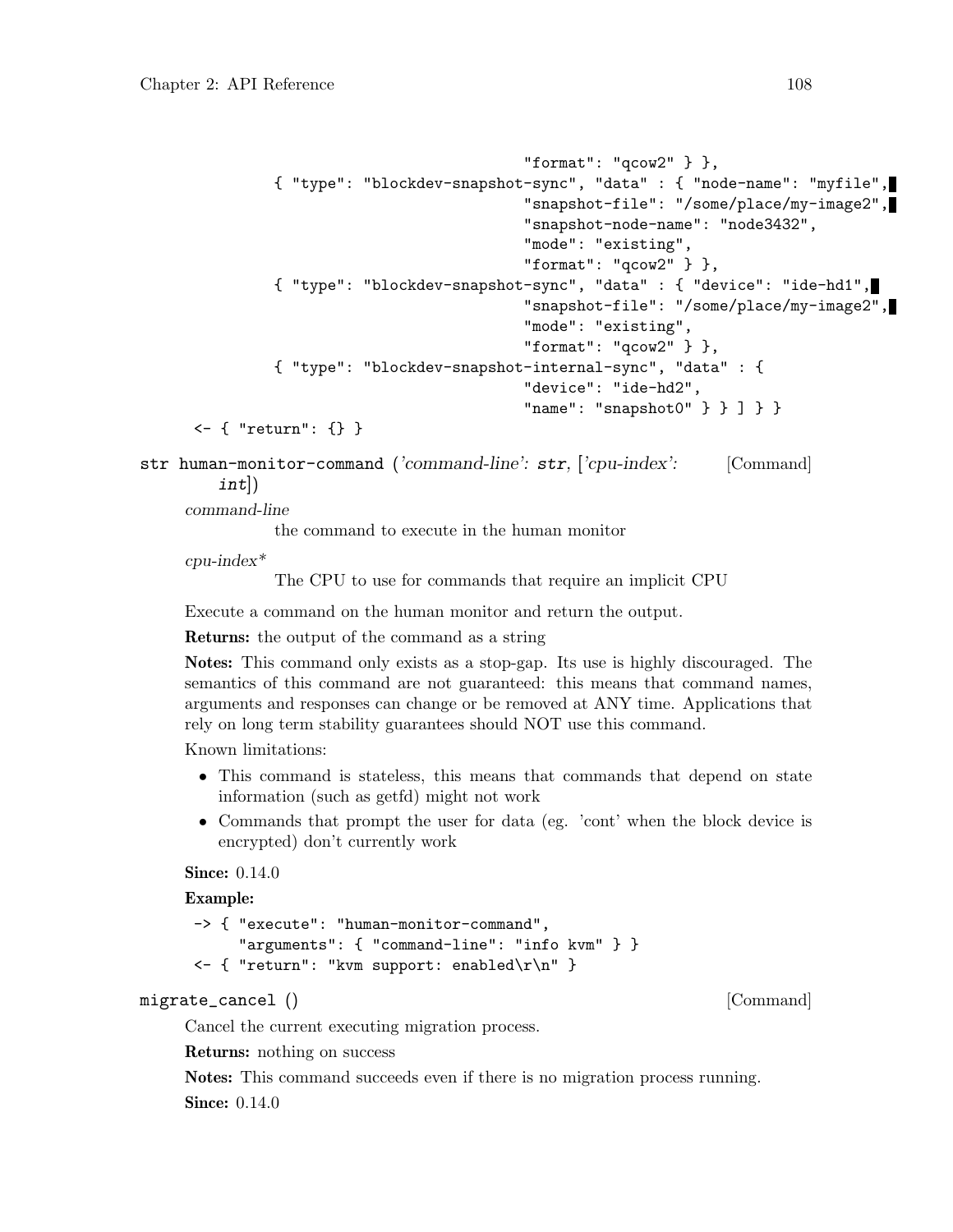```
Example:
     -> { "execute": "migrate_cancel" }
     <- { "return": {} }
migrate_set_downtime ('value': number) [Command]
     value maximum downtime in seconds
     Set maximum tolerated downtime for migration.
     Returns: nothing on success
     Since: 0.14.0
     Example:
     -> { "execute": "migrate_set_downtime", "arguments": { "value": 0.1 } }
     <- { "return": {} }
migrate_set_speed ('value': int) [Command]
     value maximum speed in bytes per second.
     Set maximum speed for migration.
     Returns: nothing on success
     Notes: A value lesser than zero will be automatically round up to zero.
     Since: 0.14.0
     Example:
     -> { "execute": "migrate_set_speed", "arguments": { "value": 1024 } }
     <- { "return": {} }
migrate-set-cache-size ('value': int) [Command]
     value cache size in bytes
              The size will be rounded down to the nearest power of 2. The cache size
              can be modified before and during ongoing migration
     Set cache size to be used by XBZRLE migration
     Returns: nothing on success
     Since: 1.2
     Example:
     -> { "execute": "migrate-set-cache-size",
          "arguments": { "value": 536870912 } }
      <- { "return": {} }
int query-migrate-cache-size () [Command]
     Query migration XBZRLE cache size
     Returns: XBZRLE cache size in bytes
     Since: 1.2
     Example:
     -> { "execute": "query-migrate-cache-size" }
     <- { "return": 67108864 }
```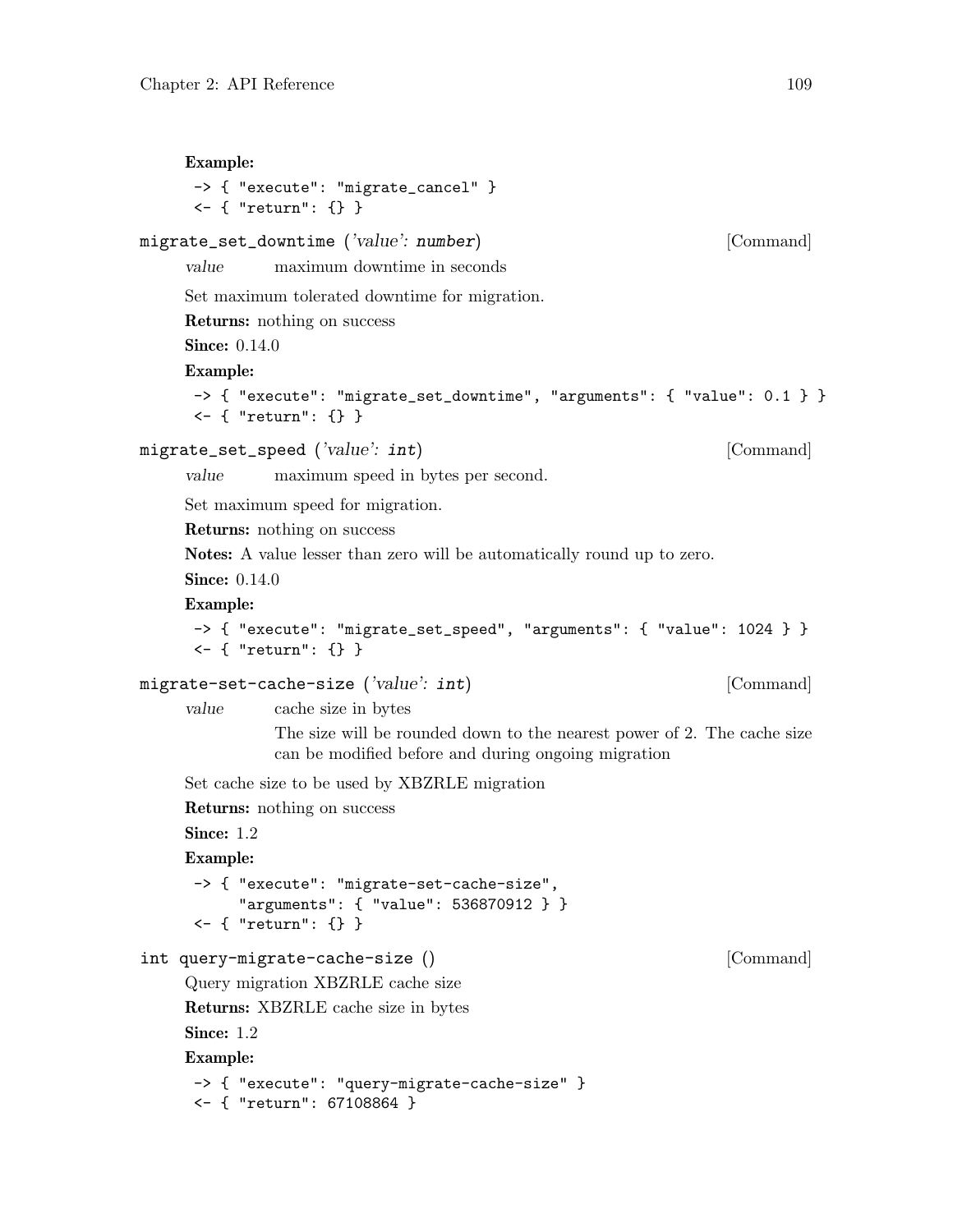# ObjectPropertyInfo  $\{ 'name': str, 'type': str \}$  [Struct] name the name of the property type the type of the property. This will typically come in one of four forms: 1. A primitive type such as 'u8', 'u16', 'bool', 'str', or 'double'. These types are mapped to the appropriate JSON type. 2. A child type in the form 'child $\langle \text{subtype}\rangle$ ' where subtype is a qdev device type name. Child properties create the composition tree. 3. A link type in the form 'link<subtype>' where subtype is a qdev device type name. Link properties form the device model graph. Since: 1.2 ['ObjectPropertyInfo'] qom-list ('path': str) [Command] path the path within the object model. See *qom*-get for a description of this parameter. This command will list any properties of a object given a path in the object model. Returns: a list of ObjectPropertyInfo that describe the properties of the object. Since: 1.2 any qom-get ('path': str, 'property': str) [Command] path The path within the object model. There are two forms of supported paths–absolute and partial paths. Absolute paths are derived from the root object and can follow child<> or link<> properties. Since they can follow link<> properties, they can be arbitrarily long. Absolute paths look like absolute filenames and are prefixed with a leading slash. Partial paths look like relative filenames. They do not begin with a prefix. The matching rules for partial paths are subtle but designed to make specifying objects easy. At each level of the composition tree, the partial path is matched as an absolute path. The first match is not returned. At least two matches are searched for. A successful result is only returned if only one match is found. If more than one match is found, a flag is return to indicate that the match was ambiguous. property The property name to read This command will get a property from a object model path and return the value. Returns: The property value. The type depends on the property type. child<> and link<> properties are returned as  $\#$ str pathnames. All integer property types (u8, u16, etc) are returned as  $\#int.$ Since: 1.2 qom-set ('path': str, 'property': str, 'value': any) [Command]

path see qom-get for a description of this parameter property the property name to set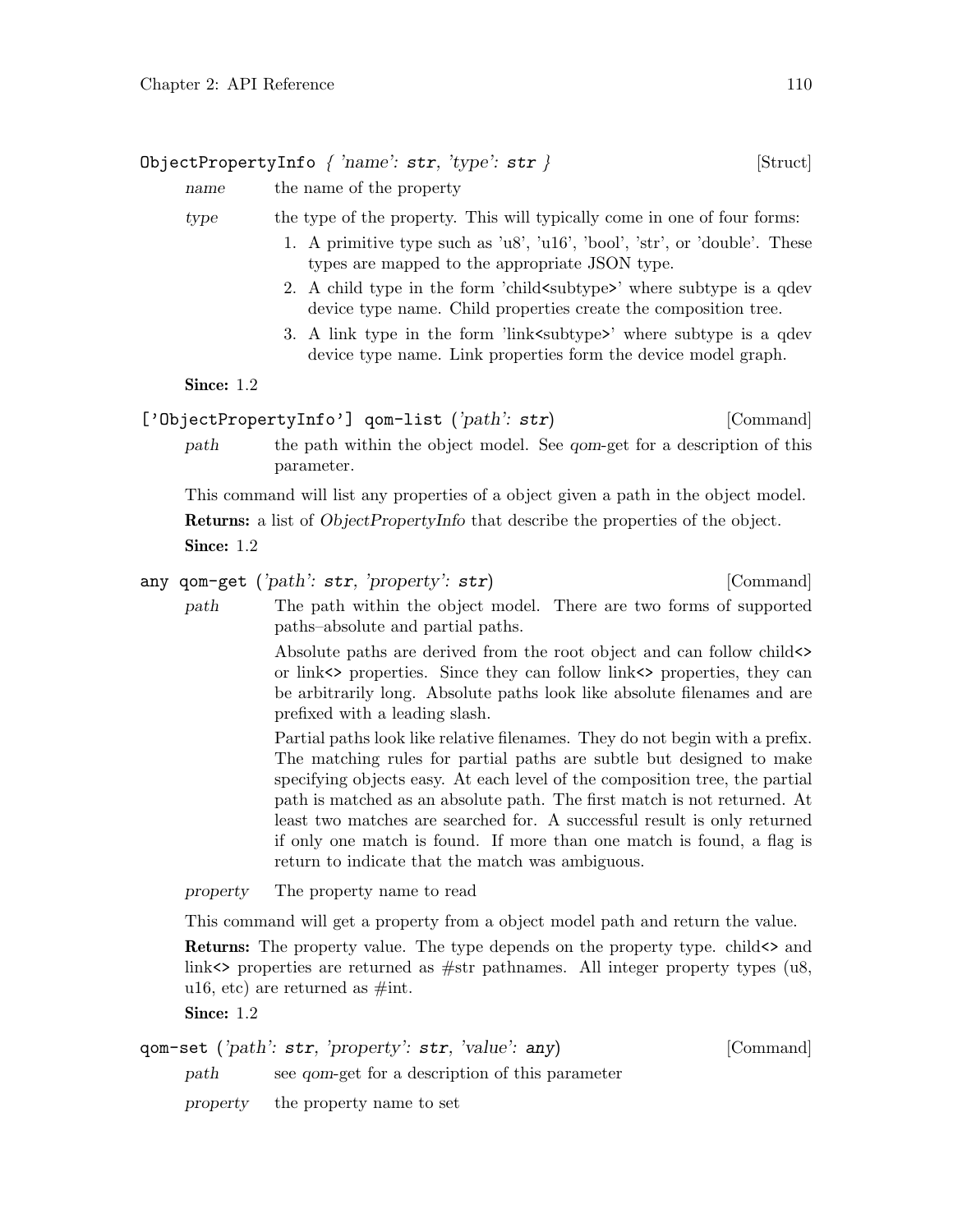value a value who's type is appropriate for the property type. See qom-get for a description of type mapping.

This command will set a property from a object model path.

Since: 1.2

- set\_password ('protocol': str, 'password': str, ['connected': str]) [Command] protocol 'vnc' to modify the VNC server password 'spice' to modify the Spice server password
	- password the new password

connected\*

how to handle existing clients when changing the password. If nothing is specified, defaults to 'keep' 'fail' to fail the command if clients are connected 'disconnect' to disconnect existing clients 'keep' to maintain existing clients

Sets the password of a remote display session.

Returns: Nothing on success If Spice is not enabled, DeviceNotFound

**Since:** 0.14.0

#### Example:

```
-> { "execute": "set_password", "arguments": { "protocol": "vnc",
                                                "password": "secret" } }
<- { "return": {} }
```
expire\_password ('protocol': str, 'time': str) [Command]

protocol the name of the remote display protocol 'vnc' or 'spice'

time when to expire the password. 'now' to expire the password immediately 'never' to cancel password expiration '+INT' where INT is the number of seconds from now (integer) 'INT' where INT is the absolute time in seconds

Expire the password of a remote display server.

Returns: Nothing on success If protocol is 'spice' and Spice is not active, DeviceNot-Found

Notes: Time is relative to the server and currently there is no way to coordinate server time with client time. It is not recommended to use the absolute time version of the time parameter unless you're sure you are on the same machine as the QEMU instance.

Since: 0.14.0

## Example:

```
-> { "execute": "expire_password", "arguments": { "protocol": "vnc",
                                                  "time": "+60" } }
<- { "return": {} }
```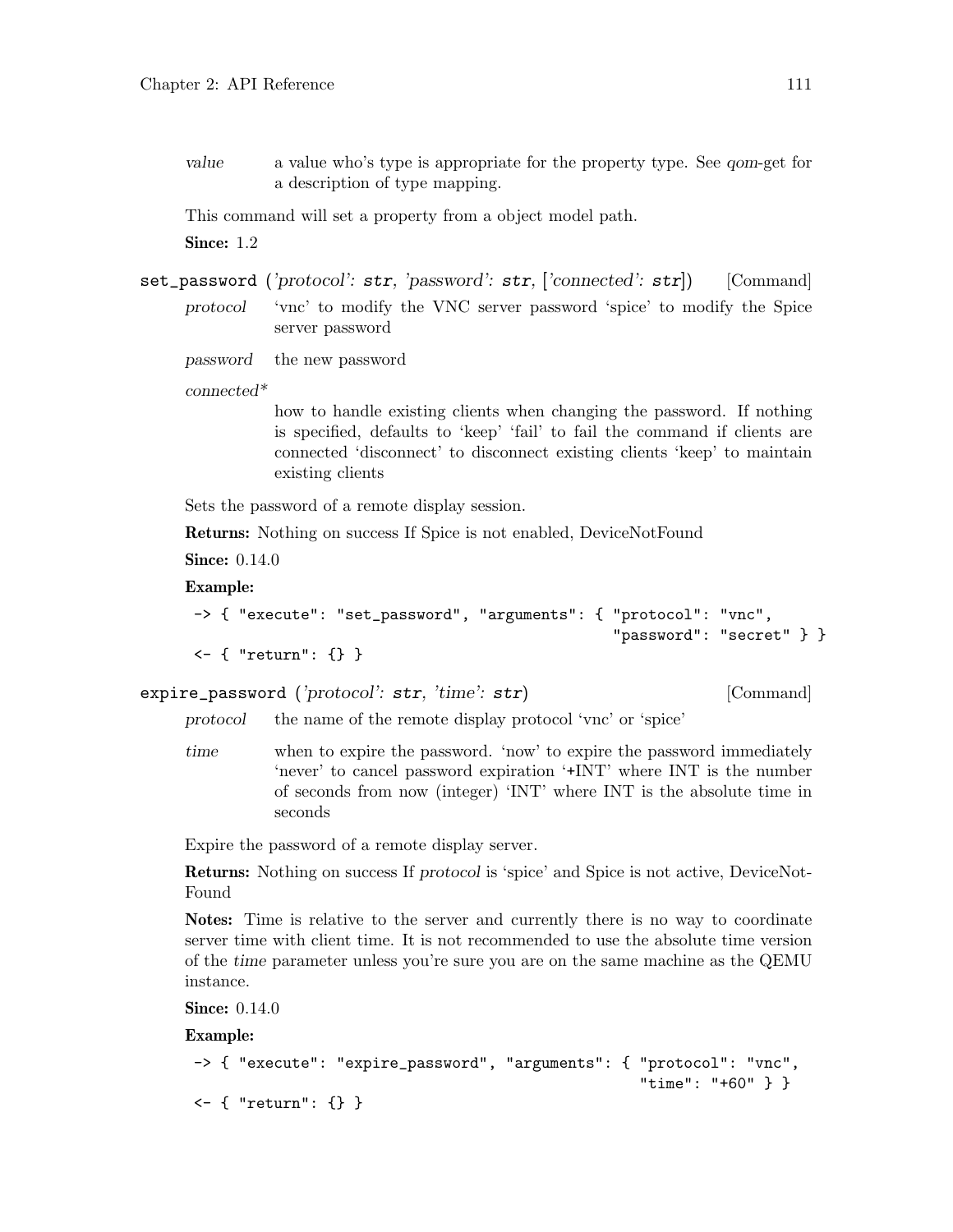```
change-vnc-password ('password': str) [Command]
```
password the new password to use with VNC authentication

Change the VNC server password.

Notes: An empty password in this command will set the password to the empty string. Existing clients are unaffected by executing this command.

Since: 1.1

change ('device': str, 'target': str, ['arg': str]) [Command]

- device This is normally the name of a block device but it may also be 'vnc'. when it's 'vnc', then sub command depends on target
- target If device is a block device, then this is the new filename. If device is 'vnc', then if the value 'password' selects the vnc change password command. Otherwise, this specifies a new server URI address to listen to for VNC connections.
- arg If device is a block device, then this is an optional format to open the device with. If device is 'vnc' and target is 'password', this is the new VNC password to set. If this argument is an empty string, then no future logins will be allowed.

This command is multiple commands multiplexed together.

Returns: Nothing on success. If device is not a valid block device, DeviceNotFound If the new block device is encrypted, DeviceEncrypted. Note that if this error is returned, the device has been opened successfully and an additional call to block passwd is required to set the device's password. The behavior of reads and writes to the block device between when these calls are executed is undefined.

Notes: This interface is deprecated, and it is strongly recommended that you avoid using it. For changing block devices, use blockdev-change-medium; for changing VNC parameters, use change-vnc-password.

Since: 0.14.0

#### Example:

1. Change a removable medium

```
-> { "execute": "change",
     "arguments": { "device": "ide1-cd0",
                    "target": "/srv/images/Fedora-12-x86_64-DVD.iso" } }
<- { "return": {} }
2. Change VNC password
-> { "execute": "change",
     "arguments": { "device": "vnc", "target": "password",
                    "arg": "foobar1" } } }
<- { "return": {} }
```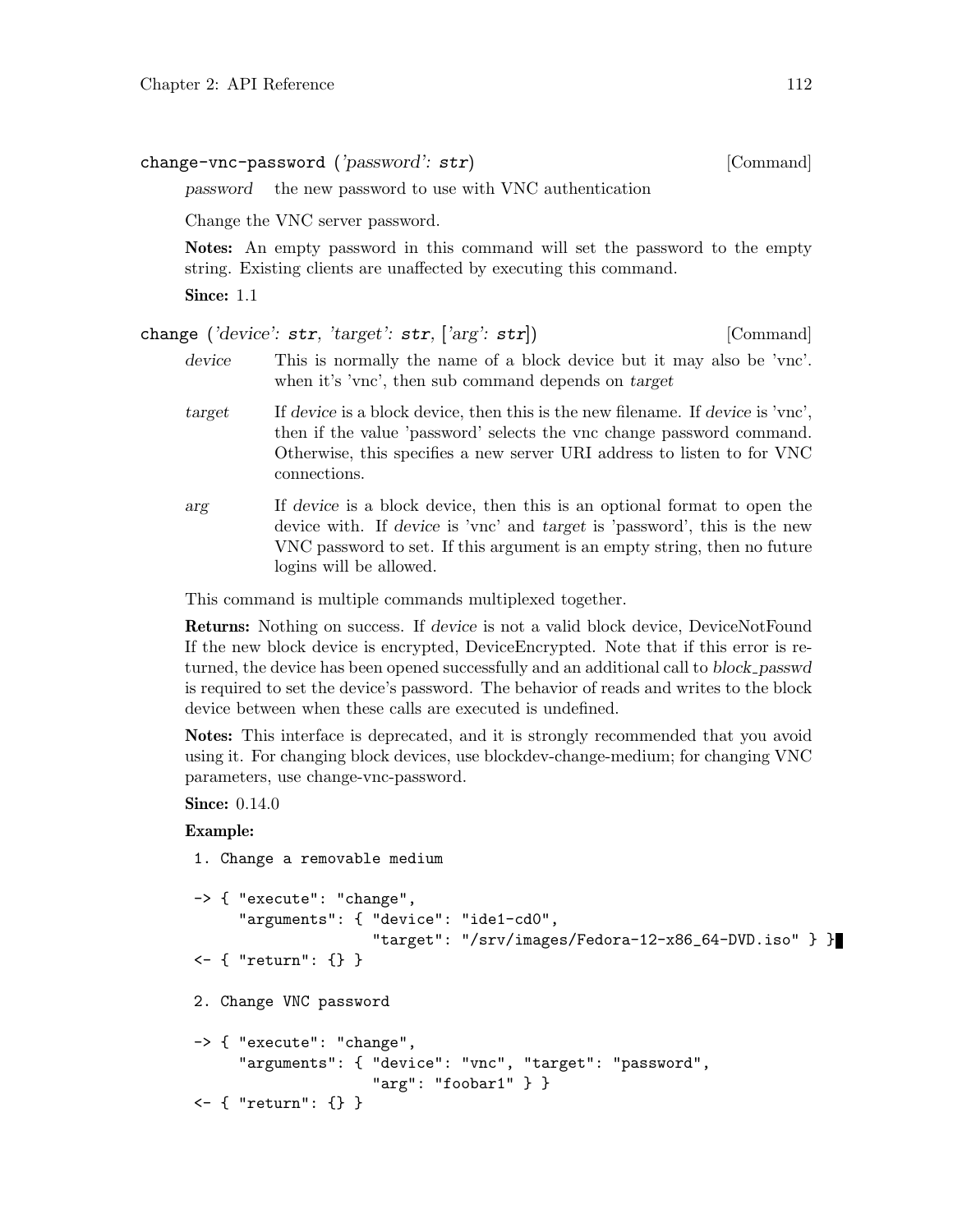|                | ObjectTypeInfo $\{ 'name': str \}$                                                                                                                           | [Struct]  |
|----------------|--------------------------------------------------------------------------------------------------------------------------------------------------------------|-----------|
| name           | the type name found in the search                                                                                                                            |           |
|                | This structure describes a search result from <i>qom</i> -list-types                                                                                         |           |
| Since: 1.1     | <b>Notes:</b> This command is experimental and may change syntax in future releases.                                                                         |           |
|                | ['ObjectTypeInfo'] qom-list-types ( 'implements': str],<br>['abstract': bool]                                                                                | [Command] |
| implements     |                                                                                                                                                              |           |
|                | if specified, only return types that implement this type name                                                                                                |           |
| abstract       | if true, include abstract types in the results                                                                                                               |           |
| Since: 1.1     | This command will return a list of types given search parameters<br><b>Returns:</b> a list of <i>ObjectTypeInfo</i> or an empty list if no results are found |           |
| name           | DevicePropertyInfo { 'name': str, 'type': str, ['description': str] }<br>the name of the property                                                            | [Struct]  |
| type           | the typename of the property                                                                                                                                 |           |
| $description*$ | if specified, the description of the property. (since $2.2$ )                                                                                                |           |
|                | Information about device properties.                                                                                                                         |           |
| Since: 1.2     |                                                                                                                                                              |           |
| str)           | ['DevicePropertyInfo'] device-list-properties ('typename':                                                                                                   | [Command] |
| typename       | the type name of a device                                                                                                                                    |           |
|                | List properties associated with a device.                                                                                                                    |           |
|                | <b>Returns:</b> a list of DevicePropertyInfo describing a devices properties                                                                                 |           |
| Since: 1.2     |                                                                                                                                                              |           |
|                | migrate ('uri': $str$ , ['blk': bool], ['inc': bool], ['detach': bool])                                                                                      | [Command] |
| uri            | the Uniform Resource Identifier of the destination VM                                                                                                        |           |
| $blk^*$        | do block migration (full disk copy)                                                                                                                          |           |
| $inc*$         | incremental disk copy migration                                                                                                                              |           |
| detach         | this argument exists only for compatibility reasons and is ignored by<br>QEMU                                                                                |           |
|                | Migrates the current running guest to another Virtual Machine.                                                                                               |           |
|                | 1. The 'query-migrate' command should be used to check migration's progress and<br>final result (this information is provided by the 'status' member)        |           |
|                | 2. All boolean arguments default to false                                                                                                                    |           |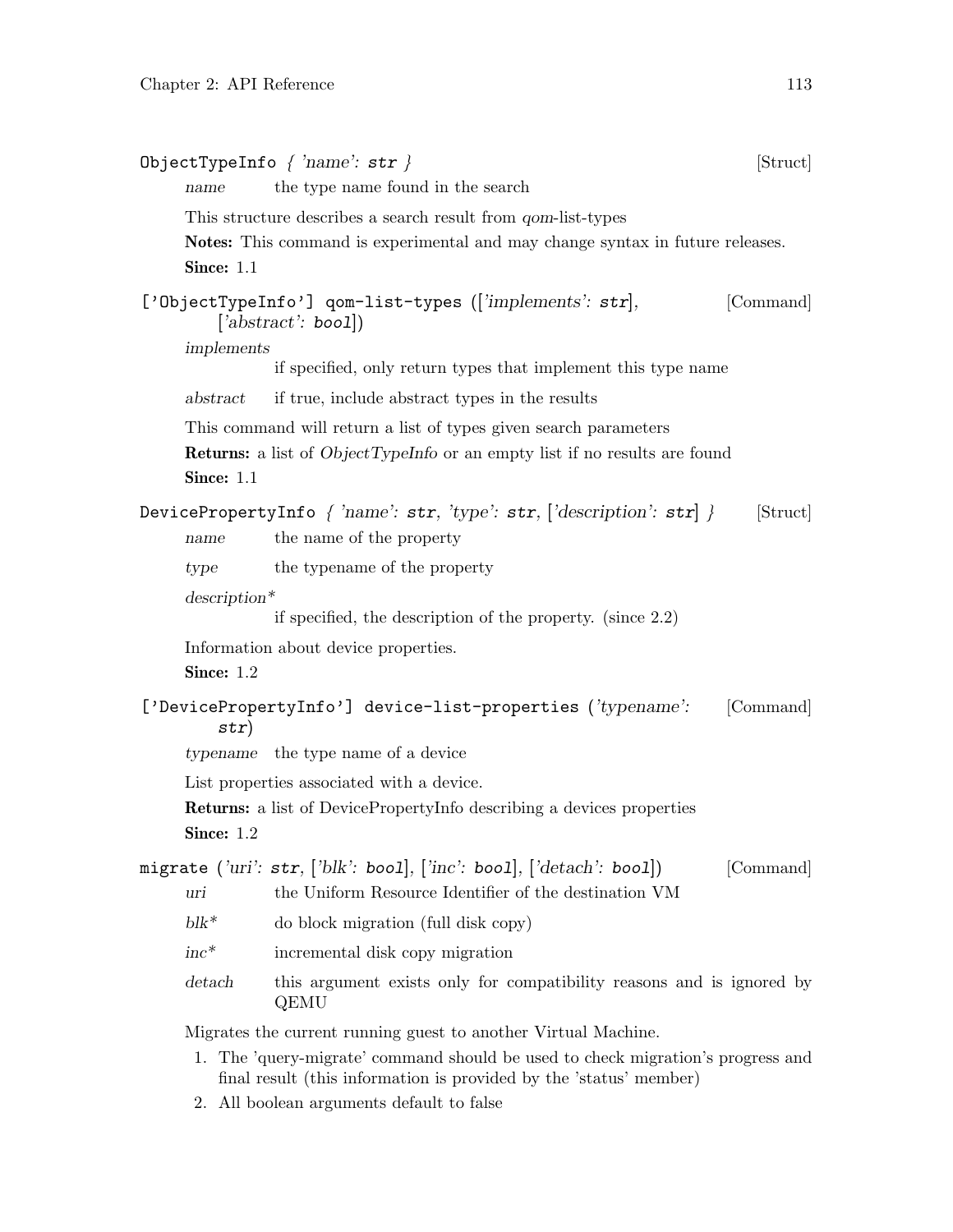3. The user Monitor's "detach" argument is invalid in QMP and should not be used

Returns: nothing on success

Notes:

Since: 0.14.0

Example:

```
-> { "execute": "migrate", "arguments": { "uri": "tcp:0:4446" } }
<- { "return": {} }
```
migrate-incoming ('uri': str) [Command]

uri The Uniform Resource Identifier identifying the source or address to listen on

Start an incoming migration, the qemu must have been started with -incoming defer

- 1. It's a bad idea to use a string for the uri, but it needs to stay compatible with -incoming and the format of the uri is already exposed above libvirt.
- 2. QEMU must be started with -incoming defer to allow migrate-incoming to be used.
- 3. The uri format is the same as for -incoming

Returns: nothing on success

Notes:

Since: 2.3

Example:

```
-> { "execute": "migrate-incoming",
     "arguments": { "uri": "tcp::4446" } }
<- { "return": {} }
```

```
xen-save-devices-state ('filename': str) [Command]
```
filename the file to save the state of the devices to as binary data. See xen-savedevices-state.txt for a description of the binary format.

Save the state of all devices to file. The RAM and the block devices of the VM are not saved by this command.

Returns: Nothing on success

Since: 1.1

Example:

```
-> { "execute": "xen-save-devices-state",
     "arguments": { "filename": "/tmp/save" } }
<- { "return": {} }
```

```
xen-set-global-dirty-log ('enable': bool) [Command]
```
enable true to enable, false to disable.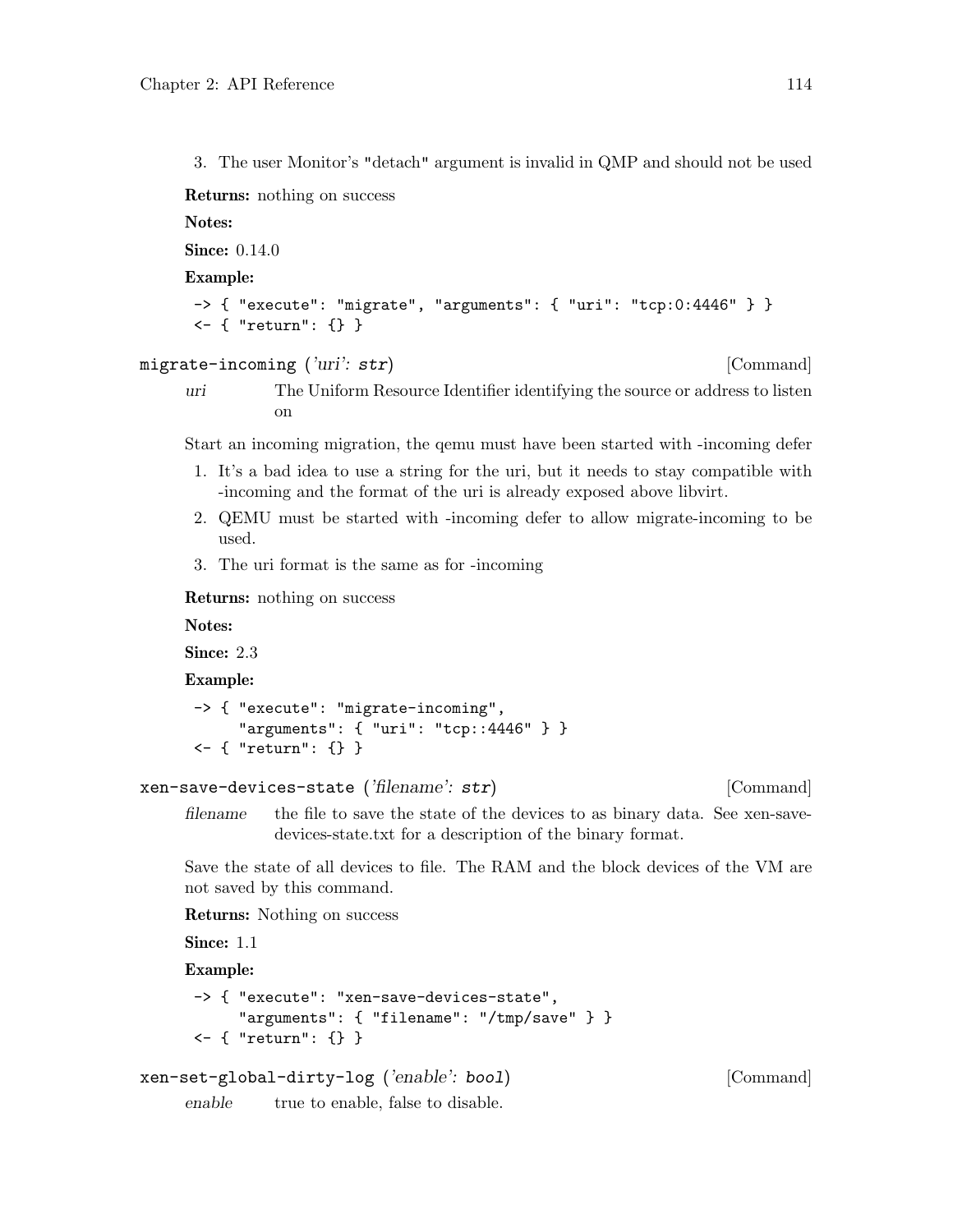Enable or disable the global dirty log mode. Returns: nothing Since: 1.3 Example: -> { "execute": "xen-set-global-dirty-log", "arguments": { "enable": true } } <- { "return": {} } device\_add ('driver': str, 'id': str) [Command] driver the name of the new device's driver bus\* the device's parent bus (device tree path) id the device's ID, must be unique Additional arguments depend on the type.

Add a device.

## Notes:

- 1. For detailed information about this command, please refer to the 'docs/qdevdevice-use.txt' file.
- 2. It's possible to list device properties by running QEMU with the "-device DE-VICE,help" command-line argument, where DEVICE is the device's name

## **Since: 0.13**

#### Example:

```
-> { "execute": "device_add",
     "arguments": { "driver": "e1000", "id": "net1",
                    "bus": "pci.0",
                    "mac": "52:54:00:12:34:56" } }
<- { "return": {} }
```
TODO This command effectively bypasses QAPI completely due to its "additional arguments" business. It shouldn't have been added to the schema in this form. It should be qapified properly, or replaced by a properly qapified command.

## device\_del ('id': str) [Command]

Remove a device from a guest

id the device's ID or QOM path

Returns: Nothing on success If id is not a valid device, DeviceNotFound

Notes: When this command completes, the device may not be removed from the guest. Hot removal is an operation that requires guest cooperation. This command merely requests that the guest begin the hot removal process. Completion of the device removal process is signaled with a DEVICE DELETED event. Guest reset will automatically complete removal for all devices.

**Since:** 0.14.0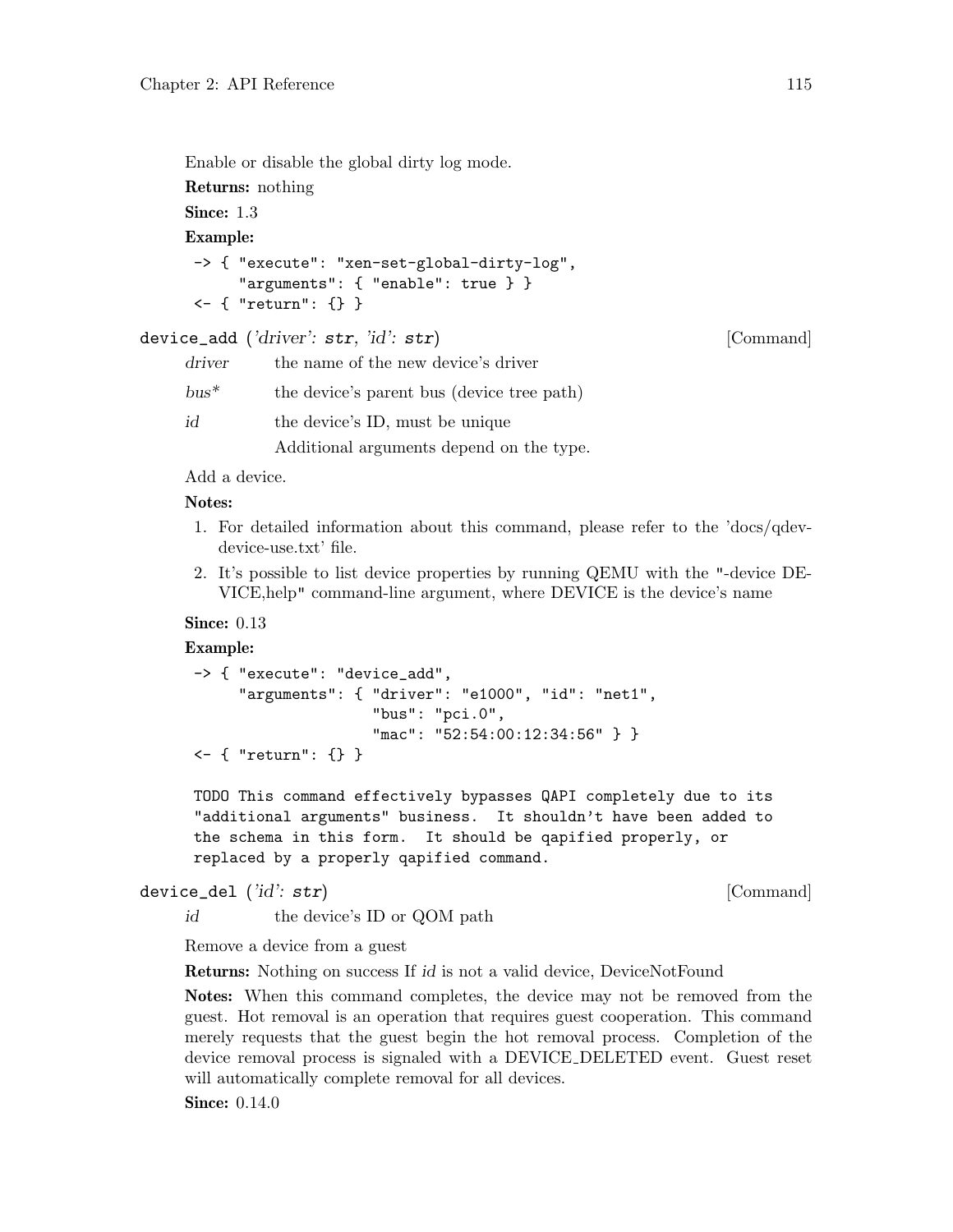```
Example:
 -> { "execute": "device_del",
      "arguments": { "id": "net1" } }
 <- { "return": {} }
 -> { "execute": "device_del",
      "arguments": { "id": "/machine/peripheral-anon/device[0]" } }
 <- { "return": {} }
```
## $\boxed{\text{DumpGuestMemoryFormat}} \tag{Enum}$

'elf' elf format

'kdump-zlib'

kdump-compressed format with zlib-compressed

'kdump-lzo'

kdump-compressed format with lzo-compressed

'kdump-snappy'

kdump-compressed format with snappy-compressed

An enumeration of guest-memory-dump's format.

Since: 2.0

| dump-guest-memory ('paging': bool, 'protocol': str, ['detach': | [Command] |
|----------------------------------------------------------------|-----------|
| bool, ['begin': $int$ ], ['length': $int$ ], ['format':        |           |
| DumpGuestMemoryFormat )                                        |           |

paging if true, do paging to get guest's memory mapping. This allows using gdb to process the core file.

> IMPORTANT: this option can make QEMU allocate several gigabytes of RAM. This can happen for a large guest, or a malicious guest pretending to be large.

Also, paging=true has the following limitations:

- 1. The guest may be in a catastrophic state or can have corrupted memory, which cannot be trusted
- 2. The guest can be in real-mode even if paging is enabled. For example, the guest uses ACPI to sleep, and ACPI sleep state goes in real-mode
- 3. Currently only supported on i386 and x86 64.
- protocol the filename or file descriptor of the vmcore. The supported protocols are:
	- 1. file: the protocol starts with "file:", and the following string is the file's path.
	- 2. fd: the protocol starts with "fd:", and the following string is the fd's name.
- $\text{detach*}$  if true, QMP will return immediately rather than waiting for the dump to finish. The user can track progress using "query-dump". (since 2.6).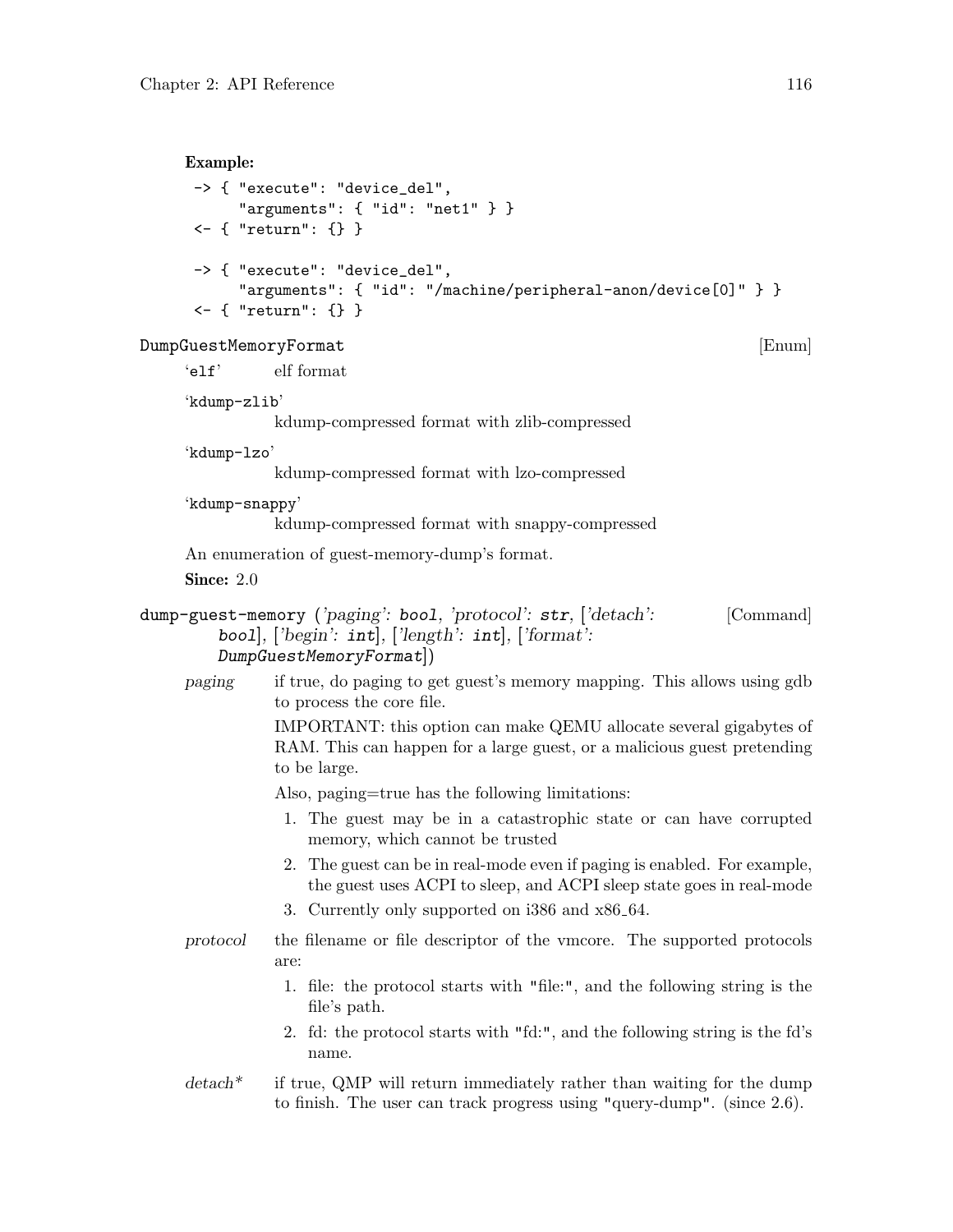| $begin*}$         | if specified, the starting physical address.                                                                                     |  |
|-------------------|----------------------------------------------------------------------------------------------------------------------------------|--|
| length            | is not allowed to be specified with non-elf format at the same time (since<br>(2.0)                                              |  |
| $format*$         | if specified, the format of guest memory dump. But non-elf format is<br>conflict with paging and filter, ie. paging, begin and   |  |
|                   | Dump guest's memory to vmcore. It is a synchronous operation that can take very<br>long depending on the amount of guest memory. |  |
|                   | <b>Returns:</b> nothing on success                                                                                               |  |
|                   | <b>Note:</b> All boolean arguments default to false                                                                              |  |
| <b>Since: 1.2</b> |                                                                                                                                  |  |
| <b>Example:</b>   |                                                                                                                                  |  |
|                   | -> { "execute": "dump-guest-memory",<br>"arguments": { "protocol": "fd:dump" } }<br>$\leftarrow \{$ "return": $\{\}$ }           |  |
| DumpStatus        | [Enum]                                                                                                                           |  |
| 'none'            | no dump-guest-memory has started yet.                                                                                            |  |
| 'active'          | there is one dump running in background.                                                                                         |  |
| 'completed'       |                                                                                                                                  |  |
|                   | the last dump has finished successfully.                                                                                         |  |
| 'failed'          | the last dump has failed.                                                                                                        |  |
|                   | Describe the status of a long-running background guest memory dump.                                                              |  |
| <b>Since: 2.6</b> |                                                                                                                                  |  |
|                   | DumpQueryResult { 'status': DumpStatus, 'completed': int, 'total': int<br>[Struct]                                               |  |
| status            | enum of DumpStatus, which shows current dump status                                                                              |  |
|                   | completed bytes written in latest dump (uncompressed)                                                                            |  |
| total             | total bytes to be written in latest dump (uncompressed)                                                                          |  |
|                   | The result format for 'query-dump'.                                                                                              |  |
| Since: 2.6        |                                                                                                                                  |  |
|                   | DumpQueryResult query-dump ()<br>[Command]                                                                                       |  |
|                   | Query latest dump status.                                                                                                        |  |
|                   | <b>Returns:</b> A <i>DumpStatus</i> object showing the dump status.                                                              |  |
| <b>Since: 2.6</b> |                                                                                                                                  |  |
| <b>Example:</b>   |                                                                                                                                  |  |
|                   | -> { "execute": "query-dump" }                                                                                                   |  |
|                   | <- { "return": { "status": "active", "completed": 1024000,<br>"total": 2048000 } }                                               |  |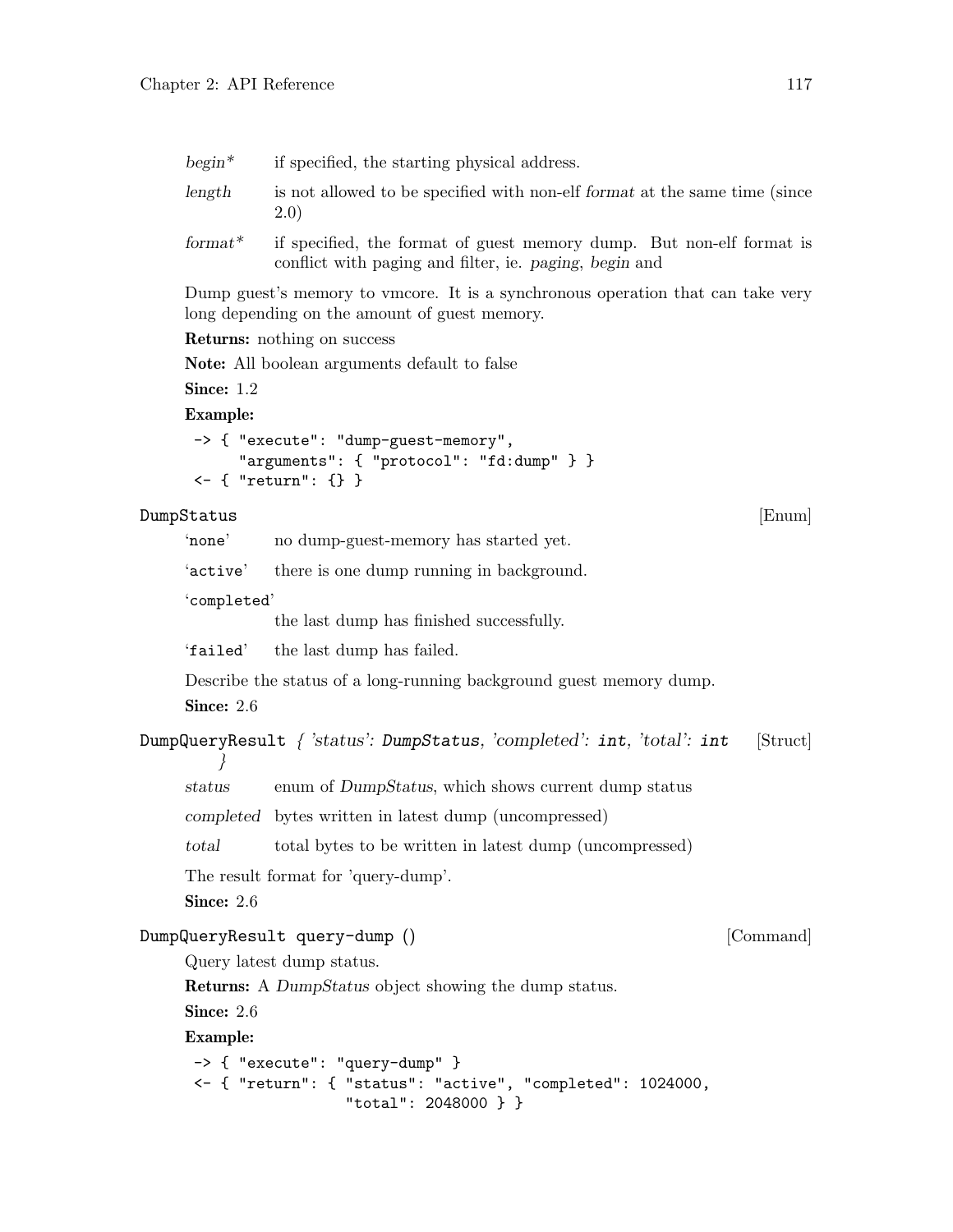```
DumpGuestMemoryCapability { 'formats': ['DumpGuestMemoryFormat'] [Struct]
         }
     A list of the available formats for dump-guest-memory
     Since: 2.0
DumpGuestMemoryCapability [Command]
        query-dump-guest-memory-capability ()
     Returns the available formats for dump-guest-memory
     Returns: A DumpGuestMemoryCapability object listing available formats for dump-
     guest-memory
     Since: 2.0
     Example:
      -> { "execute": "query-dump-guest-memory-capability" }
      <- { "return": { "formats":
                       ["elf", "kdump-zlib", "kdump-lzo", "kdump-snappy"] }
dump-skeys ('filename': str) [Command]
     filename the path to the file to dump to
               This command is only supported on s390 architecture.
     Dump guest's storage keys
     Since: 2.5
     Example:
      -> { "execute": "dump-skeys",
           "arguments": { "filename": "/tmp/skeys" } }
      <- { "return": {} }
netdev_add ('type': str, 'id': str) [Command]
     type the type of network backend. Current valid values are 'user', 'tap', 'vde',
               'socket', 'dump' and 'bridge'
     id the name of the new network backend
               Additional arguments depend on the type.
               TODO This command effectively bypasses QAPI completely due to its
               "additional arguments" business. It shouldn't have been added to the
               schema in this form. It should be qapified properly, or replaced by a
               properly qapified command.
     Add a network backend.
     Returns: Nothing on success If type is not a valid network backend, DeviceNotFound
     Since: 0.14.0
     Example:
      -> { "execute": "netdev_add",
           "arguments": { "type": "user", "id": "netdev1",
                          "dnssearch": "example.org" } }
      <- { "return": {} }
```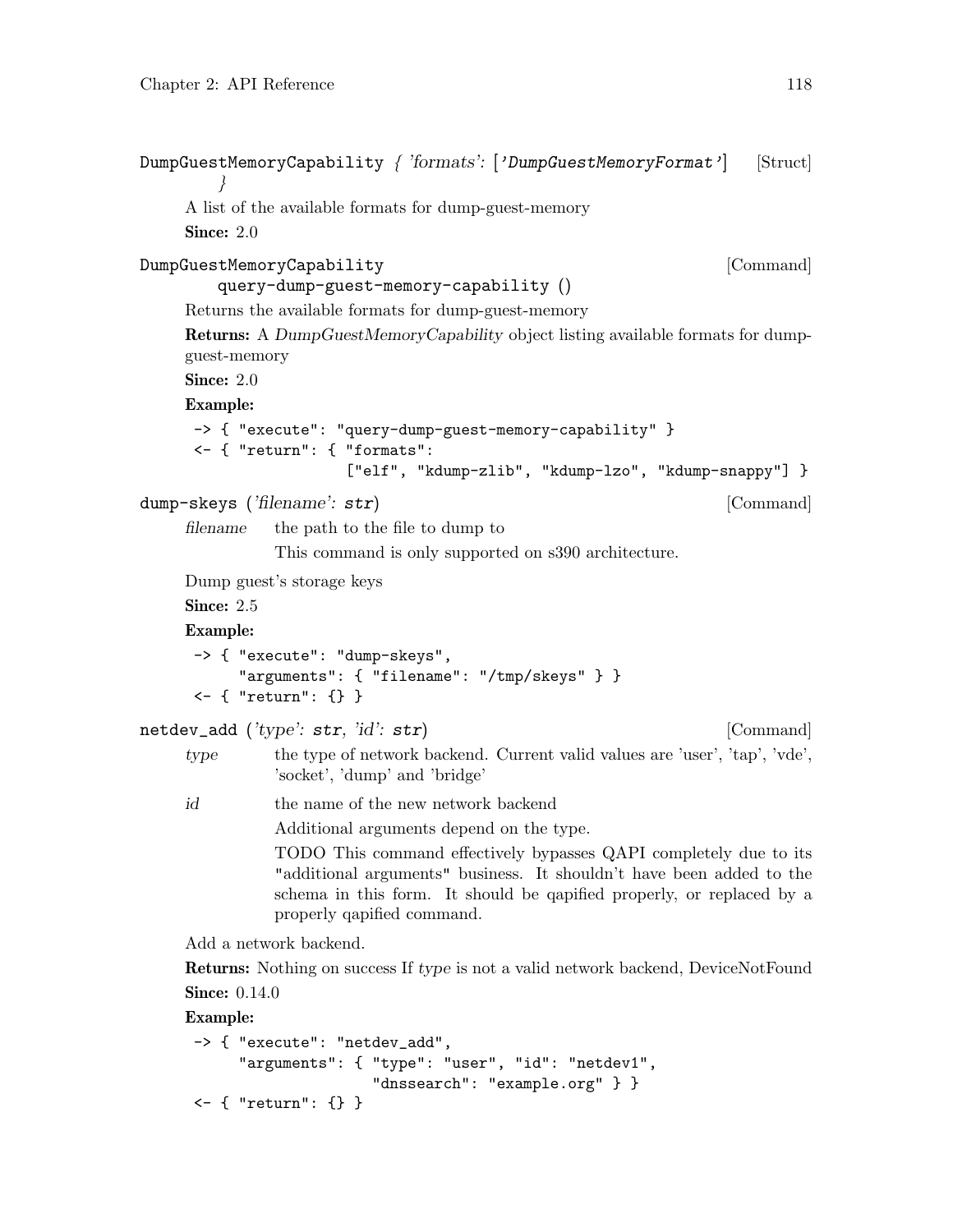```
netdev_del ('id': str) [Command]
     id the name of the network backend to remove
     Remove a network backend.
     Returns: Nothing on success If id is not a valid network backend, DeviceNotFound
     Since: 0.14.0
     Example:
      -> { "execute": "netdev_del", "arguments": { "id": "netdev1" } }
      <- { "return": {} }
object-add ('qom-type': str, 'id': str, ['props': any]) [Command]
     qom-type the class name for the object to be created
     id the name of the new object
     props* a dictionary of properties to be passed to the backend
     Create a QOM object.
     Returns: Nothing on success Error if gom-type is not a valid class name
     Since: 2.0
     Example:
      -> { "execute": "object-add",
           "arguments": { "qom-type": "rng-random", "id": "rng1",
                           "props": { "filename": "/dev/hwrng" } } }
      <- { "return": {} }
object-del ('id': str) [Command]
     id the name of the QOM object to remove
     Remove a QOM object.
     Returns: Nothing on success Error if id is not a valid id for a QOM object
     Since: 2.0
     Example:
      -> { "execute": "object-del", "arguments": { "id": "rng1" } }
      <- { "return": {} }
NetdevNoneOptions \{ \}Use it alone to have zero network devices.
     Since: 1.2
NetLegacyNicOptions \int [ \cdot \text{netdev} : \text{str}], [\cdot \text{macaddr} : \text{str}], [\cdot \text{model} : [Struct]
         str, \lceil \cdot \frac{\cdot}{\cdot} \cdot \cdot \cdot \cdot \rceil, \lceil \cdot \cdot \cdot \cdot \cdot \cdot \cdot \cdot \cdot \cdot \rceilnetdev* id of -netdev to connect to
     macaddr* MAC address
     model* device model (e1000, rtl8139, virtio etc.)
     addr* PCI device address
```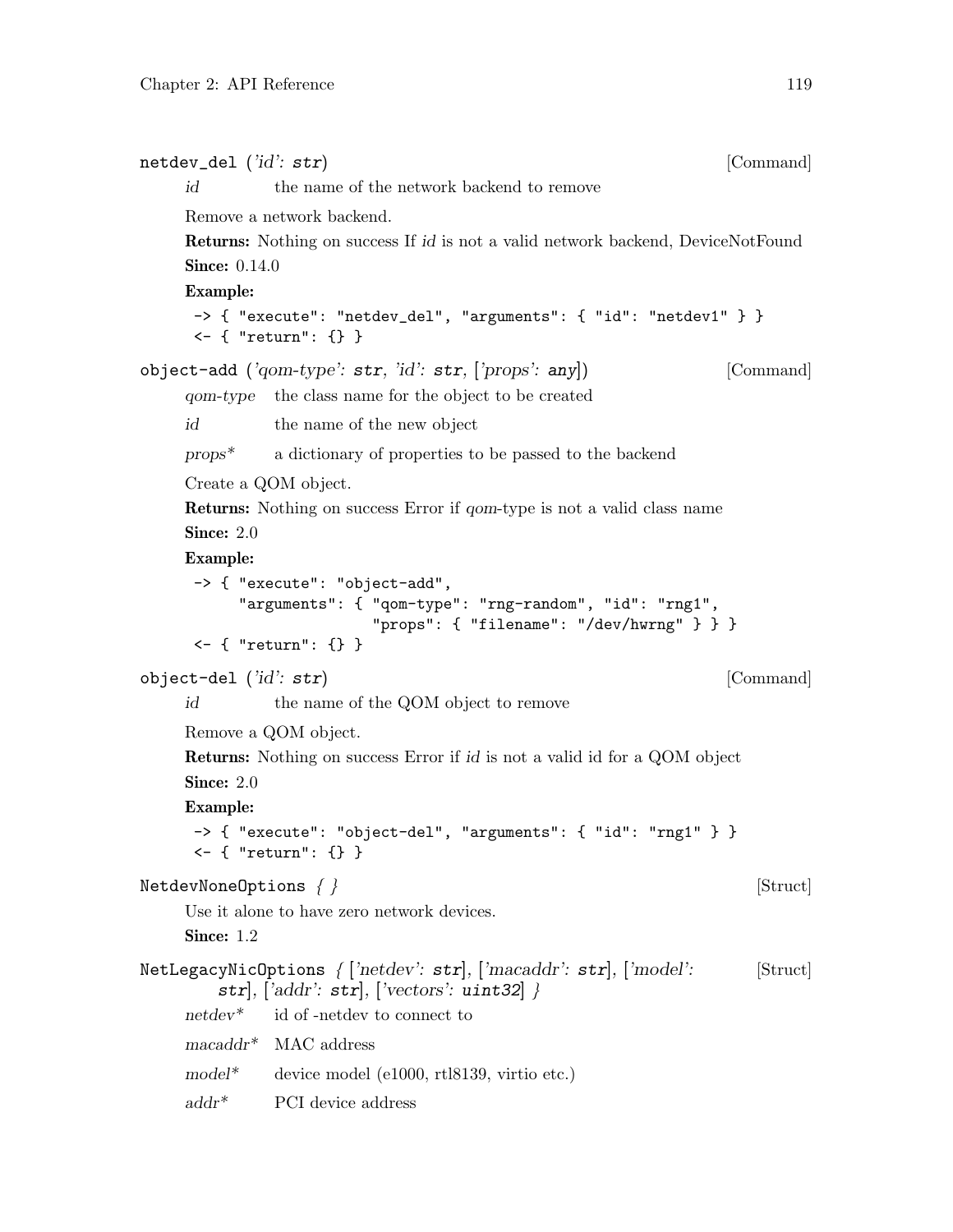| $vectors^*$                          | number of MSI-x vectors, 0 to disable MSI-X                                                                                                                                                                                                                                                                                                                                                                                                                                                                              |
|--------------------------------------|--------------------------------------------------------------------------------------------------------------------------------------------------------------------------------------------------------------------------------------------------------------------------------------------------------------------------------------------------------------------------------------------------------------------------------------------------------------------------------------------------------------------------|
|                                      | Create a new Network Interface Card.                                                                                                                                                                                                                                                                                                                                                                                                                                                                                     |
| Since: 1.2                           |                                                                                                                                                                                                                                                                                                                                                                                                                                                                                                                          |
| String $\{ 'str': str \}$            | [Struct]                                                                                                                                                                                                                                                                                                                                                                                                                                                                                                                 |
|                                      | A fat type wrapping 'str', to be embedded in lists.                                                                                                                                                                                                                                                                                                                                                                                                                                                                      |
| Since: $1.2$                         |                                                                                                                                                                                                                                                                                                                                                                                                                                                                                                                          |
|                                      | NetdevUserOptions $\{ \, [\, 'hostname': \, str], \, [\, 'restrict': \, bool], \, [\, 'ipv4': \,$<br>[Struct]<br>bool], ['ipv6': bool], ['ip': str], ['net': str], ['host': str], ['tftp': str],<br>['bootfile': $\texttt{str}$ ], ['dhcpstart': $\texttt{str}$ ], ['dns': $\texttt{str}$ ], ['dnssearch':<br>$['String']], ['ipv6-prefix': str], ['ipv6-prefixlen': int], ['ipv6-host': str],$<br>['ipv6-dns': $str$ ], ['smb': $str$ ], ['smbserver': $str$ ], ['hostfwd':<br>$['String']], ['guestfwd': ['String']']$ |
| $hostname*$                          | client hostname reported by the builtin DHCP server                                                                                                                                                                                                                                                                                                                                                                                                                                                                      |
| $\text{restrict*}$                   | isolate the guest from the host                                                                                                                                                                                                                                                                                                                                                                                                                                                                                          |
| $ipv4*$                              | whether to support IPv4, default true for enabled (since $2.6$ )                                                                                                                                                                                                                                                                                                                                                                                                                                                         |
| $ipv6*$                              | whether to support IPv6, default true for enabled (since $2.6$ )                                                                                                                                                                                                                                                                                                                                                                                                                                                         |
| $ip^*$                               |                                                                                                                                                                                                                                                                                                                                                                                                                                                                                                                          |
|                                      | legacy parameter, use net= instead                                                                                                                                                                                                                                                                                                                                                                                                                                                                                       |
| $net*$                               | IP network address that the guest will see, in the form addr [/netmask]<br>The netmask is optional, and can be either in the form a.b.c.d or as a<br>number of valid top-most bits. Default is $10.0.2.0/24$ .                                                                                                                                                                                                                                                                                                           |
| $host*$                              | guest-visible address of the host                                                                                                                                                                                                                                                                                                                                                                                                                                                                                        |
| $tttp*$                              | root directory of the built-in TFTP server                                                                                                                                                                                                                                                                                                                                                                                                                                                                               |
| $bootfile*$                          | BOOTP filename, for use with tftp=                                                                                                                                                                                                                                                                                                                                                                                                                                                                                       |
| $\text{d} \text{h} \text{c}$ pstart* |                                                                                                                                                                                                                                                                                                                                                                                                                                                                                                                          |
|                                      | the first of the 16 IPs the built-in DHCP server can assign                                                                                                                                                                                                                                                                                                                                                                                                                                                              |
| $\text{dns}^*$                       | guest-visible address of the virtual names erver                                                                                                                                                                                                                                                                                                                                                                                                                                                                         |
| $d$ nssearch*                        |                                                                                                                                                                                                                                                                                                                                                                                                                                                                                                                          |
|                                      | list of DNS suffixes to search, passed as DHCP option to the guest                                                                                                                                                                                                                                                                                                                                                                                                                                                       |
| $ipv6-prefix*$                       | IPv6 network prefix (default is fec0::) (since $2.6$ ). The network prefix is<br>given in the usual hexadecimal IPv6 address notation.                                                                                                                                                                                                                                                                                                                                                                                   |
| $ipv6-prefixlen*$                    |                                                                                                                                                                                                                                                                                                                                                                                                                                                                                                                          |
|                                      | IPv6 network prefix length (default is $64$ ) (since $2.6$ )                                                                                                                                                                                                                                                                                                                                                                                                                                                             |
| $ipv6\text{-}host*$                  | guest-visible IPv6 address of the host (since $2.6$ )                                                                                                                                                                                                                                                                                                                                                                                                                                                                    |
| $ipv6-dns*$                          | guest-visible IPv6 address of the virtual names erver (since $2.6$ )                                                                                                                                                                                                                                                                                                                                                                                                                                                     |
| $smb*$                               | root directory of the built-in SMB server                                                                                                                                                                                                                                                                                                                                                                                                                                                                                |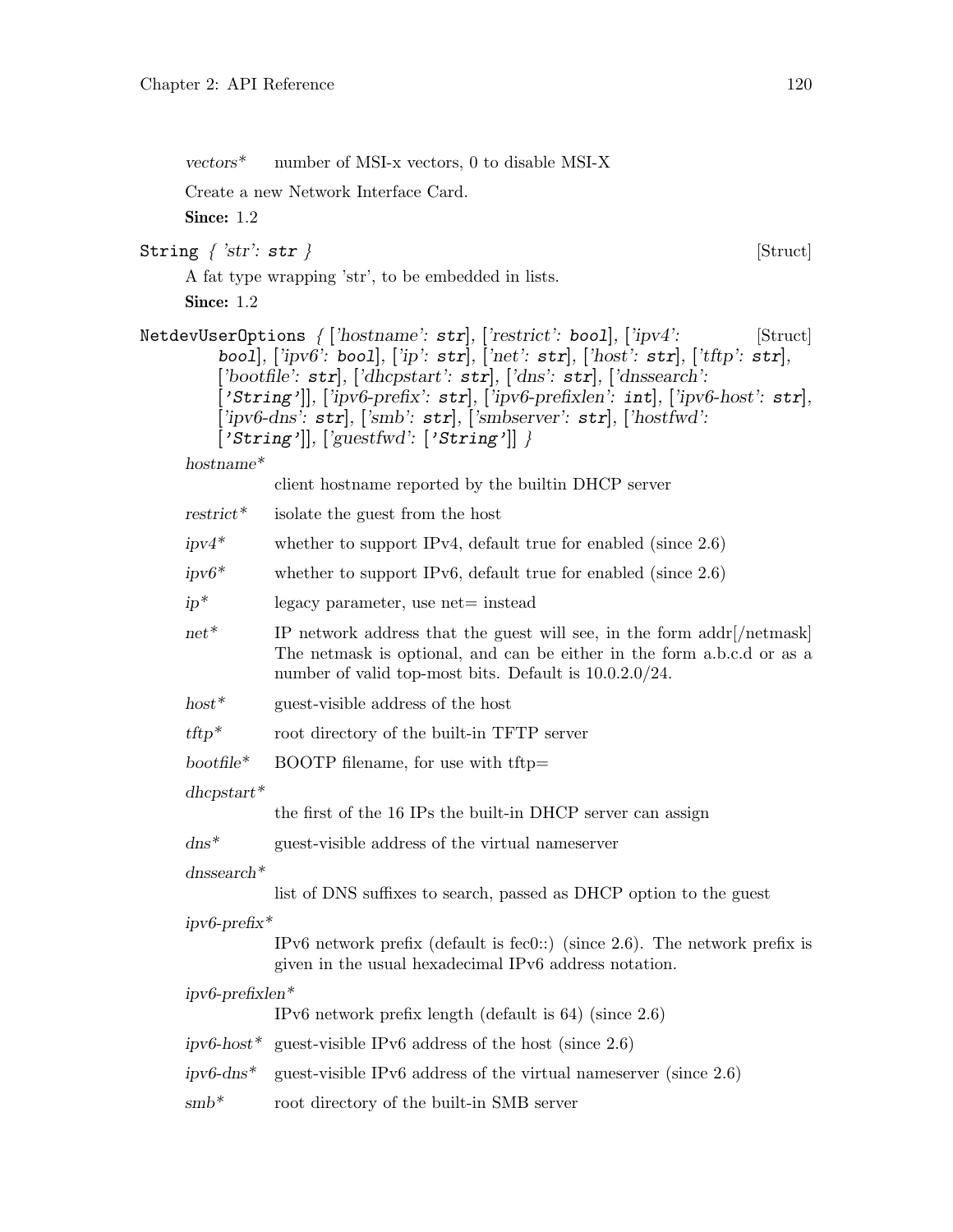$\mbox{smbserver}^*$ 

|                    | IP address of the built-in SMB server                                                                                                                                                                                                                                                                                            |
|--------------------|----------------------------------------------------------------------------------------------------------------------------------------------------------------------------------------------------------------------------------------------------------------------------------------------------------------------------------|
| $hostwd*$          | redirect incoming TCP or UDP host connections to guest endpoints                                                                                                                                                                                                                                                                 |
|                    | $guestfwd^*$ forward guest TCP connections                                                                                                                                                                                                                                                                                       |
| Since: $1.2$       | Use the user mode network stack which requires no administrator privilege to run.                                                                                                                                                                                                                                                |
|                    | NetdevTapOptions $\{$ ['ifname': str], ['fd': str], ['fds': str], ['script':<br>[Struct]<br>$str],$ ['downscript': $str],$ ['br': $str],$ ['helper': $str],$ ['sndbuf': $size],$<br>['vnet_hdr': boo1], ['vhost': boo1], ['vhostfd': str], ['vhostfds': str],<br>['vhostforce': bool], ['queues': uint32], ['poll-us': uint32] } |
| $if name*$         | interface name                                                                                                                                                                                                                                                                                                                   |
| $fd^*$             | file descriptor of an already opened tap                                                                                                                                                                                                                                                                                         |
| $fds^*$            | multiple file descriptors of already opened multiqueue capable tap                                                                                                                                                                                                                                                               |
| $script*$          | script to initialize the interface                                                                                                                                                                                                                                                                                               |
| $downscript*$      |                                                                                                                                                                                                                                                                                                                                  |
|                    | script to shut down the interface                                                                                                                                                                                                                                                                                                |
| $br^*$             | bridge name (since $2.8$ )                                                                                                                                                                                                                                                                                                       |
| $helper^*$         | command to execute to configure bridge                                                                                                                                                                                                                                                                                           |
| $\text{sndbuf*}$   | send buffer limit. Understands [TGMKkb] suffixes.                                                                                                                                                                                                                                                                                |
| $vnet\_hdr*$       | enable the IFF_VNET_HDR flag on the tap interface                                                                                                                                                                                                                                                                                |
| $v$ host $*$       | enable vhost-net network accelerator                                                                                                                                                                                                                                                                                             |
| $v$ hostfd $*$     | file descriptor of an already opened vhost net device                                                                                                                                                                                                                                                                            |
| $v$ hostfds*       | file descriptors of multiple already opened vhost net devices                                                                                                                                                                                                                                                                    |
| vhostforce*        |                                                                                                                                                                                                                                                                                                                                  |
|                    | vhost on for non-MSIX virtio guests                                                                                                                                                                                                                                                                                              |
| $queues*$          | number of queues to be created for multiqueue capable tap                                                                                                                                                                                                                                                                        |
| $\text{pol-lus}^*$ | maximum number of microseconds that could be spent on busy polling<br>for tap (since $2.7$ )                                                                                                                                                                                                                                     |
|                    | Connect the host TAP network interface name to the VLAN.                                                                                                                                                                                                                                                                         |
| Since: 1.2         |                                                                                                                                                                                                                                                                                                                                  |
|                    | NetdevSocketOptions $\{$ ['fd': str], ['listen': str], ['connect': str],<br>[Struct]<br>['mcast': $str$ ], ['localaddr': $str$ ], ['udp': $str$ ] }                                                                                                                                                                              |
| $fd^*$             | file descriptor of an already opened socket                                                                                                                                                                                                                                                                                      |
| $\text{listen}^*$  | port number, and optional hostname, to listen on                                                                                                                                                                                                                                                                                 |
| $connect*$         | port number, and optional hostname, to connect to                                                                                                                                                                                                                                                                                |
|                    |                                                                                                                                                                                                                                                                                                                                  |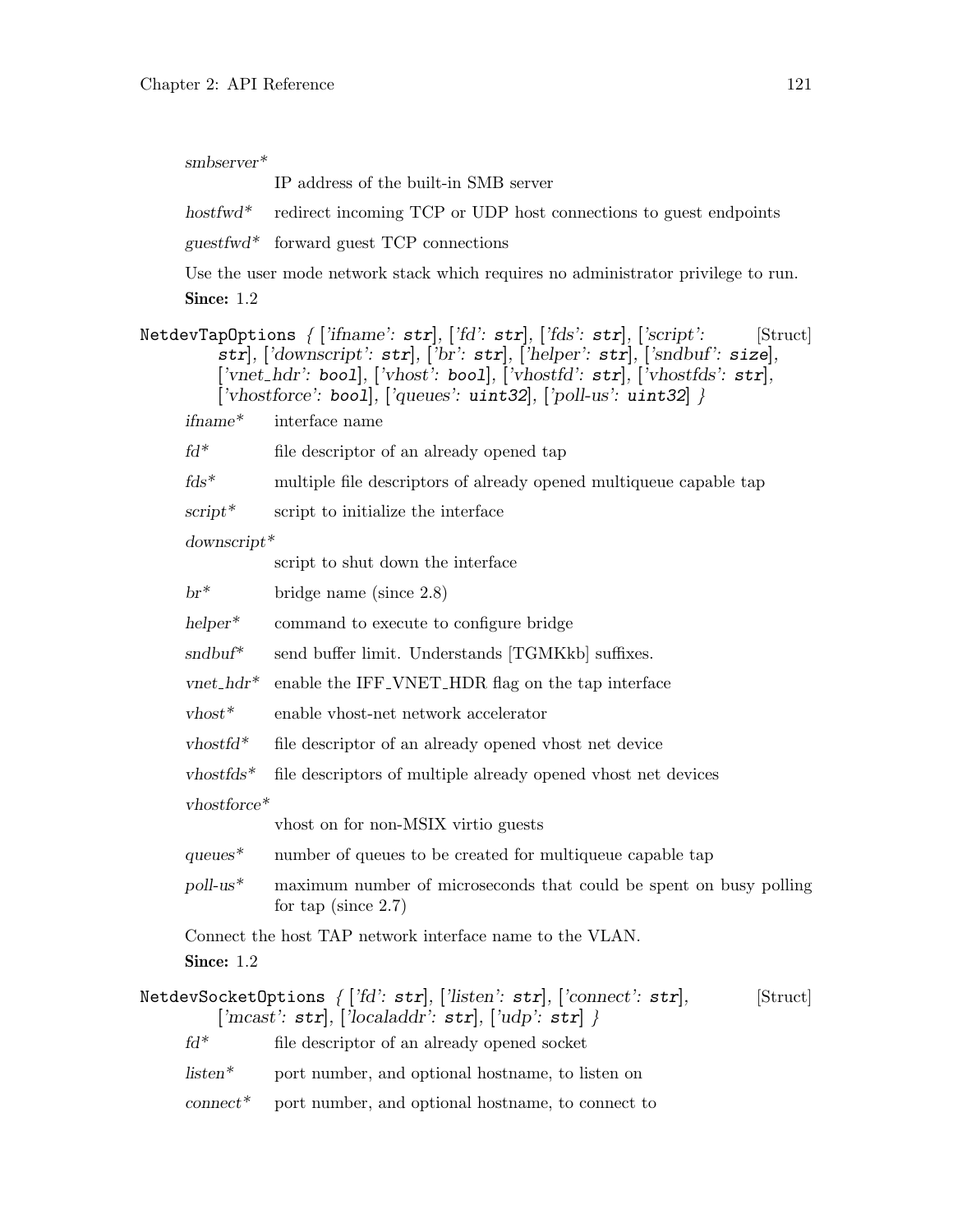$\it{mcast}^*$   $\quad$  UDP multicast address and port number

|                        | localaddr <sup>*</sup> source address and port for multicast and udp packets                                                                                                                                                                                                                                                                                 |
|------------------------|--------------------------------------------------------------------------------------------------------------------------------------------------------------------------------------------------------------------------------------------------------------------------------------------------------------------------------------------------------------|
| $udp^*$                | UDP unicast address and port number                                                                                                                                                                                                                                                                                                                          |
|                        | Connect the VLAN to a remote VLAN in another QEMU virtual machine using a<br>TCP socket connection.                                                                                                                                                                                                                                                          |
| Since: 1.2             |                                                                                                                                                                                                                                                                                                                                                              |
|                        | NetdevL2TPv30ptions $\{ 'src' : \textit{str}, 'dst': \textit{str}, \, [ 'sreport': \textit{str}],$<br>[Struct]<br>['dstport': $\text{str}$ ], ['ipv6': boo1], ['udp': boo1], ['cookie64': boo1],<br>['counter': boo1], ['pincounter': boo1], ['txcookie': uint64], ['rxcookie':<br>uint64], 'txsession': uint32, ['rxsession': uint32], ['offset': uint32] } |
| src                    | source address                                                                                                                                                                                                                                                                                                                                               |
| $\, \mathrm{dst}$      | destination address                                                                                                                                                                                                                                                                                                                                          |
| $s$ rc $port^*$        | source port - mandatory for udp, optional for ip                                                                                                                                                                                                                                                                                                             |
| $dstport*$             | destination port - mandatory for udp, optional for ip                                                                                                                                                                                                                                                                                                        |
| $ipv6*$                |                                                                                                                                                                                                                                                                                                                                                              |
|                        | $\bullet$ force the use of ipv6                                                                                                                                                                                                                                                                                                                              |
| $udp*$                 |                                                                                                                                                                                                                                                                                                                                                              |
|                        | $\bullet$ use the udp version of l2tpv3 encapsulation                                                                                                                                                                                                                                                                                                        |
| cookie64*              |                                                                                                                                                                                                                                                                                                                                                              |
|                        | $\bullet$ use 64 bit coookies                                                                                                                                                                                                                                                                                                                                |
| $counter^*$            | have sequence counter                                                                                                                                                                                                                                                                                                                                        |
| $pincounter*$          | pin sequence counter to zero - workaround for buggy implementations or<br>networks with packet reorder                                                                                                                                                                                                                                                       |
|                        | txcookie* 32 or 64 bit transmit cookie                                                                                                                                                                                                                                                                                                                       |
| rxcookie*              | 32 or 64 bit receive cookie                                                                                                                                                                                                                                                                                                                                  |
| txsession              | 32 bit transmit session                                                                                                                                                                                                                                                                                                                                      |
|                        | $rxsession*$ 32 bit receive session - if not specified set to the same value as transmit                                                                                                                                                                                                                                                                     |
| $offset*$              | additional offset - allows the insertion of additional application-specific<br>data before the packet payload                                                                                                                                                                                                                                                |
| Since: 2.1             | Connect the VLAN to Ethernet over L2TPv3 Static tunnel                                                                                                                                                                                                                                                                                                       |
|                        | NetdevVdeOptions $\{$ [' $sock$ ': $\texttt{str}]$ , [' $port$ ': $\texttt{uint16}]$ , [' $group$ ': $\texttt{str}]$ ,<br>[Struct]<br>$\lceil \text{'mode'}: \text{uint16} \rceil$                                                                                                                                                                           |
| $\operatorname{sock*}$ | socket path                                                                                                                                                                                                                                                                                                                                                  |
| $port^*$               | port number                                                                                                                                                                                                                                                                                                                                                  |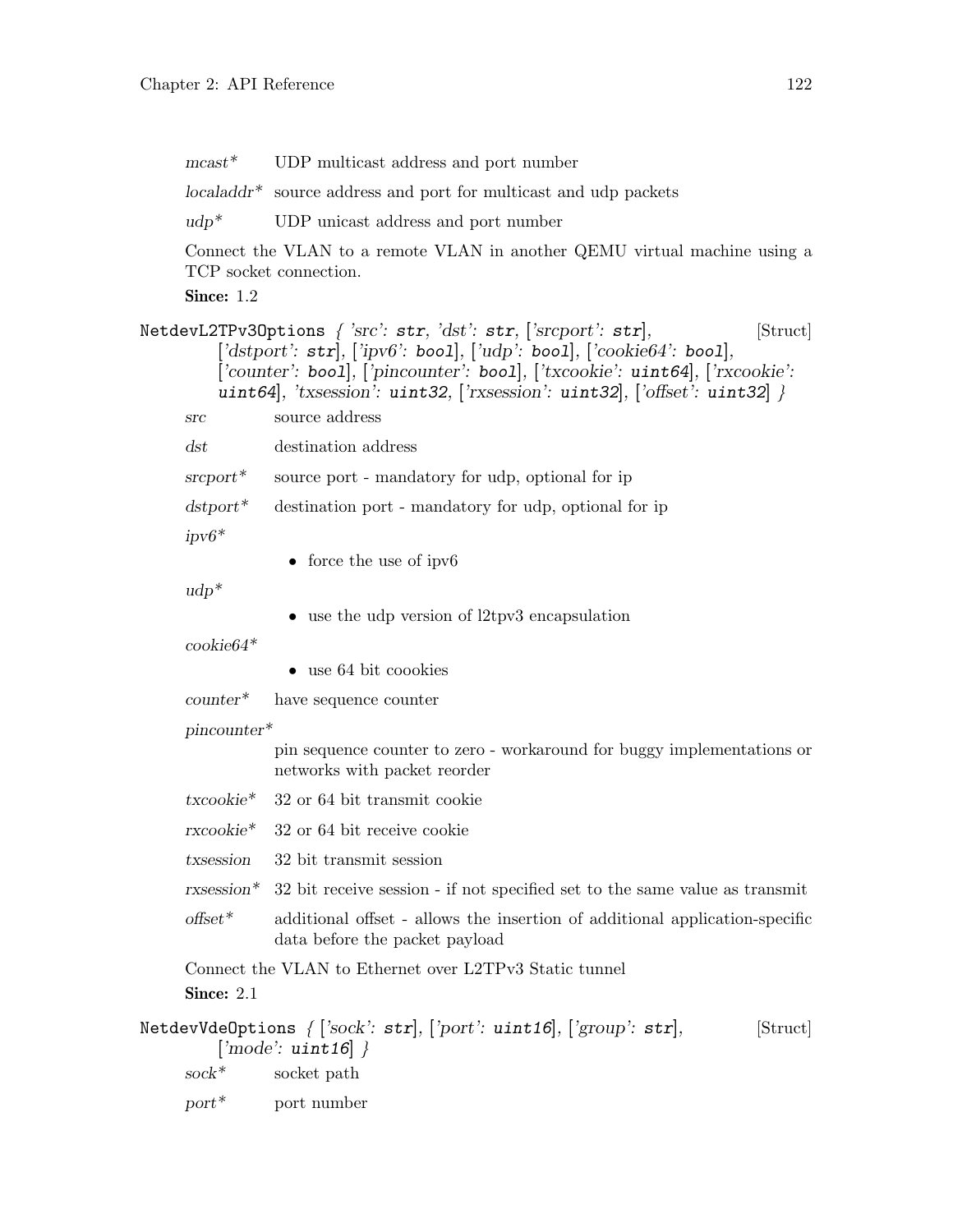|                   | $group^*$ group owner of socket                                                                                                                                                                                                                                                                                                                                               |
|-------------------|-------------------------------------------------------------------------------------------------------------------------------------------------------------------------------------------------------------------------------------------------------------------------------------------------------------------------------------------------------------------------------|
|                   | $mode^*$ permissions for socket                                                                                                                                                                                                                                                                                                                                               |
| Since: 1.2        | Connect the VLAN to a vde switch running on the host.                                                                                                                                                                                                                                                                                                                         |
|                   | NetdevDumpOptions $\{ \text{'}len': size \}, \text{'}file': str \}$<br>[Struct]                                                                                                                                                                                                                                                                                               |
| $len*$            | per-packet size limit (64k default). Understands [TGMKkb] suffixes.                                                                                                                                                                                                                                                                                                           |
| $file*$           | dump file path (default is qemu-vlan0.pcap)                                                                                                                                                                                                                                                                                                                                   |
| Since: 1.2        | Dump VLAN network traffic to a file.                                                                                                                                                                                                                                                                                                                                          |
| $br^*$            | NetdevBridgeOptions $\{['br': str], ['helper': str] \}$<br>[Struct]<br>bridge name                                                                                                                                                                                                                                                                                            |
| $helper^*$        | command to execute to configure bridge                                                                                                                                                                                                                                                                                                                                        |
| Since: 1.2        | Connect a host TAP network interface to a host bridge device.                                                                                                                                                                                                                                                                                                                 |
|                   | NetdevHubPortOptions $\{ 'hubid': int32 \}$<br>[Struct]                                                                                                                                                                                                                                                                                                                       |
| hubid             | hub identifier number                                                                                                                                                                                                                                                                                                                                                         |
| Since: 1.2        | Connect two or more net clients through a software hub.                                                                                                                                                                                                                                                                                                                       |
|                   | NetdevNetmapOptions { $'ifname': str, ['devname': str]$ }<br>[Struct]                                                                                                                                                                                                                                                                                                         |
| ifname            | Either the name of an existing network interface supported by netmap,<br>or the name of a VALE port (created on the fly). A VALE port name<br>is in the form 'valeXXX:YYY', where XXX and YYY are non-negative<br>integers. XXX identifies a switch and YYY identifies a port of the switch.<br>VALE ports having the same XXX are therefore connected to the same<br>switch. |
|                   | devname* path of the netmap device (default: $\dot{\gamma}$ /dev/netmap').                                                                                                                                                                                                                                                                                                    |
| <b>Since: 2.0</b> | Connect a client to a netmap-enabled NIC or to a VALE switch port                                                                                                                                                                                                                                                                                                             |
|                   | NetdevVhostUserOptions $\{ 'character' : str, ['vhostforce': bool],$<br>[Struct]<br>$\lceil \text{'queues': int} \rceil$ }                                                                                                                                                                                                                                                    |
| chardev           | name of a unix socket chardev                                                                                                                                                                                                                                                                                                                                                 |
| $vhostforce*$     |                                                                                                                                                                                                                                                                                                                                                                               |
| $queues*$         | vhost on for non-MSIX virtio guests (default: false).<br>number of queues to be created for multiqueue vhost-user (default: $1$ )<br>(Since 2.5)                                                                                                                                                                                                                              |
|                   | Vhost-user network backend                                                                                                                                                                                                                                                                                                                                                    |
| Since: 2.1        |                                                                                                                                                                                                                                                                                                                                                                               |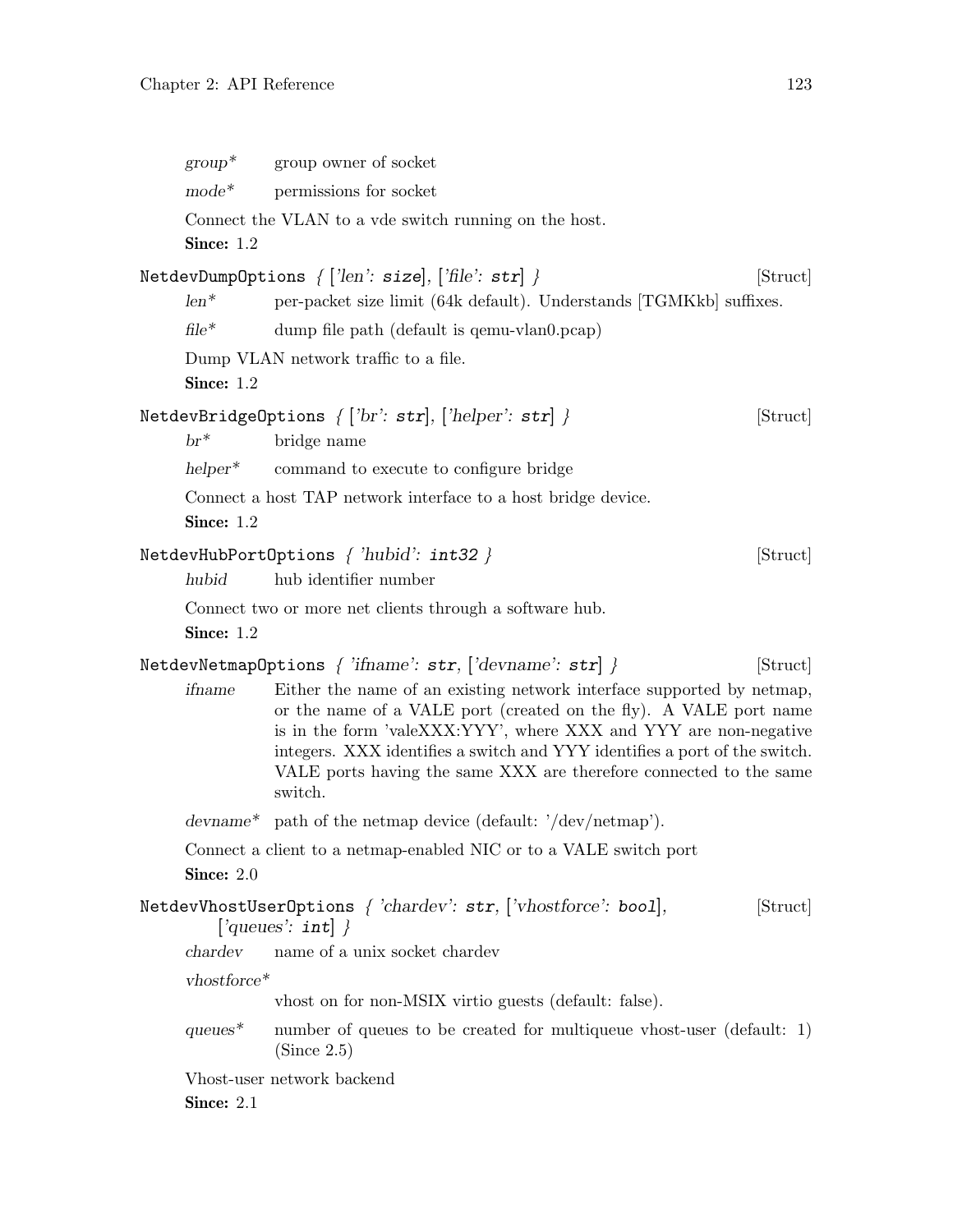| NetClientDriver    |                                                                                                                                                                                                                                                                                                                                                                                                                                         | [Enum]   |
|--------------------|-----------------------------------------------------------------------------------------------------------------------------------------------------------------------------------------------------------------------------------------------------------------------------------------------------------------------------------------------------------------------------------------------------------------------------------------|----------|
|                    | Available netdev drivers.                                                                                                                                                                                                                                                                                                                                                                                                               |          |
| Since: 2.7         |                                                                                                                                                                                                                                                                                                                                                                                                                                         |          |
|                    | Netdev   'none': NetdevNoneOptions, 'nic': NetLegacyNicOptions,<br>'user': NetdevUserOptions, 'tap': NetdevTapOptions, ' $ 2tpv3\rangle$ ':<br>NetdevL2TPv30ptions, 'socket': NetdevSocket0ptions, 'vde':<br>NetdevVdeOptions, 'dump': NetdevDumpOptions, 'bridge':<br>NetdevBridgeOptions, 'hubport': NetdevHubPortOptions, 'netmap':<br>NetdevNetmapOptions, 'vhost-user': NetdevVhostUserOptions                                     | [Union]  |
| id                 | identifier for monitor commands.                                                                                                                                                                                                                                                                                                                                                                                                        |          |
| type               | Specify the driver used for interpreting remaining arguments.                                                                                                                                                                                                                                                                                                                                                                           |          |
|                    | Captures the configuration of a network device.                                                                                                                                                                                                                                                                                                                                                                                         |          |
| Since: 1.2         |                                                                                                                                                                                                                                                                                                                                                                                                                                         |          |
|                    | $'$ l2tpv3' - since 2.1                                                                                                                                                                                                                                                                                                                                                                                                                 |          |
|                    | NetLegacy $\{['vlan': int32], ['id': str], ['name': str], 'opts':$<br>$NetLegacyOptions$ }                                                                                                                                                                                                                                                                                                                                              | [Struct] |
| $vlan^*$           | vlan number                                                                                                                                                                                                                                                                                                                                                                                                                             |          |
| $id^*$             | identifier for monitor commands                                                                                                                                                                                                                                                                                                                                                                                                         |          |
| $name^*$           | identifier for monitor commands, ignored if id is present                                                                                                                                                                                                                                                                                                                                                                               |          |
| opts               | device type specific properties (legacy)                                                                                                                                                                                                                                                                                                                                                                                                |          |
|                    | Captures the configuration of a network device; legacy.                                                                                                                                                                                                                                                                                                                                                                                 |          |
| Since: 1.2         |                                                                                                                                                                                                                                                                                                                                                                                                                                         |          |
| <b>Since: 1.2</b>  | NetLegacyOptions   'none': NetdevNoneOptions, 'nic':<br>NetLegacyNicOptions, 'user': NetdevUserOptions, 'tap':<br>NetdevTapOptions, 'l2tpv3': NetdevL2TPv3Options, 'socket':<br>NetdevSocketOptions, 'vde': NetdevVdeOptions, 'dump':<br>NetdevDumpOptions, 'bridge': NetdevBridgeOptions, 'netmap':<br>NetdevNetmapOptions, 'vhost-user': NetdevVhostUserOptions  <br>Like Netdev, but for use only by the legacy command line options | [Union]  |
| NetFilterDirection |                                                                                                                                                                                                                                                                                                                                                                                                                                         | [Enum]   |
| 'all'              | the filter is attached both to the receive and the transmit queue of the<br>netdev (default).                                                                                                                                                                                                                                                                                                                                           |          |
| $\cdot$ rx'        | the filter is attached to the receive queue of the netdev, where it will<br>receive packets sent to the netdev.                                                                                                                                                                                                                                                                                                                         |          |

'tx' the filter is attached to the transmit queue of the netdev, where it will receive packets sent by the netdev.

Indicates whether a netfilter is attached to a netdev's transmit queue or receive queue or both.

**Since: 2.5**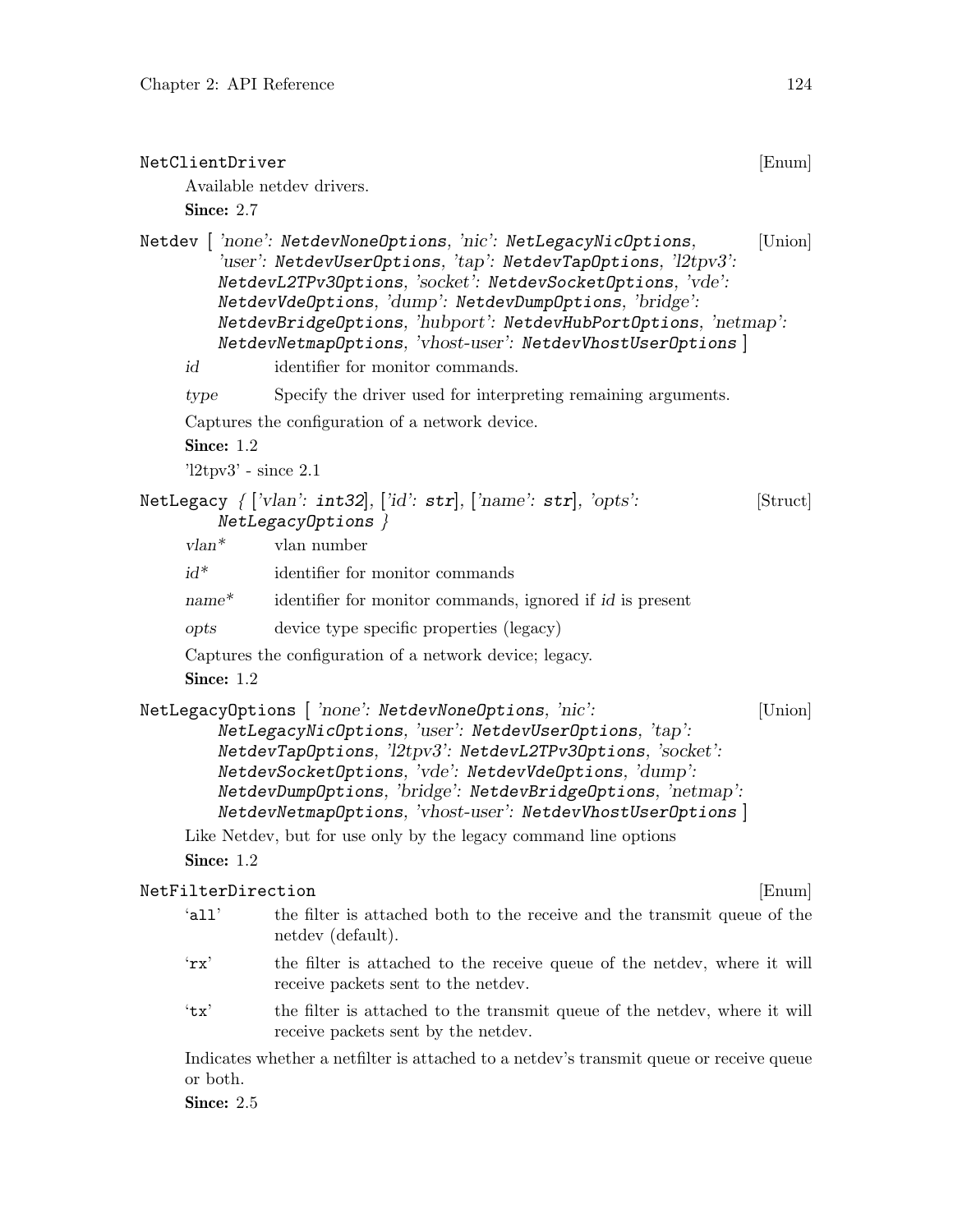$IntSocketAddress \nvert 'host': str, 'port': str, ['to': uint16], ['ipv4': \nvert [Struct]$ bool],  $\langle i p v 6 \rangle$ : bool]  $\langle i |$ host host part of the address

| port | port part of the address, or lowest port if to is present |
|------|-----------------------------------------------------------|
| to   | highest port to try                                       |

- $ipv4$  whether to accept IPv4 addresses, default try both IPv4 and IPv6  $\#$ optional
- $ipv6$  whether to accept IPv6 addresses, default try both IPv4 and IPv6  $\#$ optional

Captures a socket address or address range in the Internet namespace.

```
Since: 1.3
```
## UnixSocketAddress  $\{ 'path': str \}$  [Struct]

path filesystem path to use

Captures a socket address in the local ("Unix socket") namespace. Since: 1.3

```
SocketAddress [ 'inet': InetSocketAddress, 'unix': [Union]
       UnixSocketAddress, 'fd': String ]
```
Captures the address of a socket, which could also be a named file descriptor Since: 1.3

```
getfd ('fdname': str) [Command]
```
fdname file descriptor name

Receive a file descriptor via SCM rights and assign it a name

Returns: Nothing on success

Notes: If fdname already exists, the file descriptor assigned to it will be closed and replaced by the received file descriptor.

The 'closefd' command can be used to explicitly close the file descriptor when it is no longer needed.

**Since: 0.14.0** 

#### Example:

```
\rightarrow { "execute": "getfd", "arguments": { "fdname": "fd1" } }
<- { "return": {} }
```
## $\text{closed }('fdname': \text{str})$  [Command]

fdname file descriptor name

Close a file descriptor previously passed via SCM rights

Returns: Nothing on success

**Since: 0.14.0** 

## Example:

```
-> { "execute": "closefd", "arguments": { "fdname": "fd1" } }
<- { "return": {} }
```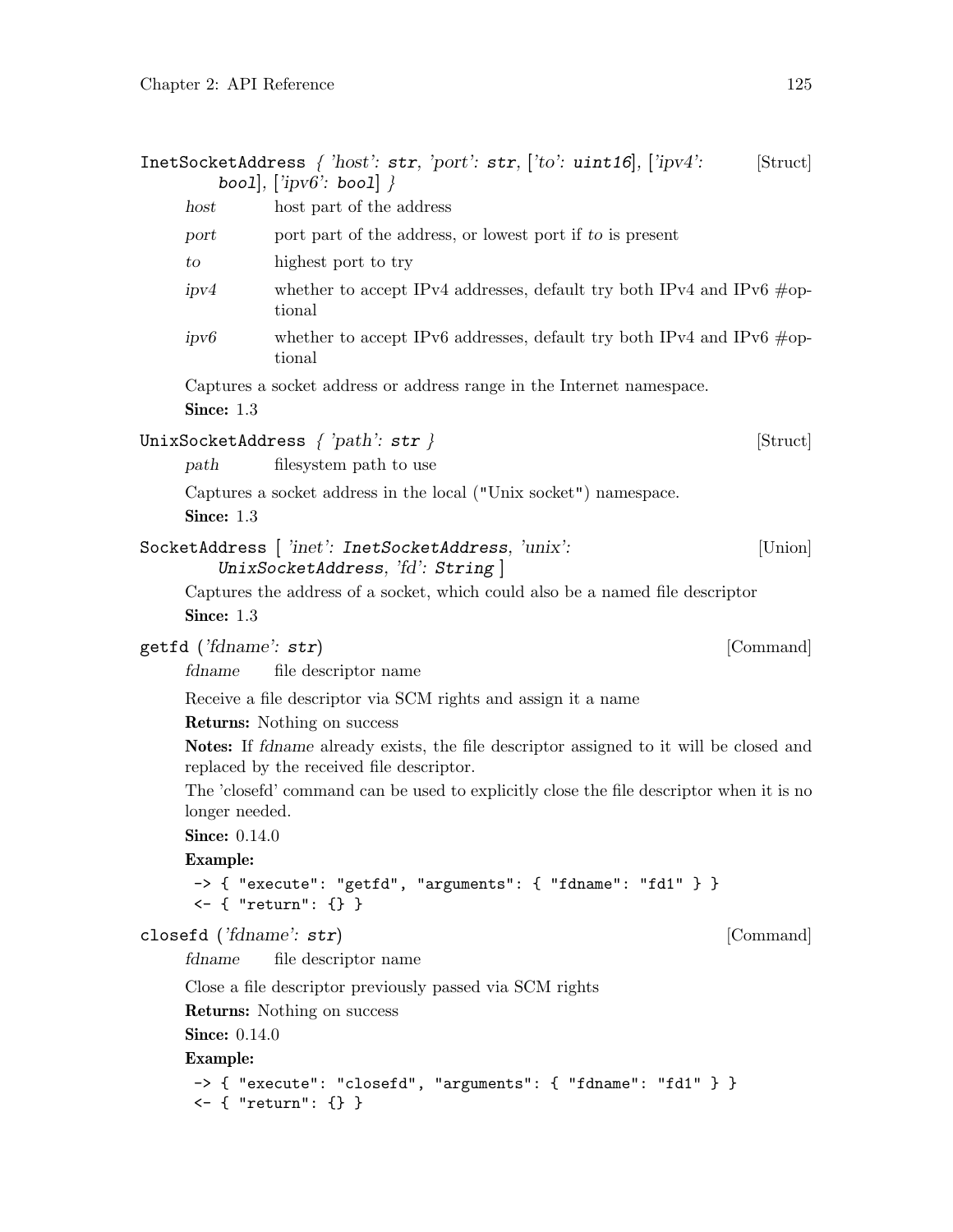|                     | MachineInfo $\{ \text{ 'name'}: \texttt{str}, [\text{'alias'}: \texttt{str}], [\text{'is-default'}: \texttt{bool}],$<br>'cpu-max': $int$ , 'hotpluggable-cpus': bool }                                                                                                                                                                                                                | [Struct]  |
|---------------------|---------------------------------------------------------------------------------------------------------------------------------------------------------------------------------------------------------------------------------------------------------------------------------------------------------------------------------------------------------------------------------------|-----------|
| name                | the name of the machine                                                                                                                                                                                                                                                                                                                                                               |           |
| $alias*$            | an alias for the machine name                                                                                                                                                                                                                                                                                                                                                         |           |
| $default*$          | whether the machine is default                                                                                                                                                                                                                                                                                                                                                        |           |
| $cpu-max$           | maximum number of CPUs supported by the machine type (since $1.5.0$ )                                                                                                                                                                                                                                                                                                                 |           |
| hotpluggable-cpus   | cpu hotplug via -device is supported (since $2.7.0$ )                                                                                                                                                                                                                                                                                                                                 |           |
|                     | Information describing a machine.                                                                                                                                                                                                                                                                                                                                                     |           |
| <b>Since:</b> 1.2.0 |                                                                                                                                                                                                                                                                                                                                                                                       |           |
|                     | ['MachineInfo'] query-machines ()                                                                                                                                                                                                                                                                                                                                                     | [Command] |
|                     | Return a list of supported machines                                                                                                                                                                                                                                                                                                                                                   |           |
|                     | <b>Returns:</b> a list of Machinelnfo                                                                                                                                                                                                                                                                                                                                                 |           |
| <b>Since:</b> 1.2.0 |                                                                                                                                                                                                                                                                                                                                                                                       |           |
| $bool \n}$          | $\texttt{Cpublic}\$                                                                                                                                                                                                                                                                                                                                                                   | [Struct]  |
| name                | the name of the CPU definition                                                                                                                                                                                                                                                                                                                                                        |           |
| $migration-safe*$   | whether a CPU definition can be safely used for migration in combination<br>with a QEMU compatibility machine when migrating between different<br>QMU versions and between hosts with different sets of (hardware or soft-<br>ware) capabilities. If not provided, information is not available and callers<br>should not assume the CPU definition to be migration-safe. (since 2.8) |           |
| static              | whether a CPU definition is static and will not change depending on<br>QEMU version, machine type, machine options and accelerator options.<br>A static model is always migration-safe. (since 2.8)                                                                                                                                                                                   |           |
|                     | Virtual CPU definition.                                                                                                                                                                                                                                                                                                                                                               |           |
| <b>Since: 1.2.0</b> |                                                                                                                                                                                                                                                                                                                                                                                       |           |
|                     | ['CpuDefinitionInfo'] query-cpu-definitions ()                                                                                                                                                                                                                                                                                                                                        | [Command] |
|                     | Return a list of supported virtual CPU definitions                                                                                                                                                                                                                                                                                                                                    |           |
|                     | <b>Returns:</b> a list of CpuDefInfo                                                                                                                                                                                                                                                                                                                                                  |           |
| <b>Since: 1.2.0</b> |                                                                                                                                                                                                                                                                                                                                                                                       |           |
|                     | CpuModelInfo $\{ 'name' : str, ['props': any] \ \}$                                                                                                                                                                                                                                                                                                                                   | [Struct]  |
| name                | the name of the CPU definition the model is based on                                                                                                                                                                                                                                                                                                                                  |           |
| $\text{props}^*$    | a dictionary of QOM properties to be applied                                                                                                                                                                                                                                                                                                                                          |           |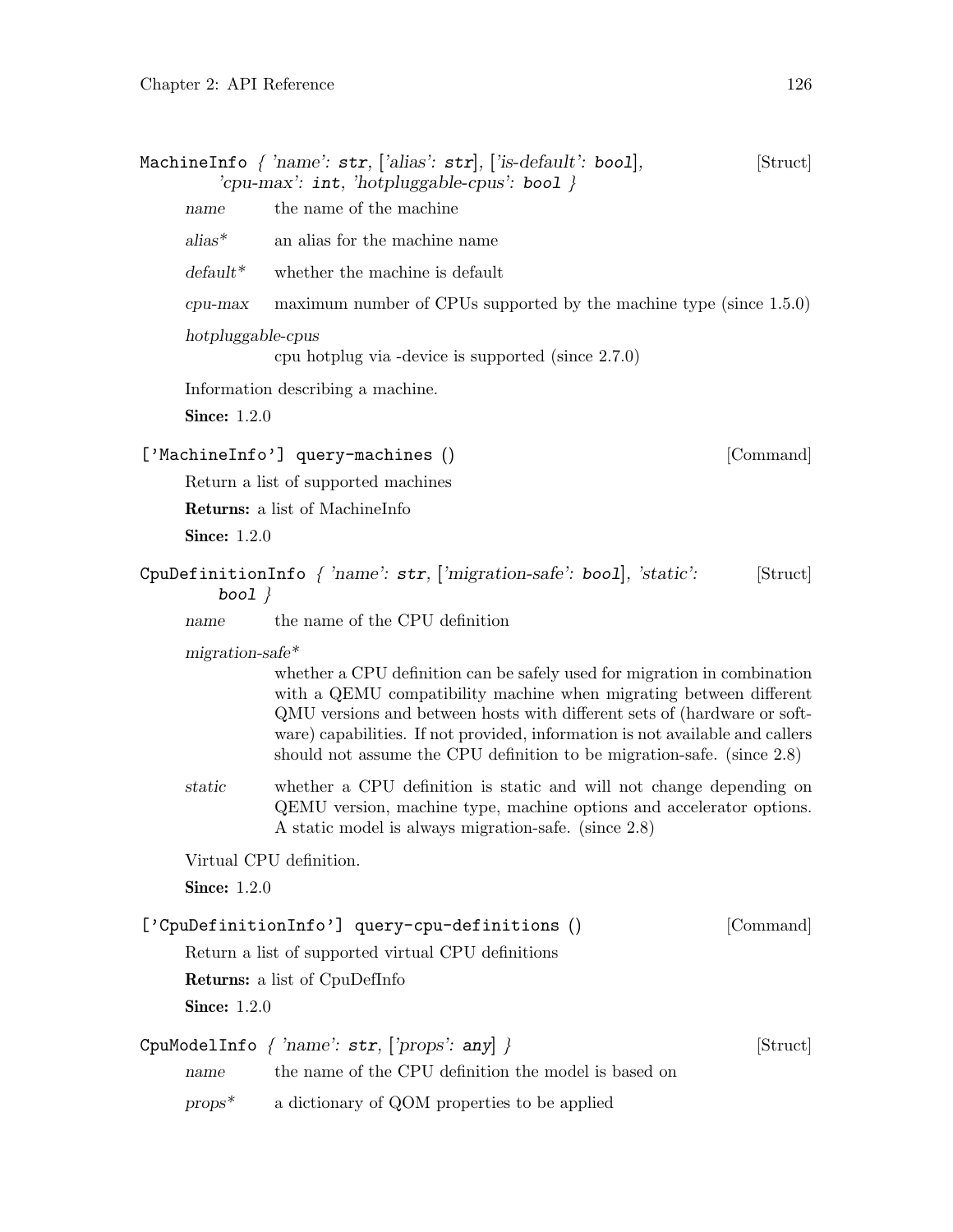Virtual CPU model.

A CPU model consists of the name of a CPU definition, to which delta changes are applied (e.g. features added/removed). Most magic values that an architecture might require should be hidden behind the name. However, if required, architectures can expose relevant properties.

**Since: 2.8.0** 

## $\texttt{CpuModelExpansionType} \tag{Enum}$

- 'static' Expand to a static CPU model, a combination of a static base model name and property delta changes. As the static base model will never change, the expanded CPU model will be the same, independant of independent of QEMU version, machine type, machine options, and accelerator options. Therefore, the resulting model can be used by tooling without having to specify a compatibility machine - e.g. when displaying the "host" model. static CPU models are migration-safe.
- 'full' Expand all properties. The produced model is not guaranteed to be migration-safe, but allows tooling to get an insight and work with model details.

An enumeration of CPU model expansion types.

**Since: 2.8.0** 

## $CpuModelExpansionInfo \nvert 'model': CpuModelInfo \nvert '$  [Struct]

model the expanded CpuModelInfo.

The result of a cpu model expansion.

**Since: 2.8.0** 

## CpuModelExpansionInfo query-cpu-model-expansion ('type': [Command] CpuModelExpansionType, 'model': CpuModelInfo)

Expands a given CPU model (or a combination of CPU model + additional options) to different granularities, allowing tooling to get an understanding what a specific CPU model looks like in QEMU under a certain configuration.

This interface can be used to query the "host" CPU model.

The data returned by this command may be affected by:

- − QEMU version: CPU models may look different depending on the QEMU version. (Except for CPU models reported as "static" in query-cpu-definitions.)
- − machine-type: CPU model may look different depending on the machine-type. (Except for CPU models reported as "static" in query-cpu-definitions.)
- − machine options (including accelerator): in some architectures, CPU models may look different depending on machine and accelerator options. (Except for CPU models reported as "static" in query-cpu-definitions.)
- − "-cpu" arguments and global properties: arguments to the -cpu option and global properties may affect expansion of CPU models. Using query-cpu-modelexpansion while using these is not advised.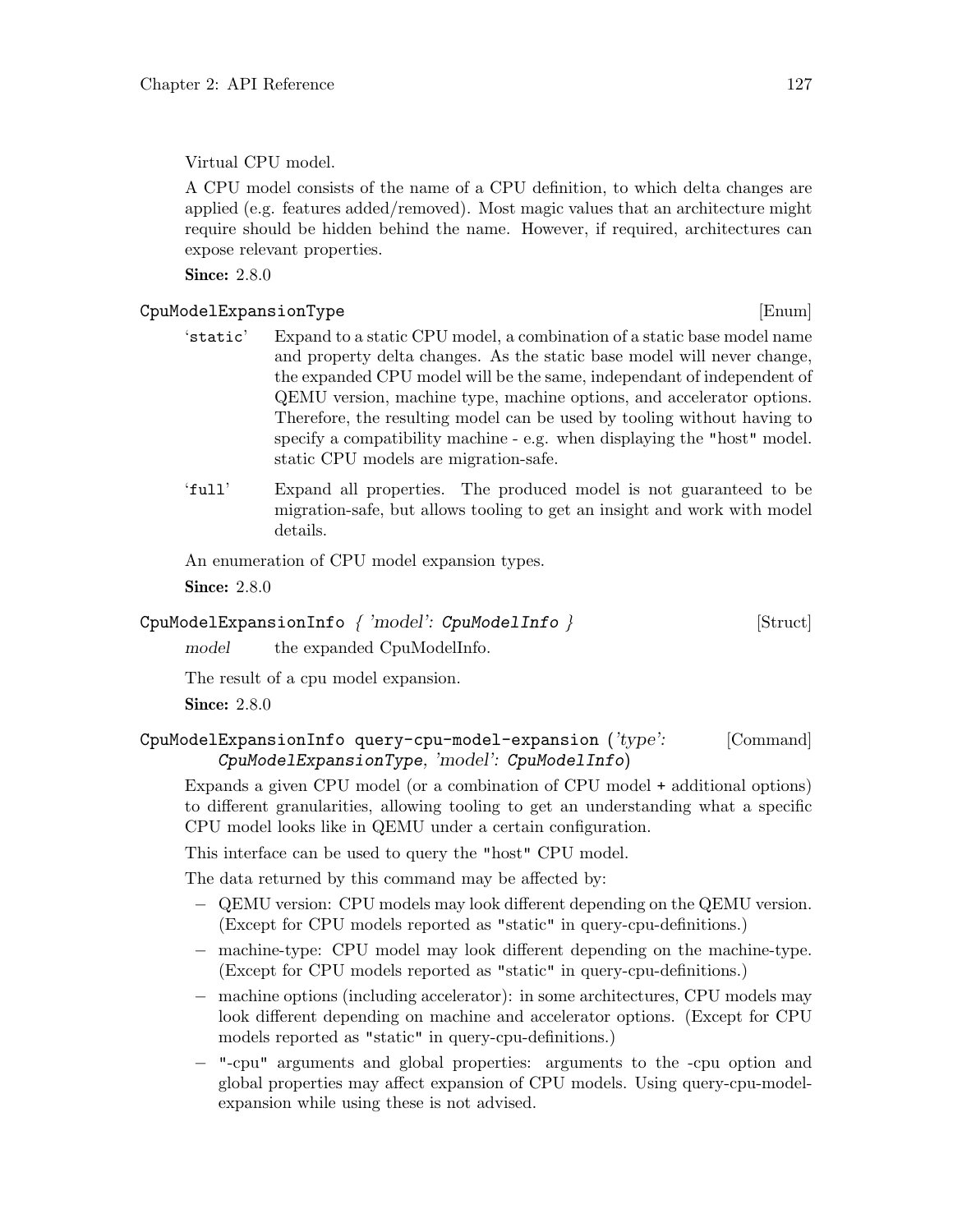Some architectures may not support all expansion types. s390x supports "full" and "static".

Returns: a CpuModelExpansionInfo. Returns an error if expanding CPU models is not supported, if the model cannot be expanded, if the model contains an unknown CPU definition name, unknown properties or properties with a wrong type. Also returns an error if an expansion type is not supported.

**Since: 2.8.0** 

## $\texttt{CpuModelComplex}$   $\texttt{ChangeResult}$

## 'incompatible'

If model A is incompatible to model B, model A is not guaranteed to run where model B runs and the other way around.

#### 'identical'

If model A is identical to model B, model A is guaranteed to run where model B runs and the other way around.

#### 'superset'

If model A is a superset of model B, model B is guaranteed to run where model A runs. There are no guarantees about the other way.

'subset' If model A is a subset of model B, model A is guaranteed to run where model B runs. There are no guarantees about the other way.

An enumeration of CPU model comparation results. The result is usually calculated using e.g. CPU features or CPU generations.

**Since: 2.8.0** 

```
CpuModelCompareInfo { 'result': CpuModelCompareResult, [Struct]
        'responsible-properties': ['str'] }
```
result The result of the compare operation.

responsible-properties

is a list of QOM property names that led to both CPUs not being detected as identical. For identical models, this list is empty. If a QOM property is read-only, that means there's no known way to make the CPU models identical. If the special property name "type" is included, the models are by definition not identical and cannot be made identical.

The result of a CPU model comparison.

**Since: 2.8.0** 

## CpuModelCompareInfo query-cpu-model-comparison ('modela': [Command] CpuModelInfo, 'modelb': CpuModelInfo)

Compares two CPU models, returning how they compare in a specific configuration. The results indicates how both models compare regarding runnability. This result can be used by tooling to make decisions if a certain CPU model will run in a certain configuration or if a compatible CPU model has to be created by baselining.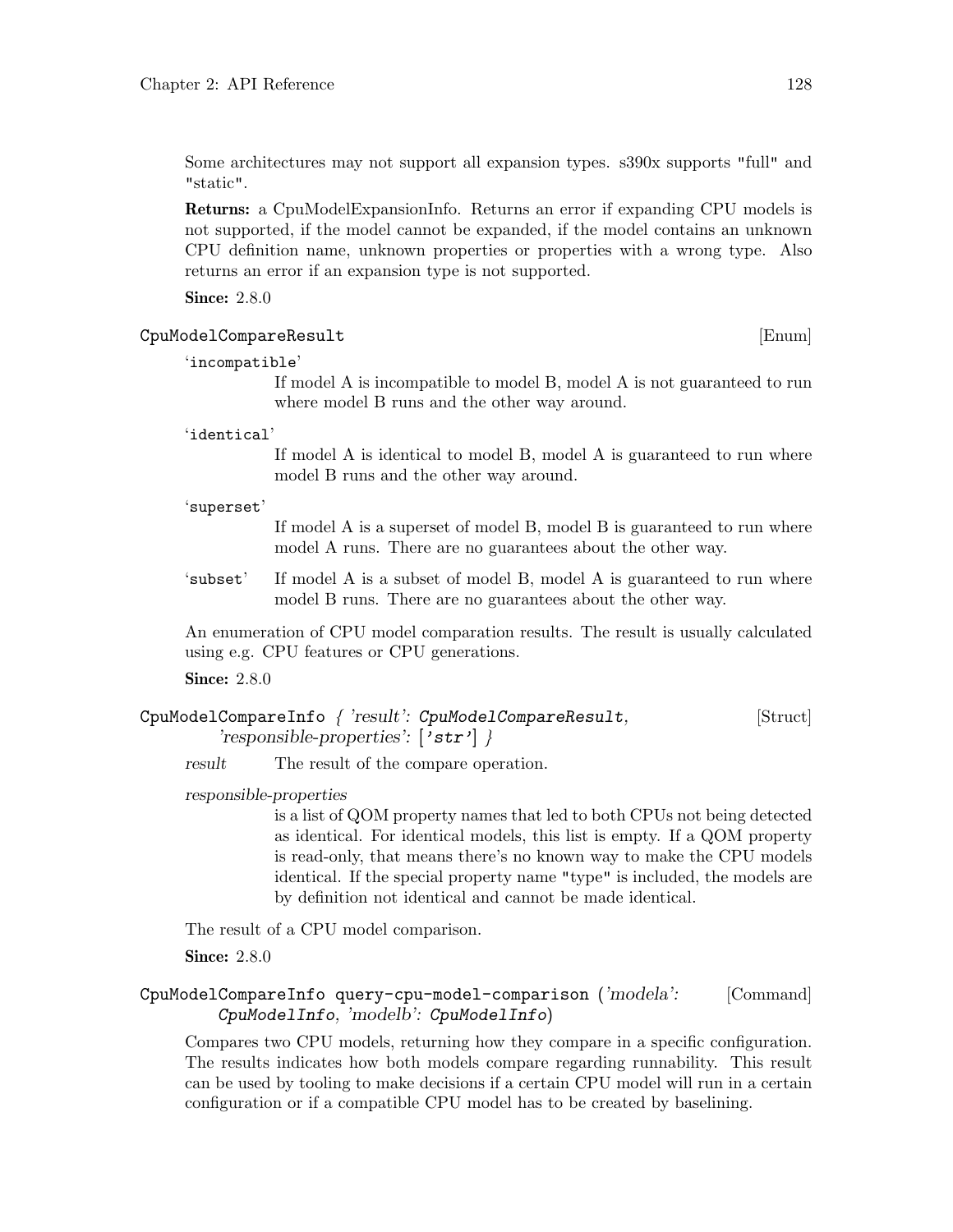Usually, a CPU model is compared against the maximum possible CPU model of a certain configuration (e.g. the "host" model for KVM). If that CPU model is identical or a subset, it will run in that configuration.

The result returned by this command may be affected by:

- − QEMU version: CPU models may look different depending on the QEMU version. (Except for CPU models reported as "static" in query-cpu-definitions.)
- − machine-type: CPU model may look different depending on the machine-type. (Except for CPU models reported as "static" in query-cpu-definitions.)
- − machine options (including accelerator): in some architectures, CPU models may look different depending on machine and accelerator options. (Except for CPU models reported as "static" in query-cpu-definitions.)
- − "-cpu" arguments and global properties: arguments to the -cpu option and global properties may affect expansion of CPU models. Using query-cpu-modelexpansion while using these is not advised.

Some architectures may not support comparing CPU models. s390x supports comparing CPU models.

Returns: a CpuModelBaselineInfo. Returns an error if comparing CPU models is not supported, if a model cannot be used, if a model contains an unknown cpu definition name, unknown properties or properties with wrong types.

**Since: 2.8.0** 

## CpuModelBaselineInfo { 'model': CpuModelInfo } [Struct]

model the baselined CpuModelInfo.

The result of a CPU model baseline.

**Since: 2.8.0** 

CpuModelBaselineInfo query-cpu-model-baseline ('modela': [Command] CpuModelInfo, 'modelb': CpuModelInfo)

Baseline two CPU models, creating a compatible third model. The created model will always be a static, migration-safe CPU model (see "static" CPU model expansion for details).

This interface can be used by tooling to create a compatible CPU model out two CPU models. The created CPU model will be identical to or a subset of both CPU models when comparing them. Therefore, the created CPU model is guaranteed to run where the given CPU models run.

The result returned by this command may be affected by:

- − QEMU version: CPU models may look different depending on the QEMU version. (Except for CPU models reported as "static" in query-cpu-definitions.)
- − machine-type: CPU model may look different depending on the machine-type. (Except for CPU models reported as "static" in query-cpu-definitions.)
- − machine options (including accelerator): in some architectures, CPU models may look different depending on machine and accelerator options. (Except for CPU models reported as "static" in query-cpu-definitions.)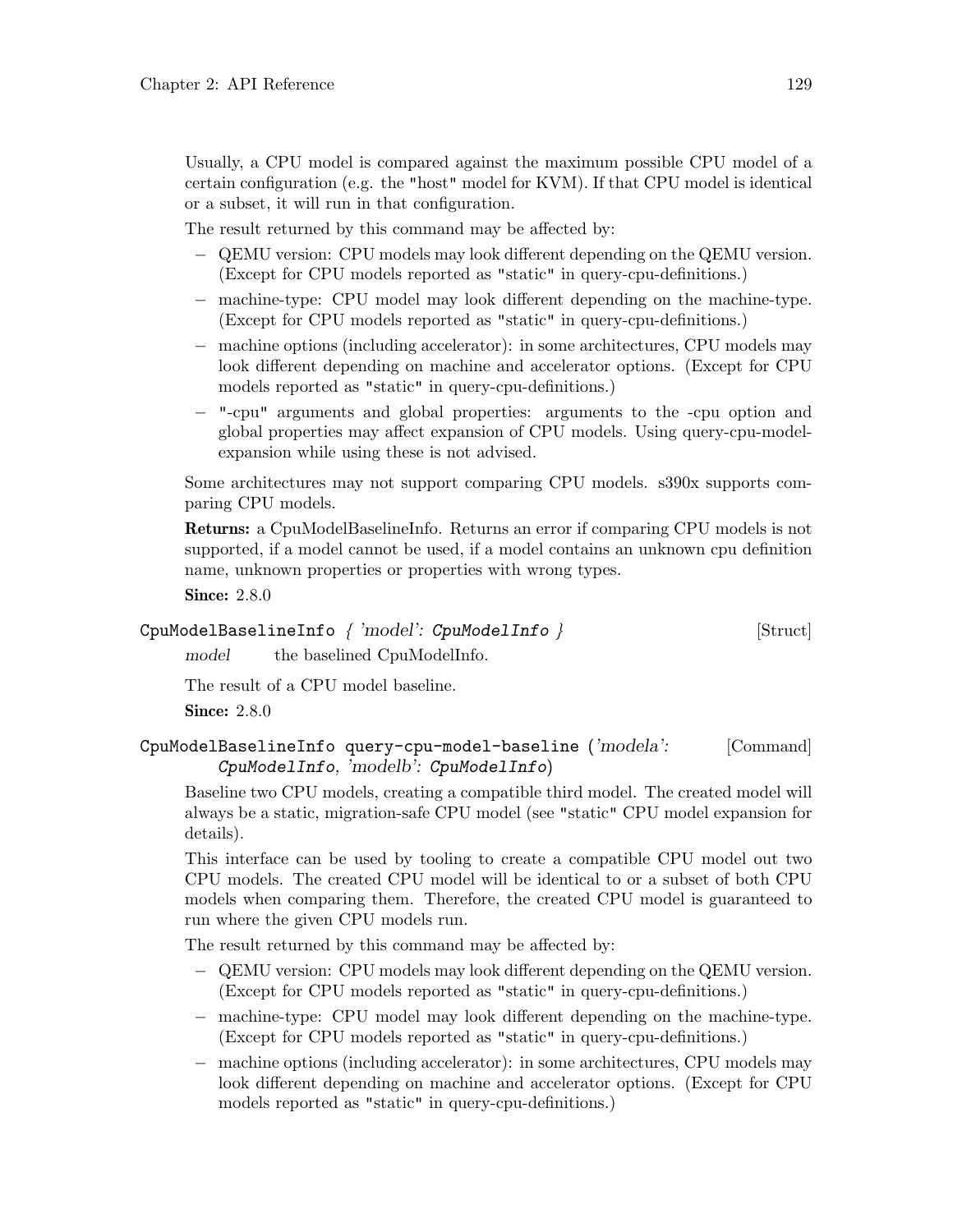− "-cpu" arguments and global properties: arguments to the -cpu option and global properties may affect expansion of CPU models. Using query-cpu-modelexpansion while using these is not advised.

Some architectures may not support baselining CPU models. s390x supports baselining CPU models.

Returns: a CpuModelBaselineInfo. Returns an error if baselining CPU models is not supported, if a model cannot be used, if a model contains an unknown cpu definition name, unknown properties or properties with wrong types.

**Since: 2.8.0** 

```
AddfdInfo \{ 'fdset-id': int, 'fd': int \} [Struct]
     fdset-id The ID of the fd set that fd was added to.
     fd The file descriptor that was received via SCM rights and added to the fd
                set.
     Information about a file descriptor that was added to an fd set.
     Since: 1.2.0
AddfdInfo add-fd (['fdest-id': int], ['opaque': str]) [Command]
     fdset-id<sup>*</sup> The ID of the fd set to add the file descriptor to.
     opaque* A free-form string that can be used to describe the fd.
     Add a file descriptor, that was passed via SCM rights, to an fd set.
     Returns: AddfdInfo on success
     If file descriptor was not received, FdNotSupplied
     If fdset-id is a negative value, InvalidParameterValue
     Notes: The list of fd sets is shared by all monitor connections.
     If fdset-id is not specified, a new fd set will be created.
     Since: 1.2.0
     Example:
      -> { "execute": "add-fd", "arguments": { "fdset-id": 1 } }
      <- { "return": { "fdset-id": 1, "fd": 3 } }
remove-fd ('fdset-id': int, ['fd': int]) [Command]
     fdset-id The ID of the fd set that the file descriptor belongs to.
     fd^* The file descriptor that is to be removed.
     Remove a file descriptor from an fd set.
     Returns: Nothing on success If fdset-id or fd is not found, FdNotFound
     Notes: The list of fd sets is shared by all monitor connections.
     If fd is not specified, all file descriptors in fdset-id will be removed.
     Since: 1.2.0
     Example:
      \rightarrow { "execute": "remove-fd", "arguments": { "fdset-id": 1, "fd": 3 } }
      <- { "return": {} }
```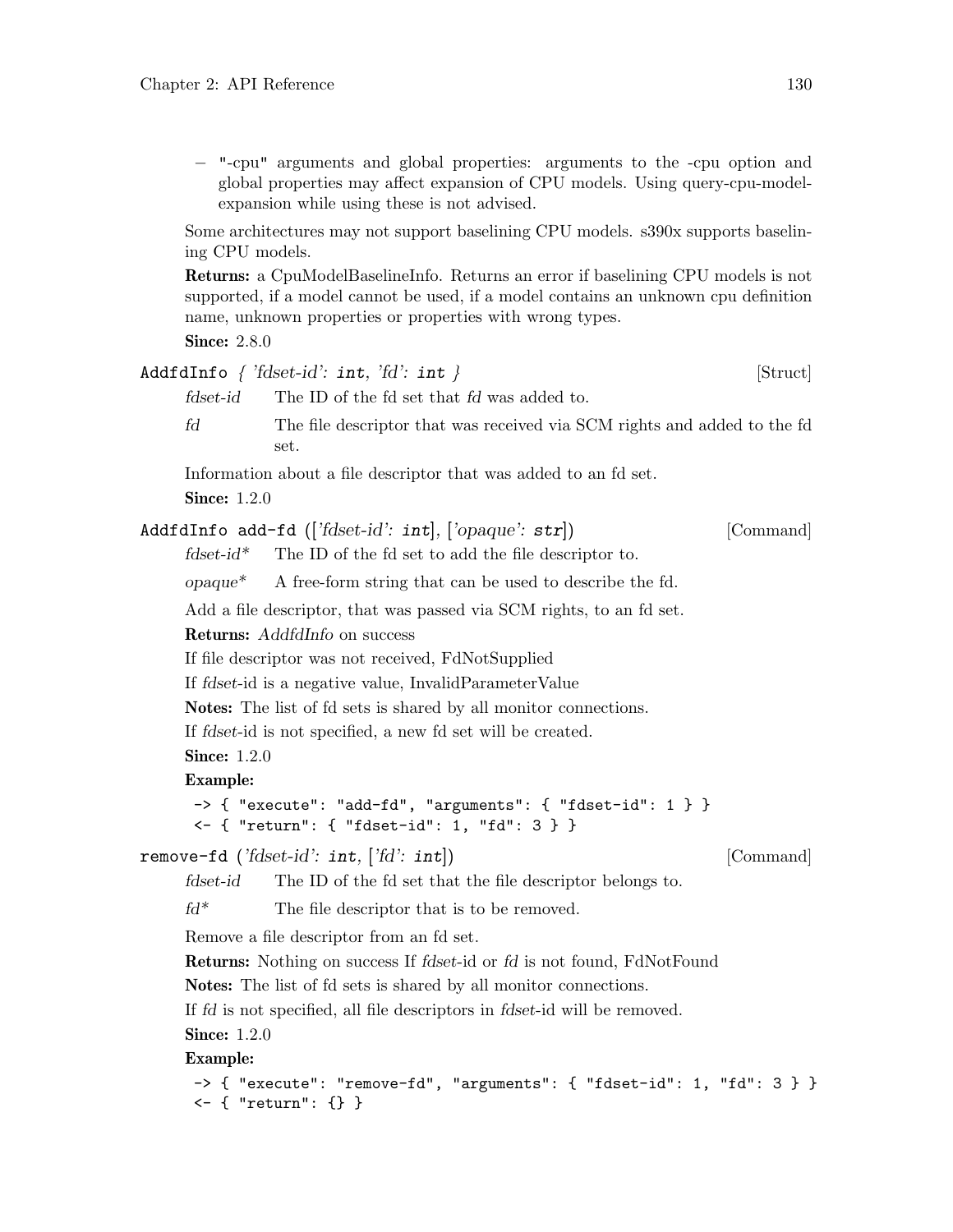| FdsetFdInfo $\{ 'fd': int, ['opaque': str] \}$                                               |                                                                        | [Struct]  |
|----------------------------------------------------------------------------------------------|------------------------------------------------------------------------|-----------|
| fd<br>The file descriptor value.                                                             |                                                                        |           |
| $opaque^*$                                                                                   | A free-form string that can be used to describe the fd.                |           |
| <b>Since:</b> 1.2.0                                                                          | Information about a file descriptor that belongs to an fd set.         |           |
| FdsetInfo { $'fdset-id': int, 'fds': ['FdsetFdInfo']$ }<br>fdset-id<br>The ID of the fd set. |                                                                        | [Struct]  |
| fds                                                                                          | A list of file descriptors that belong to this fd set.                 |           |
| Information about an fd set.<br><b>Since: 1.2.0</b>                                          |                                                                        |           |
| ['FdsetInfo'] query-fdsets ()                                                                |                                                                        | [Command] |
| Return information describing all fd sets.                                                   |                                                                        |           |
| <b>Returns:</b> A list of FdsetInfo                                                          |                                                                        |           |
|                                                                                              | <b>Note:</b> The list of fd sets is shared by all monitor connections. |           |
| <b>Since: 1.2.0</b>                                                                          |                                                                        |           |
| Example:                                                                                     |                                                                        |           |
| -> { "execute": "query-fdsets" }<br>$\leftarrow$ { "return": [                               |                                                                        |           |
| $\{$<br>" $fds"$ : [                                                                         |                                                                        |           |
| €                                                                                            |                                                                        |           |
| "fd": 30,                                                                                    |                                                                        |           |
|                                                                                              | "opaque": "rdonly:/path/to/file"                                       |           |
| },<br>$\{$                                                                                   |                                                                        |           |
| "fd": 24,                                                                                    |                                                                        |           |
|                                                                                              | "opaque": "rdwr:/path/to/file"                                         |           |
| }                                                                                            |                                                                        |           |
| ],<br>"fdset-id": $1$                                                                        |                                                                        |           |
| },                                                                                           |                                                                        |           |
| €                                                                                            |                                                                        |           |
| " $fds$ ": [<br>$\{$                                                                         |                                                                        |           |
| "fd": 28                                                                                     |                                                                        |           |
| },                                                                                           |                                                                        |           |
| $\{$                                                                                         |                                                                        |           |
| "fd": 29<br>}                                                                                |                                                                        |           |
| ],                                                                                           |                                                                        |           |
| "fdset-id": 0                                                                                |                                                                        |           |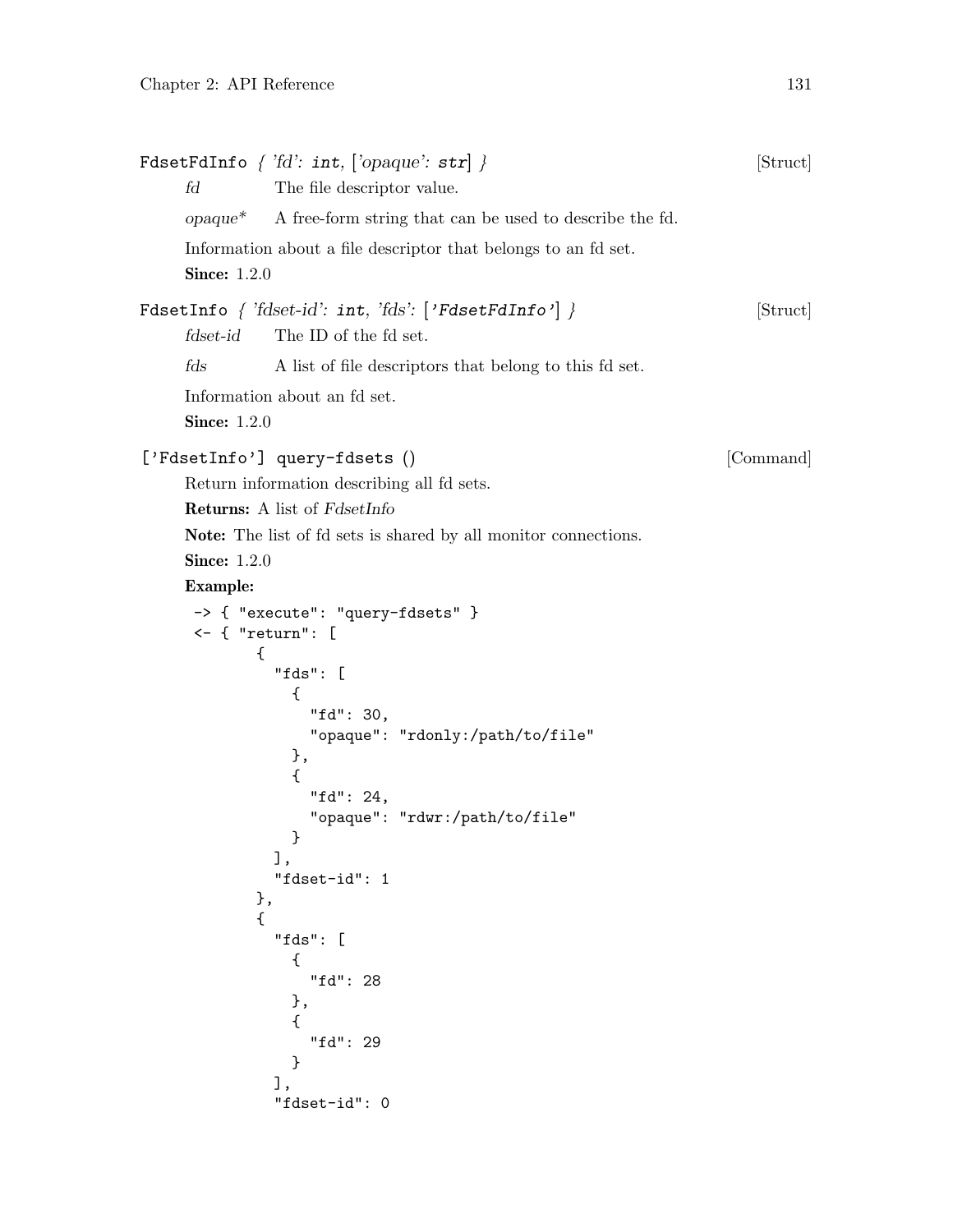| }<br>J                                                                          |                                                                                                                                                                                                                                                                 |                                                                                    |
|---------------------------------------------------------------------------------|-----------------------------------------------------------------------------------------------------------------------------------------------------------------------------------------------------------------------------------------------------------------|------------------------------------------------------------------------------------|
| }                                                                               |                                                                                                                                                                                                                                                                 |                                                                                    |
| TargetInfo $\{ 'arch': str \}$<br>arch<br><b>Since:</b> 1.2.0                   | the target architecture (eg " $x86.64$ ", " $i386$ ", etc)<br>Information describing the QEMU target.                                                                                                                                                           | [Struct]                                                                           |
| TargetInfo query-target ()<br><b>Returns:</b> TargetInfo<br><b>Since:</b> 1.2.0 | Return information about the target for this QEMU                                                                                                                                                                                                               | [Command]                                                                          |
| QKeyCode                                                                        |                                                                                                                                                                                                                                                                 | [Enum]                                                                             |
| <b>Since:</b> 1.3.0<br>'power' since 2.6                                        | An enumeration of key name.<br>This is used by the send-key command.<br>'unmapped' and 'pause' since 2.0 'ro' and 'kp_comma' since 2.4 'kp_equals' and                                                                                                          |                                                                                    |
|                                                                                 | KeyValue $\lceil$ 'number': int, ' $qcode$ : QKeyCode $\lceil$                                                                                                                                                                                                  | [Union]                                                                            |
| <b>Since: 1.3.0</b>                                                             | Represents a keyboard key.                                                                                                                                                                                                                                      |                                                                                    |
| keys                                                                            | send-key ('keys': ['KeyValue'], ['hold-time': $int$ ])<br>An array of KeyValue elements. All KeyValues in this array are simul-<br>taneously sent to the guest. A KeyValue number value is sent directly to<br>the guest, while KeyValue. goode must be a valid | [Command]                                                                          |
| QKeyCode                                                                        | value                                                                                                                                                                                                                                                           |                                                                                    |
| $hold-time*$                                                                    | time to delay key up events, milliseconds. Defaults to 100                                                                                                                                                                                                      |                                                                                    |
| Send keys to guest.                                                             |                                                                                                                                                                                                                                                                 |                                                                                    |
| <b>Since: 1.3.0</b>                                                             | <b>Returns:</b> Nothing on success If key is unknown or redundant, InvalidParameter                                                                                                                                                                             |                                                                                    |
| <b>Example:</b>                                                                 |                                                                                                                                                                                                                                                                 |                                                                                    |
|                                                                                 | -> { "execute": "send-key",<br>"arguments": { "keys": [ { "type": "qcode", "data": "ctrl" },<br>$\leftarrow \{$ "return": $\{\}$ }                                                                                                                              | { "type": "qcode", "data": "alt" },<br>{ "type": "qcode", "data": "delete" } ] } } |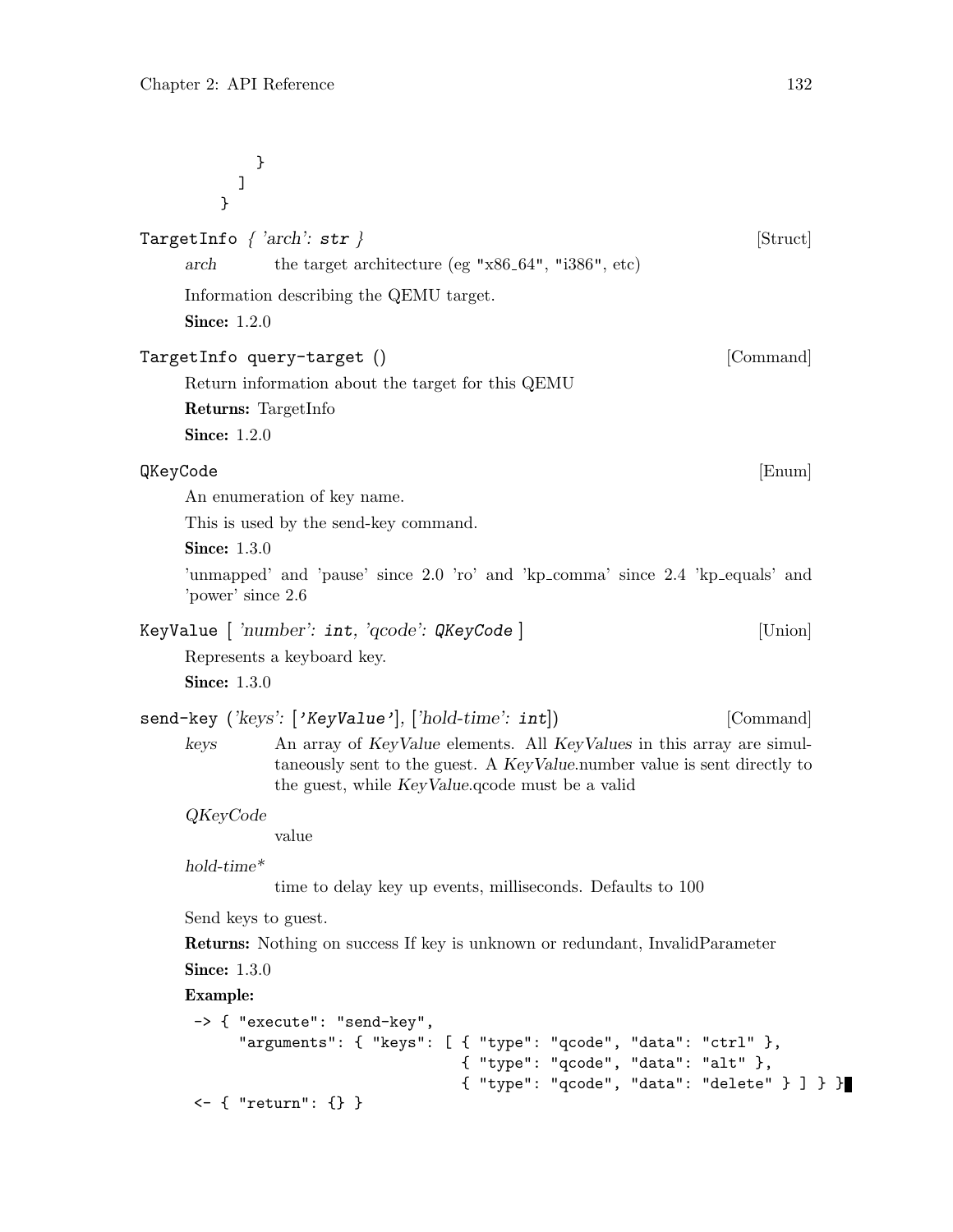|                      | screendump ('filename': $str$ )                                                                                                                         | [Command] |
|----------------------|---------------------------------------------------------------------------------------------------------------------------------------------------------|-----------|
| filename             | the path of a new PPM file to store the image                                                                                                           |           |
|                      | Write a PPM of the VGA screen to a file.                                                                                                                |           |
|                      | <b>Returns:</b> Nothing on success                                                                                                                      |           |
| <b>Since: 0.14.0</b> |                                                                                                                                                         |           |
| Example:             |                                                                                                                                                         |           |
|                      | -> { "execute": "screendump",<br>"arguments": { "filename": "/tmp/image" } }<br>$\leftarrow \{$ "return": $\{\}$ }                                      |           |
|                      | ChardevCommon $\{ \text{['logfile': str]}, \text{['logappend': bool]} \}$                                                                               | [Struct]  |
| $logfile*$           | The name of a logfile to save output                                                                                                                    |           |
| $logappend*$         |                                                                                                                                                         |           |
|                      | true to append instead of truncate (default to false to truncate)                                                                                       |           |
| Since: $2.6$         | Configuration shared across all chardev backends                                                                                                        |           |
|                      | ChardevFile $\{$ $\lceil$ 'in': str, 'out': str, $\lceil$ 'append': bool $\}$                                                                           | [Struct]  |
| $in^*$               | The name of the input file                                                                                                                              |           |
| out                  | The name of the output file                                                                                                                             |           |
| $append^*$           | Open the file in append mode (default false to truncate) (Since $2.6$ )                                                                                 |           |
| Since: 1.4           | Configuration info for file chardevs.                                                                                                                   |           |
|                      | ChardevHostdev $\{ 'device': str \}$                                                                                                                    | [Struct]  |
| device               | The name of the special file for the device, i.e. $/$ dev $/$ ttyS0 on Unix or<br>COM1: on Windows                                                      |           |
| type                 | What kind of device this is.                                                                                                                            |           |
|                      | Configuration info for device and pipe charders.                                                                                                        |           |
| Since: 1.4           |                                                                                                                                                         |           |
|                      | ChardevSocket { 'addr': SocketAddress, ['tls-creds': str], ['server':<br>bool], ['wait': bool], ['nodelay': bool], ['telnet': bool], ['reconnect': int] | [Struct]  |
| addr                 | socket address to listen on (server=true) or connect to (server=false)                                                                                  |           |
| $tls-*$              | the ID of the TLS credentials object (since 2.6)                                                                                                        |           |
| $server^*$           | create server socket (default: true)                                                                                                                    |           |
| $wait*$              | wait for incoming connection on server sockets (default: false).                                                                                        |           |
| $nodelay^*$          | set TCP_NODELAY socket option (default: false)                                                                                                          |           |
| $t$ elne $t^*$       | enable telnet protocol on server sockets (default: false)                                                                                               |           |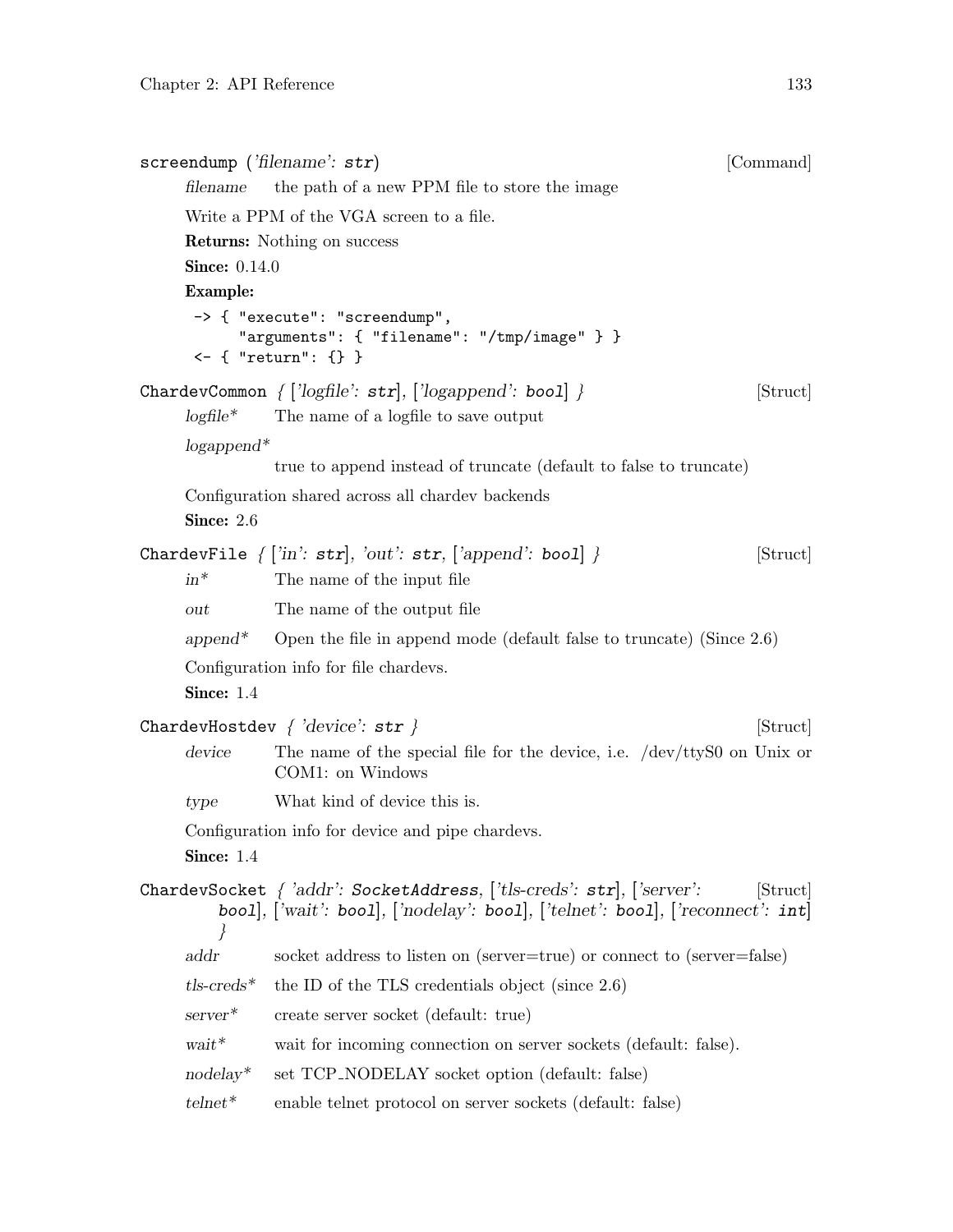| $reconnect*$ |                                                                                                                                                                                               |          |
|--------------|-----------------------------------------------------------------------------------------------------------------------------------------------------------------------------------------------|----------|
|              | For a client socket, if a socket is disconnected, then attempt a reconnect<br>after the given number of seconds. Setting this to zero disables this<br>function. (default: 0) (Since: $2.2$ ) |          |
| Since: $1.4$ | Configuration info for (stream) socket chardevs.                                                                                                                                              |          |
| remote       | ChardevUdp $\{ \text{'remote'}: SocketsAddress, [\text{'local'}: SocketsAddress] \}$<br>remote address                                                                                        | [Struct] |
| $local*$     | local address                                                                                                                                                                                 |          |
| Since: 1.5   | Configuration info for datagram socket chardevs.                                                                                                                                              |          |
| chardev      | ChardevMux $\{ 'character' : str \}$<br>name of the base chardev.                                                                                                                             | [Struct] |
| Since: 1.5   | Configuration info for mux chardevs.                                                                                                                                                          |          |
| $signal^*$   | ChardevStdio $\{$ ['signal': bool] $\}$<br>Allow signals (such as SIGINT triggered by $\hat{C}$ ) be delivered to gemu.<br>Default: true in -nographic mode, false otherwise.                 | [Struct] |
| Since: 1.5   | Configuration info for stdio chardevs.                                                                                                                                                        |          |
|              | ChardevSpiceChannel $\{ 'type'\colon \texttt{str} \ \}$                                                                                                                                       | [Struct] |
| type         | kind of channel (for example vdagent).                                                                                                                                                        |          |
| Since: 1.5   | Configuration info for spice vm channel chardevs.                                                                                                                                             |          |
|              | ChardevSpicePort $\{$ 'fqdn': str $\}$                                                                                                                                                        | [Struct] |
|              | fqdn name of the channel (see docs/spice-port-fqdn.txt)                                                                                                                                       |          |
| Since: 1.5   | Configuration info for spice port chardevs.                                                                                                                                                   |          |
| width        | ChardevVC $\{$ ['width': int], ['height': int], ['cols': int], ['rows': int] }<br>console width, in pixels                                                                                    | [Struct] |
| height       | console height, in pixels                                                                                                                                                                     |          |
| cols         | console width, in chars                                                                                                                                                                       |          |
| rows         | console height, in chars                                                                                                                                                                      |          |
| Since: $1.5$ | Configuration info for virtual console chardevs.                                                                                                                                              |          |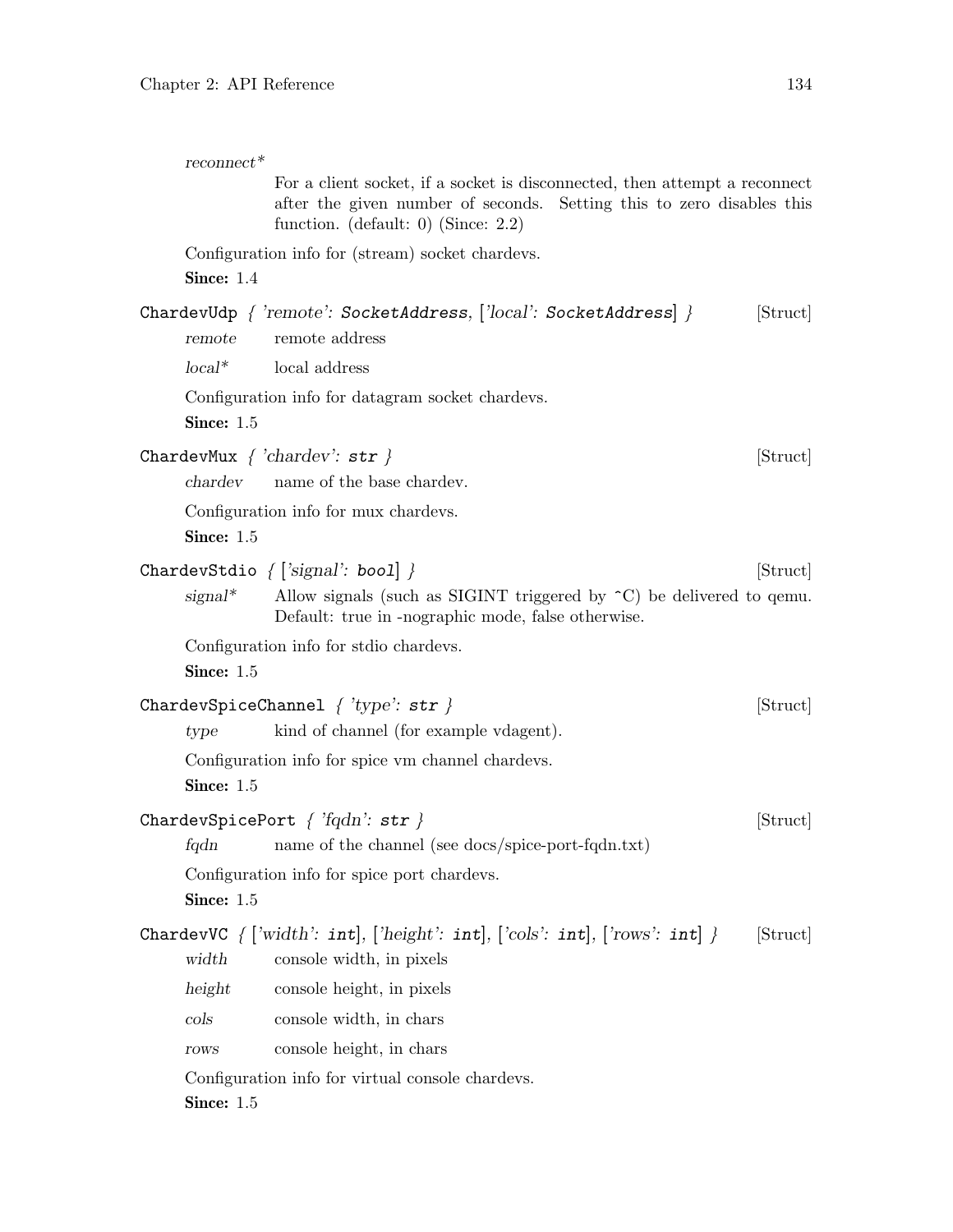| ChardevRingbuf $\{ \text{'}size': \text{int} \}$<br>$size^*$<br>ring buffer size, must be power of two, default is 65536                                                                                                                                                                                                                                                                                                                                                                                                                                                      | [Struct]  |
|-------------------------------------------------------------------------------------------------------------------------------------------------------------------------------------------------------------------------------------------------------------------------------------------------------------------------------------------------------------------------------------------------------------------------------------------------------------------------------------------------------------------------------------------------------------------------------|-----------|
| Configuration info for ring buffer chardevs.                                                                                                                                                                                                                                                                                                                                                                                                                                                                                                                                  |           |
| Since: 1.5                                                                                                                                                                                                                                                                                                                                                                                                                                                                                                                                                                    |           |
| ChardevBackend   'file': ChardevFile, 'serial': ChardevHostdev,<br>'parallel': ChardevHostdev, 'pipe': ChardevHostdev, 'socket':<br>ChardevSocket, 'udp': ChardevUdp, 'pty': ChardevCommon, 'null':<br>ChardevCommon, 'mux': ChardevMux, 'msmouse': ChardevCommon,<br>'braille': ChardevCommon, 'testdev': ChardevCommon, 'stdio':<br>ChardevStdio, 'console': ChardevCommon, 'spicevmc':<br>ChardevSpiceChannel, 'spiceport': ChardevSpicePort, 'vc':<br>ChardevVC, 'ringbuf': ChardevRingbuf, 'memory': ChardevRingbuf  <br>Configuration info for the new chardev backend. | [Union]   |
| <b>Since:</b> 1.4 (testdev since $2.2$ )                                                                                                                                                                                                                                                                                                                                                                                                                                                                                                                                      |           |
| ChardevReturn $\{ \lceil \textit{pty}' \rceil : \textit{str} \rceil \}$<br>$pty^*$<br>name of the slave pseudoterminal device, present if and only if a chardev<br>of type 'pty' was created                                                                                                                                                                                                                                                                                                                                                                                  | [Struct]  |
| Return into about the charder backend just created.<br><b>Since: 1.4</b>                                                                                                                                                                                                                                                                                                                                                                                                                                                                                                      |           |
| ChardevReturn chardev-add $('id': str, 'background':$<br>ChardevBackend)                                                                                                                                                                                                                                                                                                                                                                                                                                                                                                      | [Command] |
| id<br>the charder's ID, must be unique                                                                                                                                                                                                                                                                                                                                                                                                                                                                                                                                        |           |
| backend<br>backend type and parameters                                                                                                                                                                                                                                                                                                                                                                                                                                                                                                                                        |           |
| Add a character device backend                                                                                                                                                                                                                                                                                                                                                                                                                                                                                                                                                |           |
| Returns: ChardevReturn.                                                                                                                                                                                                                                                                                                                                                                                                                                                                                                                                                       |           |
| Since: 1.4                                                                                                                                                                                                                                                                                                                                                                                                                                                                                                                                                                    |           |
| <b>Example:</b>                                                                                                                                                                                                                                                                                                                                                                                                                                                                                                                                                               |           |
| -> { "execute" : "chardev-add",<br>"arguments" : $\{$ "id" : "foo",<br>"backend" : { "type" : "null", "data" : {} } } }<br>$\leftarrow \{$ "return": $\{\}$ }                                                                                                                                                                                                                                                                                                                                                                                                                 |           |
|                                                                                                                                                                                                                                                                                                                                                                                                                                                                                                                                                                               |           |
| -> { "execute" : "chardev-add",<br>"arguments" : $\{$ "id" : "bar",<br>"backend" : $\{$ "type" : "file",<br>"data" : { "out" : "/tmp/bar.log" } } } }                                                                                                                                                                                                                                                                                                                                                                                                                         |           |
| $\leftarrow \{$ "return": {} }                                                                                                                                                                                                                                                                                                                                                                                                                                                                                                                                                |           |
| -> { "execute" : "chardev-add",<br>"arguments" : $\{$ "id" : "baz",                                                                                                                                                                                                                                                                                                                                                                                                                                                                                                           |           |
| "backend" : { "type" : "pty", "data" : {} } } }<br><- { "return": { "pty" : "/dev/pty/42" } }                                                                                                                                                                                                                                                                                                                                                                                                                                                                                 |           |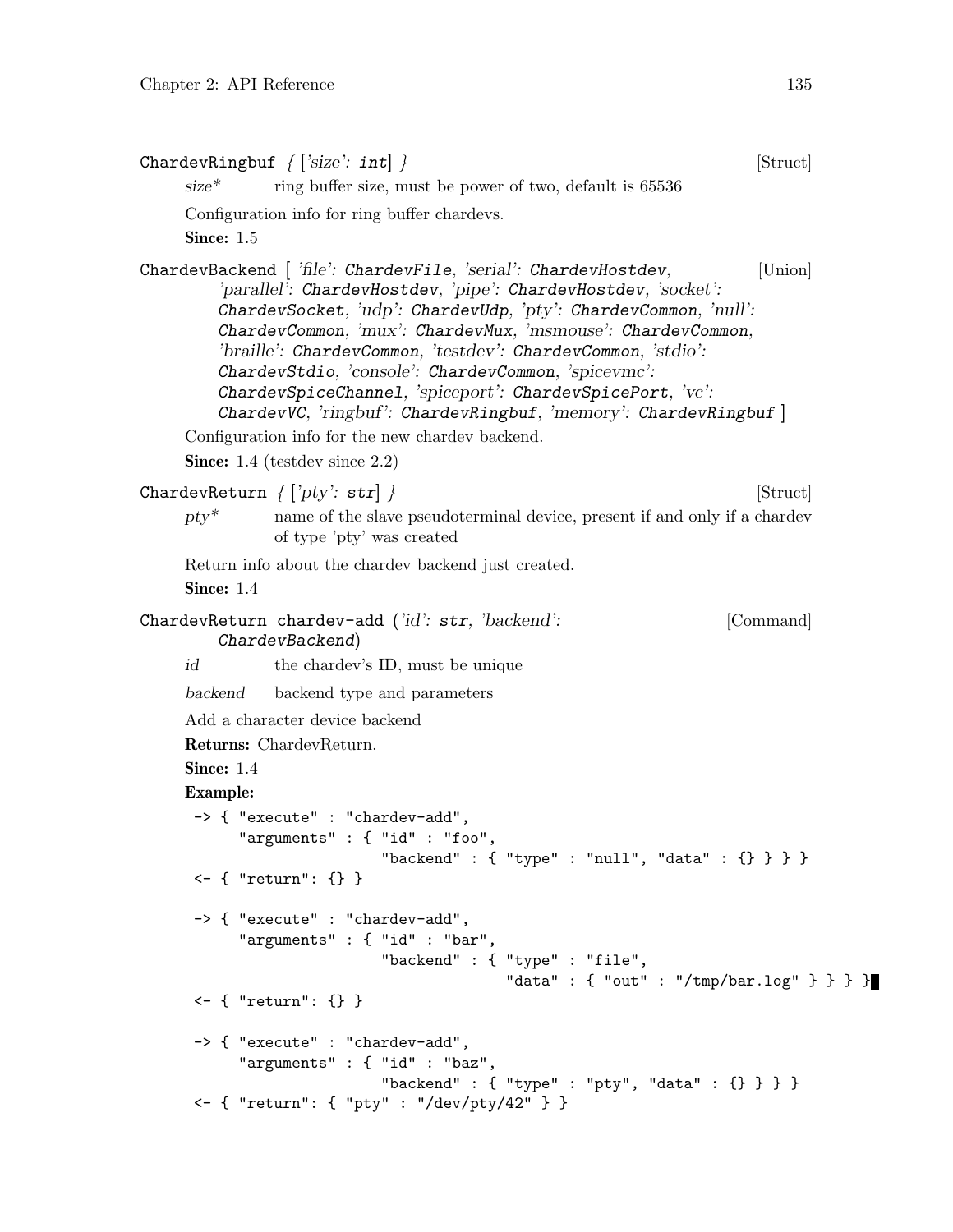chardev-remove ('id': str) [Command] id the chardev's ID, must exist and not be in use Remove a character device backend Returns: Nothing on success Since: 1.4 Example: -> { "execute": "chardev-remove", "arguments": { "id" : "foo" } } <- { "return": {} } TpmModel [Enum] 'tpm-tis' TPM TIS model An enumeration of TPM models Since: 1.5 ['TpmModel'] query-tpm-models () [Command] Return a list of supported TPM models Returns: a list of TpmModel Since: 1.5 Example: -> { "execute": "query-tpm-models" } <- { "return": [ "tpm-tis" ] }  $\mathbf{TpmType} \hspace{2.8cm} \begin{equation} \mathrm{Fnum} \end{equation}$ 'passthrough' TPM passthrough type An enumeration of TPM types Since: 1.5 ['TpmType'] query-tpm-types () [Command] Return a list of supported TPM types Returns: a list of TpmType Since: 1.5 Example: -> { "execute": "query-tpm-types" } <- { "return": [ "passthrough" ] } TPMPassthroughOptions  $\{ ['path': str], ['cancel-path': str] \}$  [Struct]  $path^*$  string describing the path used for accessing the TPM device  $cancel-path*$ string showing the TPM's sysfs cancel file for cancellation of TPM commands while they are executing Information about the TPM passthrough type Since: 1.5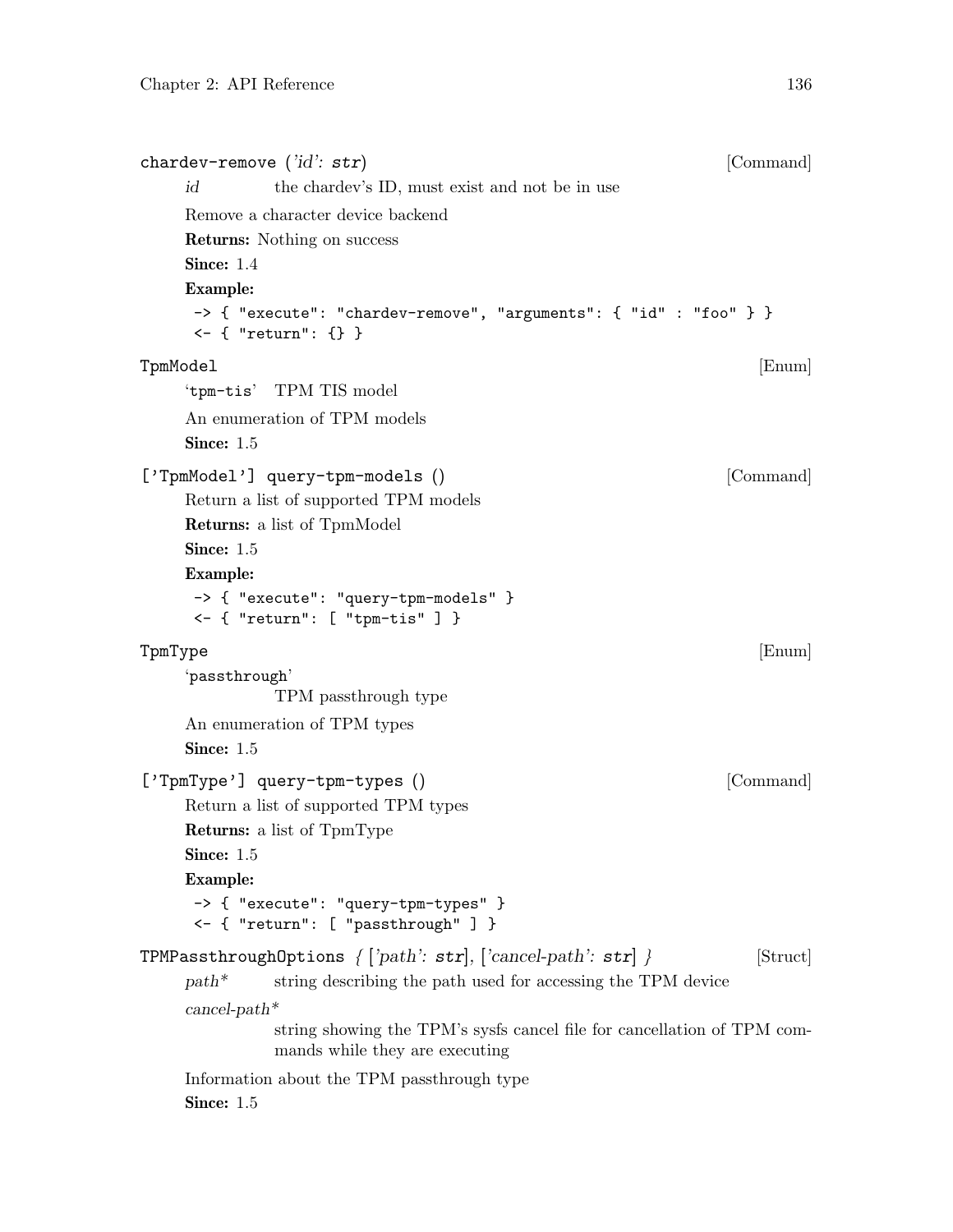```
TpmTypeOptions [ 'passthrough': TPMPassthroughOptions ] [Union]
     passthrough
               The configuration options for the TPM passthrough type
     A union referencing different TPM backend types' configuration options
     Since: 1.5
TpmInfo \{ 'id': str, 'model': TpmModel, 'options': TpmTypeOptions \} [Struct]
     id The Id of the TPM
     model The TPM frontend model
     options The TPM (backend) type configuration options
     Information about the TPM
     Since: 1.5
['TPMInfo'] query-tpm () [Command]
     Return information about the TPM device
     Returns: TPMInfo on success
     Since: 1.5
     Example:
      -> { "execute": "query-tpm" }
      <- { "return":
           \Gamma{ "model": "tpm-tis",
               "options":
                 { "type": "passthrough",
                   "data":
                     { "cancel-path": "/sys/class/misc/tpm0/device/cancel",
                       "path": "/dev/tpm0"
                     }
                 },
               "id": "tpm0"
             }
           ]
         }
AcpiTableOptions \{ ['sig': str], ['rev': uint8], ['oem_id': str], [Struct]
         ['oem_table_id': str], ['oem_rev': uint32], ['asl_compiler_id': str],
         ['asl\_complex\_rev: uint32, ['file': str], ['data': str]data* colon (:) separated list of pathnames to load and concatenate as table
               data. The resultant binary blob must not have an ACPI table header.
               At least one file is required. This field excludes
     sig^* table signature / identifier (4 bytes)
     rev* table revision number (dependent on signature, 1 byte)
     oem_id^* OEM identifier (6 bytes)
```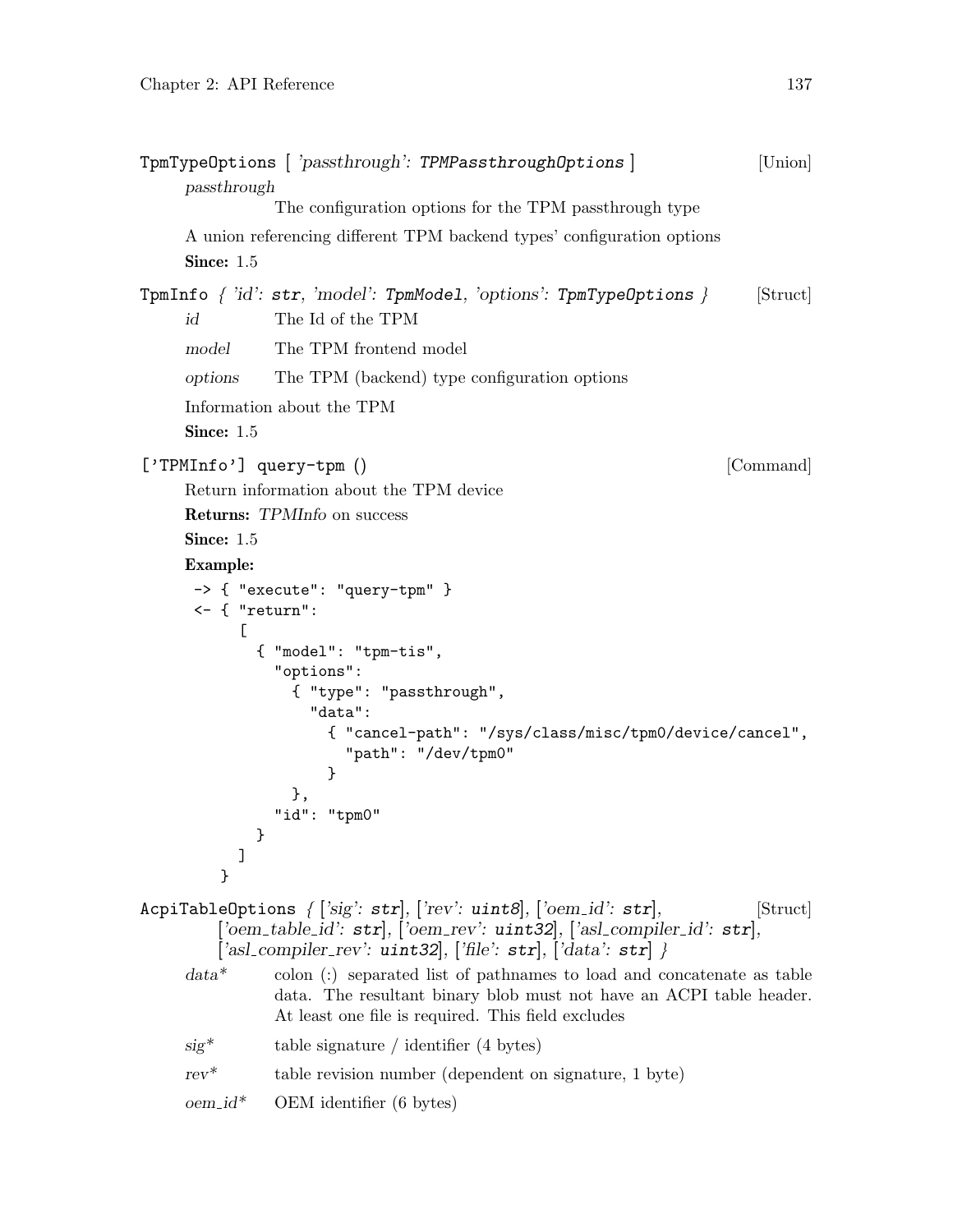| $oem\_table_id*$        |                                                                                                                                                                                                                 |          |
|-------------------------|-----------------------------------------------------------------------------------------------------------------------------------------------------------------------------------------------------------------|----------|
|                         | OEM table identifier (8 bytes)                                                                                                                                                                                  |          |
| $oem\_rev^*$            | OEM-supplied revision number (4 bytes)                                                                                                                                                                          |          |
| $asl$ -compiler- $id^*$ |                                                                                                                                                                                                                 |          |
|                         | identifier of the utility that created the table (4 bytes)                                                                                                                                                      |          |
| $asl$ -compiler-rev*    |                                                                                                                                                                                                                 |          |
|                         | revision number of the utility that created the table (4 bytes)                                                                                                                                                 |          |
| $file*$                 | colon (:) separated list of pathnames to load and concatenate as table<br>data. The resultant binary blob is expected to have an ACPI table header.<br>At least one file is required. This field excludes data. |          |
| file.                   |                                                                                                                                                                                                                 |          |
|                         | Specify an ACPI table on the command line to load.                                                                                                                                                              |          |
|                         | At most one of file and data can be specified. The list of files specified by any one of<br>them is loaded and concatenated in order. If both are omitted,                                                      |          |
| Since: 1.5              |                                                                                                                                                                                                                 |          |
|                         | CommandLineParameterType                                                                                                                                                                                        | [Enum]   |
| 'string'                | accepts a character string                                                                                                                                                                                      |          |
| 'boolean'               | accepts "on" or "off"                                                                                                                                                                                           |          |
| 'number'                | accepts a number                                                                                                                                                                                                |          |
| 'size'                  | accepts a number followed by an optional suffix $(K)$ ilo, $(M)$ ega, $(G)$ iga,<br>$(T)$ era                                                                                                                   |          |
|                         | Possible types for an option parameter.                                                                                                                                                                         |          |
| Since: 1.5              |                                                                                                                                                                                                                 |          |
|                         | CommandLineParameterInfo $\{ 'name' : str, 'type' :$<br>CommandLineParameterType, ['help': $str$ ], ['default': $str$ ] }                                                                                       | [Struct] |
| name                    | parameter name                                                                                                                                                                                                  |          |
| type                    | parameter CommandLineParameterType                                                                                                                                                                              |          |
| $help^*$                | human readable text string, not suitable for parsing.                                                                                                                                                           |          |
| $default*$              | default value string (since $2.1$ )                                                                                                                                                                             |          |
| Since: 1.5              | Details about a single parameter of a command line option.                                                                                                                                                      |          |
|                         | CommandLineOptionInfo $\{ 'option': str, 'parameters':$<br>${'CommandLineParameterInfo'}$                                                                                                                       | [Struct] |
| option                  | option name                                                                                                                                                                                                     |          |
| parameters              |                                                                                                                                                                                                                 |          |
|                         | an array of CommandLineParameterInfo                                                                                                                                                                            |          |
|                         | Details about a command line option, including its list of parameter details                                                                                                                                    |          |

**Since: 1.5**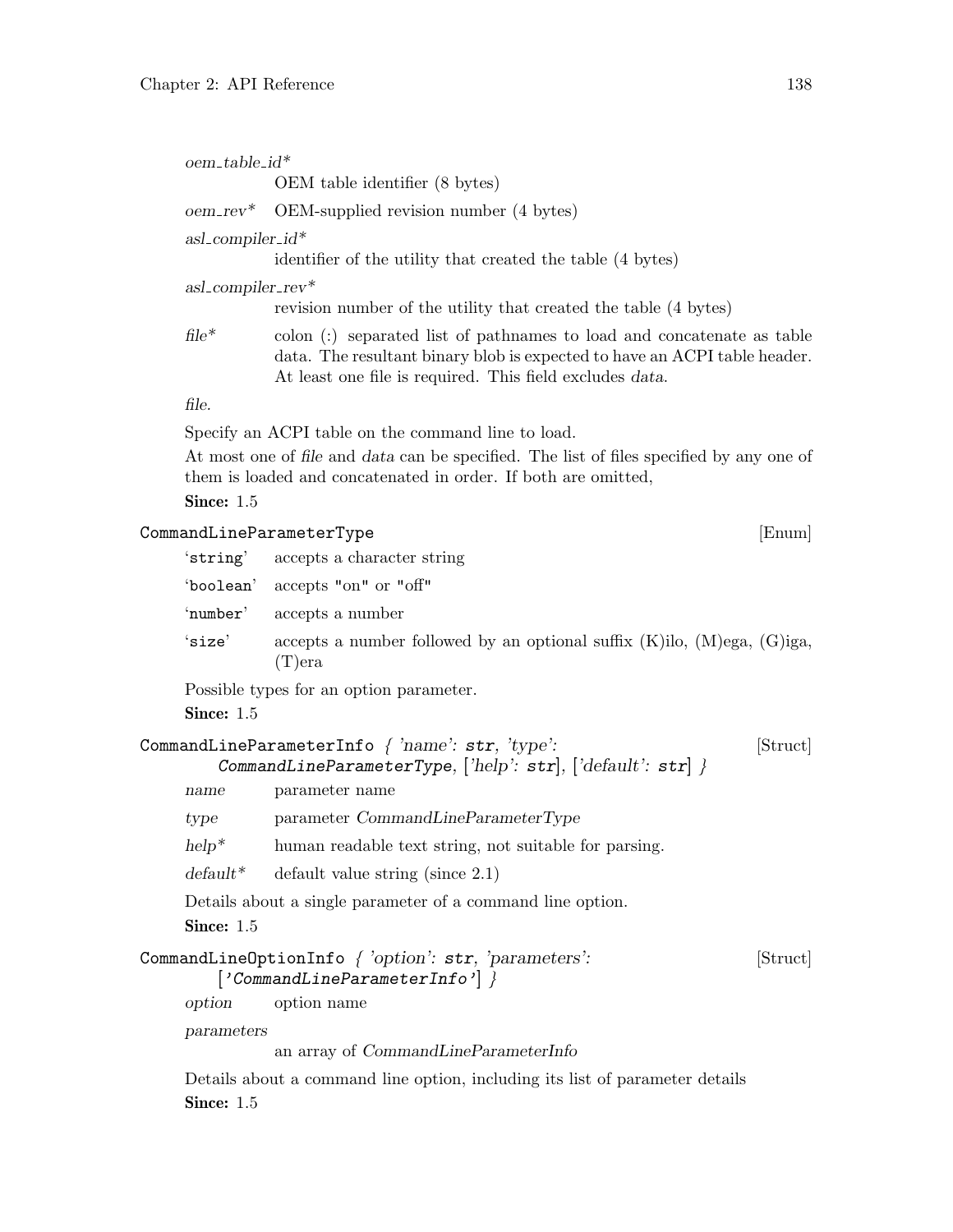```
['CommandLineOptionInfo'] query-command-line-options [Command]
        (['option': str])
     option* option name
     option). Returns an error if the given option doesn't exist.
     Query command line option schema.
     Returns: list of CommandLineOptionInfo for all options (or for the given
     Since: 1.5
     Example:
      -> { "execute": "query-command-line-options",
           "arguments": { "option": "option-rom" } }
      <- { "return": [
              {
                  "parameters": [
                      {
                           "name": "romfile",
                           "type": "string"
                      },
                      {
                           "name": "bootindex",
                           "type": "number"
                      }
                  ],
                  "option": "option-rom"
              }
           ]
         }
X86CPURegister32 [Enum]
     A X86 32-bit register
     Since: 1.5
X86CPUFeatureWordInfo { 'cpuid-input-eax': int, ['cpuid-input-ecx': [Struct]
         int], 'cpuid-register': X86CPURegister32, 'features': int }
     cpuid-input-eax
               Input EAX value for CPUID instruction for that feature word
     cpuid-input-ecx*
               Input ECX value for CPUID instruction for that feature word
     cpuid-register
               Output register containing the feature bits
     features value of output register, containing the feature bits
     Information about a X86 CPU feature word
     Since: 1.5
```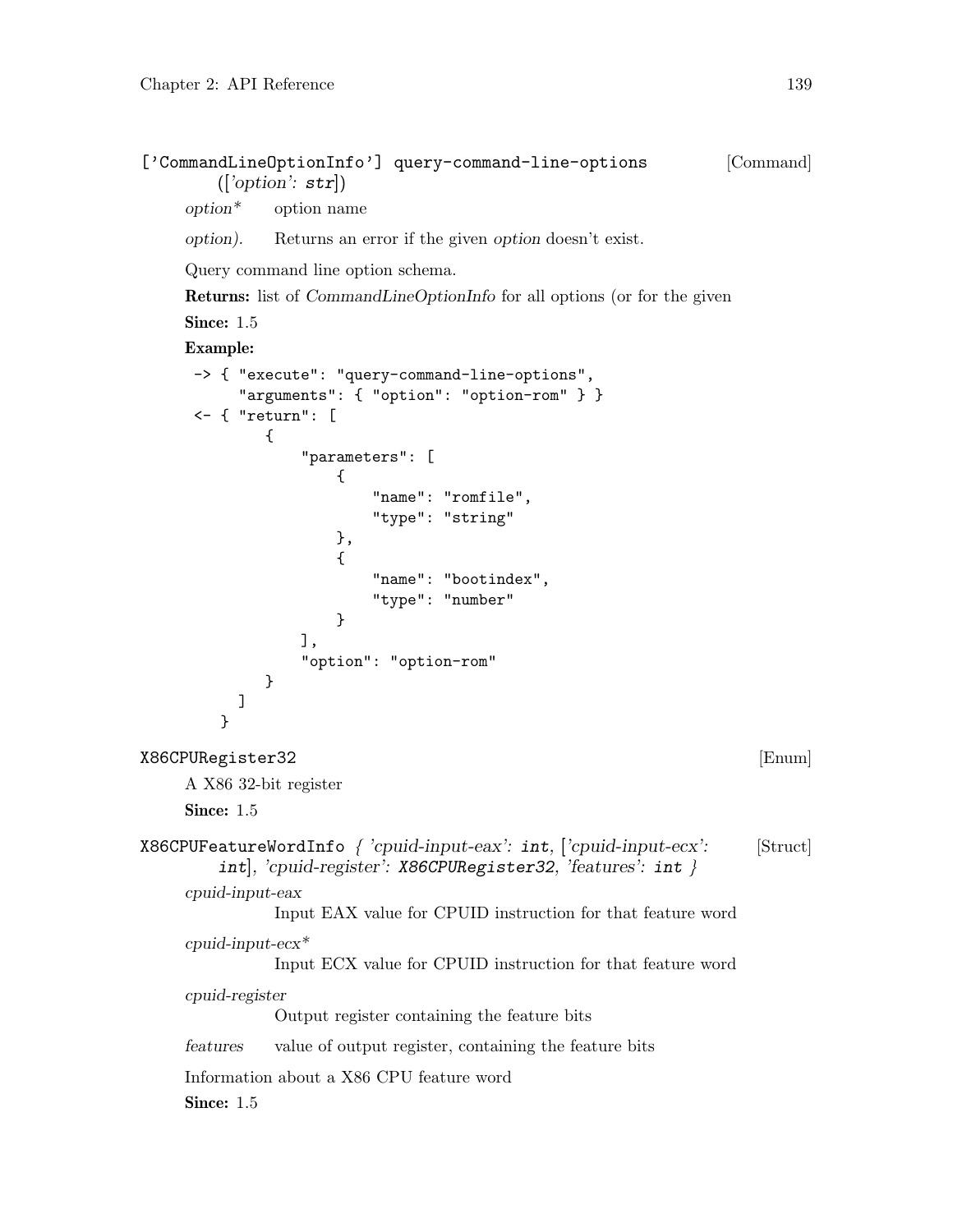|                    | Not used by QMP; hack to let us use X86CPUFeature WordInfoList internally                                                                                                                                                                                                                            |           |
|--------------------|------------------------------------------------------------------------------------------------------------------------------------------------------------------------------------------------------------------------------------------------------------------------------------------------------|-----------|
| Since: 2.5         |                                                                                                                                                                                                                                                                                                      |           |
| RxState            |                                                                                                                                                                                                                                                                                                      | [Enum]    |
| 'normal'           | filter assigned packets according to the mac-table                                                                                                                                                                                                                                                   |           |
| 'none'             | don't receive any assigned packet                                                                                                                                                                                                                                                                    |           |
| 'all'              | receive all assigned packets                                                                                                                                                                                                                                                                         |           |
|                    | Packets receiving state                                                                                                                                                                                                                                                                              |           |
| Since: 1.6         |                                                                                                                                                                                                                                                                                                      |           |
|                    | RxFilterInfo { 'name': str, 'promiscuous': bool, 'multicast':<br>RxState, 'unicast': RxState, 'vlan': RxState, 'broadcast-allowed': bool,<br>'multicast-overflow': boo1, 'unicast-overflow': boo1, 'main-mac': str,<br>'vlan-table': ['int'], 'unicast-table': ['str'], 'multicast-table': ['str'] } | [Struct]  |
| name               | net client name                                                                                                                                                                                                                                                                                      |           |
| promiscuous        |                                                                                                                                                                                                                                                                                                      |           |
|                    | whether promiscuous mode is enabled                                                                                                                                                                                                                                                                  |           |
| multicast          | multicast receive state                                                                                                                                                                                                                                                                              |           |
| unicast            | unicast receive state                                                                                                                                                                                                                                                                                |           |
| vlan               | vlan receive state (Since $2.0$ )                                                                                                                                                                                                                                                                    |           |
| broadcast-allowed  | whether to receive broadcast                                                                                                                                                                                                                                                                         |           |
| multicast-overflow | multicast table is overflowed or not                                                                                                                                                                                                                                                                 |           |
| unicast-overflow   |                                                                                                                                                                                                                                                                                                      |           |
|                    | unicast table is overflowed or not                                                                                                                                                                                                                                                                   |           |
|                    | main-mac the main macaddr string                                                                                                                                                                                                                                                                     |           |
|                    | vlan-table a list of active vlan id                                                                                                                                                                                                                                                                  |           |
| unicast-table      | a list of unicast macaddr string                                                                                                                                                                                                                                                                     |           |
| multicast-table    | a list of multicast macaddr string                                                                                                                                                                                                                                                                   |           |
|                    | Rx-filter information for a NIC.                                                                                                                                                                                                                                                                     |           |
| Since: 1.6         |                                                                                                                                                                                                                                                                                                      |           |
|                    | ['RxFilterInfo'] query-rx-filter (['name': str])                                                                                                                                                                                                                                                     | [Command] |

DummyForceArrays { 'unused': ['X86CPUFeatureWordInfo'] } [Struct]

name<sup>\*</sup> net client name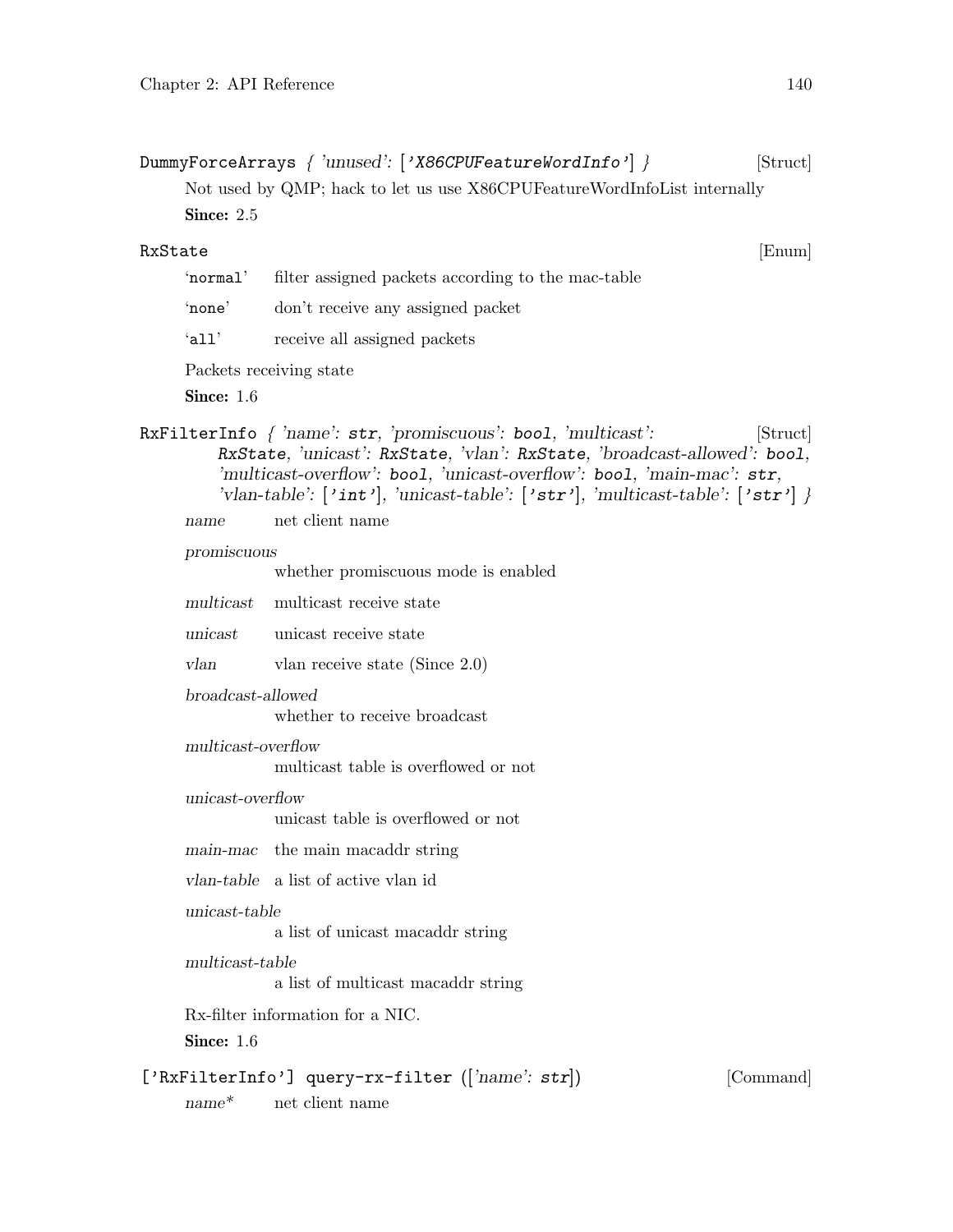Return rx-filter information for all NICs (or for the given NIC).

Returns: list of RxFilterInfo for all NICs (or for the given NIC). Returns an error if the given name doesn't exist, or given NIC doesn't support rx-filter querying, or given net client isn't a NIC.

Since: 1.6

```
Example:
```

```
-> { "execute": "query-rx-filter", "arguments": { "name": "vnet0" } }
     <- { "return": [
            {
                "promiscuous": true,
                "name": "vnet0",
                "main-mac": "52:54:00:12:34:56",
                "unicast": "normal",
                "vlan": "normal",
                "vlan-table": [
                   4,
                   0
                ],
                "unicast-table": [
                ],
                "multicast": "normal",
                "multicast-overflow": false,
                "unicast-overflow": false,
                "multicast-table": [
                   "01:00:5e:00:00:01",
                    "33:33:00:00:00:01",
                    "33:33:ff:12:34:56"
                ],
                "broadcast-allowed": false
            }
          ]
        }
InputButton [Enum]
    Button of a pointer input device (mouse, tablet).
    Since: 2.0
InputAxis [Enum]
    Position axis of a pointer input device (mouse, tablet).
    Since: 2.0
InputKeyEvent { 'key': KeyValue, 'down': bool } [Struct]
    key Which key this event is for.
    down True for key-down and false for key-up events.
    Keyboard input event.
    Since: 2.0
```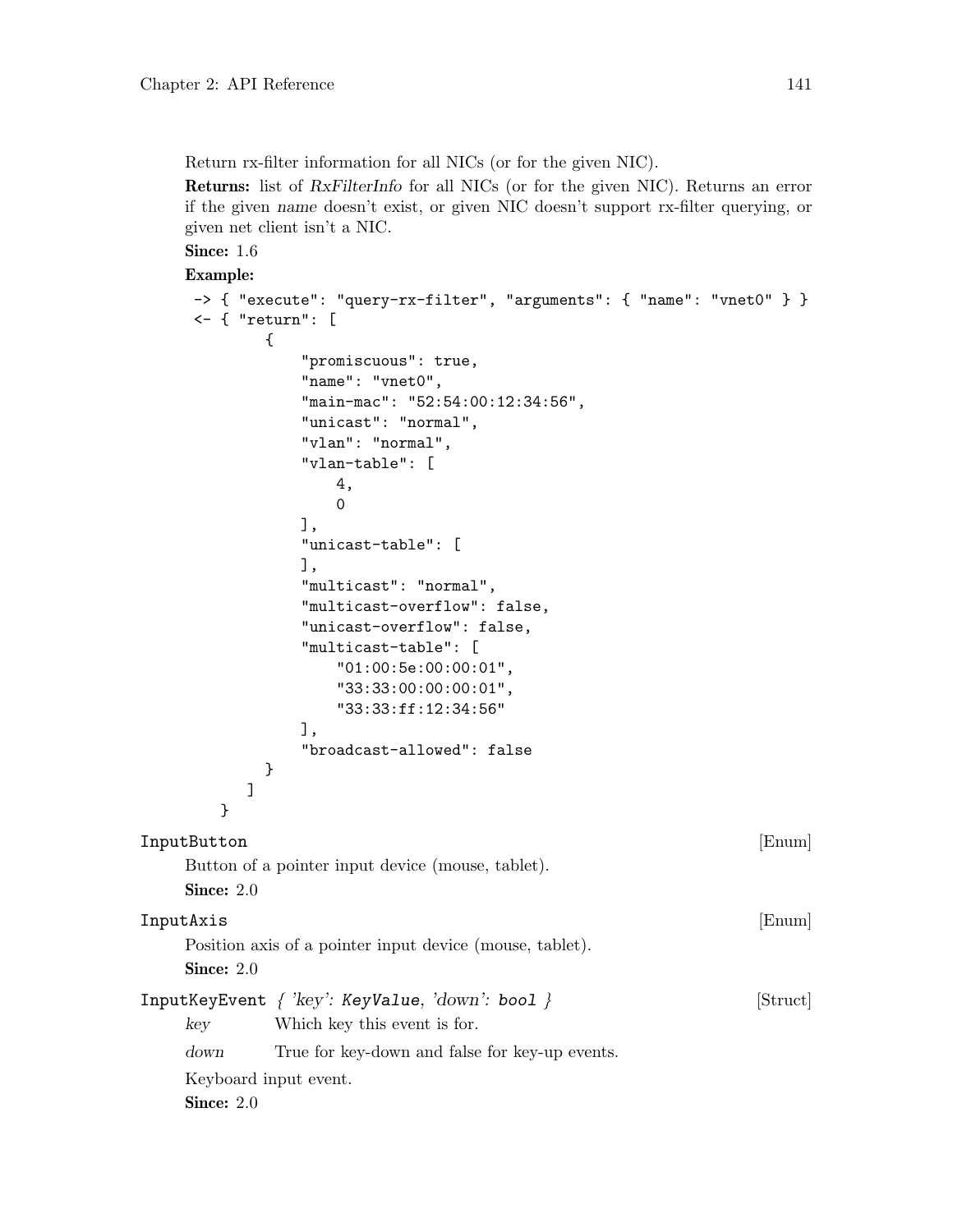| button             | InputBtnEvent $\{$ 'button': InputButton, 'down': bool $\}$<br>Which button this event is for.                                                                                                                                                                                                                                                                                                                                                                                                                                                                                                                                                                                                                                               | [Struct]  |
|--------------------|----------------------------------------------------------------------------------------------------------------------------------------------------------------------------------------------------------------------------------------------------------------------------------------------------------------------------------------------------------------------------------------------------------------------------------------------------------------------------------------------------------------------------------------------------------------------------------------------------------------------------------------------------------------------------------------------------------------------------------------------|-----------|
| down               | True for key-down and false for key-up events.                                                                                                                                                                                                                                                                                                                                                                                                                                                                                                                                                                                                                                                                                               |           |
|                    | Pointer button input event.                                                                                                                                                                                                                                                                                                                                                                                                                                                                                                                                                                                                                                                                                                                  |           |
| Since: 2.0         |                                                                                                                                                                                                                                                                                                                                                                                                                                                                                                                                                                                                                                                                                                                                              |           |
| axis               | InputMoveEvent $\{ 'axis': InputAxis, 'value': int \}$<br>Which axis is referenced by value.                                                                                                                                                                                                                                                                                                                                                                                                                                                                                                                                                                                                                                                 | [Struct]  |
| value              | Pointer position. For absolute coordinates the valid range is $0 \rightarrow 0x7$ fff                                                                                                                                                                                                                                                                                                                                                                                                                                                                                                                                                                                                                                                        |           |
|                    | Pointer motion input event.                                                                                                                                                                                                                                                                                                                                                                                                                                                                                                                                                                                                                                                                                                                  |           |
| Since: 2.0         |                                                                                                                                                                                                                                                                                                                                                                                                                                                                                                                                                                                                                                                                                                                                              |           |
|                    | InputEvent   ' $key$ ': InputKeyEvent, ' $btn$ ': InputBtnEvent, 'rel':<br>InputMoveEvent, 'abs': InputMoveEvent                                                                                                                                                                                                                                                                                                                                                                                                                                                                                                                                                                                                                             | [Union]   |
| key                | Input event of Keyboard                                                                                                                                                                                                                                                                                                                                                                                                                                                                                                                                                                                                                                                                                                                      |           |
| <i>btn</i>         | Input event of pointer buttons                                                                                                                                                                                                                                                                                                                                                                                                                                                                                                                                                                                                                                                                                                               |           |
| rel                | Input event of relative pointer motion                                                                                                                                                                                                                                                                                                                                                                                                                                                                                                                                                                                                                                                                                                       |           |
| abs                | Input event of absolute pointer motion                                                                                                                                                                                                                                                                                                                                                                                                                                                                                                                                                                                                                                                                                                       |           |
| Input event union. |                                                                                                                                                                                                                                                                                                                                                                                                                                                                                                                                                                                                                                                                                                                                              |           |
| Since: 2.0         |                                                                                                                                                                                                                                                                                                                                                                                                                                                                                                                                                                                                                                                                                                                                              |           |
|                    | input-send-event (['device': $str$ ], ['head': int], 'events':<br> 'InputEvent']                                                                                                                                                                                                                                                                                                                                                                                                                                                                                                                                                                                                                                                             | [Command] |
| $device*$          | display device to send event(s) to.                                                                                                                                                                                                                                                                                                                                                                                                                                                                                                                                                                                                                                                                                                          |           |
| $head*$            | head to send event(s) to, in case the display device supports multiple<br>scanouts.                                                                                                                                                                                                                                                                                                                                                                                                                                                                                                                                                                                                                                                          |           |
| events             | List of Input Event union.                                                                                                                                                                                                                                                                                                                                                                                                                                                                                                                                                                                                                                                                                                                   |           |
|                    | Send input event(s) to guest.                                                                                                                                                                                                                                                                                                                                                                                                                                                                                                                                                                                                                                                                                                                |           |
|                    | <b>Returns:</b> Nothing on success.                                                                                                                                                                                                                                                                                                                                                                                                                                                                                                                                                                                                                                                                                                          |           |
|                    | The device and head parameters can be used to send the input event to specific input<br>devices in case (a) multiple input devices of the same kind are added to the virtual<br>machine and (b) you have configured input routing (see docs/multiseat.txt) for those<br>input devices. The parameters work exactly like the device and head properties of<br>input devices. If device is missing, only devices that have no input routing config are<br>admissible. If <i>device</i> is specified, both input devices with and without input routing<br>config are admissible, but devices with input routing config take precedence.<br>Note: The conceler are vigible in the cam tree, under beginned (concele <sup>t f</sup> under). They |           |

Note: The consoles are visible in the qom tree, under /backend/console[\$index]. They have a device link and head property, so it is possible to map which console belongs to which device and display.

**Since: 2.6**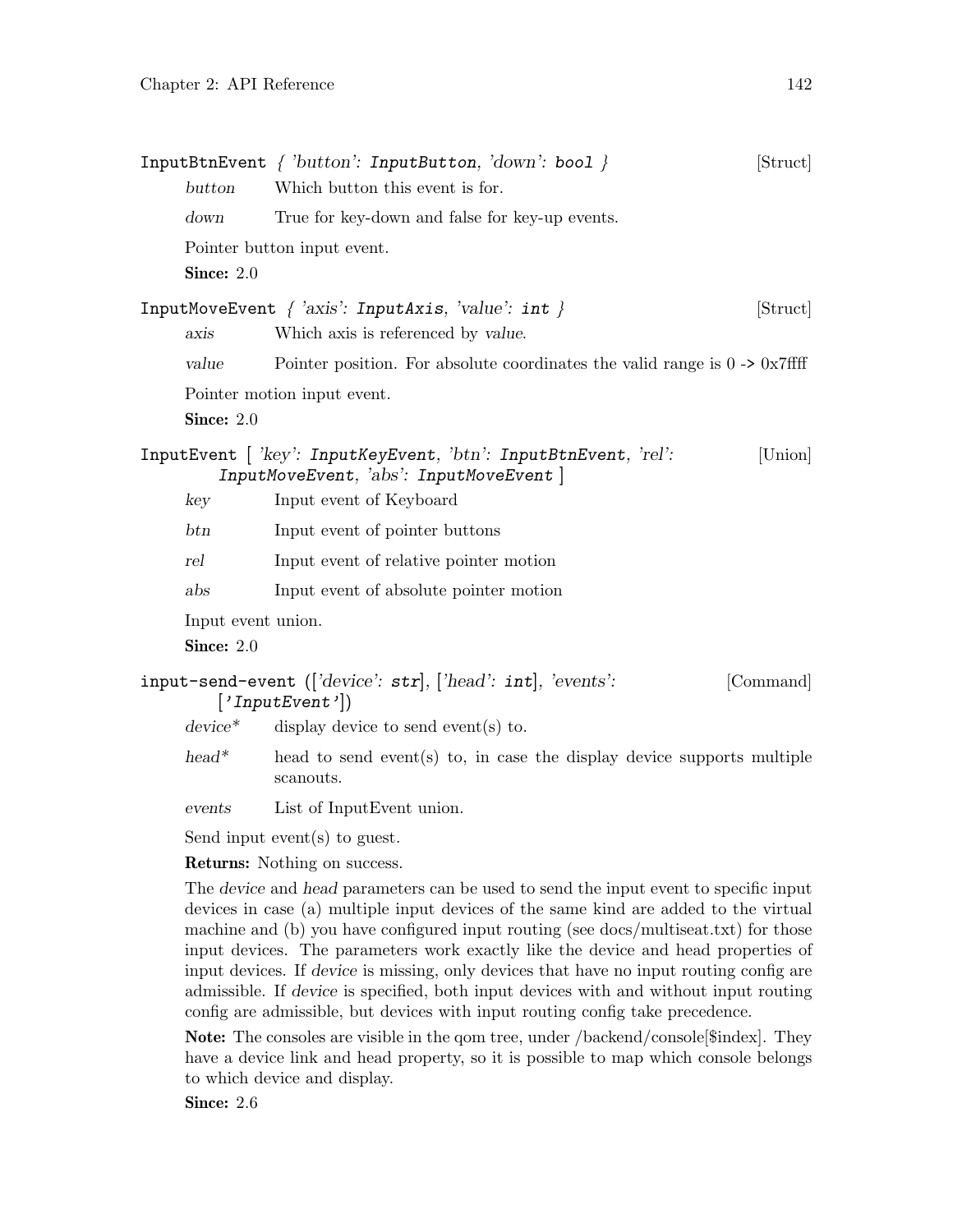#### <span id="page-144-0"></span>Example:

```
1. Press left mouse button.
      -> { "execute": "input-send-event",
          "arguments": { "device": "video0",
                          "events": [ { "type": "btn",
                         "data" : \{ "down": true, "button": "left" \} \} \} \}<- { "return": {} }
      -> { "execute": "input-send-event",
          "arguments": { "device": "video0",
                          "events": [ { "type": "btn",
                          "data" : \{ "down": false, "button": "left" \} \} \} \}<- { "return": {} }
      2. Press ctrl-alt-del.
      -> { "execute": "input-send-event",
           "arguments": { "events": [
              { "type": "key", "data" : { "down": true,
                "key": {"type": "qcode", "data": "ctrl" } } },
              { "type": "key", "data" : { "down": true,
                "key": {"type": "qcode", "data": "alt" } } },
              { "type": "key", "data" : { "down": true,
                "key": {"type": "qcode", "data": "delete" } } } ] } }
      <- { "return": {} }
      3. Move mouse pointer to absolute coordinates (20000, 400).
      -> { "execute": "input-send-event" ,
        "arguments": { "events": [
                     { "type": "abs", "data" : { "axis": "x", "value" : 20000 } },
                     { "type": "abs", "data" : { "axis": "y", "value" : 400 } } ] } }
      <- { "return": {} }
NumaOptions \lceil 'node': NumaNodeOptions \lceilA discriminated record of NUMA options. (for OptsVisitor)
     Since: 2.1
NumaNodeOptions \{ ['nodeid': uint16], ['cpus': ['uint16']], ['mem': [Struct]
         size], \lceil \text{`member': str} \rceil }
     nodeid* NUMA node ID (increase by 1 from 0 if omitted)
     cpus* VCPUs belonging to this node (assign VCPUS round-robin if omitted)
     mem<sup>*</sup> memory size of this node; mutually exclusive with memdev. Equally
               divide total memory among nodes if both mem and memdev are omitted.
```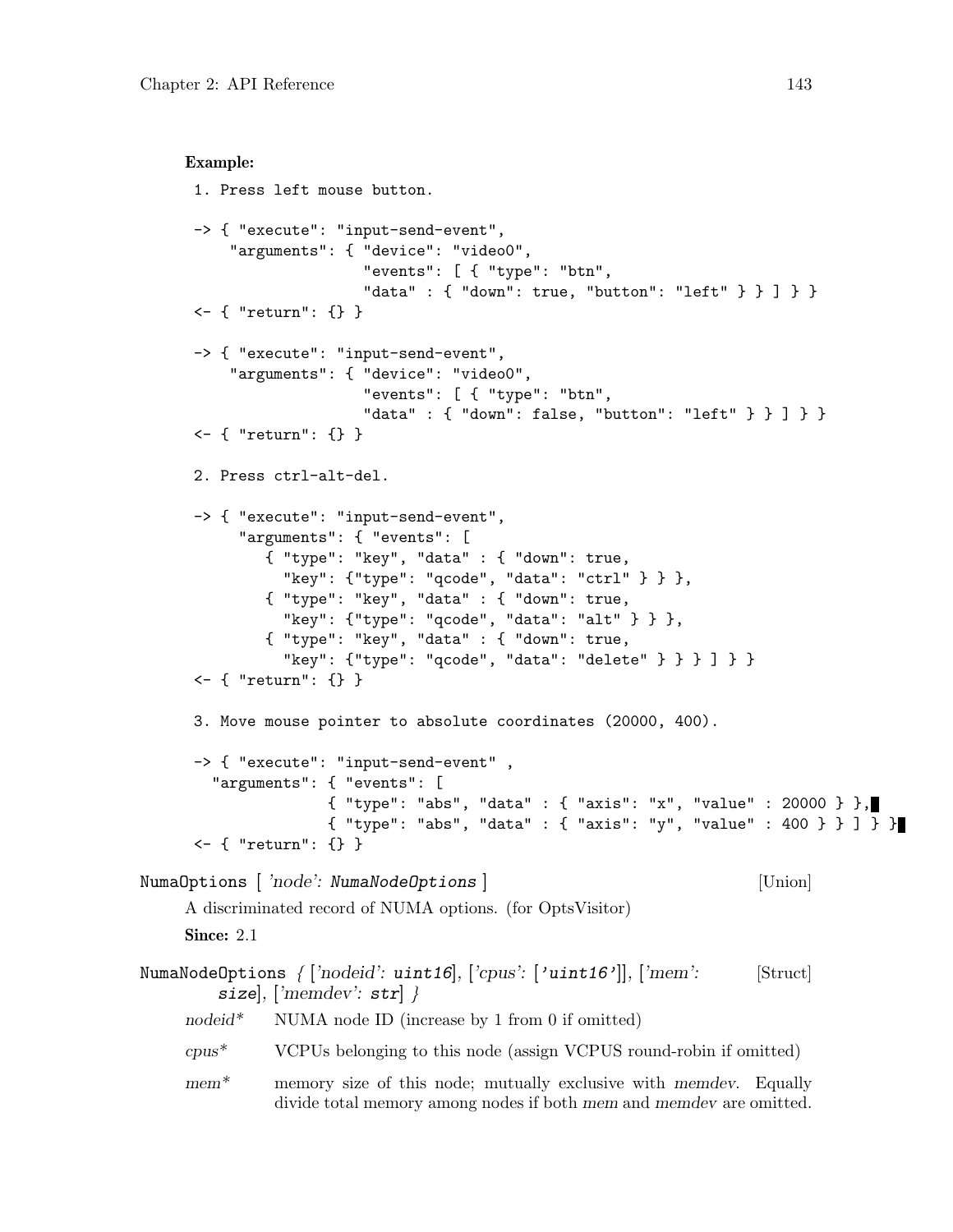<span id="page-145-0"></span>

| memdev <sup>*</sup> memory backend object. If specified for one node, it must be specified |  |  |
|--------------------------------------------------------------------------------------------|--|--|
| for all nodes.                                                                             |  |  |

Create a guest NUMA node. (for OptsVisitor)

"host-nodes": [0, 1], "policy": "bind"

**Since: 2.1** 

#### HostMemPolicy [Enum]

'default' restore default policy, remove any nondefault policy

'preferred'

set the preferred host nodes for allocation

'bind' a strict policy that restricts memory allocation to the host nodes specified

#### 'interleave'

memory allocations are interleaved across the set of host nodes specified

Host memory policy types

**Since: 2.1** 

|  | Memdev $\{ 'size' : size, 'merge': bool, 'dump': bool, 'prealloc': bool,$ | [Struct] |
|--|---------------------------------------------------------------------------|----------|
|  | $'host\text{-nodes': } ['uint16'], 'policy': HostMemory \}$               |          |

| size                       | memory backend size                                    |           |
|----------------------------|--------------------------------------------------------|-----------|
| merge                      | enables or disables memory merge support               |           |
| dump                       | includes memory backend's memory in a core dump or not |           |
| prealloc                   | enables or disables memory preallocation               |           |
| host-nodes                 |                                                        |           |
|                            | host nodes for its memory policy                       |           |
| policy                     | memory policy of memory backend                        |           |
|                            | Information about memory backend                       |           |
| Since: 2.1                 |                                                        |           |
|                            | ['Memdev'] query-memdev ()                             | [Command] |
|                            | Returns information for all memory backends.           |           |
|                            | <b>Returns:</b> a list of <i>Memdev</i> .              |           |
| Since: 2.1                 |                                                        |           |
| Example:                   |                                                        |           |
|                            | -> { "execute": "query-memdev" }                       |           |
| $\leftarrow$ { "return": [ |                                                        |           |
| €                          |                                                        |           |
|                            | "size": 536870912,                                     |           |
|                            | "merge": false,                                        |           |
|                            | "dump": true,                                          |           |
|                            | "prealloc": false,                                     |           |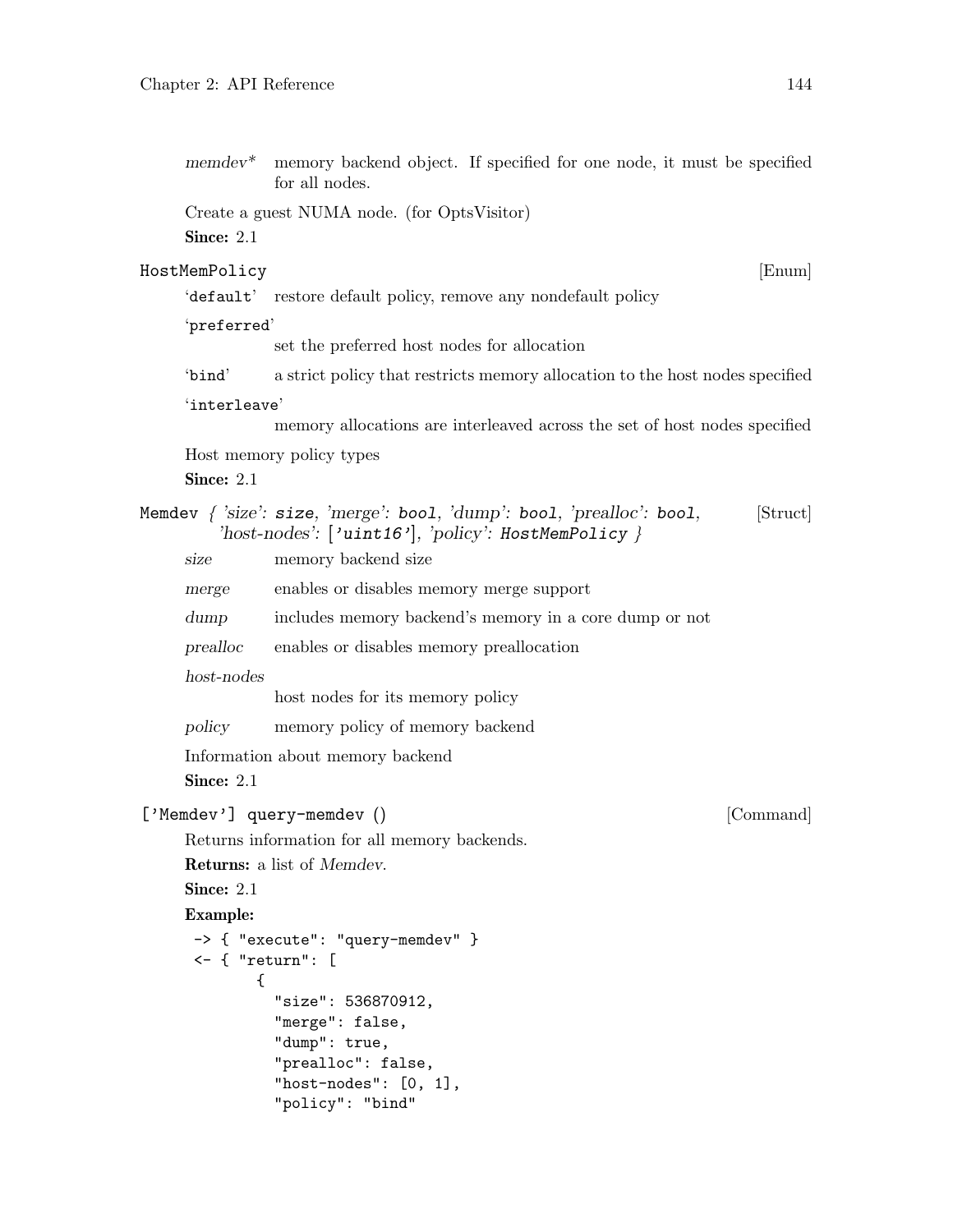```
},
             {
               "size": 536870912,
               "merge": false,
               "dump": true,
               "prealloc": true,
               "host-nodes": [2, 3],
               "policy": "preferred"
             }
           ]
         }
PCDIMMDeviceInfo \int [id': str], 'addr': int, 'size': int, 'slot': int, [Struct]
         'node': int, 'memdev': str, 'hotplugged': bool, 'hotpluggable': bool }
     id* device's ID
     addr physical address, where device is mapped
     size size of memory that the device provides
     slot slot number at which device is plugged in
     node NUMA node number where device is plugged in
     memory backend linked with device
     hotplugged
               true if device was hotplugged
     hotpluggable
               true if device if could be added/removed while machine is running
     PCDIMMDevice state information
     Since: 2.1
MemoryDeviceInfo [ 'dimm': PCDIMMDeviceInfo ] [Union]
     Union containing information about a memory device
     Since: 2.1
['MemoryDeviceInfo'] query-memory-devices () [Command]
     Lists available memory devices and their state
     Since: 2.1
     Example:
      -> { "execute": "query-memory-devices" }
      <- { "return": [ { "data":
                            { "addr": 5368709120,
                              "hotpluggable": true,
                              "hotplugged": true,
                              "id": "d1",
                              "memdev": "/objects/memX",
```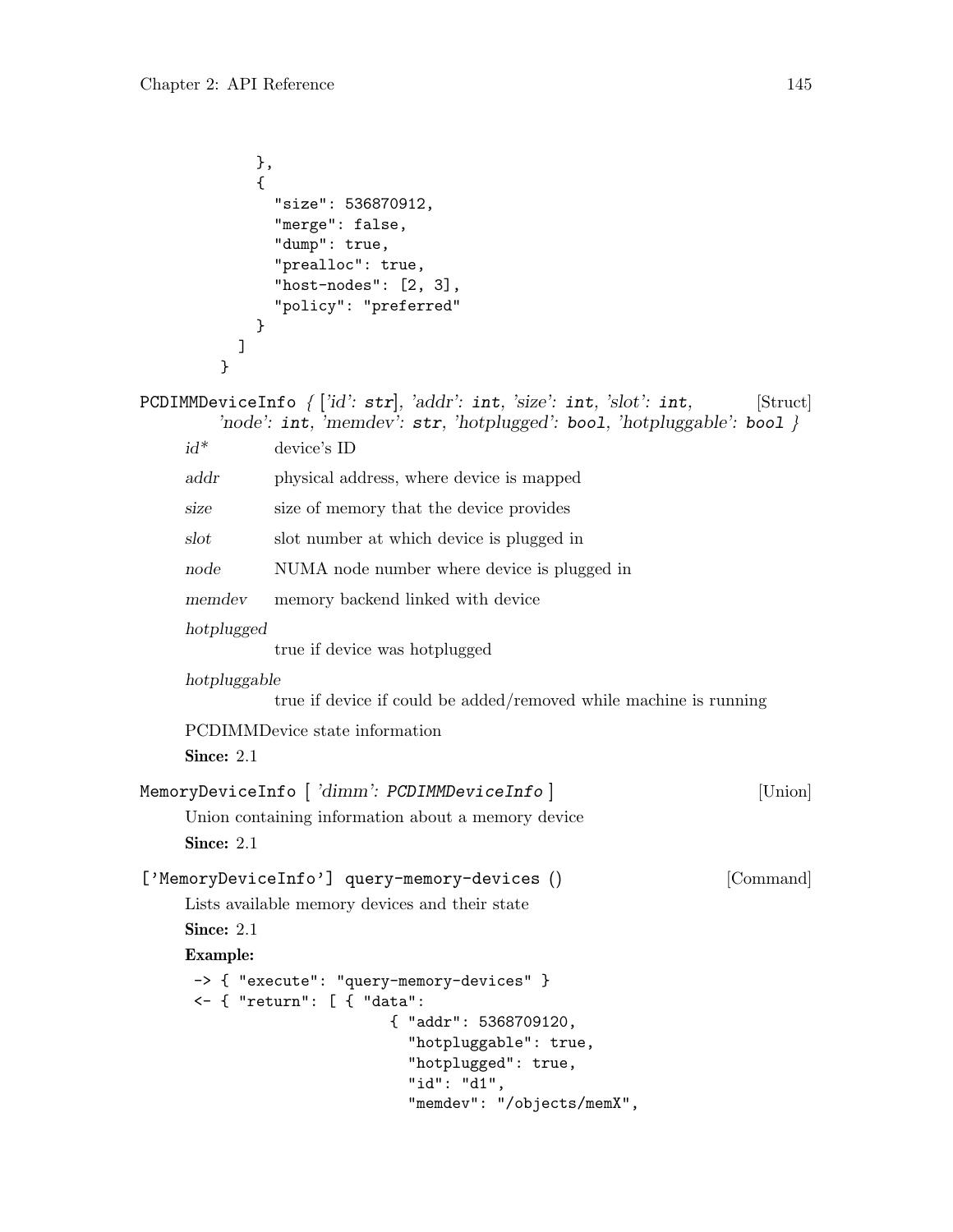```
"node": 0,
       "size": 1073741824,
       "slot": 0},
  "type": "dimm"
} ] }
```
<span id="page-147-0"></span>ACPISlotType [Enum]

| 'DIMM' | memory slot                     |
|--------|---------------------------------|
| 'CPU'  | logical CPU slot (since $2.7$ ) |

- ACPIOSTInfo { ['device': str], 'slot': str, 'slot-type': ACPISlotType, [Struct] 'source':  $\text{int}, \text{ } 'status': \text{ int } \}$ 
	- device\* device ID associated with slot

slot slot ID, unique per slot of a given slot-type

- slot-type type of the slot
- source an integer containing the source event

status an integer containing the status code

OSPM Status Indication for a device For description of possible values of source and status fields see " OST (OSPM Status Indication)" chapter of ACPI5.0 spec.

Since: 2.1

#### ['ACPIOSTInfo'] query-acpi-ospm-status () [Command]

Return a list of ACPIOSTInfo for devices that support status reporting via ACPI OST method.

Since: 2.1

#### Example:

```
-> { "execute": "query-acpi-ospm-status" }
<- { "return": [ { "device": "d1", "slot": "0", "slot-type": "DIMM", "source": 1, "st
                { "slot": "1", "slot-type": "DIMM", "source": 0, "status": 0},
                { "slot": "2", "slot-type": "DIMM", "source": 0, "status": 0},
                 { "slot": "3", "slot-type": "DIMM", "source": 0, "status": 0}
   ]}
```
#### WatchdogExpirationAction [Enum]

'reset' system resets

'shutdown'

system shutdown, note that it is similar to powerdown, which tries to set to system status and notify guest

'poweroff'

|  | system power off, the emulator program exits |  |  |  |
|--|----------------------------------------------|--|--|--|
|--|----------------------------------------------|--|--|--|

- 'pause' system pauses, similar to stop
- 'debug' system enters debug state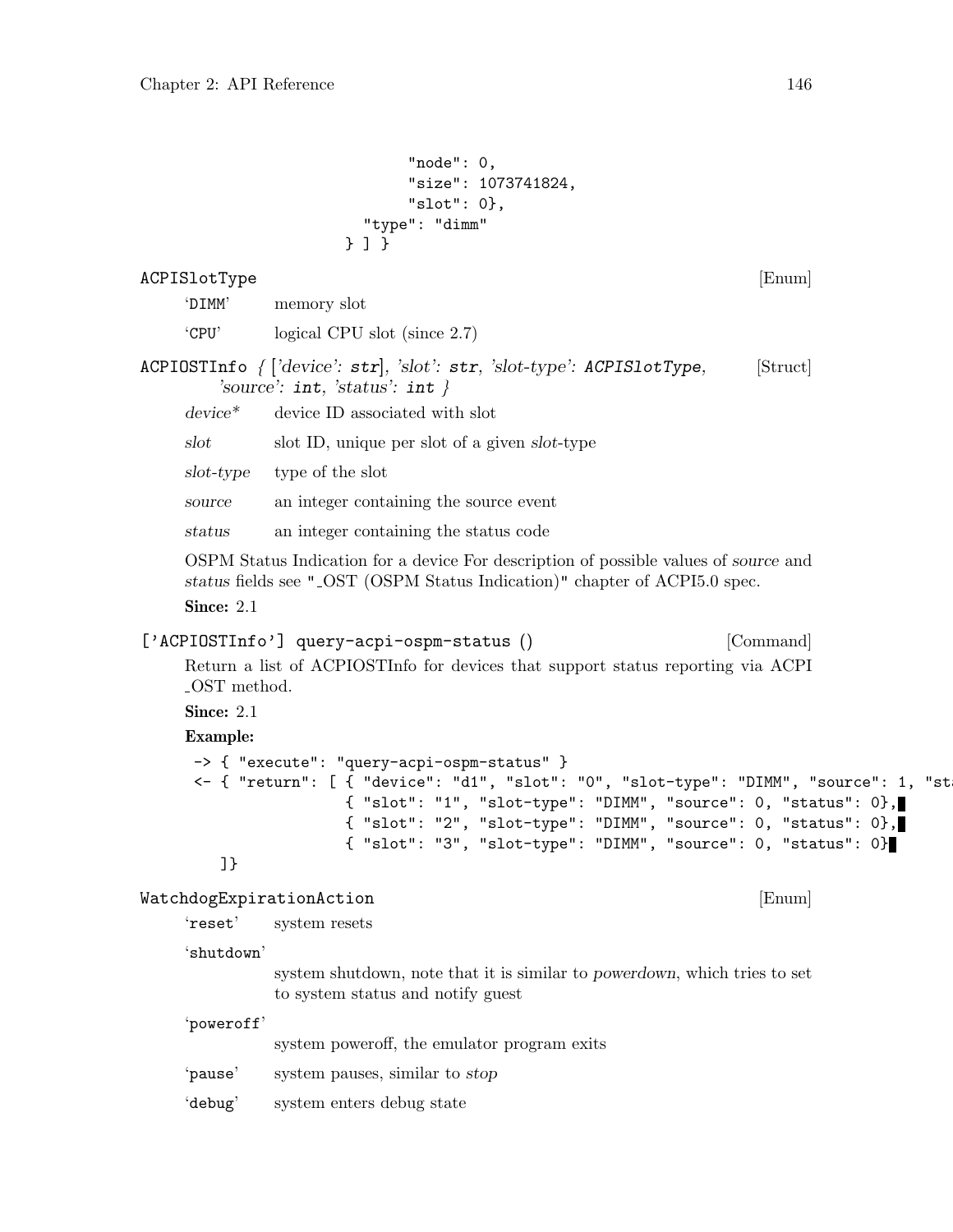<span id="page-148-0"></span>'none' nothing is done

'inject-nmi'

a non-maskable interrupt is injected into the first VCPU (all VCPUS on x86) (since 2.4)

An enumeration of the actions taken when the watchdog device's timer is expired Since: 2.1

#### IoOperationType [Enum]

'read' read operation

'write' write operation

An enumeration of the I/O operation types

**Since: 2.1** 

#### GuestPanicAction [Enum]

'pause' system pauses

An enumeration of the actions taken when guest OS panic is detected

Since: 2.1

#### rtc-reset-reinjection () [Command]

This command will reset the RTC interrupt reinjection backlog. Can be used if another mechanism to synchronize guest time is in effect, for example QEMU guest agent's guest-set-time command.

Since: 2.1

Example:

-> { "execute": "rtc-reset-reinjection" } <- { "return": {} }

#### 2.9 Rocker API

|                 | Rocker $\{ 'name': str, 'id': unit64, 'ports': unit32 \}$        | Struct    |
|-----------------|------------------------------------------------------------------|-----------|
| name            | switch name                                                      |           |
| id              | switch ID                                                        |           |
|                 | ports number of front-panel ports                                |           |
|                 | Rocker switch information.                                       |           |
| Since: $2.4$    |                                                                  |           |
|                 | RockerSwitch query-rocker ('name': str)                          | [Command] |
|                 | Return rocker switch information.                                |           |
|                 | <b>Returns:</b> <i>Rocker</i> information                        |           |
| Since: $2.4$    |                                                                  |           |
| <b>Example:</b> |                                                                  |           |
|                 | -> { "execute": "query-rocker", "arguments": { "name": "sw1" } } |           |
|                 | <- { "return": {"name": "sw1", "ports": 2, "id": 1327446905938}} |           |
|                 |                                                                  |           |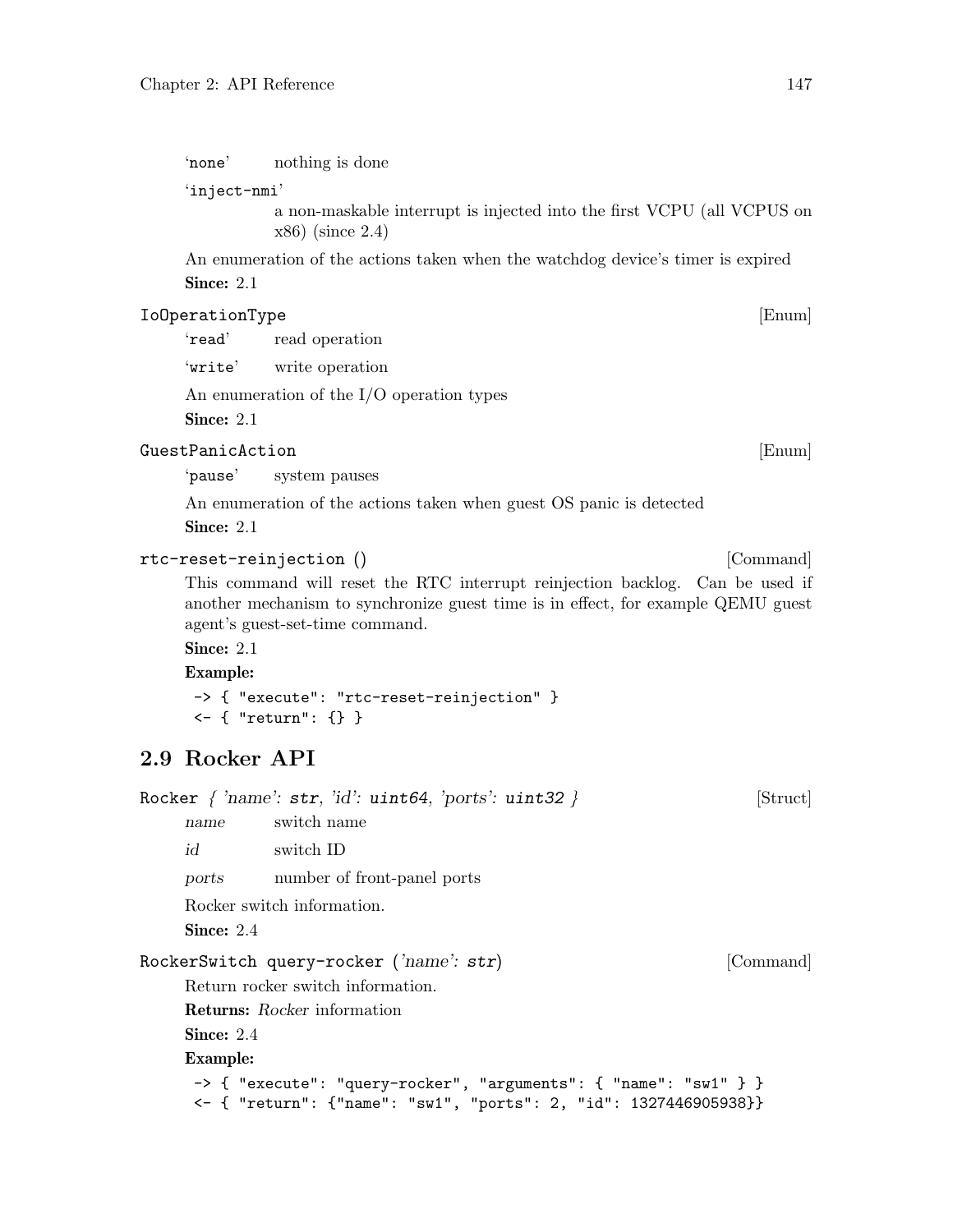```
RockerPortDuplex [Enum]
     'half' half duplex
    'full' full duplex
     An eumeration of port duplex states.
     Since: 2.4
RockerPortAutoneg [Enum]
     'off' autoneg is off
     'on' autoneg is on
     An eumeration of port autoneg states.
     Since: 2.4
RockerPort { 'name': str, 'enabled': boo1, 'link-up': boo1, 'speed': [Struct]
        uint32, 'duplex': RockerPortDuplex, 'autoneg': RockerPortAutoneg }
     name port name
     enabled port is enabled for I/Olink-up physical link is UP on port
     speed port link speed in Mbps
     duplex port link duplex
     autoneg port link autoneg
     Rocker switch port information.
     Since: 2.4
['RockerPort'] query-rocker-ports ('name': str) [Command]
     Return rocker switch port information.
     Returns: a list of RockerPort information
     Since: 2.4
     Example:
     -> { "execute": "query-rocker-ports", "arguments": { "name": "sw1" } }
      <- { "return": [ {"duplex": "full", "enabled": true, "name": "sw1.1",
                       "autoneg": "off", "link-up": true, "speed": 10000},
                      {"duplex": "full", "enabled": true, "name": "sw1.2",
                       "autoneg": "off", "link-up": true, "speed": 10000}
        ]}
RockerOfDpaFlowKey { 'priority': uint32, 'tbl-id': uint32, ['in-pport': [Struct]
        uint32], ['tunnel-id': uint32], ['vlan-id': uint16], ['eth-type': uint16],
        ['eth-src': \text{str}], ['eth-dst': \text{str}], ['ip-proto': uint8], ['ip-tos': uint8],
        \lceil'ip-dst': str\rceil }
     priority key priority, 0 being lowest priority
     tbl-id flow table ID
```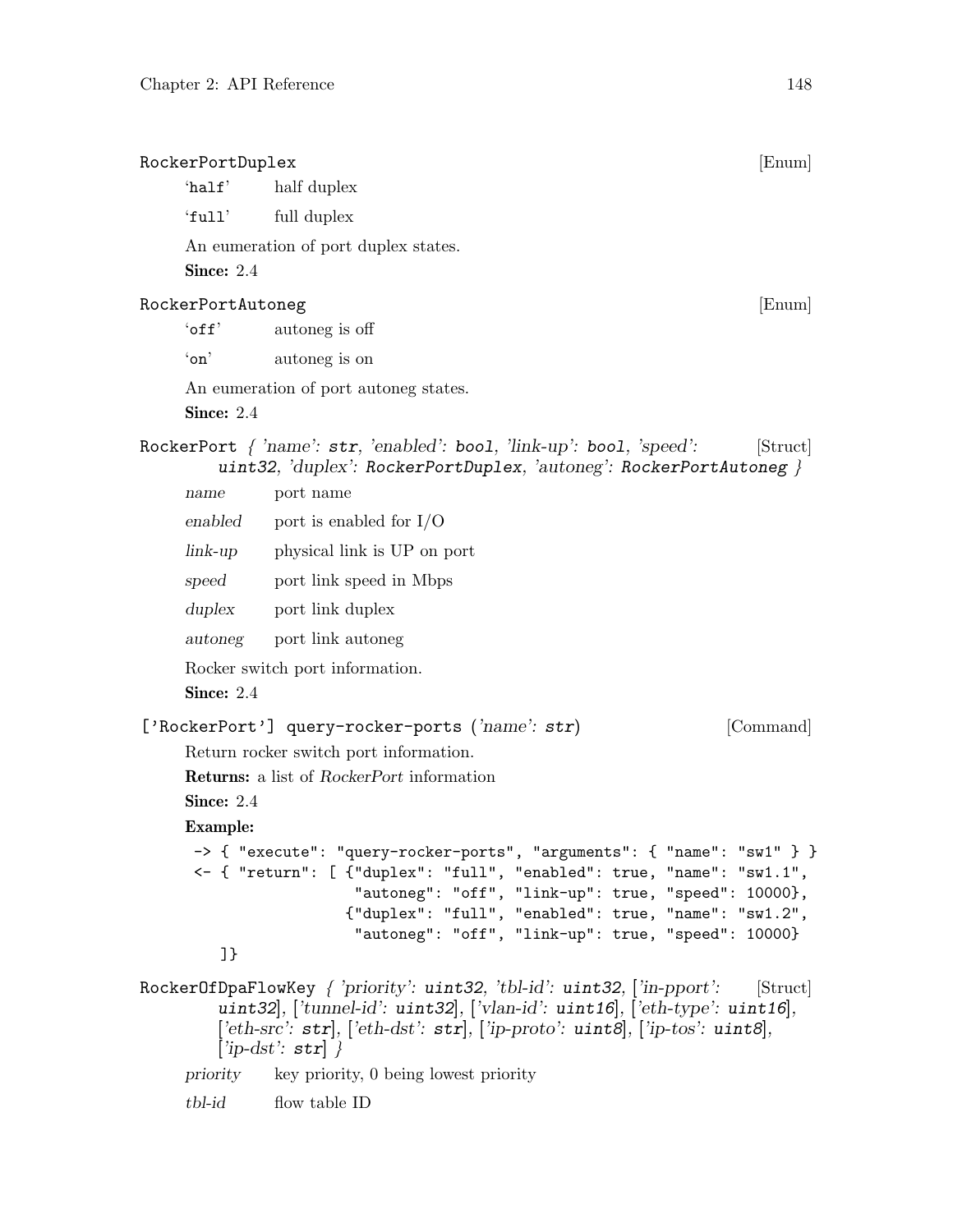<span id="page-150-0"></span>

|                          | $\text{in-pport*}$ physical input port                              |
|--------------------------|---------------------------------------------------------------------|
| tunnel- $id^*$ tunnel ID |                                                                     |
| $vlan-id^*$ VLAN ID      |                                                                     |
|                          | $eth\text{-type}^*$ Ethernet header type                            |
|                          | $\text{eth}\text{-}\text{src}^*$ Ethernet header source MAC address |
|                          | $eth\text{-}dst^*$ Ethernet header destination MAC address          |
|                          | $ip\text{-}proto*$ IP Header protocol field                         |
|                          | $ip\text{-}tos^*$ IP header TOS field                               |
|                          | $ip-dst*$ IP header destination address                             |
|                          | Rocker switch OF-DPA flow key                                       |

Note: fields are marked  $\#$ optional to indicate that they may or may not appear in the flow key depending if they're relevant to the flow key.

Since: 2.4

```
\texttt{RockerOfDpaFlowMask} \ \{ \ [\texttt{'in-pport'}: \ \texttt{uint32}], \ [\texttt{'tunnel-id'}: \ \texttt{uint32}], \textcolor{black}{[Struct]}['vlan-id': uint16], ['eth-src': str], ['eth-dst': str], ['ip-proto': uint8],
             ['ip-tos': uint8] }
```
in-pport\* physical input port

 $tunnel-id*$  tunnel ID

vlan-id\* VLAN ID

eth-src\* Ethernet header source MAC address

eth-dst\* Ethernet header destination MAC address

ip-proto\* IP Header protocol field

ip-tos\* IP header TOS field

Rocker switch OF-DPA flow mask

Note: fields are marked  $\#$ optional to indicate that they may or may not appear in the flow mask depending if they're relevant to the flow mask.

Since: 2.4

```
RockerOfDpaFlowAction \int ['goto-tbl': uint32], ['group-id': uint32], [Struct]
          ['tunnel-lport': uint32], ['vlan-id': uint16], ['new-vlan-id': uint16],
         ['out\text{-}pport': \text{uint32}]goto-tbl* next table ID
     group-id^* group ID
     tunnel-lport*
                 tunnel logical port ID
     vlan-id* VLAN ID
```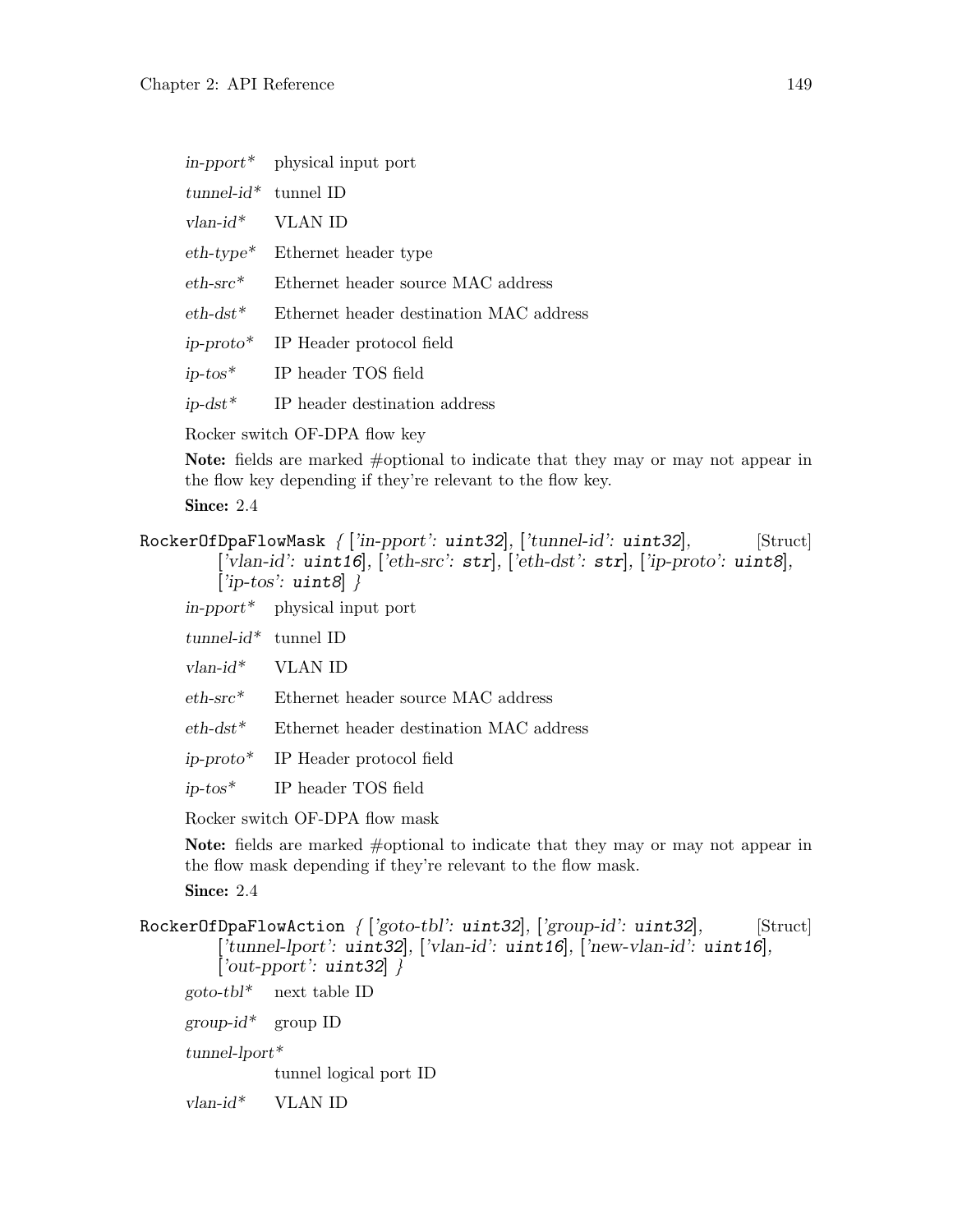<span id="page-151-0"></span> $new$ -vlan-id\*

new VLAN ID

out-pport\*

physical output port

Rocker switch OF-DPA flow action

Note: fields are marked #optional to indicate that they may or may not appear in the flow action depending if they're relevant to the flow action.

**Since: 2.4** 

```
RockerOfDpaFlow { 'cookie': uint64, 'hits': uint64, 'key': [Struct]
        RockerOfDpaFlowKey, 'mask': RockerOfDpaFlowMask, 'action':
        RockerOfDpaFlowAction }
```
cookie flow unique cookie ID

hits count of matches (hits) on flow

key flow key

mask flow mask

action flow action

Rocker switch OF-DPA flow

Since: 2.4

#### ['RockerOfDpaFlow'] query-rocker-of-dpa-flows ('name': str, [Command]  $['tbI-id':$  uint32)

name switch name

 $tbI-id*$  flow table ID. If tbl-id is not specified, returns flow information for all tables.

Return rocker OF-DPA flow information.

Returns: rocker OF-DPA flow information

Since: 2.4

Example:

```
-> { "execute": "query-rocker-of-dpa-flows",
     "arguments": { "name": "sw1" } }
<- { "return": [ {"key": {"in-pport": 0, "priority": 1, "tbl-id": 0},
                  "hits": 138,
                  "cookie": 0,
                  "action": {"goto-tbl": 10},
                  "mask": {"in-pport": 4294901760}
                 },
                 {...more...},
  ]}
```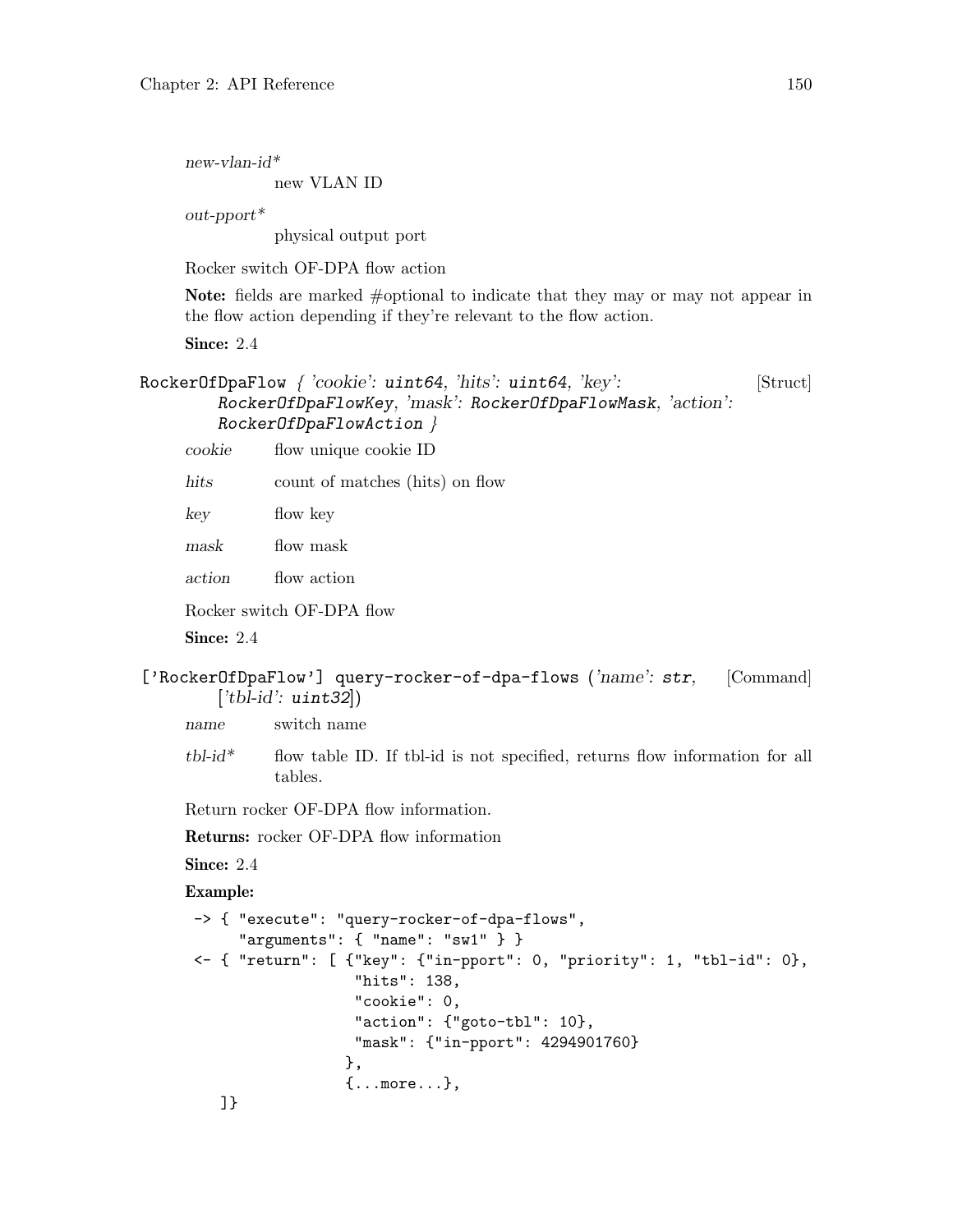<span id="page-152-0"></span>

|                       | RockerOfDpaGroup $\{ 'id': \text{uint32}, 'type': \text{uint8}, ['vlan-id': \text{uint16}],$<br>[Struct]<br>['pport': uint32], ['index': uint32], ['out-pport': uint32], ['group-id':<br>uint32], ['set-vlan-id': uint16], ['pop-vlan': uint8], ['group-ids':<br>['uint32']], ['set-eth-src': $\text{str}$ ], ['set-eth-dst': $\text{str}$ ], ['ttl-check': uint8] } |
|-----------------------|----------------------------------------------------------------------------------------------------------------------------------------------------------------------------------------------------------------------------------------------------------------------------------------------------------------------------------------------------------------------|
| id                    | group unique ID                                                                                                                                                                                                                                                                                                                                                      |
| type                  | group type                                                                                                                                                                                                                                                                                                                                                           |
| $vlan-id^*$           | VLAN ID                                                                                                                                                                                                                                                                                                                                                              |
| $pport^*$             | physical port number                                                                                                                                                                                                                                                                                                                                                 |
| $index^*$             | group index, unique with group type                                                                                                                                                                                                                                                                                                                                  |
| $out\text{-}pport*$   |                                                                                                                                                                                                                                                                                                                                                                      |
|                       | output physical port number                                                                                                                                                                                                                                                                                                                                          |
|                       | $group-id^*$ next group ID                                                                                                                                                                                                                                                                                                                                           |
| $set$ -vlan-id*       |                                                                                                                                                                                                                                                                                                                                                                      |
|                       | VLAN ID to set                                                                                                                                                                                                                                                                                                                                                       |
|                       | $pop\text{-}vlan^*$ pop VLAN headr from packet                                                                                                                                                                                                                                                                                                                       |
| $group-ids^*$         |                                                                                                                                                                                                                                                                                                                                                                      |
|                       | list of next group IDs                                                                                                                                                                                                                                                                                                                                               |
| $set-eth\text{-}src*$ | set source MAC address in Ethernet header                                                                                                                                                                                                                                                                                                                            |
|                       |                                                                                                                                                                                                                                                                                                                                                                      |
| $set-eth-dst*$        | set destination MAC address in Ethernet header                                                                                                                                                                                                                                                                                                                       |
|                       | $ttl-check*$ perform TTL check                                                                                                                                                                                                                                                                                                                                       |
|                       | Rocker switch OF-DPA group                                                                                                                                                                                                                                                                                                                                           |
|                       | <b>Note:</b> fields are marked $\#$ optional to indicate that they may or may not appear in<br>the group depending if they're relevant to the group type.                                                                                                                                                                                                            |
| Since: 2.4            |                                                                                                                                                                                                                                                                                                                                                                      |
|                       | ['RockerOfDpaGroup'] query-rocker-of-dpa-groups ('name': [Command]<br>str, ['type': <i>uint8</i> ]                                                                                                                                                                                                                                                                   |
| name                  | switch name                                                                                                                                                                                                                                                                                                                                                          |
| $type^*$              | group type. If type is not specified, returns group information for all<br>group types.                                                                                                                                                                                                                                                                              |
|                       | Return rocker OF-DPA group information.                                                                                                                                                                                                                                                                                                                              |
|                       | <b>Returns:</b> rocker OF-DPA group information                                                                                                                                                                                                                                                                                                                      |
| Since: 2.4            |                                                                                                                                                                                                                                                                                                                                                                      |
| Example:              |                                                                                                                                                                                                                                                                                                                                                                      |
|                       | -> { "execute": "query-rocker-of-dpa-groups",<br>"arguments": { "name": "sw1" } }                                                                                                                                                                                                                                                                                    |
|                       | <- { "return": [ {"type": 0, "out-pport": 2,                                                                                                                                                                                                                                                                                                                         |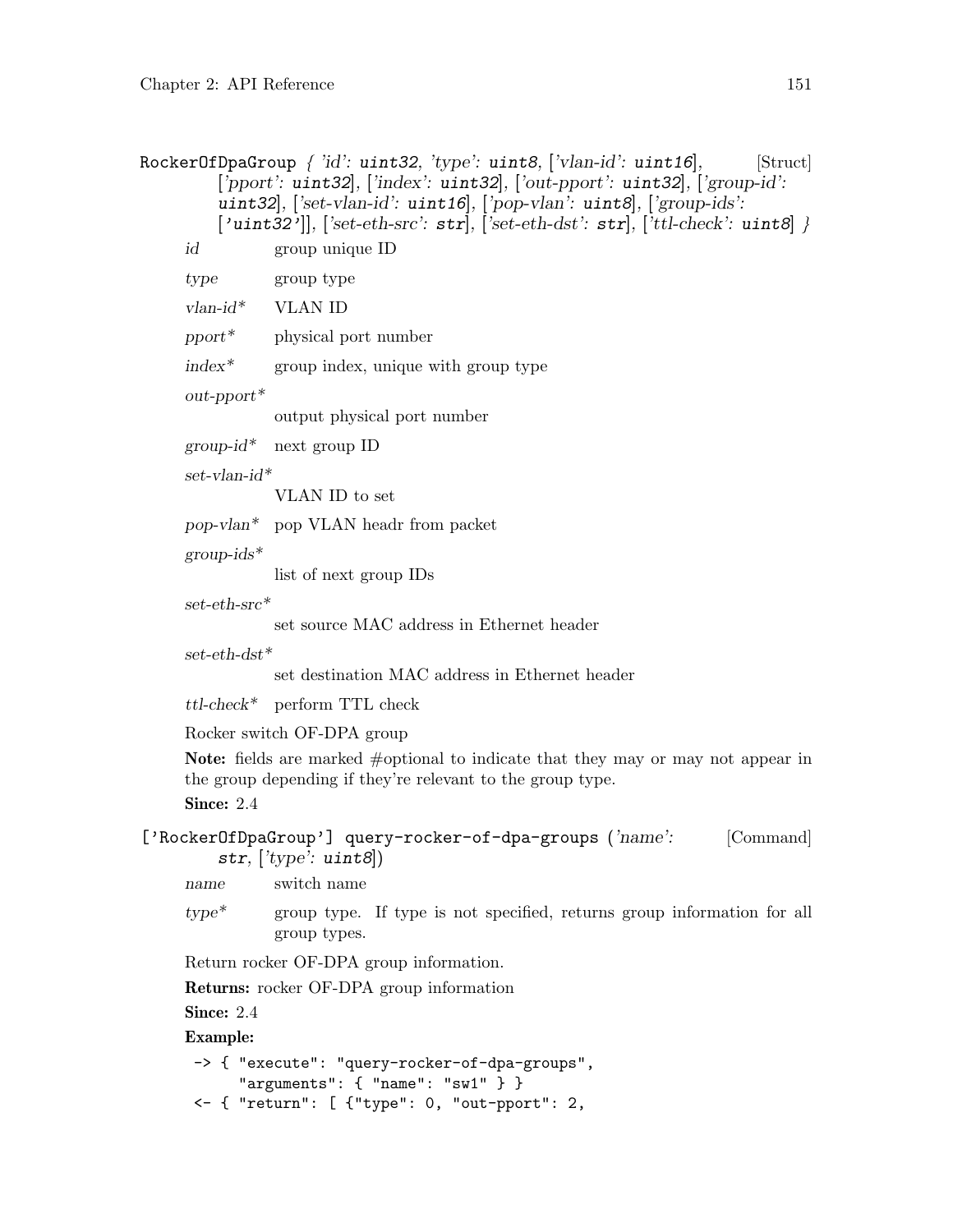```
"pport": 2, "vlan-id": 3841,
 "pop-vlan": 1, "id": 251723778},
{"type": 0, "out-pport": 0,
 "pport": 0, "vlan-id": 3841,
 "pop-vlan": 1, "id": 251723776},
{"type": 0, "out-pport": 1,
 "pport": 1, "vlan-id": 3840,
 "pop-vlan": 1, "id": 251658241},
{"type": 0, "out-pport": 0,
 "pport": 0, "vlan-id": 3840,
 "pop-vlan": 1, "id": 251658240}
```
]}

ReplayMode [Enum]

- 'none' normal execution mode. Replay or record are not enabled.
- 'record' record mode. All non-deterministic data is written into the replay log.
- 'play' replay mode. Non-deterministic data required for system execution is read from the log.

Mode of the replay subsystem.

Since: 2.5

```
xen-load-devices-state ('filename': str) [Command]
```
filename the file to load the state of the devices from as binary data. See xen-savedevices-state.txt for a description of the binary format.

Load the state of all devices from file. The RAM and the block devices of the VM are not loaded by this command.

#### Since: 2.7

#### Example:

```
-> { "execute": "xen-load-devices-state",
     "arguments": { "filename": "/tmp/resume" } }
<- { "return": {} }
```
GICCapability  $\{$  'version': int, 'emulated': bool, 'kernel': bool  $\}$  [Struct] version version of GIC to be described. Currently, only 2 and 3 are supported.

- emulated whether current QEMU/hardware supports emulated GIC device in user space.
- kernel whether current QEMU/hardware supports hardware accelerated GIC device in kernel.

The struct describes capability for a specific GIC (Generic Interrupt Controller) version. These bits are not only decided by QEMU/KVM software version, but also decided by the hardware that the program is running upon.

Since: 2.6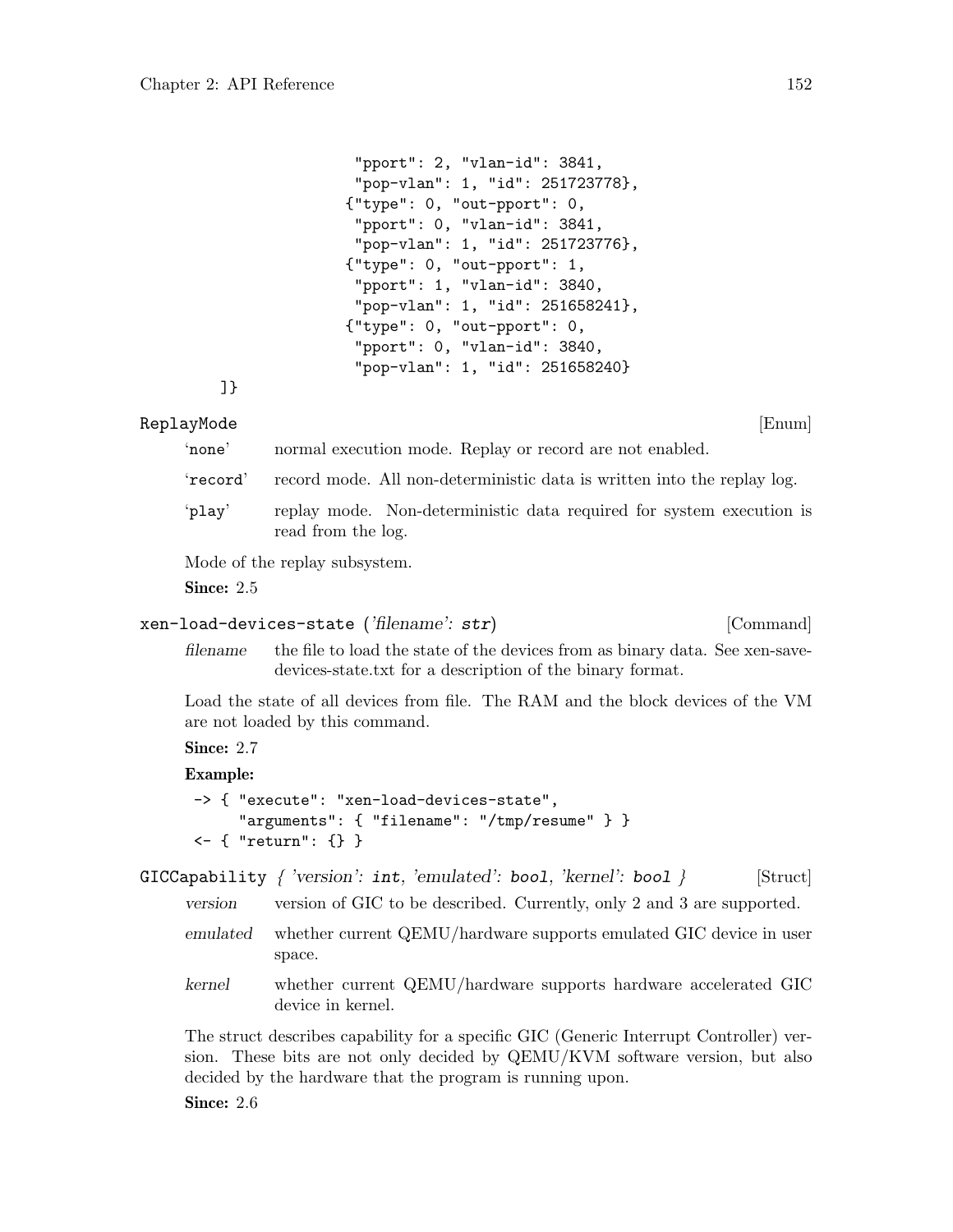```
['GICCapability'] query-gic-capabilities () [Command]
    This command is ARM-only. It will return a list of GICCapability objects that
    describe its capability bits.
    Returns: a list of GICCapability objects.
    Since: 2.6
```
Example:

```
-> { "execute": "query-gic-capabilities" }
<- { "return": [{ "version": 2, "emulated": true, "kernel": false },
                { "version": 3, "emulated": false, "kernel": true } ] }
```
CpuInstanceProperties  $\{ \nvert \text{'node-id': int} \rangle, \nvert \text{'} socket-id': int}$ ,  $\{ \text{'core-id': \nvert \text{Struct}} \}$ int], ['thread-id': int] }

node-id\* NUMA node ID the CPU belongs to

socket- $id^*$  socket number within node/board the CPU belongs to

 $\text{core-id}^*$  core number within socket the CPU belongs to

thread- $id^*$  thread number within core the CPU belongs to

List of properties to be used for hotplugging a CPU instance, it should be passed by management with device add command when a CPU is being hotplugged.

Note: currently there are 4 properties that could be present but management should be prepared to pass through other properties with device add command to allow for future interface extension. This also requires the filed names to be kept in sync with the properties passed to -device/device add.

Since: 2.7

```
HotpluggableCPU { 'type': str, 'vcpus-count': int, 'props': [Struct]
         CpuInstanceProperties, \lceil'qom-path': str\rceil }
```
type CPU object type for usage with device add command

props list of properties to be used for hotplugging CPU

vcpus-count

number of logical VCPU threads HotpluggableCPU provides

 $qom-path*$ 

link to existing CPU object if CPU is present or omitted if CPU is not present.

Since: 2.7

['HotpluggableCPU'] query-hotpluggable-cpus () [Command]

Returns: a list of HotpluggableCPU objects.

Since: 2.7

Example:

For pseries machine type started with -smp 2, cores=2, maxcpus=4 -cpu POWER8: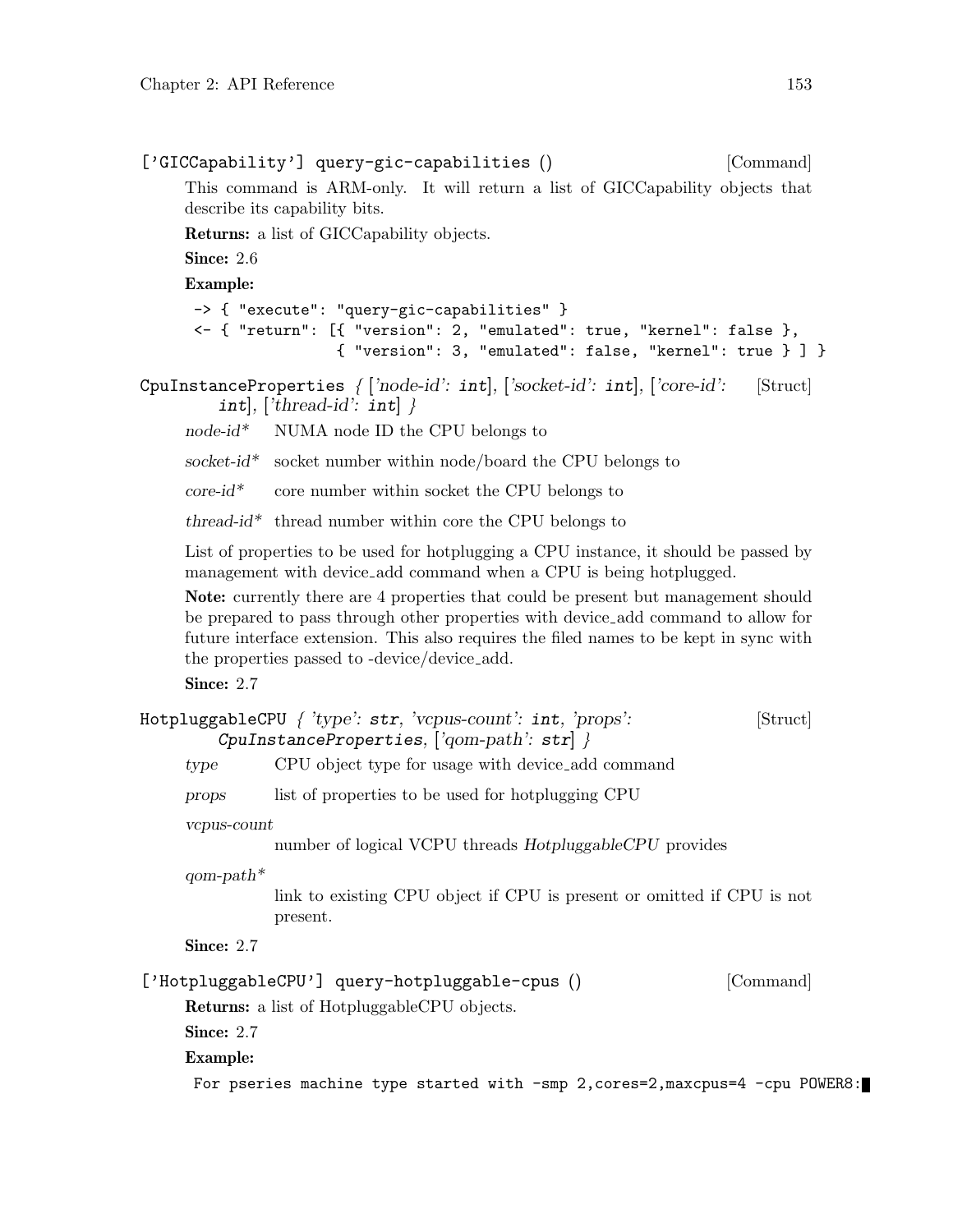```
-> { "execute": "query-hotpluggable-cpus" }
<- {"return": [
     { "props": { "core": 8 }, "type": "POWER8-spapr-cpu-core",
       "vcpus-count": 1 },
     { "props": { "core": 0 }, "type": "POWER8-spapr-cpu-core",
       "vcpus-count": 1, "qom-path": "/machine/unattached/device[0]"}
   ]}'
For pc machine type started with -smp 1,maxcpus=2:
-> { "execute": "query-hotpluggable-cpus" }
<- {"return": [
     {
        "type": "qemu64-x86_64-cpu", "vcpus-count": 1,
        "props": {"core-id": 0, "socket-id": 1, "thread-id": 0}
     },
     {
        "qom-path": "/machine/unattached/device[0]",
        "type": "qemu64-x86_64-cpu", "vcpus-count": 1,
        "props": {"core-id": 0, "socket-id": 0, "thread-id": 0}
    }
   ]}
```
The HTML documentation of QEMU for more precise information.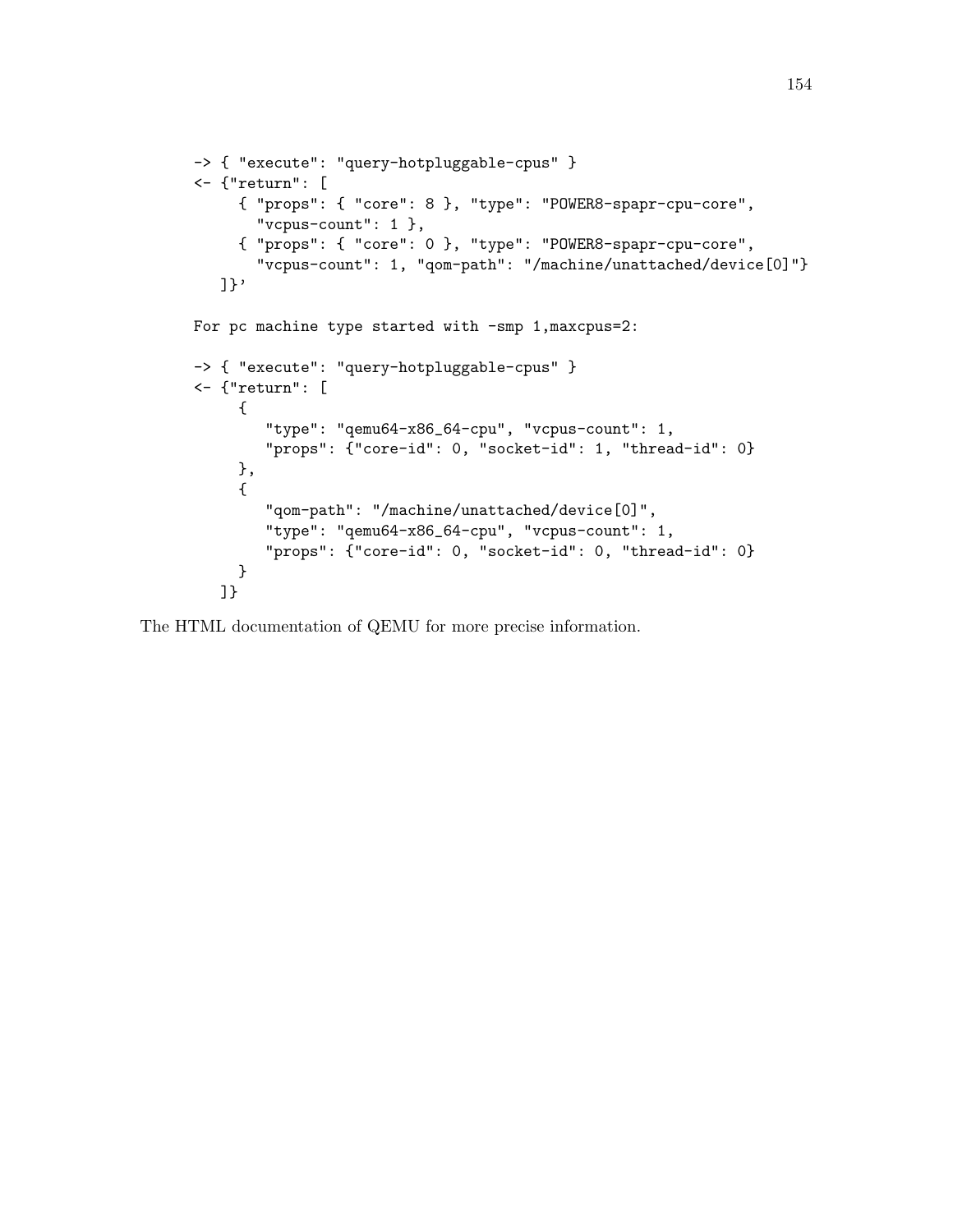## Commands and Events Index

#### A

#### B

| block-dirty-bitmap-add34                                                                  |
|-------------------------------------------------------------------------------------------|
| block-dirty-bitmap-clear34                                                                |
| block-dirty-bitmap-remove34                                                               |
|                                                                                           |
| $block-job-complete \ldots \ldots \ldots \ldots \ldots \ldots \ldots \ldots \ldots 39$    |
|                                                                                           |
|                                                                                           |
|                                                                                           |
| block-set-write-threshold57                                                               |
|                                                                                           |
|                                                                                           |
|                                                                                           |
|                                                                                           |
| $BLOCK_I MAGE_CORRUPTED \ldots \ldots \ldots \ldots \ldots \ldots 53$                     |
|                                                                                           |
|                                                                                           |
|                                                                                           |
|                                                                                           |
|                                                                                           |
|                                                                                           |
|                                                                                           |
|                                                                                           |
|                                                                                           |
| $blockdev \text{-}close \text{-}tray \ldots \ldots \ldots \ldots \ldots \ldots \ldots 50$ |
|                                                                                           |
|                                                                                           |
|                                                                                           |
| $blockedev-snapshot-delete-internal-sync59$                                               |
| $blockedev-snapshot-internal-sync \ldots .59$                                             |
|                                                                                           |
|                                                                                           |

### C

| change $\ldots \ldots \ldots \ldots \ldots \ldots \ldots \ldots \ldots \ldots \ldots \ldots 112$ |  |
|--------------------------------------------------------------------------------------------------|--|
|                                                                                                  |  |
|                                                                                                  |  |
|                                                                                                  |  |
|                                                                                                  |  |
|                                                                                                  |  |
|                                                                                                  |  |
|                                                                                                  |  |
|                                                                                                  |  |
|                                                                                                  |  |

### D

| DEVICE_DELETED $\ldots \ldots \ldots \ldots \ldots \ldots \ldots \ldots \ldots \ldots \ldots \ldots$ |
|------------------------------------------------------------------------------------------------------|
|                                                                                                      |
|                                                                                                      |
|                                                                                                      |
| $dump-guest-memory \ldots \ldots \ldots \ldots \ldots \ldots \ldots \ldots \ldots 116$               |
|                                                                                                      |
|                                                                                                      |
|                                                                                                      |

#### ${\bf E}$

## G

#### H

```
108
```
#### I

### M

| MEM_UNPLUG_ERROR $\dots\dots\dots\dots\dots\dots\dots\dots\dots\dots\ 68$ |
|---------------------------------------------------------------------------|
|                                                                           |
|                                                                           |
|                                                                           |
|                                                                           |
|                                                                           |
|                                                                           |
|                                                                           |
|                                                                           |
|                                                                           |
|                                                                           |
|                                                                           |
|                                                                           |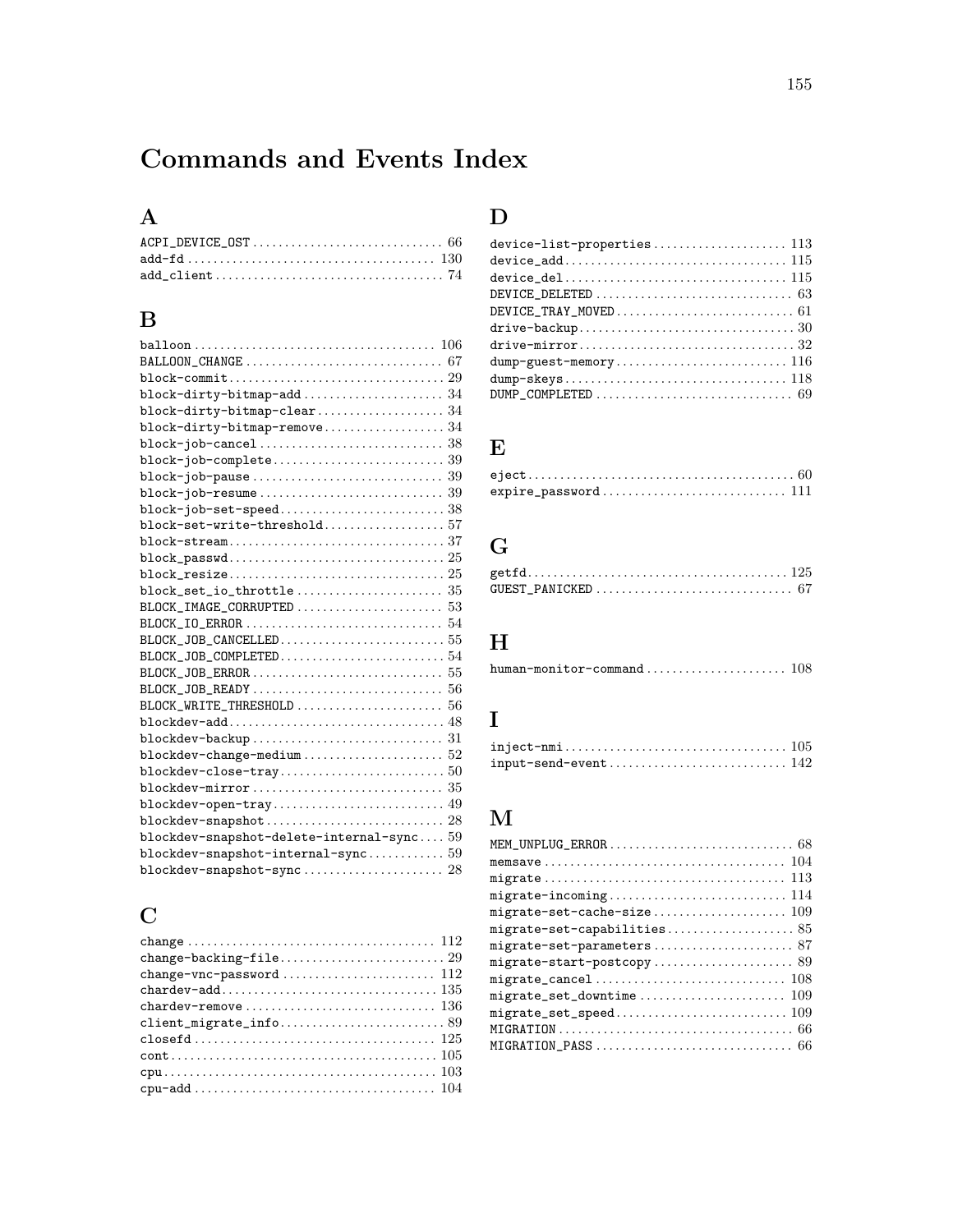## N

## O

### P

## Q

| $qom-list - types \ldots \ldots \ldots \ldots \ldots \ldots \ldots \ldots \ldots \ldots 113$    |
|-------------------------------------------------------------------------------------------------|
|                                                                                                 |
|                                                                                                 |
| query-balloon $\ldots \ldots \ldots \ldots \ldots \ldots \ldots \ldots \ldots \ldots \ldots$ 97 |
|                                                                                                 |
|                                                                                                 |
|                                                                                                 |
|                                                                                                 |
|                                                                                                 |
| query-command-line-options $139$                                                                |
|                                                                                                 |
|                                                                                                 |
| query-cpu-model-baseline 129                                                                    |
| query-cpu-model-comparison $128$                                                                |
|                                                                                                 |
|                                                                                                 |
|                                                                                                 |
| query-dump-guest-memory-capability $118$                                                        |
|                                                                                                 |
|                                                                                                 |
|                                                                                                 |
|                                                                                                 |
|                                                                                                 |
|                                                                                                 |
|                                                                                                 |
|                                                                                                 |
|                                                                                                 |
|                                                                                                 |
|                                                                                                 |
|                                                                                                 |
|                                                                                                 |
|                                                                                                 |
|                                                                                                 |
|                                                                                                 |

| $query\text{-rocket}\dots\dots\dots\dots\dots\dots\dots\dots\dots\dots\dots 147$                            |
|-------------------------------------------------------------------------------------------------------------|
|                                                                                                             |
| 151<br>query-rocker-of-dpa-groups                                                                           |
| $\,$ query-rocker-ports $\ldots \ldots \ldots \ldots \ldots \ldots \ldots \ldots \, 148$                    |
|                                                                                                             |
| ${\tt query \text{-}spice.}\dots\dots\dots\dots\dots\dots\dots\dots\dots\dots\dots\,97$                     |
|                                                                                                             |
| ${\tt query\text{-}target}\,\dots\dots\dots\dots\dots\dots\dots\dots\dots\ 132$                             |
| ${\tt query\text{-}tpm \dots \dots \dots \dots \dots \dots \dots \dots \dots \dots \ 137}$                  |
|                                                                                                             |
| <code>query-tpm-types</code> $\ldots \ldots \ldots \ldots \ldots \ldots \ldots \ldots \ldots \ldots \; 136$ |
|                                                                                                             |
| ${\tt query\text{-}version.}\dots\dots\dots\dots\dots\dots\dots\dots\dots\dots\dots A$                      |
|                                                                                                             |
| query-vnc-servers $\ldots\ldots\ldots\ldots\ldots\ldots\ldots\ldots\ldots\ldots\ 95$                        |
|                                                                                                             |
| $\verb+QUORUM_FAILURE \dots \dots \dots \dots \dots \dots \dots \dots \dots \dots \ 67$                     |
| $\verb+QUORUM\_REPORT_BAD \dots \dots \dots \dots \dots \dots \dots \dots \dots \ 67$                       |

### R

| $\verb+rtc-reset-reinjection\dots\dots\dots\dots\dots\ 147$ |  |
|-------------------------------------------------------------|--|
|                                                             |  |

### S

| $set_{password \ldots \ldots \ldots \ldots \ldots \ldots \ldots \ldots \ldots 111}$                             |
|-----------------------------------------------------------------------------------------------------------------|
| $SHUTDOWN \ldots \ldots \ldots \ldots \ldots \ldots \ldots \ldots \ldots \ldots \ldots \ldots \qquad 61$        |
| $SPICE_CONNECTED \ldots \ldots \ldots \ldots \ldots \ldots \ldots \ldots \ldots \quad 65$                       |
| $SPICE_DISCONNECTED \ldots \ldots \ldots \ldots \ldots \ldots \ldots \ldots \ldots \ldots \ldots \ldots \ldots$ |
|                                                                                                                 |
|                                                                                                                 |
| $\verb+stop+.\ldots+\ldots+\ldots+\ldots+\ldots+103$                                                            |
|                                                                                                                 |
|                                                                                                                 |
|                                                                                                                 |
|                                                                                                                 |
|                                                                                                                 |
| $\texttt{system\_wakeup}\dots\dots\dots\dots\dots\dots\dots\dots\dots \dots 105$                                |

### T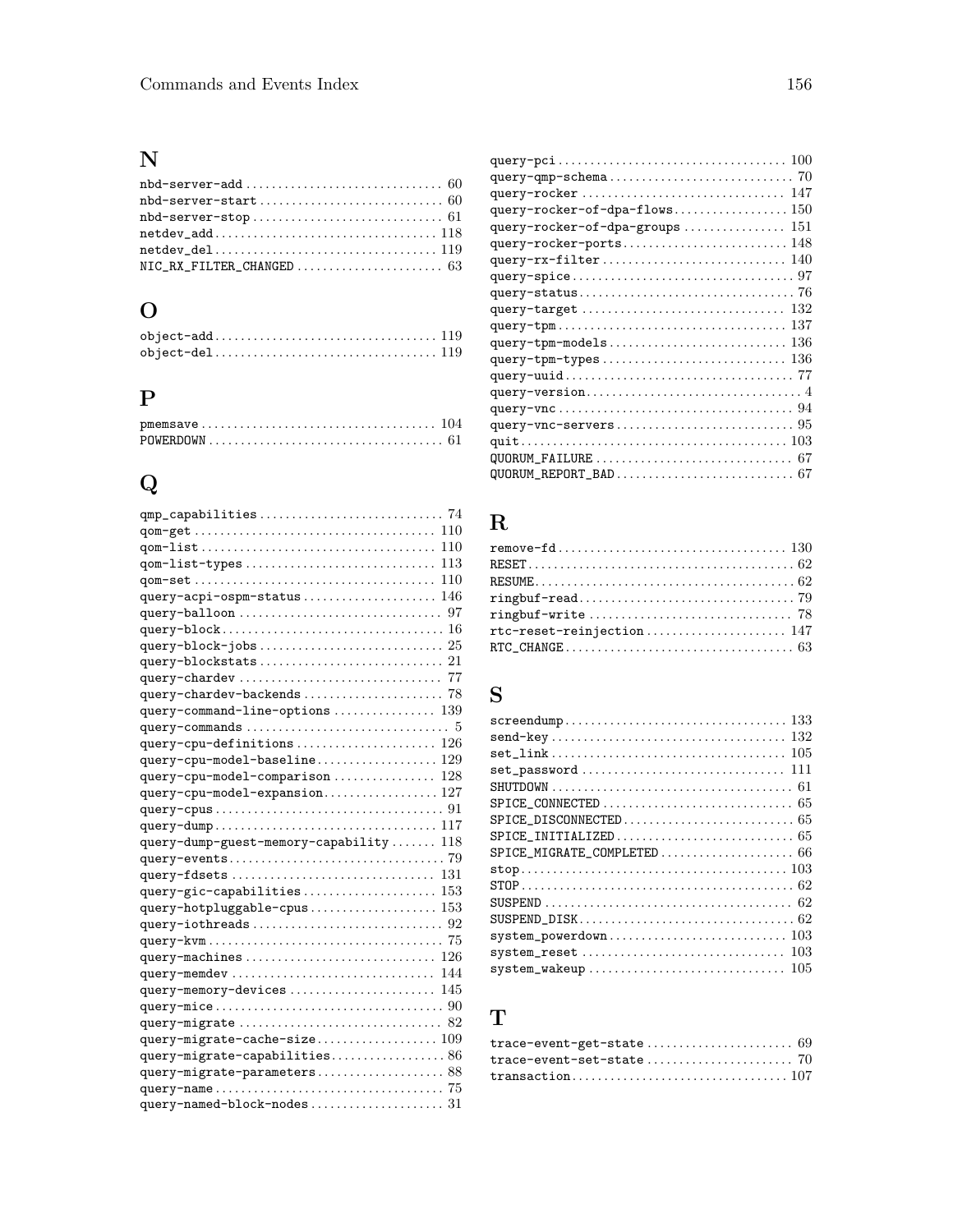### V

### W

### X

| $x$ -blockdev-remove-medium50 |
|-------------------------------|
|                               |
|                               |
| xen-set-global-dirty-log 114  |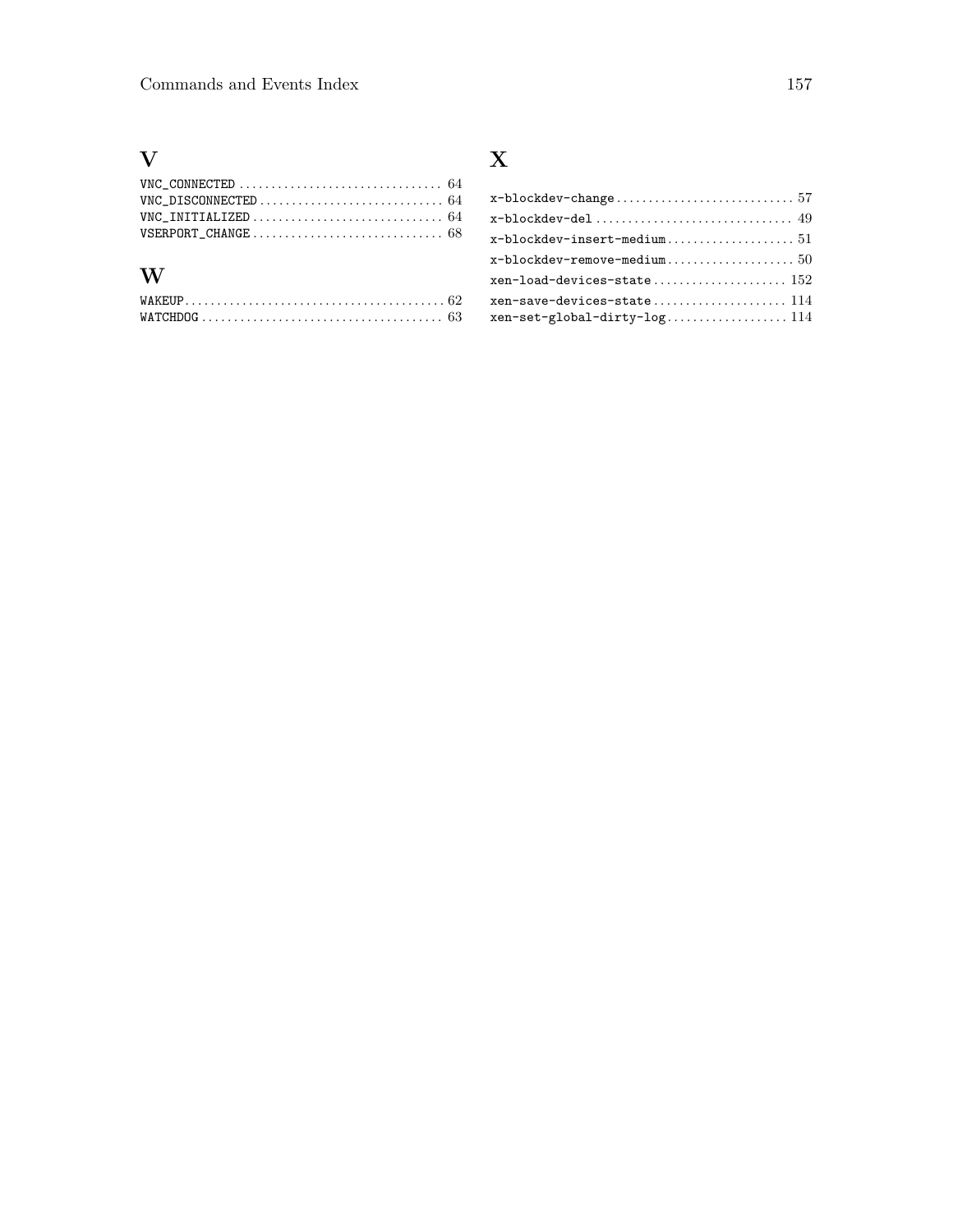# Data Types Index

## A

| $ACPISlotType \ldots \ldots \ldots \ldots \ldots \ldots \ldots \ldots \ldots \ldots 146$ |  |
|------------------------------------------------------------------------------------------|--|
|                                                                                          |  |
|                                                                                          |  |
|                                                                                          |  |

## B

| BlkdebugEvent  44                                                                                                              |
|--------------------------------------------------------------------------------------------------------------------------------|
| BlkdebugInjectError0ptions 44                                                                                                  |
| BlkdebugSetStateOptions 44                                                                                                     |
|                                                                                                                                |
| BlockdevAioOptions 40                                                                                                          |
|                                                                                                                                |
| BlockdevCacheInfo 13                                                                                                           |
| BlockdevCacheOptions  40                                                                                                       |
| BlockdevChangeReadOnlyMode52                                                                                                   |
| BlockdevDetectZeroesOptions $40$                                                                                               |
|                                                                                                                                |
| BlockdevDriver 41                                                                                                              |
|                                                                                                                                |
|                                                                                                                                |
|                                                                                                                                |
|                                                                                                                                |
| BlockDeviceTimedStats 18                                                                                                       |
|                                                                                                                                |
|                                                                                                                                |
| BlockdevOptionsArchipelago 43                                                                                                  |
| BlockdevOptionsBlkdebug 44                                                                                                     |
| BlockdevOptionsBlkverify 45                                                                                                    |
| BlockdevOptionsFile 41                                                                                                         |
| $\texttt{BlockdevOptionsGenericCOWFormat} \dots \dots \dots \dots \, 42$                                                       |
| BlockdevOptionsGenericFormat 41                                                                                                |
| $\texttt{BlockdevOptionsCluster}\dots\dots\dots\dots\dots\dots\dots\dots \ 46$                                                 |
| BlockdevOptionsLUKS 42                                                                                                         |
| Blockdev0ptionsNull 41                                                                                                         |
| BlockdevOptionsQcow2 43                                                                                                        |
| BlockdevOptionsQuorum 45                                                                                                       |
| BlockdevOptionsReplication 46                                                                                                  |
| BlockdevOptionsVVFAT 41                                                                                                        |
|                                                                                                                                |
|                                                                                                                                |
| BlockdevSnapshotInternal59                                                                                                     |
| $\label{thm:block} \texttt{BlockdevSnapshotSync}\ \dots\dots\dots\dots\dots\dots\dots\dots \dots \dots \dots \dots \dots \ 26$ |
|                                                                                                                                |
| BlockDirtyBitmapAdd34                                                                                                          |
|                                                                                                                                |
|                                                                                                                                |
|                                                                                                                                |
|                                                                                                                                |
|                                                                                                                                |
|                                                                                                                                |

## C

| ChardevRingbuf<br>135                                                         |
|-------------------------------------------------------------------------------|
| $ChardevSocket$<br>133                                                        |
| ChardevSpiceChannel<br>134                                                    |
|                                                                               |
|                                                                               |
|                                                                               |
|                                                                               |
|                                                                               |
| CommandLineOptionInfo 138                                                     |
| $\texttt{CommandLineParameterInfo} \dots \dots \dots \dots \dots \dots \ 138$ |
|                                                                               |
| CpuDefinitionInfo 126                                                         |
|                                                                               |
|                                                                               |
|                                                                               |
|                                                                               |
|                                                                               |
|                                                                               |
|                                                                               |
|                                                                               |
|                                                                               |
| CpuModelBaselineInfo 129                                                      |
| CpuModelCompareInfo<br>128                                                    |
| 128<br>CpuModelCompareResult                                                  |
| 127<br>CpuModelExpansionInfo                                                  |
| 127<br>CpuModelExpansionType                                                  |
| CpuModelInfo<br>126                                                           |

## D

| DumpGuestMemoryCapability118 |
|------------------------------|
| DumpGuestMemoryFormat 116    |
|                              |
|                              |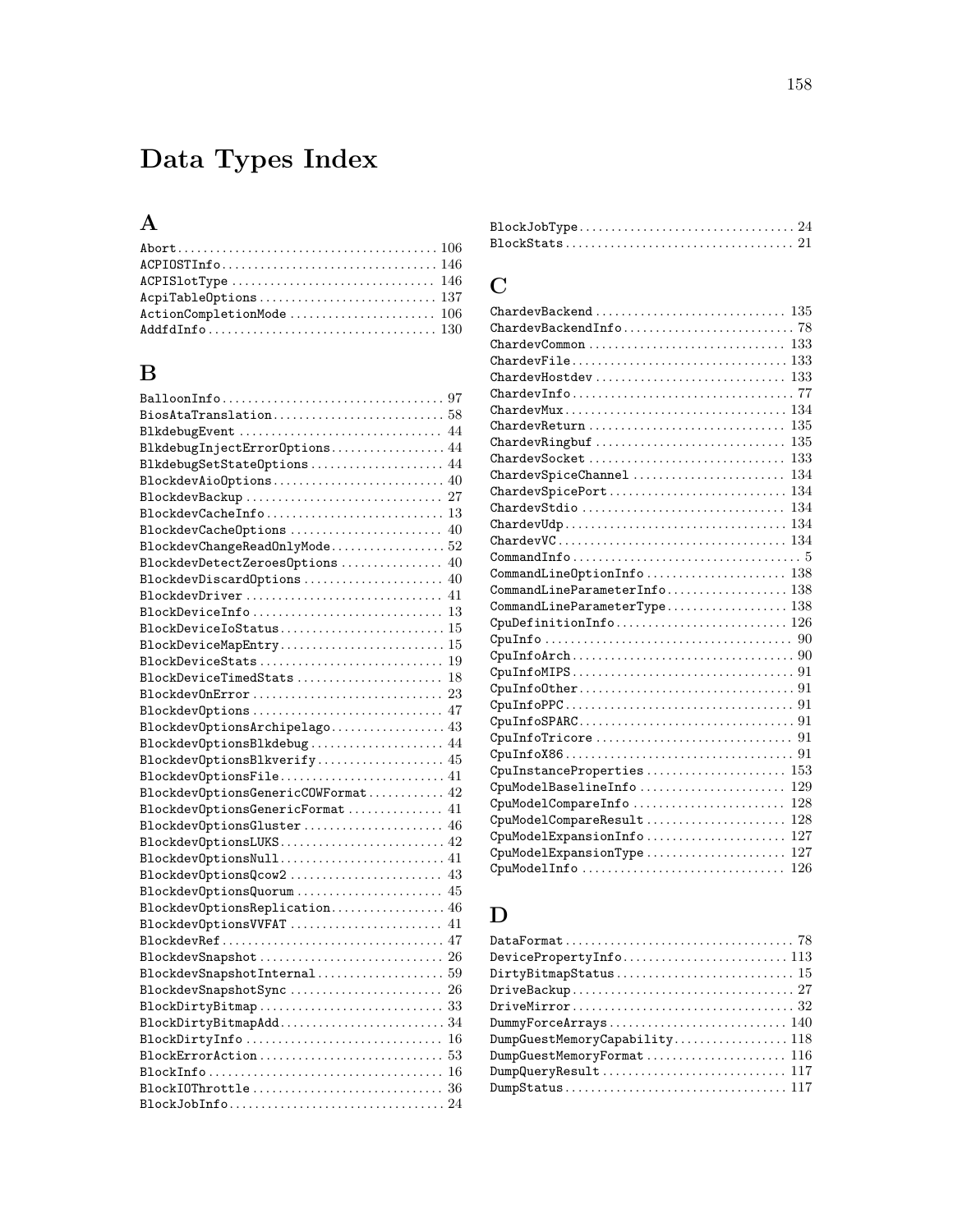## E

|--|--|--|

### F

| $FdsetInfo \ldots \ldots \ldots \ldots \ldots \ldots \ldots \ldots \ldots \ldots \ldots 131$ |  |
|----------------------------------------------------------------------------------------------|--|
|                                                                                              |  |

## G

## H

| HostMemPolicy  144 |  |
|--------------------|--|
|                    |  |

## I

| $ImageInfoSpecific \ldots \ldots \ldots \ldots \ldots \ldots \ldots \ldots \ldots 11$   |
|-----------------------------------------------------------------------------------------|
|                                                                                         |
| $\verb+ImageInfoSpecificVmdk+ \dots \dots \dots \dots \dots \dots \dots \ 10$           |
| $Inetsock et Address \dots \dots \dots \dots \dots \dots \dots \dots \dots \dots \ 125$ |
|                                                                                         |
|                                                                                         |
|                                                                                         |
|                                                                                         |
| InputKeyEvent  141                                                                      |
| InputMoveEvent<br>142                                                                   |
| $IoOperationType \ldots \ldots \ldots \ldots \ldots \ldots \ldots \ldots \ldots 147$    |
|                                                                                         |

## J

| JSONType $\ldots \ldots \ldots \ldots \ldots \ldots \ldots \ldots \ldots \ldots \ldots \ldots$ 72 |  |  |  |  |  |  |  |  |  |  |  |  |  |  |  |  |  |  |  |  |
|---------------------------------------------------------------------------------------------------|--|--|--|--|--|--|--|--|--|--|--|--|--|--|--|--|--|--|--|--|

## K

## L

|--|--|--|--|--|--|--|

## M

| MigrationCapabilityStatus 85 |
|------------------------------|
|                              |
|                              |
|                              |
|                              |
|                              |
|                              |
|                              |

## N

| $\verb NameInfo , \verb .\ , \verb .\ , \verb .\ , \verb .\ , \verb .\ , \verb .\ , \verb .\ , \verb .\ , \verb .\ , \verb .\ , \verb .\ , \verb .\ , \verb .\ , \verb .\ , \verb .\ , \verb .\ , \verb .\ , \verb .\ , \verb .\ , \verb .\ , \verb .\ , \verb .\ , \verb .\ , \verb .\ , \verb .\ , \verb .\ , \verb .\ , \verb .\ , \verb .\ , \verb .\ , \verb .\ , \verb .\ , \verb .\ , \verb .\ , \verb .\ , \verb $ |
|----------------------------------------------------------------------------------------------------------------------------------------------------------------------------------------------------------------------------------------------------------------------------------------------------------------------------------------------------------------------------------------------------------------------------|
|                                                                                                                                                                                                                                                                                                                                                                                                                            |
| 124                                                                                                                                                                                                                                                                                                                                                                                                                        |
| NetdevBridgeOptions<br>123                                                                                                                                                                                                                                                                                                                                                                                                 |
| 123<br>NetdevDumpOptions                                                                                                                                                                                                                                                                                                                                                                                                   |
| 123<br>NetdevHubPortOptions                                                                                                                                                                                                                                                                                                                                                                                                |
| 122<br>NetdevL2TPv30ptions                                                                                                                                                                                                                                                                                                                                                                                                 |
| 123<br>NetdevNetmapOptions                                                                                                                                                                                                                                                                                                                                                                                                 |
|                                                                                                                                                                                                                                                                                                                                                                                                                            |
| 121<br>NetdevSocketOptions                                                                                                                                                                                                                                                                                                                                                                                                 |
| ${\tt NetdevTapOptions}\dots\dots\dots\dots\dots\dots\dots\dots\dots 121$                                                                                                                                                                                                                                                                                                                                                  |
| ${\tt NetdevUserOptions. 120}$                                                                                                                                                                                                                                                                                                                                                                                             |
| ${\tt NetdevVdeOptions} \dots \dots \dots \dots \dots \dots \dots \dots \dots \ 122$                                                                                                                                                                                                                                                                                                                                       |
| ${\tt NetdevVhostUserOptions}\dots\dots\dots\dots\dots\dots \dots 123$                                                                                                                                                                                                                                                                                                                                                     |
| ${\tt NetFilterDirection}\dots\dots\dots\dots\dots\dots\dots\dots 124$                                                                                                                                                                                                                                                                                                                                                     |
| ${\tt NetLegacy}\ldots\ldots\ldots\ldots\ldots\ldots\ldots\ldots\ldots\ldots\ldots\ldots\ 124$                                                                                                                                                                                                                                                                                                                             |
| ${\tt NetLegacyNicOptions}\;.\dots.\dots.\dots.\dots.\dots.\;119$                                                                                                                                                                                                                                                                                                                                                          |
| ${\tt NetLegacyOptions}\dots\dots\dots\dots\dots\dots\dots\dots\dots 124$                                                                                                                                                                                                                                                                                                                                                  |
| ${\tt NetworkAddressFamily \dots \dots \dots \dots \dots \dots \dots \ 92}$                                                                                                                                                                                                                                                                                                                                                |
|                                                                                                                                                                                                                                                                                                                                                                                                                            |
| $NumaNodeOptions \dots \dots \dots \dots \dots \dots \dots \dots \dots \dots \ 143$                                                                                                                                                                                                                                                                                                                                        |
| $\texttt{NumaOptions} \dots \dots \dots \dots \dots \dots \dots \dots \dots \dots \dots \ 143$                                                                                                                                                                                                                                                                                                                             |

## O

| ObjectPropertyInfo 110                                                |  |
|-----------------------------------------------------------------------|--|
| ObjectTypeInfo 113                                                    |  |
| $OnOffAuto \ldots, \ldots, \ldots, \ldots, \ldots, \ldots, \ldots, 5$ |  |
|                                                                       |  |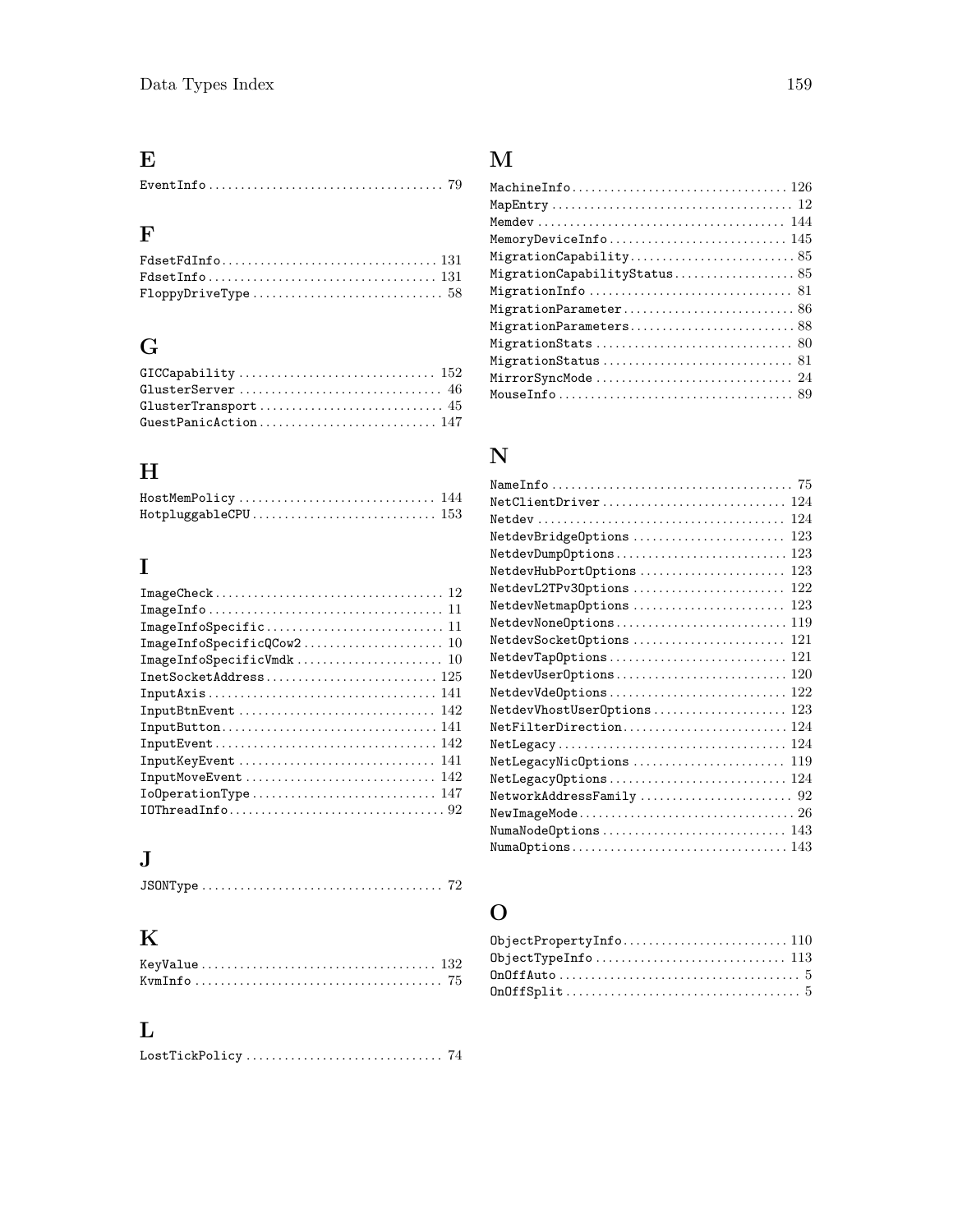### P

| PCDIMMDeviceInfo 145                                                                |  |
|-------------------------------------------------------------------------------------|--|
|                                                                                     |  |
|                                                                                     |  |
|                                                                                     |  |
|                                                                                     |  |
|                                                                                     |  |
|                                                                                     |  |
|                                                                                     |  |
| $PciMemoryRegion \ldots \ldots \ldots \ldots \ldots \ldots \ldots \ldots \ldots 98$ |  |
| $PreallocMode \ldots \ldots \ldots \ldots \ldots \ldots \ldots \ldots \ldots 56$    |  |

# Q

| $\texttt{QapiErrorClass}\dots\dots\dots\dots\dots\dots\dots\dots\dots\ 3$        |
|----------------------------------------------------------------------------------|
| $\verb Qcow20verlapCheckFlags\dots\dots\dots\dots\dots\ 42$                      |
|                                                                                  |
|                                                                                  |
|                                                                                  |
| QCryptoBlockCreateOptionsLUKS 8                                                  |
|                                                                                  |
|                                                                                  |
|                                                                                  |
|                                                                                  |
|                                                                                  |
|                                                                                  |
|                                                                                  |
|                                                                                  |
|                                                                                  |
|                                                                                  |
|                                                                                  |
|                                                                                  |
|                                                                                  |
| $QCryptoIVGenAlgorithms \dots \dots \dots \dots \dots \dots \dots$               |
| $QCryptoSecretFormat \dots 0 0$                                                  |
|                                                                                  |
|                                                                                  |
|                                                                                  |
| $\mathtt{QuorumReadPattern}\ldots\ldots\ldots\ldots\ldots\ldots\ldots\ldots\ 45$ |
|                                                                                  |

## R

## S

| $SchemaInfoCommand \ldots \ldots \ldots \ldots \ldots \ldots \ldots \ldots \ldots \ldots \ldots$<br>$SchemaInfoEnum \dots \dots \dots \dots \dots \dots \dots \dots \dots \dots \ 72$ |
|---------------------------------------------------------------------------------------------------------------------------------------------------------------------------------------|
|                                                                                                                                                                                       |
|                                                                                                                                                                                       |
|                                                                                                                                                                                       |
|                                                                                                                                                                                       |
|                                                                                                                                                                                       |
|                                                                                                                                                                                       |
|                                                                                                                                                                                       |
|                                                                                                                                                                                       |
|                                                                                                                                                                                       |
|                                                                                                                                                                                       |
|                                                                                                                                                                                       |
|                                                                                                                                                                                       |
|                                                                                                                                                                                       |
|                                                                                                                                                                                       |
|                                                                                                                                                                                       |
|                                                                                                                                                                                       |
|                                                                                                                                                                                       |
|                                                                                                                                                                                       |
|                                                                                                                                                                                       |
|                                                                                                                                                                                       |

## T

| $TpmInfo \ldots \ldots \ldots \ldots \ldots \ldots \ldots \ldots \ldots \ldots \ldots \ldots \ldots 137$                     |  |
|------------------------------------------------------------------------------------------------------------------------------|--|
|                                                                                                                              |  |
|                                                                                                                              |  |
|                                                                                                                              |  |
| $TpmTypeOptions \dots \dots \dots \dots \dots \dots \dots \dots \dots \dots \dots \dots \dots \dots \dots \dots \dots \dots$ |  |
| $TraceEventInfo \dots \dots \dots \dots \dots \dots \dots \dots \dots \dots \dots \dots \69$                                 |  |
|                                                                                                                              |  |
|                                                                                                                              |  |
|                                                                                                                              |  |

## $\mathbf U$

## V

| $VncClientInfo \ldots \ldots \ldots \ldots \ldots \ldots \ldots \ldots \ldots 93$          |
|--------------------------------------------------------------------------------------------|
|                                                                                            |
| $VncInfo2 \ldots \ldots \ldots \ldots \ldots \ldots \ldots \ldots \ldots \ldots \ldots 94$ |
|                                                                                            |
| $VncServerInfo \ldots \ldots \ldots \ldots \ldots \ldots \ldots \ldots \ldots 93$          |
|                                                                                            |

### W

| WatchdogExpirationAction 146 |
|------------------------------|
|------------------------------|